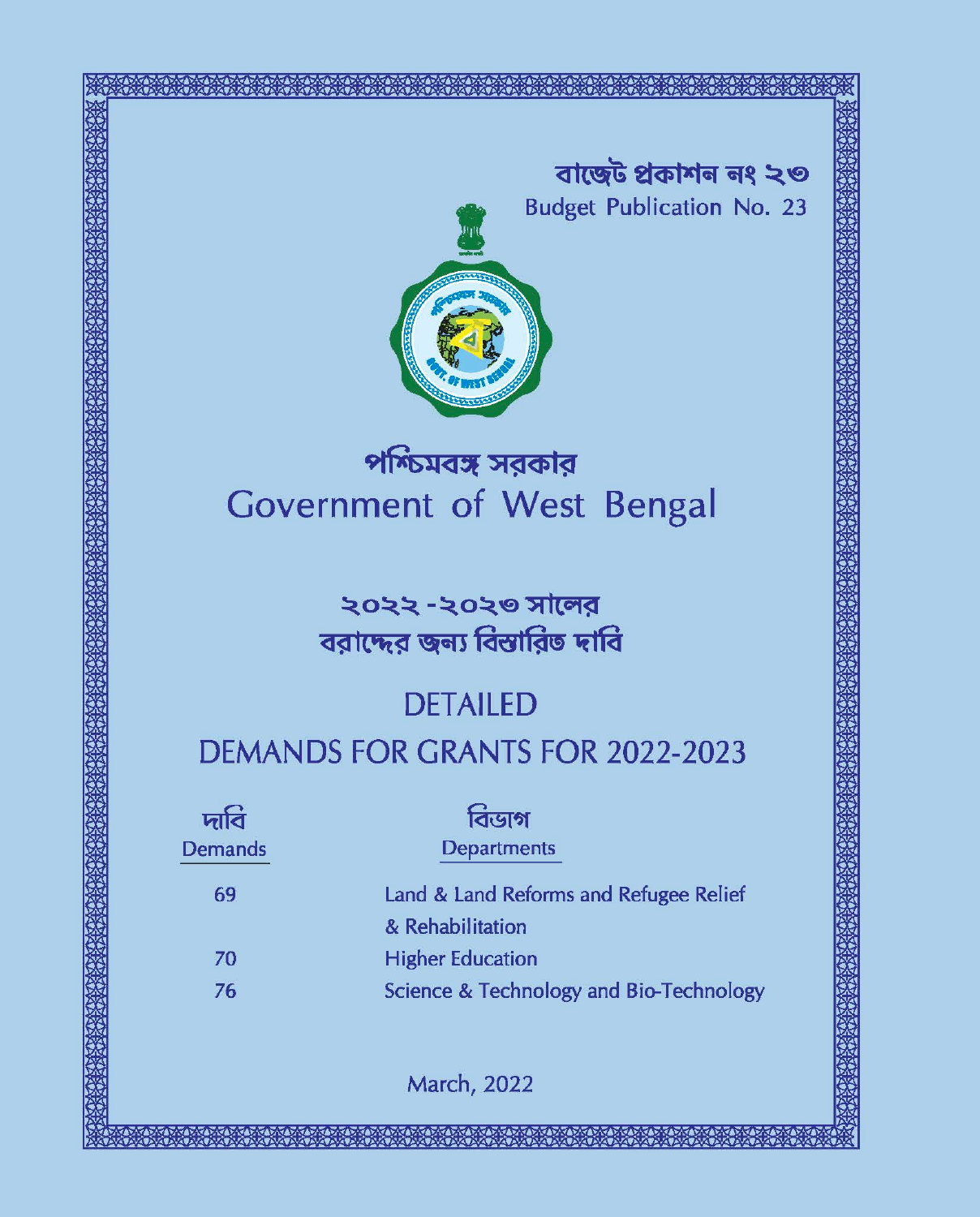# **Detailed Demands for Grants for 2022-2023**

| Demand No.<br>/ Serial No. | <b>Major Heads</b>                                                                  |   | <b>Pages</b> |
|----------------------------|-------------------------------------------------------------------------------------|---|--------------|
| 69                         | 2013 - Council of Ministers                                                         |   | $1 - 2$      |
|                            | 2029 - Land Revenue                                                                 |   | $3 - 28$     |
|                            | 2049 - Interest Payments                                                            | . | 29-30        |
|                            | 2052 - Secretariat--General Services                                                |   | $31 - 33$    |
|                            | 2053 - District Administration                                                      |   | 34-38        |
|                            | 2059 - Public Works                                                                 |   | 39-43        |
|                            | 2070 - Other Administrative Services                                                |   | 44-48        |
|                            | $2216$ - Housing                                                                    |   | 49-51        |
|                            | 2235 - Social Security And Welfare                                                  |   | 52-61        |
|                            | 2250 - Other Social Services                                                        |   | $62 - 63$    |
|                            | 2251 - Secretariat--Social Services                                                 |   | 64-66        |
|                            | 2401 - Crop Husbandry                                                               |   | 67-69        |
|                            | 2402 - Soil and Water Conservation                                                  | . | 70-71        |
|                            | 2506 - Land Reforms                                                                 |   | $72 - 74$    |
|                            | 3604 - Compensation and Assignments to Local Bodies and Panchayati Raj Institutions |   | 75-77        |
|                            | 4059 - Capital Outlay on Public Works                                               |   | 78-80        |
|                            | 4235 - Capital Outlay on Social Security and Welfare                                |   | 81-84        |
|                            | 5475 - Capital Outlay on Other General Economic Services                            | . | 85-88        |
| 70                         | 2202 - General Education                                                            |   | 89-128       |
|                            | 2203 - Technical Education                                                          |   | 129-144      |
|                            | 2204 - Sports and Youth Services                                                    |   | 145-150      |
|                            | 2205 - Art and Culture                                                              |   | 151-159      |
|                            | 2251 - Secretariat--Social Services                                                 |   | 160-162      |
|                            | 3425 - Other Scientific Research                                                    | . | 163-164      |
|                            | 3454 - Census, Surveys and Statistics                                               |   | 165-167      |
|                            | 4202 - Capital Outlay on Education, Sports, Art and Culture                         |   | 168-176      |
| 76                         | 2052 - Secretariat--General Services                                                |   | 177-179      |
|                            | 2575 - Other Special Areas Programmes                                               |   | 180-183      |
|                            | 2810 - Non-conventional Sources of Energy                                           |   | 184-187      |
|                            | 3425 - Other Scientific Research                                                    |   | 188-198      |
|                            | 3451 - Secretariat-Economic Services                                                | . | 199-202      |
|                            | 5425 - Capital Outlay on Other Scientific & Environmental Research                  | . | 203-204      |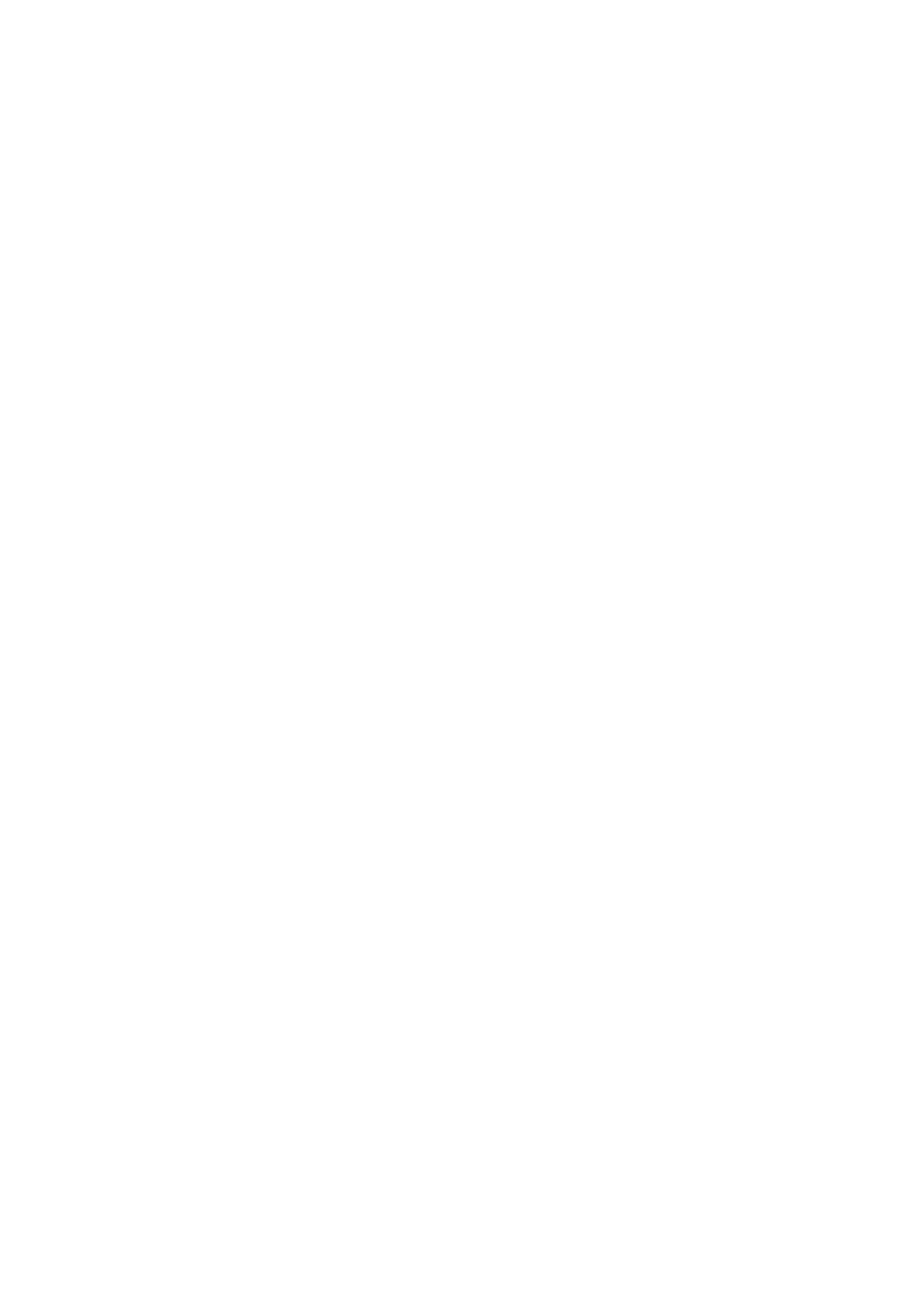#### **REVENUE EXPENDITURE**

#### **DEMAND No. 69**

#### Land & Land Reforms and Refugee Relief & Rehabilitation Department

A. General Services - (a) Organs of State

Head of Account: 2013 - Council of Ministers

| <b>Voted Rs. Nil</b>     | <b>Charged Rs. Nil</b> |                       | <b>Total Rs. Nil</b> |
|--------------------------|------------------------|-----------------------|----------------------|
|                          |                        | Voted Rs. Charged Rs. | <b>Total Rs.</b>     |
| <b>Gross Expenditure</b> |                        | <br>                  | $\cdots$             |
| Deduct - Recoveries      |                        | <br>$\cdots$          | $\cdots$             |
| <b>Net Expenditure</b>   |                        | <br>                  |                      |

# REVENUE EXPENDITURE

#### **ABSTRACT ACCOUNT**

| 105- Discretionary Grant by Ministers<br>Administrative Expenditure | Actuals,<br>2020-2021<br>Rs.<br>$\cdots$ | <b>Budget</b><br>Estimate,<br>2021-2022<br>Rs.<br>$\cdots$ | Revised<br>Estimate,<br>2021-2022<br>Rs.<br>$\cdots$ | <b>Budget</b><br>Estimate,<br>2022-2023<br>Rs.<br>$\cdots$ |
|---------------------------------------------------------------------|------------------------------------------|------------------------------------------------------------|------------------------------------------------------|------------------------------------------------------------|
| <b>Total - 105</b>                                                  |                                          |                                                            |                                                      | $\cdots$                                                   |
| <b>Grand Total - Gross</b>                                          | $\cdots$                                 | $\cdots$                                                   | $\cdots$                                             | $\cdots$                                                   |
| Voted<br>Charged                                                    | $\cdots$<br>                             | $\cdots$<br>$\cdots$                                       | $\cdots$<br>                                         | $\cdots$<br>$\cdots$                                       |
| <b>Administrative Expenditure</b>                                   |                                          | $\cdots$                                                   |                                                      | $\cdots$                                                   |
| <b>Deduct Recoveries</b>                                            | $\cdots$                                 | $\cdots$                                                   | $\cdots$                                             | $\cdots$                                                   |
| <b>Grand Total - Net</b>                                            | $\cdots$                                 | $\cdots$                                                   | $\cdots$                                             | $\cdots$                                                   |
| Voted<br>Charged                                                    | $\cdots$<br>                             | $\cdots$<br>$\cdots$                                       | $\cdots$<br>$\ddotsc$                                | $\cdots$<br>$\cdots$                                       |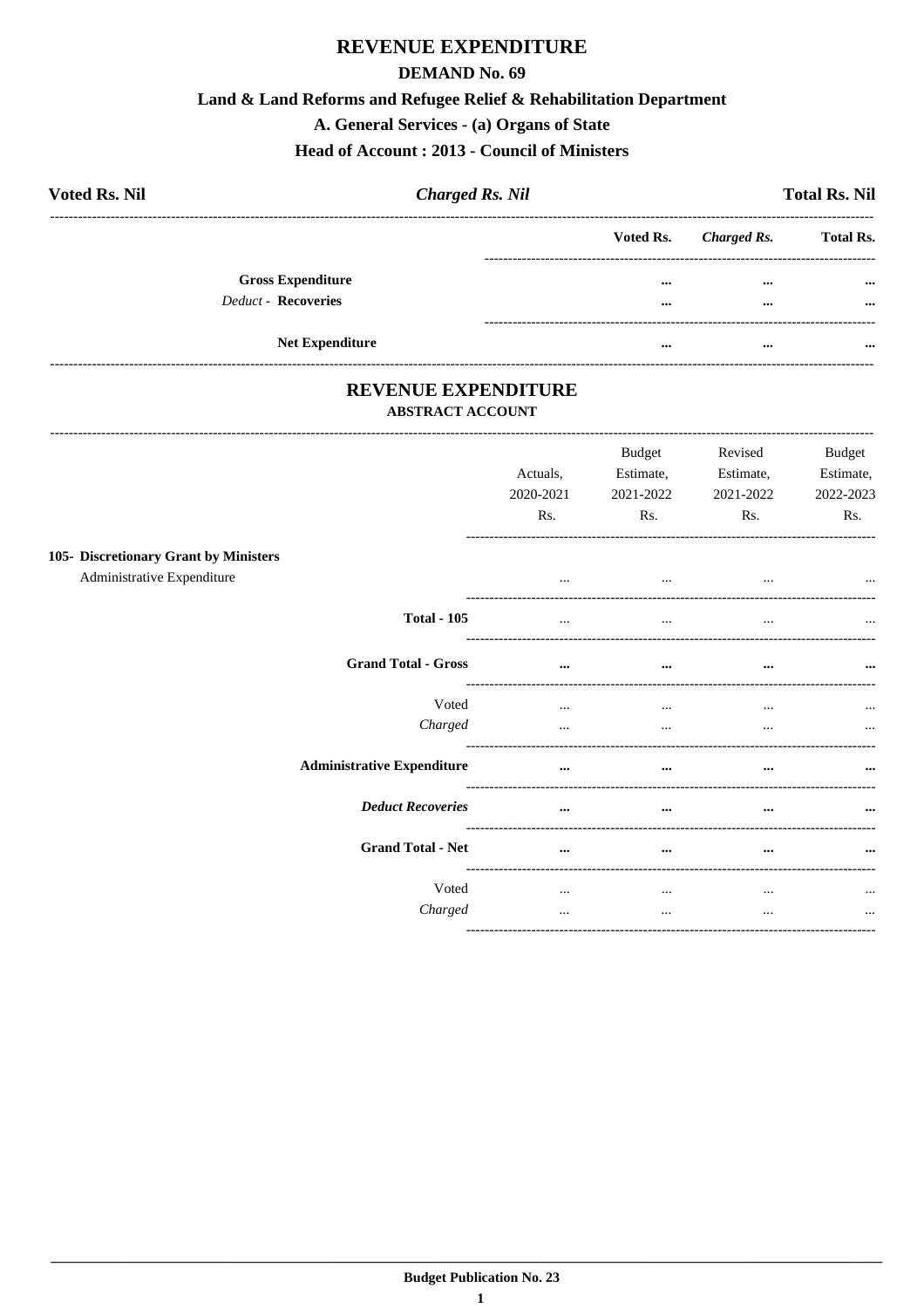|                                                                            |           | <b>Budget</b> | Revised   | <b>Budget</b> |
|----------------------------------------------------------------------------|-----------|---------------|-----------|---------------|
|                                                                            | Actuals.  | Estimate,     | Estimate, | Estimate,     |
|                                                                            | 2020-2021 | 2021-2022     | 2021-2022 | 2022-2023     |
|                                                                            | Rs.       | Rs.           | Rs.       | Rs.           |
| <b>DETAILED ACCOUNT NO. 2013-00-105 - DISCRETIONARY GRANT BY MINISTERS</b> |           |               |           |               |
| 105- Discretionary Grant by Ministers                                      |           |               |           |               |
| <b>Administrative Expenditure</b>                                          |           |               |           |               |
| 004- Contribution by Minister-in-Charge of Refugee, Relief and             |           |               |           |               |
| Rehabilitation [LD]                                                        |           |               |           |               |
| 50- Other Charges                                                          | $\cdots$  | $\cdots$      | $\cdots$  | $\cdots$      |
| Total - 2013-00-105                                                        | $\cdots$  | $\cdots$      | $\cdots$  | $\cdots$      |
|                                                                            |           |               |           |               |
| Voted                                                                      | $\cdots$  | $\cdots$      | $\cdots$  | $\cdots$      |
| Charged                                                                    | $\cdots$  | $\cdots$      | $\cdots$  | $\cdots$      |

-----------------------------------------------------------------------------------------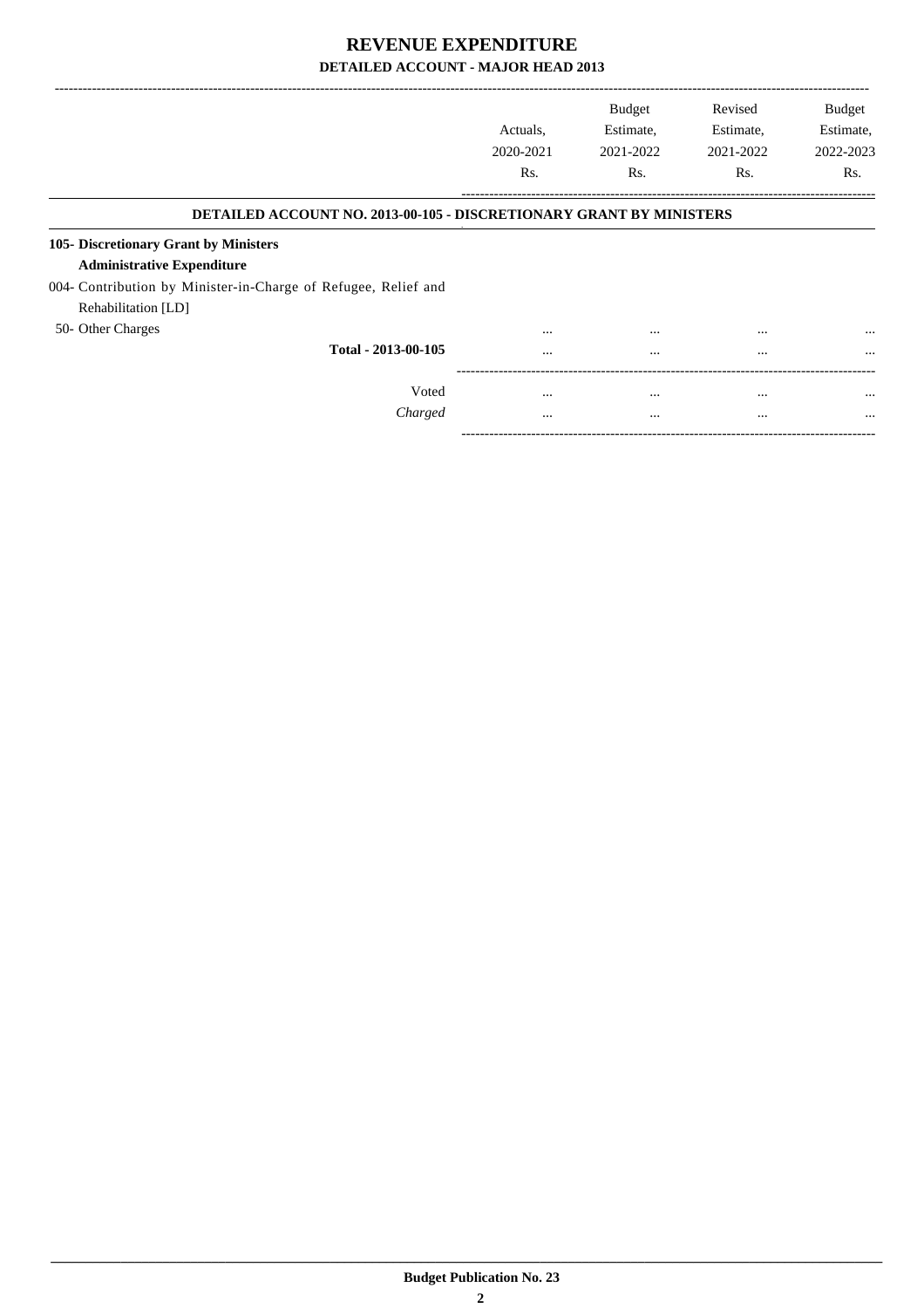# **REVENUE EXPENDITURE**

#### **DEMAND No. 69**

**Land & Land Reforms and Refugee Relief & Rehabilitation Department**

**A. General Services - (b) Fiscal Services**

**Head of Account : 2029 - Land Revenue**

| Voted Rs. 829, 21, 18, 000                                                                              | <b>Charged Rs. Nil</b>                                |                              |                                                                                                                  |                                          | Total Rs. 829, 21, 18, 000              |
|---------------------------------------------------------------------------------------------------------|-------------------------------------------------------|------------------------------|------------------------------------------------------------------------------------------------------------------|------------------------------------------|-----------------------------------------|
|                                                                                                         |                                                       |                              | Voted Rs.                                                                                                        | <b>Charged Rs.</b>                       | <b>Total Rs.</b>                        |
| <b>Gross Expenditure</b><br><b>Deduct - Recoveries</b>                                                  |                                                       |                              | 829,21,18,000<br>$-53,33,000$                                                                                    | $\cdots$<br>$\cdots$                     | 829, 21, 18, 000<br>$-53,33,000$        |
| <b>Net Expenditure</b>                                                                                  |                                                       |                              | 828,67,85,000                                                                                                    | $\cdots$                                 | 828,67,85,000                           |
|                                                                                                         | <b>REVENUE EXPENDITURE</b><br><b>ABSTRACT ACCOUNT</b> |                              |                                                                                                                  |                                          |                                         |
|                                                                                                         |                                                       | Actuals,<br>2020-2021<br>Rs. | Budget<br>Estimate,<br>2021-2022<br>Rs.                                                                          | Revised<br>Estimate,<br>2021-2022<br>Rs. | Budget<br>Estimate,<br>2022-2023<br>Rs. |
| 001- Direction and Administration<br>Administrative Expenditure                                         |                                                       | 54, 35, 33, 448              | 59,13,64,000                                                                                                     | 58,96,94,000                             | 61,42,54,000                            |
|                                                                                                         | <b>Total - 001</b>                                    | 54, 35, 33, 448              |                                                                                                                  | 59,13,64,000 58,96,94,000                | 61,42,54,000                            |
| 101- Collection Charges<br>Administrative Expenditure                                                   |                                                       | 3,48,75,590                  | 4,66,80,000                                                                                                      | 4,17,11,000                              | 4,31,40,000                             |
|                                                                                                         | <b>Total - 101</b>                                    | 3,48,75,590                  | 4,66,80,000                                                                                                      | 4,17,11,000                              | 4,31,40,000                             |
| 102- Survey and Settlement Operations<br>Administrative Expenditure<br><b>State Development Schemes</b> |                                                       | 597,14,98,014<br>6,22,17,156 | 657, 65, 72, 000<br>49,60,00,000                                                                                 | 658,14,62,000<br>16,53,33,000            | 683,02,39,000<br>56,76,99,000           |
|                                                                                                         | <b>Total - 102</b>                                    | 603, 37, 15, 170             | 707,25,72,000                                                                                                    | 674,67,95,000                            | 739,79,38,000                           |
| 103- Land Records<br>Administrative Expenditure<br>Central Sector Scheme                                |                                                       |                              | 1,33,48,712 2,36,70,000 1,55,26,000<br>and the state of the state of the state of the state of                   | $\cdots$                                 | 1,60,02,000                             |
|                                                                                                         | <b>Total - 103</b>                                    |                              | $1,33,48,712$ $2,36,70,000$ $1,55,26,000$ $1,60,02,000$                                                          |                                          |                                         |
| 104- Management of Government Estates<br>Administrative Expenditure                                     |                                                       |                              | and the control of the control of the control of the control of the control of the control of the control of the |                                          |                                         |
|                                                                                                         | <b>Total - 104</b>                                    | $\cdots$                     | $\sim$                                                                                                           |                                          |                                         |
| 105- Management of Ex-Zamindary Estates<br>Administrative Expenditure                                   |                                                       | 7,94,52,080                  | 9,66,09,000                                                                                                      | 8,81,01,000                              | 9,07,84,000                             |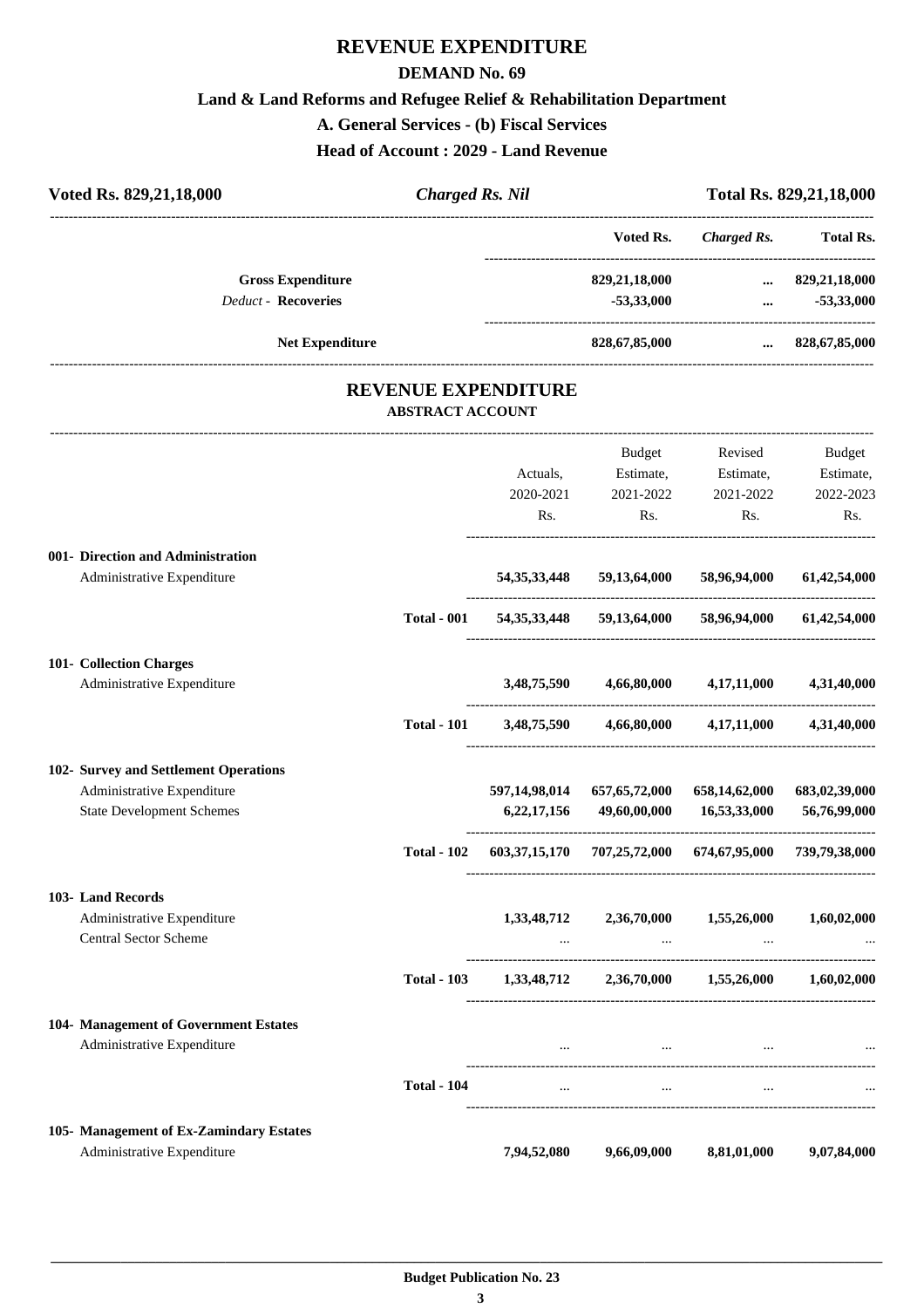#### **REVENUE EXPENDITURE ABSTRACT ACCOUNT**

|                                                  |                                                                                    | Actuals,<br>2020-2021<br>Rs.  | Budget<br>Estimate,<br>2021-2022<br>Rs.                                                                                | Revised<br>Estimate,<br>2021-2022<br>Rs. | Budget<br>Estimate,<br>2022-2023<br>Rs. |
|--------------------------------------------------|------------------------------------------------------------------------------------|-------------------------------|------------------------------------------------------------------------------------------------------------------------|------------------------------------------|-----------------------------------------|
|                                                  | <b>Total - 105</b>                                                                 |                               | 7,94,52,080 9,66,09,000 8,81,01,000                                                                                    |                                          | 9,07,84,000                             |
| 789- Special Component Plan for Scheduled Castes |                                                                                    |                               |                                                                                                                        |                                          |                                         |
| <b>State Development Schemes</b>                 |                                                                                    | $\cdots$                      | 9,12,00,000                                                                                                            | 3,04,00,000                              | 10,00,00,000                            |
|                                                  | <b>Total - 789</b>                                                                 | $\mathbf{r}$ and $\mathbf{r}$ |                                                                                                                        | $9,12,00,000$ $3,04,00,000$              | 10,00,00,000                            |
| 796- Tribal Areas Sub-Plan                       |                                                                                    |                               |                                                                                                                        |                                          |                                         |
| <b>State Development Schemes</b>                 |                                                                                    |                               | $\ldots$ 2,28,00,000                                                                                                   | 76,00,000                                | 3,00,00,000                             |
|                                                  | <b>Total - 796</b>                                                                 |                               | $2,28,00,000$ $76,00,000$                                                                                              |                                          | 3,00,00,000                             |
| 800- Other Expenditure                           |                                                                                    |                               |                                                                                                                        |                                          |                                         |
| Administrative Expenditure                       |                                                                                    |                               |                                                                                                                        |                                          |                                         |
| <b>State Development Schemes</b>                 |                                                                                    |                               | $\ddotsc$                                                                                                              |                                          |                                         |
|                                                  | <b>Total - 800</b>                                                                 | $\cdots$                      | $\cdots$                                                                                                               |                                          |                                         |
|                                                  | <b>Grand Total - Gross</b>                                                         |                               | 670,49,25,000 794,48,95,000 751,98,27,000 829,21,18,000                                                                |                                          |                                         |
|                                                  | Voted                                                                              |                               | 670,49,25,000 794,48,95,000 751,98,27,000 829,21,18,000                                                                |                                          |                                         |
|                                                  | Charged                                                                            |                               | المتعارض والمستحيل والمستحيل والمستحيل والمستحيل والمستحيل والمستحيل والمستحيل والمستحيل والمستحيل والمستحيل والمستحيل |                                          |                                         |
|                                                  | Administrative Expenditure 664,27,07,844 733,48,95,000 731,64,94,000 759,44,19,000 |                               |                                                                                                                        |                                          |                                         |
|                                                  | State Development Schemes 6,22,17,156 61,00,00,000 20,33,33,000                    |                               |                                                                                                                        |                                          | 69,76,99,000                            |
|                                                  | <b>Central Sector Scheme</b>                                                       |                               |                                                                                                                        |                                          |                                         |
|                                                  | <b>Deduct Recoveries</b>                                                           | $-1,30,67,861$                | $-9,79,000$                                                                                                            | $-50,73,000$                             | $-53,33,000$                            |
|                                                  | <b>Grand Total - Net</b>                                                           | 669, 18, 57, 139              | 794,39,16,000                                                                                                          | 751,47,54,000                            | 828, 67, 85, 000                        |
|                                                  | Voted                                                                              | 669, 18, 57, 139              | 794, 39, 16, 000                                                                                                       | 751,47,54,000                            | 828, 67, 85, 000                        |
|                                                  | Charged                                                                            |                               | $\cdots$                                                                                                               |                                          |                                         |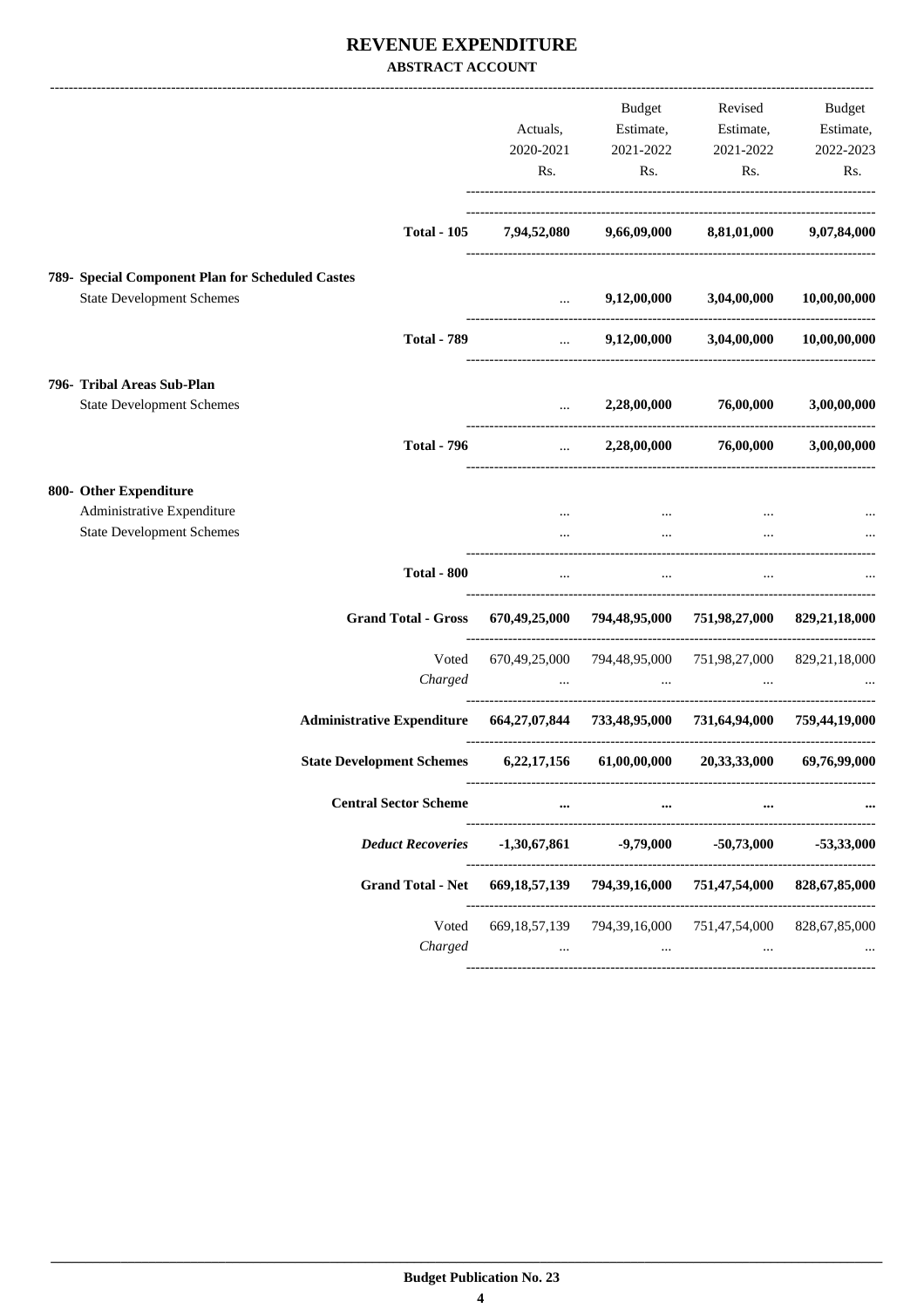|                                                                        | Actuals,<br>2020-2021<br>Rs. | Budget<br>Estimate, | Revised<br>Estimate,                                | Budget<br>Estimate, |           |
|------------------------------------------------------------------------|------------------------------|---------------------|-----------------------------------------------------|---------------------|-----------|
|                                                                        |                              |                     | 2021-2022                                           | 2021-2022           | 2022-2023 |
|                                                                        |                              |                     | Rs.                                                 | Rs.                 | Rs.       |
| <b>DETAILED ACCOUNT NO. 2029-00-001 - DIRECTION AND ADMINISTRATION</b> |                              |                     |                                                     |                     |           |
| 001- Direction and Administration                                      |                              |                     |                                                     |                     |           |
| <b>Administrative Expenditure</b>                                      |                              |                     |                                                     |                     |           |
| 001- Land Acquisition Establishment- Excluding Damodar Valley          |                              |                     |                                                     |                     |           |
| Corporation [LD]                                                       |                              |                     |                                                     |                     |           |
| 01- Salaries                                                           |                              |                     |                                                     |                     |           |
| 01-Pay                                                                 | 32,59,05,368                 | 33,62,40,000        | 33,24,23,000                                        | 34,23,96,000        |           |
| 14-Grade Pay                                                           | 74,090                       | 25,000              | 25,000                                              | 25,000              |           |
| 02-Dearness Allowance                                                  | 17,91,719                    | 1,05,03,000         | 1,32,97,000                                         | 2,05,44,000         |           |
| 03-House Rent Allowance                                                | 3,33,45,055                  | 3,32,59,000         | 3,33,50,000                                         | 3,38,00,000         |           |
| 04-Ad hoc Bonus                                                        | 3,61,200                     | 4,53,000            | 3,68,000                                            | 3,75,000            |           |
| 05-Interim Relief                                                      | $\cdots$                     | $\cdots$            | $\cdots$                                            |                     |           |
| 07-Other Allowances                                                    | 2,82,291                     | 7,14,000            | 4,00,000                                            | 4,12,000            |           |
| 11-Compensatory Allowance                                              | 2,64,000                     | 2,93,000            | 2,93,000                                            | 3,00,000            |           |
| 12-Medical Allowance                                                   | 6,33,500                     | 6,53,000            | 6,46,000                                            | 6,59,000            |           |
| Total - 2029-00-001-001-01                                             | 36, 26, 57, 223              | 38,21,40,000        | 38,08,02,000                                        | 39,85,11,000        |           |
| 02- Wages                                                              | 80,43,674                    | 88,49,000           | 88,49,000                                           | 91,15,000           |           |
| 07- Medical Reimbursements                                             | $\cdots$                     | 49,000              | 30,000                                              | 31,000              |           |
| 11- Travel Expenses                                                    | 2,56,826                     | 4,91,000            | 3,50,000                                            | 3,57,000            |           |
| 12- Medical Reimbursements under WBHS 2008                             | 10,89,361                    | 18,06,000           | 22,74,000                                           | 23,00,000           |           |
| 13- Office Expenses                                                    |                              |                     |                                                     |                     |           |
| 01-Electricity                                                         | 8,62,353                     | 15,30,000           | 15,30,000                                           | 15,61,000           |           |
| 02-Telephone                                                           | 2,10,777                     | 2,66,000            | 2,30,000                                            | 2,35,000            |           |
| 03-Maintenance / P.O.L. for Office Vehicles                            | 8,92,687                     | 13,26,000           | 13,00,000                                           | 13,26,000           |           |
| 04-Other Office Expenses                                               | 21,46,474                    | 24,38,000           | 24,15,000                                           | 24,64,000           |           |
| Total - 2029-00-001-001-13                                             | 41,12,291                    |                     | 55,60,000 54,75,000 55,86,000                       |                     |           |
| 14- Rents, Rates and Taxes                                             | 1.59.128                     |                     | 2,50,000 2,40,000                                   | 2,45,000            |           |
| 24- P.O.L.(Police, Ambulance etc.)                                     | $\cdots$                     | 1,02,000            | 50,000                                              | 51,000              |           |
| 28- Payment of Professional and Special Services                       |                              |                     |                                                     |                     |           |
| 02-Other charges                                                       | $\cdots$                     | $\cdots$            | $\cdots$                                            | $\cdots$            |           |
| 50- Other Charges                                                      |                              |                     | 9,45,070 8,67,000 8,67,000 8,95,000                 |                     |           |
| Total - 2029-00-001-001                                                |                              |                     | 37,72,63,573 40,01,14,000 39,89,37,000 41,70,91,000 |                     |           |
| 002- Land Acquisition Establishment- Damodar Valley Corporation        |                              |                     |                                                     |                     |           |
| [LD]                                                                   |                              |                     |                                                     |                     |           |
| 01- Salaries                                                           |                              |                     |                                                     |                     |           |
| 01-Pay                                                                 |                              | $\cdots$            | $\cdots$                                            |                     |           |
| 14-Grade Pay                                                           |                              | $\cdots$            | $\cdots$                                            |                     |           |
| 02-Dearness Allowance                                                  | $\cdots$                     | $\cdots$            |                                                     |                     |           |
| 03-House Rent Allowance                                                | $\cdots$                     | $\cdots$            |                                                     |                     |           |
| 04-Ad hoc Bonus                                                        | $\cdots$                     | 5,000               |                                                     |                     |           |
| 07-Other Allowances                                                    | $\cdots$                     | $\ldots$            | $\cdots$                                            |                     |           |
|                                                                        |                              |                     |                                                     |                     |           |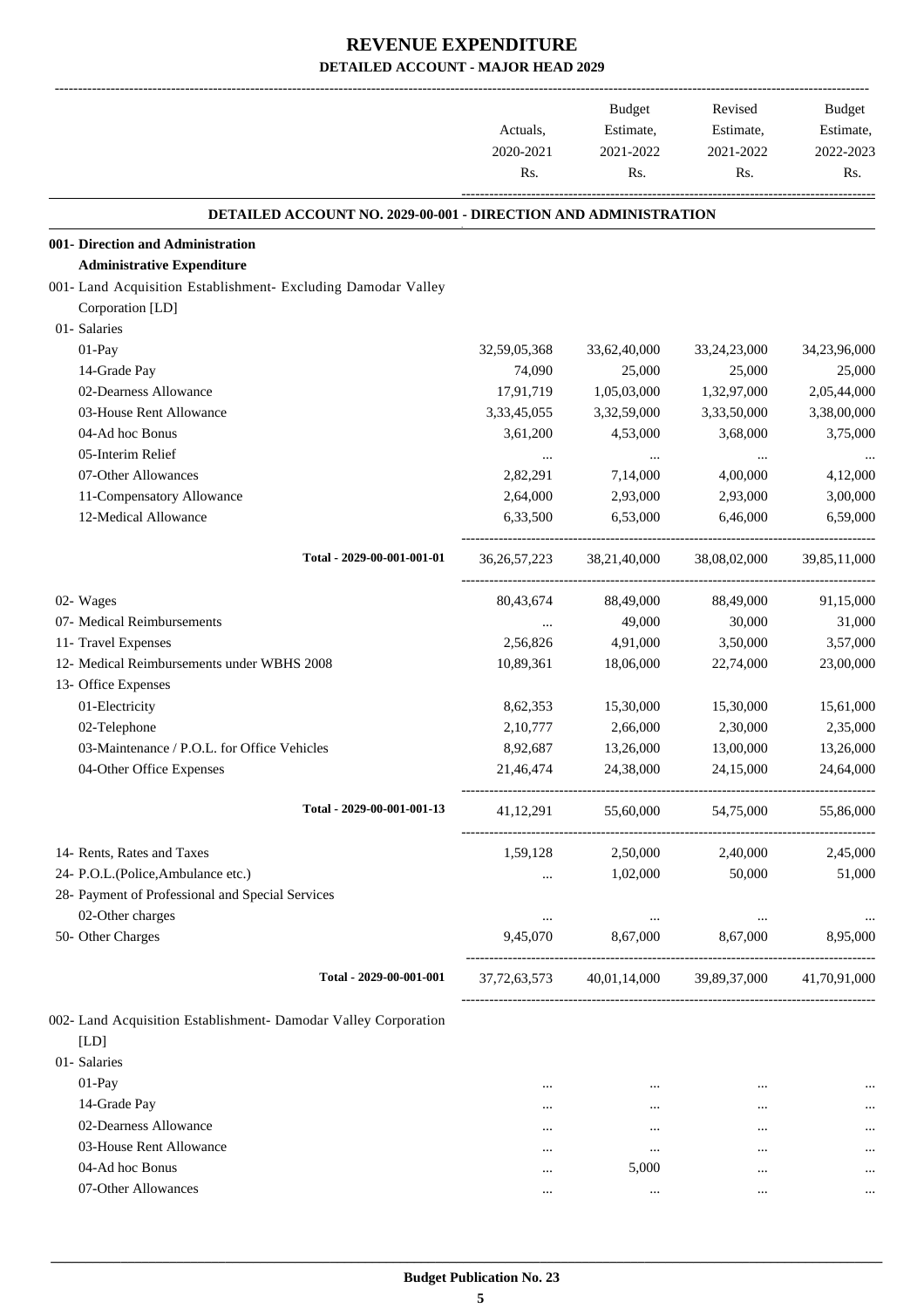|                                             | Actuals,<br>2020-2021 | Budget<br>Estimate,<br>2021-2022 | Revised<br>Estimate,<br>2021-2022               | Budget<br>Estimate,<br>2022-2023 |
|---------------------------------------------|-----------------------|----------------------------------|-------------------------------------------------|----------------------------------|
|                                             | Rs.                   | Rs.                              | Rs.                                             | Rs.                              |
| 11-Compensatory Allowance                   |                       |                                  |                                                 |                                  |
| 12-Medical Allowance                        | $\cdots$              | $\cdots$                         |                                                 |                                  |
|                                             |                       |                                  |                                                 |                                  |
| Total - 2029-00-001-002-01                  | $\cdots$              | 5,000                            |                                                 |                                  |
| 07- Medical Reimbursements                  |                       | $\cdots$                         |                                                 |                                  |
| 11- Travel Expenses                         | $\cdots$              | $\cdots$                         | $\cdots$                                        | $\cdots$                         |
| 12- Medical Reimbursements under WBHS 2008  | 23,044                | 15,000                           | 15,000                                          | 16,000                           |
| 13- Office Expenses                         |                       |                                  |                                                 |                                  |
| 01-Electricity                              |                       |                                  |                                                 |                                  |
| 02-Telephone                                |                       |                                  |                                                 |                                  |
| 03-Maintenance / P.O.L. for Office Vehicles |                       |                                  |                                                 |                                  |
| 04-Other Office Expenses                    |                       |                                  |                                                 |                                  |
| 14- Rents, Rates and Taxes                  |                       |                                  |                                                 |                                  |
| Total - 2029-00-001-002                     | 23,044                | 20,000                           | 15,000                                          | 16,000                           |
| 003- Certificate Establishment [LD]         |                       |                                  |                                                 |                                  |
| 01- Salaries                                |                       |                                  |                                                 |                                  |
| 01-Pay                                      | 5,04,06,841           | 5,46,14,000                      | 5,20,00,000                                     | 5,29,57,000                      |
| 14-Grade Pay                                | 9,850                 | $\cdots$                         | $\cdots$                                        |                                  |
| 02-Dearness Allowance                       | 2,79,852              | 16,38,000                        | 20,57,000                                       | 31,77,000                        |
| 03-House Rent Allowance                     | 56,63,291             | 51,88,000                        | 60,00,000                                       | 61,80,000                        |
| 04-Ad hoc Bonus                             | 2,52,000              | 2,69,000                         | 2,57,000                                        | 2,62,000                         |
| 07-Other Allowances                         | 57,000                | 1,53,000                         | 1,00,000                                        | 1,03,000                         |
| 11-Compensatory Allowance                   | 24,000                | 24,000                           | 30,000                                          | 31,000                           |
| 12-Medical Allowance                        | 2,08,650              | 2,33,000                         | 2,13,000                                        | 2,17,000                         |
| Total - 2029-00-001-003-01                  | 5,69,01,484           | 6,21,19,000                      | 6,06,57,000                                     | 6,29,27,000                      |
| 02- Wages                                   | 5,58,826              | 7,76,000                         | 6,50,000                                        | 6,70,000                         |
| 07- Medical Reimbursements                  |                       | 11,000                           | 11,000                                          | 11,000                           |
| 11- Travel Expenses                         | $\cdots$              | 11,000                           | $\cdots$                                        | 11,000                           |
| 12- Medical Reimbursements under WBHS 2008  | 1,42,699              | 3,37,000                         | 3,00,000                                        | 3,06,000                         |
| 13- Office Expenses                         |                       |                                  |                                                 |                                  |
| 01-Electricity                              | 16,50,764             | 22,44,000                        | 20,00,000                                       | 20,40,000                        |
| 02-Telephone                                | 86,675                | 2,04,000                         | 1,80,000                                        | 1,84,000                         |
| 03-Maintenance / P.O.L. for Office Vehicles | $\cdots$              | 26,000                           | 20,000                                          | 21,000                           |
| 04-Other Office Expenses                    | 99,593                | 1,94,000                         | 1,80,000                                        | 1,84,000                         |
| Total - 2029-00-001-003-13                  |                       |                                  | 18,37,032 26,68,000 23,80,000 24,29,000         |                                  |
| 14- Rents, Rates and Taxes                  | $\ldots$              | $\cdots$                         | $\ldots$                                        |                                  |
| 50- Other Charges                           | 1,05,422              | 4,39,000 2,50,000                |                                                 | 2,58,000                         |
| Total - 2029-00-001-003                     |                       |                                  | 5,95,45,463 6,63,61,000 6,42,48,000 6,66,12,000 |                                  |
|                                             |                       |                                  |                                                 |                                  |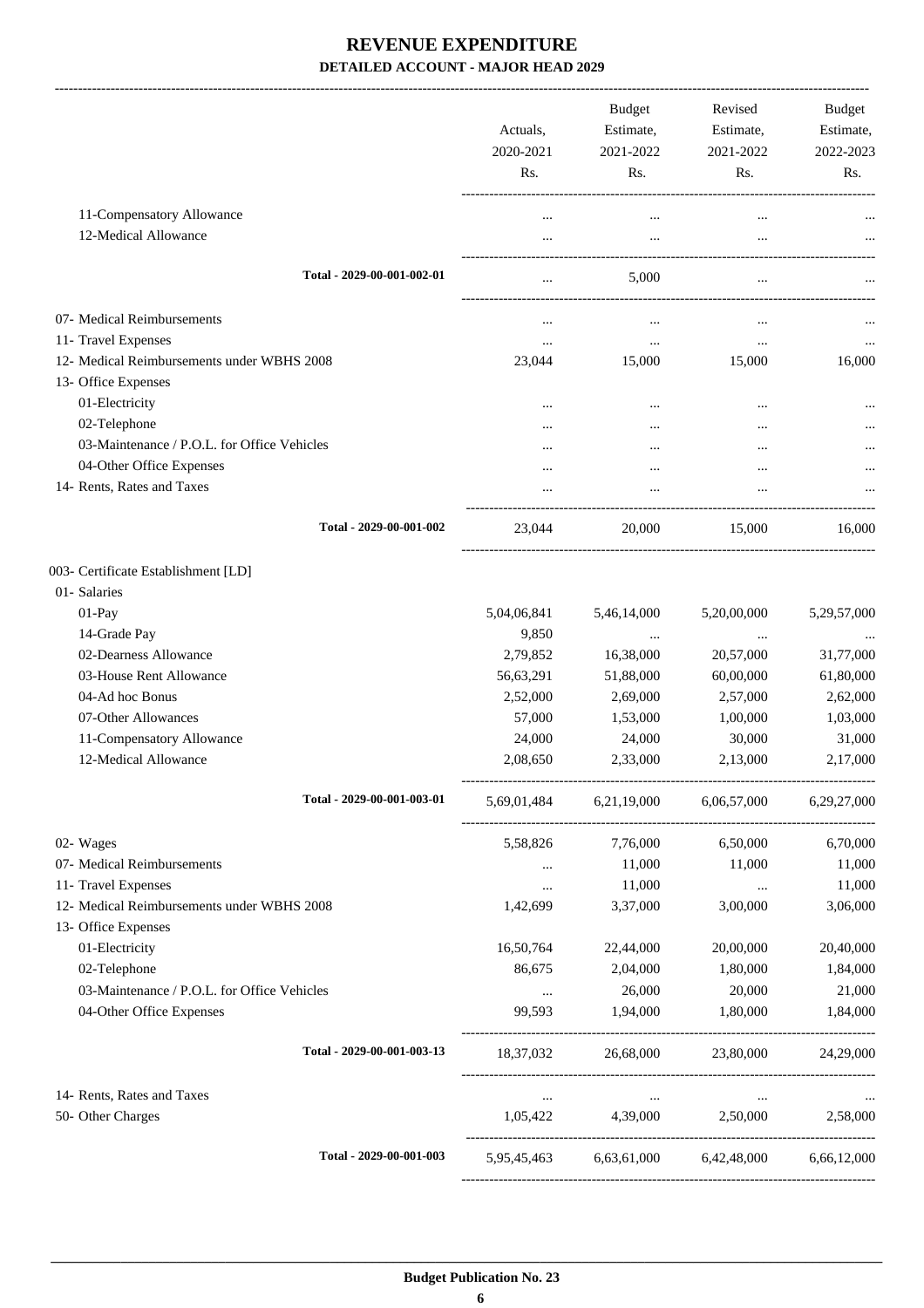|                                                             | Actuals,<br>2020-2021<br>Rs. | Budget<br>Estimate,<br>2021-2022<br>Rs. | Revised<br>Estimate,<br>2021-2022<br>Rs. | <b>Budget</b><br>Estimate,<br>2022-2023<br>Rs. |
|-------------------------------------------------------------|------------------------------|-----------------------------------------|------------------------------------------|------------------------------------------------|
|                                                             |                              |                                         |                                          |                                                |
| 004- Record-room Establishment [LD]<br>01- Salaries         |                              |                                         |                                          |                                                |
| 01-Pay                                                      | 3, 10, 84, 118               | 3,20,33,000                             | 3,20,33,000                              | 3,26,00,000                                    |
| 14-Grade Pay                                                |                              |                                         |                                          |                                                |
| 02-Dearness Allowance                                       | 1,56,591                     | <b>Contract Contract</b><br>9,61,000    | 12,68,000                                | 19,59,000                                      |
| 03-House Rent Allowance                                     | 34,97,608                    | 30,44,000                               | 38,00,000                                | 39,14,000                                      |
| 04-Ad hoc Bonus                                             | 1,34,400                     | 1,42,000                                | 1,37,000                                 | 1,40,000                                       |
| 07-Other Allowances                                         | 26,000                       | 1,02,000                                | 50,000                                   | 52,000                                         |
| 11-Compensatory Allowance                                   | 72,000                       | 83,000                                  | 83,000                                   | 86,000                                         |
| 12-Medical Allowance                                        |                              |                                         |                                          |                                                |
|                                                             | 1,45,500                     | 1,54,000                                | 1,48,000                                 | 1,51,000                                       |
| Total - 2029-00-001-004-01                                  |                              |                                         | 3,51,16,217 3,65,19,000 3,75,19,000      | 3,89,02,000                                    |
| 11- Travel Expenses                                         | $\cdots$                     | 5,000                                   |                                          | 5,000                                          |
| 12- Medical Reimbursements under WBHS 2008                  | 86,733                       | 1,02,000                                | 2,00,000                                 | 2,04,000                                       |
| 13- Office Expenses                                         |                              |                                         |                                          |                                                |
| 01-Electricity                                              | 4,65,178                     | 7,65,000                                | 7,50,000                                 | 7,65,000                                       |
| 02-Telephone                                                | 1,15,499                     | 1,53,000                                | 1,45,000                                 | 1,48,000                                       |
| 03-Maintenance / P.O.L. for Office Vehicles                 | $\ldots$                     | $\sim 100$ and $\sim 100$               | $\sim$ 100 $\mu$                         |                                                |
| 04-Other Office Expenses                                    | 76,478                       | 2,50,000                                | 2,25,000                                 | 2,30,000                                       |
| Total - 2029-00-001-004-13                                  |                              |                                         | 6,57,155 11,68,000 11,20,000 11,43,000   |                                                |
| 14- Rents, Rates and Taxes                                  | $\cdots$                     | $\ldots$                                | $\cdots$                                 |                                                |
| 50- Other Charges                                           | 70,905                       | 2,25,000                                | 1,95,000                                 | 2,01,000                                       |
| Total - 2029-00-001-004                                     |                              |                                         | 3,59,31,010 3,80,19,000 3,90,34,000      | 4,04,55,000                                    |
| 005- Road Cess Valuation and Revaluation Establishment [LD] |                              |                                         |                                          |                                                |
| 01- Salaries                                                |                              |                                         |                                          |                                                |
| 01-Pay                                                      | 14,98,400                    | 16,07,000                               | 16,07,000                                | 16,56,000                                      |
| 14-Grade Pay                                                | $\ldots$                     | $\cdots$                                | $\cdots$                                 |                                                |
| 02-Dearness Allowance                                       | 7,566                        | 49,000                                  | 61,000                                   | 94,000                                         |
| 03-House Rent Allowance                                     | 1,27,080                     | 1,53,000                                | 1,45,000                                 | 1,50,000                                       |
| 04-Ad hoc Bonus                                             | 4,200                        | 10,000                                  | 4,000                                    | 4,000                                          |
| 07-Other Allowances                                         | $\cdots$                     | $\cdots$                                | $\cdots$                                 |                                                |
| 12-Medical Allowance                                        | $\cdots$                     | $\cdots$                                | $\cdots$                                 |                                                |
| Total - 2029-00-001-005-01                                  | 16,37,246                    | 18,19,000                               | 18,17,000                                | 19,04,000                                      |
|                                                             |                              |                                         |                                          |                                                |
| 11- Travel Expenses                                         | $\cdots$                     | $\cdots$                                | $\cdots$                                 |                                                |
| 12- Medical Reimbursements under WBHS 2008                  | 3,600                        | 15,000                                  | 15,000                                   | 15,000                                         |
| 13- Office Expenses                                         |                              |                                         |                                          |                                                |
| 01-Electricity                                              | 2,55,482                     | 2,15,000                                | 2,60,000                                 | 2,66,000                                       |
| 02-Telephone                                                | 67,177                       | 86,000                                  | 80,000                                   | 82,000                                         |
| 03-Maintenance / P.O.L. for Office Vehicles                 | $\cdots$                     | $\cdots$                                | $\cdots$                                 |                                                |
| 04-Other Office Expenses                                    | 800                          | 3,000                                   | 3,000                                    | 4,000                                          |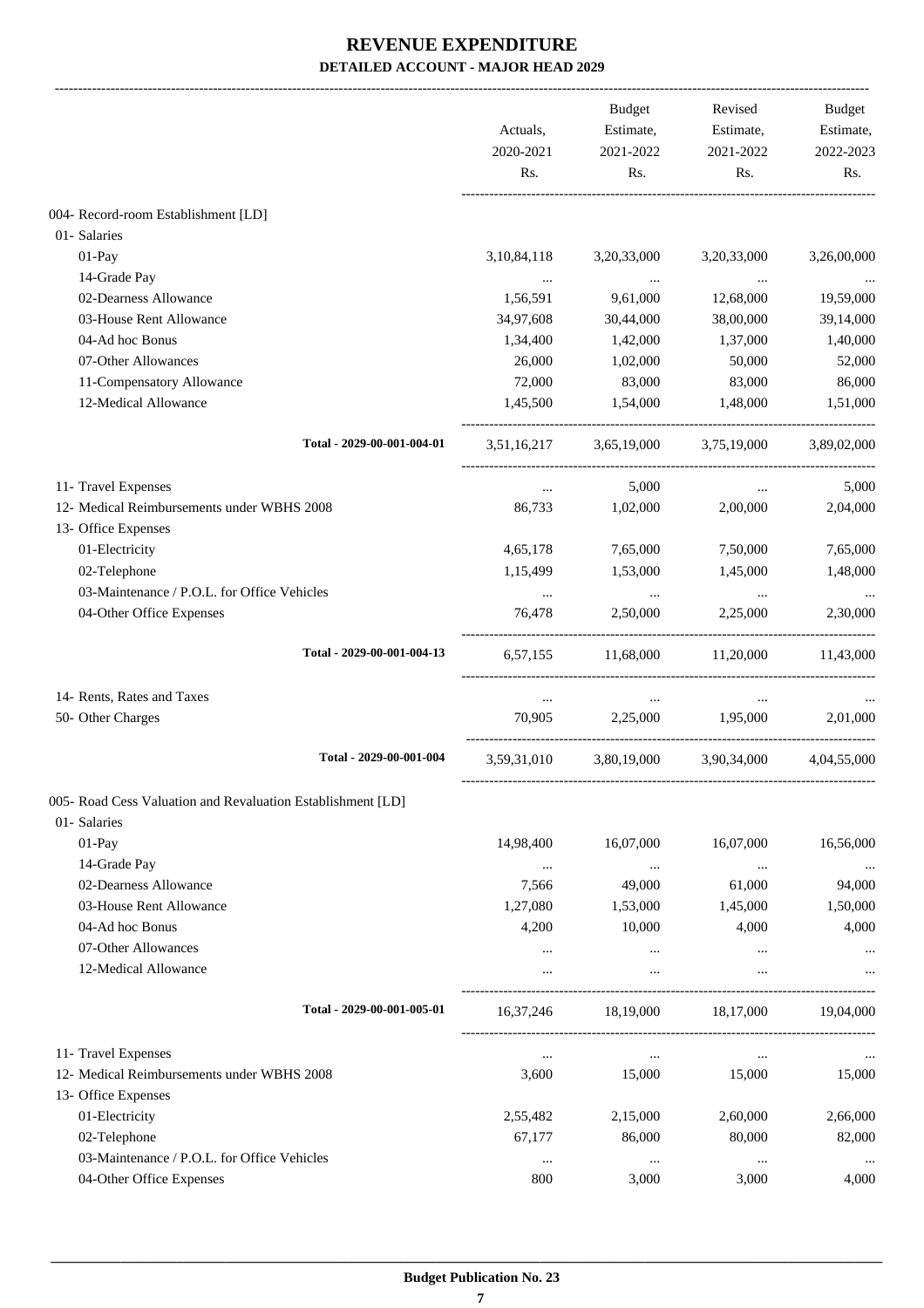|                                                | Actuals,<br>2020-2021<br>Rs. | Budget<br>Estimate,<br>2021-2022<br>Rs. | Revised<br>Estimate,<br>2021-2022<br>Rs. | Budget<br>Estimate,<br>2022-2023<br>Rs. |
|------------------------------------------------|------------------------------|-----------------------------------------|------------------------------------------|-----------------------------------------|
| Total - 2029-00-001-005-13                     |                              | 3,23,459 3,04,000 3,43,000 3,52,000     |                                          |                                         |
| 50- Other Charges                              |                              | $\cdots$                                |                                          |                                         |
| Total - 2029-00-001-005                        |                              | 19,64,305 21,38,000 21,75,000           |                                          | 22,71,000                               |
| 006- Primary Education Cess Establishment [LD] |                              |                                         |                                          |                                         |
| 01- Salaries                                   |                              |                                         |                                          |                                         |
| 01-Pay                                         | $\cdots$                     | $\cdots$                                | $\cdots$                                 |                                         |
| 14-Grade Pay                                   | $\cdots$                     | $\cdots$                                | $\cdots$                                 |                                         |
| 02-Dearness Allowance                          | $\cdots$                     | $\cdots$                                |                                          |                                         |
| 03-House Rent Allowance                        | $\cdots$                     |                                         | $\cdots$                                 |                                         |
| 04-Ad hoc Bonus                                | $\cdots$                     |                                         |                                          |                                         |
| 07-Other Allowances                            |                              | $\cdots$                                |                                          | $\cdots$                                |
| 12-Medical Allowance                           | $\cdots$                     |                                         | $\ddotsc$                                |                                         |
| 07- Medical Reimbursements                     |                              |                                         |                                          |                                         |
| 11- Travel Expenses                            | .                            | $\cdots$                                | $\cdots$                                 |                                         |
| 12- Medical Reimbursements under WBHS 2008     | $\cdots$                     |                                         | $\cdots$                                 | $\cdots$                                |
| 13- Office Expenses                            |                              |                                         |                                          |                                         |
| 01-Electricity                                 | $\cdots$                     |                                         |                                          |                                         |
| 02-Telephone                                   |                              | $\cdots$                                |                                          |                                         |
| 04-Other Office Expenses                       | .                            |                                         |                                          | $\cdots$                                |
| 50- Other Charges                              |                              | $\cdots$                                | $\ddotsc$                                | $\cdots$                                |
| 009- Calcutta Thika Tenancy Establishment [LD] |                              |                                         |                                          |                                         |
| 01- Salaries                                   |                              |                                         |                                          |                                         |
| 01-Pay                                         | 1,89,20,181                  | 2,00,85,000                             | 2,04,29,000                              | 2,08,00,000                             |
| 14-Grade Pay                                   | $\cdots$                     |                                         |                                          | $\cdots$                                |
| 02-Dearness Allowance                          | 96,378                       | 6,03,000                                | 7,72,000                                 | 11,93,000                               |
| 03-House Rent Allowance                        | 18,85,148                    | 19,09,000                               | 19,60,000                                | 20,19,000                               |
| 04-Ad hoc Bonus                                | 8,400                        | 14,000                                  | 20,000                                   | 21,000                                  |
| 07-Other Allowances                            | 12,000                       | 51,000                                  | 50,000                                   | 52,000                                  |
| 12-Medical Allowance                           | 18,000                       | 18,000                                  | 18,000                                   | 18,000                                  |
| Total - 2029-00-001-009-01                     | 2,09,40,107                  | 2,26,80,000                             | 2,32,49,000                              | 2,41,03,000                             |
| 02- Wages                                      | 2,55,710                     | 1,66,000                                | 2,70,000                                 | 2,79,000                                |
| 07- Medical Reimbursements                     | $\ldots$                     | $\cdots$                                | $\cdots$                                 |                                         |
| 11- Travel Expenses                            | 16,649                       | 24,000                                  | 24,000                                   | 24,000                                  |
| 12- Medical Reimbursements under WBHS 2008     | 2,62,404                     | 3,57,000                                | 3,50,000                                 | 3,57,000                                |
| 13- Office Expenses                            |                              |                                         |                                          |                                         |
| 01-Electricity                                 | $\cdots$                     | 2,35,000                                | 12,90,000                                | 13,16,000                               |
| 02-Telephone                                   | 82,410                       | 92,000                                  | 92,000                                   | 94,000                                  |
| 03-Maintenance / P.O.L. for Office Vehicles    | 4,59,236                     | 4,90,000                                | 5,50,000                                 | 5,61,000                                |
| 04-Other Office Expenses                       | 80,737                       | 1,64,000                                | 1,55,000                                 | 1,59,000                                |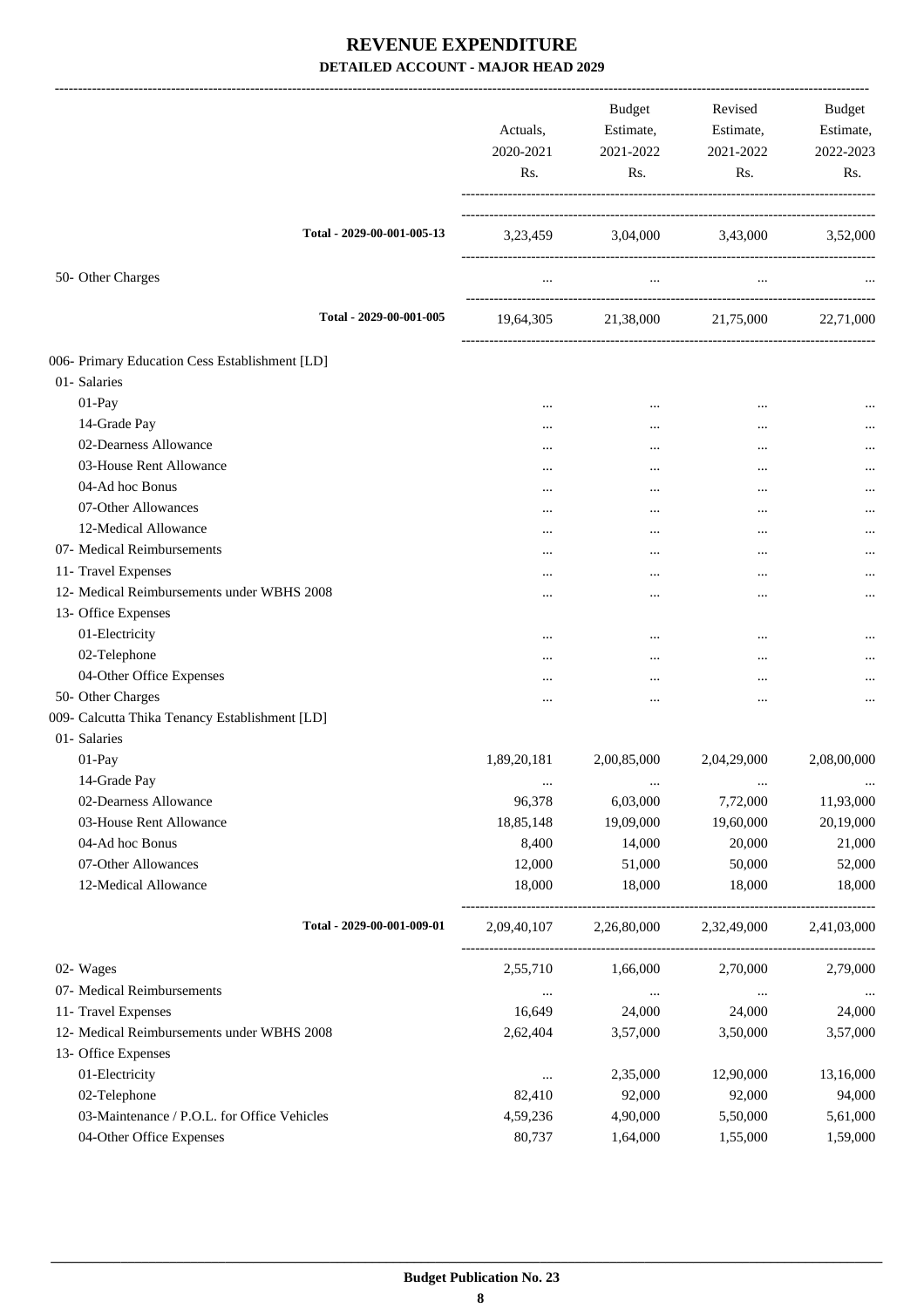|                                                        |             | Budget                                 | Revised                                         | Budget      |
|--------------------------------------------------------|-------------|----------------------------------------|-------------------------------------------------|-------------|
|                                                        | Actuals,    | Estimate,                              | Estimate,                                       | Estimate,   |
|                                                        | 2020-2021   | 2021-2022                              | 2021-2022                                       | 2022-2023   |
|                                                        | Rs.         | Rs.                                    | Rs.                                             | Rs.         |
| Total - 2029-00-001-009-13                             |             |                                        | 6,22,383 9,81,000 20,87,000 21,30,000           |             |
| 50- Other Charges                                      |             |                                        | 9,39,218 10,41,000 9,50,000                     | 9.79.000    |
| Total - 2029-00-001-009                                |             |                                        | 2,30,36,471 2,52,49,000 2,69,30,000             | 2,78,72,000 |
| 012- West Bengal Land Reform and Tenancy Tribunal [LD] |             |                                        |                                                 |             |
| 01- Salaries                                           |             |                                        |                                                 |             |
| 01-Pay                                                 | 1,87,15,806 | 2,88,10,000                            | 2,10,00,000                                     | 2,16,30,000 |
| 14-Grade Pay                                           |             |                                        |                                                 |             |
| 02-Dearness Allowance                                  | 35,68,793   | $\sim 100$ and $\sim 100$<br>42,26,000 | $\ldots$<br>56,00,000                           | 57,47,000   |
| 03-House Rent Allowance                                | 52,79,057   | 50,00,000                              | 60,00,000                                       | 61,80,000   |
| 04-Ad hoc Bonus                                        |             |                                        |                                                 | 51,000      |
| 05-Interim Relief                                      | 42,000      | 49,000                                 | 50,000                                          |             |
|                                                        | 2,02,335    | 2,10,000                               | 2,40,000                                        | 2,40,000    |
| 07-Other Allowances                                    | 50,15,210   | 60,18,000                              | 76,18,000                                       | 77,99,000   |
| 12-Medical Allowance                                   | 35,000      | 40,000                                 | 46,000                                          | 47,000      |
| Total - 2029-00-001-012-01                             | 3,28,58,201 | 4,43,53,000                            | 4,05,54,000                                     | 4,16,94,000 |
| 02- Wages                                              | 12,53,057   | 14,15,000                              | 19,55,000                                       | 19,58,000   |
| 07- Medical Reimbursements                             | 7,82,255    | 6,04,000                               | 8,00,000                                        | 8,16,000    |
| 11- Travel Expenses                                    | $\cdots$    | $\ldots$                               | $\cdots$                                        |             |
| 12- Medical Reimbursements under WBHS 2008             | 7,564       | 67,000                                 | 60,000                                          | 62,000      |
| 13- Office Expenses                                    |             |                                        |                                                 |             |
| 01-Electricity                                         | 3,25,202    | 4,29,000                               | 8,47,000                                        | 8,50,000    |
| 02-Telephone                                           | 1,06,357    | 1,84,000                               | 3,41,000                                        | 3,50,000    |
| 03-Maintenance / P.O.L. for Office Vehicles            | 4,18,552    | 7,45,000                               | 7,45,000                                        | 7,60,000    |
| 04-Other Office Expenses                               | 14, 13, 905 | 18,00,000                              | 25,90,000                                       | 26,00,000   |
| Total - 2029-00-001-012-13                             |             |                                        | 22,64,016 31,58,000 45,23,000                   | 45,60,000   |
| 28- Payment of Professional and Special Services       |             |                                        |                                                 |             |
| 02-Other charges                                       | $\cdots$    | <b>Contract Contract</b>               | 6,00,000                                        | 6,00,000    |
| 50- Other Charges                                      | 38,260      | 78,000                                 | 1,00,000                                        | 1,20,000    |
| 78- Outsourcing of Services                            | 40,356      | 2,00,000                               | 5,00,000                                        | 5,15,000    |
| Total - 2029-00-001-012                                |             |                                        | 3,72,43,709 4,98,75,000 4,90,92,000 5,03,25,000 |             |
| 013- Audit Establishment (LR) [LD]                     |             |                                        |                                                 |             |
| 01- Salaries                                           |             |                                        |                                                 |             |
| $01-Pay$                                               | 76,57,000   | 78,28,000                              | 80,84,000                                       | 83,27,000   |
| 14-Grade Pay                                           | $\ldots$    | $\ldots$                               | $\ldots$                                        | $\ldots$    |
| 02-Dearness Allowance                                  | 42,030      | 2,35,000                               | 2,80,000                                        | 3,50,000    |
| 03-House Rent Allowance                                | 7,83,744    | 7,44,000                               | 8,00,000                                        | 8,24,000    |
| 04-Ad hoc Bonus                                        | 8,400       | 13,000                                 | 16,000                                          | 17,000      |
| 07-Other Allowances                                    | $\cdots$    | $\ldots$                               | $\ldots$                                        |             |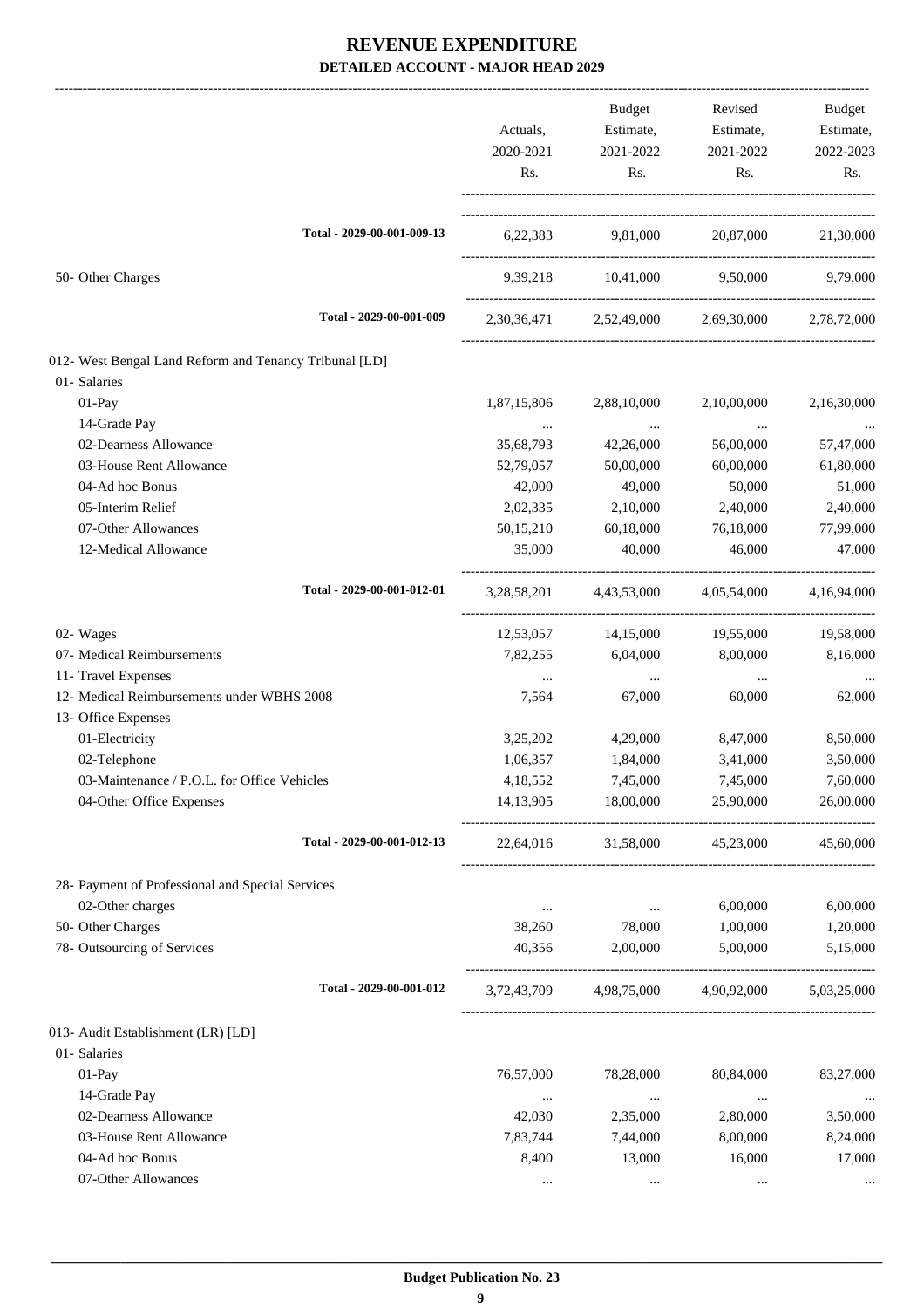|                                                                                                                      | Actuals,<br>2020-2021<br>Rs. | <b>Budget</b><br>Estimate,<br>2021-2022<br>Rs. | Revised<br>Estimate,<br>2021-2022<br>Rs.       | Budget<br>Estimate,<br>2022-2023<br>Rs. |
|----------------------------------------------------------------------------------------------------------------------|------------------------------|------------------------------------------------|------------------------------------------------|-----------------------------------------|
| 12-Medical Allowance                                                                                                 | 18,000                       | 18,000                                         | 18,000                                         | 18,000                                  |
| Total - 2029-00-001-013-01                                                                                           |                              | 85,09,174 88,38,000 91,98,000 95,36,000        |                                                |                                         |
| 07- Medical Reimbursements                                                                                           | $\cdots$                     | $\cdots$                                       | $\cdots$                                       |                                         |
| 11- Travel Expenses                                                                                                  | $\cdots$                     | 37,000                                         | 15,000                                         | 16,000                                  |
| 12- Medical Reimbursements under WBHS 2008                                                                           | 16,699                       | 29,000                                         | 25,000                                         | 26,000                                  |
| 13- Office Expenses                                                                                                  |                              |                                                |                                                |                                         |
| 01-Electricity                                                                                                       |                              |                                                |                                                |                                         |
| 02-Telephone                                                                                                         | $\cdots$                     | $\cdots$                                       | $\cdots$                                       |                                         |
|                                                                                                                      |                              | $\cdots$                                       |                                                |                                         |
| 03-Maintenance / P.O.L. for Office Vehicles                                                                          | $\cdots$                     | $\cdots$                                       | $\cdots$                                       |                                         |
| 04-Other Office Expenses                                                                                             |                              |                                                |                                                |                                         |
| 50- Other Charges                                                                                                    |                              | $\cdots$                                       |                                                |                                         |
| Total - 2029-00-001-013                                                                                              |                              | 85,25,873 89,04,000 92,38,000                  |                                                | 95,78,000                               |
| 014- Infrastructural Facilities including maintenance of Police<br>Personnel [LD]<br>50- Other Charges               |                              |                                                |                                                |                                         |
| 015- Administration of Fulia Townships and repair and maintenance<br>of rent fetching buildings [LD]<br>01- Salaries |                              | $\cdots$                                       | $\cdots$                                       |                                         |
| 01-Pay                                                                                                               |                              | 5,53,000                                       | $\cdots$                                       |                                         |
| 14-Grade Pay                                                                                                         |                              | $\ldots$                                       | $\ddotsc$                                      |                                         |
| 02-Dearness Allowance                                                                                                |                              | 17,000                                         |                                                |                                         |
| 03-House Rent Allowance                                                                                              |                              | 53,000                                         |                                                |                                         |
| 04-Ad hoc Bonus                                                                                                      |                              |                                                |                                                |                                         |
| 07-Other Allowances                                                                                                  |                              | $\cdots$<br>8,000                              |                                                |                                         |
|                                                                                                                      |                              |                                                |                                                |                                         |
| 12-Medical Allowance                                                                                                 |                              |                                                | --------------------                           |                                         |
| Total - 2029-00-001-015-01                                                                                           |                              | 6,31,000                                       |                                                |                                         |
| 02- Wages                                                                                                            | .                            | 24,000                                         | 15,000                                         | 16,000                                  |
| 11- Travel Expenses                                                                                                  | .                            | 4,000                                          | $\ddots$                                       | 4,000                                   |
| 12- Medical Reimbursements under WBHS 2008                                                                           |                              | 11,000                                         | 10,000                                         | 11,000                                  |
| 13- Office Expenses                                                                                                  |                              |                                                |                                                |                                         |
| 01-Electricity                                                                                                       |                              | 3,000                                          | $\cdots$                                       | 3,000                                   |
| 04-Other Office Expenses                                                                                             |                              | 11,000                                         |                                                |                                         |
| Total - 2029-00-001-015-13                                                                                           |                              | 14,000                                         | ----------------------------------<br>$\cdots$ | 3,000                                   |
| 50- Other Charges                                                                                                    |                              |                                                |                                                |                                         |
| Total - 2029-00-001-015                                                                                              | $\cdots$                     | 6,84,000                                       | 25,000                                         | 34,000                                  |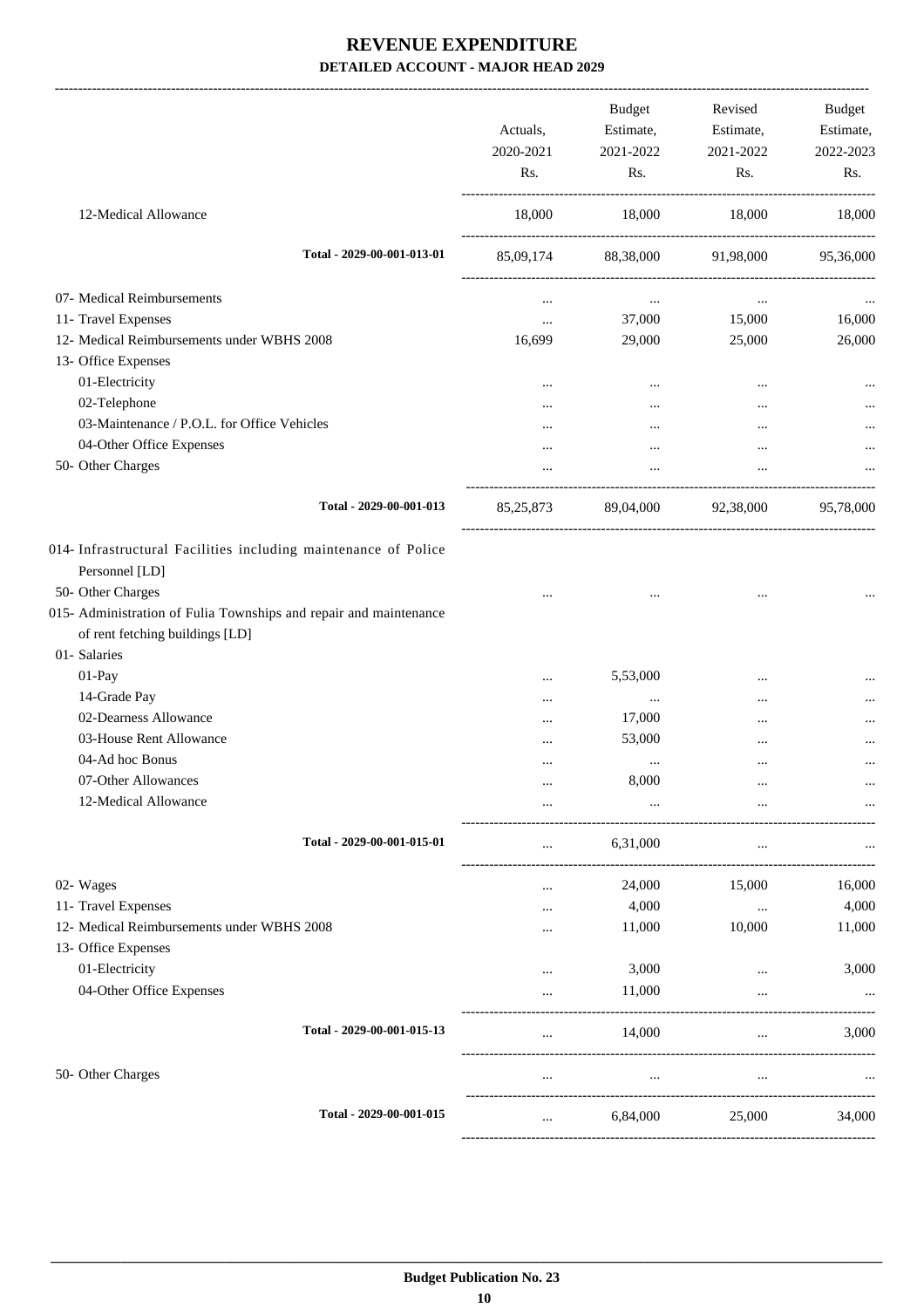|                                           | Actuals.<br>2020-2021<br>R <sub>s</sub> . | <b>Budget</b><br>Estimate,<br>2021-2022<br>Rs. | Revised<br>Estimate,<br>2021-2022<br>Rs. | <b>Budget</b><br>Estimate,<br>2022-2023<br>Rs. |
|-------------------------------------------|-------------------------------------------|------------------------------------------------|------------------------------------------|------------------------------------------------|
| <b>Total - Administrative Expenditure</b> | 54, 35, 33, 448                           | 59, 13, 64, 000                                | 58,96,94,000                             | 61,42,54,000                                   |
| Total - 2029-00-001                       | 54, 35, 33, 448                           | 59,13,64,000                                   | 58,96,94,000                             | 61,42,54,000                                   |
| Voted<br>Charged                          | 54, 35, 33, 448<br>$\cdots$               | 59, 13, 64, 000<br>$\cdots$                    | 58,96,94,000<br>$\cdots$                 | 61,42,54,000                                   |

.

#### **DETAILED ACCOUNT NO. 2029-00-101 - COLLECTION CHARGES**

| <b>101- Collection Charges</b>                                           |             |             |                |             |
|--------------------------------------------------------------------------|-------------|-------------|----------------|-------------|
| <b>Administrative Expenditure</b>                                        |             |             |                |             |
| 001- Establishment and Other Charges [LD]                                |             |             |                |             |
| 01- Salaries                                                             |             |             |                |             |
| 01-Pay                                                                   | 2,56,73,666 | 3,33,82,000 | 2,90,00,000    | 2,98,70,000 |
| 14-Grade Pay                                                             | 2,429       | $\cdots$    | $\cdots$       |             |
| 02-Dearness Allowance                                                    | 1,26,624    | 10,02,000   | 10,47,000      | 13,00,000   |
| 03-House Rent Allowance                                                  | 27,51,572   | 32,00,000   | 31,00,000      | 31,93,000   |
| 04-Ad hoc Bonus                                                          | 2,18,400    | 2,43,000    | 2,23,000       | 2,27,000    |
| 07-Other Allowances                                                      | 18,388      | 1,09,000    | 30,000         | 31,000      |
| 11-Compensatory Allowance                                                | 4,000       | 42,000      | 25,000         | 26,000      |
| 12-Medical Allowance                                                     | 2,28,000    | 2,54,000    | 2,40,000       | 2,45,000    |
| Total - 2029-00-101-001-01                                               | 2,90,23,079 | 3,82,32,000 | 3,36,65,000    | 3,48,92,000 |
| 02- Wages                                                                | 15,66,677   | 16,52,000   | 16,52,000      | 17,02,000   |
| 07- Medical Reimbursements                                               |             | $\ddots$    |                |             |
| 11- Travel Expenses                                                      | $\cdots$    | 21,000      | $\ddots$       | 21,000      |
| 12- Medical Reimbursements under WBHS 2008                               | 63,415      | 1,53,000    | 1,45,000       | 1,48,000    |
| 13- Office Expenses                                                      |             |             |                |             |
| 01-Electricity                                                           | 4,95,737    | 7,55,000    | 7,20,000       | 7,35,000    |
| 02-Telephone                                                             | 16,190      | 93,000      | 59,000         | 61,000      |
| 03-Maintenance / P.O.L. for Office Vehicles                              | 25,67,938   | 26,63,000   | 29,00,000      | 29,58,000   |
| 04-Other Office Expenses                                                 | 3,95,743    | 12,24,000   | 9,60,000       | 9,80,000    |
| Total - 2029-00-101-001-13                                               | 34,75,608   | 47,35,000   | 46,39,000      | 47,34,000   |
| 14- Rents, Rates and Taxes                                               | $\ddotsc$   | 2,55,000    | 10,000         | 11,000      |
| 28- Payment of Professional and Special Services                         |             |             |                |             |
| 02-Other charges                                                         | $\cdots$    | $\ddotsc$   | $\cdots$       |             |
| 50- Other Charges                                                        | 7,46,811    | 16,32,000   | 16,00,000      | 16,32,000   |
| Total - 2029-00-101-001                                                  | 3,48,75,590 | 4,66,80,000 | 4, 17, 11, 000 | 4,31,40,000 |
| 002- Charges Payable to Mining Directorate- Mining Estate Branch<br>[LD] |             |             |                |             |
| 50- Other Charges                                                        |             |             |                |             |
|                                                                          |             |             |                |             |

 **Budget Publication No. 23 11**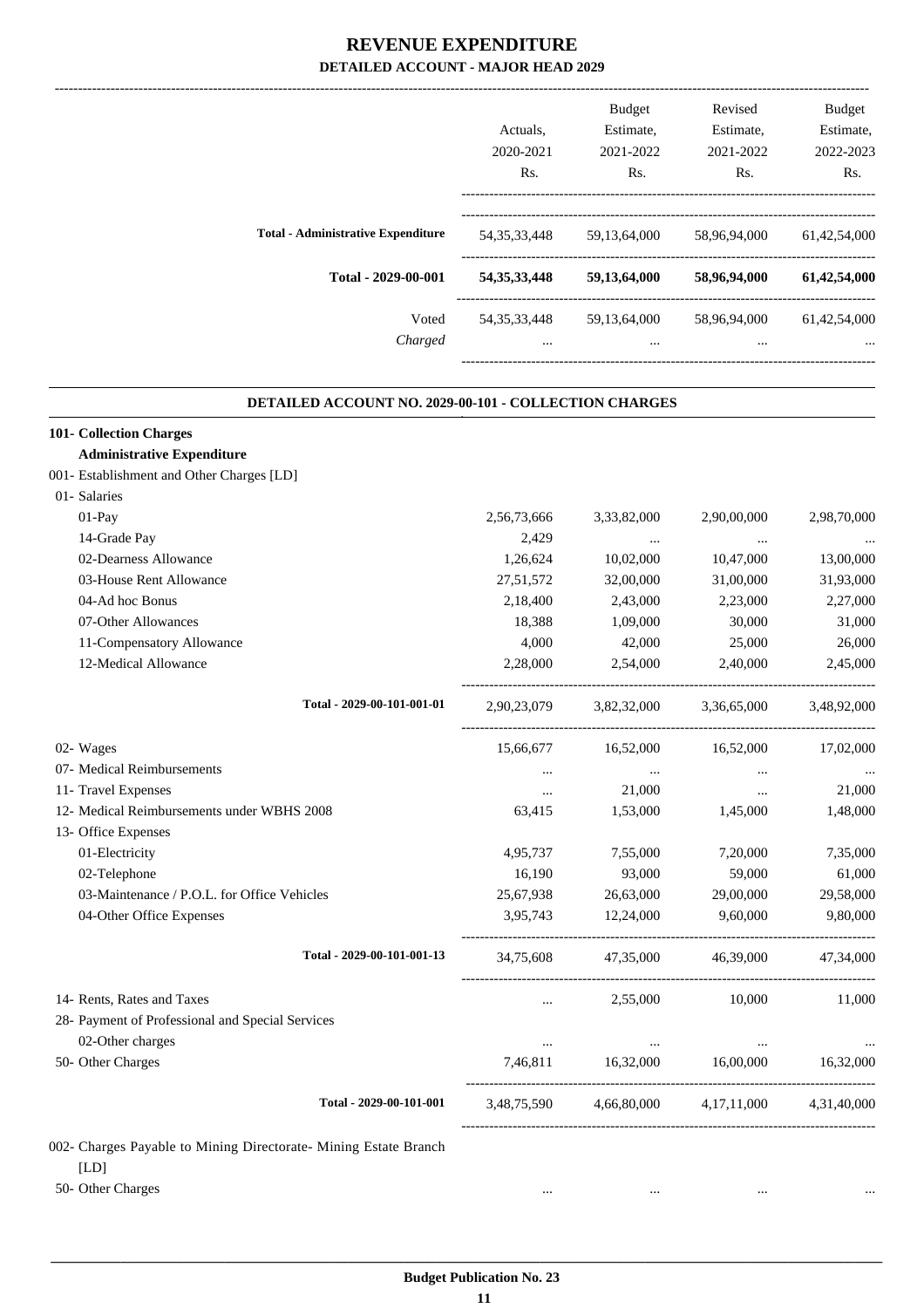|             | <b>Budget</b> | Revised        | <b>Budget</b> |
|-------------|---------------|----------------|---------------|
| Actuals.    | Estimate,     | Estimate,      | Estimate,     |
| 2020-2021   | 2021-2022     | 2021-2022      | 2022-2023     |
| Rs.         | Rs.           | Rs.            | Rs.           |
| 3,48,75,590 | 4,66,80,000   | 4, 17, 11, 000 | 4,31,40,000   |
| 3,48,75,590 | 4,66,80,000   | 4,17,11,000    | 4,31,40,000   |
| 3,48,75,590 | 4,66,80,000   | 4, 17, 11, 000 | 4,31,40,000   |
| $\cdots$    | $\cdots$      | $\cdots$       | $\cdots$      |
|             |               |                |               |

.

#### **DETAILED ACCOUNT NO. 2029-00-102 - SURVEY AND SETTLEMENT OPERATIONS**

| 102- Survey and Settlement Operations       |             |                   |                               |             |
|---------------------------------------------|-------------|-------------------|-------------------------------|-------------|
| <b>Administrative Expenditure</b>           |             |                   |                               |             |
| 001- Controlling Office [LD]                |             |                   |                               |             |
| 01- Salaries                                |             |                   |                               |             |
| 01-Pay                                      | 27,70,000   | 28,84,000         | 28,84,000                     | 29,71,000   |
| 14-Grade Pay                                | $\cdots$    | $\ldots$          | $\ldots$                      | $\cdots$    |
| 02-Dearness Allowance                       | 13,986      | 87,000            | 1,13,000                      | 1,75,000    |
| 03-House Rent Allowance                     | 2,82,012    | 2,90,000          | 2,90,000                      | 2,99,000    |
| 04-Ad hoc Bonus                             | 12,600      | 21,000            | 16,000                        | 17,000      |
| 07-Other Allowances                         | 17,043      | 21,000            | 21,000                        | 22,000      |
| 12-Medical Allowance                        | 6,000       | 6,000             | 6,000                         | 6,000       |
| Total - 2029-00-102-001-01                  | 31,01,641   | 33,09,000         | 33,30,000                     | 34,90,000   |
| 02- Wages                                   | $\cdots$    | $\cdots$          | $\cdots$                      |             |
| 07- Medical Reimbursements                  | $\cdots$    | $\cdots$          | $\ldots$                      | $\ldots$    |
| 11- Travel Expenses                         | $\ldots$    | $\cdots$          | $\cdots$                      | $\ldots$    |
| 12- Medical Reimbursements under WBHS 2008  | $\cdots$    | 1,23,000          | 50,000                        | 51,000      |
| 13- Office Expenses                         |             |                   |                               |             |
| 01-Electricity                              | $\cdots$    | 21,000            | 10,000                        | 11,000      |
| 02-Telephone                                | $\cdots$    | 43,000            | 20,000                        | 21,000      |
| 03-Maintenance / P.O.L. for Office Vehicles | 40,996      | 36,000            | 42,000                        | 43,000      |
| 04-Other Office Expenses                    | 1,08,955    | 82,000            | 1,10,000                      | 1,13,000    |
| Total - 2029-00-102-001-13                  | 1,49,951    | 1,82,000 1,82,000 |                               | 1,88,000    |
| 14- Rents, Rates and Taxes                  | 13,390      | 37,000            | 20,000                        | 21,000      |
| 50- Other Charges                           | 40,31,806   | 45,90,000         | 45,20,000                     | 46,00,000   |
| Total - 2029-00-102-001                     |             |                   | 72,96,788 82,41,000 81,02,000 | 83,50,000   |
| 002- Drawing Office [LD]                    |             |                   |                               |             |
| 01- Salaries                                |             |                   |                               |             |
| 01-Pay                                      | 1,92,40,380 | 2,25,06,000       | 2,10,00,000                   | 2,13,00,000 |
| 14-Grade Pay                                | $\cdots$    | $\cdots$          | $\ldots$                      |             |
| 02-Dearness Allowance                       | 2,46,204    | 6,76,000          | 7,85,000                      | 10,00,000   |
| 03-House Rent Allowance                     | 21,08,640   | 21,50,000         | 21,50,000                     | 22,15,000   |
|                                             |             |                   |                               |             |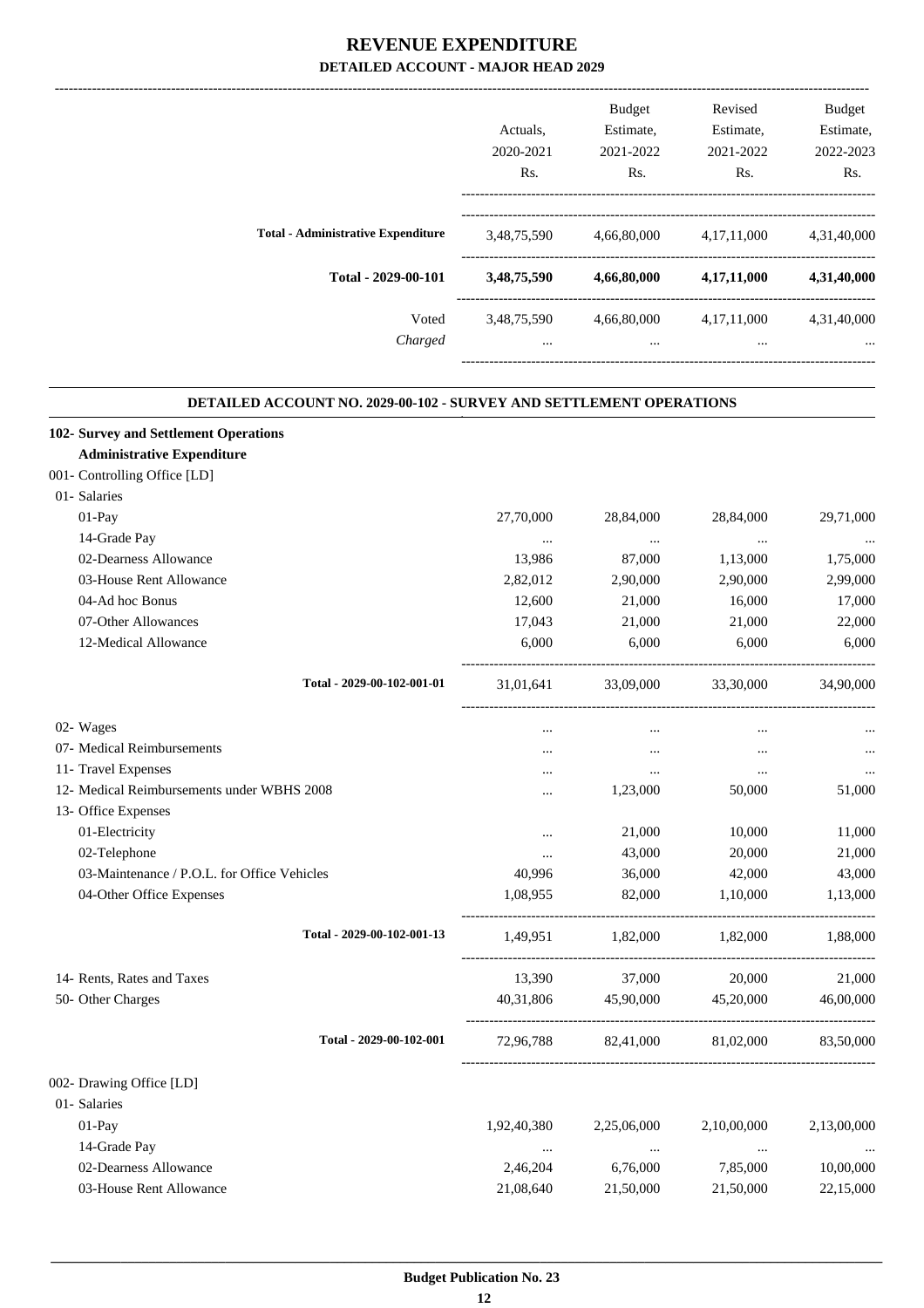|                                                                      |                  | <b>Budget</b> | Revised                             | Budget        |
|----------------------------------------------------------------------|------------------|---------------|-------------------------------------|---------------|
|                                                                      | Actuals,         | Estimate,     | Estimate,                           | Estimate,     |
|                                                                      | 2020-2021        | 2021-2022     | 2021-2022                           | 2022-2023     |
|                                                                      | Rs.              | Rs.           | Rs.                                 | Rs.           |
| 04-Ad hoc Bonus                                                      | 1,13,400         | 1,42,000      | 1,16,000                            | 1,18,000      |
| 07-Other Allowances                                                  | 1,03,200         | 1,84,000      | 1,60,000                            | 1,65,000      |
| 12-Medical Allowance                                                 | 27,200           | 30,000        | 30,000                              | 31,000        |
| Total - 2029-00-102-002-01                                           | 2,18,39,024      |               | 2,56,88,000 2,42,41,000             | 2,48,29,000   |
| 02- Wages                                                            |                  | $\cdots$      |                                     |               |
| 11- Travel Expenses                                                  | $\cdots$         | 1,000         | $\cdots$                            | 1,000         |
| 12- Medical Reimbursements under WBHS 2008                           | 1,15,990         | 1,08,000      | 5,00,000                            | 3,94,000      |
| 13- Office Expenses                                                  |                  |               |                                     |               |
| 01-Electricity                                                       | $\cdots$         | 21,000        | 10,000                              | 11,000        |
| 02-Telephone                                                         | 501              | 11,000        | 5,000                               | 6,000         |
| 03-Maintenance / P.O.L. for Office Vehicles                          | $\cdots$         | $\cdots$      | $\cdots$                            |               |
| 04-Other Office Expenses                                             |                  |               |                                     |               |
| Total - 2029-00-102-002-13                                           | 501              | 32,000        | 15,000                              | 17,000        |
| 50- Other Charges                                                    |                  | $\cdots$      | $\cdots$                            |               |
| Total - 2029-00-102-002                                              |                  |               | 2,19,55,515 2,58,29,000 2,47,56,000 | 2.52.41.000   |
| 003- Settlement Operation in connection with Estates Acquisition and |                  |               |                                     |               |
| Land Reforms Schemes [LD]                                            |                  |               |                                     |               |
| 01- Salaries                                                         |                  |               |                                     |               |
| 01-Pay                                                               | 484,07,83,854    | 521,23,83,000 | 510,00,00,000                       | 525,30,00,000 |
| 14-Grade Pay                                                         | 5,86,359         |               | 3,00,000                            | 3,00,000      |
| 02-Dearness Allowance                                                | 2,87,74,227      | 16,08,99,000  | 16,10,00,000                        | 19,00,00,000  |
| 03-House Rent Allowance                                              | 55,55,91,760     | 52,53,00,000  | 56,00,00,000                        | 57,68,00,000  |
| 04-Ad hoc Bonus                                                      | 2,41,70,600      | 2,54,52,000   | 2,46,54,000                         | 2,51,47,000   |
| 05-Interim Relief                                                    | 30,570           | $\cdots$      | 1,20,000                            | 1,20,000      |
| 07-Other Allowances                                                  | 62,04,160        | 86,70,000     | 87,00,000                           | 87,55,000     |
| 11-Compensatory Allowance                                            | 54,50,914        | 55,93,000     | 55,93,000                           | 57,61,000     |
| 12-Medical Allowance                                                 | 2,13,02,841      | 2,21,54,000   | 2,22,29,000                         | 2,22,64,000   |
| Total - 2029-00-102-003-01                                           | 548, 28, 95, 285 | 596,04,51,000 | 588,25,96,000                       | 608,21,47,000 |
| 02- Wages                                                            | 20,50,35,437     | 28,87,74,000  | 28,87,00,000                        | 29,73,61,000  |
| 07- Medical Reimbursements                                           | 4,70,379         | 1,53,000      | 1,50,000                            | 1,53,000      |
| 11- Travel Expenses                                                  | 14,65,673        | 32,64,000     | 25,00,000                           | 25,50,000     |
| 12- Medical Reimbursements under WBHS 2008                           | 1,35,50,603      | 2,44,80,000   | 2,50,00,000                         | 2,52,40,000   |
| 13- Office Expenses                                                  |                  |               |                                     |               |
| 01-Electricity                                                       | 2,27,48,468      | 2,95,80,000   | 2,99,00,000                         | 3,00,00,000   |
| 02-Telephone                                                         | 34,01,412        | 40,80,000     | 39,00,000                           | 39,78,000     |
| 03-Maintenance / P.O.L. for Office Vehicles                          | 8,58,80,791      | 7,04,82,000   | 11,75,00,000                        | 13,50,00,000  |
| 04-Other Office Expenses                                             | 5,04,46,018      | 5,31,19,000   | 7,00,00,000                         | 8,00,00,000   |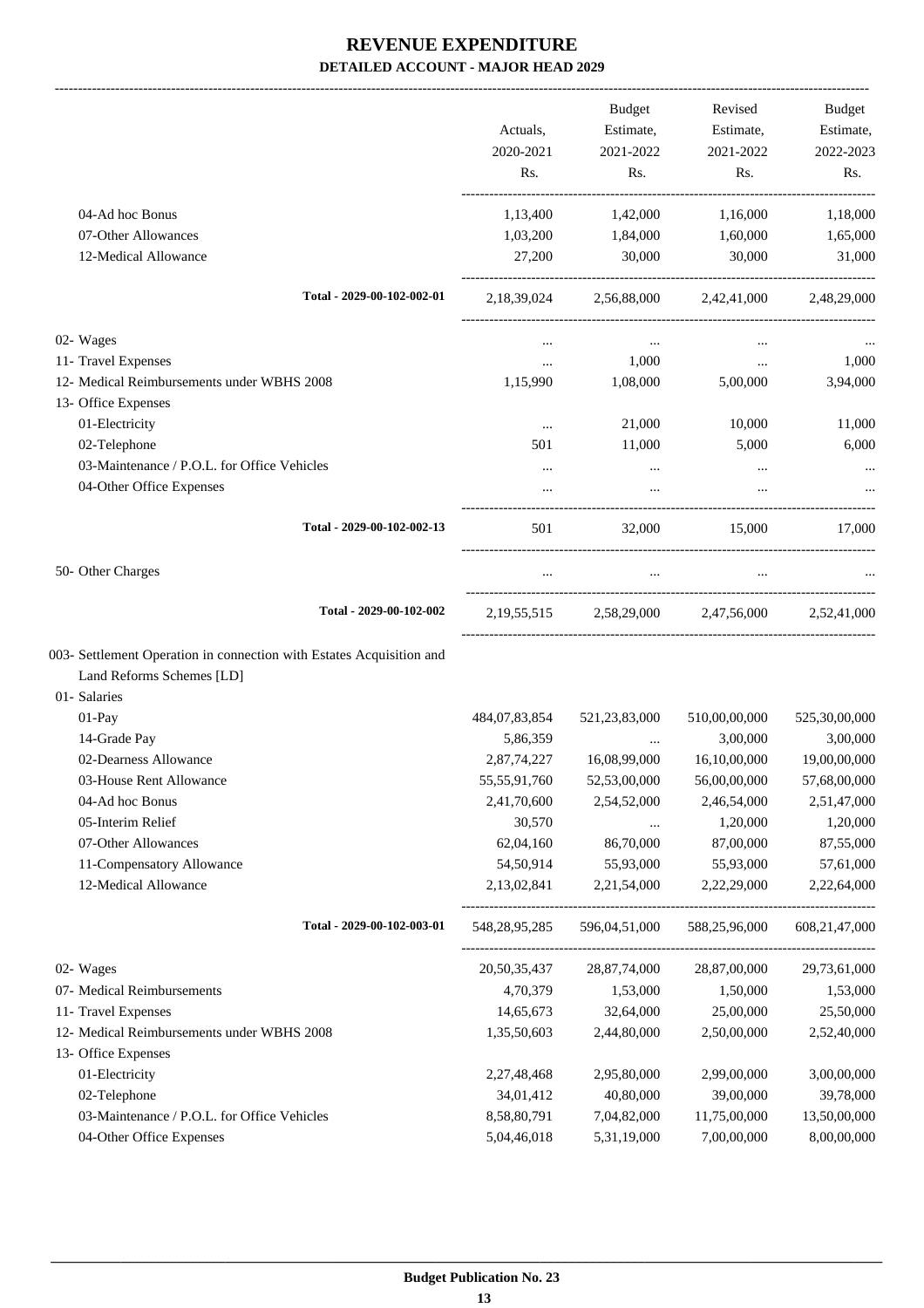|                                                                                              | Actuals,<br>2020-2021<br>Rs. | Budget<br>Estimate,<br>2021-2022<br>Rs. | Revised<br>Estimate,<br>2021-2022<br>Rs.                | Budget<br>Estimate,<br>2022-2023<br>Rs. |
|----------------------------------------------------------------------------------------------|------------------------------|-----------------------------------------|---------------------------------------------------------|-----------------------------------------|
| Total - 2029-00-102-003-13                                                                   |                              |                                         | 16,24,76,689 15,72,61,000 22,13,00,000 24,89,78,000     |                                         |
| 14- Rents, Rates and Taxes                                                                   |                              |                                         | 1,17,50,257 1,53,00,000 1,53,00,000 1,55,00,000         |                                         |
| 27- Minor Works/ Maintenance                                                                 | $\cdots$                     | $\cdots$                                |                                                         |                                         |
| 28- Payment of Professional and Special Services                                             |                              |                                         |                                                         |                                         |
| 02-Other charges                                                                             | 1,77,94,033                  | 1,93,80,000                             | 1,80,00,000                                             | 1,83,40,000                             |
| 50- Other Charges                                                                            | 1,89,09,041                  | 3,69,24,000                             | 6,00,00,000                                             | 7,00,00,000                             |
| 78- Outsourcing of Services                                                                  | 22,00,600                    | 56,10,000                               | 54,50,000                                               | 56,14,000                               |
| Total - 2029-00-102-003                                                                      |                              |                                         | 591,65,47,997 651,15,97,000 651,89,96,000 676,58,83,000 |                                         |
| 006- Professional Survey Parties- Training of Officers in Survey and<br>Settlement Work [LD] |                              |                                         |                                                         |                                         |
| 02- Wages                                                                                    | $\ddotsc$                    |                                         |                                                         |                                         |
| 13- Office Expenses                                                                          |                              |                                         |                                                         |                                         |
| 01-Electricity                                                                               | 53,685                       | 57,000                                  | 57,000                                                  | 59,000                                  |
| 02-Telephone                                                                                 | 1,393                        | 3,000                                   | 3,000                                                   | 3,000                                   |
| 03-Maintenance / P.O.L. for Office Vehicles                                                  | $\cdots$                     | $\sim$ $\sim$                           | $\cdots$                                                |                                         |
| 04-Other Office Expenses                                                                     | 7,202                        | 16,000                                  | 16,000                                                  | 17,000                                  |
| Total - 2029-00-102-006-13                                                                   | 62,280                       | 76,000                                  | 76,000                                                  | 79,000                                  |
| 50- Other Charges                                                                            | 2,29,995                     | 4,39,000                                | 4,00,000                                                | 4,12,000                                |
| Total - 2029-00-102-006                                                                      |                              |                                         | 2,92,275 5,15,000 4,76,000                              | 4,91,000                                |
| 008- Demarcation of boundary between West Bengal and Nepal [LD]                              |                              |                                         |                                                         |                                         |
| 02- Wages                                                                                    | $\cdots$                     | $\cdots$                                |                                                         |                                         |
| 13- Office Expenses                                                                          |                              |                                         |                                                         |                                         |
| 01-Electricity                                                                               |                              | $\cdots$                                | $\ddotsc$                                               |                                         |
| 27- Minor Works/ Maintenance                                                                 | $\cdots$                     |                                         | $\cdots$                                                |                                         |
| 50- Other Charges                                                                            | .                            | $\cdots$                                |                                                         | $\cdots$                                |
| 009- Demarcation of boundary between West Bengal and Bhutan<br>[LD]                          |                              |                                         |                                                         |                                         |
| 27- Minor Works/ Maintenance                                                                 | $\ddotsc$                    |                                         |                                                         | $\ddotsc$                               |
| 010- Training Institutes at ARTI, Salboni, LMTC, Berhampore &<br>RTC, Jalpaiguri [LD]        |                              |                                         |                                                         |                                         |
| 13- Office Expenses                                                                          |                              |                                         |                                                         |                                         |
| 01-Electricity                                                                               | $\cdots$                     | $\cdots$                                |                                                         |                                         |
| 02-Telephone                                                                                 | $\cdots$                     | $\ddotsc$                               | $\cdots$                                                | $\cdots$                                |
| 03-Maintenance / P.O.L. for Office Vehicles                                                  | $\cdots$                     | $\ddotsc$                               | $\cdots$                                                | $\cdots$                                |
| 04-Other Office Expenses                                                                     | $\cdots$                     | $\ddotsc$                               | $\cdots$                                                | $\cdots$                                |
| 50- Other Charges                                                                            | $\cdots$                     | $\ddotsc$                               | $\ddotsc$                                               | $\cdots$                                |
| 031- Professional Survey Parties- Survey Operation [LD]                                      |                              |                                         |                                                         |                                         |
| 01- Salaries                                                                                 |                              |                                         |                                                         |                                         |
| 01-Pay                                                                                       | 1,11,91,983                  | 1,37,20,000                             | 1,22,00,000                                             | 1,25,66,000                             |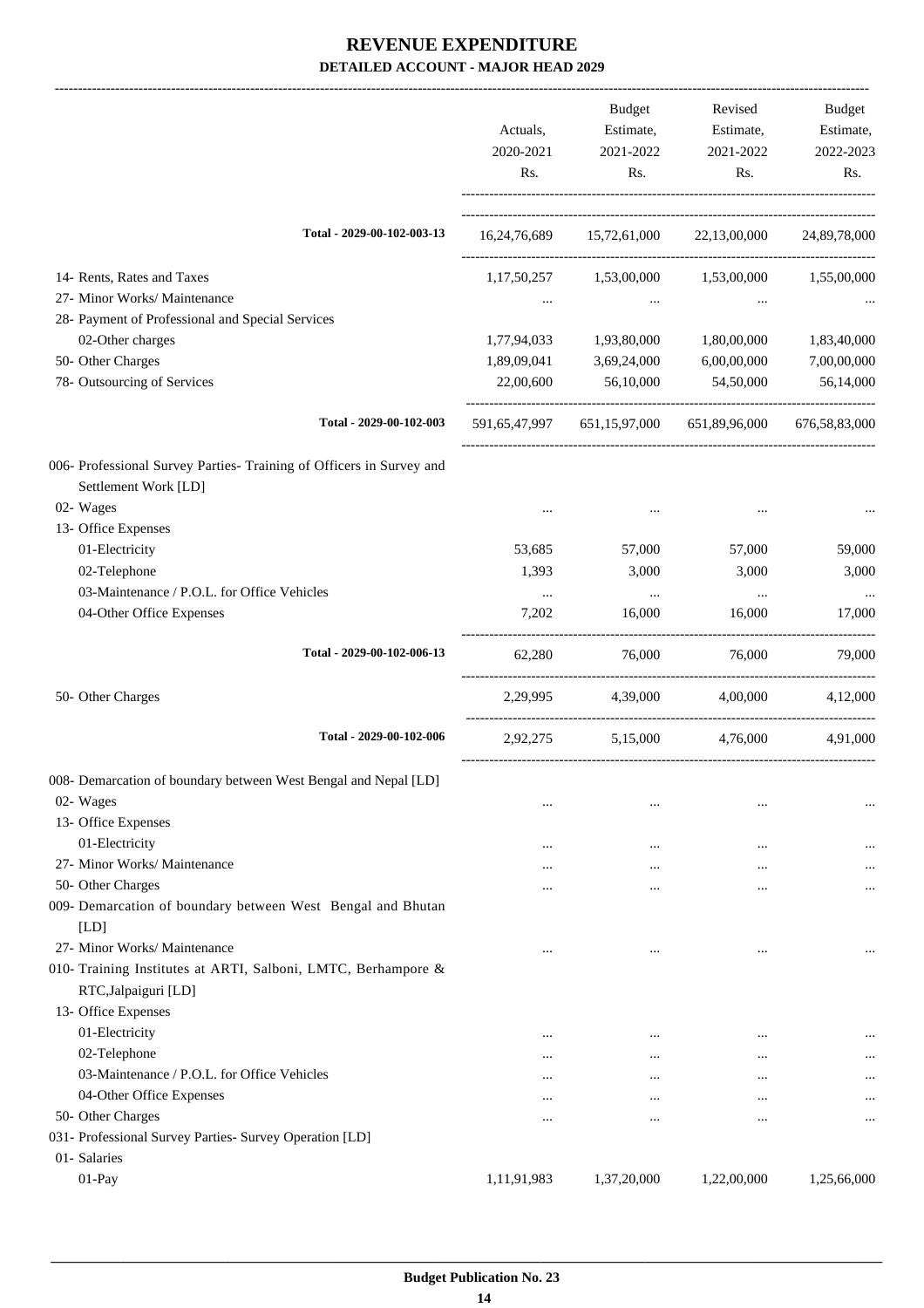-------------------------------------------------------------------------------------------------------------------------------------------------------------------------------

|                                                                         | Actuals,<br>2020-2021<br>Rs. | <b>Budget</b><br>Estimate,<br>2021-2022<br>Rs. | Revised<br>Estimate,<br>2021-2022<br>Rs.        | <b>Budget</b><br>Estimate,<br>2022-2023<br>Rs. |
|-------------------------------------------------------------------------|------------------------------|------------------------------------------------|-------------------------------------------------|------------------------------------------------|
| 14-Grade Pay                                                            | 18,000                       | 10,000                                         | 50,000                                          | 50,000                                         |
| 02-Dearness Allowance                                                   | 4,34,724                     | 4,12,000                                       | 6,50,000                                        | 6,90,000                                       |
| 03-House Rent Allowance                                                 | 13,08,336                    | 13,10,000                                      | 14,50,000                                       | 14,94,000                                      |
| 04-Ad hoc Bonus                                                         | 12,600                       | 17,000                                         | 13,000                                          | 13,000                                         |
| 07-Other Allowances                                                     | $\cdots$                     | 31,000                                         | 30,000                                          | 31,000                                         |
| 12-Medical Allowance                                                    | 25,800                       | 27,000                                         | 35,000                                          | 38,000                                         |
| Total - 2029-00-102-031-01                                              |                              |                                                | 1,29,91,443 1,55,27,000 1,44,28,000             | 1,48,82,000                                    |
| 07- Medical Reimbursements                                              | $\cdots$                     | $\cdots$                                       | $\cdots$                                        |                                                |
| 11- Travel Expenses                                                     |                              |                                                | $\cdots$                                        |                                                |
| 12- Medical Reimbursements under WBHS 2008                              |                              |                                                |                                                 |                                                |
| 13- Office Expenses                                                     |                              |                                                |                                                 |                                                |
| 01-Electricity                                                          |                              |                                                |                                                 |                                                |
| 02-Telephone                                                            |                              |                                                | $\cdots$                                        |                                                |
| 03-Maintenance / P.O.L. for Office Vehicles                             | $\cdots$                     | $\cdots$                                       | $\cdots$                                        |                                                |
| 04-Other Office Expenses                                                | 37,528                       | 50,000                                         | 40,000                                          | 41,000                                         |
| Total - 2029-00-102-031-13                                              | 37,528                       | 50,000                                         | 40,000                                          | 41,000                                         |
| 50- Other Charges                                                       | $\ldots$                     | $\cdots$                                       | $\ldots$                                        |                                                |
| Total - 2029-00-102-031                                                 |                              |                                                | 1,30,28,971 1,55,77,000 1,44,68,000 1,49,23,000 |                                                |
| 032- Professional Survey Parties-Survey Schools [LD]                    |                              |                                                |                                                 |                                                |
| 01- Salaries                                                            |                              |                                                |                                                 |                                                |
| 01-Pay                                                                  |                              |                                                |                                                 |                                                |
| 02-Dearness Allowance                                                   |                              | $\cdots$                                       |                                                 |                                                |
| 03-House Rent Allowance                                                 | $\cdots$                     |                                                |                                                 |                                                |
| 12-Medical Allowance                                                    |                              |                                                |                                                 |                                                |
| 02- Wages                                                               | .                            |                                                |                                                 |                                                |
| 11- Travel Expenses                                                     | .                            |                                                |                                                 |                                                |
| 034- Demarcation of boundary between West Bengal and Bangladesh<br>[LD] |                              |                                                |                                                 |                                                |
| 01- Salaries                                                            |                              |                                                |                                                 |                                                |
| 01-Pay                                                                  | 1,02,96,484                  | 1,19,89,000                                    | 1,10,00,000                                     | 1,13,00,000                                    |
| 14-Grade Pay                                                            | 567                          | $\ldots$                                       | $\cdots$                                        | 1,000                                          |
| 02-Dearness Allowance                                                   | 50,071                       | 3,60,000                                       | 4,20,000                                        | 5,50,000                                       |
| 03-House Rent Allowance                                                 | 12,36,149                    | 11,50,000                                      | 12,15,000                                       | 12,52,000                                      |
| 04-Ad hoc Bonus                                                         | 71,400                       | 81,000                                         | 80,000                                          | 82,000                                         |
| 07-Other Allowances                                                     | 43,556                       | 82,000                                         | 70,000                                          | 73,000                                         |
| 12-Medical Allowance                                                    | 6,000                        | 6,000                                          | 6,000                                           | 6,000                                          |
| Total - 2029-00-102-034-01                                              | 1,17,04,227                  | 1,36,68,000                                    | 1,27,91,000                                     | 1,32,64,000                                    |
| 02- Wages                                                               | $\cdots$                     | $\cdots$                                       | $\cdots$                                        |                                                |
| 07- Medical Reimbursements                                              | $\ddotsc$                    | $\cdots$                                       | $\ddotsc$                                       |                                                |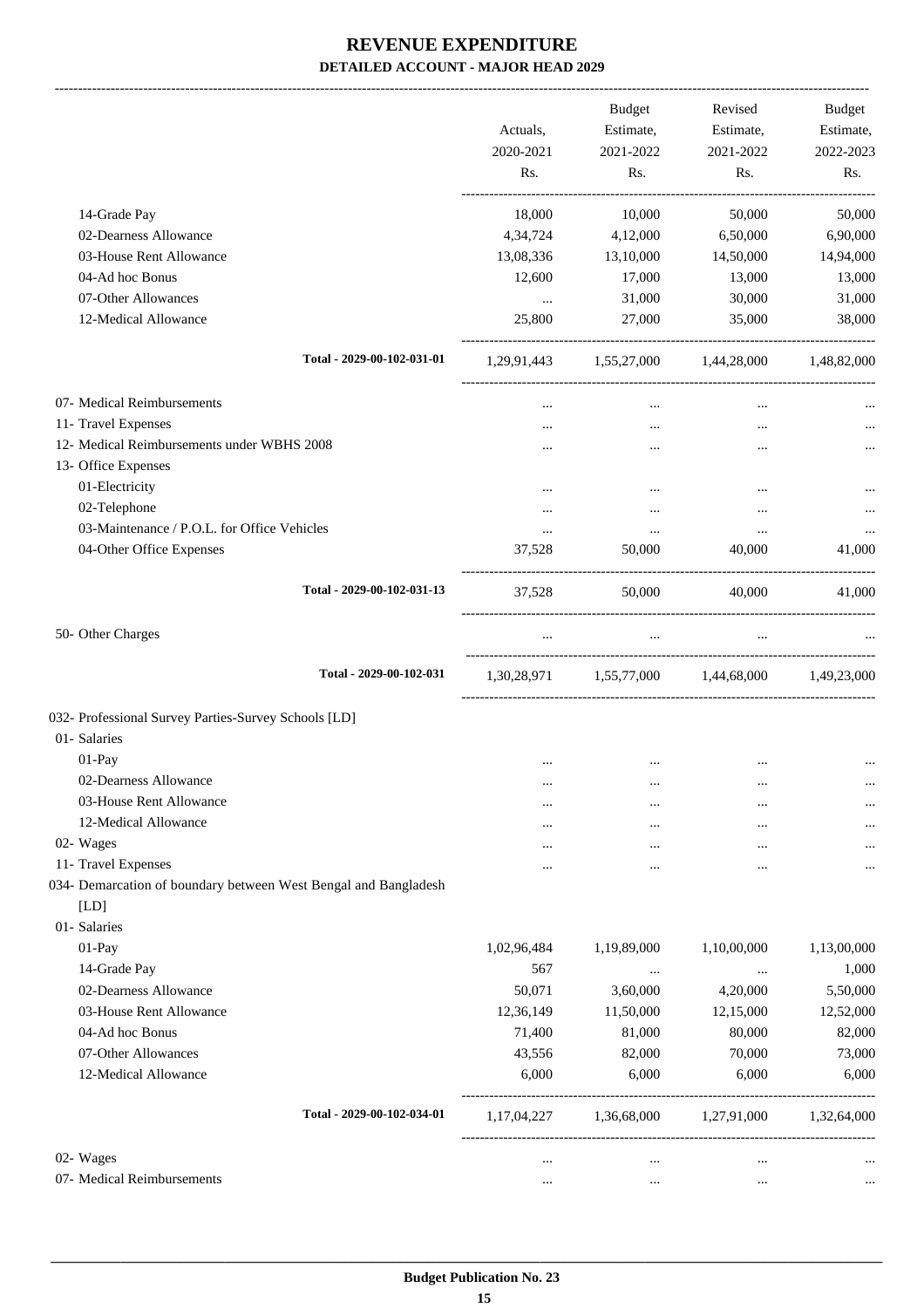|                                                                                                                                        | Actuals,<br>2020-2021<br>Rs. | Budget<br>Estimate,<br>2021-2022<br>Rs.                 | Revised<br>Estimate,<br>2021-2022<br>Rs. | Budget<br>Estimate,<br>2022-2023<br>Rs. |
|----------------------------------------------------------------------------------------------------------------------------------------|------------------------------|---------------------------------------------------------|------------------------------------------|-----------------------------------------|
| 11- Travel Expenses                                                                                                                    | 1,26,033                     | 2,15,000                                                | 2,10,000                                 | 2,15,000                                |
| 12- Medical Reimbursements under WBHS 2008                                                                                             | 5,998                        | 36,000                                                  | 69,000                                   | 71,000                                  |
| 13- Office Expenses                                                                                                                    |                              |                                                         |                                          |                                         |
| 01-Electricity<br>02-Telephone                                                                                                         | $\cdots$<br>15,752           | $\cdots$<br>21,000                                      | $\cdots$<br>21,000                       | 21,000                                  |
| 03-Maintenance / P.O.L. for Office Vehicles                                                                                            | 2,64,581                     | 2,35,000                                                | 2,35,000                                 | 2,40,000                                |
| 04-Other Office Expenses                                                                                                               | 82,533                       | 87,000                                                  | 87,000                                   | 89,000                                  |
| Total - 2029-00-102-034-13                                                                                                             | 3,62,866                     | 3,43,000                                                | 3,43,000                                 | 3,50,000                                |
| 14- Rents, Rates and Taxes                                                                                                             | $\cdots$                     | $\cdots$                                                | $\cdots$                                 |                                         |
| 27- Minor Works/ Maintenance                                                                                                           | $\cdots$                     | 51,000                                                  | 51,000                                   | 51,000                                  |
| 50- Other Charges                                                                                                                      | 1,77,344                     | 5,00,000                                                | 12,00,000                                | 14,00,000                               |
| Total - 2029-00-102-034                                                                                                                |                              | 1,23,76,468 1,48,13,000 1,46,64,000 1,53,51,000         |                                          |                                         |
| <b>Total - Administrative Expenditure</b>                                                                                              |                              | 597,14,98,014 657,65,72,000 658,14,62,000 683,02,39,000 |                                          |                                         |
| <b>State Development Schemes</b><br>004- Modernisation of ARTI, Salboni & RTCs at Baharampur &<br>Jalpaiguri [LD]<br>50- Other Charges |                              | 9,32,631 1,00,00,000 33,33,000 1,10,00,000              |                                          |                                         |
| Total - 2029-00-102-004                                                                                                                | 9,32,631                     | 1,00,00,000                                             |                                          | 33,33,000 1,10,00,000                   |
| 007- Strengthening of Revenue Administration and Updating of Land<br>Records including Computerisation [LD]                            |                              |                                                         |                                          |                                         |
| 26- Advertising and Publicity Expenses                                                                                                 | 1,18,28,657                  | 2,00,00,000                                             | 66,67,000                                | 2,01,99,000                             |
| 50- Other Charges                                                                                                                      | 4,09,66,457                  | 26,60,00,000                                            | 8,86,67,000                              | 30,60,00,000                            |
| Total - 2029-00-102-007                                                                                                                | 5,27,95,114                  |                                                         | 28,60,00,000 9,53,34,000 32,61,99,000    |                                         |
| 011- Computerisation of Land Records of 21 L.A. Offices and one<br>Rent Control Office and Headquarters. [LD]                          |                              |                                                         |                                          |                                         |
| 77- Computerisation                                                                                                                    |                              | 84,89,411 19,00,00,000 6,33,33,000                      |                                          | 22,00,00,000                            |
| Total - 2029-00-102-011                                                                                                                |                              | 84,89,411 19,00,00,000 6,33,33,000 22,00,00,000         |                                          |                                         |
| 013- Strengthening of Revenue Administration and Updating of Land<br>Records including Computerisation. [LD]                           |                              |                                                         |                                          |                                         |
| 50- Other Charges<br>014- Formation of Land Corporation /Regional Land Corporation<br>$u/s21c$ of WB [LD]                              |                              | $\cdots$                                                |                                          |                                         |
| 50- Other Charges                                                                                                                      | $\cdots$                     |                                                         |                                          |                                         |
| 016- Introduction of new scheme "Nijo Griho Nijo Bhumi" [LD]<br>35- Grants for creation of Capital Assets                              |                              | 1,00,00,000                                             | 33,33,000                                | 1,05,00,000                             |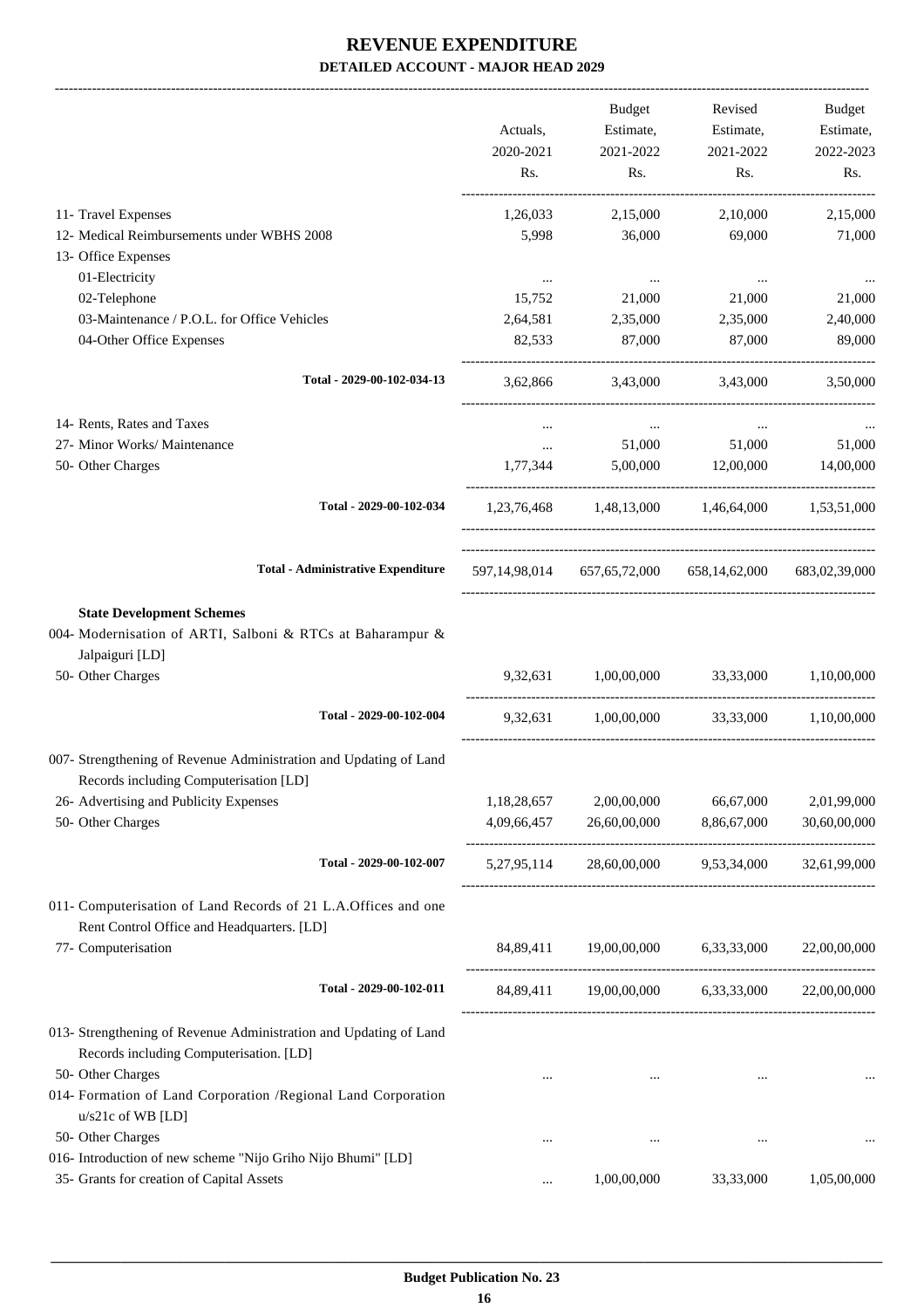|                                                                                                                                    | Actuals,<br>2020-2021<br>Rs. | <b>Budget</b><br>Estimate,<br>2021-2022<br>Rs. | Revised<br>Estimate,<br>2021-2022<br>Rs.                                        | Budget<br>Estimate,<br>2022-2023<br>Rs. |
|------------------------------------------------------------------------------------------------------------------------------------|------------------------------|------------------------------------------------|---------------------------------------------------------------------------------|-----------------------------------------|
| Total - 2029-00-102-016                                                                                                            | $\cdots$                     | 1,00,00,000                                    | 33,33,000                                                                       | 1,05,00,000                             |
| 028- Setting up of Land Tribunal [LD]                                                                                              |                              |                                                |                                                                                 |                                         |
| 01- Salaries                                                                                                                       |                              |                                                |                                                                                 |                                         |
| $01-Pay$                                                                                                                           |                              | $\cdots$                                       | $\cdots$                                                                        | $\cdots$                                |
| 14-Grade Pay                                                                                                                       |                              | $\cdots$                                       | $\cdots$                                                                        | $\cdots$                                |
| 02-Dearness Allowance                                                                                                              |                              | $\cdots$                                       | $\cdots$                                                                        |                                         |
| 03-House Rent Allowance                                                                                                            |                              |                                                | $\cdots$                                                                        |                                         |
| 04-Ad hoc Bonus                                                                                                                    |                              | $\cdots$                                       |                                                                                 |                                         |
| 07-Other Allowances                                                                                                                |                              | $\cdots$                                       | $\cdots$                                                                        |                                         |
| 12-Medical Allowance                                                                                                               |                              | $\cdots$                                       | $\cdots$                                                                        |                                         |
| 02- Wages                                                                                                                          |                              | $\ddotsc$                                      | $\cdots$                                                                        |                                         |
| 07- Medical Reimbursements                                                                                                         |                              | $\cdots$                                       | $\ddotsc$                                                                       |                                         |
| 11- Travel Expenses                                                                                                                |                              | $\cdots$                                       | $\cdots$                                                                        |                                         |
| 12- Medical Reimbursements under WBHS 2008                                                                                         |                              |                                                | $\ddotsc$                                                                       | $\cdots$                                |
| 13- Office Expenses                                                                                                                |                              |                                                |                                                                                 |                                         |
| 01-Electricity                                                                                                                     |                              | $\cdots$                                       | $\cdots$                                                                        |                                         |
| 02-Telephone                                                                                                                       |                              | $\cdots$                                       |                                                                                 |                                         |
| 03-Maintenance / P.O.L. for Office Vehicles                                                                                        |                              |                                                | $\cdots$                                                                        |                                         |
| 04-Other Office Expenses                                                                                                           |                              | $\cdots$                                       | $\ddotsc$                                                                       |                                         |
| 14- Rents, Rates and Taxes                                                                                                         |                              |                                                | $\cdots$                                                                        |                                         |
| 50- Other Charges                                                                                                                  |                              |                                                |                                                                                 |                                         |
| 030- Modernisation of State Level Analysis, Research and Training                                                                  |                              |                                                | $\cdots$                                                                        |                                         |
| Institute at Salboni [LD]                                                                                                          |                              |                                                |                                                                                 |                                         |
|                                                                                                                                    |                              |                                                |                                                                                 |                                         |
| 50- Other Charges                                                                                                                  | $\cdots$                     |                                                | $\cdots$                                                                        |                                         |
| 033- Strengthening of Revenue Administration and updating of Land<br>Records- Modernisation of Survey Works-Construction of record |                              |                                                |                                                                                 |                                         |
| Room at Village Level office [LD]                                                                                                  |                              |                                                |                                                                                 |                                         |
| 50- Other Charges                                                                                                                  | $\cdots$                     | $\cdots$                                       | $\cdots$                                                                        |                                         |
| 035- Crop Financing Scheme for Share Cropers & Assignees of                                                                        |                              |                                                |                                                                                 |                                         |
| Vested Land [LD]                                                                                                                   |                              |                                                |                                                                                 |                                         |
| 31- Grants-in-aid-GENERAL                                                                                                          |                              |                                                |                                                                                 |                                         |
| 02-Other Grants                                                                                                                    | $\cdots$                     | $\cdots$                                       |                                                                                 |                                         |
| 036- Consolidation of Land Holding [LD]                                                                                            |                              |                                                |                                                                                 |                                         |
| 50- Other Charges                                                                                                                  | $\cdots$                     | $\cdots$                                       | $\ldots$                                                                        |                                         |
| <b>Total - State Development Schemes</b>                                                                                           |                              |                                                | 6,22,17,156 49,60,00,000 16,53,33,000 56,76,99,000                              |                                         |
| Total - 2029-00-102                                                                                                                |                              |                                                | 603, 37, 15, 170 707, 25, 72, 000 674, 67, 95, 000 739, 79, 38, 000             |                                         |
| Voted<br>Charged                                                                                                                   | $\cdots$                     | $\cdots$                                       | 603, 37, 15, 170 707, 25, 72, 000 674, 67, 95, 000 739, 79, 38, 000<br>$\cdots$ |                                         |

#### **DETAILED ACCOUNT NO. 2029-00-103 - LAND RECORDS .**

**103- Land Records**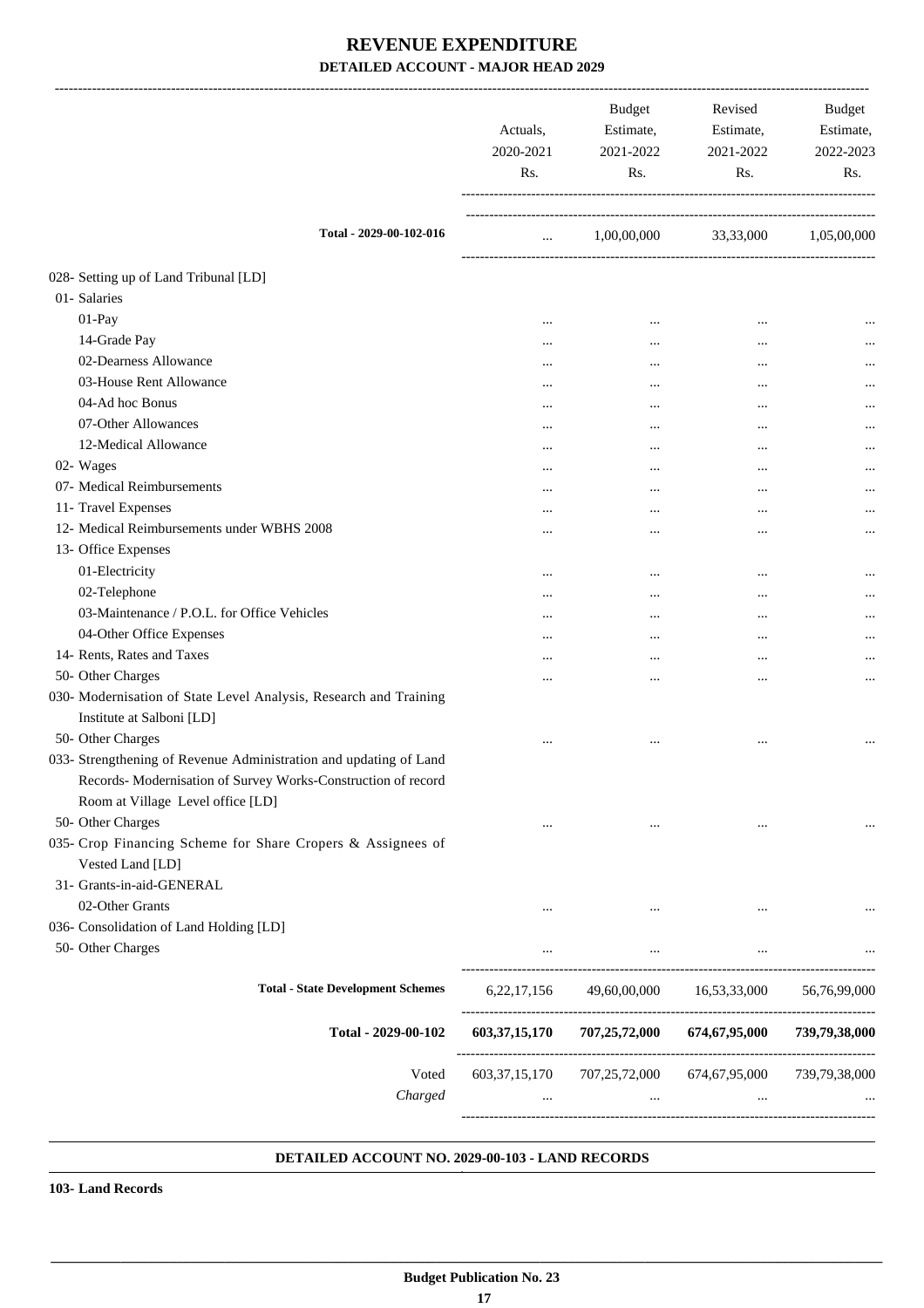|                                             | Actuals,<br>2020-2021<br>Rs. | Budget<br>Estimate,<br>2021-2022<br>Rs. | Revised<br>Estimate,<br>2021-2022<br>Rs.        | Budget<br>Estimate,<br>2022-2023<br>Rs. |
|---------------------------------------------|------------------------------|-----------------------------------------|-------------------------------------------------|-----------------------------------------|
| <b>Administrative Expenditure</b>           |                              |                                         |                                                 |                                         |
| 013- Superintendence [LD]                   |                              |                                         |                                                 |                                         |
| 01- Salaries                                |                              |                                         |                                                 |                                         |
| 01-Pay                                      | 1,11,55,213                  | 1,94,91,000                             | 1,30,00,000                                     | 1,33,90,000                             |
| 14-Grade Pay                                | $\cdots$                     | $\cdots$                                | $\cdots$                                        |                                         |
| 02-Dearness Allowance                       | 10,43,151                    | 15,99,000                               | 7,00,000                                        | 7,21,000                                |
| 03-House Rent Allowance                     | 5,61,060                     | 18,60,000                               | 10,81,000                                       | 11,13,000                               |
| 04-Ad hoc Bonus                             | 29,400                       | 31,000                                  | 30,000                                          | 31,000                                  |
| 07-Other Allowances                         | 45,600                       | 72,000                                  | 1,00,000                                        | 1,03,000                                |
| 12-Medical Allowance                        | 6,000                        | 9,000                                   | 6,000                                           | 6,000                                   |
| Total - 2029-00-103-013-01                  |                              |                                         | 1,28,40,424 2,30,62,000 1,49,17,000 1,53,64,000 |                                         |
| 07- Medical Reimbursements                  | $\cdots$                     | $\ldots$                                |                                                 |                                         |
| 11- Travel Expenses                         |                              | $\cdots$                                | $\ldots$                                        |                                         |
| 12- Medical Reimbursements under WBHS 2008  | $\cdots$                     | 11,000                                  | 10,000                                          | 11,000                                  |
| 13- Office Expenses                         |                              |                                         |                                                 |                                         |
| 01-Electricity                              |                              | $\cdots$                                |                                                 |                                         |
| 02-Telephone                                | $\cdots$                     | 6,000                                   | $\cdots$                                        |                                         |
| 03-Maintenance / P.O.L. for Office Vehicles |                              | $\cdots$                                | $\cdots$                                        |                                         |
| 04-Other Office Expenses                    | 36,038                       | 68,000                                  | 64,000                                          | 66,000                                  |
| Total - 2029-00-103-013-13                  | 36,038                       | 74,000                                  | 64,000                                          | 66,000                                  |
| 14- Rents, Rates and Taxes                  | $\cdots$                     | $\cdots$                                |                                                 |                                         |
| 50- Other Charges                           |                              |                                         |                                                 |                                         |
| Total - 2029-00-103-013                     | 1,28,76,462                  | 2,31,47,000                             | 1,49,91,000                                     | 1,54,41,000                             |
| 016- District Charges [LD]                  |                              |                                         |                                                 |                                         |
| 01- Salaries                                |                              |                                         |                                                 |                                         |
| 01-Pay                                      | 4,10,000                     | 4,28,000                                | 4,28,000                                        | 4,41,000                                |
| 14-Grade Pay                                | $\cdots$                     | $\ldots$                                | $\ldots$                                        |                                         |
| 02-Dearness Allowance                       | 2,070                        | 13,000                                  | 17,000                                          | 26,000                                  |
| 03-House Rent Allowance                     | 49,200                       | 42,000                                  | 60,000                                          | 62,000                                  |
| 04-Ad hoc Bonus                             | 4,200                        | 9,000                                   | 10,000                                          | 11,000                                  |
| 07-Other Allowances                         |                              | $\cdots$                                |                                                 |                                         |
| 12-Medical Allowance                        | $\cdots$                     | $\cdots$                                | $\cdots$                                        |                                         |
| Total - 2029-00-103-016-01                  | 4,65,470                     | 4,92,000                                | 5,15,000                                        | 5,40,000                                |
| 07- Medical Reimbursements                  | $\cdots$                     | $\cdots$                                | $\cdots$                                        |                                         |
| 11- Travel Expenses                         | $\cdots$                     | $\cdots$                                | $\cdots$                                        |                                         |
| 12- Medical Reimbursements under WBHS 2008  | $\cdots$                     |                                         |                                                 | $\cdots$                                |
| 13- Office Expenses                         |                              |                                         |                                                 |                                         |
| 01-Electricity                              | $\cdots$                     |                                         | $\cdots$                                        |                                         |
| 02-Telephone                                |                              | $\cdots$                                |                                                 | $\cdots$                                |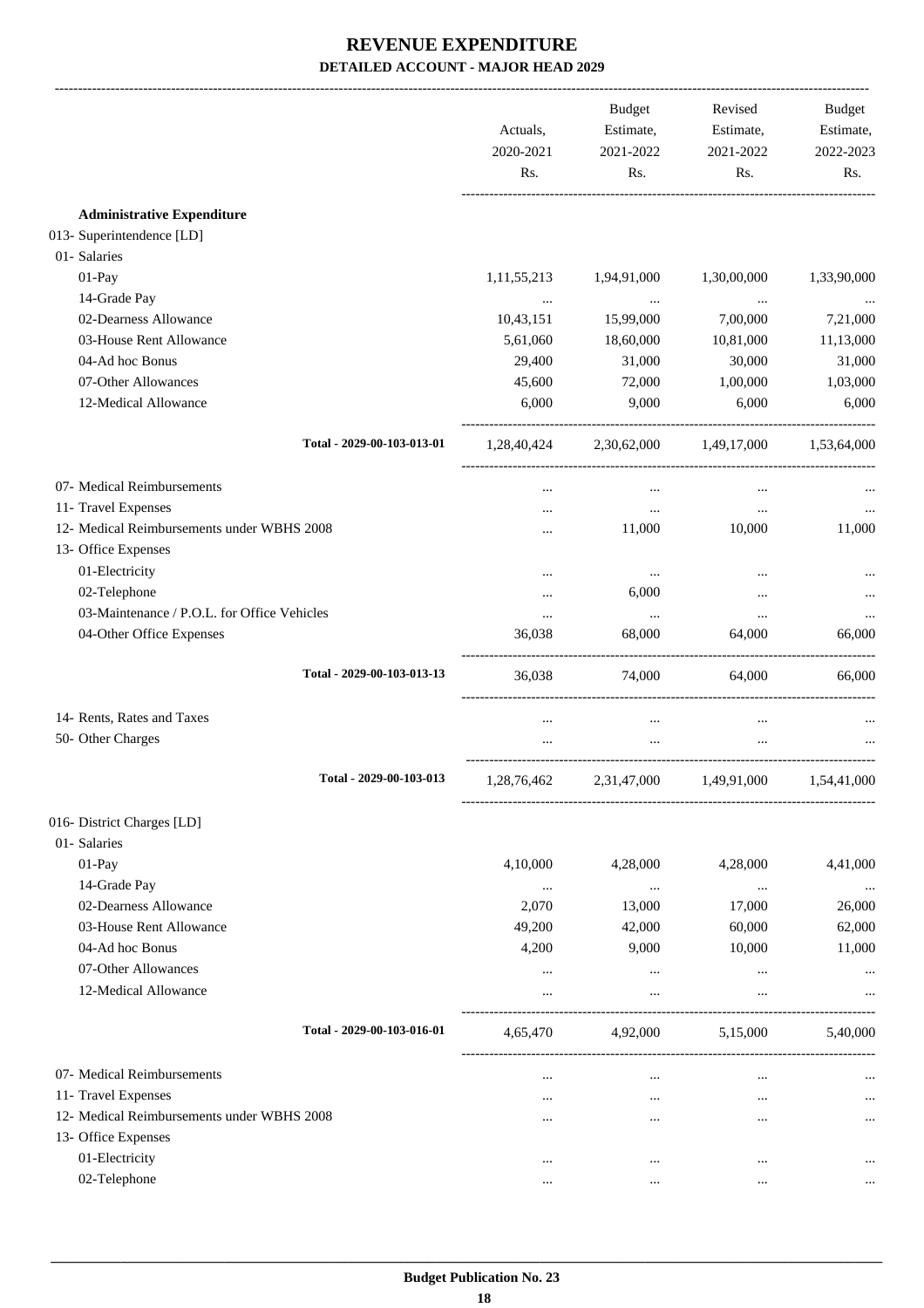|                                                                                                                                              | Actuals,<br>2020-2021<br>Rs. | <b>Budget</b><br>Estimate,<br>2021-2022<br>Rs. | Revised<br>Estimate,<br>2021-2022<br>Rs.        | <b>Budget</b><br>Estimate,<br>2022-2023<br>Rs. |
|----------------------------------------------------------------------------------------------------------------------------------------------|------------------------------|------------------------------------------------|-------------------------------------------------|------------------------------------------------|
| 03-Maintenance / P.O.L. for Office Vehicles                                                                                                  | $\cdots$                     | $\cdots$                                       | $\cdots$                                        |                                                |
| 04-Other Office Expenses                                                                                                                     | $\ddotsc$                    | 31,000                                         | 20,000                                          | 21,000                                         |
| Total - 2029-00-103-016-13                                                                                                                   | $\ddotsc$                    | 31,000                                         | 20,000                                          | 21,000                                         |
| 50- Other Charges                                                                                                                            | 6.780                        |                                                |                                                 |                                                |
| Total - 2029-00-103-016                                                                                                                      |                              |                                                | 4,72,250 5,23,000 5,35,000                      | 5.61.000                                       |
| <b>Total - Administrative Expenditure</b>                                                                                                    |                              |                                                | 1,33,48,712 2,36,70,000 1,55,26,000 1,60,02,000 |                                                |
| <b>Central Sector Scheme</b><br>001- Survey & Resurvey and Updating of Survey & Settlement<br>Records underNLRMP (State Share) (OCASPS) [LD] |                              |                                                |                                                 |                                                |
| 50- Other Charges<br>002- Modern Records Rooms/ Land Records Management Centres<br>under NLRMP (State Share) (OCASPS) [LD]                   |                              |                                                |                                                 |                                                |
| 50- Other Charges<br>003-National and Record Management Programme<br>(NLRMP)(Central Share) (OCASPS) [LD]                                    |                              |                                                |                                                 |                                                |
| 50- Other Charges<br>012- Computerisation of Land Records under NLRMP [LD]                                                                   |                              |                                                |                                                 |                                                |
| 50- Other Charges<br>015- Setting up of State Level Data Centre under NLRMP [LD]                                                             |                              |                                                | $\ddotsc$                                       |                                                |
| 50- Other Charges<br>Total - 2029-00-103                                                                                                     | $\cdots$<br>1,33,48,712      | $\cdots$<br>2,36,70,000                        | $\cdots$<br>1,55,26,000                         | 1,60,02,000                                    |
| Voted<br>Charged                                                                                                                             | 1,33,48,712                  | 2,36,70,000                                    | 1,55,26,000                                     | 1,60,02,000                                    |

#### **DETAILED ACCOUNT NO. 2029-00-104 - MANAGEMENT OF GOVERNMENT ESTATES .**

.

## **104- Management of Government Estates**

#### **Administrative Expenditure**

001- Administration of West Bengal Agricultural Land and Fisheries

(Acquisition and Resettlement) Act, 1958 [LD]

| 01- Salaries               |          |          |          |          |
|----------------------------|----------|----------|----------|----------|
| $01-Pay$                   | $\cdots$ | $\cdots$ | $\cdots$ | $\cdots$ |
| 14-Grade Pay               | $\cdots$ | $\cdots$ | $\cdots$ | $\cdots$ |
| 02-Dearness Allowance      | $\cdots$ | $\cdots$ |          | $\cdots$ |
| 03-House Rent Allowance    | $\cdots$ | $\cdots$ | $\cdots$ | $\cdots$ |
| 04-Ad hoc Bonus            | $\cdots$ | $\cdots$ | $\cdots$ | $\cdots$ |
| 07-Other Allowances        | $\cdots$ | $\cdots$ | $\cdots$ | $\cdots$ |
| 12-Medical Allowance       | $\cdots$ | $\cdots$ | $\cdots$ | $\cdots$ |
| 07- Medical Reimbursements | $\cdots$ | $\cdots$ | $\cdots$ | $\cdots$ |
| 11- Travel Expenses        | $\cdots$ | $\cdots$ | $\cdots$ | $\cdots$ |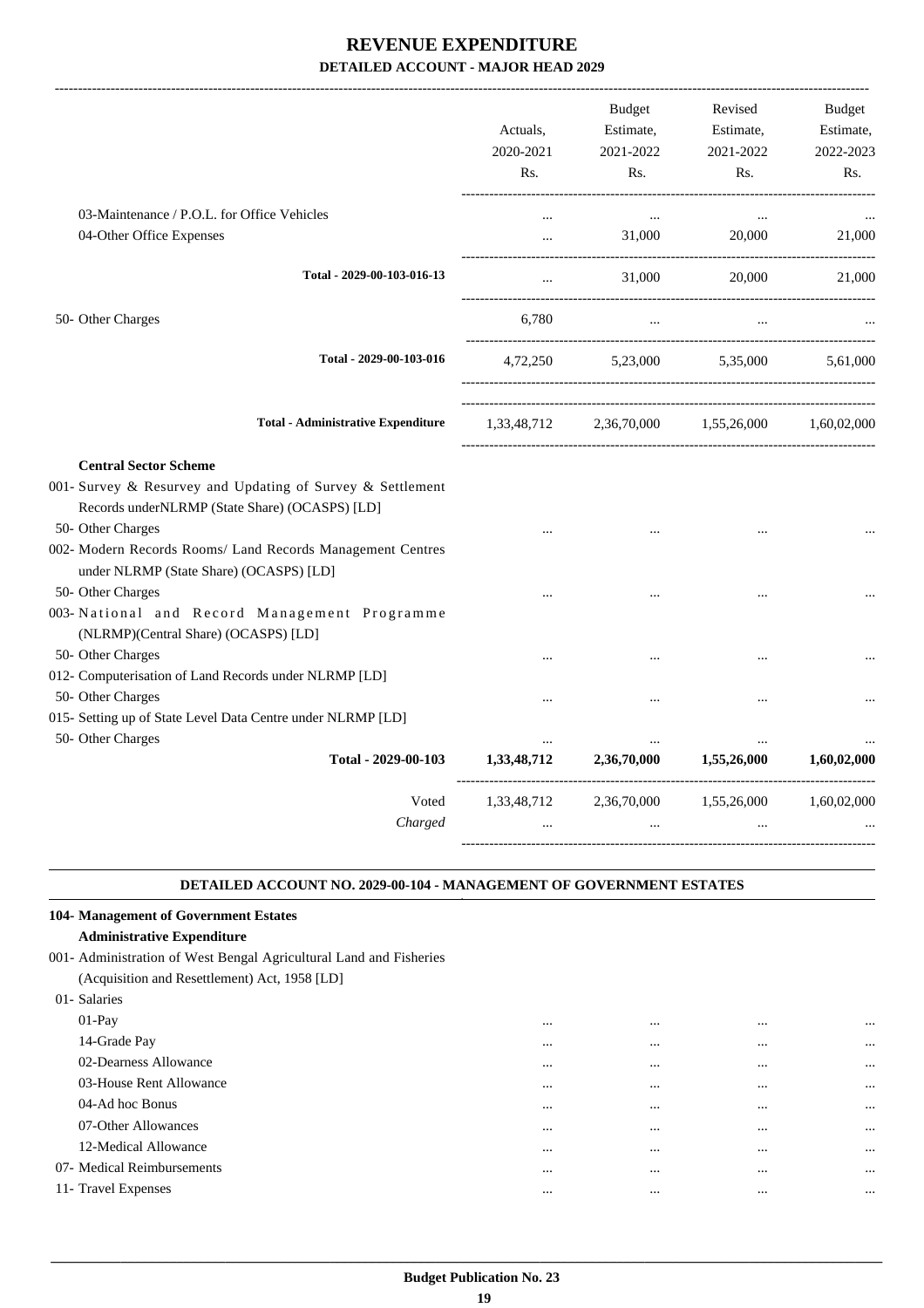|                                             | Actuals,<br>2020-2021<br>Rs. | <b>Budget</b><br>Estimate,<br>2021-2022<br>Rs. | Revised<br>Estimate,<br>2021-2022<br>Rs. | <b>Budget</b><br>Estimate,<br>2022-2023<br>Rs. |
|---------------------------------------------|------------------------------|------------------------------------------------|------------------------------------------|------------------------------------------------|
| 12- Medical Reimbursements under WBHS 2008  | $\cdots$                     | $\cdots$                                       | $\cdots$                                 | $\cdots$                                       |
| 13- Office Expenses                         |                              |                                                |                                          |                                                |
| 01-Electricity                              | $\cdots$                     | $\cdots$                                       | $\cdots$                                 | $\cdots$                                       |
| 02-Telephone                                | $\cdots$                     | $\cdots$                                       | $\cdots$                                 | $\cdots$                                       |
| 03-Maintenance / P.O.L. for Office Vehicles | $\cdots$                     | $\cdots$                                       | $\cdots$                                 |                                                |
| 04-Other Office Expenses                    | $\cdots$                     | $\cdots$                                       | $\cdots$                                 | $\cdots$                                       |
| 50- Other Charges                           | $\cdots$                     | $\cdots$                                       | $\cdots$                                 | $\cdots$                                       |
| Total - 2029-00-104                         | $\cdots$                     | $\cdots$                                       | $\cdots$                                 | $\cdots$                                       |
|                                             |                              |                                                |                                          |                                                |
| Voted                                       | $\cdots$                     | $\cdots$                                       | $\cdots$                                 | $\cdots$                                       |
| Charged                                     | $\cdots$                     | $\cdots$                                       | $\cdots$                                 | $\cdots$                                       |
|                                             |                              |                                                |                                          |                                                |

#### **DETAILED ACCOUNT NO. 2029-00-105 - MANAGEMENT OF EX-ZAMINDARY ESTATES .**

.

| 105- Management of Ex-Zamindary Estates                       |                                                |                                                             |                                                 |             |
|---------------------------------------------------------------|------------------------------------------------|-------------------------------------------------------------|-------------------------------------------------|-------------|
| <b>Administrative Expenditure</b>                             |                                                |                                                             |                                                 |             |
| 002- Temporary Establishment and Other Charges for Payment of |                                                |                                                             |                                                 |             |
| Compensation-Final Compensation [LD]                          |                                                |                                                             |                                                 |             |
| 01-Salaries                                                   |                                                |                                                             |                                                 |             |
| 01-Pay                                                        | 6,72,12,454                                    | 7,97,15,000                                                 | 7,20,00,000                                     | 7,41,60,000 |
| 14-Grade Pay                                                  | 2,700                                          | <b><i>Committee States</i></b>                              | $\cdots$                                        | 3,000       |
| 02-Dearness Allowance                                         | 3,97,514                                       | 23,92,000                                                   | 24,00,000                                       | 25,50,000   |
| 03-House Rent Allowance                                       | 68,86,825                                      | 76,00,000                                                   | 72,00,000                                       | 74,16,000   |
| 04-Ad hoc Bonus                                               | 2,05,800                                       | 2,23,000                                                    | 2,10,000                                        | 2,14,000    |
| 05-Interim Relief                                             | 570                                            | $\cdots$                                                    | $\cdots$                                        | $\ldots$    |
| 07-Other Allowances                                           | 35,000                                         | 92,000                                                      | 70,000                                          | 73,000      |
| 11-Compensatory Allowance                                     | 44,000                                         | 88,000                                                      | 80,000                                          | 83,000      |
| 12-Medical Allowance                                          |                                                | 2,45,862 2,74,000                                           | 2,60,000                                        | 2,66,000    |
| Total - 2029-00-105-002-01                                    |                                                |                                                             | 7,50,30,725 9,03,84,000 8,22,20,000 8,47,65,000 |             |
| 02- Wages                                                     |                                                |                                                             | 1,28,400 2,14,000 2,00,000                      | 2,06,000    |
| 07- Medical Reimbursements                                    |                                                | and the same of the same<br><b>Second Contract Contract</b> | <b>Contract Contract</b>                        | $\ddots$    |
| 11- Travel Expenses                                           | $\cdots$                                       | 16,000                                                      | 4,000                                           | 16,000      |
| 12- Medical Reimbursements under WBHS 2008                    | 1,62,835                                       | 3,06,000                                                    | 2,50,000                                        | 2,55,000    |
| 13- Office Expenses                                           |                                                |                                                             |                                                 |             |
| 01-Electricity                                                |                                                | 33,24,637 35,70,000                                         | 35,70,000                                       | 36,41,000   |
| 02-Telephone                                                  |                                                | 2,61,693 4,08,000                                           | 3,50,000                                        | 3,57,000    |
| 03-Maintenance / P.O.L. for Office Vehicles                   | $\mathbf{1}$ and $\mathbf{1}$ and $\mathbf{1}$ | 27,000                                                      | 7,000                                           | $\ddots$    |
| 04-Other Office Expenses                                      |                                                | 14,423 1,64,000                                             | 1,00,000                                        | 1,02,000    |
| Total - 2029-00-105-002-13                                    |                                                |                                                             | 36.00.753 41.69.000 40.27.000 41.00.000         |             |
| 50- Other Charges                                             |                                                |                                                             | 5,29,367 15,20,000 14,00,000 14,42,000          |             |
| <b>Total - Administrative Expenditure</b>                     |                                                |                                                             | 7,94,52,080 9,66,09,000 8,81,01,000 9,07,84,000 |             |
|                                                               |                                                |                                                             |                                                 |             |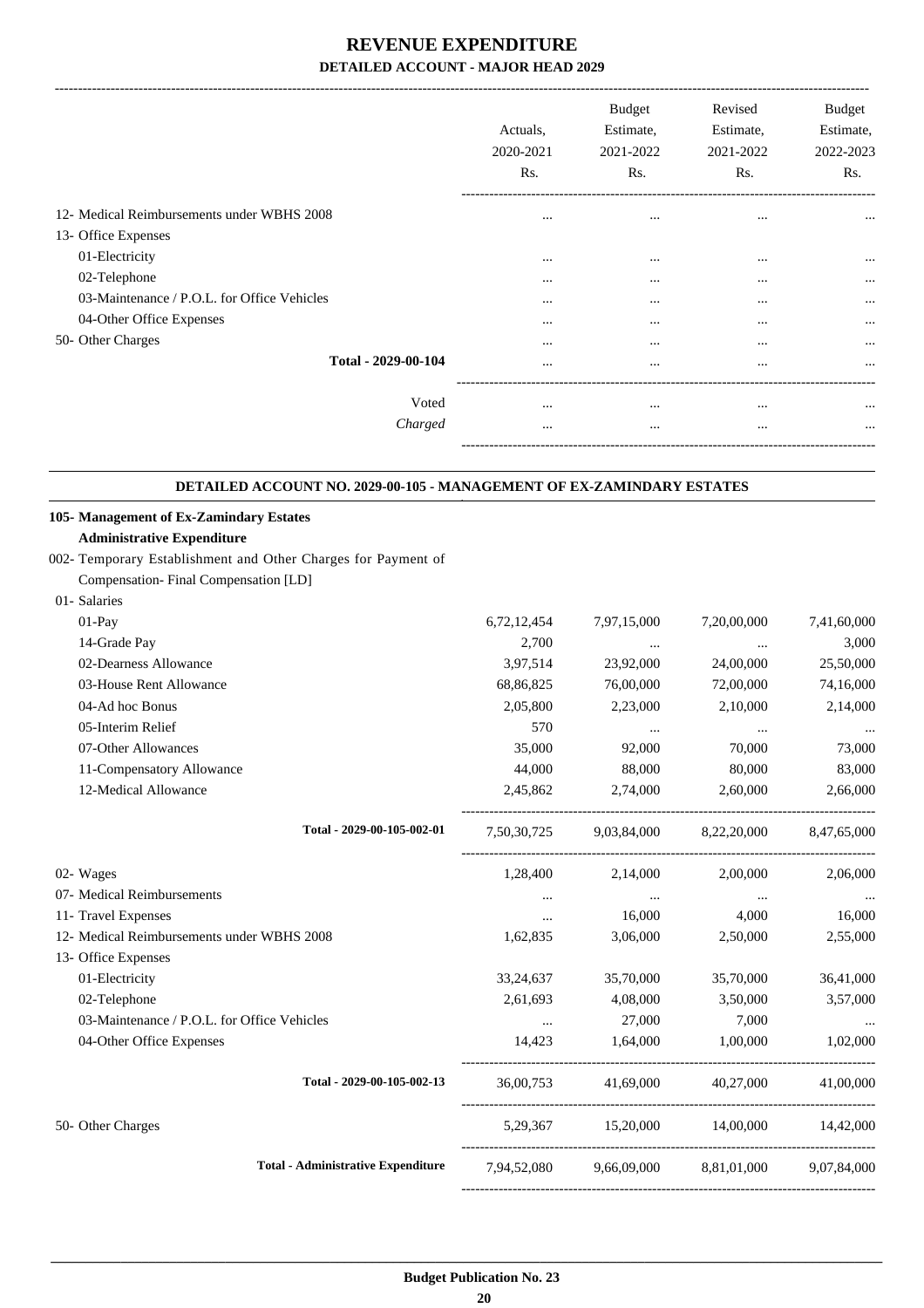|                                                                                      |              | <b>Budget</b> | Revised     | <b>Budget</b> |
|--------------------------------------------------------------------------------------|--------------|---------------|-------------|---------------|
|                                                                                      | Actuals,     | Estimate,     | Estimate,   | Estimate,     |
|                                                                                      | 2020-2021    | 2021-2022     | 2021-2022   | 2022-2023     |
|                                                                                      | Rs.          | Rs.           | Rs.         | Rs.           |
| Total - 2029-00-105                                                                  | 7,94,52,080  | 9,66,09,000   | 8,81,01,000 | 9,07,84,000   |
| Voted                                                                                | 7,94,52,080  | 9,66,09,000   | 8,81,01,000 | 9,07,84,000   |
| Charged                                                                              | $\cdots$     | $\cdots$      | $\cdots$    |               |
| DETAILED ACCOUNT NO. 2029-00-789 - SPECIAL COMPONENT PLAN FOR SCHEDULED CASTES       |              |               |             |               |
| 789- Special Component Plan for Scheduled Castes<br><b>State Development Schemes</b> |              |               |             |               |
| 007- Strengthening of Revenue Administration and Updating of Land                    |              |               |             |               |
| Records including Computerisation [LD]                                               |              |               |             |               |
| 50- Other Charges                                                                    | $\cdots$     | 9,12,00,000   | 3,04,00,000 | 10,00,00,000  |
| <b>Total - State Development Schemes</b>                                             | $\ddotsc$    | 9,12,00,000   | 3,04,00,000 | 10,00,00,000  |
| Total - 2029-00-789                                                                  | $\mathbf{r}$ | 9,12,00,000   | 3,04,00,000 | 10,00,00,000  |
| Voted                                                                                | $\cdots$     | 9,12,00,000   | 3,04,00,000 | 10,00,00,000  |
| Charged                                                                              | $\ddotsc$    | $\cdots$      |             |               |
| DETAILED ACCOUNT NO. 2029-00-796 - TRIBAL AREAS SUB-PLAN                             |              |               |             |               |
| 796- Tribal Areas Sub-Plan                                                           |              |               |             |               |
| <b>State Development Schemes</b>                                                     |              |               |             |               |
| 007- Strengthening of Revenue Administration and Updating of Land                    |              |               |             |               |

| Records including Computerisation [LD] |                                          |          |             |           |             |
|----------------------------------------|------------------------------------------|----------|-------------|-----------|-------------|
| 50- Other Charges                      |                                          | $\cdots$ | 2,28,00,000 | 76,00,000 | 3,00,00,000 |
|                                        | <b>Total - State Development Schemes</b> | $\cdots$ | 2,28,00,000 | 76,00,000 | 3,00,00,000 |
|                                        | Total - 2029-00-796                      | $\cdots$ | 2,28,00,000 | 76,00,000 | 3,00,00,000 |
|                                        | Voted                                    | $\cdots$ | 2,28,00,000 | 76,00,000 | 3,00,00,000 |
|                                        | Charged                                  | $\cdots$ |             | $\cdots$  | $\cdots$    |
|                                        |                                          |          |             |           |             |

#### **DETAILED ACCOUNT NO. 2029-00-800 - OTHER EXPENDITURE .**

.

#### **800- Other Expenditure**

#### **Administrative Expenditure**

| 003- Administration of Fulia Townships and repair and maintenance |  |  |  |  |
|-------------------------------------------------------------------|--|--|--|--|
| of rent fetching buildings[LR] [LD]                               |  |  |  |  |

| 01- Salaries            |      |          |          |
|-------------------------|------|----------|----------|
| $01-Pay$                | <br> |          |          |
| 14-Grade Pay            | <br> |          |          |
| 02-Dearness Allowance   | <br> | $\cdots$ | $\cdots$ |
| 03-House Rent Allowance | <br> | $\cdots$ |          |
|                         |      |          |          |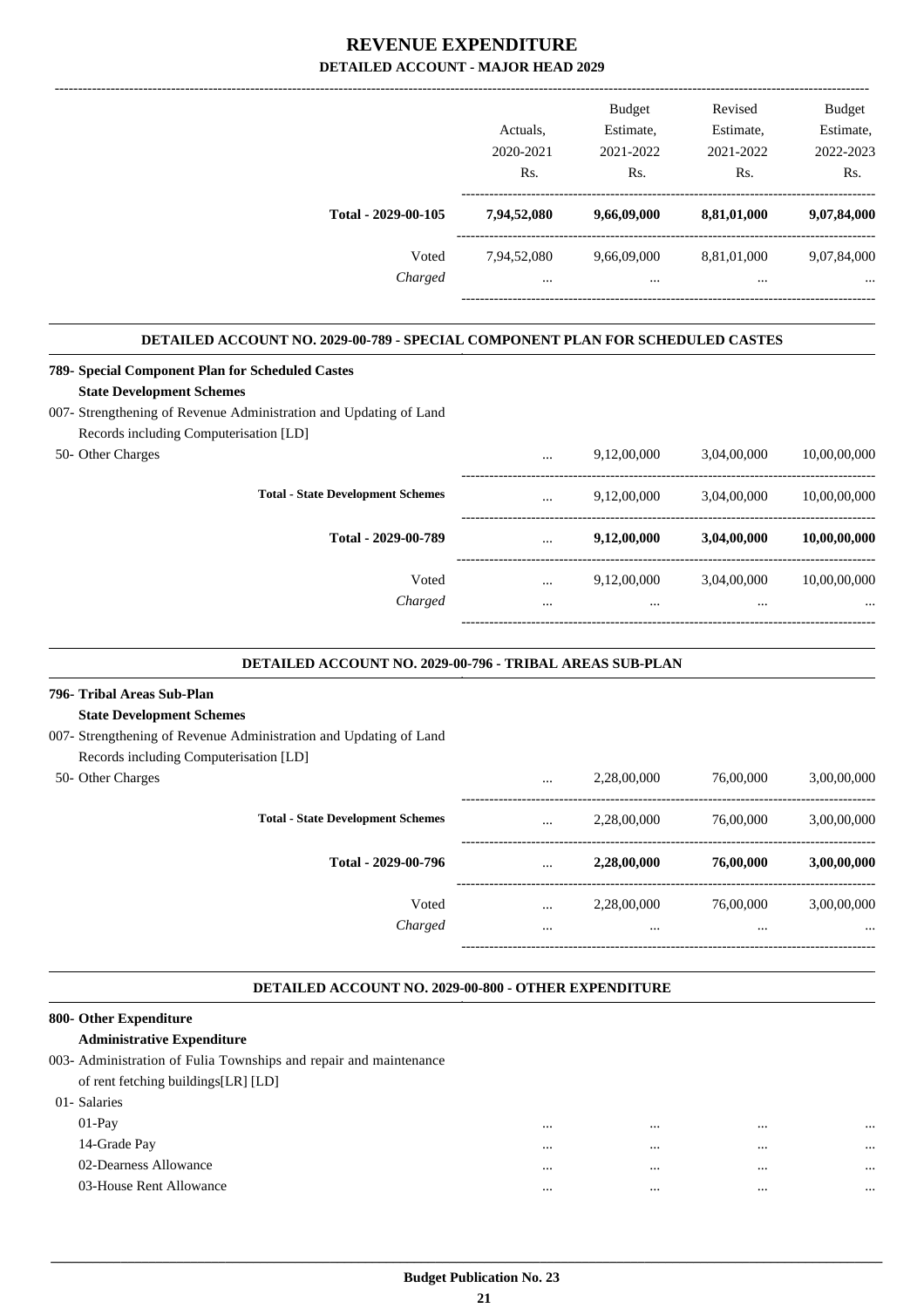-------------------------------------------------------------------------------------------------------------------------------------------------------------------------------

|                                                                  |                     | Actuals,<br>2020-2021<br>Rs. | <b>Budget</b><br>Estimate,<br>2021-2022<br>Rs. | Revised<br>Estimate,<br>2021-2022<br>Rs. | <b>Budget</b><br>Estimate,<br>2022-2023<br>Rs. |
|------------------------------------------------------------------|---------------------|------------------------------|------------------------------------------------|------------------------------------------|------------------------------------------------|
| 04-Ad hoc Bonus                                                  |                     |                              | $\ddotsc$                                      | $\ddotsc$                                |                                                |
| 07-Other Allowances                                              |                     |                              | $\ddotsc$                                      | $\ddotsc$                                | $\cdots$                                       |
| 12-Medical Allowance                                             |                     |                              | $\ddotsc$                                      | $\ddotsc$                                |                                                |
| 02- Wages                                                        |                     |                              | $\ddotsc$                                      |                                          | $\cdots$                                       |
| 07- Medical Reimbursements                                       |                     | $\cdots$                     | $\cdots$                                       | $\cdots$                                 | $\cdots$                                       |
| 11- Travel Expenses                                              |                     | $\cdots$                     | $\cdots$                                       | $\cdots$                                 | $\cdots$                                       |
| 12- Medical Reimbursements under WBHS 2008                       |                     |                              | $\ddotsc$                                      | $\ddotsc$                                | $\cdots$                                       |
| 13- Office Expenses                                              |                     |                              |                                                |                                          |                                                |
| 01-Electricity                                                   |                     | $\cdots$                     | $\ddotsc$                                      | $\ddotsc$                                |                                                |
| 02-Telephone                                                     |                     |                              |                                                |                                          | $\cdots$                                       |
| 04-Other Office Expenses                                         |                     | $\cdots$                     | $\ddotsc$                                      | $\cdots$                                 |                                                |
| 19- Maintenance                                                  |                     | $\cdots$                     |                                                | $\cdots$                                 | $\cdots$                                       |
| 50- Other Charges                                                |                     |                              |                                                |                                          |                                                |
| 007- Outlay on Improvement [LD]                                  |                     |                              |                                                |                                          |                                                |
| 01- Salaries                                                     |                     |                              |                                                |                                          |                                                |
| 01-Pay                                                           |                     | $\ddotsc$                    | $\ddotsc$                                      |                                          | $\cdots$                                       |
| 14-Grade Pay                                                     |                     |                              |                                                |                                          |                                                |
| 02-Dearness Allowance                                            |                     | $\cdots$                     |                                                |                                          | $\cdots$                                       |
| 03-House Rent Allowance                                          |                     |                              |                                                |                                          |                                                |
| 04-Ad hoc Bonus                                                  |                     |                              | $\cdots$                                       | $\cdots$                                 | $\cdots$                                       |
| 07-Other Allowances                                              |                     |                              |                                                | $\ddotsc$                                | $\cdots$                                       |
| 12-Medical Allowance                                             |                     |                              | $\cdots$                                       | $\ddotsc$                                | $\cdots$                                       |
| 07- Medical Reimbursements                                       |                     | $\cdots$                     | $\ddotsc$                                      | $\cdots$                                 | $\cdots$                                       |
| 11- Travel Expenses                                              |                     | $\cdots$                     | $\cdots$                                       |                                          | $\cdots$                                       |
| 12- Medical Reimbursements under WBHS 2008                       |                     |                              |                                                |                                          |                                                |
| 13- Office Expenses                                              |                     |                              |                                                |                                          |                                                |
| 01-Electricity                                                   |                     | $\cdots$                     | $\ddotsc$                                      |                                          | $\ddotsc$                                      |
| 02-Telephone                                                     |                     |                              | $\cdots$                                       | $\cdots$                                 | $\cdots$                                       |
| 03-Maintenance / P.O.L. for Office Vehicles                      |                     | $\cdots$                     | $\cdots$                                       |                                          |                                                |
| 04-Other Office Expenses                                         |                     | $\cdots$                     | $\cdots$                                       | $\cdots$                                 | $\cdots$                                       |
| 14- Rents, Rates and Taxes                                       |                     |                              | $\cdots$                                       | $\cdots$                                 |                                                |
| 27- Minor Works/ Maintenance                                     |                     | $\cdots$<br>                 | $\cdots$                                       | $\ddotsc$                                | $\cdots$                                       |
| 008- Implementation of the West Bengal Land Holding Revenue Act, |                     |                              |                                                |                                          |                                                |
| 1979 [LD]                                                        |                     |                              |                                                |                                          |                                                |
| 01- Salaries                                                     |                     |                              |                                                |                                          |                                                |
| 01-Pay                                                           |                     | $\cdots$                     | $\cdots$                                       | $\cdots$                                 | $\cdots$                                       |
| 14-Grade Pay                                                     |                     |                              | $\cdots$                                       |                                          |                                                |
| 02-Dearness Allowance                                            |                     | $\cdots$                     | $\cdots$                                       | $\cdots$                                 | $\cdots$                                       |
| 03-House Rent Allowance                                          |                     |                              | $\cdots$                                       |                                          | $\cdots$                                       |
| 07-Other Allowances                                              |                     | $\cdots$                     | $\cdots$                                       | $\cdots$                                 | $\cdots$                                       |
| 12- Medical Reimbursements under WBHS 2008                       |                     | $\cdots$                     | $\ddotsc$                                      | $\cdots$                                 | $\cdots$                                       |
| 50- Other Charges                                                |                     | $\cdots$                     | $\cdots$                                       | $\cdots$                                 | $\cdots$                                       |
| <b>State Development Schemes</b>                                 |                     |                              |                                                |                                          |                                                |
| 002- e-Governance in Land & Land Reforms Management [LD]         |                     |                              |                                                |                                          |                                                |
| 50- Other Charges                                                |                     | $\cdots$                     | $\cdots$                                       |                                          |                                                |
|                                                                  | Total - 2029-00-800 | .                            |                                                | $\ddotsc$                                |                                                |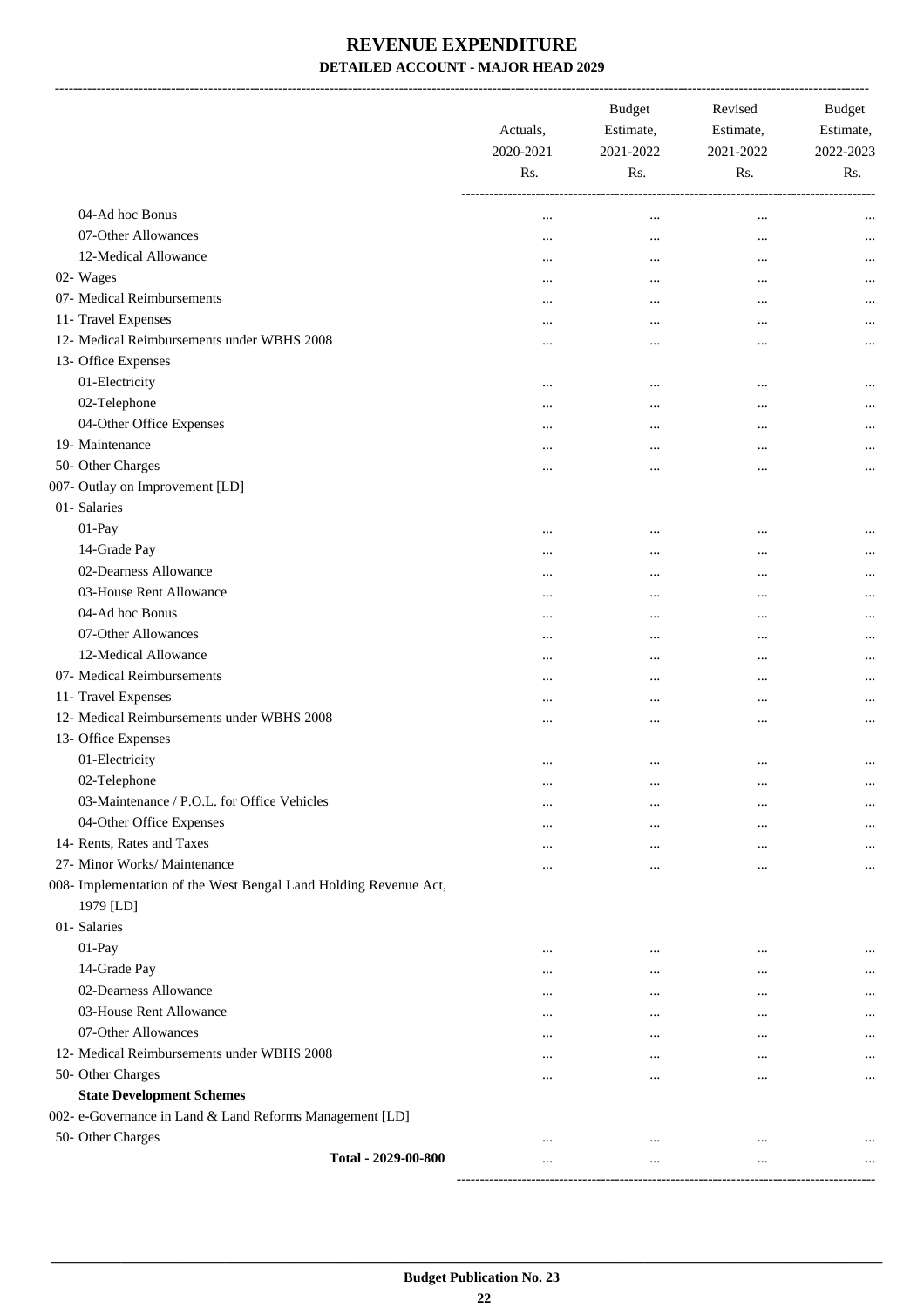|         |           | <b>Budget</b> | Revised   | <b>Budget</b>  |
|---------|-----------|---------------|-----------|----------------|
|         | Actuals.  | Estimate,     | Estimate, | Estimate,      |
|         | 2020-2021 | 2021-2022     | 2021-2022 | 2022-2023      |
|         | Rs.       | Rs.           | Rs.       | R <sub>s</sub> |
| Voted   | $\cdots$  |               | $\cdots$  |                |
| Charged |           |               | $\cdots$  |                |
|         |           |               |           |                |

#### **DETAILED ACCOUNT NO. 2029 - DEDUCT RECOVERIES IN REDUCTION OF EXPENDITURE**

**--------------------------------------------------------------------------------------------------------------------------------------------------------------------------------**

| 001- Direction and Administration                               |           |           |           |           |
|-----------------------------------------------------------------|-----------|-----------|-----------|-----------|
| Administrative Expenditure                                      |           |           |           |           |
| 001-Land Acquisition Establishment- Excluding Damodar Valley    |           |           |           |           |
| Corporation [LD]                                                |           |           |           |           |
| 70-Deduct Recoveries                                            |           |           |           |           |
| 01-Others                                                       | $-16,161$ | $-70,000$ | $-10,000$ | $-10,000$ |
| 02-W.B.H.S. 2008                                                | $\cdots$  | $-1,000$  | $\cdots$  |           |
| 002-Land Acquisition Establishment- Damodar Valley Corporation  |           |           |           |           |
| [LD]                                                            |           |           |           |           |
| 70-Deduct Recoveries                                            |           |           |           |           |
| 01-Others                                                       | $\ddotsc$ | $-1,000$  | $-1,000$  | $-1,000$  |
| 02-W.B.H.S. 2008                                                | $\cdots$  | $\cdots$  | $\cdots$  | $\cdots$  |
| 003-Certificate Establishment [LD]                              |           |           |           |           |
| 70-Deduct Recoveries                                            |           |           |           |           |
| 01-Others                                                       | $\ddotsc$ | $-1,000$  | $-1,000$  | $-1,000$  |
| 02-W.B.H.S. 2008                                                | $\cdots$  | $-1,000$  | $\ddotsc$ | $\cdots$  |
| 004-Record-room Establishment [LD]                              |           |           |           |           |
| 70-Deduct Recoveries                                            |           |           |           |           |
| 01-Others                                                       |           | $-1,000$  | $-1,000$  | $-1,000$  |
| 02-W.B.H.S. 2008                                                | $\cdots$  | $-1,000$  | $\ddotsc$ | $\cdots$  |
| 005-Road Cess Valuation and Revaluation Establishment [LD]      |           |           |           |           |
| 70-Deduct Recoveries                                            |           |           |           |           |
| 01-Others                                                       | $\cdots$  | $-1,000$  | $-1,000$  | $-1,000$  |
| 02-W.B.H.S. 2008                                                | $\cdots$  | $\cdots$  | $\cdots$  | $\cdots$  |
| 006-Primary Education Cess Establishment [LD]                   |           |           |           |           |
| 70-Deduct Recoveries                                            |           |           |           |           |
| 01-Others                                                       |           |           |           |           |
| 02-W.B.H.S. 2008                                                |           | $\cdots$  |           | $\cdots$  |
| 008-Arbitrator's Establishment [LD]                             |           |           |           |           |
| 70-Deduct Recoveries                                            |           |           |           |           |
| 01-Others                                                       |           |           |           |           |
| 02-W.B.H.S. 2008                                                |           | $\cdots$  |           | $\cdots$  |
| 009-Calcutta Thika Tenancy Establishment [LD]                   |           |           |           |           |
| 70-Deduct Recoveries                                            |           |           |           |           |
| 01-Others                                                       |           | $-1,000$  | $-1,000$  | $-1,000$  |
| 02-W.B.H.S. 2008                                                |           | $-1,000$  | $\cdots$  | $\cdots$  |
| 010-Certificate Establishment- Deduct-Recoveries of the         |           |           |           |           |
| proportionate cost of the Certificate Establishment employed on |           |           |           |           |
| the Education Cess Work [LD]                                    |           |           |           |           |

70-Deduct Recoveries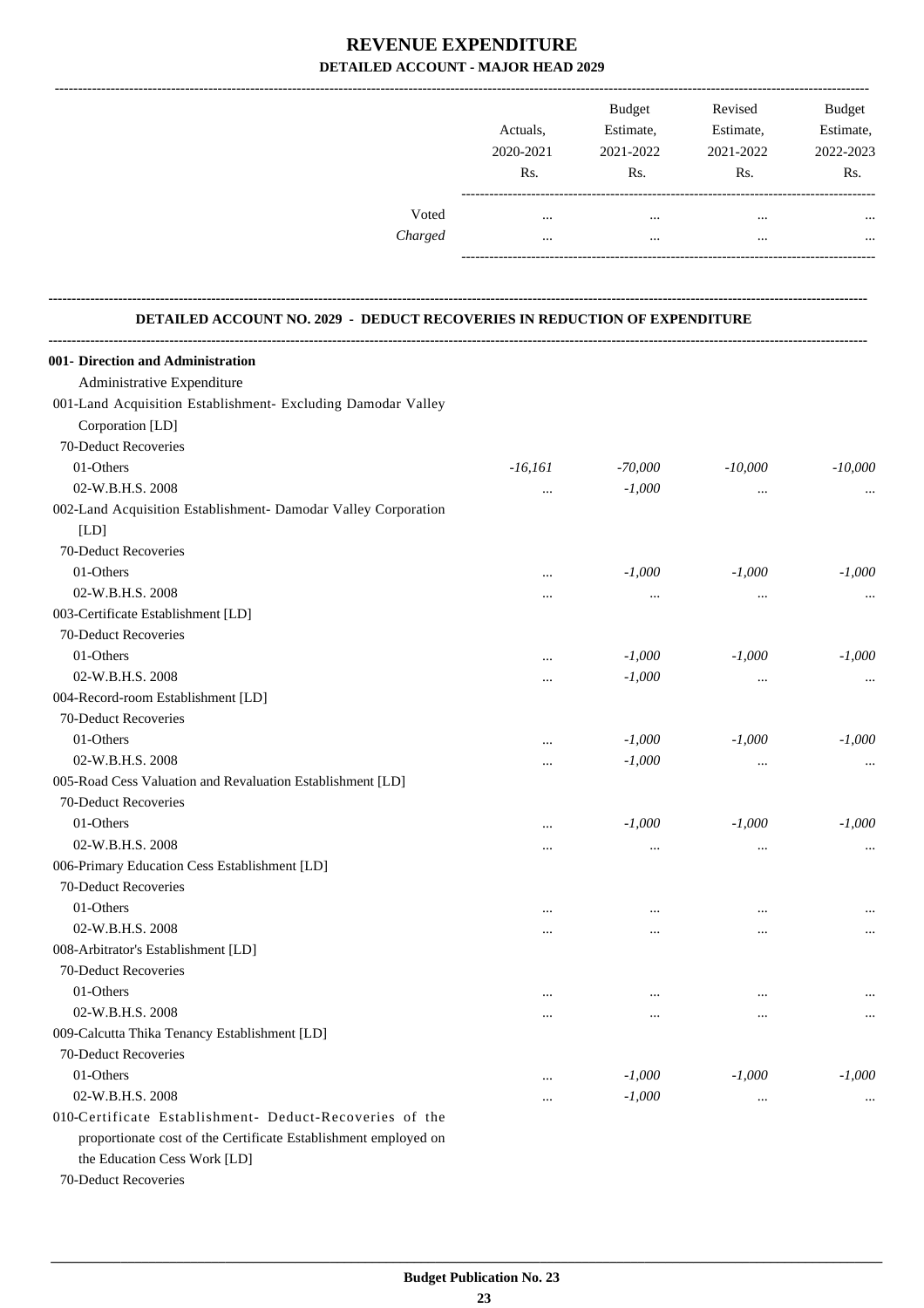-------------------------------------------------------------------------------------------------------------------------------------------------------------------------------

|                                                                                                            | Actuals,<br>2020-2021<br>Rs. | <b>Budget</b><br>Estimate,<br>2021-2022 | Revised<br>Estimate,<br>2021-2022 | <b>Budget</b><br>Estimate,<br>2022-2023 |
|------------------------------------------------------------------------------------------------------------|------------------------------|-----------------------------------------|-----------------------------------|-----------------------------------------|
|                                                                                                            |                              | Rs.                                     | Rs.                               | Rs.                                     |
| 01-Others                                                                                                  |                              | $\cdots$                                | $\cdots$                          |                                         |
| 02-W.B.H.S. 2008                                                                                           | $\cdots$                     |                                         | $\ddotsc$                         |                                         |
| 011-Certificate Establishment- Deduct-Recoveries on account of<br>supply of maps to other Departments [LD] |                              |                                         |                                   |                                         |
| 70-Deduct Recoveries                                                                                       |                              |                                         |                                   |                                         |
| 01-Others                                                                                                  |                              |                                         | $\ddotsc$                         |                                         |
| 02-W.B.H.S. 2008                                                                                           | .                            |                                         |                                   |                                         |
| 012-West Bengal Land Reform and Tenancy Tribunal [LD]                                                      |                              |                                         |                                   |                                         |
| 70-Deduct Recoveries                                                                                       |                              |                                         |                                   |                                         |
| 01-Others                                                                                                  |                              | $-1,000$                                | $-1,000$                          | $-1,000$                                |
| 02-W.B.H.S. 2008                                                                                           |                              | $-1,000$                                | $\cdots$                          | $\cdots$                                |
| 013-Audit Establishment (LR) [LD]                                                                          |                              |                                         |                                   |                                         |
| 70-Deduct Recoveries                                                                                       |                              |                                         |                                   |                                         |
| 01-Others                                                                                                  |                              | $-1,000$                                | $-1,000$                          | $-1,000$                                |
| 02-W.B.H.S. 2008                                                                                           | .                            | $-1,000$                                | $\cdots$                          |                                         |
| 015-Administration of Fulia Townships and repair and maintenance<br>of rent fetching buildings [LD]        |                              |                                         |                                   |                                         |
| 70-Deduct Recoveries                                                                                       |                              |                                         |                                   |                                         |
| 01-Others                                                                                                  |                              | $-1,000$                                | $-1,000$                          | $-1,000$                                |
| 02-W.B.H.S. 2008                                                                                           | $\cdots$                     | $-1,000$                                | $\cdots$                          |                                         |
| Total - 001 - Deduct - Recoveries                                                                          | $-16,161$                    | $-85,000$                               | $-18,000$                         | $-18,000$                               |
| 101- Collection Charges                                                                                    |                              |                                         |                                   |                                         |
| Administrative Expenditure                                                                                 |                              |                                         |                                   |                                         |
| 001-Establishment and Other Charges [LD]                                                                   |                              |                                         |                                   |                                         |
| 70-Deduct Recoveries                                                                                       |                              |                                         |                                   |                                         |
| 01-Others                                                                                                  | $\cdots$                     | $-50,000$                               | $-1,000$                          | $-1,000$                                |
| 02-W.B.H.S. 2008                                                                                           |                              | $-1,000$                                |                                   | $\cdots$                                |
| 002-Charges Payable to Mining Directorate- Mining Estate Branch<br>[LD]                                    |                              |                                         |                                   |                                         |
| 70-Deduct Recoveries                                                                                       |                              |                                         |                                   |                                         |
| 01-Others                                                                                                  |                              | $\cdots$                                | $-1,000$                          | $-1,000$                                |
| 02-W.B.H.S. 2008                                                                                           |                              |                                         | $\cdots$                          |                                         |
| Total - 101 - Deduct - Recoveries                                                                          |                              | $-51,000$                               | $-2,000$                          | $-2,000$                                |
| 102- Survey and Settlement Operations                                                                      |                              |                                         |                                   |                                         |
| Administrative Expenditure                                                                                 |                              |                                         |                                   |                                         |
| 001-Controlling Office [LD]                                                                                |                              |                                         |                                   |                                         |
| 70-Deduct Recoveries                                                                                       |                              |                                         |                                   |                                         |
| 01-Others                                                                                                  |                              | $-1,000$                                | $-1,000$                          | $-1,000$                                |
| 02-W.B.H.S. 2008                                                                                           |                              | $-1,000$                                | $\cdots$                          | $\cdots$                                |
| 002-Drawing Office [LD]                                                                                    |                              |                                         |                                   |                                         |
| 70-Deduct Recoveries                                                                                       |                              |                                         |                                   |                                         |
| 01-Others                                                                                                  |                              | $-10,000$                               | $-1,000$                          | $-1,000$                                |
| 02-W.B.H.S. 2008                                                                                           |                              | $-1,000$                                | $\cdots$                          |                                         |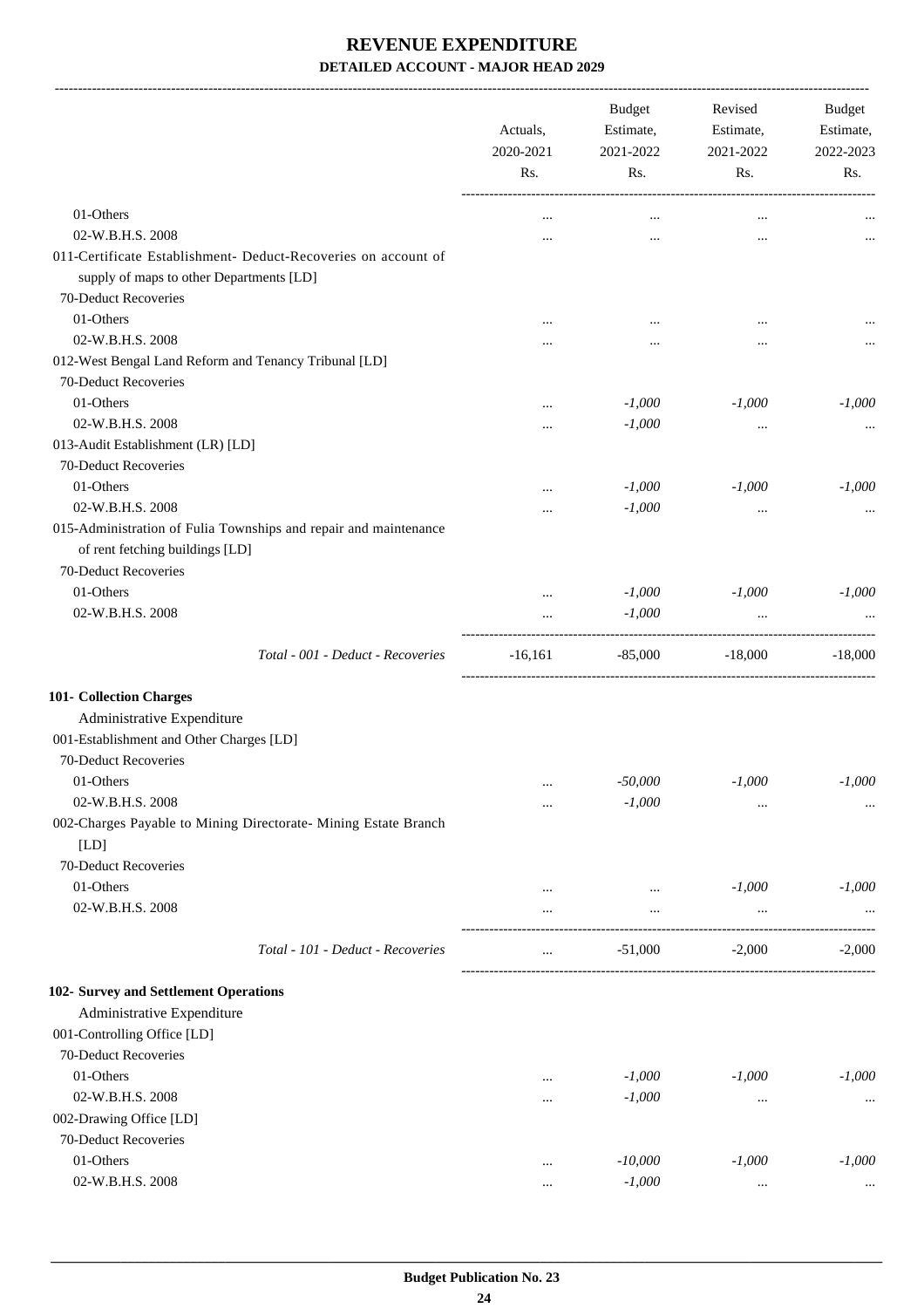| 003-Settlement Operation in connection with Estates Acquisition and<br>Land Reforms Schemes [LD]<br>70-Deduct Recoveries<br>01-Others<br>$-5,80,605$<br>$-1,00,000$<br>$-5,00,000$<br>02-W.B.H.S. 2008<br>$-1,000$<br>$\cdots$<br>$\cdots$<br>006-Professional Survey Parties- Training of Officers in Survey and<br>Settlement Work [LD]<br>70-Deduct Recoveries<br>01-Others<br>$-1,000$<br>$-1,000$<br>$\ddotsc$<br>02-W.B.H.S. 2008<br>$\cdots$<br>$\ddotsc$<br>$\ddotsc$<br>008-Demarcation of boundary between West Bengal and Nepal [LD]<br>70-Deduct Recoveries<br>01-Others<br>$\ddotsc$<br>$\ddotsc$<br>$\cdots$<br>02-W.B.H.S. 2008<br>$\ddotsc$<br>$\ddotsc$<br>$\cdots$<br>009-Demarcation of boundary between West Bengal and Bhutan<br>[LD]<br>70-Deduct Recoveries<br>01-Others<br><br>$\ddotsc$<br>02-W.B.H.S. 2008<br><br>$\ddotsc$<br>$\ddotsc$<br>031-Professional Survey Parties- Survey Operation [LD]<br>70-Deduct Recoveries<br>01-Others<br>$-1,000$<br>$-1,000$<br>$\ddotsc$<br>02-W.B.H.S. 2008<br>$-1,000$<br><br>$\cdots$<br>034-Demarcation of boundary between West Bengal and Bangladesh<br>[LD]<br>70-Deduct Recoveries<br>01-Others<br>$-1,000$<br>$-1,000$<br>$-1,000$<br>$\ddotsc$<br>$-1,000$<br>02-W.B.H.S. 2008<br>$\ddotsc$<br>$\cdots$<br><b>State Development Schemes</b><br>028-Setting up of Land Tribunal [LD]<br>70-Deduct Recoveries<br>01-Others<br>$\cdots$<br>$\cdots$<br>$\cdots$<br>02-W.B.H.S. 2008<br>$\cdots$<br>$\cdots$<br>$\cdots$<br>$-5,80,605$<br>$-1,19,000$<br>$-5,05,000$<br>Total - 102 - Deduct - Recoveries<br>Administrative Expenditure<br>013-Superintendence [LD]<br>70-Deduct Recoveries<br>01-Others<br>$-1,000$<br>$-1,000$<br>$-1,000$<br><br>02-W.B.H.S. 2008<br>$-1,000$<br>$\cdots$<br>$\cdots$<br>016-District Charges [LD]<br>70-Deduct Recoveries<br>01-Others<br>$-1,000$<br>$-1,000$<br>$-1,000$<br>$\cdots$<br>02-W.B.H.S. 2008<br>$-1,000$<br>$\cdots$<br><br><b>State Development Schemes</b> | Actuals,<br>2020-2021 | <b>Budget</b><br>Estimate,<br>2021-2022 | Revised<br>Estimate,<br>2021-2022 | Budget<br>Estimate,<br>2022-2023 |
|-------------------------------------------------------------------------------------------------------------------------------------------------------------------------------------------------------------------------------------------------------------------------------------------------------------------------------------------------------------------------------------------------------------------------------------------------------------------------------------------------------------------------------------------------------------------------------------------------------------------------------------------------------------------------------------------------------------------------------------------------------------------------------------------------------------------------------------------------------------------------------------------------------------------------------------------------------------------------------------------------------------------------------------------------------------------------------------------------------------------------------------------------------------------------------------------------------------------------------------------------------------------------------------------------------------------------------------------------------------------------------------------------------------------------------------------------------------------------------------------------------------------------------------------------------------------------------------------------------------------------------------------------------------------------------------------------------------------------------------------------------------------------------------------------------------------------------------------------------------------------------------------------------------------------------------------------------------------------------------|-----------------------|-----------------------------------------|-----------------------------------|----------------------------------|
| 103- Land Records                                                                                                                                                                                                                                                                                                                                                                                                                                                                                                                                                                                                                                                                                                                                                                                                                                                                                                                                                                                                                                                                                                                                                                                                                                                                                                                                                                                                                                                                                                                                                                                                                                                                                                                                                                                                                                                                                                                                                                   | Rs.                   | Rs.                                     | Rs.                               | Rs.                              |
|                                                                                                                                                                                                                                                                                                                                                                                                                                                                                                                                                                                                                                                                                                                                                                                                                                                                                                                                                                                                                                                                                                                                                                                                                                                                                                                                                                                                                                                                                                                                                                                                                                                                                                                                                                                                                                                                                                                                                                                     |                       |                                         |                                   |                                  |
|                                                                                                                                                                                                                                                                                                                                                                                                                                                                                                                                                                                                                                                                                                                                                                                                                                                                                                                                                                                                                                                                                                                                                                                                                                                                                                                                                                                                                                                                                                                                                                                                                                                                                                                                                                                                                                                                                                                                                                                     |                       |                                         |                                   |                                  |
|                                                                                                                                                                                                                                                                                                                                                                                                                                                                                                                                                                                                                                                                                                                                                                                                                                                                                                                                                                                                                                                                                                                                                                                                                                                                                                                                                                                                                                                                                                                                                                                                                                                                                                                                                                                                                                                                                                                                                                                     |                       |                                         |                                   | $-5,50,000$                      |
|                                                                                                                                                                                                                                                                                                                                                                                                                                                                                                                                                                                                                                                                                                                                                                                                                                                                                                                                                                                                                                                                                                                                                                                                                                                                                                                                                                                                                                                                                                                                                                                                                                                                                                                                                                                                                                                                                                                                                                                     |                       |                                         |                                   |                                  |
|                                                                                                                                                                                                                                                                                                                                                                                                                                                                                                                                                                                                                                                                                                                                                                                                                                                                                                                                                                                                                                                                                                                                                                                                                                                                                                                                                                                                                                                                                                                                                                                                                                                                                                                                                                                                                                                                                                                                                                                     |                       |                                         |                                   |                                  |
|                                                                                                                                                                                                                                                                                                                                                                                                                                                                                                                                                                                                                                                                                                                                                                                                                                                                                                                                                                                                                                                                                                                                                                                                                                                                                                                                                                                                                                                                                                                                                                                                                                                                                                                                                                                                                                                                                                                                                                                     |                       |                                         |                                   |                                  |
|                                                                                                                                                                                                                                                                                                                                                                                                                                                                                                                                                                                                                                                                                                                                                                                                                                                                                                                                                                                                                                                                                                                                                                                                                                                                                                                                                                                                                                                                                                                                                                                                                                                                                                                                                                                                                                                                                                                                                                                     |                       |                                         |                                   | $-1,000$                         |
|                                                                                                                                                                                                                                                                                                                                                                                                                                                                                                                                                                                                                                                                                                                                                                                                                                                                                                                                                                                                                                                                                                                                                                                                                                                                                                                                                                                                                                                                                                                                                                                                                                                                                                                                                                                                                                                                                                                                                                                     |                       |                                         |                                   |                                  |
|                                                                                                                                                                                                                                                                                                                                                                                                                                                                                                                                                                                                                                                                                                                                                                                                                                                                                                                                                                                                                                                                                                                                                                                                                                                                                                                                                                                                                                                                                                                                                                                                                                                                                                                                                                                                                                                                                                                                                                                     |                       |                                         |                                   |                                  |
|                                                                                                                                                                                                                                                                                                                                                                                                                                                                                                                                                                                                                                                                                                                                                                                                                                                                                                                                                                                                                                                                                                                                                                                                                                                                                                                                                                                                                                                                                                                                                                                                                                                                                                                                                                                                                                                                                                                                                                                     |                       |                                         |                                   |                                  |
|                                                                                                                                                                                                                                                                                                                                                                                                                                                                                                                                                                                                                                                                                                                                                                                                                                                                                                                                                                                                                                                                                                                                                                                                                                                                                                                                                                                                                                                                                                                                                                                                                                                                                                                                                                                                                                                                                                                                                                                     |                       |                                         |                                   |                                  |
|                                                                                                                                                                                                                                                                                                                                                                                                                                                                                                                                                                                                                                                                                                                                                                                                                                                                                                                                                                                                                                                                                                                                                                                                                                                                                                                                                                                                                                                                                                                                                                                                                                                                                                                                                                                                                                                                                                                                                                                     |                       |                                         |                                   |                                  |
|                                                                                                                                                                                                                                                                                                                                                                                                                                                                                                                                                                                                                                                                                                                                                                                                                                                                                                                                                                                                                                                                                                                                                                                                                                                                                                                                                                                                                                                                                                                                                                                                                                                                                                                                                                                                                                                                                                                                                                                     |                       |                                         |                                   |                                  |
|                                                                                                                                                                                                                                                                                                                                                                                                                                                                                                                                                                                                                                                                                                                                                                                                                                                                                                                                                                                                                                                                                                                                                                                                                                                                                                                                                                                                                                                                                                                                                                                                                                                                                                                                                                                                                                                                                                                                                                                     |                       |                                         |                                   |                                  |
|                                                                                                                                                                                                                                                                                                                                                                                                                                                                                                                                                                                                                                                                                                                                                                                                                                                                                                                                                                                                                                                                                                                                                                                                                                                                                                                                                                                                                                                                                                                                                                                                                                                                                                                                                                                                                                                                                                                                                                                     |                       |                                         |                                   |                                  |
|                                                                                                                                                                                                                                                                                                                                                                                                                                                                                                                                                                                                                                                                                                                                                                                                                                                                                                                                                                                                                                                                                                                                                                                                                                                                                                                                                                                                                                                                                                                                                                                                                                                                                                                                                                                                                                                                                                                                                                                     |                       |                                         |                                   |                                  |
|                                                                                                                                                                                                                                                                                                                                                                                                                                                                                                                                                                                                                                                                                                                                                                                                                                                                                                                                                                                                                                                                                                                                                                                                                                                                                                                                                                                                                                                                                                                                                                                                                                                                                                                                                                                                                                                                                                                                                                                     |                       |                                         |                                   |                                  |
|                                                                                                                                                                                                                                                                                                                                                                                                                                                                                                                                                                                                                                                                                                                                                                                                                                                                                                                                                                                                                                                                                                                                                                                                                                                                                                                                                                                                                                                                                                                                                                                                                                                                                                                                                                                                                                                                                                                                                                                     |                       |                                         |                                   |                                  |
|                                                                                                                                                                                                                                                                                                                                                                                                                                                                                                                                                                                                                                                                                                                                                                                                                                                                                                                                                                                                                                                                                                                                                                                                                                                                                                                                                                                                                                                                                                                                                                                                                                                                                                                                                                                                                                                                                                                                                                                     |                       |                                         |                                   |                                  |
|                                                                                                                                                                                                                                                                                                                                                                                                                                                                                                                                                                                                                                                                                                                                                                                                                                                                                                                                                                                                                                                                                                                                                                                                                                                                                                                                                                                                                                                                                                                                                                                                                                                                                                                                                                                                                                                                                                                                                                                     |                       |                                         |                                   | $-1,000$                         |
|                                                                                                                                                                                                                                                                                                                                                                                                                                                                                                                                                                                                                                                                                                                                                                                                                                                                                                                                                                                                                                                                                                                                                                                                                                                                                                                                                                                                                                                                                                                                                                                                                                                                                                                                                                                                                                                                                                                                                                                     |                       |                                         |                                   |                                  |
|                                                                                                                                                                                                                                                                                                                                                                                                                                                                                                                                                                                                                                                                                                                                                                                                                                                                                                                                                                                                                                                                                                                                                                                                                                                                                                                                                                                                                                                                                                                                                                                                                                                                                                                                                                                                                                                                                                                                                                                     |                       |                                         |                                   |                                  |
|                                                                                                                                                                                                                                                                                                                                                                                                                                                                                                                                                                                                                                                                                                                                                                                                                                                                                                                                                                                                                                                                                                                                                                                                                                                                                                                                                                                                                                                                                                                                                                                                                                                                                                                                                                                                                                                                                                                                                                                     |                       |                                         |                                   |                                  |
|                                                                                                                                                                                                                                                                                                                                                                                                                                                                                                                                                                                                                                                                                                                                                                                                                                                                                                                                                                                                                                                                                                                                                                                                                                                                                                                                                                                                                                                                                                                                                                                                                                                                                                                                                                                                                                                                                                                                                                                     |                       |                                         |                                   |                                  |
|                                                                                                                                                                                                                                                                                                                                                                                                                                                                                                                                                                                                                                                                                                                                                                                                                                                                                                                                                                                                                                                                                                                                                                                                                                                                                                                                                                                                                                                                                                                                                                                                                                                                                                                                                                                                                                                                                                                                                                                     |                       |                                         |                                   |                                  |
|                                                                                                                                                                                                                                                                                                                                                                                                                                                                                                                                                                                                                                                                                                                                                                                                                                                                                                                                                                                                                                                                                                                                                                                                                                                                                                                                                                                                                                                                                                                                                                                                                                                                                                                                                                                                                                                                                                                                                                                     |                       |                                         |                                   |                                  |
|                                                                                                                                                                                                                                                                                                                                                                                                                                                                                                                                                                                                                                                                                                                                                                                                                                                                                                                                                                                                                                                                                                                                                                                                                                                                                                                                                                                                                                                                                                                                                                                                                                                                                                                                                                                                                                                                                                                                                                                     |                       |                                         |                                   |                                  |
|                                                                                                                                                                                                                                                                                                                                                                                                                                                                                                                                                                                                                                                                                                                                                                                                                                                                                                                                                                                                                                                                                                                                                                                                                                                                                                                                                                                                                                                                                                                                                                                                                                                                                                                                                                                                                                                                                                                                                                                     |                       |                                         |                                   |                                  |
|                                                                                                                                                                                                                                                                                                                                                                                                                                                                                                                                                                                                                                                                                                                                                                                                                                                                                                                                                                                                                                                                                                                                                                                                                                                                                                                                                                                                                                                                                                                                                                                                                                                                                                                                                                                                                                                                                                                                                                                     |                       |                                         |                                   |                                  |
|                                                                                                                                                                                                                                                                                                                                                                                                                                                                                                                                                                                                                                                                                                                                                                                                                                                                                                                                                                                                                                                                                                                                                                                                                                                                                                                                                                                                                                                                                                                                                                                                                                                                                                                                                                                                                                                                                                                                                                                     |                       |                                         |                                   |                                  |
|                                                                                                                                                                                                                                                                                                                                                                                                                                                                                                                                                                                                                                                                                                                                                                                                                                                                                                                                                                                                                                                                                                                                                                                                                                                                                                                                                                                                                                                                                                                                                                                                                                                                                                                                                                                                                                                                                                                                                                                     |                       |                                         |                                   |                                  |
|                                                                                                                                                                                                                                                                                                                                                                                                                                                                                                                                                                                                                                                                                                                                                                                                                                                                                                                                                                                                                                                                                                                                                                                                                                                                                                                                                                                                                                                                                                                                                                                                                                                                                                                                                                                                                                                                                                                                                                                     |                       |                                         |                                   | $-5.55,000$                      |
|                                                                                                                                                                                                                                                                                                                                                                                                                                                                                                                                                                                                                                                                                                                                                                                                                                                                                                                                                                                                                                                                                                                                                                                                                                                                                                                                                                                                                                                                                                                                                                                                                                                                                                                                                                                                                                                                                                                                                                                     |                       |                                         |                                   |                                  |
|                                                                                                                                                                                                                                                                                                                                                                                                                                                                                                                                                                                                                                                                                                                                                                                                                                                                                                                                                                                                                                                                                                                                                                                                                                                                                                                                                                                                                                                                                                                                                                                                                                                                                                                                                                                                                                                                                                                                                                                     |                       |                                         |                                   |                                  |
|                                                                                                                                                                                                                                                                                                                                                                                                                                                                                                                                                                                                                                                                                                                                                                                                                                                                                                                                                                                                                                                                                                                                                                                                                                                                                                                                                                                                                                                                                                                                                                                                                                                                                                                                                                                                                                                                                                                                                                                     |                       |                                         |                                   |                                  |
|                                                                                                                                                                                                                                                                                                                                                                                                                                                                                                                                                                                                                                                                                                                                                                                                                                                                                                                                                                                                                                                                                                                                                                                                                                                                                                                                                                                                                                                                                                                                                                                                                                                                                                                                                                                                                                                                                                                                                                                     |                       |                                         |                                   |                                  |
|                                                                                                                                                                                                                                                                                                                                                                                                                                                                                                                                                                                                                                                                                                                                                                                                                                                                                                                                                                                                                                                                                                                                                                                                                                                                                                                                                                                                                                                                                                                                                                                                                                                                                                                                                                                                                                                                                                                                                                                     |                       |                                         |                                   |                                  |
|                                                                                                                                                                                                                                                                                                                                                                                                                                                                                                                                                                                                                                                                                                                                                                                                                                                                                                                                                                                                                                                                                                                                                                                                                                                                                                                                                                                                                                                                                                                                                                                                                                                                                                                                                                                                                                                                                                                                                                                     |                       |                                         |                                   |                                  |
|                                                                                                                                                                                                                                                                                                                                                                                                                                                                                                                                                                                                                                                                                                                                                                                                                                                                                                                                                                                                                                                                                                                                                                                                                                                                                                                                                                                                                                                                                                                                                                                                                                                                                                                                                                                                                                                                                                                                                                                     |                       |                                         |                                   | $\cdots$                         |
|                                                                                                                                                                                                                                                                                                                                                                                                                                                                                                                                                                                                                                                                                                                                                                                                                                                                                                                                                                                                                                                                                                                                                                                                                                                                                                                                                                                                                                                                                                                                                                                                                                                                                                                                                                                                                                                                                                                                                                                     |                       |                                         |                                   |                                  |
|                                                                                                                                                                                                                                                                                                                                                                                                                                                                                                                                                                                                                                                                                                                                                                                                                                                                                                                                                                                                                                                                                                                                                                                                                                                                                                                                                                                                                                                                                                                                                                                                                                                                                                                                                                                                                                                                                                                                                                                     |                       |                                         |                                   |                                  |
|                                                                                                                                                                                                                                                                                                                                                                                                                                                                                                                                                                                                                                                                                                                                                                                                                                                                                                                                                                                                                                                                                                                                                                                                                                                                                                                                                                                                                                                                                                                                                                                                                                                                                                                                                                                                                                                                                                                                                                                     |                       |                                         |                                   |                                  |
|                                                                                                                                                                                                                                                                                                                                                                                                                                                                                                                                                                                                                                                                                                                                                                                                                                                                                                                                                                                                                                                                                                                                                                                                                                                                                                                                                                                                                                                                                                                                                                                                                                                                                                                                                                                                                                                                                                                                                                                     |                       |                                         |                                   |                                  |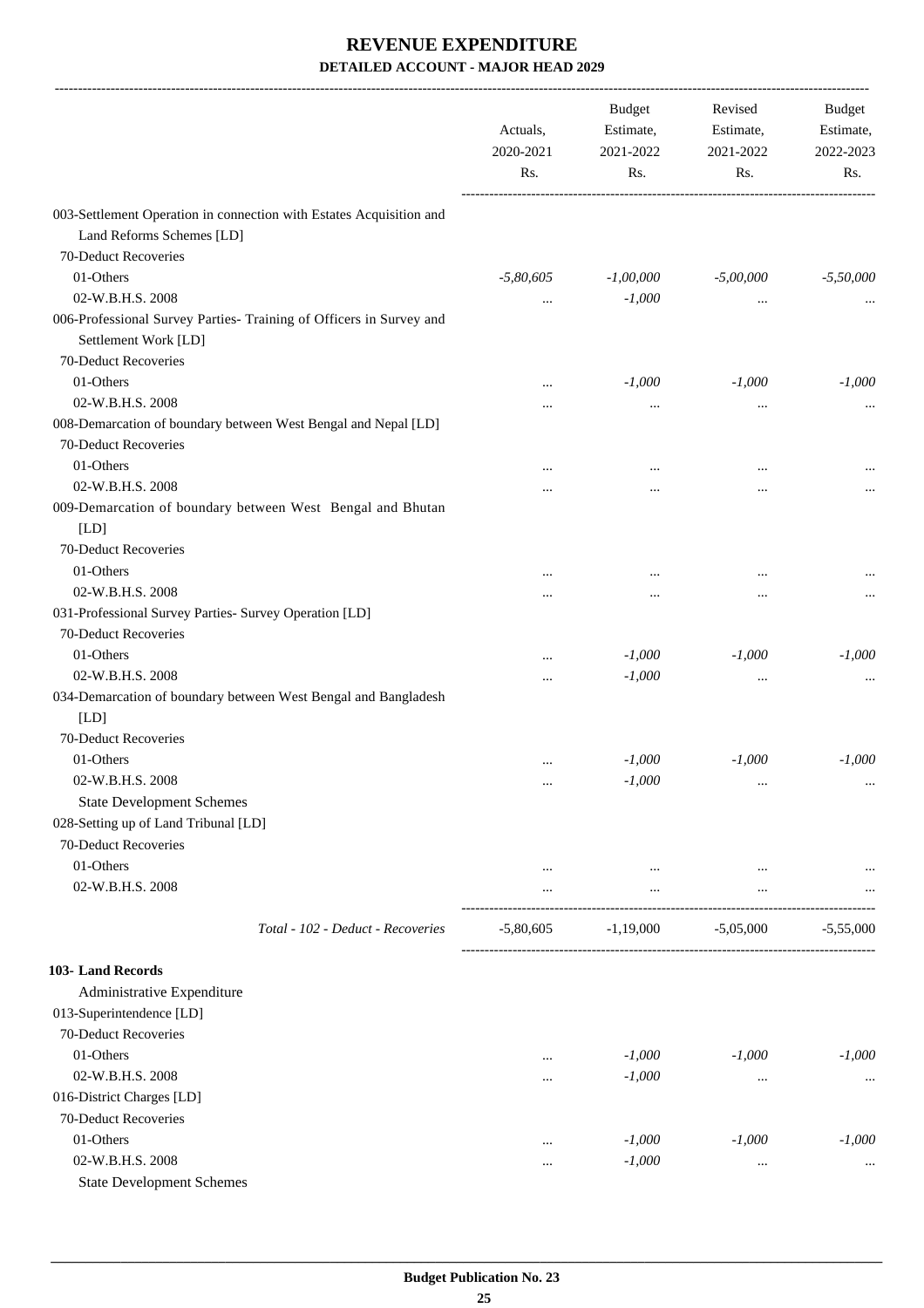|                                                                                                              | Actuals,<br>2020-2021<br>Rs. | Budget<br>Estimate,<br>2021-2022<br>Rs. | Revised<br>Estimate,<br>2021-2022<br>Rs. | Budget<br>Estimate,<br>2022-2023<br>Rs. |
|--------------------------------------------------------------------------------------------------------------|------------------------------|-----------------------------------------|------------------------------------------|-----------------------------------------|
| 018-Refund of Unutilised Fund of CSS Schemes (State Share)<br>(CSSREFUND) [LD]                               |                              |                                         |                                          |                                         |
| 70-Deduct Recoveries                                                                                         |                              |                                         |                                          |                                         |
| 01-Others                                                                                                    |                              |                                         |                                          |                                         |
| State Development Schemes (Central Assistance)                                                               |                              |                                         |                                          |                                         |
| 017-Refund of Unutilised Fund of CSS Schemes (Central Share)<br>(CSSREFUND) [LD]                             |                              |                                         |                                          |                                         |
| 70-Deduct Recoveries                                                                                         |                              |                                         |                                          |                                         |
| 01-Others                                                                                                    |                              |                                         |                                          |                                         |
| <b>Central Sector Scheme</b>                                                                                 |                              |                                         |                                          |                                         |
| 001-Survey & Resurvey and Updating of Survey & Settlement<br>Records under NLRMP (State Share) (OCASPS) [LD] |                              |                                         |                                          |                                         |
| 70-Deduct Recoveries                                                                                         |                              |                                         |                                          |                                         |
| 01-Others                                                                                                    |                              |                                         | $\ddotsc$                                |                                         |
| 003-National and Record Management Programme<br>(NLRMP)(Central Share) (OCASPS) [LD]                         |                              |                                         |                                          |                                         |
| 70-Deduct Recoveries                                                                                         |                              |                                         |                                          |                                         |
| 01-Others                                                                                                    |                              | $\cdots$                                |                                          |                                         |
| Total - 103 - Deduct - Recoveries                                                                            | $\cdots$                     |                                         | $-4,000$ $-2,000$                        | $-2,000$                                |
| 104- Management of Government Estates                                                                        |                              |                                         |                                          |                                         |
| Administrative Expenditure                                                                                   |                              |                                         |                                          |                                         |
| 001-Administration of West Bengal Agricultural Land and Fisheries                                            |                              |                                         |                                          |                                         |
| (Acquisition and Resettlement) Act, 1958 [LD]                                                                |                              |                                         |                                          |                                         |
| 70-Deduct Recoveries                                                                                         |                              |                                         |                                          |                                         |
| 01-Others                                                                                                    | $\cdots$                     | $\cdots$                                |                                          |                                         |
| 02-W.B.H.S. 2008                                                                                             | $\cdots$                     | $\cdots$                                | $\cdots$                                 |                                         |
|                                                                                                              |                              |                                         |                                          |                                         |
| Total - 104 - Deduct - Recoveries                                                                            | $\cdots$                     | $\cdots$                                | $\cdots$                                 |                                         |
| 105- Management of Ex-Zamindary Estates                                                                      |                              |                                         |                                          |                                         |
| Administrative Expenditure                                                                                   |                              |                                         |                                          |                                         |
| 002-Temporary Establishment and Other Charges for Payment of                                                 |                              |                                         |                                          |                                         |
| Compensation-Final Compensation [LD]                                                                         |                              |                                         |                                          |                                         |
| 70-Deduct Recoveries                                                                                         |                              |                                         |                                          |                                         |
| 01-Others                                                                                                    | $-17,060$                    | $-1,000$                                | $-10,000$                                | $-10,000$                               |
| 02-W.B.H.S. 2008                                                                                             |                              | $-1,000$                                | $\cdots$                                 |                                         |
| Total - 105 - Deduct - Recoveries                                                                            | $-17,060$                    | $-2,000$                                | $-10,000$                                | $-10,000$                               |
| 789- Special Component Plan for Scheduled Castes                                                             |                              |                                         |                                          |                                         |
| <b>State Development Schemes</b>                                                                             |                              |                                         |                                          |                                         |
| 006-Strengthening of revenue administration & updating of land                                               |                              |                                         |                                          |                                         |
| records- modernisation of survey records - construction of<br>village record room [LD]                       |                              |                                         |                                          |                                         |
| 70-Deduct Recoveries                                                                                         |                              |                                         |                                          |                                         |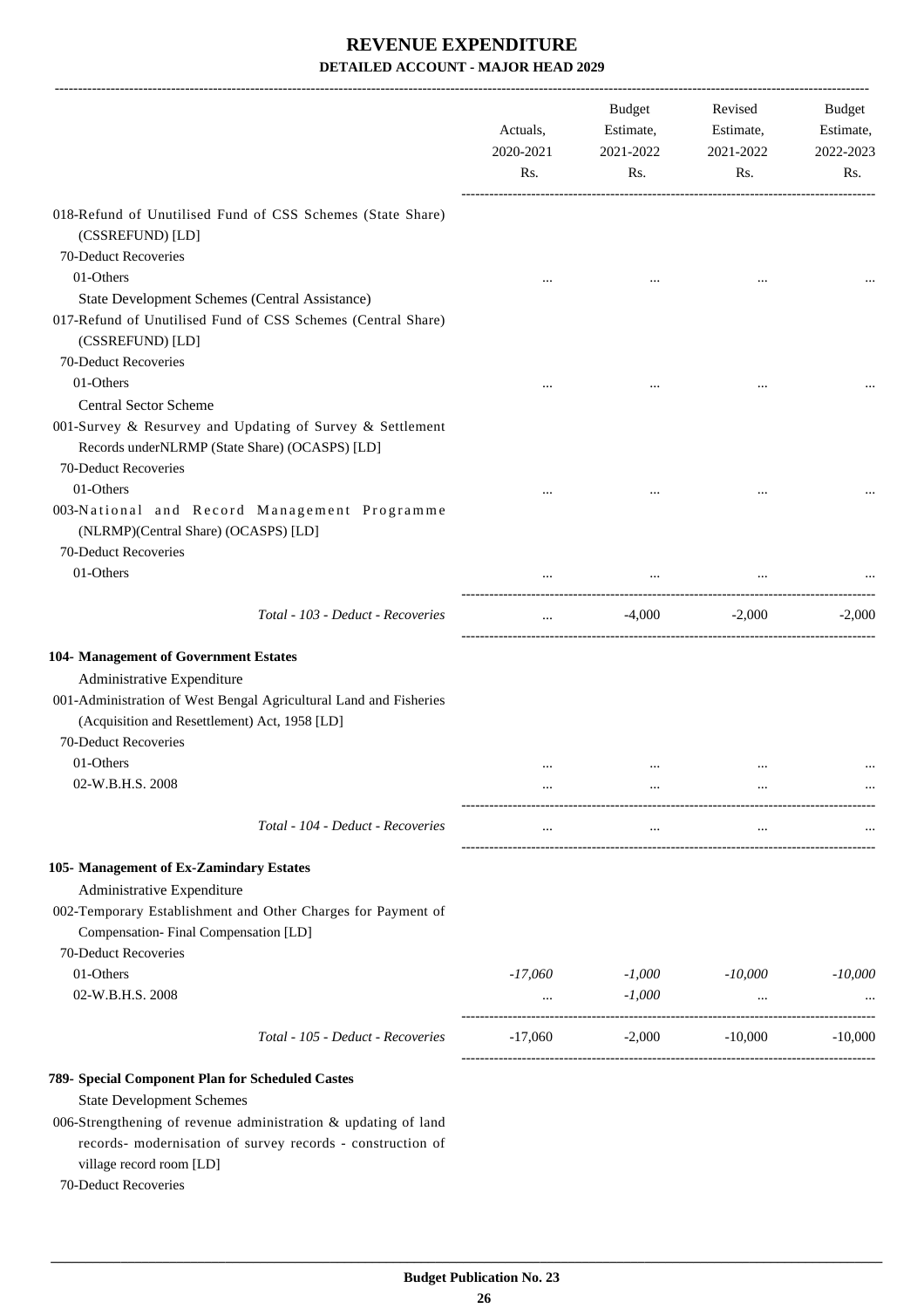|                                                                                                                    | Actuals,<br>2020-2021<br>Rs. | Budget<br>Estimate,<br>2021-2022<br>Rs. | Revised<br>Estimate,<br>2021-2022<br>Rs. | Budget<br>Estimate,<br>2022-2023<br>Rs. |
|--------------------------------------------------------------------------------------------------------------------|------------------------------|-----------------------------------------|------------------------------------------|-----------------------------------------|
|                                                                                                                    |                              |                                         |                                          |                                         |
| 01-Others                                                                                                          | $\cdots$                     | $\cdots$                                | $\ldots$                                 |                                         |
| Total - 789 - Deduct - Recoveries                                                                                  | $\cdots$                     | $\cdots$                                | $\cdots$                                 |                                         |
| 796- Tribal Areas Sub-Plan                                                                                         |                              |                                         |                                          |                                         |
| <b>State Development Schemes</b>                                                                                   |                              |                                         |                                          |                                         |
| 004-Modernisation of ARTI, Salboni & RTCs at Baharampur &<br>Jalpaiguri [LD]                                       |                              |                                         |                                          |                                         |
| 70-Deduct Recoveries                                                                                               |                              |                                         |                                          |                                         |
| 01-Others                                                                                                          | $\cdots$                     | $\cdots$                                | $\cdots$                                 |                                         |
| 02-W.B.H.S. 2008                                                                                                   | $\cdots$                     | $\cdots$                                | $\ddotsc$                                |                                         |
| Total - 796 - Deduct - Recoveries                                                                                  | $\cdots$                     | $\cdots$                                |                                          |                                         |
| 800- Other Expenditure                                                                                             |                              |                                         |                                          |                                         |
| Administrative Expenditure                                                                                         |                              |                                         |                                          |                                         |
| 003-Administration of Fulia Townships and repair and maintenance<br>of rent fetching buildings[LR] [LD]            |                              |                                         |                                          |                                         |
| 70-Deduct Recoveries                                                                                               |                              |                                         |                                          |                                         |
| 01-Others                                                                                                          | $\cdots$                     |                                         | $\cdots$                                 |                                         |
| 02-W.B.H.S. 2008                                                                                                   |                              | $\cdots$                                | $\cdots$                                 |                                         |
| 007-Outlay on Improvement [LD]                                                                                     |                              |                                         |                                          |                                         |
| 70-Deduct Recoveries                                                                                               |                              |                                         |                                          |                                         |
| 01-Others                                                                                                          | $\cdots$                     | $\cdots$                                | $-1,000$                                 | $-1,000$                                |
| 02-W.B.H.S. 2008                                                                                                   | .                            | $\ddotsc$                               | $\ddotsc$                                |                                         |
| 008-Implementation of the West Bengal Land Holding Revenue Act,<br>1979 [LD]                                       |                              |                                         |                                          |                                         |
| 70-Deduct Recoveries                                                                                               |                              |                                         |                                          |                                         |
| 01-Others                                                                                                          |                              | $\cdots$                                | $-1,000$                                 | $-1,000$                                |
| 02-W.B.H.S. 2008                                                                                                   | $\cdots$                     | $\cdots$                                | $\ldots$                                 |                                         |
| Total - 800 - Deduct - Recoveries                                                                                  | $\cdots$                     | $\cdots$                                | $-2,000$                                 | $-2,000$                                |
| 911- Deduct Recoveries of Overpayments                                                                             |                              |                                         |                                          |                                         |
| Administrative Expenditure                                                                                         |                              |                                         |                                          |                                         |
| 001-Establishment and other charges [LD]                                                                           |                              |                                         |                                          |                                         |
| 70-Deduct Recoveries                                                                                               |                              |                                         |                                          |                                         |
| 01-Others                                                                                                          | $-29,010$                    | $-2,00,000$                             | $-20,000$                                | $-30,000$                               |
| 02-W.B.H.S. 2008                                                                                                   | $\ldots$                     | $-1,000$                                | $\cdots$                                 |                                         |
| 002-Temporary establishment and other charges for payment of<br>compensation/Final compensation [LD]               |                              |                                         |                                          |                                         |
| 70-Deduct Recoveries                                                                                               |                              |                                         |                                          |                                         |
| 01-Others                                                                                                          | $-3,623$                     | $-10,000$                               | $-10,000$                                | $-10,000$                               |
| 02-W.B.H.S. 2008<br>003-Settlement Operation in Connection with Estate Acquisition and<br>Land Reform schemes [LD] | $\cdots$                     | $-1,000$                                | $\cdots$                                 |                                         |
| 70-Deduct Recoveries                                                                                               |                              |                                         |                                          |                                         |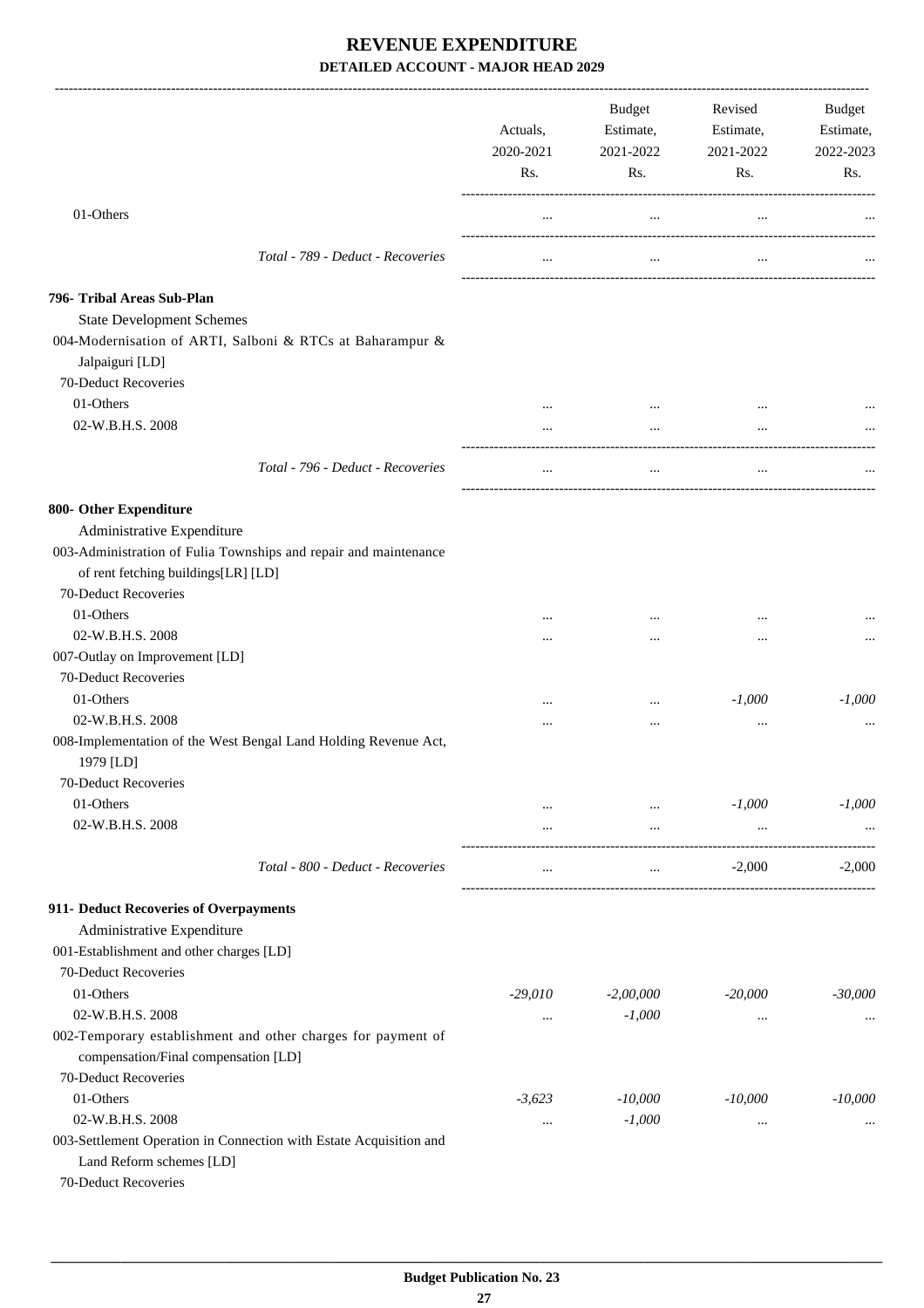-------------------------------------------------------------------------------------------------------------------------------------------------------------------------------

|                                                                                                                                                                                                  | Actuals,<br>2020-2021<br>Rs.    | <b>Budget</b><br>Estimate,<br>2021-2022<br>Rs.                                                      | Revised<br>Estimate,<br>2021-2022<br>Rs. | <b>Budget</b><br>Estimate,<br>2022-2023<br>Rs. |
|--------------------------------------------------------------------------------------------------------------------------------------------------------------------------------------------------|---------------------------------|-----------------------------------------------------------------------------------------------------|------------------------------------------|------------------------------------------------|
| 01-Others                                                                                                                                                                                        | $-48,54,010$                    | $-5,00,000$                                                                                         | $-45,00,000$                             | $-47,00,000$                                   |
| 02-W.B.H.S. 2008                                                                                                                                                                                 | $\ddotsc$                       | $-1,000$                                                                                            | $\cdots$                                 |                                                |
| 004-Record-room Establishment [LD]                                                                                                                                                               |                                 |                                                                                                     |                                          |                                                |
| 70-Deduct Recoveries                                                                                                                                                                             |                                 |                                                                                                     |                                          |                                                |
| 01-Others                                                                                                                                                                                        | $\cdots$                        | $-1,000$                                                                                            | $-1,000$                                 | $-1,000$                                       |
| 02-W.B.H.S. 2008                                                                                                                                                                                 | $\cdots$                        | $-1,000$                                                                                            | $\cdots$                                 |                                                |
| 007-Demarcation of Boundary Between West Bengal and Bangladesh<br>[LD]                                                                                                                           |                                 |                                                                                                     |                                          |                                                |
| 70-Deduct Recoveries                                                                                                                                                                             |                                 |                                                                                                     |                                          |                                                |
| 01-Others                                                                                                                                                                                        | $\cdots$                        | $-1,000$                                                                                            | $-1,000$                                 | $-1,000$                                       |
| 008-Demarcation of Boundary between West Bengal and Nepal [LD]                                                                                                                                   |                                 |                                                                                                     |                                          |                                                |
| 70-Deduct Recoveries                                                                                                                                                                             |                                 |                                                                                                     |                                          |                                                |
| 01-Others                                                                                                                                                                                        | $\cdots$                        | $-1,000$                                                                                            | $-1,000$                                 | $-1,000$                                       |
| 018-Deduct Recoveries [LD]                                                                                                                                                                       |                                 |                                                                                                     |                                          |                                                |
| 70-Deduct Recoveries                                                                                                                                                                             |                                 |                                                                                                     |                                          |                                                |
| 01-Others                                                                                                                                                                                        | $\cdots$                        | $-1,000$                                                                                            | $-1,000$                                 | $-1,000$                                       |
| <b>State Development Schemes</b>                                                                                                                                                                 |                                 |                                                                                                     |                                          |                                                |
| 006-Strenthening of Revenue Administration and Updating of Land<br>Records - Mordernisation of Survey Works - Construction of<br>Recordroom at Village Level office [LD]<br>70-Deduct Recoveries |                                 |                                                                                                     |                                          |                                                |
| 01-Others                                                                                                                                                                                        | $-7,426$                        |                                                                                                     |                                          |                                                |
| 02-W.B.H.S. 2008                                                                                                                                                                                 | $\ddotsc$                       |                                                                                                     |                                          |                                                |
| 013-Modernisation of ARTI, Salboni & RTCs at Baharampur &<br>Jalpaiguri[LR] [LD]<br>70-Deduct Recoveries                                                                                         |                                 |                                                                                                     |                                          |                                                |
| 01-Others<br>014-Refund of unutilised funds under various Schemes [LD]<br>70-Deduct Recoveries                                                                                                   |                                 | $\ddotsc$                                                                                           |                                          |                                                |
| 01-Others                                                                                                                                                                                        | $-75,59,966$                    | $\cdots$                                                                                            | $\cdots$                                 |                                                |
| 016-Introduction of new scheme "Nijo Griho Nijo Bhumi" [LD]<br>70-Deduct Recoveries                                                                                                              |                                 |                                                                                                     |                                          |                                                |
| 01-Others                                                                                                                                                                                        | $\cdots$                        | $\cdots$                                                                                            | $\cdots$                                 |                                                |
| 017-Implementation of the Project e-Goverance Mission Team<br>(PeMT) of Capacity Building exercise under NeGAP [LD]                                                                              |                                 |                                                                                                     |                                          |                                                |
| 70-Deduct Recoveries                                                                                                                                                                             |                                 |                                                                                                     |                                          |                                                |
| 01-Others                                                                                                                                                                                        | $\mathbf{r}$ , and $\mathbf{r}$ | the contract of the contract of the contract of the contract of the contract of the contract of the |                                          |                                                |
| Total - 911 - Deduct - Recoveries                                                                                                                                                                |                                 | $-1,24,54,035$ $-7,18,000$ $-45,34,000$                                                             |                                          | $-47,44,000$                                   |
| Total - 2029 - Deduct - Recoveries                                                                                                                                                               | $-1,30,67,861$                  | $-9,79,000$                                                                                         | $-50,73,000$                             | $-53,33,000$                                   |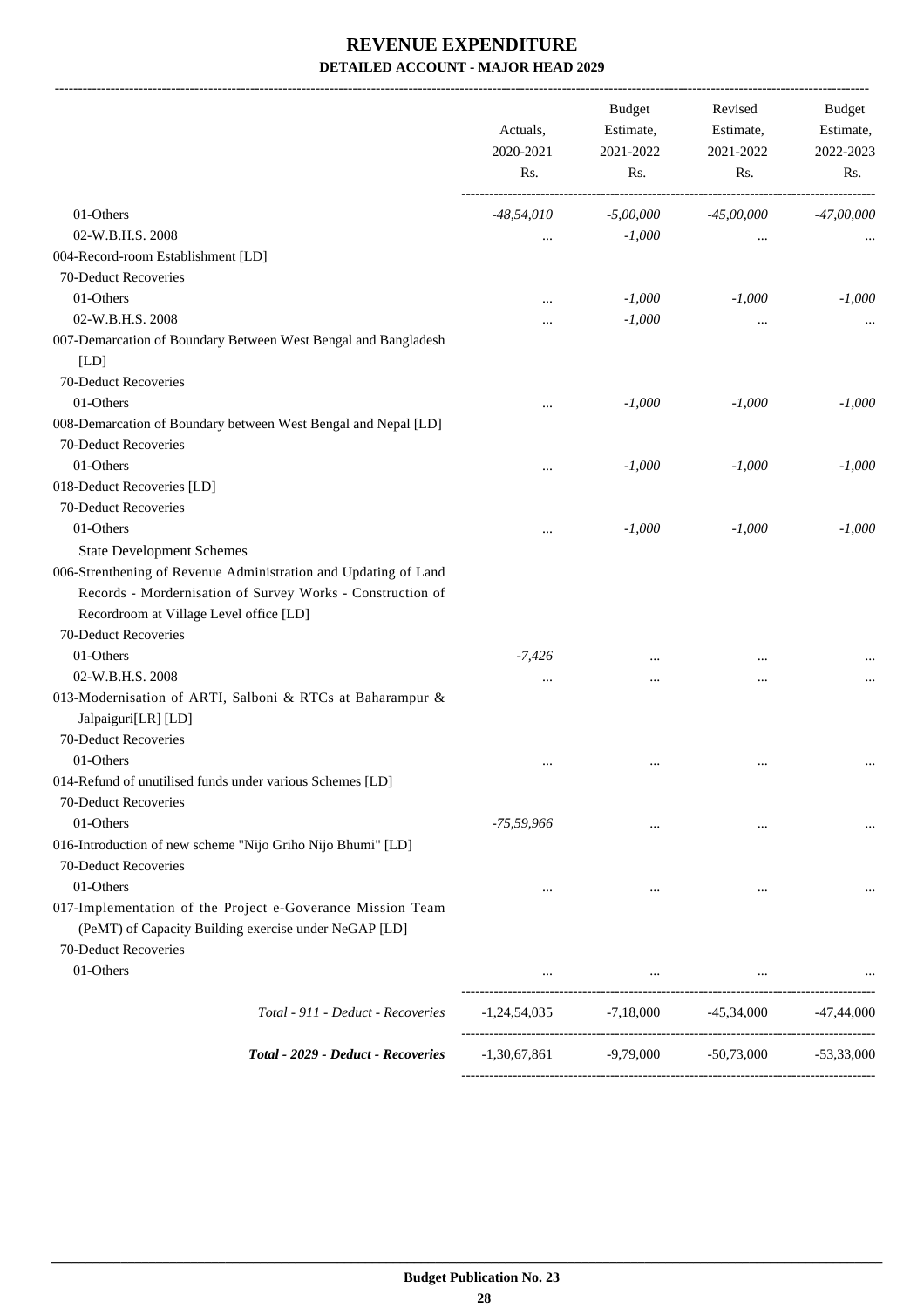### REVENUE EXPENDITURE

#### **DEMAND No. 69**

#### Land & Land Reforms and Refugee Relief & Rehabilitation Department

# A. General Services - (c) Interest payment and servicing of Debt

#### **Head of Account: 2049 - Interest Payments**

| <b>Voted Rs. Nil</b>       | <b>Charged Rs. 75,000</b> |                         |             | <b>Total Rs. 75,000</b> |
|----------------------------|---------------------------|-------------------------|-------------|-------------------------|
|                            |                           | Voted Rs.               | Charged Rs. | <b>Total Rs.</b>        |
| <b>Gross Expenditure</b>   |                           |                         | 75.000      | 75,000                  |
| <b>Deduct - Recoveries</b> |                           | $\bullet\bullet\bullet$ | $\cdots$    | $\cdots$                |
| <b>Net Expenditure</b>     |                           |                         | 75.000      | 75,000                  |

#### REVENUE EXPENDITURE **ABSTRACT ACCOUNT**

 $---$ 

|                                                                 |                                   | Actuals,<br>2020-2021 | <b>Budget</b><br>Estimate,<br>2021-2022 | Revised<br>Estimate,<br>2021-2022 | <b>Budget</b><br>Estimate,<br>2022-2023 |
|-----------------------------------------------------------------|-----------------------------------|-----------------------|-----------------------------------------|-----------------------------------|-----------------------------------------|
|                                                                 |                                   | Rs.                   | Rs.                                     | Rs.                               | Rs.                                     |
| <b>60 - INTEREST ON OTHER OBLIGATIONS</b><br>701- Miscellaneous |                                   |                       |                                         |                                   |                                         |
| Administrative Expenditure                                      | <b>Voted</b>                      | $\cdots$              | <b>Contractor</b>                       | $\ldots$                          |                                         |
|                                                                 | Charged                           | $\ddotsc$             | 1,30,000                                | 50,000                            | 75,000                                  |
|                                                                 | <b>Total - 701</b>                | $\cdots$              | 1,30,000                                | 50,000                            | 75,000                                  |
|                                                                 | <b>Grand Total - Gross</b>        | $\cdots$              | 1,30,000                                | 50,000                            | 75,000                                  |
|                                                                 | Voted                             | $\cdots$              | $\cdots$                                | $\cdots$                          |                                         |
|                                                                 | Charged                           | $\ddotsc$             | 1,30,000                                | 50,000                            | 75,000                                  |
|                                                                 | <b>Administrative Expenditure</b> | $\cdots$              | 1,30,000                                | 50,000                            | 75,000                                  |
|                                                                 | Voted                             | $\cdots$              | $\cdots$                                | $\cdots$                          |                                         |
|                                                                 | Charged                           | $\ddotsc$             | 1,30,000                                | 50,000                            | 75,000                                  |
|                                                                 | <b>Deduct Recoveries</b>          | $\cdots$              | $\cdots$                                |                                   |                                         |
|                                                                 | <b>Grand Total - Net</b>          | $\cdots$              | 1,30,000                                | 50,000                            | 75,000                                  |
|                                                                 | Voted                             | $\cdots$              | $\cdots$                                | $\cdots$                          |                                         |
|                                                                 | Charged                           | $\ddots$              | 1,30,000                                | 50,000                            | 75,000                                  |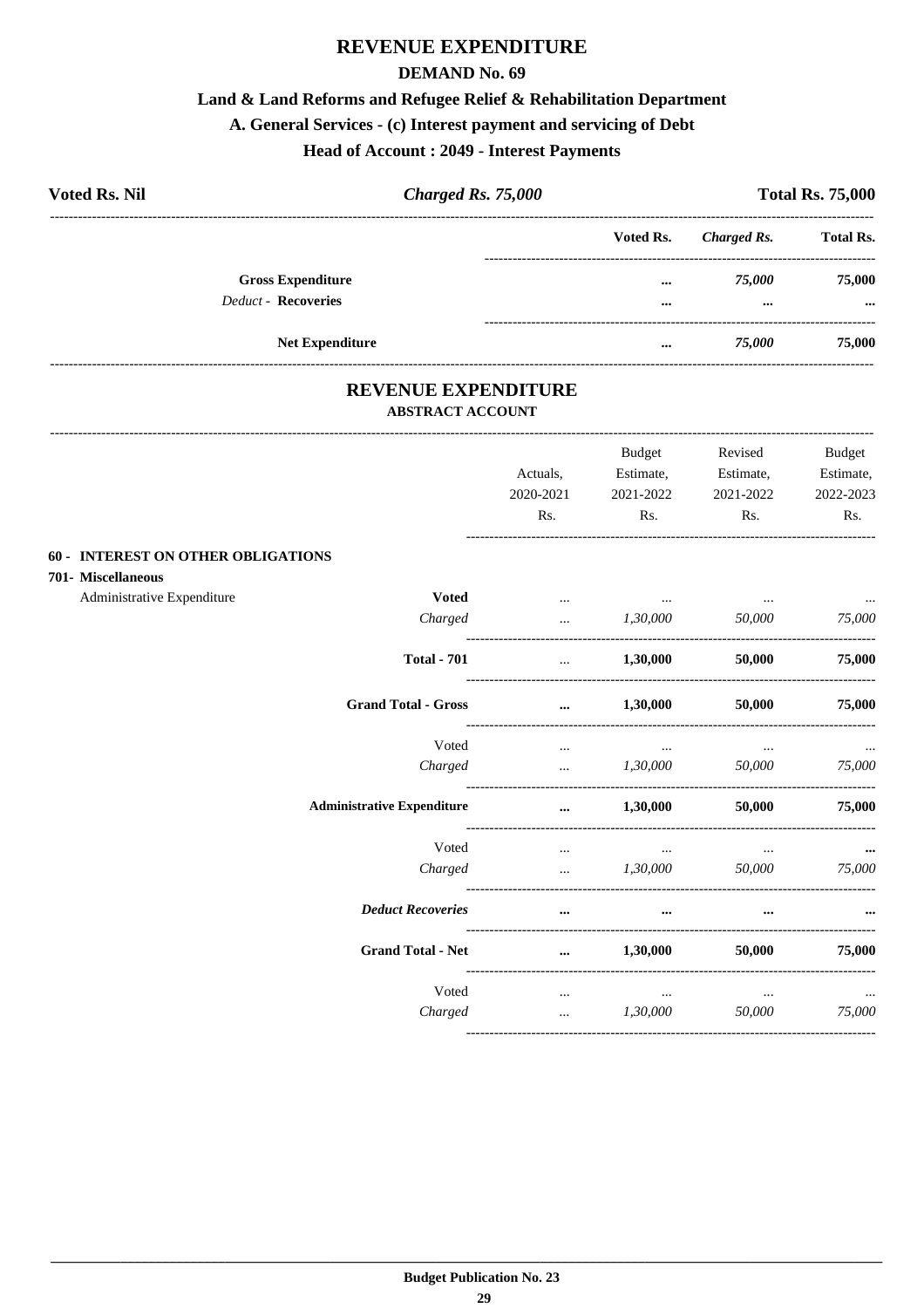|                                           |                                                                                  | Actuals,<br>2020-2021<br>Rs. | Budget<br>Estimate,<br>2021-2022<br>Rs. | Revised<br>Estimate,<br>2021-2022<br>Rs. | Budget<br>Estimate,<br>2022-2023<br>Rs. |
|-------------------------------------------|----------------------------------------------------------------------------------|------------------------------|-----------------------------------------|------------------------------------------|-----------------------------------------|
|                                           | DETAILED ACCOUNT NO. 2049-60-701 - MISCELLANEOUS                                 |                              |                                         |                                          |                                         |
| <b>60 - INTEREST ON OTHER OBLIGATIONS</b> |                                                                                  |                              |                                         |                                          |                                         |
| 701- Miscellaneous                        |                                                                                  |                              |                                         |                                          |                                         |
| <b>Administrative Expenditure</b>         |                                                                                  |                              |                                         |                                          |                                         |
|                                           | 001- Interest on Compensation Money payable to Land-Holders [LD]                 |                              |                                         |                                          |                                         |
| 45- Interest/Dividend                     | Charged                                                                          |                              | $1,30,000$ $50,000$                     |                                          | 75,000                                  |
|                                           | Total - 2049-60-701-001                                                          |                              |                                         |                                          |                                         |
|                                           |                                                                                  | $\cdots$                     | 1,30,000                                | 50,000                                   | 75,000                                  |
| 005- Other items [LD]                     |                                                                                  |                              |                                         |                                          |                                         |
| 45- Interest/Dividend                     | Charged                                                                          | $\cdots$                     | $\cdots$                                | $\cdots$                                 |                                         |
|                                           |                                                                                  |                              |                                         |                                          |                                         |
|                                           | <b>Total - Administrative Expenditure</b>                                        | $\cdots$                     | 1,30,000                                |                                          | 50,000 75,000                           |
|                                           |                                                                                  |                              |                                         |                                          |                                         |
|                                           | Total - 2049-60-701                                                              | $\cdots$                     | 1,30,000                                | <b>50,000</b>                            | 75,000                                  |
|                                           |                                                                                  |                              |                                         |                                          |                                         |
|                                           | Voted                                                                            | $\cdots$                     | $\ldots$                                | $\cdots$                                 |                                         |
|                                           | Charged                                                                          | $\cdots$                     | 1,30,000                                | 50,000                                   | 75,000                                  |
|                                           | <b>DETAILED ACCOUNT NO. 2049 - DEDUCT RECOVERIES IN REDUCTION OF EXPENDITURE</b> |                              |                                         |                                          |                                         |
| <b>60 - INTEREST ON OTHER OBLIGATIONS</b> |                                                                                  |                              |                                         |                                          |                                         |
| 701- Miscellaneous                        |                                                                                  |                              |                                         |                                          |                                         |
| Administrative Expenditure                |                                                                                  |                              |                                         |                                          |                                         |
|                                           | 001-Interest on Compensation Money payable to Land-Holders [LD]                  |                              |                                         |                                          |                                         |
| 70-Deduct Recoveries                      |                                                                                  |                              |                                         |                                          |                                         |
| 01-Others                                 |                                                                                  |                              | $\cdots$                                |                                          |                                         |
|                                           |                                                                                  |                              |                                         |                                          |                                         |
|                                           | Total - 701 - Deduct - Recoveries                                                | $\cdots$                     | $\cdots$                                | $\cdots$                                 |                                         |
| 911- Deduct Recoveries of Overpayments    |                                                                                  |                              |                                         |                                          |                                         |
| Administrative Expenditure                |                                                                                  |                              |                                         |                                          |                                         |
|                                           | 001-Interest on Compensation Money Payable to Land-holders [LD]                  |                              |                                         |                                          |                                         |
| 70-Deduct Recoveries                      |                                                                                  |                              |                                         |                                          |                                         |
| 01-Others                                 |                                                                                  |                              | $\cdots$                                |                                          |                                         |
|                                           |                                                                                  |                              |                                         |                                          |                                         |
|                                           | Total - 911 - Deduct - Recoveries                                                | $\cdots$                     | $\ldots$                                | $\cdots$                                 |                                         |
|                                           |                                                                                  |                              |                                         |                                          |                                         |
|                                           | Total - 2049 - Deduct - Recoveries                                               | $\cdots$                     | $\cdots$                                | $\cdots$                                 |                                         |
|                                           |                                                                                  |                              |                                         |                                          |                                         |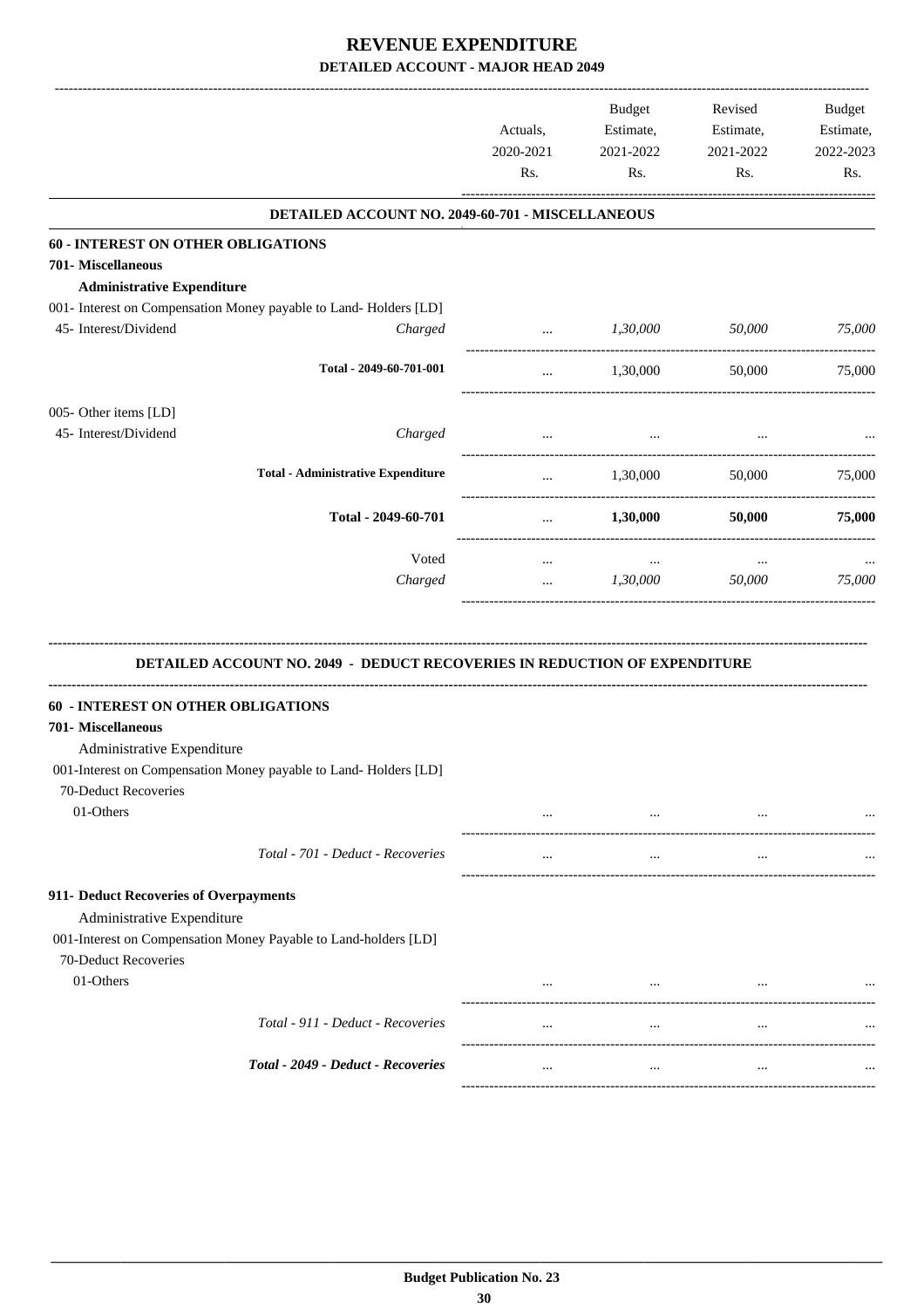#### **REVENUE EXPENDITURE**

#### **DEMAND No. 69**

#### **Land & Land Reforms and Refugee Relief & Rehabilitation Department**

**A. General Services - (d) Administrative Services**

**Head of Account : 2052 - Secretariat--General Services**

| Voted Rs. 19,43,51,000     | Charged Rs. Nil |              | Total Rs. 19,43,51,000 |                  |  |
|----------------------------|-----------------|--------------|------------------------|------------------|--|
|                            |                 | Voted Rs.    | Charged Rs.            | <b>Total Rs.</b> |  |
| <b>Gross Expenditure</b>   |                 | 19,43,51,000 | $\cdots$               | 19,43,51,000     |  |
| <b>Deduct - Recoveries</b> |                 | $-6,000$     |                        | $-6,000$         |  |
| <b>Net Expenditure</b>     |                 | 19,43,45,000 | $\cdots$               | 19,43,45,000     |  |

#### **REVENUE EXPENDITURE ABSTRACT ACCOUNT**

---------------------------------------------------------------------------------------------------------------------------------------------------------------------------------

|                                                |                                                                                | Actuals,<br>2020-2021<br>Rs. | Budget<br>Estimate,<br>2021-2022<br>$\mathbf{Rs.}$ | Revised<br>Estimate,<br>2021-2022<br>$\mathbf{Rs.}$                                                                                                                            | <b>Budget</b><br>Estimate,<br>2022-2023<br>Rs. |
|------------------------------------------------|--------------------------------------------------------------------------------|------------------------------|----------------------------------------------------|--------------------------------------------------------------------------------------------------------------------------------------------------------------------------------|------------------------------------------------|
| 090- Secretariat<br>Administrative Expenditure |                                                                                |                              |                                                    | 16,74,81,419  19,67,87,000  18,59,58,000  19,43,51,000                                                                                                                         |                                                |
|                                                |                                                                                |                              |                                                    | Total - 090  16,74,81,419  19,67,87,000  18,59,58,000  19,43,51,000                                                                                                            |                                                |
|                                                | Grand Total - Gross 16,74,81,419 19,67,87,000 18,59,58,000 19,43,51,000        |                              |                                                    |                                                                                                                                                                                |                                                |
|                                                | Voted<br>Charged                                                               |                              |                                                    | 16,74,81,419  19,67,87,000  18,59,58,000  19,43,51,000<br>المستخدم المستخدم المستخدم المستخدم المستخدم المستخدم المستخدم المستخدم المستخدم المستخدم المستخدم المستخدم المستخدم |                                                |
|                                                | Administrative Expenditure 16,74,81,419 19,67,87,000 18,59,58,000 19,43,51,000 |                              |                                                    |                                                                                                                                                                                |                                                |
|                                                | Deduct Recoveries -8,584 -5,02,000                                             |                              |                                                    |                                                                                                                                                                                | $-6,000$ $-6,000$                              |
|                                                | Grand Total - Net 16,74,72,835 19,62,85,000 18,59,52,000 19,43,45,000          |                              |                                                    |                                                                                                                                                                                |                                                |
|                                                | Voted<br>Charged                                                               |                              | the contract of the contract of                    | 16,74,72,835 19,62,85,000 18,59,52,000 19,43,45,000<br>$\cdots$                                                                                                                |                                                |
|                                                |                                                                                |                              |                                                    |                                                                                                                                                                                |                                                |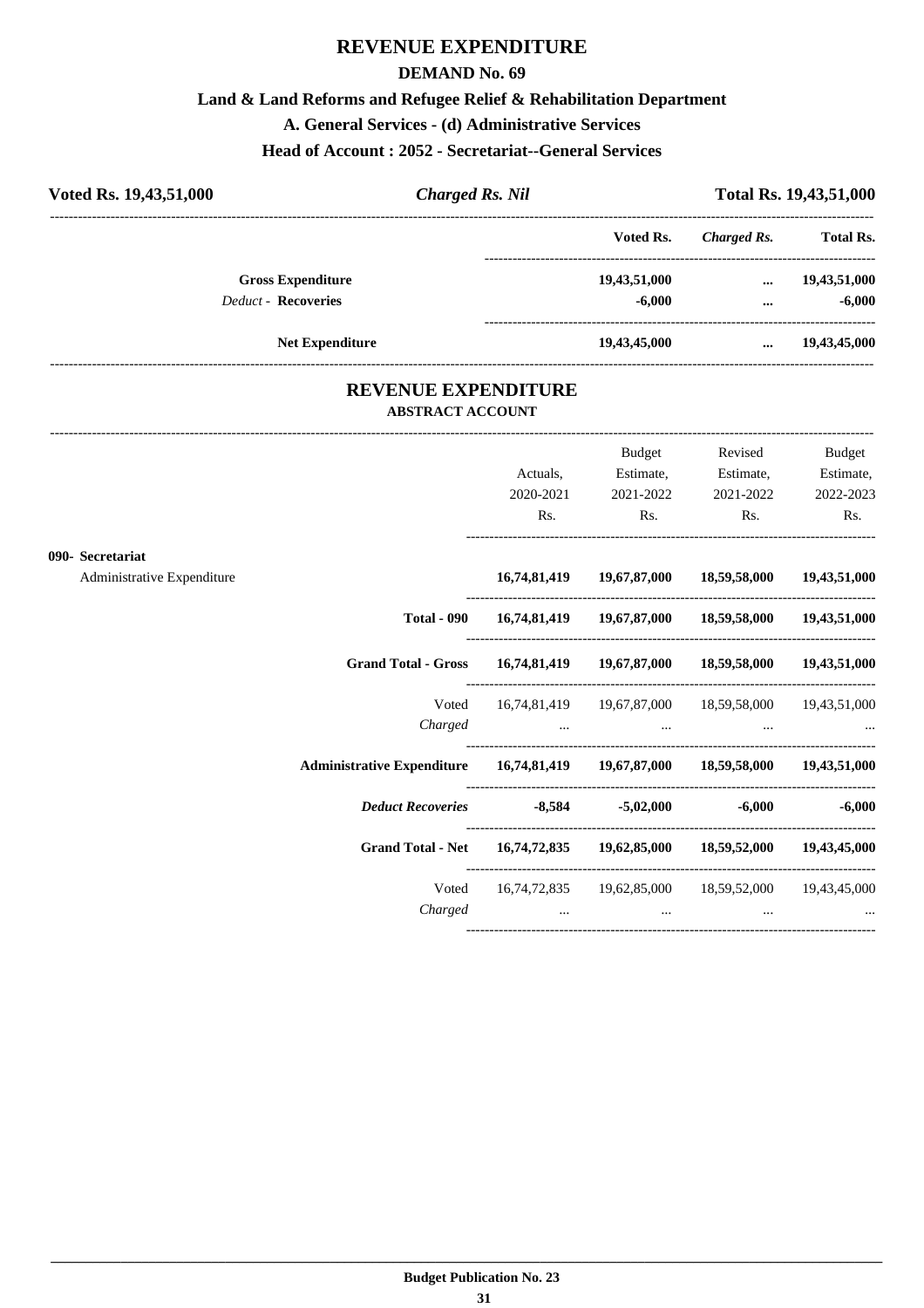|                                                  | Actuals,<br>2020-2021<br>Rs. | <b>Budget</b><br>Estimate,<br>2021-2022<br>Rs. | Revised<br>Estimate,<br>2021-2022<br>Rs. | <b>Budget</b><br>Estimate,<br>2022-2023<br>Rs. |
|--------------------------------------------------|------------------------------|------------------------------------------------|------------------------------------------|------------------------------------------------|
| DETAILED ACCOUNT NO. 2052-00-090 - SECRETARIAT   |                              |                                                |                                          |                                                |
| 090- Secretariat                                 |                              |                                                |                                          |                                                |
| <b>Administrative Expenditure</b>                |                              |                                                |                                          |                                                |
| 012- Department of Land & Land Reforms [LD]      |                              |                                                |                                          |                                                |
| 01- Salaries                                     |                              |                                                |                                          |                                                |
| 01-Pay                                           | 13,82,65,378                 | 16,05,26,000                                   | 14,80,00,000                             | 15,24,40,000                                   |
| 14-Grade Pay                                     | 20,724                       |                                                | 60,000                                   | 60,000                                         |
| 02-Dearness Allowance                            | 29,41,444                    | 72,18,000                                      | 65,00,000                                | 72,00,000                                      |
| 03-House Rent Allowance                          | 1,57,54,083                  | 1,54,00,000                                    | 1,59,00,000                              | 1,63,77,000                                    |
| 04-Ad hoc Bonus                                  | 6,46,800                     | 6,67,000                                       | 6,60,000                                 | 6,73,000                                       |
| 05-Interim Relief                                | 2,27,052                     | 2,50,000                                       | 2,40,000                                 | 2,40,000                                       |
| 07-Other Allowances                              | 4,78,758                     | 16,73,000                                      | 16,60,000                                | 17,00,000                                      |
| 12-Medical Allowance                             | 2,60,321                     | 2,90,000                                       | 2,90,000                                 | 2,96,000                                       |
| Total - 2052-00-090-012-01                       | 15,85,94,560                 | 18,60,24,000                                   | 17,33,10,000                             | 17,89,86,000                                   |
| 02- Wages                                        | $\cdots$                     | $\cdots$                                       | $\cdots$                                 | 15,00,000                                      |
| 07- Medical Reimbursements                       | 1,48,114                     | 2,25,000                                       | 3,06,000                                 | 3,13,000                                       |
| 11- Travel Expenses                              | 87,006                       | 2,21,000                                       | 2,20,000                                 | 2,25,000                                       |
| 12- Medical Reimbursements under WBHS 2008       | 13,11,454                    | 17,34,000                                      | 16,90,000                                | 17,24,000                                      |
| 13- Office Expenses                              |                              |                                                |                                          |                                                |
| 01-Electricity                                   | 16,850                       | 16,000                                         | 27,000                                   | 28,000                                         |
| 02-Telephone                                     | 2,26,074                     | 2,76,000                                       | 2,55,000                                 | 2,61,000                                       |
| 03-Maintenance / P.O.L. for Office Vehicles      | 16,89,348                    | 13,51,000                                      | 40,00,000                                | 50,00,000                                      |
| 04-Other Office Expenses                         | 25,07,812                    | 13,77,000                                      | 26,00,000                                | 26,52,000                                      |
| Total - 2052-00-090-012-13                       | 44,40,084                    | 30,20,000                                      | 68,82,000                                | 79,41,000                                      |
| 16- Publications                                 | 6,58,978                     | 6,12,000                                       | 5,00,000                                 | 5,30,000                                       |
| 26- Advertising and Publicity Expenses           | 1,26,680                     | 31,22,000                                      | 15,50,000                                | 15,97,000                                      |
| 28- Payment of Professional and Special Services |                              |                                                |                                          |                                                |
| 02-Other charges                                 | 21,14,543                    | 2,58,000                                       | 10,00,000                                | 10,20,000                                      |
| 50- Other Charges                                | $\cdots$                     | 15,71,000                                      | 5,00,000                                 | 5,15,000                                       |
| <b>Total - Administrative Expenditure</b>        | 16,74,81,419                 | 19,67,87,000                                   | 18,59,58,000                             | 19,43,51,000                                   |
| Total - 2052-00-090                              |                              | 16,74,81,419 19,67,87,000                      | 18,59,58,000                             | 19,43,51,000                                   |
| Voted<br>Charged                                 | 16,74,81,419                 | 19,67,87,000                                   | 18,59,58,000                             | 19,43,51,000                                   |
|                                                  |                              |                                                |                                          |                                                |

#### **-------------------------------------------------------------------------------------------------------------------------------------------------------------------------------- DETAILED ACCOUNT NO. 2052 - DEDUCT RECOVERIES IN REDUCTION OF EXPENDITURE**

#### **--------------------------------------------------------------------------------------------------------------------------------------------------------------------------------**

 **\_\_\_\_\_\_\_\_\_\_\_\_\_\_\_\_\_\_\_\_\_\_\_\_\_\_\_\_\_\_\_\_\_\_\_\_\_\_\_\_\_\_\_\_\_\_\_\_\_\_\_\_\_\_\_\_\_\_\_\_\_\_\_\_\_\_\_\_\_\_\_\_\_\_\_\_\_\_\_\_\_\_\_\_\_\_\_\_\_\_\_\_\_\_\_\_\_\_\_\_\_\_\_\_\_\_\_\_\_\_\_\_\_\_\_\_\_\_\_**

#### **090- Secretariat**

Administrative Expenditure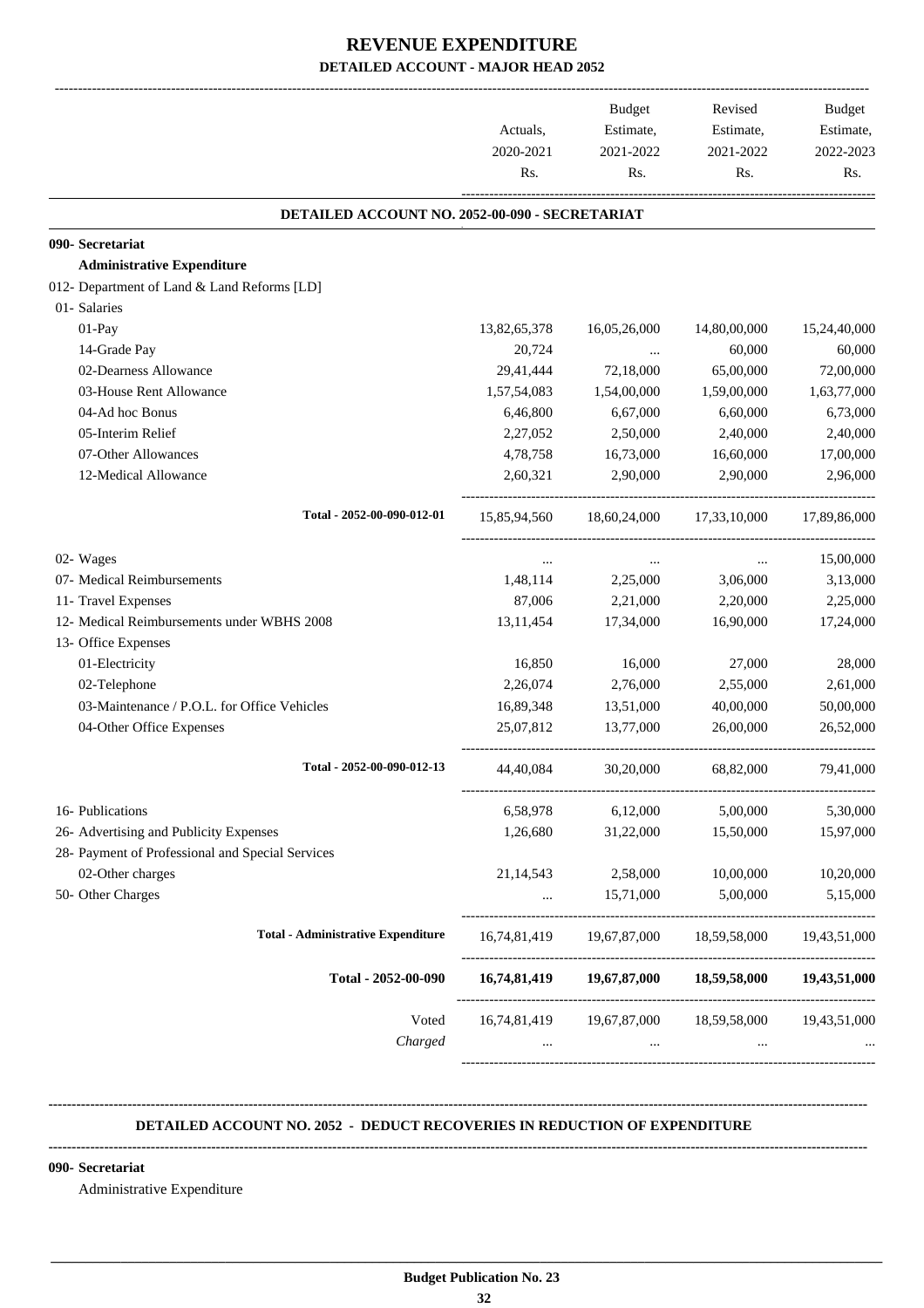|                                            |           | <b>Budget</b> | Revised   | Budget    |
|--------------------------------------------|-----------|---------------|-----------|-----------|
|                                            | Actuals,  | Estimate,     | Estimate, | Estimate, |
|                                            | 2020-2021 | 2021-2022     | 2021-2022 | 2022-2023 |
|                                            | Rs.       | Rs.           | Rs.       | Rs.       |
| 012-Department of Land & Land Reforms [LD] |           |               |           |           |
| 70-Deduct Recoveries                       |           |               |           |           |
| 01-Others                                  | $-5,242$  | $-5,00,000$   | $-5,000$  | $-5,000$  |
| 02-W.B.H.S. 2008                           | $\cdots$  | $\cdots$      | $\cdots$  |           |
| Total - 090 - Deduct - Recoveries          | $-5,242$  | $-5,00,000$   | $-5,000$  | $-5,000$  |
| 911- Deduct Recoveries of Overpayments     |           |               |           |           |
| Administrative Expenditure                 |           |               |           |           |
| 012-Department of Land & Land Reforms [LD] |           |               |           |           |
| 70-Deduct Recoveries                       |           |               |           |           |
| 01-Others                                  | $-3.342$  | $-1,000$      | $-1,000$  | $-1,000$  |
| 02-W.B.H.S. 2008                           |           | $-1,000$      |           |           |
| Total - 911 - Deduct - Recoveries          | $-3,342$  | $-2,000$      | $-1,000$  | $-1,000$  |
| Total - 2052 - Deduct - Recoveries         | -8,584    | $-5,02,000$   | $-6,000$  | $-6,000$  |
|                                            |           |               |           |           |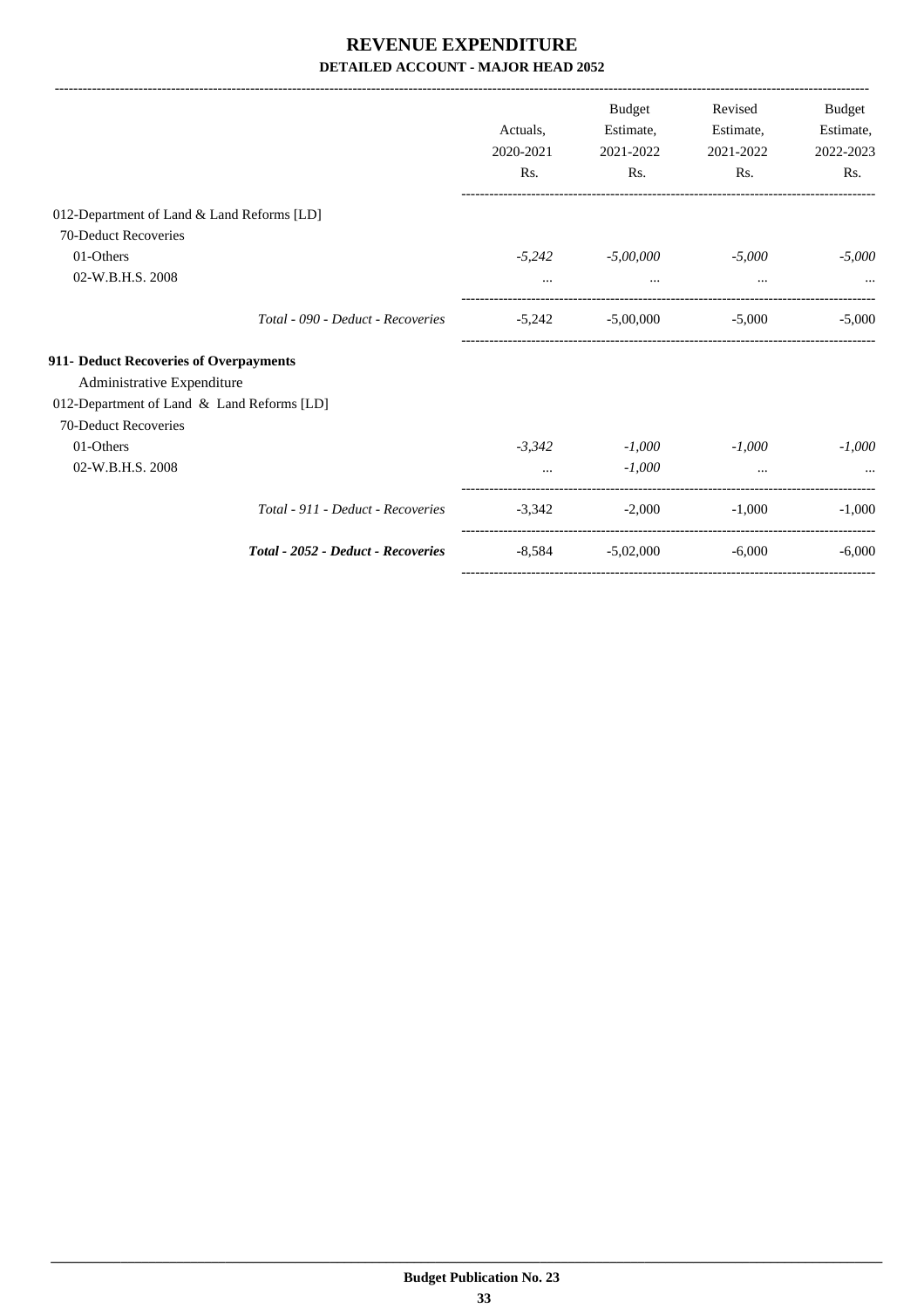#### **DEMAND No. 69**

### **Land & Land Reforms and Refugee Relief & Rehabilitation Department**

**A. General Services - (d) Administrative Services**

**Head of Account : 2053 - District Administration**

| Voted Rs. 294,40,84,000                                   | <b>Charged Rs. Nil</b>                             |                                                                   | Total Rs. 294,40,84,000                                                         |                                                                  |
|-----------------------------------------------------------|----------------------------------------------------|-------------------------------------------------------------------|---------------------------------------------------------------------------------|------------------------------------------------------------------|
|                                                           |                                                    | Voted Rs.                                                         | ----------------------<br><b>Charged Rs.</b><br>------------------------------- | <b>Total Rs.</b>                                                 |
| <b>Gross Expenditure</b><br><b>Deduct - Recoveries</b>    |                                                    | 294,40,84,000<br>$-19,07,000$                                     | $\cdots$                                                                        | 294,40,84,000<br>$-19,07,000$<br>$\cdots$ . The same of $\cdots$ |
| <b>Net Expenditure</b>                                    |                                                    | 294,21,77,000                                                     |                                                                                 | $\ldots$ 294,21,77,000                                           |
| <b>REVENUE EXPENDITURE</b><br><b>ABSTRACT ACCOUNT</b>     |                                                    |                                                                   |                                                                                 |                                                                  |
|                                                           | Actuals,<br>2020-2021<br>Rs.                       | Budget<br>Estimate,<br>2021-2022<br>Rs.                           | Revised<br>Estimate,<br>2021-2022<br>Rs.                                        | Budget<br>Estimate,<br>2022-2023<br>Rs.                          |
| 093- District Establishment<br>Administrative Expenditure | 184,65,03,065                                      |                                                                   | 209,84,47,000 205,45,10,000                                                     | 212,58,42,000                                                    |
| <b>Total - 093</b>                                        |                                                    | 184,65,03,065 209,84,47,000 205,45,10,000 212,58,42,000           |                                                                                 |                                                                  |
| 094- Other Establishment<br>Administrative Expenditure    | 66,52,62,156                                       |                                                                   | 73,88,32,000 72,28,64,000                                                       | 75,01,34,000                                                     |
| <b>Total - 094</b>                                        | 66,52,62,156                                       | 73,88,32,000                                                      | 72,28,64,000                                                                    | 75,01,34,000                                                     |
| 101- Commissioners<br>Administrative Expenditure          | 6,07,17,864                                        |                                                                   | 7,63,24,000 6,57,46,000                                                         | 6,81,08,000                                                      |
| <b>Total - 101</b>                                        | 6,07,17,864                                        | 7,63,24,000                                                       | 6,57,46,000                                                                     | 6,81,08,000                                                      |
| <b>Grand Total - Gross</b>                                |                                                    | 257,24,83,085 291,36,03,000 284,31,20,000 294,40,84,000           |                                                                                 |                                                                  |
| Voted<br>Charged                                          | 257, 24, 83, 085                                   | 291,36,03,000<br>the control of the control of the control of the | 284,31,20,000                                                                   | 294,40,84,000                                                    |
| <b>Administrative Expenditure</b>                         | 257, 24, 83, 085 291, 36, 03, 000 284, 31, 20, 000 |                                                                   |                                                                                 | 294,40,84,000                                                    |
| <b>Deduct Recoveries</b>                                  |                                                    | $-18,62,774$ $-6,76,000$                                          | $-17,76,000$                                                                    | $-19,07,000$                                                     |
| <b>Grand Total - Net</b>                                  |                                                    | 257,06,20,311 291,29,27,000 284,13,44,000                         |                                                                                 | 294, 21, 77, 000                                                 |
| Voted<br>Charged                                          | 257,06,20,311<br>$\ldots$                          | and the contract of the state                                     | 291, 29, 27, 000 284, 13, 44, 000<br>$\cdots$                                   | 294, 21, 77, 000                                                 |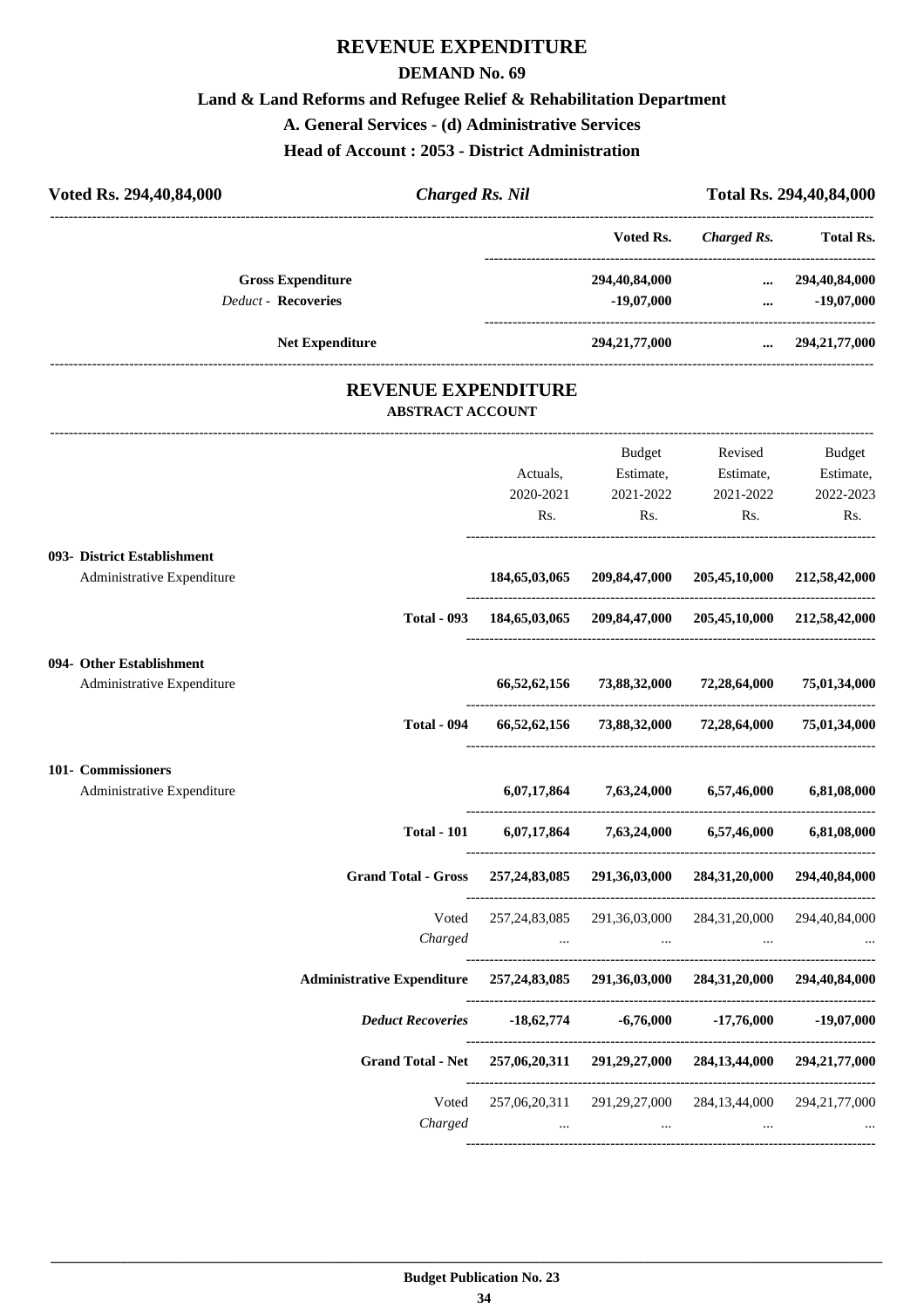|                                                           |                  | Budget                    | Revised       | <b>Budget</b> |
|-----------------------------------------------------------|------------------|---------------------------|---------------|---------------|
|                                                           | Actuals,         | Estimate,                 | Estimate,     | Estimate,     |
|                                                           | 2020-2021        | 2021-2022                 | 2021-2022     | 2022-2023     |
|                                                           | Rs.              | Rs.                       | Rs.           | Rs.           |
| DETAILED ACCOUNT NO. 2053-00-093 - DISTRICT ESTABLISHMENT |                  |                           |               |               |
| 093- District Establishment                               |                  |                           |               |               |
| <b>Administrative Expenditure</b>                         |                  |                           |               |               |
| 001- General Establishment [LD]                           |                  |                           |               |               |
| 01- Salaries                                              |                  |                           |               |               |
| 01-Pay                                                    | 103,22,60,900    | 116,44,13,000             | 113,50,00,000 | 116,90,50,000 |
| 14-Grade Pay                                              | 1,65,061         | 5,00,000                  | 3,50,000      | 3,50,000      |
| 02-Dearness Allowance                                     | 1,57,34,578      | 4,59,62,000               | 4,40,00,000   | 5,80,00,000   |
| 03-House Rent Allowance                                   | 8,28,14,547      | 11,09,00,000              | 8,70,00,000   | 8,96,10,000   |
| 04-Ad hoc Bonus                                           | 30,03,000        | 30,61,000                 | 30,63,000     | 31,24,000     |
| 05-Interim Relief                                         | 1,39,094         | 1,50,000                  | 50,000        | 1,39,000      |
| 07-Other Allowances                                       | 1,16,96,588      | 1,12,20,000               | 1,25,00,000   | 1,28,75,000   |
| 11-Compensatory Allowance                                 | 25,59,096        | 26,78,000                 | 26,60,000     | 27,40,000     |
| 12-Medical Allowance                                      | 33,55,491        | 34,20,000                 | 34,23,000     | 34,91,000     |
| Total - 2053-00-093-001-01                                | 115, 17, 28, 355 | 134,23,04,000             | 128,80,46,000 | 133,93,79,000 |
| 02- Wages                                                 | 48,69,17,712     | 52,45,30,000              | 52,45,30,000  | 54,02,66,000  |
| 07- Medical Reimbursements                                | 13,30,685        | 12,75,000                 | 30,00,000     | 30,60,000     |
| 11- Travel Expenses                                       | 54,03,941        | 69,70,000                 | 69,70,000     | 70,80,000     |
| 12- Medical Reimbursements under WBHS 2008                | 39,17,322        | 69,21,000                 | 66,00,000     | 67,32,000     |
| 13- Office Expenses                                       |                  |                           |               |               |
| 01-Electricity                                            | 9,83,98,920      | 10,60,80,000              | 10,80,00,000  | 11,01,60,000  |
| 02-Telephone                                              | 1,29,63,881      | 1,73,40,000               | 2,15,40,000   | 2,16,87,000   |
| 03-Maintenance / P.O.L. for Office Vehicles               | 1,89,10,013      | 2,09,21,000               | 2,09,00,000   | 2,12,00,000   |
| 04-Other Office Expenses                                  | 1,75,73,288      | 1,84,44,000               | 1,84,20,000   | 1,87,89,000   |
| Total - 2053-00-093-001-13                                | 14,78,46,102     | 16,27,85,000              | 16,88,60,000  | 17,18,36,000  |
| 14- Rents, Rates and Taxes                                | 36,28,060        | 37,74,000                 | 37,74,000     | 38,50,000     |
| 28- Payment of Professional and Special Services          |                  |                           |               |               |
| 02-Other charges                                          |                  | 46,000                    | 30,000        | 31,000        |
| 31- Grants-in-aid-GENERAL                                 |                  |                           |               |               |
| 02-Other Grants                                           | $\cdots$         |                           | 25,00,000     | 25,50,000     |
| 50- Other Charges                                         | 3,58,93,998      | 3,90,31,000               | 3,92,00,000   | 3,97,58,000   |
| 78- Outsourcing of Services                               | 98,36,890        | 1,08,11,000               | 1,10,00,000   | 1,13,00,000   |
| <b>Total - Administrative Expenditure</b>                 | 184,65,03,065    | 209,84,47,000             | 205,45,10,000 | 212,58,42,000 |
| Total - 2053-00-093                                       | 184,65,03,065    | 209,84,47,000             | 205,45,10,000 | 212,58,42,000 |
| Voted<br>Charged                                          | 184,65,03,065    | 209,84,47,000<br>$\cdots$ | 205,45,10,000 | 212,58,42,000 |

#### **DETAILED ACCOUNT NO. 2053-00-094 - OTHER ESTABLISHMENT .**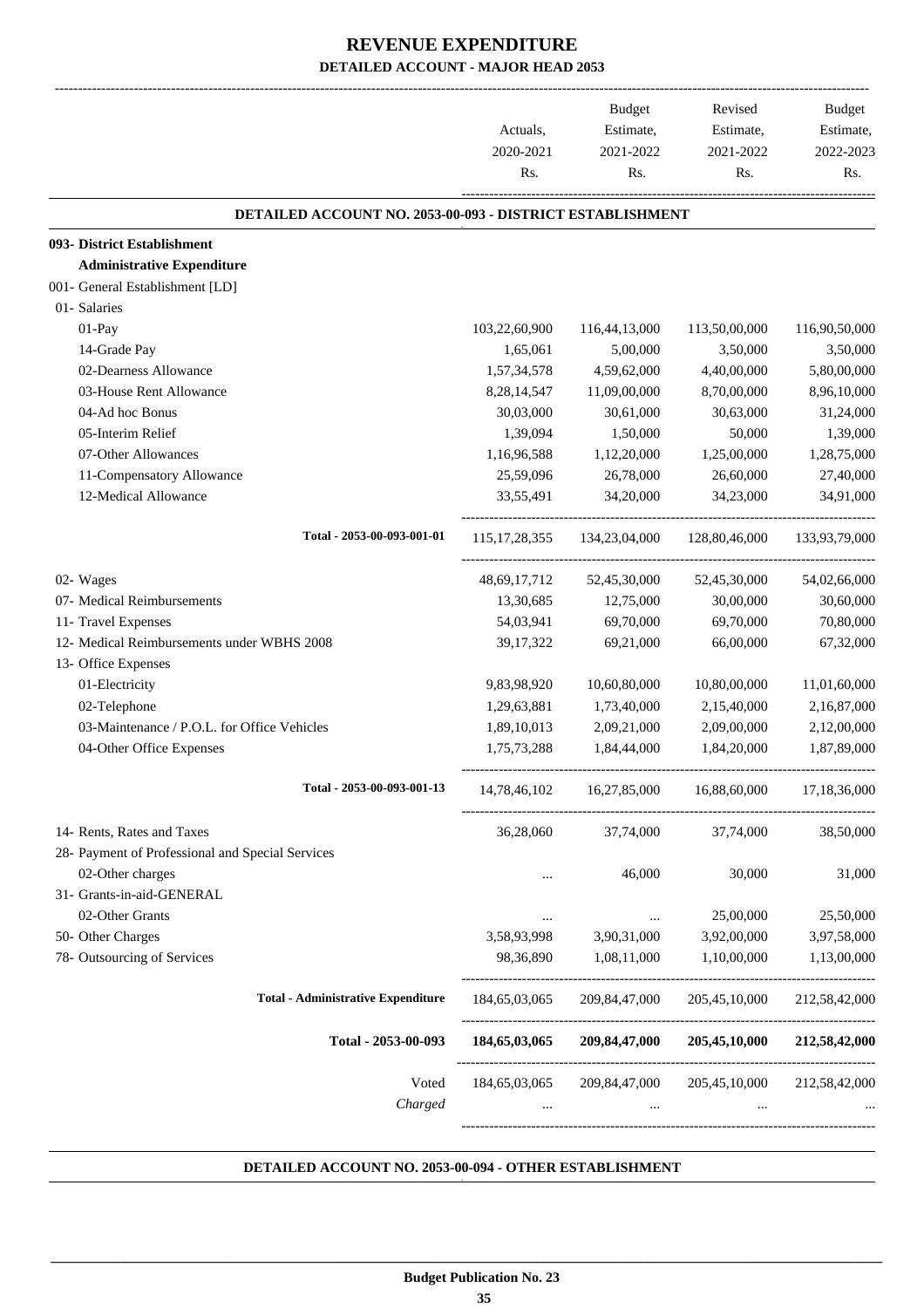|                                             | Actuals,<br>2020-2021<br>Rs. | <b>Budget</b><br>Estimate,<br>2021-2022<br>Rs. | Revised<br>Estimate,<br>2021-2022<br>Rs. | Budget<br>Estimate,<br>2022-2023<br>Rs. |
|---------------------------------------------|------------------------------|------------------------------------------------|------------------------------------------|-----------------------------------------|
|                                             |                              |                                                |                                          |                                         |
| 094- Other Establishment                    |                              |                                                |                                          |                                         |
| <b>Administrative Expenditure</b>           |                              |                                                |                                          |                                         |
| 001- Subdivisional Establishment [LD]       |                              |                                                |                                          |                                         |
| 01- Salaries                                |                              |                                                |                                          |                                         |
| $01-Pay$                                    | 44,66,82,149                 | 48, 37, 31, 000                                | 46,50,00,000                             | 47,89,50,000                            |
| 14-Grade Pay                                | 2,45,632                     | 2,61,000                                       | 1,00,000                                 | 1,00,000                                |
| 02-Dearness Allowance                       | 66,60,101                    | 1,85,17,000                                    | 1,82,25,000                              | 2,50,00,000                             |
| 03-House Rent Allowance                     | 3,92,75,108                  | 4,60,00,000                                    | 4,30,00,000                              | 4,42,90,000                             |
| 04-Ad hoc Bonus                             | 14,74,200                    | 15,15,000                                      | 15,04,000                                | 15,34,000                               |
| 05-Interim Relief                           | 10,968                       | 28,000                                         | 11,000                                   | 11,000                                  |
| 07-Other Allowances                         | 26,22,067                    | 30,60,000                                      | 35,00,000                                | 36,05,000                               |
| 11-Compensatory Allowance                   | 4,48,000                     | 4,74,000                                       | 5,50,000                                 | 5,67,000                                |
| 12-Medical Allowance                        | 17,39,656                    | 17,20,000                                      | 17,74,000                                | 18,09,000                               |
| Total - 2053-00-094-001-01                  | 49,91,57,881                 | 55,53,06,000                                   | 53,36,64,000                             | 55,58,66,000                            |
| 02- Wages                                   | 10, 17, 76, 965              | 10,29,85,000                                   | 11,00,00,000                             | 11,33,00,000                            |
| 07- Medical Reimbursements                  | 2,96,336                     | 4,70,000                                       | 4,60,000                                 | 4,70,000                                |
| 11- Travel Expenses                         | 13,78,954                    | 16,81,000                                      | 16,70,000                                | 16,90,000                               |
| 12- Medical Reimbursements under WBHS 2008  | 25,14,602                    | 33,15,000                                      | 33,00,000                                | 33,66,000                               |
| 13- Office Expenses                         |                              |                                                |                                          |                                         |
| 01-Electricity                              | 2,53,52,587                  | 2,86,62,000                                    | 2,86,62,000                              | 2,92,35,000                             |
| 02-Telephone                                | 47,81,639                    | 49,98,000                                      | 49,98,000                                | 50,98,000                               |
| 03-Maintenance / P.O.L. for Office Vehicles | 63,03,056                    | 88,29,000                                      | 88,00,000                                | 89,76,000                               |
| 04-Other Office Expenses                    | 72,17,798                    | 92,48,000                                      | 92,30,000                                | 94,15,000                               |
| Total - 2053-00-094-001-13                  | 4,36,55,080                  | 5, 17, 37, 000                                 | 5,16,90,000                              | 5,27,24,000                             |
| 14- Rents, Rates and Taxes                  | 13, 37, 553                  | 34,99,000                                      | 25,00,000                                | 25,50,000                               |
| 50- Other Charges                           | 1,35,26,928                  | 1,65,24,000                                    | 1,65,80,000                              | 1,70,78,000                             |
| 78- Outsourcing of Services                 | 16,17,857                    | 33,15,000                                      | 30,00,000                                | 30,90,000                               |
| <b>Total - Administrative Expenditure</b>   | 66, 52, 62, 156              | 73,88,32,000                                   | 72,28,64,000                             | 75,01,34,000                            |
| Total - 2053-00-094                         | 66,52,62,156                 | 73,88,32,000                                   | 72,28,64,000                             | 75,01,34,000                            |
|                                             |                              |                                                |                                          |                                         |
| Voted                                       | 66, 52, 62, 156              | 73,88,32,000                                   | 72,28,64,000                             | 75,01,34,000                            |
| Charged                                     |                              |                                                |                                          |                                         |

#### **DETAILED ACCOUNT NO. 2053-00-101 - COMMISSIONERS**

.

| 101- Commissioners                |             |             |             |             |
|-----------------------------------|-------------|-------------|-------------|-------------|
| <b>Administrative Expenditure</b> |             |             |             |             |
| 001- General Establishment [LD]   |             |             |             |             |
| 01- Salaries                      |             |             |             |             |
| $01-Pav$                          | 4,67,36,480 | 5,98,19,000 | 4,90,00,000 | 5,04,70,000 |
| 14-Grade Pay                      |             |             |             |             |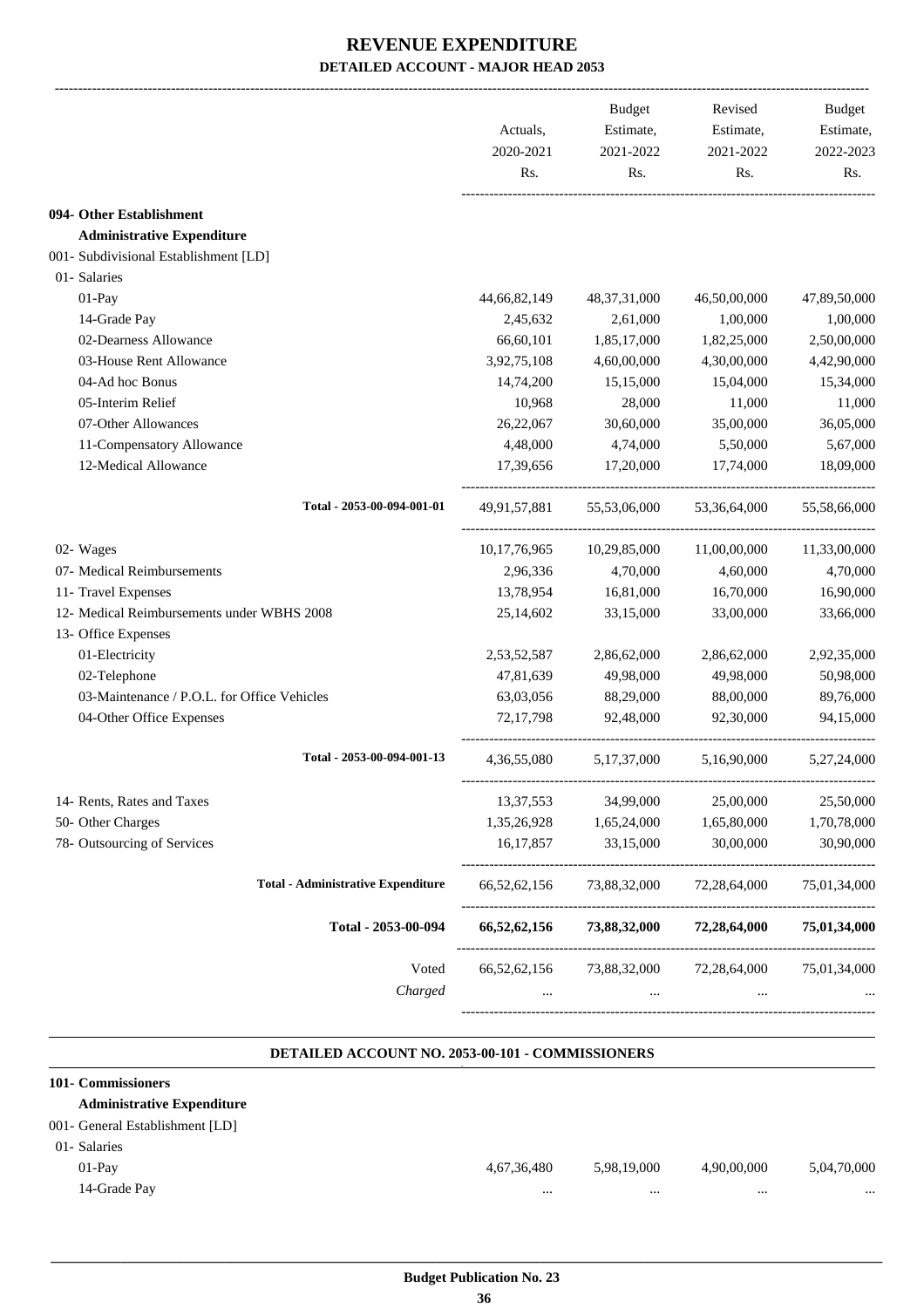|                                             |             | <b>Budget</b> | Revised     | <b>Budget</b> |
|---------------------------------------------|-------------|---------------|-------------|---------------|
|                                             | Actuals,    | Estimate,     | Estimate,   | Estimate,     |
|                                             | 2020-2021   | 2021-2022     | 2021-2022   | 2022-2023     |
|                                             | Rs.         | Rs.           | Rs.         | Rs.           |
| 02-Dearness Allowance                       | 9,69,755    | 24,60,000     | 25,00,000   | 27,40,000     |
| 03-House Rent Allowance                     | 48,34,991   | 56,90,000     | 50,00,000   | 51,50,000     |
| 04-Ad hoc Bonus                             | 1,13,400    | 1,53,000      | 1,16,000    | 1,18,000      |
| 07-Other Allowances                         | 3,25,995    | 3,47,000      | 3,47,000    | 3,58,000      |
| 12-Medical Allowance                        | 46,500      | 55,000        | 50,000      | 51,000        |
| Total - 2053-00-101-001-01                  | 5,30,27,121 | 6,85,24,000   | 5,70,13,000 | 5,88,87,000   |
| 02- Wages                                   | 14,98,290   | 21,63,000     | 19,00,000   | 19,57,000     |
| 07- Medical Reimbursements                  | 28,008      | 2,36,000      | 2,00,000    | 2,04,000      |
| 11- Travel Expenses                         | 48,126      | 1,08,000      | 75,000      | 77,000        |
| 12- Medical Reimbursements under WBHS 2008  | 4,15,220    | 9,59,000      | 7,00,000    | 7,14,000      |
| 13- Office Expenses                         |             |               |             |               |
| 01-Electricity                              | 5,04,460    | 9,08,000      | 9,08,000    | 9,26,000      |
| 02-Telephone                                | 4,35,228    | 4,59,000      | 4,59,000    | 4,68,000      |
| 03-Maintenance / P.O.L. for Office Vehicles | 19,89,373   | 9,81,000      | 20,00,000   | 20,40,000     |
| 04-Other Office Expenses                    | 10,81,912   | 9,80,000      | 10,40,000   | 10,61,000     |
| Total - 2053-00-101-001-13                  | 40, 10, 973 | 33,28,000     | 44,07,000   | 44,95,000     |
| 14- Rents, Rates and Taxes                  | 3,68,469    | 2,55,000      | 7,00,000    | 10,00,000     |
| 50- Other Charges                           | 13,21,657   | 7,51,000      | 7,51,000    | 7,74,000      |
| <b>Total - Administrative Expenditure</b>   | 6,07,17,864 | 7,63,24,000   | 6,57,46,000 | 6,81,08,000   |
| Total - 2053-00-101                         | 6,07,17,864 | 7,63,24,000   | 6,57,46,000 | 6,81,08,000   |
| Voted                                       | 6,07,17,864 | 7,63,24,000   | 6,57,46,000 | 6,81,08,000   |
| Charged                                     |             |               |             |               |
|                                             |             |               |             |               |

#### **-------------------------------------------------------------------------------------------------------------------------------------------------------------------------------- DETAILED ACCOUNT NO. 2053 - DEDUCT RECOVERIES IN REDUCTION OF EXPENDITURE**

| 093- District Establishment    |                                   |             |          |             |             |
|--------------------------------|-----------------------------------|-------------|----------|-------------|-------------|
| Administrative Expenditure     |                                   |             |          |             |             |
| 001-General Establishment [LD] |                                   |             |          |             |             |
| 70-Deduct Recoveries           |                                   |             |          |             |             |
| 01-Others                      |                                   | $-1.96.914$ | $\cdots$ | $-1,90,000$ | $-2,00,000$ |
| 02-W.B.H.S. 2008               |                                   | $\cdots$    | $-1.000$ | $\cdots$    | $\cdots$    |
|                                | Total - 093 - Deduct - Recoveries | $-1.96.914$ | $-1.000$ | $-1,90,000$ | $-2.00,000$ |
|                                |                                   |             |          |             |             |

#### **094- Other Establishment**

Administrative Expenditure

001-Subdivisional Establishment [LD]

70-Deduct Recoveries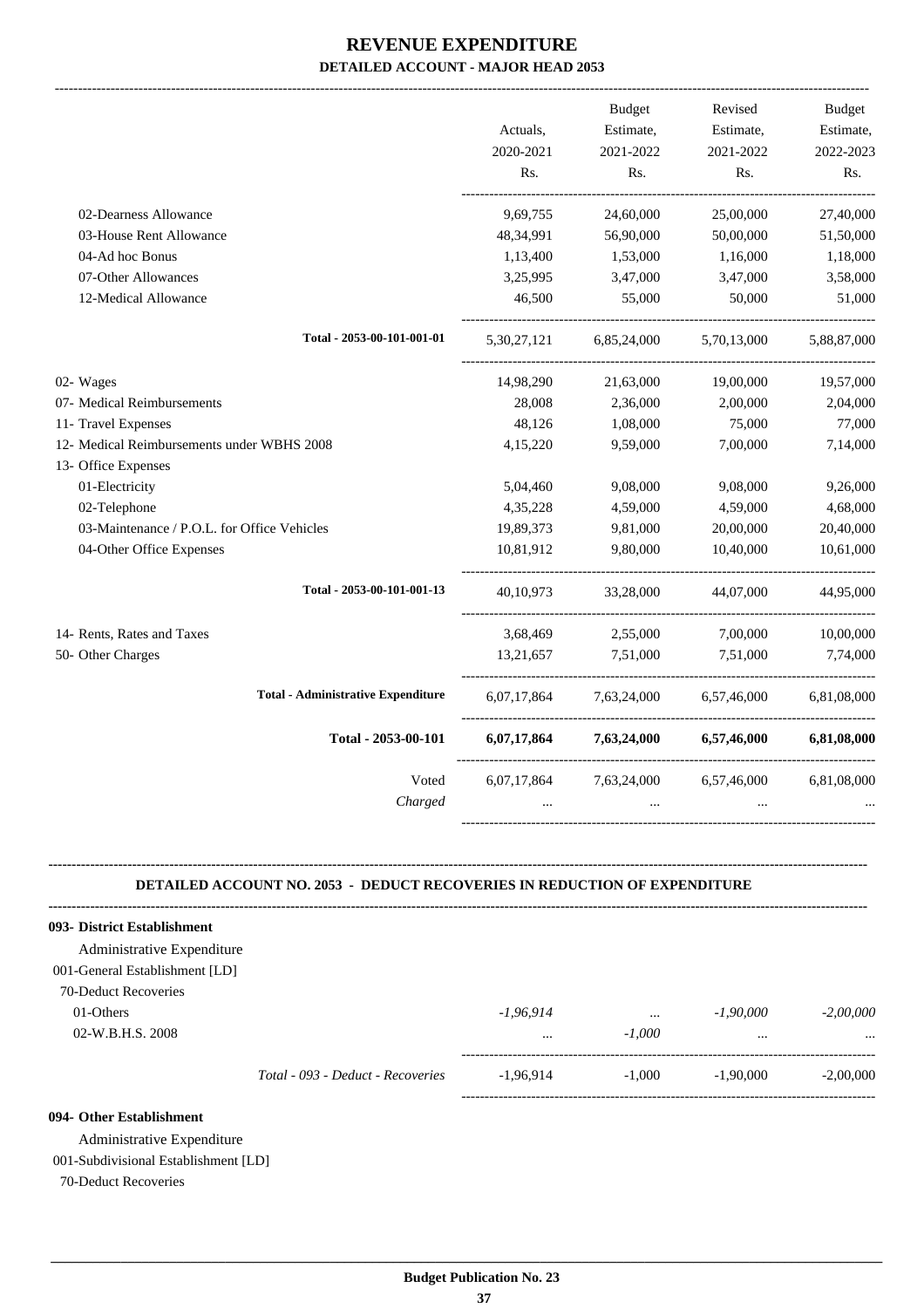-------------------------------------------------------------------------------------------------------------------------------------------------------------------------------

|                                                                                                                   |                                    | Actuals,<br>2020-2021<br>Rs. | <b>Budget</b><br>Estimate,<br>2021-2022<br>Rs. | Revised<br>Estimate,<br>2021-2022<br>Rs.           | <b>Budget</b><br>Estimate,<br>2022-2023<br>Rs. |
|-------------------------------------------------------------------------------------------------------------------|------------------------------------|------------------------------|------------------------------------------------|----------------------------------------------------|------------------------------------------------|
| 01-Others<br>02-W.B.H.S. 2008                                                                                     |                                    | $-86,024$                    | $-60,000$<br>$-1,000$                          | $-80,000$                                          | $-1,00,000$                                    |
|                                                                                                                   |                                    | $\cdots$                     |                                                | $\ddots$                                           |                                                |
|                                                                                                                   | Total - 094 - Deduct - Recoveries  | -86,024                      | $-61,000$                                      | $-80,000$                                          | $-1.00,000$                                    |
| <b>101- Commissioners</b><br>Administrative Expenditure<br>001-General Establishment [LD]<br>70-Deduct Recoveries |                                    |                              |                                                |                                                    |                                                |
| 01-Others                                                                                                         |                                    | $\cdots$                     | $-1,000$                                       | $-1,000$                                           | $-1,000$                                       |
| 02-W.B.H.S. 2008                                                                                                  |                                    | $\cdots$                     | $-1,000$                                       | $\ddotsc$                                          |                                                |
|                                                                                                                   | Total - 101 - Deduct - Recoveries  | $\ddotsc$                    | $-2,000$                                       | -1.000                                             | $-1.000$                                       |
| 911- Deduct Recoveries of Overpayments                                                                            |                                    |                              |                                                |                                                    |                                                |
| Administrative Expenditure                                                                                        |                                    |                              |                                                |                                                    |                                                |
| 001-General Establishment [LD]                                                                                    |                                    |                              |                                                |                                                    |                                                |
| 70-Deduct Recoveries                                                                                              |                                    |                              |                                                |                                                    |                                                |
| 01-Others                                                                                                         |                                    | $-15,76,320$                 | $-6,00,000$                                    | $-15,00,000$                                       | $-16,00,000$                                   |
| 02-W.B.H.S. 2008                                                                                                  |                                    |                              | $-1,000$                                       |                                                    |                                                |
| 002-Subdivisional Establishment [LD]<br>70-Deduct Recoveries                                                      |                                    |                              |                                                |                                                    |                                                |
| 01-Others                                                                                                         |                                    | $-3,516$                     | $-10,000$                                      | $-5,000$                                           | $-6,000$                                       |
| 02-W.B.H.S. 2008                                                                                                  |                                    |                              | $-1,000$                                       | $\ddotsc$                                          |                                                |
|                                                                                                                   | Total - 911 - Deduct - Recoveries  |                              |                                                | $-15,79,836$ $-6,12,000$ $-15,05,000$ $-16,06,000$ |                                                |
|                                                                                                                   | Total - 2053 - Deduct - Recoveries | $-18,62,774$                 |                                                | $-6,76,000$ $-17,76,000$ $-19,07,000$              |                                                |
|                                                                                                                   |                                    |                              |                                                |                                                    |                                                |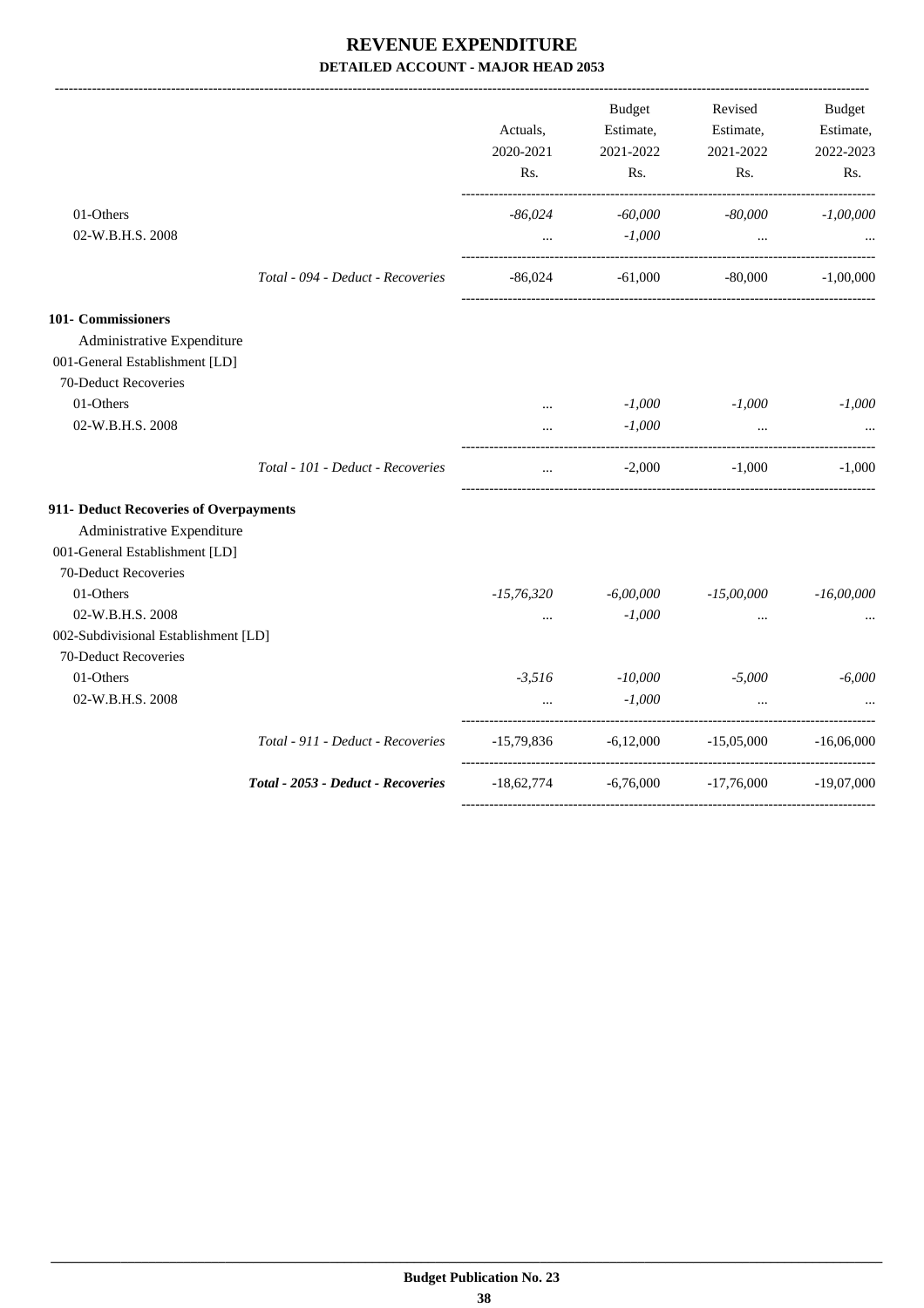#### **DEMAND No. 69**

#### **Land & Land Reforms and Refugee Relief & Rehabilitation Department**

#### **A. General Services - (d) Administrative Services**

**Head of Account : 2059 - Public Works**

| Voted Rs. 18, 16, 36, 000<br><b>Charged Rs. Nil</b>   |             |                                           |                       | Total Rs. 18, 16, 36, 000 |
|-------------------------------------------------------|-------------|-------------------------------------------|-----------------------|---------------------------|
|                                                       |             | Voted Rs.                                 | <b>Charged Rs.</b>    | <b>Total Rs.</b>          |
| <b>Gross Expenditure</b>                              |             | 18,16,36,000                              | $\cdots$              | 18, 16, 36, 000           |
| <b>Deduct - Recoveries</b>                            |             | $-3,000$                                  | $\cdots$              | $-3,000$                  |
| Net Expenditure                                       |             | 18, 16, 33, 000                           | $\cdots$              | 18, 16, 33, 000           |
| <b>REVENUE EXPENDITURE</b><br><b>ABSTRACT ACCOUNT</b> |             |                                           |                       |                           |
|                                                       |             | Budget                                    | Revised               | Budget                    |
|                                                       | Actuals,    | Estimate,                                 | Estimate,             | Estimate,                 |
|                                                       | 2020-2021   | 2021-2022                                 | 2021-2022             | 2022-2023                 |
|                                                       | Rs.         | Rs.                                       | Rs.                   | R <sub>s</sub> .          |
| 01 - OFFICE BUILDINGS                                 |             |                                           |                       |                           |
| 051- Construction                                     |             |                                           |                       |                           |
| Administrative Expenditure                            |             | 2,96,000                                  | 74,000                | 77,000                    |
| <b>State Development Schemes</b>                      | 1,21,45,727 | $7,\!00,\!00,\!000$                       | 2,33,33,000           | 10,60,00,000              |
| <b>Total - 051</b>                                    |             | $1,21,45,727$ $7,02,96,000$ $2,34,07,000$ |                       | 10,60,77,000              |
| 789- Special Component Plan for Scheduled Castes      |             |                                           |                       |                           |
| <b>State Development Schemes</b>                      | 40,38,490   | 2,40,00,000                               | $80,\!00,\!000$       | 3,80,00,000               |
| <b>Total - 789</b>                                    | 40,38,490   |                                           | 2,40,00,000 80,00,000 | 3,80,00,000               |

# **796- Tribal Areas Sub-Plan**

State Development Schemes **3,22,500 60,00,000 20,00,000 90,00,000**

#### **80 - GENERAL**

#### **053- Maintenance & Repairs**

| <b>Administrative Expenditure</b> | 1,78,95,227 | 2,63,12,000 | 2,64,90,000 | 2,85,59,000 |
|-----------------------------------|-------------|-------------|-------------|-------------|
|                                   |             |             |             |             |

----------------------------------------------------------------------------------------

----------------------------------------------------------------------------------------

----------------------------------------------------------------------------------------

----------------------------------------------------------------------------------------

----------------------------------------------------------------------------------------

**Total - 796 3,22,500 60,00,000 20,00,000 90,00,000**

**Total - 01 1,65,06,717 10,02,96,000 3,34,07,000 15,30,77,000**

**Total - 053 1,78,95,227 2,63,12,000 2,64,90,000 2,85,59,000**

**Total - 80 1,78,95,227 2,63,12,000 2,64,90,000 2,85,59,000**

----------------------------------------------------------------------------------------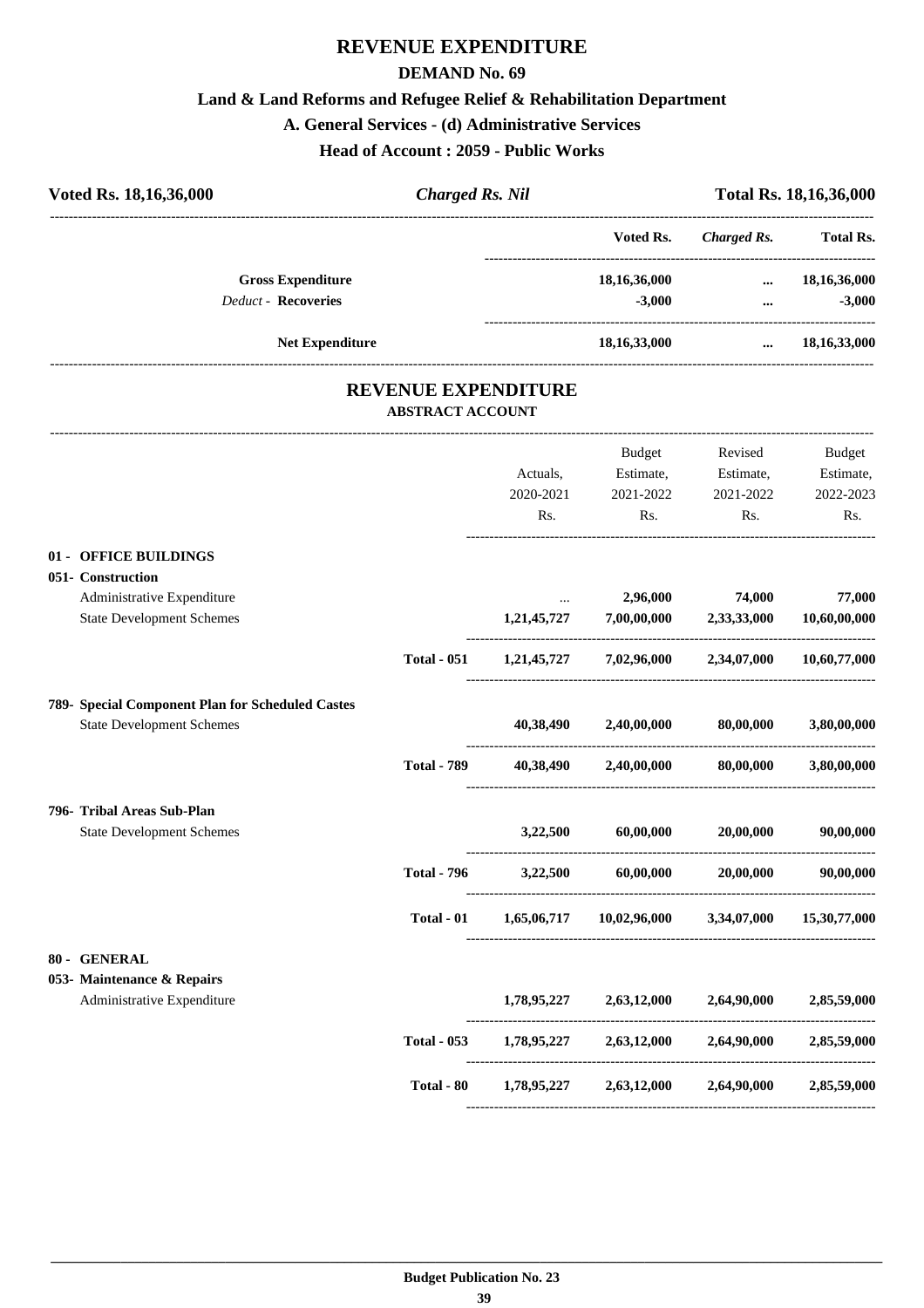### REVENUE EXPENDITURE **ABSTRACT ACCOUNT**

|                                                                              | 2020-2021<br>Rs.                                                                                                                                                                                                                     | Budget<br>Actuals, Estimate,<br>2021-2022<br>Rs.        | Revised<br>Estimate,<br>Rs. | Budget<br>Estimate,<br>2021-2022 2022-2023<br>Rs. |
|------------------------------------------------------------------------------|--------------------------------------------------------------------------------------------------------------------------------------------------------------------------------------------------------------------------------------|---------------------------------------------------------|-----------------------------|---------------------------------------------------|
| Grand Total - Gross 3,44,01,944 12,66,08,000 5,98,97,000 18,16,36,000        |                                                                                                                                                                                                                                      |                                                         |                             |                                                   |
| Charged                                                                      |                                                                                                                                                                                                                                      | Voted 3,44,01,944 12,66,08,000 5,98,97,000 18,16,36,000 |                             |                                                   |
| Administrative Expenditure 1,78,95,227 2,66,08,000 2,65,64,000 2,86,36,000   |                                                                                                                                                                                                                                      |                                                         |                             |                                                   |
| State Development Schemes 1,65,06,717 10,00,00,000 3,33,33,3000 15,30,00,000 |                                                                                                                                                                                                                                      |                                                         |                             |                                                   |
| <b>Deduct Recoveries</b>                                                     | <u>and a straightful and a straightful and a straightful and a straightful and a straightful and a straightful and a straightful and a straightful and a straightful and a straightful and a straightful and a straightful and a</u> | $-25,000$ $-3,000$                                      |                             | $-3,000$                                          |
| Grand Total - Net 3,44,01,944 12,65,83,000 5,98,94,000 18,16,33,000          |                                                                                                                                                                                                                                      |                                                         |                             |                                                   |
| Charged                                                                      |                                                                                                                                                                                                                                      | Voted 3,44,01,944 12,65,83,000 5,98,94,000 18,16,33,000 |                             |                                                   |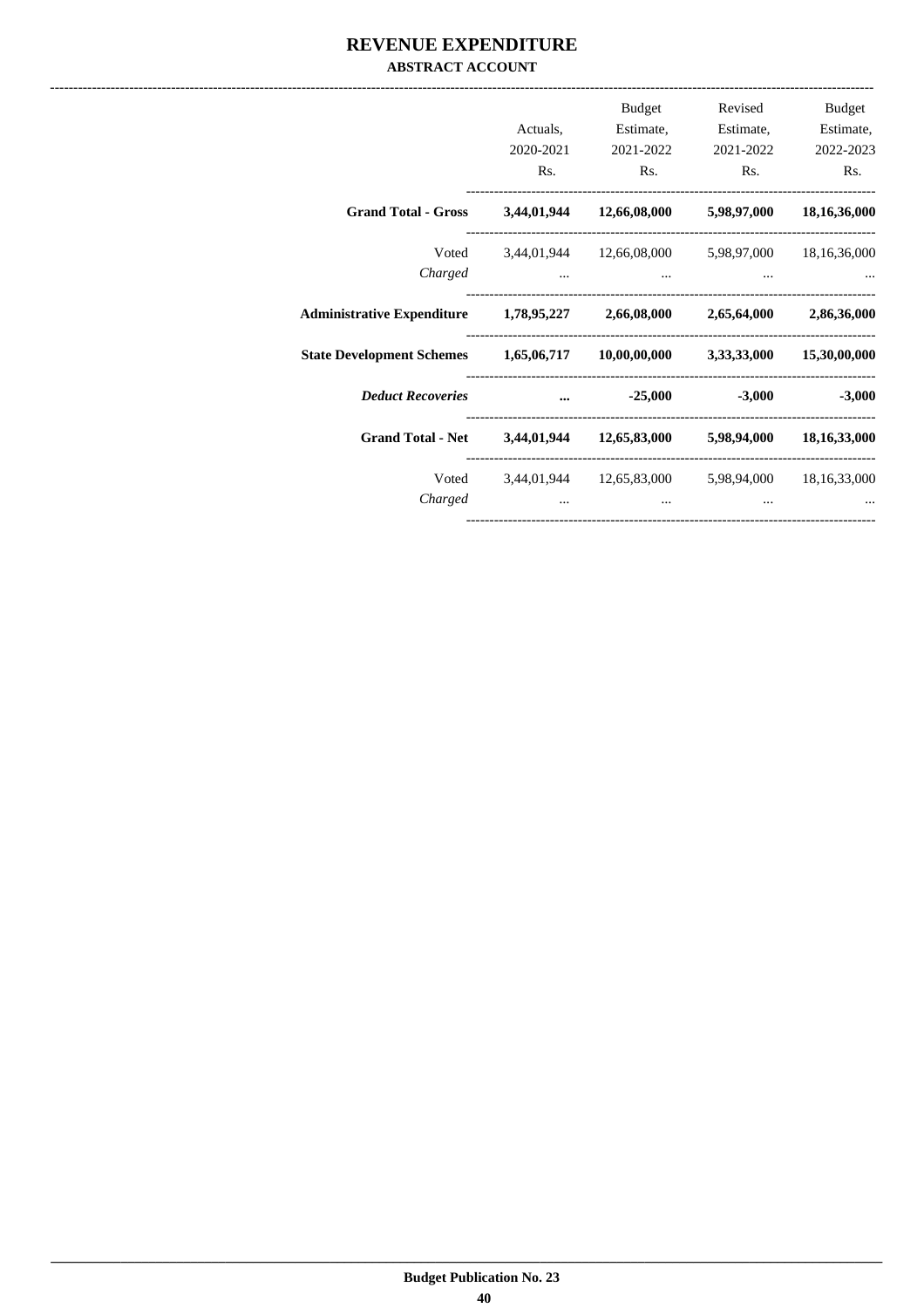|                                                                        |                                                                                | Actuals,<br>2020-2021<br>Rs. | Budget<br>Estimate,<br>2021-2022<br>Rs.         | Revised<br>Estimate,<br>2021-2022<br>Rs. | Budget<br>Estimate,<br>2022-2023<br>Rs. |
|------------------------------------------------------------------------|--------------------------------------------------------------------------------|------------------------------|-------------------------------------------------|------------------------------------------|-----------------------------------------|
|                                                                        | DETAILED ACCOUNT NO. 2059-01-051 - CONSTRUCTION                                |                              |                                                 |                                          |                                         |
| 01 - OFFICE BUILDINGS                                                  |                                                                                |                              |                                                 |                                          |                                         |
| 051- Construction                                                      |                                                                                |                              |                                                 |                                          |                                         |
| <b>Administrative Expenditure</b><br>007- District Administration [LD] |                                                                                |                              |                                                 |                                          |                                         |
| 27- Minor Works/ Maintenance                                           |                                                                                | $\cdots$                     | 2,96,000                                        | 74,000                                   | 77,000                                  |
|                                                                        |                                                                                |                              |                                                 |                                          |                                         |
|                                                                        | <b>Total - Administrative Expenditure</b>                                      | $\cdots$                     | 2,96,000                                        | 74,000                                   | 77,000                                  |
| <b>State Development Schemes</b>                                       |                                                                                |                              |                                                 |                                          |                                         |
| 003- Land Revenue [LD]                                                 |                                                                                |                              |                                                 |                                          |                                         |
| 27- Minor Works/ Maintenance                                           |                                                                                |                              | 1,21,45,727 7,00,00,000                         | 2,33,33,000                              | 10,60,00,000                            |
|                                                                        | <b>Total - State Development Schemes</b>                                       |                              | $1,21,45,727$ $7,00,00,000$ $2,33,33,000$       |                                          | 10,60,00,000                            |
|                                                                        | Total - 2059-01-051                                                            |                              | $1,21,45,727$ $7,02,96,000$ $2,34,07,000$       |                                          | 10,60,77,000                            |
|                                                                        |                                                                                |                              |                                                 |                                          |                                         |
|                                                                        | Voted<br>Charged                                                               | $\cdots$                     | 1,21,45,727 7,02,96,000 2,34,07,000<br>$\cdots$ |                                          | 10,60,77,000                            |
|                                                                        |                                                                                |                              |                                                 |                                          |                                         |
|                                                                        | DETAILED ACCOUNT NO. 2059-01-789 - SPECIAL COMPONENT PLAN FOR SCHEDULED CASTES |                              |                                                 |                                          |                                         |
| 01 - OFFICE BUILDINGS                                                  |                                                                                |                              |                                                 |                                          |                                         |
| 789- Special Component Plan for Scheduled Castes                       |                                                                                |                              |                                                 |                                          |                                         |
| <b>State Development Schemes</b>                                       |                                                                                |                              |                                                 |                                          |                                         |
| 003- Land Revenue [LD]<br>27- Minor Works/ Maintenance                 |                                                                                | 40,38,490                    | 2,40,00,000                                     | 80,00,000                                | 3,80,00,000                             |
|                                                                        |                                                                                |                              |                                                 |                                          |                                         |
|                                                                        | <b>Total - State Development Schemes</b>                                       | 40,38,490                    | 2,40,00,000                                     | 80,00,000                                | 3,80,00,000                             |
|                                                                        | Total - 2059-01-789                                                            | 40,38,490                    | 2,40,00,000                                     | 80,00,000                                | 3,80,00,000                             |
|                                                                        | Voted<br>Charged                                                               | 40,38,490<br>$\cdots$        | 2,40,00,000<br>$\cdots$                         | 80,00,000<br>$\cdots$                    | 3,80,00,000                             |
|                                                                        |                                                                                |                              |                                                 |                                          |                                         |
|                                                                        | <b>DETAILED ACCOUNT NO. 2059-01-796 - TRIBAL AREAS SUB-PLAN</b>                |                              |                                                 |                                          |                                         |
| 01 - OFFICE BUILDINGS                                                  |                                                                                |                              |                                                 |                                          |                                         |
| 796- Tribal Areas Sub-Plan                                             |                                                                                |                              |                                                 |                                          |                                         |
| <b>State Development Schemes</b>                                       |                                                                                |                              |                                                 |                                          |                                         |
| 003- Land Revenue [LD]                                                 |                                                                                |                              |                                                 |                                          |                                         |
| 27- Minor Works/ Maintenance                                           |                                                                                | 3,22,500                     | 60,00,000                                       | 20,00,000                                | 90,00,000                               |
|                                                                        | <b>Total - State Development Schemes</b>                                       | 3,22,500                     | 60,00,000                                       | 20,00,000                                | 90,00,000                               |

-----------------------------------------------------------------------------------------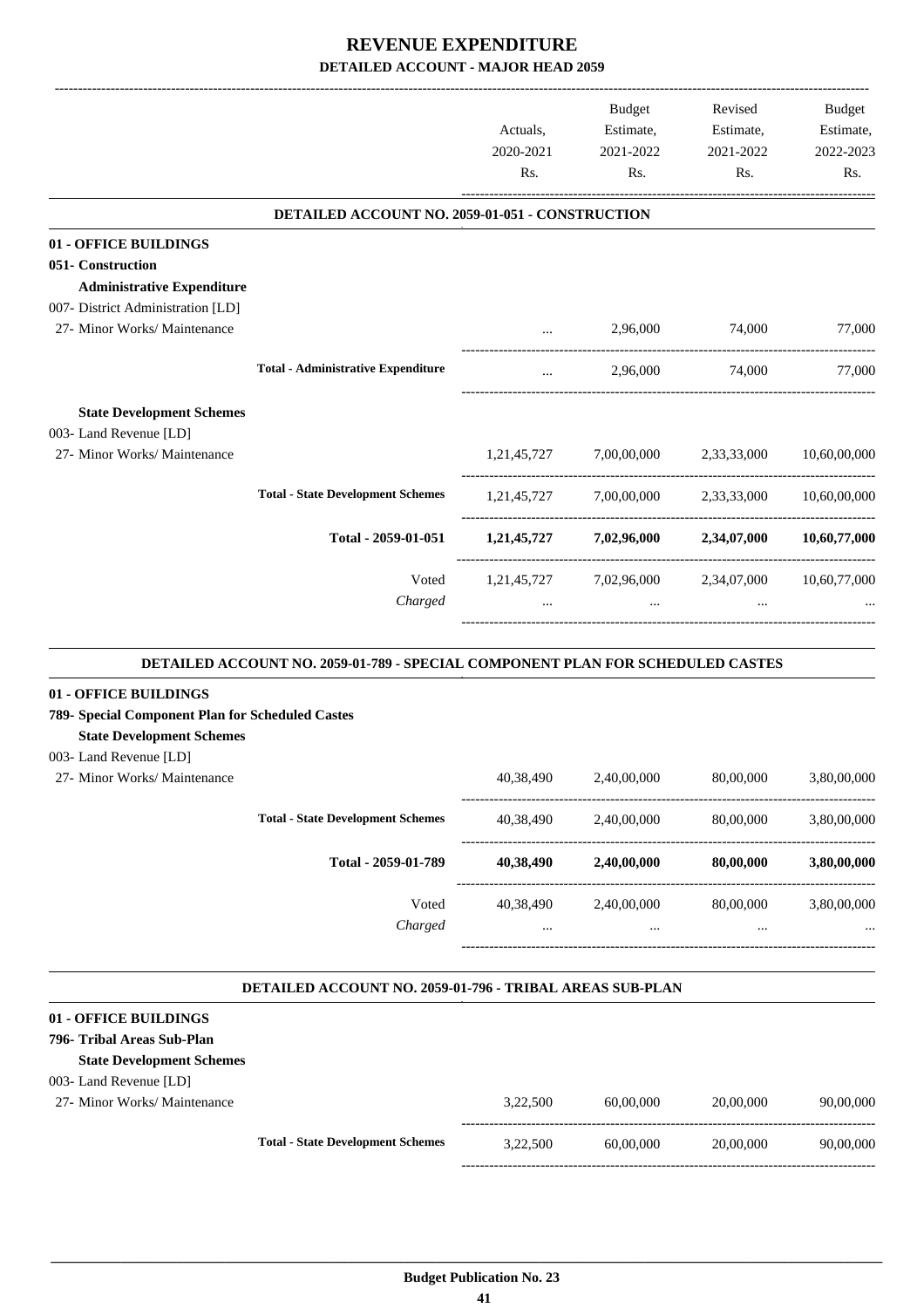|                                                          | Actuals,<br>2020-2021<br>Rs. | Budget<br>Estimate,<br>2021-2022<br>Rs. | Revised<br>Estimate,<br>2021-2022<br>Rs. | <b>Budget</b><br>Estimate,<br>2022-2023<br>Rs. |
|----------------------------------------------------------|------------------------------|-----------------------------------------|------------------------------------------|------------------------------------------------|
| Total - 2059-01-796                                      | 3,22,500                     | 60,00,000                               | 20,00,000                                | 90,00,000                                      |
| Voted                                                    | 3,22,500                     | 60,00,000                               | 20,00,000                                | 90,00,000                                      |
| Charged                                                  | $\cdots$                     | $\cdots$                                |                                          |                                                |
| DETAILED ACCOUNT NO. 2059-80-053 - MAINTENANCE & REPAIRS |                              |                                         |                                          |                                                |
| 80 - GENERAL                                             |                              |                                         |                                          |                                                |
| 053- Maintenance & Repairs                               |                              |                                         |                                          |                                                |
| <b>Administrative Expenditure</b>                        |                              |                                         |                                          |                                                |
| 002- Circuit Houses [LD]                                 |                              |                                         |                                          |                                                |
| 01- Salaries                                             |                              |                                         |                                          |                                                |
| 01-Pay                                                   | 64, 62, 281                  | 93,64,000                               | 80,00,000                                | 82,40,000                                      |
| 14-Grade Pay                                             | $\ldots$                     | $\cdots$                                | $\ldots$                                 |                                                |
| 02-Dearness Allowance                                    | 32,133                       | 2,81,000                                | 2,80,000                                 | 3,80,000                                       |
| 03-House Rent Allowance                                  | 6,99,514                     | 8,90,000                                | 7,50,000                                 | 7,73,000                                       |
| 04-Ad hoc Bonus                                          | 71,400                       | 76,000                                  | 76,000                                   | 78,000                                         |
| 07-Other Allowances                                      | 12,000                       | 22,000                                  | 22,000                                   | 23,000                                         |
| 11-Compensatory Allowance                                | 96,000                       | 1,03,000                                | 1,03,000                                 | 1,07,000                                       |
| 12-Medical Allowance                                     | 1,04,194                     | 1,10,000                                | 1,08,000                                 | 1,11,000                                       |
| Total - 2059-80-053-002-01                               |                              | 74,77,522 1,08,46,000                   | 93,39,000                                | 97,12,000                                      |
| 02- Wages                                                | 14,48,870                    | 16,82,000                               | 17,00,000                                | 17,51,000                                      |
| 07- Medical Reimbursements                               |                              | $\cdots$                                | $\cdots$                                 |                                                |
| 11- Travel Expenses                                      | $\cdots$                     | $\cdots$                                | $\cdots$                                 |                                                |
| 12- Medical Reimbursements under WBHS 2008               | $\cdots$                     |                                         |                                          |                                                |
| 13- Office Expenses                                      |                              |                                         |                                          |                                                |
| 01-Electricity                                           | 37,93,954                    | 46,92,000                               | 46,92,000                                | 47,86,000                                      |
| 02-Telephone                                             | 3,04,097                     | 4,59,000                                | 4,59,000                                 | 4,68,000                                       |
| 03-Maintenance / P.O.L. for Office Vehicles              | $\ldots$                     | 2,45,000                                | 1,00,000                                 | 1,02,000                                       |
| 04-Other Office Expenses                                 | 15, 12, 218                  | 26,17,000                               | 30,00,000                                | 35,00,000                                      |
| Total - 2059-80-053-002-13                               | 56,10,269                    | 80,13,000                               | 82,51,000                                | 88,56,000                                      |
| 14- Rents, Rates and Taxes                               | $\ldots$                     | 1,13,000                                | 50,000                                   | 25,000                                         |
| 19- Maintenance                                          | 13,51,040                    | 20,00,000                               | 30,00,000                                | 35,00,000                                      |
| 50- Other Charges                                        | 6,19,915                     | 14,85,000                               | 20,00,000                                | 25,00,000                                      |
| 78- Outsourcing of Services                              | 13,87,611                    | 21,73,000                               | 21,50,000                                | 22,15,000                                      |
| <b>Total - Administrative Expenditure</b>                |                              | 1,78,95,227 2,63,12,000                 | 2,64,90,000                              | 2,85,59,000                                    |
| Total - 2059-80-053                                      |                              | $1,78,95,227$ $2,63,12,000$             | 2,64,90,000                              | 2,85,59,000                                    |
| Voted                                                    | 1,78,95,227                  | 2,63,12,000                             | 2,64,90,000                              | 2,85,59,000                                    |
| Charged                                                  |                              |                                         |                                          |                                                |
|                                                          | $\cdots$                     | $\cdots$                                | $\cdots$                                 |                                                |

-----------------------------------------------------------------------------------------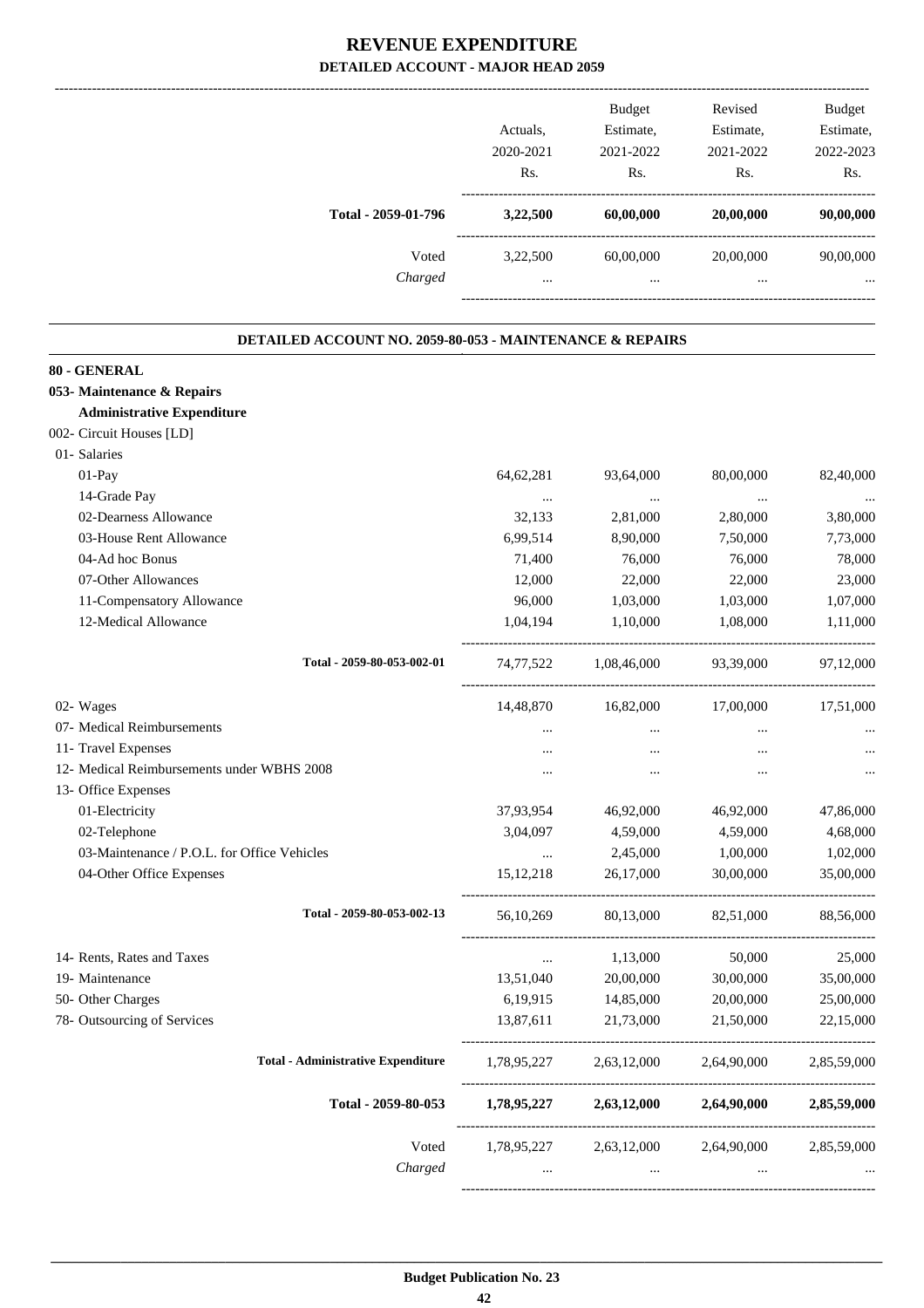|                                                                                  | <b>Budget</b> | Revised   | <b>Budget</b> |
|----------------------------------------------------------------------------------|---------------|-----------|---------------|
| Actuals.                                                                         | Estimate,     | Estimate, | Estimate,     |
| 2020-2021                                                                        | 2021-2022     | 2021-2022 | 2022-2023     |
| Rs.                                                                              | Rs.           | Rs.       | Rs            |
|                                                                                  |               |           |               |
|                                                                                  |               |           |               |
|                                                                                  |               |           |               |
| <b>DETAILED ACCOUNT NO. 2059 - DEDUCT RECOVERIES IN REDUCTION OF EXPENDITURE</b> |               |           |               |

**--------------------------------------------------------------------------------------------------------------------------------------------------------------------------------**

| 80 - GENERAL                           |                                    |          |           |           |          |
|----------------------------------------|------------------------------------|----------|-----------|-----------|----------|
| 053- Maintenance & Repairs             |                                    |          |           |           |          |
| Administrative Expenditure             |                                    |          |           |           |          |
| 002-Circuit Houses [LD]                |                                    |          |           |           |          |
| 70-Deduct Recoveries                   |                                    |          |           |           |          |
| 01-Others                              |                                    | $\cdots$ | $-1,000$  | $-1,000$  | $-1,000$ |
| 02-W.B.H.S. 2008                       |                                    | $\cdots$ | $-1,000$  | $\ddotsc$ |          |
|                                        | Total - 053 - Deduct - Recoveries  | $\cdots$ | $-2,000$  | $-1,000$  | $-1,000$ |
| 911- Deduct Recoveries of Overpayments |                                    |          |           |           |          |
| Administrative Expenditure             |                                    |          |           |           |          |
| 002-Circuit Houses[LR] [LD]            |                                    |          |           |           |          |
| 70-Deduct Recoveries                   |                                    |          |           |           |          |
| 01-Others                              |                                    | $\cdots$ | $-20,000$ | $-1,000$  | $-1,000$ |
| 02-W.B.H.S. 2008                       |                                    |          | $-1,000$  | $\cdots$  |          |
| 004-Execution [LD]                     |                                    |          |           |           |          |
| 70-Deduct Recoveries                   |                                    |          |           |           |          |
| 01-Others                              |                                    |          | $-1,000$  | $-1,000$  | $-1,000$ |
| 02-W.B.H.S. 2008                       |                                    |          | $-1,000$  |           |          |
|                                        | Total - 911 - Deduct - Recoveries  | $\cdots$ | $-23,000$ | $-2,000$  | $-2,000$ |
|                                        | Total - 2059 - Deduct - Recoveries | $\cdots$ | $-25,000$ | $-3,000$  | $-3,000$ |
|                                        |                                    |          |           |           |          |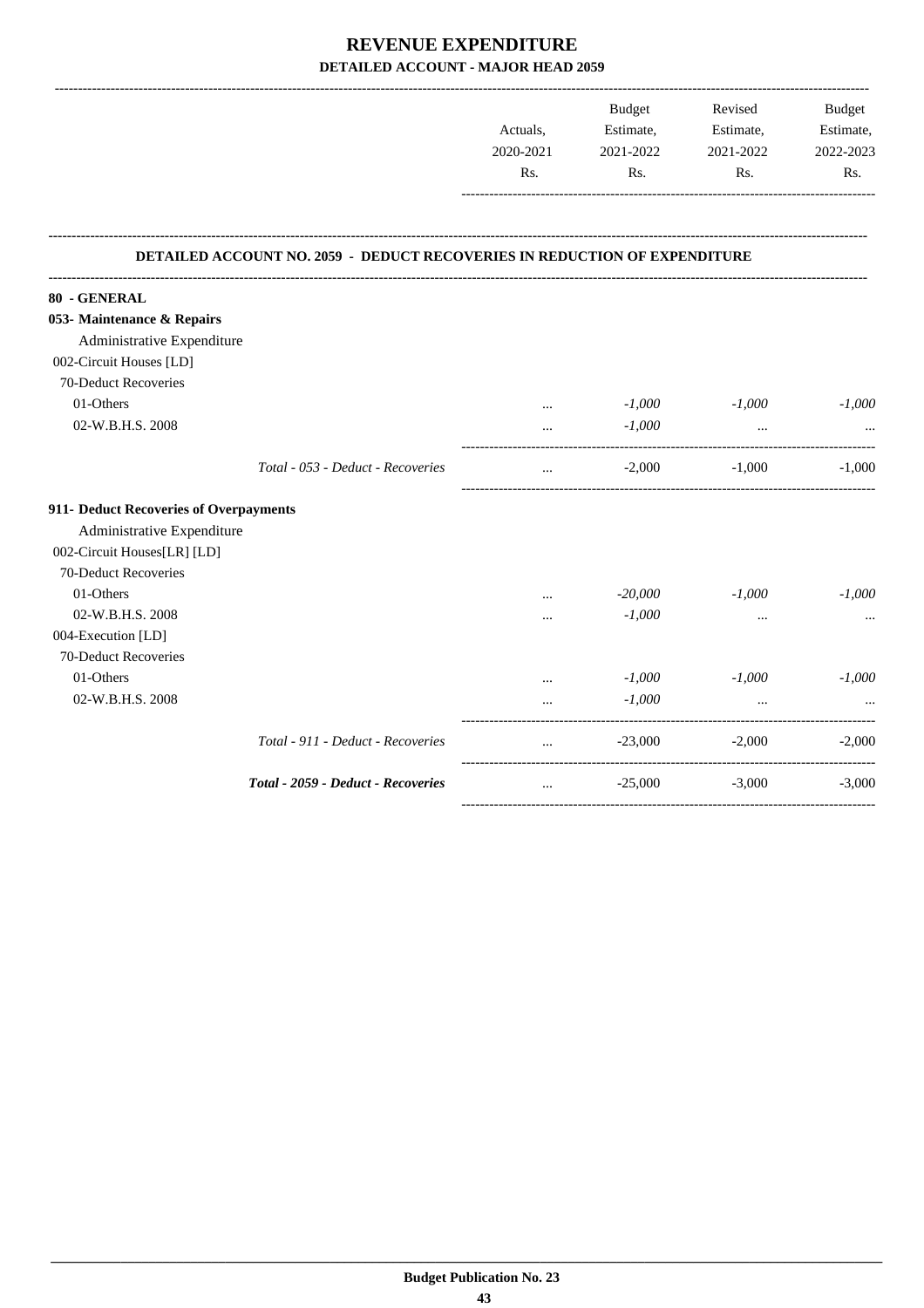#### **DEMAND No. 69**

#### **Land & Land Reforms and Refugee Relief & Rehabilitation Department**

**A. General Services - (d) Administrative Services**

**Head of Account : 2070 - Other Administrative Services**

| Voted Rs. 7,33,35,000      | <b>Charged Rs. Nil</b> |             |             | Total Rs. 7,33,35,000 |  |
|----------------------------|------------------------|-------------|-------------|-----------------------|--|
|                            |                        | Voted Rs.   | Charged Rs. | <b>Total Rs.</b>      |  |
| <b>Gross Expenditure</b>   |                        | 7,33,35,000 | $\cdots$    | 7,33,35,000           |  |
| <b>Deduct - Recoveries</b> |                        | $-4.000$    | $\cdots$    | $-4,000$              |  |
|                            | <b>Net Expenditure</b> | 7,33,31,000 | $\cdots$    | 7,33,31,000           |  |
|                            |                        |             |             |                       |  |

### **REVENUE EXPENDITURE ABSTRACT ACCOUNT**

---------------------------------------------------------------------------------------------------------------------------------------------------------------------------------

|                                                                           |                                                                            | Actuals,<br>2020-2021<br>Rs. | Budget<br>Estimate,<br>2021-2022<br>Rs.   | Revised<br>Estimate,<br>2021-2022<br>Rs.                                                                        | <b>Budget</b><br>Estimate,<br>2022-2023<br>Rs. |
|---------------------------------------------------------------------------|----------------------------------------------------------------------------|------------------------------|-------------------------------------------|-----------------------------------------------------------------------------------------------------------------|------------------------------------------------|
| 112- Rent Control                                                         |                                                                            |                              |                                           |                                                                                                                 |                                                |
| Administrative Expenditure                                                |                                                                            |                              | $5,01,11,350$ $6,06,92,000$ $5,54,38,000$ |                                                                                                                 | 5,76,24,000                                    |
|                                                                           | <b>Total - 112</b>                                                         |                              |                                           | $5,01,11,350$ $6,06,92,000$ $5,54,38,000$ $5,76,24,000$                                                         |                                                |
| 115- Guest Houses, Government Hostels, etc.<br>Administrative Expenditure |                                                                            |                              | 71,61,829 76,23,000 80,52,000             |                                                                                                                 | 83,63,000                                      |
|                                                                           | <b>Total - 115</b>                                                         |                              | 71,61,829 76,23,000 80,52,000             |                                                                                                                 | 83,63,000                                      |
| 116- Bureau of Immigration                                                |                                                                            |                              |                                           |                                                                                                                 |                                                |
| Administrative Expenditure                                                |                                                                            |                              | $60,60,957$ $68,69,000$ $70,23,000$       |                                                                                                                 | 73,48,000                                      |
|                                                                           | <b>Total - 116</b>                                                         |                              |                                           | $60,60,957$ $68,69,000$ $70,23,000$ $73,48,000$                                                                 |                                                |
|                                                                           | <b>Grand Total - Gross</b>                                                 |                              |                                           | $6,33,34,136$ $7,51,84,000$ $7,05,13,000$ $7,33,35,000$                                                         |                                                |
|                                                                           | Voted                                                                      |                              |                                           | 6,33,34,136 7,51,84,000 7,05,13,000 7,33,35,000                                                                 |                                                |
|                                                                           | Charged                                                                    |                              |                                           | المسافر المسافر المسافر المسافر المسافر المسافر المسافر المسافر المسافر المسافر المسافر المسافر المسافر المسافر |                                                |
|                                                                           | Administrative Expenditure 6,33,34,136 7,51,84,000 7,05,13,000 7,33,35,000 |                              |                                           |                                                                                                                 |                                                |
|                                                                           | <b>Deduct Recoveries</b>                                                   |                              | $-6,000$<br>$\cdots$                      | $-4.000$                                                                                                        | $-4,000$                                       |
|                                                                           | Grand Total - Net 6,33,34,136 7,51,78,000 7,05,09,000 7,33,31,000          |                              |                                           |                                                                                                                 |                                                |
|                                                                           | Voted<br>Charged                                                           | $\sim$ $\sim$                | $\cdots$                                  | 6,33,34,136 7,51,78,000 7,05,09,000 7,33,31,000<br>$\ddotsc$                                                    |                                                |
|                                                                           |                                                                            |                              |                                           |                                                                                                                 |                                                |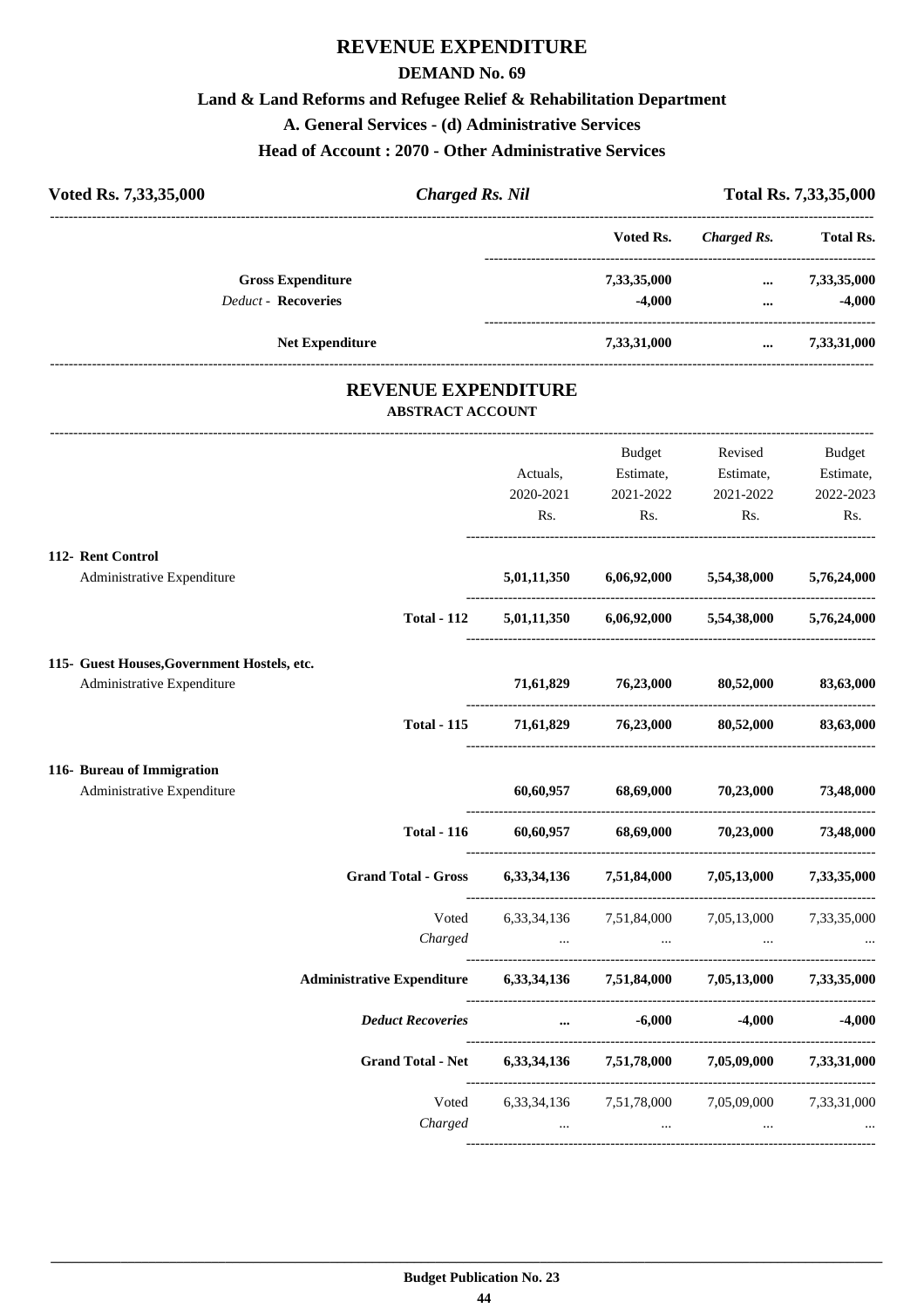|                                                        |                                     | <b>Budget</b> | Revised                             | Budget      |
|--------------------------------------------------------|-------------------------------------|---------------|-------------------------------------|-------------|
|                                                        | Actuals,                            | Estimate,     | Estimate,                           | Estimate,   |
|                                                        | 2020-2021<br>2021-2022<br>2021-2022 |               | 2022-2023                           |             |
|                                                        | Rs.                                 | Rs.           | Rs.                                 | Rs.         |
| <b>DETAILED ACCOUNT NO. 2070-00-112 - RENT CONTROL</b> |                                     |               |                                     |             |
| 112- Rent Control                                      |                                     |               |                                     |             |
| <b>Administrative Expenditure</b>                      |                                     |               |                                     |             |
| 001- Headquaters and District Establishment [LD]       |                                     |               |                                     |             |
| 01- Salaries                                           |                                     |               |                                     |             |
| 01-Pay                                                 | 4, 27, 15, 641                      | 5,08,42,000   | 4,60,00,000                         | 4,73,80,000 |
| 14-Grade Pay                                           | 58,123                              | 60,000        | 25,000                              | 25,000      |
| 02-Dearness Allowance                                  | 4,46,790                            | 18,27,000     | 17,50,000                           | 23,50,000   |
| 03-House Rent Allowance                                | 46,02,185                           | 48,50,000     | 48,50,000                           | 49,96,000   |
| 04-Ad hoc Bonus                                        | 1,09,200                            | 1,35,000      | 1,11,000                            | 1,13,000    |
| 07-Other Allowances                                    | 1,74,197                            | 1,74,000      | 1,74,000                            | 1,80,000    |
| 12-Medical Allowance                                   | 81,207                              | 90,000        | 90,000                              | 92,000      |
| Total - 2070-00-112-001-01                             | 4,81,87,343                         | 5,79,78,000   | 5,30,00,000                         | 5,51,36,000 |
| 07- Medical Reimbursements                             | $\cdots$                            | $\cdots$      | $\cdots$                            |             |
| 11- Travel Expenses                                    | $\cdots$                            | $\cdots$      | $\cdots$                            |             |
| 12- Medical Reimbursements under WBHS 2008             | 5, 13, 572                          | 12,43,000     | 8,00,000                            | 8,16,000    |
| 13- Office Expenses                                    |                                     |               |                                     |             |
| 01-Electricity                                         | 46,782                              | 60,000        | 60,000                              | 61,000      |
| 02-Telephone                                           | 60,165                              | 64,000        | 64,000                              | 65,000      |
| 03-Maintenance / P.O.L. for Office Vehicles            | 45,576                              | 81,000        | 2,25,000                            | 2,30,000    |
| 04-Other Office Expenses                               | 3,57,512                            | 3,37,000      | 3,60,000                            | 3,68,000    |
| Total - 2070-00-112-001-13                             | 5,10,035                            | 5,42,000      | 7,09,000                            | 7,24,000    |
| 14- Rents, Rates and Taxes                             | $\cdots$                            | $\cdots$      | $\cdots$                            |             |
| 28- Payment of Professional and Special Services       |                                     |               |                                     |             |
| 02-Other charges                                       | 9,00,400                            | 9,29,000      | 9,29,000                            | 9,48,000    |
| 50- Other Charges                                      |                                     | $\cdots$      | $\cdots$                            |             |
| <b>Total - Administrative Expenditure</b>              | 5,01,11,350                         | 6,06,92,000   | 5,54,38,000                         | 5,76,24,000 |
| Total - 2070-00-112                                    | 5,01,11,350                         | 6,06,92,000   | 5,54,38,000                         | 5,76,24,000 |
| Voted                                                  |                                     |               | 5,01,11,350 6,06,92,000 5,54,38,000 | 5,76,24,000 |
| Charged                                                |                                     | $\cdots$      | $\cdots$                            |             |

#### **DETAILED ACCOUNT NO. 2070-00-115 - GUEST HOUSES,GOVERNMENT HOSTELS, ETC.**

.

| 33,12,000 | 35,02,000                                   | 38,00,000 | 39,14,000 |
|-----------|---------------------------------------------|-----------|-----------|
|           | $\cdots$                                    |           |           |
|           | 115- Guest Houses, Government Hostels, etc. |           |           |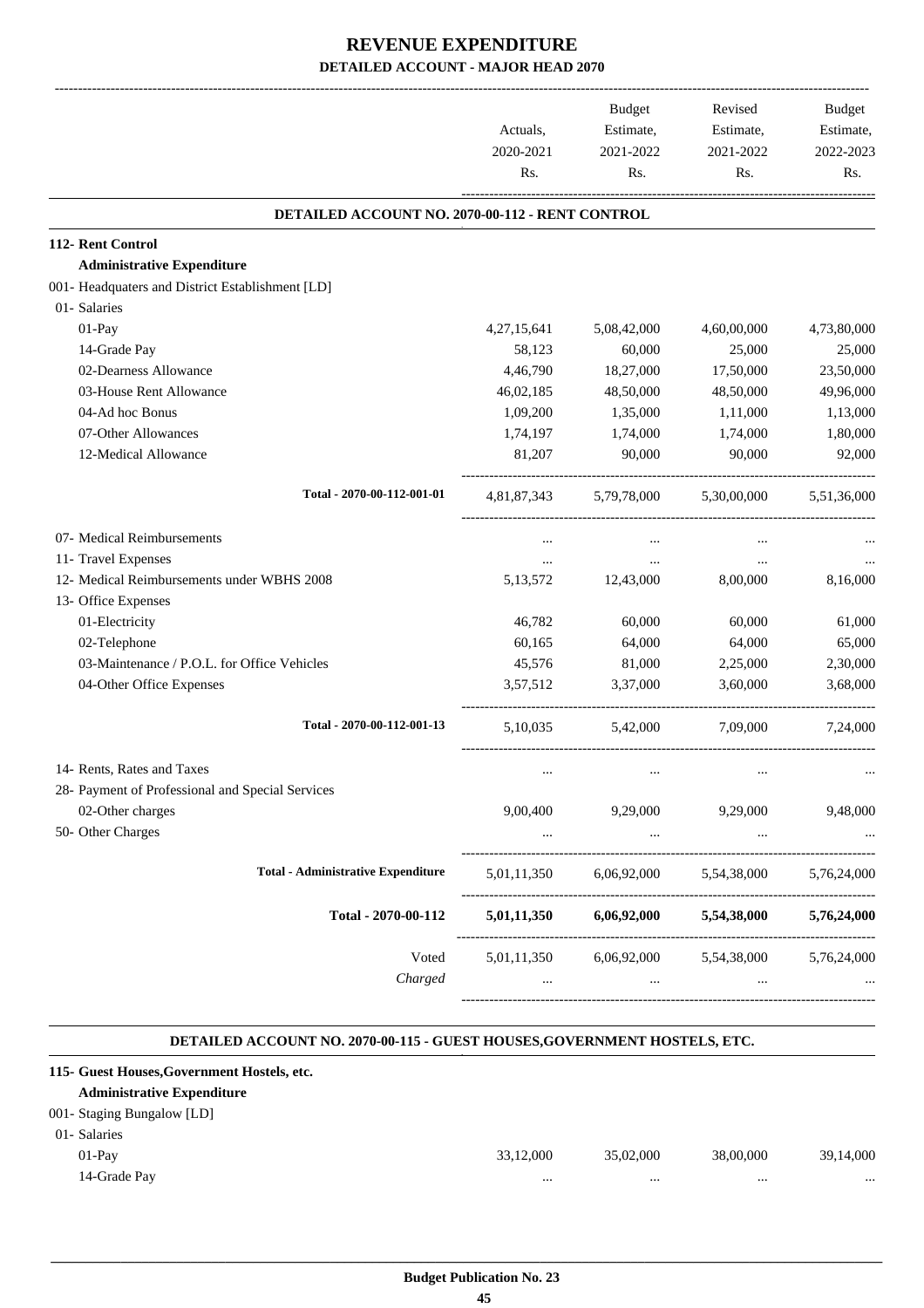|                                                 |                       | <b>Budget</b> | Revised   | <b>Budget</b> |
|-------------------------------------------------|-----------------------|---------------|-----------|---------------|
|                                                 | Actuals,              | Estimate,     | Estimate, | Estimate,     |
|                                                 | 2020-2021             | 2021-2022     | 2021-2022 | 2022-2023     |
|                                                 | Rs.                   | Rs.           | Rs.       | Rs.           |
| 02-Dearness Allowance                           | 16,722                | 1,06,000      | 1,35,000  | 2,09,000      |
| 03-House Rent Allowance                         | 3,40,560              | 3,40,000      | 4,50,000  | 4,64,000      |
| 04-Ad hoc Bonus                                 | 37,800                | 41,000        | 39,000    | 40,000        |
| 07-Other Allowances                             | 8,400                 | 17,000        | 17,000    | 18,000        |
| 11-Compensatory Allowance                       | 48,000                | 57,000        | 57,000    | 59,000        |
| 12-Medical Allowance                            | 48,000                | 55,000        | 55,000    | 57,000        |
| Total - 2070-00-115-001-01                      | 38,11,482             | 41,18,000     | 45,53,000 | 47,61,000     |
| 02-Wages                                        | 32,50,432             | 32,96,000     | 32,96,000 | 33,95,000     |
| 07- Medical Reimbursements                      | $\dddot{\phantom{0}}$ | $\cdots$      | $\ddotsc$ |               |
| 12- Medical Reimbursements under WBHS 2008      | $\dddotsc$            | $\cdots$      | $\ddotsc$ |               |
| 13- Office Expenses                             |                       |               |           |               |
| 01-Electricity                                  | 92,630                | 1,64,000      | 1,64,000  | 1,67,000      |
| 02-Telephone                                    | $\cdots$              | 6,000         | $\ldots$  |               |
| 04-Other Office Expenses                        | 7,085                 | 39,000        | 39,000    | 40,000        |
| Total - 2070-00-115-001-13                      | 99,715                | 2,09,000      | 2,03,000  | 2,07,000      |
| 14- Rents, Rates and Taxes                      |                       |               |           |               |
| 19- Maintenance                                 |                       |               |           |               |
| 21- Materials and Supplies/Stores and Equipment |                       |               |           |               |
| 04-Others                                       | $\cdots$              | $\cdots$      | $\cdots$  |               |
| 27- Minor Works/ Maintenance                    | $\cdots$              | $\ddotsc$     | $\ddotsc$ |               |
| 50- Other Charges                               | 200                   |               |           |               |
| <b>Total - Administrative Expenditure</b>       | 71,61,829             | 76,23,000     | 80,52,000 | 83,63,000     |
| Total - 2070-00-115                             | 71,61,829             | 76,23,000     | 80,52,000 | 83,63,000     |
| Voted                                           | 71,61,829             | 76,23,000     | 80,52,000 | 83,63,000     |
| Charged                                         |                       |               |           |               |
|                                                 |                       |               |           |               |

#### **DETAILED ACCOUNT NO. 2070-00-116 - BUREAU OF IMMIGRATION .**

.

#### **116- Bureau of Immigration**

#### **Administrative Expenditure**

#### 001- Administration of Evacuee Property [LD]

| 01- Salaries            |             |           |           |           |
|-------------------------|-------------|-----------|-----------|-----------|
| $01-Pav$                | 54, 12, 400 | 60,44,000 | 60,44,000 | 62,26,000 |
| 14-Grade Pay            | $\cdots$    | $\cdots$  | 5.000     | 5.000     |
| 02-Dearness Allowance   | 27.354      | 1.82.000  | 2,21,000  | 3,41,000  |
| 03-House Rent Allowance | 5.94.803    | 5,90,000  | 7,00,000  | 7,21,000  |
| 04-Ad hoc Bonus         | 8.400       | 14,000    | 14,000    | 15,000    |
| 07-Other Allowances     | $\cdots$    |           |           | $\cdots$  |
| 12-Medical Allowance    | 18,000      | 20,000    | 20,000    | 21,000    |
|                         |             |           |           |           |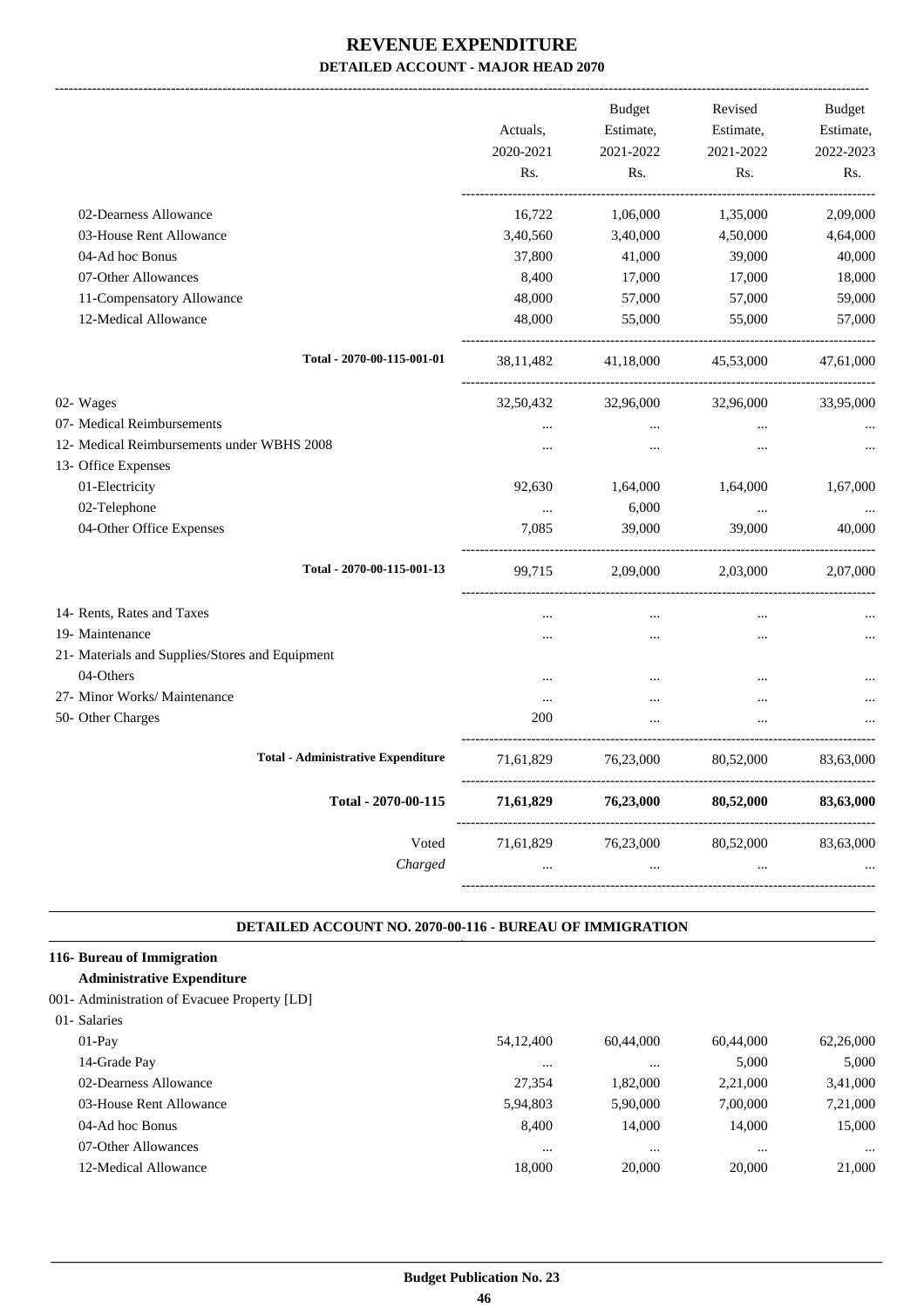|                                                 | Actuals,<br>2020-2021<br>Rs. | Budget<br>Estimate,<br>2021-2022<br>Rs.         | Revised<br>Estimate,<br>2021-2022<br>Rs. | Budget<br>Estimate,<br>2022-2023<br>Rs. |
|-------------------------------------------------|------------------------------|-------------------------------------------------|------------------------------------------|-----------------------------------------|
| Total - 2070-00-116-001-01                      |                              | 60,60,957 68,50,000 70,04,000 73,29,000         |                                          |                                         |
| 07- Medical Reimbursements                      | $\cdots$                     | $\cdots$                                        | $\cdots$                                 |                                         |
| 12- Medical Reimbursements under WBHS 2008      |                              |                                                 | 19,000 19,000                            | 19,000                                  |
| 13- Office Expenses<br>01-Electricity           |                              | $\cdots$                                        | $\cdots$                                 |                                         |
| 02-Telephone                                    | <br>                         | $\cdots$                                        |                                          |                                         |
| 03-Maintenance / P.O.L. for Office Vehicles     |                              |                                                 |                                          |                                         |
| 04-Other Office Expenses                        |                              |                                                 |                                          |                                         |
| 50- Other Charges                               |                              | $\ddotsc$                                       | $\cdots$                                 |                                         |
| <b>Total - Administrative Expenditure</b>       |                              | 60,60,957 68,69,000 70,23,000 73,48,000         |                                          |                                         |
| Total - 2070-00-116                             |                              | $60,60,957$ $68,69,000$ $70,23,000$ $73,48,000$ |                                          |                                         |
| Voted                                           |                              | 60,60,957 68,69,000 70,23,000                   |                                          | 73,48,000                               |
| Charged                                         |                              | $\cdots$                                        | $\ddots$                                 |                                         |
| 112- Rent Control<br>Administrative Expenditure |                              |                                                 |                                          |                                         |
| 001-Headquaters and District Establishment [LD] |                              |                                                 |                                          |                                         |
| 70-Deduct Recoveries<br>01-Others               |                              | $-1,000$                                        | $-1,000$                                 | $-1,000$                                |
| 02-W.B.H.S. 2008                                | $\cdots$<br>$\cdots$         | $-1,000$                                        |                                          |                                         |
|                                                 |                              |                                                 |                                          |                                         |
| Total - 112 - Deduct - Recoveries               | $\cdots$                     | $-2,000$                                        | $-1,000$                                 | $-1.000$                                |
| 115- Guest Houses, Government Hostels, etc.     |                              |                                                 |                                          |                                         |
| Administrative Expenditure                      |                              |                                                 |                                          |                                         |
| 001-Staging Bungalow [LD]                       |                              |                                                 |                                          |                                         |
| 70-Deduct Recoveries                            |                              |                                                 |                                          |                                         |
| 01-Others<br>02-W.B.H.S. 2008                   |                              | $-1,000$                                        | $-1,000$                                 | $-1,000$                                |
|                                                 | $\cdots$                     | $-1,000$                                        | $\cdots$                                 |                                         |
| Total - 115 - Deduct - Recoveries               |                              | $-2,000$                                        | $-1,000$                                 | $-1,000$                                |
| 116- Bureau of Immigration                      |                              |                                                 |                                          |                                         |
| Administrative Expenditure                      |                              |                                                 |                                          |                                         |
| 001-Administration of Evacuee Property [LD]     |                              |                                                 |                                          |                                         |
| 70-Deduct Recoveries                            |                              |                                                 |                                          |                                         |
| 01-Others                                       |                              | $-1,000$                                        | $-1,000$                                 | $-1,000$                                |
| 02-W.B.H.S. 2008                                |                              | $\cdots$                                        | $\cdots$                                 |                                         |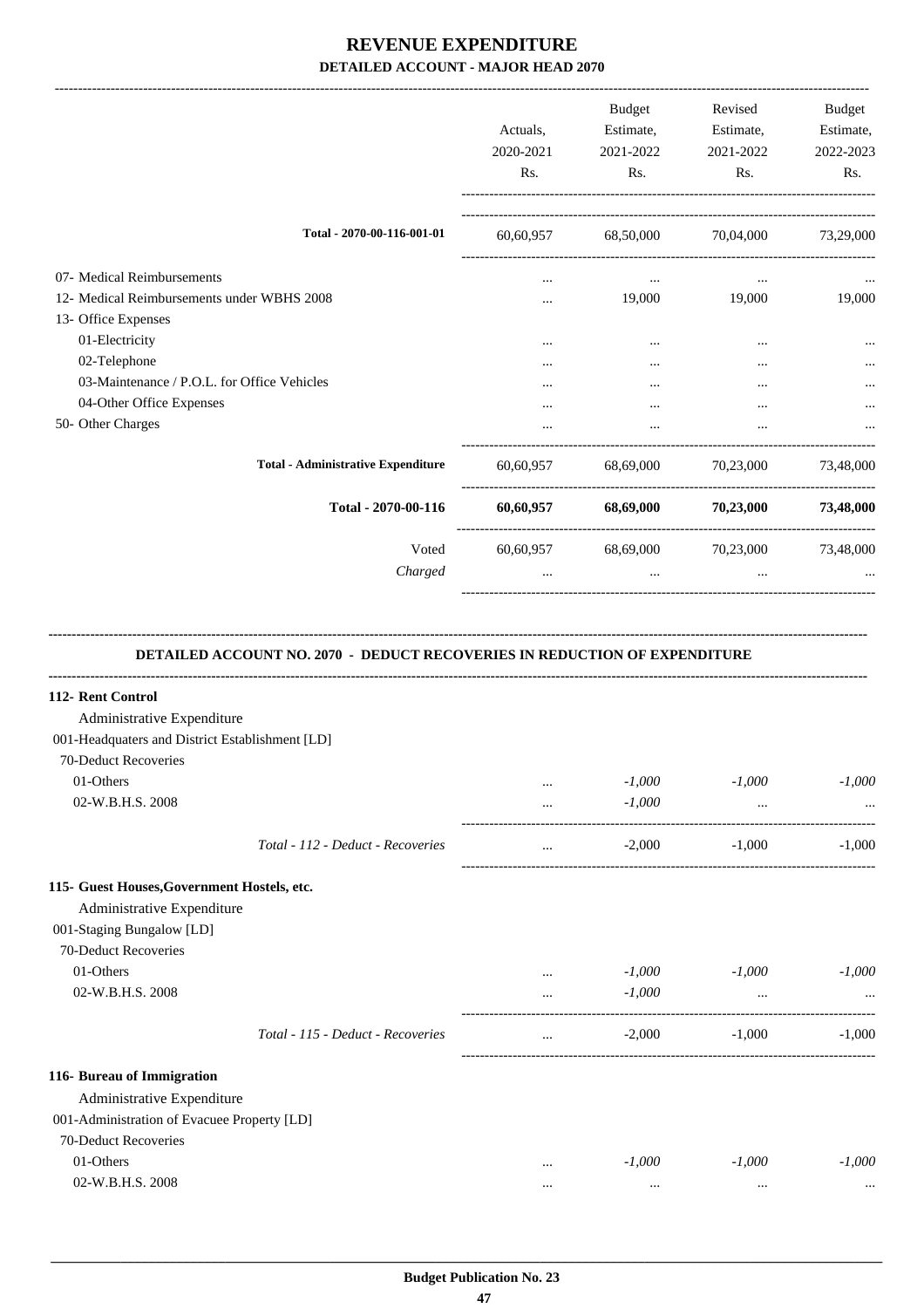| 2020-2021<br>Rs. | Estimate,<br>2021-2022<br>R <sub>s</sub> . | Estimate,<br>2021-2022<br>R <sub>s</sub> . | Estimate,<br>2022-2023<br>Rs. |
|------------------|--------------------------------------------|--------------------------------------------|-------------------------------|
| $\cdots$         | $-1,000$                                   | $-1,000$                                   | $-1,000$                      |
|                  |                                            |                                            |                               |
|                  |                                            |                                            |                               |
|                  |                                            |                                            |                               |
|                  |                                            |                                            |                               |
| $\cdots$         | $-1,000$                                   | $-1,000$                                   | $-1,000$                      |
| $\cdots$         | $-1,000$                                   | $-1,000$                                   | $-1,000$                      |
| $\cdots$         | $-6,000$                                   | $-4,000$                                   | $-4,000$                      |
|                  |                                            |                                            |                               |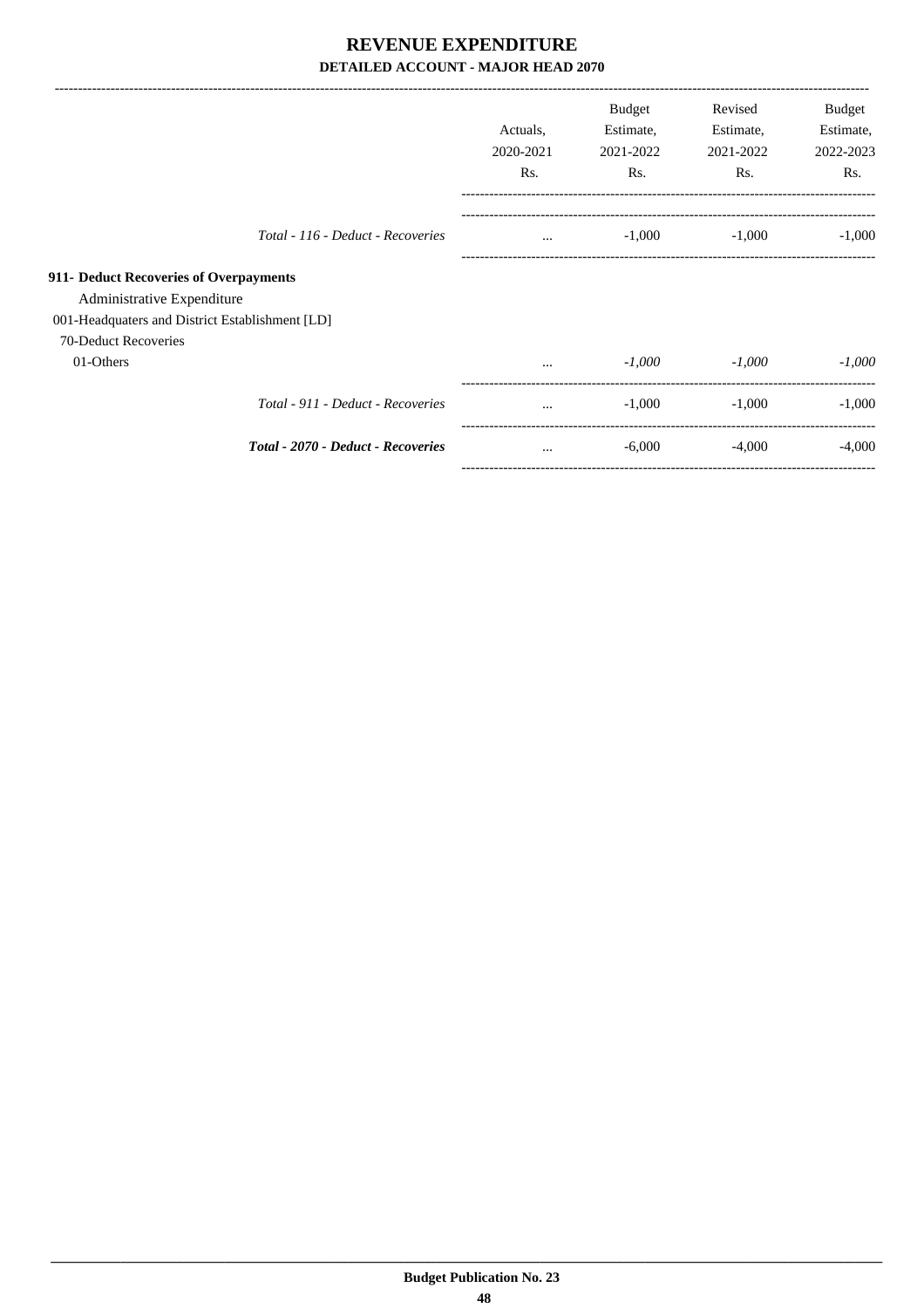#### **DEMAND No. 69**

### **Land & Land Reforms and Refugee Relief & Rehabilitation Department**

**B - Social Services - (c) Water Supply, Sanitation, Housing and Urban Development**

**Head of Account : 2216 - Housing** 

|                                                       | <b>Total Rs. 9,90,000</b> |                                                                                                                |                                                                                           |
|-------------------------------------------------------|---------------------------|----------------------------------------------------------------------------------------------------------------|-------------------------------------------------------------------------------------------|
|                                                       | Voted Rs.                 | <b>Charged Rs.</b>                                                                                             | <b>Total Rs.</b>                                                                          |
|                                                       | 9,90,000<br>$-1,000$      | $\cdots$<br>$\cdots$                                                                                           | 9,90,000<br>$-1,000$                                                                      |
|                                                       | 9,89,000                  | $\cdots$                                                                                                       | 9,89,000                                                                                  |
| <b>REVENUE EXPENDITURE</b><br><b>ABSTRACT ACCOUNT</b> |                           |                                                                                                                |                                                                                           |
|                                                       |                           | Revised                                                                                                        | <b>Budget</b>                                                                             |
| Actuals,                                              | Estimate,                 | Estimate,                                                                                                      | Estimate,                                                                                 |
| 2020-2021                                             | 2021-2022                 | 2021-2022                                                                                                      | 2022-2023                                                                                 |
| Rs.                                                   | Rs.                       | Rs.                                                                                                            | Rs.                                                                                       |
|                                                       |                           |                                                                                                                |                                                                                           |
|                                                       | 58,000                    |                                                                                                                |                                                                                           |
| $\cdots$                                              | 58,000                    | $\cdots$                                                                                                       |                                                                                           |
| $\ddotsc$                                             | 58,000                    | $\cdots$                                                                                                       |                                                                                           |
|                                                       |                           |                                                                                                                |                                                                                           |
|                                                       |                           |                                                                                                                |                                                                                           |
|                                                       |                           |                                                                                                                | 9,90,000                                                                                  |
|                                                       |                           | 9,45,000                                                                                                       | 9,90,000                                                                                  |
| 8,59,538                                              | 9,18,000                  | 9,45,000                                                                                                       | 9,90,000                                                                                  |
| 8,59,538                                              | 9,76,000                  | 9,45,000                                                                                                       | 9,90,000                                                                                  |
|                                                       |                           |                                                                                                                | 9,90,000                                                                                  |
| <b>Contract Contract</b>                              |                           | and the contract of the state.                                                                                 |                                                                                           |
|                                                       |                           | 9,45,000                                                                                                       | 9,90,000                                                                                  |
|                                                       |                           | $-1,000$                                                                                                       | $-1,000$                                                                                  |
| <b>Grand Total - Net</b>                              |                           | 9,44,000                                                                                                       | 9,89,000                                                                                  |
| 8,59,538                                              |                           |                                                                                                                | 9,89,000                                                                                  |
| $\cdots$                                              | $\cdots$                  | $\ldots$                                                                                                       | $\cdots$                                                                                  |
|                                                       | 8,59,538<br>8,59,538      | Budget<br>9,18,000<br>8,59,538<br>9,76,000<br>and the contract of the con-<br>8,59,538<br>$\cdots$<br>8,59,538 | 9,45,000<br>9,18,000<br>9,45,000<br>9,76,000<br>$-1,000$<br>9,75,000<br>9,75,000 9,44,000 |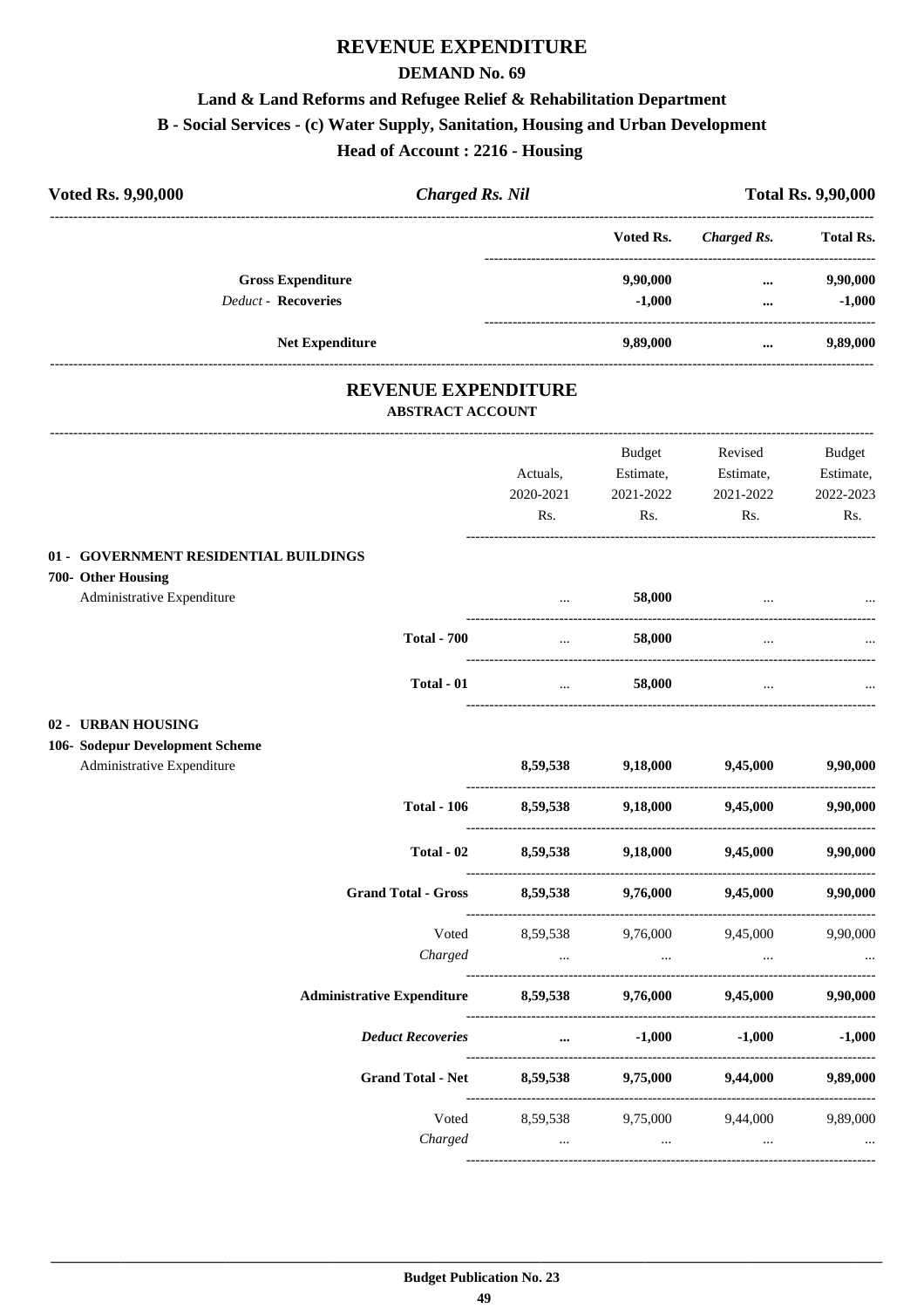|                                                                      | Actuals,<br>2020-2021<br>Rs. | Budget<br>Estimate,<br>2021-2022<br>Rs. | Revised<br>Estimate,<br>2021-2022<br>Rs. | Budget<br>Estimate,<br>2022-2023<br>Rs. |
|----------------------------------------------------------------------|------------------------------|-----------------------------------------|------------------------------------------|-----------------------------------------|
| DETAILED ACCOUNT NO. 2216-01-700 - OTHER HOUSING                     |                              |                                         |                                          |                                         |
| 01 - GOVERNMENT RESIDENTIAL BUILDINGS                                |                              |                                         |                                          |                                         |
| 700- Other Housing                                                   |                              |                                         |                                          |                                         |
| <b>Administrative Expenditure</b>                                    |                              |                                         |                                          |                                         |
| 003- Lease Charges in Connection with the Requisitioned Buildings    |                              |                                         |                                          |                                         |
| [LD]                                                                 |                              |                                         |                                          |                                         |
| 14- Rents, Rates and Taxes                                           | $\cdots$                     | 58,000                                  |                                          |                                         |
| <b>Total - Administrative Expenditure</b>                            | $\cdots$                     | 58,000                                  | $\ddotsc$                                |                                         |
|                                                                      |                              |                                         |                                          |                                         |
| Total - 2216-01-700                                                  | $\cdots$                     | 58,000                                  | $\cdots$                                 |                                         |
| Voted                                                                | $\cdots$                     | 58,000                                  | $\cdots$                                 |                                         |
| Charged                                                              |                              | $\cdots$                                |                                          |                                         |
|                                                                      |                              |                                         |                                          |                                         |
| <b>DETAILED ACCOUNT NO. 2216-02-106 - SODEPUR DEVELOPMENT SCHEME</b> |                              |                                         |                                          |                                         |
| 02 - URBAN HOUSING                                                   |                              |                                         |                                          |                                         |
| 106- Sodepur Development Scheme                                      |                              |                                         |                                          |                                         |
| <b>Administrative Expenditure</b>                                    |                              |                                         |                                          |                                         |
| 001- Sodepur Development Scheme [LD]                                 |                              |                                         |                                          |                                         |
| 01- Salaries<br>01-Pay                                               | 7,64,000                     |                                         | 8,14,000                                 | 8,39,000                                |
| 14-Grade Pay                                                         |                              | 8,14,000                                |                                          |                                         |
| 02-Dearness Allowance                                                | $\cdots$<br>3,858            | $\cdots$<br>25,000                      | $\cdots$<br>31,000                       | 48,000                                  |
| 03-House Rent Allowance                                              | 91,680                       | 79,000                                  | 1,00,000                                 | 1,03,000                                |
| 04-Ad hoc Bonus                                                      |                              |                                         |                                          |                                         |
| 07-Other Allowances                                                  | $\cdots$                     | $\ldots$                                | $\cdots$                                 | $\cdots$                                |
|                                                                      |                              |                                         |                                          |                                         |
| Total - 2216-02-106-001-01                                           |                              |                                         | 8,59,538 9,18,000 9,45,000 9,90,000      |                                         |
| 07- Medical Reimbursements                                           |                              | $\cdots$                                |                                          |                                         |
| 12- Medical Reimbursements under WBHS 2008                           | $\cdots$                     | $\ldots$                                | $\cdots$                                 |                                         |
| 13- Office Expenses                                                  |                              |                                         |                                          |                                         |
| 01-Electricity                                                       | $\cdots$                     | $\ldots$                                | $\cdots$                                 |                                         |
| 02-Telephone                                                         | $\cdots$                     | $\ldots$                                | $\cdots$                                 |                                         |
| 03-Maintenance / P.O.L. for Office Vehicles                          | $\cdots$                     | $\ldots$                                | $\cdots$                                 |                                         |
| 04-Other Office Expenses                                             | $\cdots$                     | $\cdots$                                | $\cdots$                                 |                                         |
| 28- Payment of Professional and Special Services                     |                              |                                         |                                          |                                         |
| 02-Other charges                                                     | $\cdots$                     | $\cdots$                                | $\cdots$                                 |                                         |
|                                                                      |                              |                                         |                                          |                                         |
| <b>Total - Administrative Expenditure</b>                            |                              |                                         | 8,59,538 9,18,000 9,45,000 9,90,000      |                                         |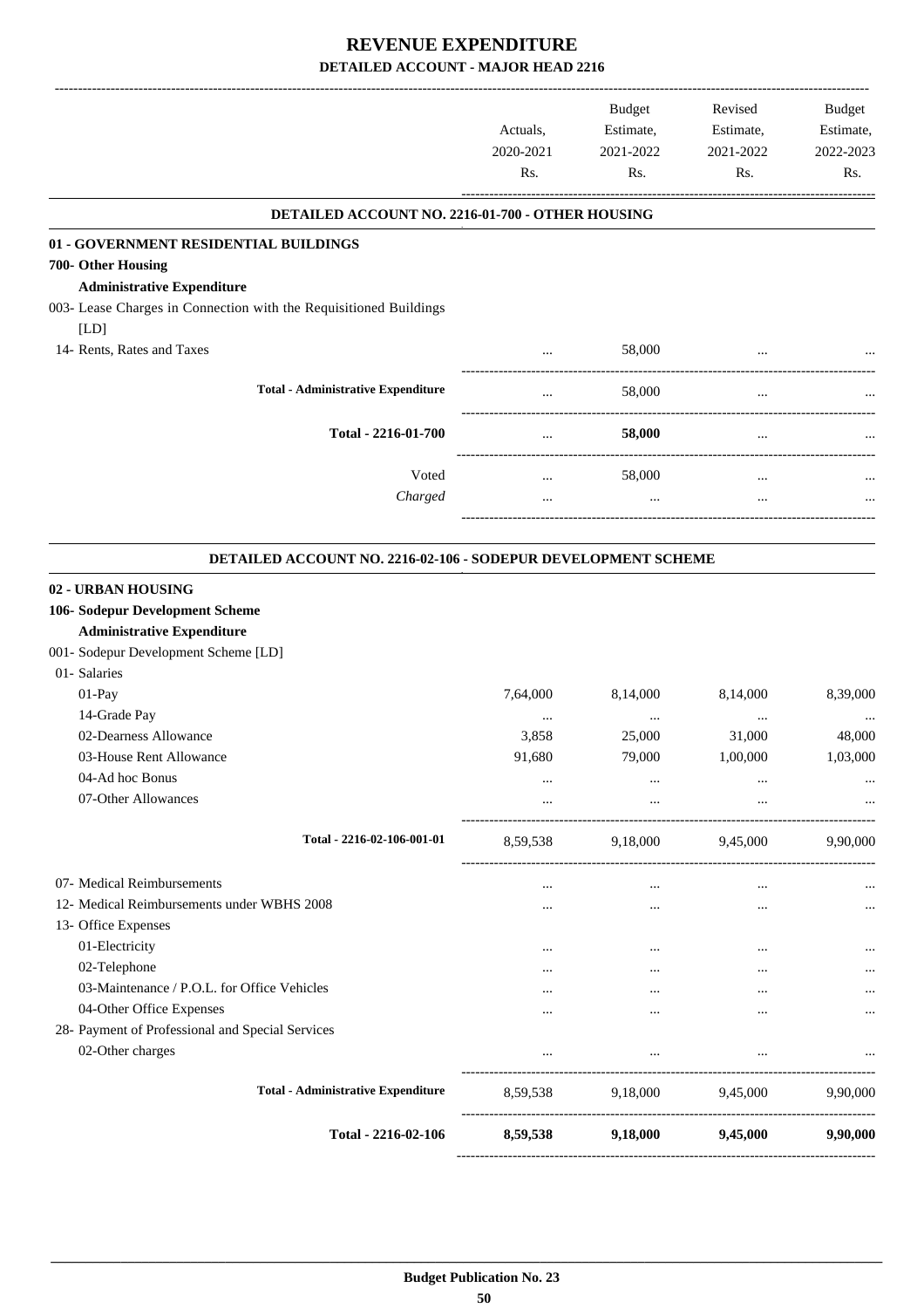|                                                                                                        | Actuals,<br>2020-2021<br>Rs. | Budget<br>Estimate,<br>2021-2022<br>Rs. | Revised<br>Estimate,<br>2021-2022<br>Rs. | Budget<br>Estimate,<br>2022-2023<br>Rs. |
|--------------------------------------------------------------------------------------------------------|------------------------------|-----------------------------------------|------------------------------------------|-----------------------------------------|
| Voted<br>Charged                                                                                       | 8,59,538<br>$\ddotsc$        | 9,18,000<br>$\ddots$                    | 9,45,000<br>$\ddotsc$                    | 9,90,000                                |
|                                                                                                        |                              |                                         |                                          |                                         |
| <b>DETAILED ACCOUNT NO. 2216 - DEDUCT RECOVERIES IN REDUCTION OF EXPENDITURE</b><br>02 - URBAN HOUSING |                              |                                         |                                          |                                         |
| 106- Sodepur Development Scheme                                                                        |                              |                                         |                                          |                                         |
| Administrative Expenditure                                                                             |                              |                                         |                                          |                                         |
| 001-Sodepur Development Scheme [LD]                                                                    |                              |                                         |                                          |                                         |
| 70-Deduct Recoveries                                                                                   |                              |                                         |                                          |                                         |
| 01-Others                                                                                              |                              | $-1,000$                                | $-1,000$                                 | $-1,000$                                |
| 02-W.B.H.S. 2008                                                                                       | $\cdots$                     | $\cdots$                                | $\ddotsc$                                | $\ddotsc$                               |
| Total - 106 - Deduct - Recoveries                                                                      | $\cdots$                     | $-1,000$                                | $-1,000$                                 | $-1,000$                                |
| 107- Rajpur Development Scheme                                                                         |                              |                                         |                                          |                                         |
| Administrative Expenditure                                                                             |                              |                                         |                                          |                                         |
| 001-Rajpur Development Scheme [LD]                                                                     |                              |                                         |                                          |                                         |
| 70-Deduct Recoveries                                                                                   |                              |                                         |                                          |                                         |
| 01-Others                                                                                              |                              |                                         |                                          |                                         |
| 02-W.B.H.S. 2008                                                                                       |                              |                                         |                                          |                                         |
| Total - 107 - Deduct - Recoveries                                                                      | $\overline{\phantom{a}}$     |                                         |                                          |                                         |
| Total - 2216 - Deduct - Recoveries                                                                     | $\ldots$                     | $-1,000$                                | $-1,000$                                 | $-1,000$                                |

-----------------------------------------------------------------------------------------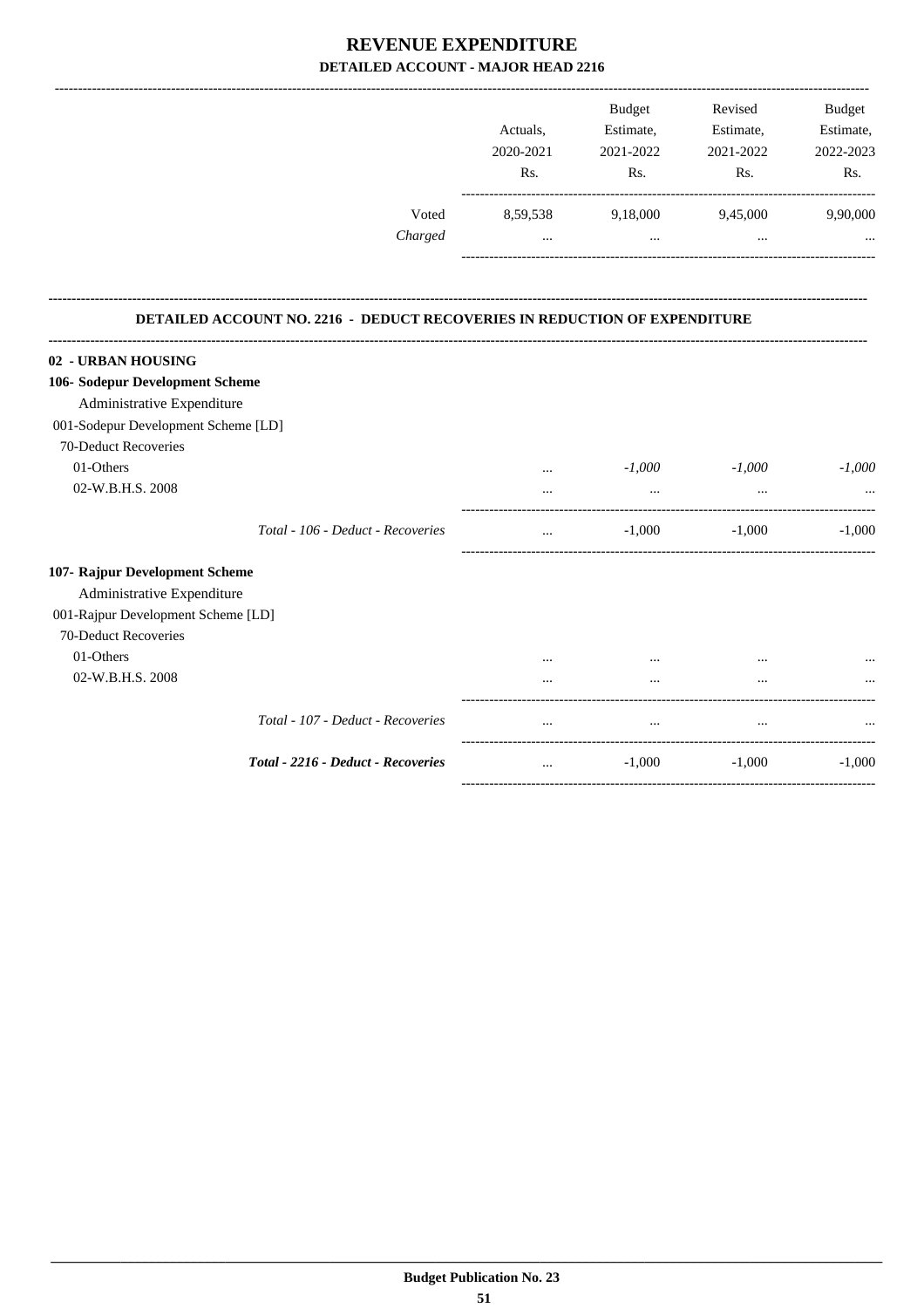#### **DEMAND No. 69**

### **Land & Land Reforms and Refugee Relief & Rehabilitation Department**

**B - Social Services - (g) Social Welfare and Nutrition**

**Head of Account : 2235 - Social Security And Welfare**

| Voted Rs. 33,21,05,000                           | <b>Charged Rs. Nil</b>                         |             |                                                                                 |                                          | Total Rs. 33,21,05,000 |
|--------------------------------------------------|------------------------------------------------|-------------|---------------------------------------------------------------------------------|------------------------------------------|------------------------|
|                                                  |                                                |             | Voted Rs.                                                                       | -------------------------<br>Charged Rs. | <b>Total Rs.</b>       |
| <b>Gross Expenditure</b>                         |                                                |             | 33,21,05,000                                                                    | $\cdots$                                 | 33,21,05,000           |
| <b>Deduct - Recoveries</b>                       |                                                |             | $-1,20,000$                                                                     | $\mathbf{m}$ and $\mathbf{m}$            | $-1,20,000$            |
| <b>Net Expenditure</b>                           |                                                |             | 33,19,85,000                                                                    |                                          | $\ldots$ 33,19,85,000  |
|                                                  | REVENUE EXPENDITURE<br><b>ABSTRACT ACCOUNT</b> |             |                                                                                 |                                          |                        |
|                                                  |                                                |             | Budget                                                                          | Revised                                  | Budget                 |
|                                                  |                                                | Actuals,    | Estimate,                                                                       | Estimate,                                | Estimate,              |
|                                                  |                                                | 2020-2021   | 2021-2022                                                                       | 2021-2022                                | 2022-2023              |
|                                                  |                                                | Rs.         | Rs.                                                                             | Rs.                                      | Rs.                    |
| 01 - REHABILITATION                              |                                                |             |                                                                                 |                                          |                        |
| 103- Displaced persons from former East Pakistan |                                                |             |                                                                                 |                                          |                        |
| Administrative Expenditure                       |                                                |             | 22,74,58,926 28,40,11,000                                                       | 26,70,05,000                             | 27,70,51,000           |
|                                                  | <b>Total - 103</b>                             |             | 22,74,58,926 28,40,11,000                                                       | 26,70,05,000 27,70,51,000                |                        |
| 202- Other Rehabilitation Schemes                |                                                |             |                                                                                 |                                          |                        |
| Administrative Expenditure                       |                                                | 4,27,02,652 |                                                                                 | 5,16,96,000 5,02,88,000                  | 5,23,88,000            |
| Central Sector Scheme                            |                                                |             |                                                                                 |                                          |                        |
|                                                  | <b>Total - 202</b>                             |             | $4,27,02,652$ $5,16,96,000$ $5,02,88,000$ $5,23,88,000$                         |                                          |                        |
| 800- Other Expenditure                           |                                                |             |                                                                                 |                                          |                        |
| Administrative Expenditure                       |                                                | 23, 21, 659 | 30,50,000                                                                       | 26,93,000                                | 26,66,000              |
| <b>State Development Schemes</b>                 |                                                | $\cdots$    | $\cdots$                                                                        | $\cdots$                                 | $\cdots$               |
|                                                  |                                                |             | Total - 800 23,21,659 30,50,000 26,93,000 26,66,000                             |                                          |                        |
|                                                  | <b>Grand Total - Gross</b>                     |             | 27,24,83,237 33,87,57,000 31,99,86,000 33,21,05,000                             |                                          |                        |
|                                                  | Voted                                          |             | 27,24,83,237 33,87,57,000 31,99,86,000                                          |                                          | 33,21,05,000           |
|                                                  | Charged                                        |             | the contract of the contract of the contract of the contract of the contract of |                                          |                        |
|                                                  |                                                |             | Administrative Expenditure 27,24,83,237 33,87,57,000 31,99,86,000 33,21,05,000  |                                          |                        |
|                                                  | <b>State Development Schemes</b>               |             | $\cdots$ and $\cdots$ are the set of $\cdots$                                   | $\cdots$                                 |                        |
|                                                  | <b>Central Sector Scheme</b>                   | $\cdots$    | $\sim$ $\sim$ $\sim$                                                            | $\cdots$                                 |                        |
|                                                  | <b>Deduct Recoveries</b>                       |             | $-34,65,253$ $-28,000$                                                          | $-1,20,000$                              | $-1,20,000$            |

----------------------------------------------------------------------------------------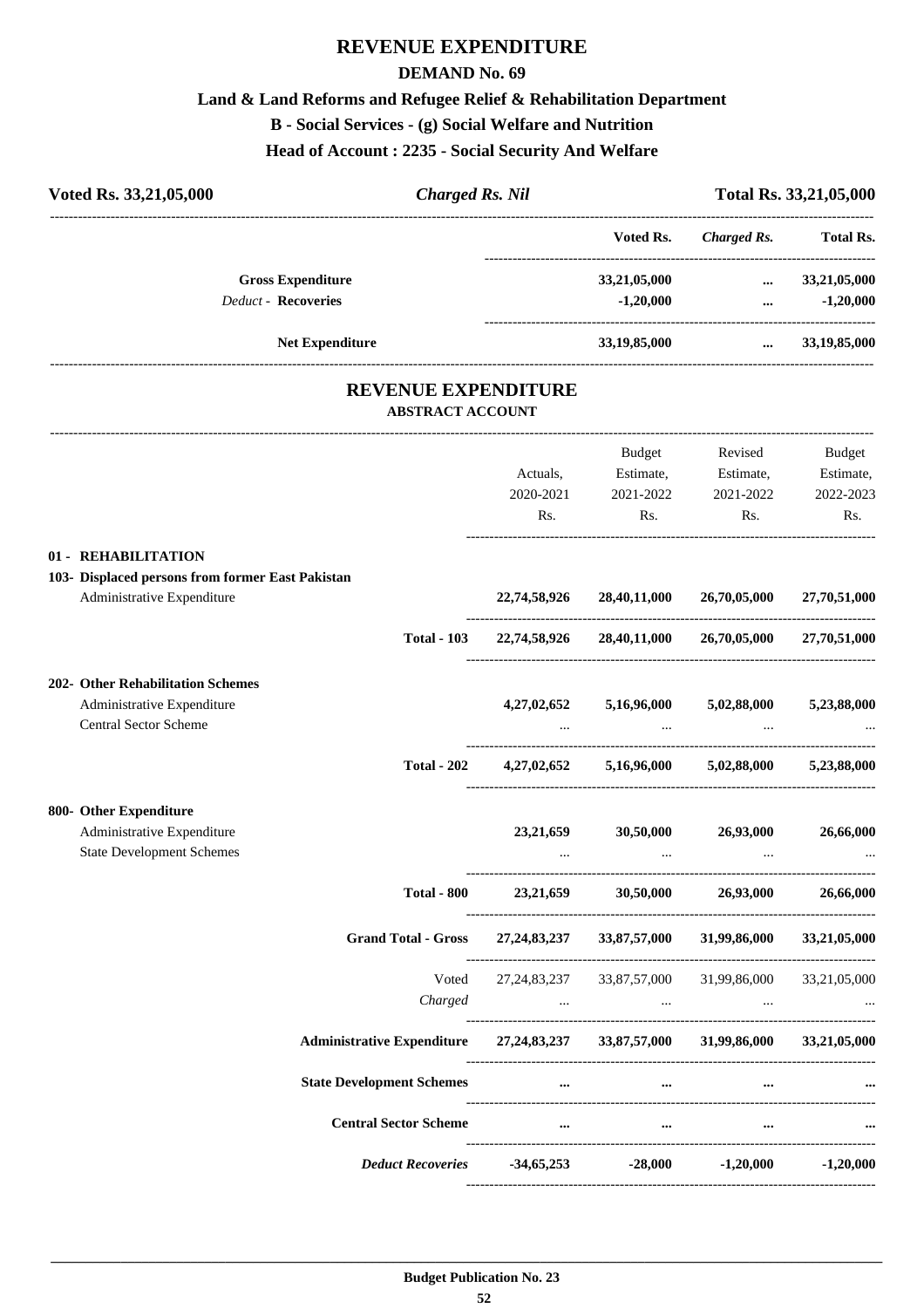### **REVENUE EXPENDITURE ABSTRACT ACCOUNT**

|                          | Actuals,<br>2020-2021<br>Rs. | <b>Budget</b><br>Estimate,<br>2021-2022<br>Rs. | Revised<br>Estimate,<br>2021-2022<br>Rs. | <b>Budget</b><br>Estimate,<br>2022-2023<br>Rs. |
|--------------------------|------------------------------|------------------------------------------------|------------------------------------------|------------------------------------------------|
| <b>Grand Total - Net</b> | 26,90,17,984                 | 33,87,29,000                                   | 31,98,66,000                             | 33,19,85,000                                   |
| Voted<br>Charged         | 26,90,17,984<br>$\cdots$     | 33,87,29,000<br>$\cdots$                       | 31,98,66,000<br>$\cdots$                 | 33,19,85,000<br>$\cdots$                       |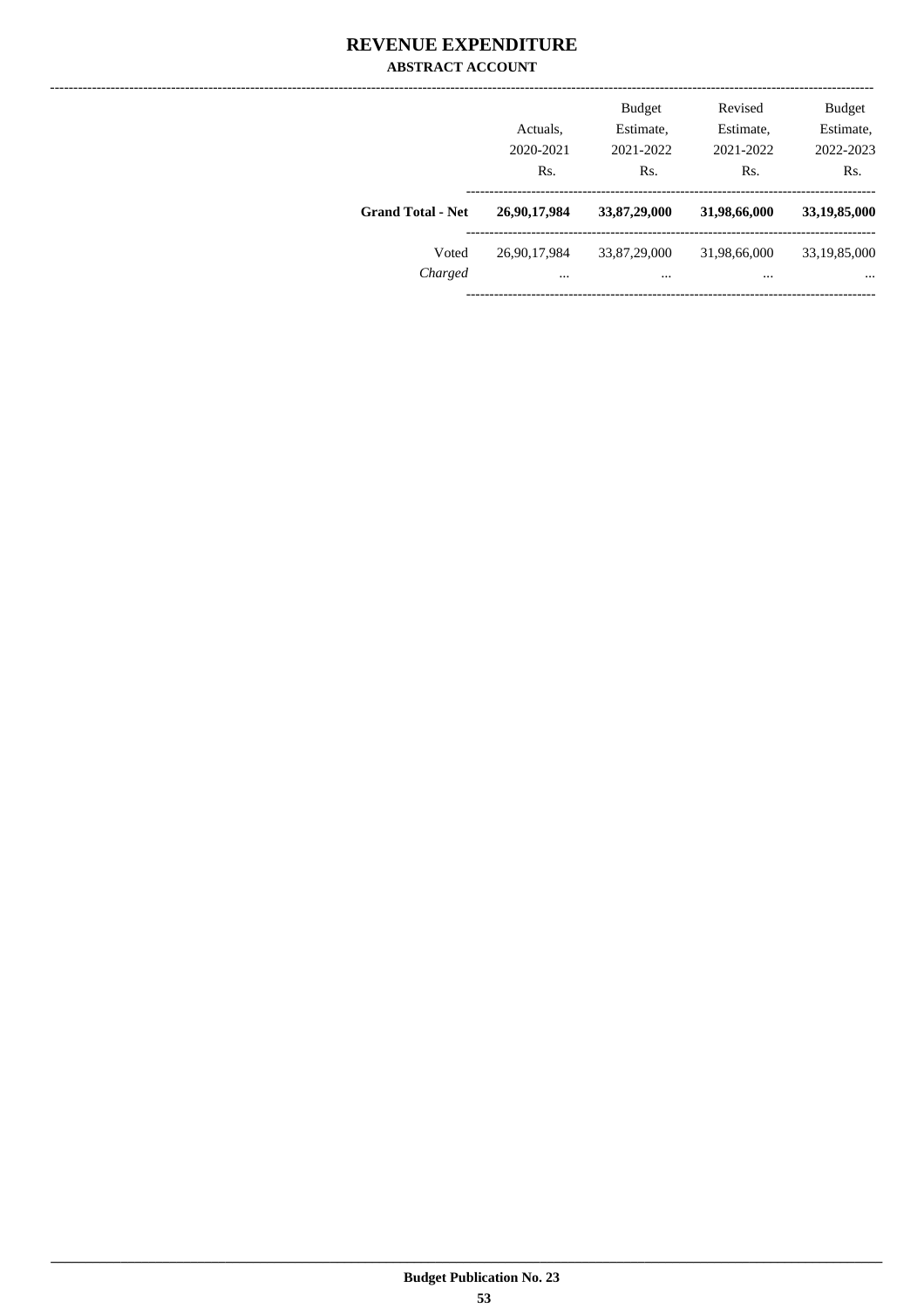-------------------------------------------------------------------------------------------------------------------------------------------------------------------------------

|                                                                                | Actuals,<br>2020-2021 | <b>Budget</b><br>Estimate,<br>2021-2022 | Revised<br>Estimate,<br>2021-2022                   | <b>Budget</b><br>Estimate,<br>2022-2023 |
|--------------------------------------------------------------------------------|-----------------------|-----------------------------------------|-----------------------------------------------------|-----------------------------------------|
|                                                                                | Rs.                   | Rs.                                     | Rs.                                                 | Rs.                                     |
| DETAILED ACCOUNT NO. 2235-01-103 - DISPLACED PERSONS FROM FORMER EAST PAKISTAN |                       |                                         |                                                     |                                         |
| 01 - REHABILITATION                                                            |                       |                                         |                                                     |                                         |
| 103- Displaced persons from former East Pakistan                               |                       |                                         |                                                     |                                         |
| <b>Administrative Expenditure</b>                                              |                       |                                         |                                                     |                                         |
| 001- Refugee Relief and Rehabilitation Directorate Establishment               |                       |                                         |                                                     |                                         |
| [LD]<br>01- Salaries                                                           |                       |                                         |                                                     |                                         |
| 01-Pay                                                                         | 8,96,53,163           | 11,12,98,000                            | 9,80,00,000                                         | 10,09,40,000                            |
| 14-Grade Pay                                                                   |                       |                                         |                                                     |                                         |
| 02-Dearness Allowance                                                          | $\cdots$<br>4,41,520  | $\cdots$<br>33,39,000                   | $\cdots$<br>32,00,000                               | 43,70,000                               |
| 03-House Rent Allowance                                                        | 98, 39, 111           | 1,07,00,000                             | 1,07,00,000                                         | 1,10,21,000                             |
| 04-Ad hoc Bonus                                                                | 3,15,000              | 3,64,000                                | 3,21,000                                            | 3,27,000                                |
| 07-Other Allowances                                                            | 98,670                | 3,88,000                                | 3,50,000                                            | 3,61,000                                |
| 12-Medical Allowance                                                           | 1.74.129              | 1,88,000                                | 1,88,000                                            | 1,92,000                                |
|                                                                                |                       |                                         |                                                     |                                         |
| Total - 2235-01-103-001-01                                                     | 10,05,21,593          | 12,62,77,000                            | 11,27,59,000                                        | 11,72,11,000                            |
| 07- Medical Reimbursements                                                     | $\cdots$              | $\cdots$                                | $\cdots$                                            |                                         |
| 11- Travel Expenses                                                            |                       | 36,000                                  | 20,000                                              | 21,000                                  |
| 12- Medical Reimbursements under WBHS 2008                                     | 3,93,443              | 6,94,000                                | 5,50,000                                            | 5,61,000                                |
| 13- Office Expenses                                                            |                       |                                         |                                                     |                                         |
| 01-Electricity                                                                 | $\cdots$              | $\cdots$                                | $\cdots$                                            |                                         |
| 02-Telephone                                                                   | 1,33,150              | 1,48,000                                | 1,48,000                                            | 1,51,000                                |
| 03-Maintenance / P.O.L. for Office Vehicles                                    | 5,30,115              | 8,16,000                                | 8,16,000                                            | 8,33,000                                |
| 04-Other Office Expenses                                                       | 4,44,474              | 6,92,000                                | 6,80,000                                            | 6,94,000                                |
| Total - 2235-01-103-001-13                                                     | 11,07,739             | 16,56,000                               | 16,44,000                                           | 16,78,000                               |
| 14- Rents, Rates and Taxes                                                     |                       | 1,33,000                                | 34,000                                              |                                         |
| 50- Other Charges                                                              |                       | 51,000                                  | 25,000                                              | 26,000                                  |
| 77- Computerisation                                                            | 12,500                | 25,000                                  | 25,000                                              | 25,000                                  |
| Total - 2235-01-103-001                                                        |                       |                                         | 10,20,35,275 12,88,72,000 11,50,57,000 11,95,22,000 |                                         |
| 003- District and Sub-Divisional Establishments [LD]                           |                       |                                         |                                                     |                                         |
| 01- Salaries                                                                   |                       |                                         |                                                     |                                         |
| 01-Pay                                                                         | 11,00,24,652          | 13,48,21,000                            | 13,20,00,000                                        | 13,59,60,000                            |
| 14-Grade Pay                                                                   | $\cdots$              | $\cdots$                                | $\cdots$                                            |                                         |
| 02-Dearness Allowance                                                          | 5,27,424              | 40,45,000                               | 36,50,000                                           | 48,00,000                               |
| 03-House Rent Allowance                                                        | 1,21,40,252           | 1,30,00,000                             | 1,30,00,000                                         | 1,33,90,000                             |
| 04-Ad hoc Bonus                                                                | 2,47,800              | 2,83,000                                | 2,53,000                                            | 2,58,000                                |
| 07-Other Allowances                                                            | 66,487                | 2,04,000                                | 1,95,000                                            | 2,01,000                                |
| 12-Medical Allowance                                                           | 2,64,500              | 2,80,000                                | 2,70,000                                            | 2,75,000                                |
| Total - 2235-01-103-003-01                                                     | 12, 32, 71, 115       | 15,26,33,000 14,93,68,000               |                                                     | 15,48,84,000                            |
| 02- Wages                                                                      | 7,14,697              | 7,73,000                                | 7,73,000                                            | 7,97,000                                |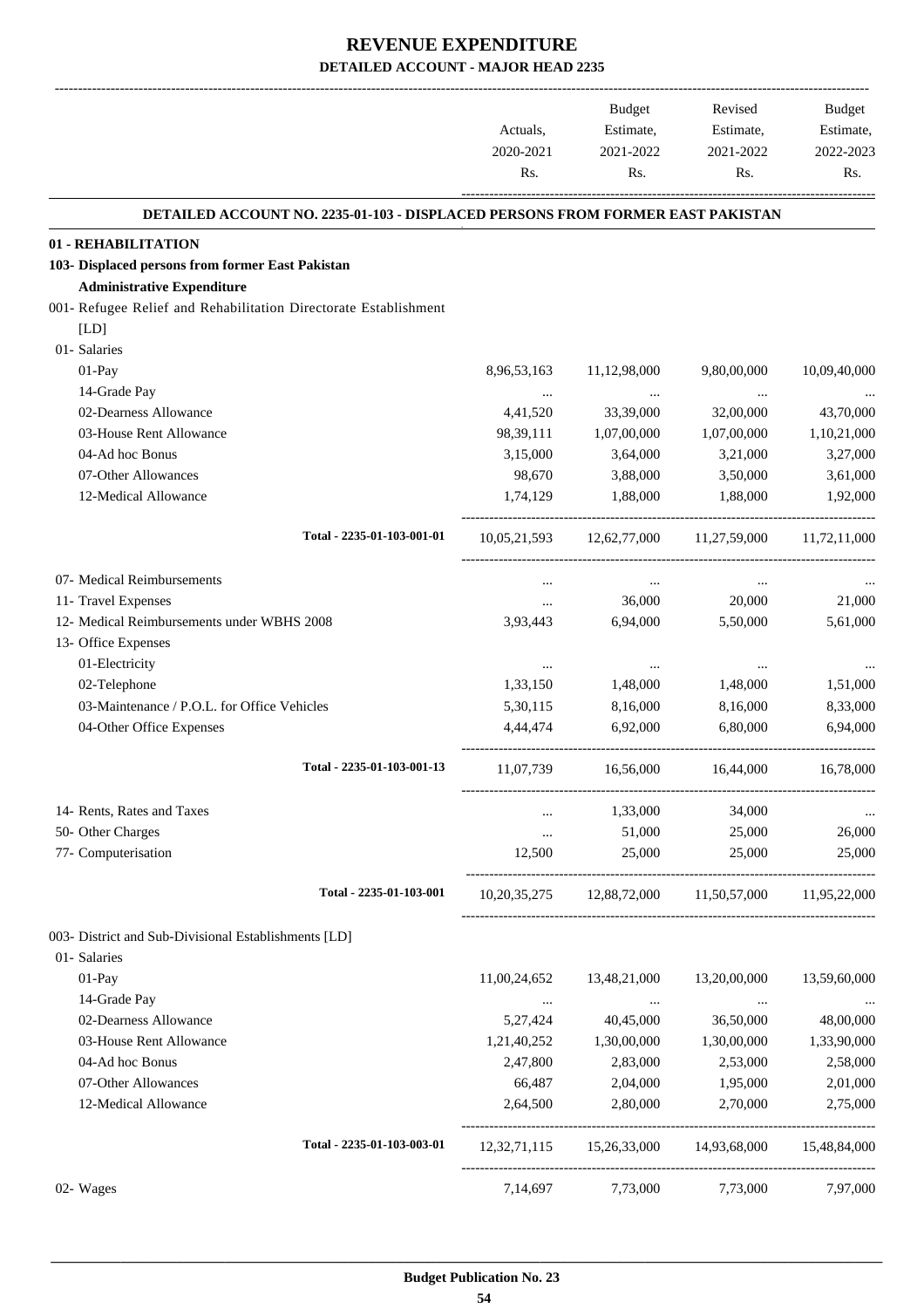-------------------------------------------------------------------------------------------------------------------------------------------------------------------------------

|                                                                   | Actuals,<br>2020-2021<br>Rs.                        | <b>Budget</b><br>Estimate,<br>2021-2022<br>Rs. | Revised<br>Estimate,<br>2021-2022<br>Rs.                                                                                                                                                                                         | <b>Budget</b><br>Estimate,<br>2022-2023<br>Rs.     |
|-------------------------------------------------------------------|-----------------------------------------------------|------------------------------------------------|----------------------------------------------------------------------------------------------------------------------------------------------------------------------------------------------------------------------------------|----------------------------------------------------|
|                                                                   |                                                     |                                                |                                                                                                                                                                                                                                  |                                                    |
| 07- Medical Reimbursements                                        | $\cdots$                                            | $\cdots$<br>99,765 87,000                      | $\cdots$<br>1,00,000                                                                                                                                                                                                             | 1,02,000                                           |
| 11- Travel Expenses<br>12- Medical Reimbursements under WBHS 2008 | 3,22,655                                            | 6,74,000                                       | 6,50,000                                                                                                                                                                                                                         | 6,63,000                                           |
| 13- Office Expenses                                               |                                                     |                                                |                                                                                                                                                                                                                                  |                                                    |
| 01-Electricity                                                    | 31,491                                              | 51,000                                         | 51,000                                                                                                                                                                                                                           | 52,000                                             |
| 02-Telephone                                                      | 1,18,536                                            | 1,41,000                                       | 1,41,000                                                                                                                                                                                                                         | 1,44,000                                           |
| 03-Maintenance / P.O.L. for Office Vehicles                       | 1,16,156                                            | 1,23,000                                       | 1,23,000                                                                                                                                                                                                                         | 1,26,000                                           |
| 04-Other Office Expenses                                          | 3,88,013                                            | 2,96,000                                       | 3,90,000                                                                                                                                                                                                                         | 3,98,000                                           |
| Total - 2235-01-103-003-13                                        |                                                     |                                                | 6,54,196 6,11,000 7,05,000 7,20,000                                                                                                                                                                                              |                                                    |
| 14- Rents, Rates and Taxes                                        |                                                     |                                                | 18,400 39,000 30,000                                                                                                                                                                                                             | 31,000                                             |
| 50- Other Charges                                                 |                                                     |                                                | 3,42,823 3,22,000 3,22,000 3,32,000                                                                                                                                                                                              |                                                    |
| Total - 2235-01-103-003                                           |                                                     |                                                | 12.54.23.651 15.51.39.000 15.19.48.000 15.75.29.000                                                                                                                                                                              |                                                    |
| <b>Total - Administrative Expenditure</b>                         |                                                     |                                                | 22,74,58,926 28,40,11,000 26,70,05,000 27,70,51,000                                                                                                                                                                              |                                                    |
| Total - 2235-01-103                                               |                                                     |                                                | 22,74,58,926 28,40,11,000 26,70,05,000 27,70,51,000                                                                                                                                                                              |                                                    |
| Voted<br>Charged                                                  | 22,74,58,926 28,40,11,000 26,70,05,000 27,70,51,000 | $\mathbf{1}$                                   | $\cdots$ . The contract of the contract of the contract of the contract of the contract of the contract of the contract of the contract of the contract of the contract of the contract of the contract of the contract of the c | $\mathbf{r}$ and $\mathbf{r}$ are all $\mathbf{r}$ |
|                                                                   |                                                     |                                                |                                                                                                                                                                                                                                  |                                                    |

#### **DETAILED ACCOUNT NO. 2235-01-202 - OTHER REHABILITATION SCHEMES .**

.

| 01 - REHABILITATION                                               |             |                |             |             |
|-------------------------------------------------------------------|-------------|----------------|-------------|-------------|
| <b>202- Other Rehabilitation Schemes</b>                          |             |                |             |             |
| <b>Administrative Expenditure</b>                                 |             |                |             |             |
| 003- Expenditure on other Homes and Institutions (Education) [LD] |             |                |             |             |
| 12- Medical Reimbursements under WBHS 2008                        | $\cdots$    | $\cdots$       | $\cdots$    | $\cdots$    |
| 014- Medical facilities [LD]                                      |             |                |             |             |
| 50- Other Charges                                                 | $\cdots$    | $\cdots$       | $\ddotsc$   |             |
| 015- Advance to Industries- Government Production Centre [LD]     |             |                |             |             |
| 01- Salaries                                                      |             |                |             |             |
| $01-Pay$                                                          | 1,62,32,360 | 2, 20, 78, 000 | 2,10,00,000 | 2,16,30,000 |
| 14-Grade Pay                                                      | $\cdots$    | $\cdots$       | $\cdots$    | $\cdots$    |
| 02-Dearness Allowance                                             | 73,830      | 6,63,000       | 6,63,000    | 7,20,000    |
| 03-House Rent Allowance                                           | 19,47,768   | 23,00,000      | 23,00,000   | 23,69,000   |
| 04-Ad hoc Bonus                                                   | 1,68,000    | 2,02,000       | 1,71,000    | 1,74,000    |
| 07-Other Allowances                                               | 7,200       | 11,000         | 11,000      | 12,000      |
| 12-Medical Allowance                                              | 1,14,000    | 1,37,000       | 1,16,000    | 1,18,000    |
| Total - 2235-01-202-015-01                                        | 1,85,43,158 | 2,53,91,000    | 2,42,61,000 | 2,50,23,000 |
| 07- Medical Reimbursements                                        | $\cdots$    | $\cdots$       | $\cdots$    | $\cdots$    |
| 11- Travel Expenses                                               | $\cdots$    | $\cdots$       | $\cdots$    | $\cdots$    |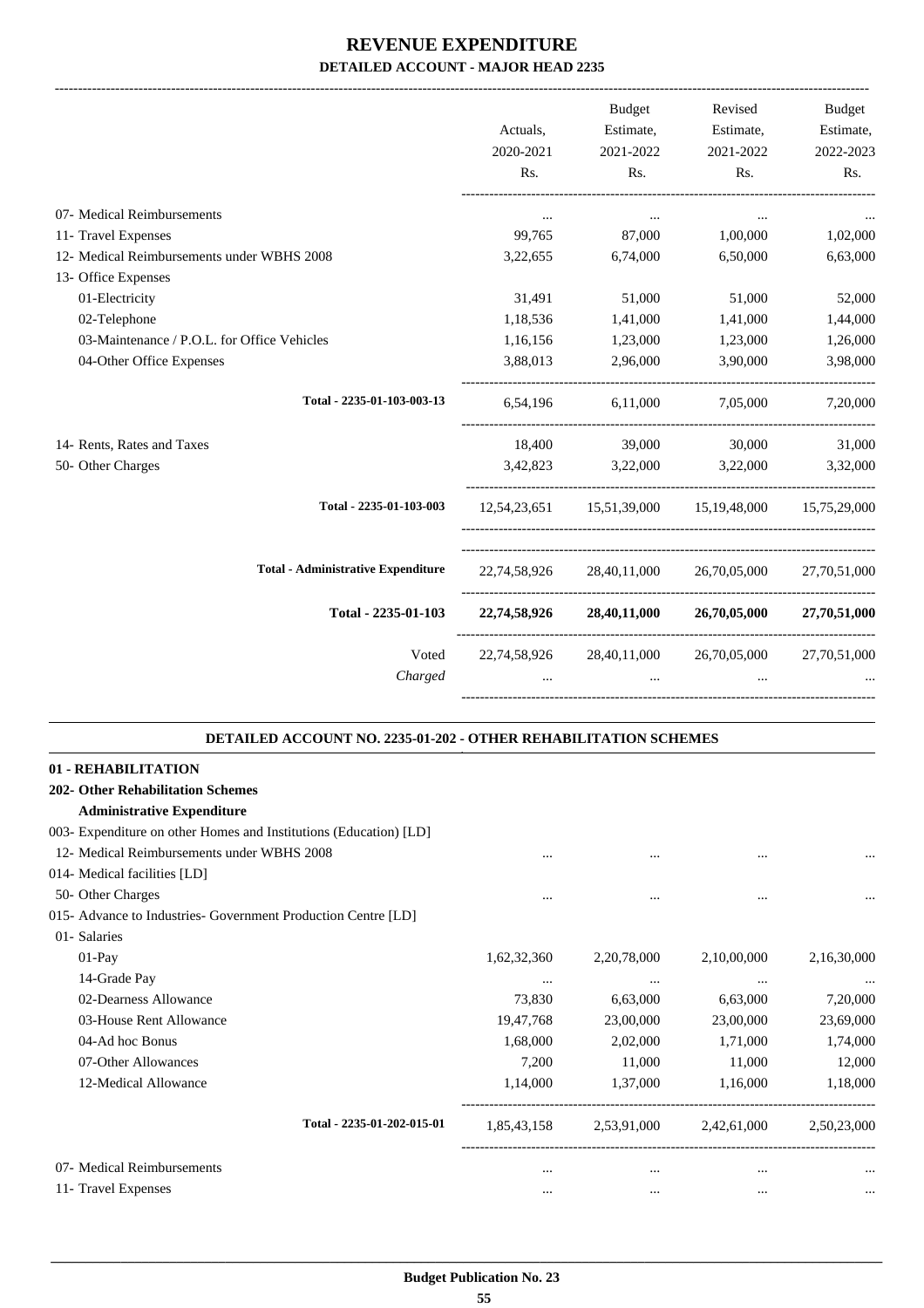|                                                                | Actuals,<br>2020-2021<br>Rs. | <b>Budget</b><br>Estimate,<br>2021-2022<br>Rs. | Revised<br>Estimate,<br>2021-2022<br>Rs. | Budget<br>Estimate,<br>2022-2023<br>Rs. |
|----------------------------------------------------------------|------------------------------|------------------------------------------------|------------------------------------------|-----------------------------------------|
| 12- Medical Reimbursements under WBHS 2008                     | 21,155                       | 1,64,000                                       | 1,00,000                                 | 1,02,000                                |
| 13- Office Expenses                                            |                              |                                                |                                          |                                         |
| 01-Electricity                                                 | 15,500                       | 1,06,000                                       | 50,000                                   | 51,000                                  |
| 02-Telephone                                                   | $\cdots$                     | $\cdots$                                       | $\cdots$                                 |                                         |
| 03-Maintenance / P.O.L. for Office Vehicles                    |                              | $\cdots$                                       | $\ddotsc$                                |                                         |
| 04-Other Office Expenses                                       |                              |                                                | $\ddotsc$                                |                                         |
| Total - 2235-01-202-015-13                                     | 15,500                       | 1,06,000                                       | 50,000                                   | 51,000                                  |
| 50- Other Charges                                              | $\cdots$                     | 29,000                                         | 25,000                                   | 26,000                                  |
| 75- Purchase                                                   | 16,56,212                    |                                                | 4,59,000 15,00,000                       | 20,00,000                               |
| Total - 2235-01-202-015                                        |                              |                                                | 2,02,36,025 2,61,49,000 2,59,36,000      | 2,72,02,000                             |
| 018- Other rehabilitation Schemes [LD]                         |                              |                                                |                                          |                                         |
| 50- Other Charges                                              |                              |                                                |                                          |                                         |
| 020- Expenditure on Homes and Institutions Including P.L.Homes |                              |                                                |                                          |                                         |
| [LD]                                                           |                              |                                                |                                          |                                         |
| 01- Salaries                                                   |                              |                                                |                                          |                                         |
| 01-Pay                                                         | 63,50,000                    | 80,73,000                                      | 75,00,000                                | 77,25,000                               |
| 14-Grade Pay                                                   | $\cdots$                     | $\ldots$                                       | $\cdots$                                 |                                         |
| 02-Dearness Allowance                                          | 30,348                       | 2,43,000                                       | 2,59,000                                 | 3,65,000                                |
| 03-House Rent Allowance                                        | 7,28,640                     | 7,70,000                                       | 7,70,000                                 | 7,94,000                                |
| 04-Ad hoc Bonus                                                | 12,600                       | 17,000                                         | 16,000                                   | 17,000                                  |
| 07-Other Allowances                                            | $\cdots$                     | $\cdots$                                       | $\ldots$                                 |                                         |
| 12-Medical Allowance                                           | 30,000                       | 31,000                                         | 31,000                                   | 32,000                                  |
| Total - 2235-01-202-020-01                                     | 71,51,588                    | 91,34,000                                      | 85,76,000                                | 89,33,000                               |
| 02- Wages                                                      | 24,000                       | 30,000                                         | 30,000                                   | 31,000                                  |
| 11- Travel Expenses                                            | $\cdots$                     | 4,000                                          | 1,000                                    | 4,000                                   |
| 12- Medical Reimbursements under WBHS 2008                     |                              | $\cdots$                                       | $\cdots$                                 | $\cdots$                                |
| 13- Office Expenses                                            |                              |                                                |                                          |                                         |
| 01-Electricity                                                 | 13,268                       | 28,000                                         | 20,000                                   | 21,000                                  |
| 02-Telephone                                                   | $\cdots$                     | $\ldots$                                       | $\ldots$                                 | $\ldots$                                |
| 04-Other Office Expenses                                       | 11,879                       | 31,000                                         | 25,000                                   | 26,000                                  |
| Total - 2235-01-202-020-13                                     | 25,147                       | 59,000                                         | 45,000                                   | 47,000                                  |
| 14- Rents, Rates and Taxes                                     |                              | $\cdots$                                       | $\ddotsc$                                |                                         |
| 19- Maintenance                                                |                              |                                                | $\ddotsc$                                |                                         |
| 21- Materials and Supplies/Stores and Equipment                |                              |                                                |                                          |                                         |
| 04-Others                                                      | $\ddotsc$                    | $\ddotsc$                                      | $\ddotsc$                                |                                         |
| 27- Minor Works/ Maintenance                                   | $\ddotsc$                    | $\cdots$                                       | $\ldots$                                 |                                         |
| 50- Other Charges                                              | 1,52,65,892                  | 1,63,20,000                                    | 1,57,00,000                              | 1,61,71,000                             |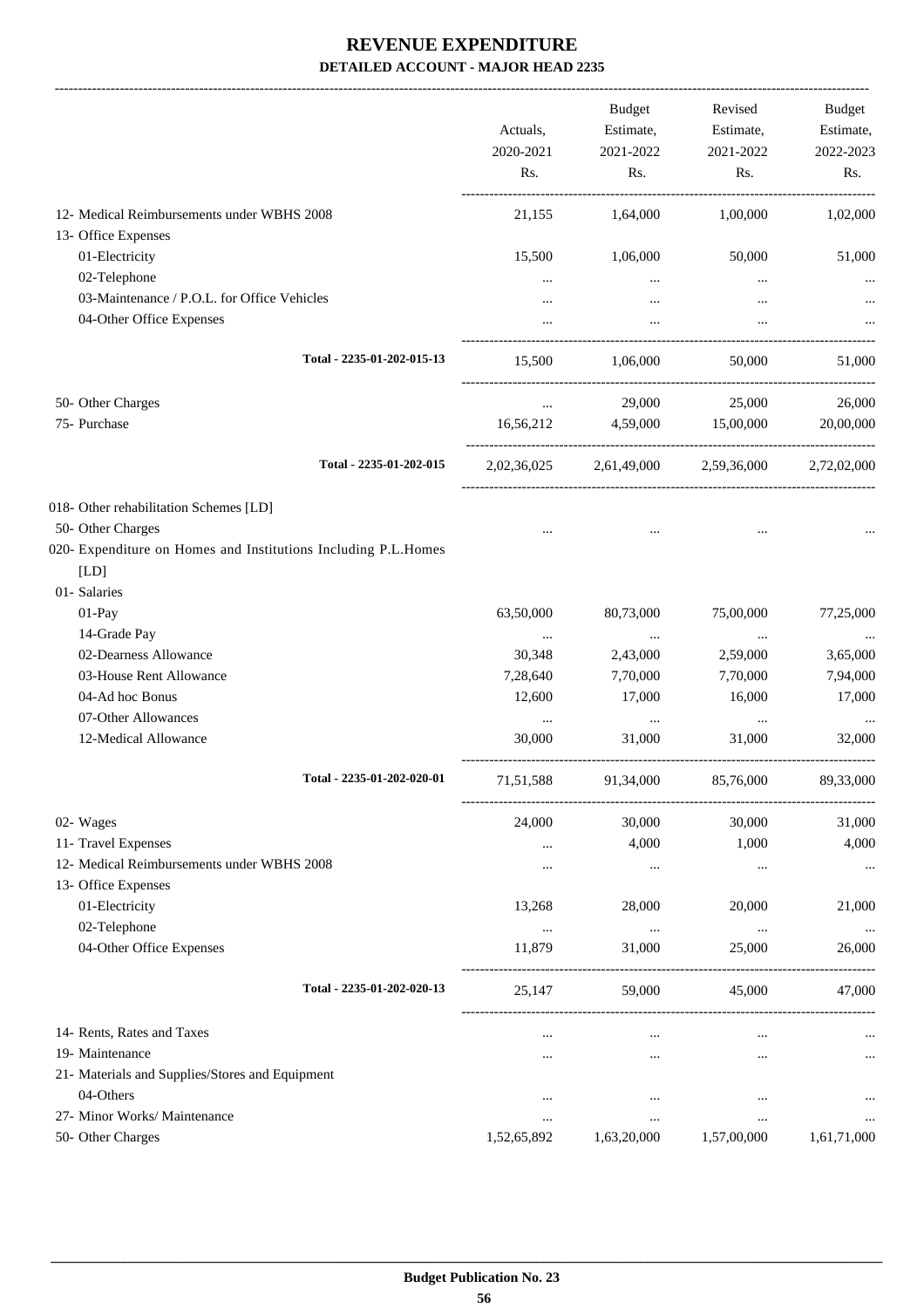| Total - 2235-01-202-020<br>2,24,66,627 2,55,47,000 2,43,52,000 2,51,86,000<br>021- One Time Payment Of Compensation For Rehabilitation [LD]<br>31- Grants-in-aid-GENERAL<br>02-Other Grants<br>$\cdots$<br><b>Total - Administrative Expenditure</b><br>5,16,96,000 5,02,88,000 5,23,88,000<br>4, 27, 02, 652<br><b>Central Sector Scheme</b><br>026- Basic Infrastructural Facilities in the Displaced Persons Colonies<br>in West Bengal [LD]<br>31- Grants-in-aid-GENERAL |             |
|------------------------------------------------------------------------------------------------------------------------------------------------------------------------------------------------------------------------------------------------------------------------------------------------------------------------------------------------------------------------------------------------------------------------------------------------------------------------------|-------------|
|                                                                                                                                                                                                                                                                                                                                                                                                                                                                              |             |
|                                                                                                                                                                                                                                                                                                                                                                                                                                                                              |             |
|                                                                                                                                                                                                                                                                                                                                                                                                                                                                              |             |
|                                                                                                                                                                                                                                                                                                                                                                                                                                                                              |             |
|                                                                                                                                                                                                                                                                                                                                                                                                                                                                              |             |
|                                                                                                                                                                                                                                                                                                                                                                                                                                                                              |             |
|                                                                                                                                                                                                                                                                                                                                                                                                                                                                              |             |
|                                                                                                                                                                                                                                                                                                                                                                                                                                                                              |             |
| 02-Other Grants                                                                                                                                                                                                                                                                                                                                                                                                                                                              |             |
| 50- Other Charges<br>$\cdots$<br>$\cdots$<br>$\cdots$<br>Total - 2235-01-202<br>4,27,02,652<br>5,16,96,000<br>5,02,88,000                                                                                                                                                                                                                                                                                                                                                    | 5,23,88,000 |
| Voted<br>4,27,02,652 5,16,96,000<br>5,02,88,000 5,23,88,000                                                                                                                                                                                                                                                                                                                                                                                                                  |             |
| Charged<br>and the company of the company of the<br>$\mathbf{1}$<br>$\ddots$                                                                                                                                                                                                                                                                                                                                                                                                 |             |
| DETAILED ACCOUNT NO. 2235-01-800 - OTHER EXPENDITURE<br>01 - REHABILITATION<br>800- Other Expenditure                                                                                                                                                                                                                                                                                                                                                                        |             |
| <b>Administrative Expenditure</b>                                                                                                                                                                                                                                                                                                                                                                                                                                            |             |
| 001- Miscellaneous expenditure [LD]                                                                                                                                                                                                                                                                                                                                                                                                                                          |             |
| 50- Other Charges<br>Voted<br>7,16,357<br>7,65,000<br>7,65,000<br>Charged                                                                                                                                                                                                                                                                                                                                                                                                    | 7,88,000    |
| Total - 2235-01-800-001<br>7,16,357<br>7,65,000 7,65,000                                                                                                                                                                                                                                                                                                                                                                                                                     | 7,88,000    |
| 003- Maintance of tenament and other Scheme [LD]<br>01- Salaries<br>01-Pay<br>11,60,800<br>12,36,000<br>12,36,000                                                                                                                                                                                                                                                                                                                                                            | 12,74,000   |
| 14-Grade Pay<br>$\sim$ 100 $\mu$<br>$\ddots$<br>$\cdots$                                                                                                                                                                                                                                                                                                                                                                                                                     | $\ldots$    |
| 02-Dearness Allowance<br>5,862<br>38,000<br>47,000                                                                                                                                                                                                                                                                                                                                                                                                                           | 73,000      |
| 03-House Rent Allowance<br>1,39,296<br>1,25,000<br>1,50,000                                                                                                                                                                                                                                                                                                                                                                                                                  | 1,55,000    |
| 04-Ad hoc Bonus<br>12,600<br>17,000<br>13,000<br>12-Medical Allowance<br>$\cdots$<br>$\cdots$<br>$\cdots$                                                                                                                                                                                                                                                                                                                                                                    | 13,000      |
| Total - 2235-01-800-003-01<br>14,16,000<br>14,46,000<br>13,18,558                                                                                                                                                                                                                                                                                                                                                                                                            | 15,15,000   |
|                                                                                                                                                                                                                                                                                                                                                                                                                                                                              |             |
| 12- Medical Reimbursements under WBHS 2008<br>41,477<br>$\cdots$<br>$\cdots$                                                                                                                                                                                                                                                                                                                                                                                                 |             |
| 13- Office Expenses<br>01-Electricity<br>1,65,000                                                                                                                                                                                                                                                                                                                                                                                                                            |             |
| 1,38,134<br>1,65,000<br>04-Other Office Expenses<br>14,512<br>30,000<br>25,000                                                                                                                                                                                                                                                                                                                                                                                               | 1,68,000    |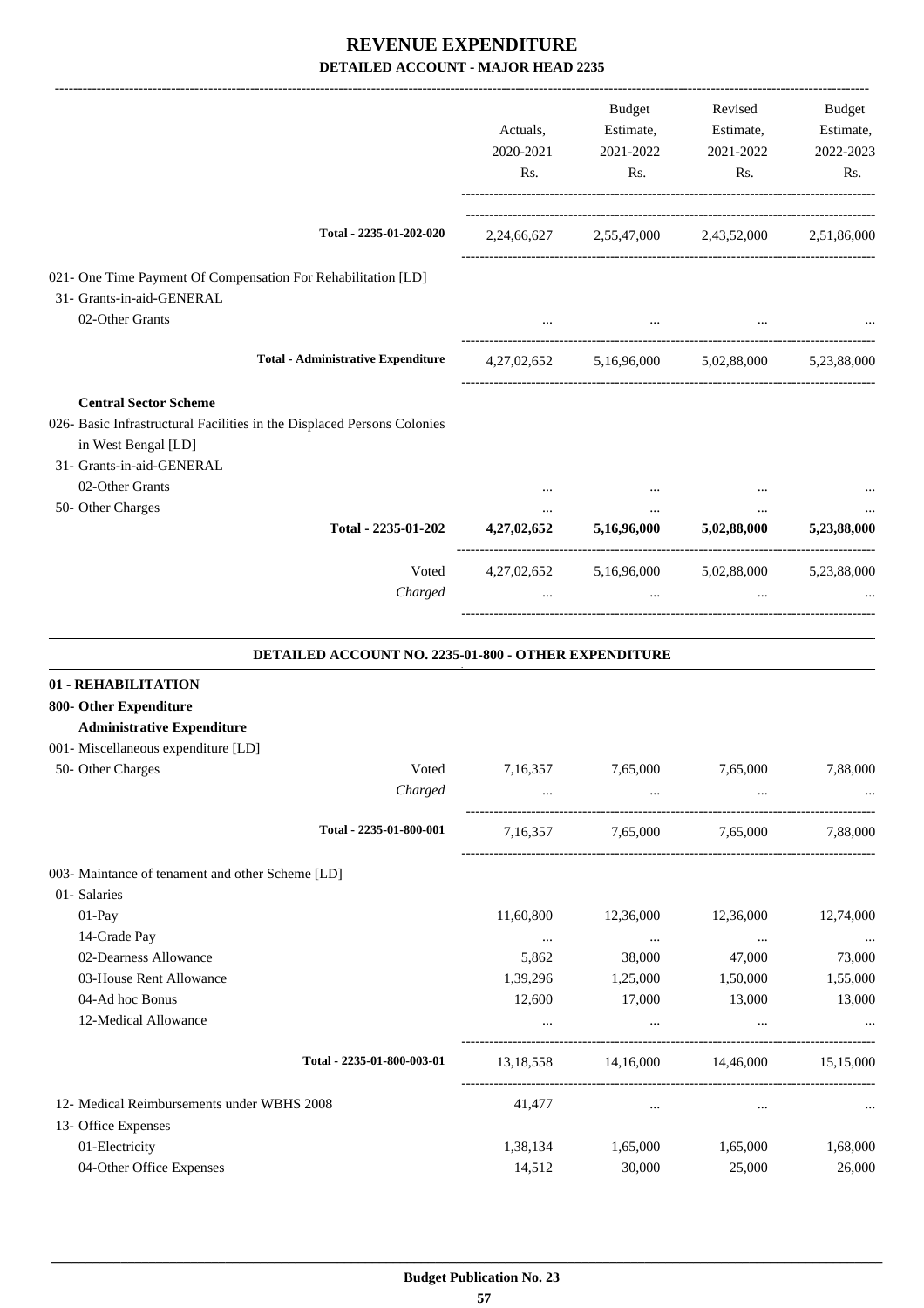|                                                                                                                                                                                  | Actuals,<br>2020-2021<br>Rs. | Budget<br>Estimate,<br>2021-2022<br>Rs. | Revised<br>Estimate,<br>2021-2022<br>Rs. | Budget<br>Estimate,<br>2022-2023<br>Rs. |
|----------------------------------------------------------------------------------------------------------------------------------------------------------------------------------|------------------------------|-----------------------------------------|------------------------------------------|-----------------------------------------|
| Total - 2235-01-800-003-13                                                                                                                                                       |                              | 1,52,646 1,95,000 1,90,000 1,94,000     |                                          |                                         |
| 50- Other Charges                                                                                                                                                                |                              | 92,621 1,64,000 1,64,000 1,69,000       |                                          |                                         |
| Total - 2235-01-800-003                                                                                                                                                          |                              | 16,05,302 17,75,000 18,00,000 18,78,000 |                                          |                                         |
| 004- Expenditure in connection with supply of goods [LD]<br>21- Materials and Supplies/Stores and Equipment<br>04-Others                                                         | <b>Sales Committee</b>       |                                         | 5,10,000 1,28,000                        |                                         |
| Total - 2235-01-800-004                                                                                                                                                          | $\cdots$                     |                                         | 5,10,000 1,28,000                        | -------------------------               |
| <b>Total - Administrative Expenditure</b>                                                                                                                                        |                              | 23,21,659 30,50,000 26,93,000           |                                          | 26,66,000                               |
| <b>State Development Schemes</b><br>006- Grants to ULB/RLB for infrastructural development in refugee<br>colonies (GLB) [LD]<br>31- Grants-in-aid-GENERAL<br>02-Other Grants     |                              |                                         |                                          |                                         |
| Total - 2235-01-800                                                                                                                                                              |                              | 23,21,659 30,50,000 26,93,000           |                                          | 26,66,000                               |
| Voted<br>Charged                                                                                                                                                                 | 23, 21, 659<br>$\cdots$      | 30,50,000<br>$\cdots$                   | 26,93,000<br>$\cdots$                    | 26,66,000                               |
| <b>DETAILED ACCOUNT NO. 2235 - DEDUCT RECOVERIES IN REDUCTION OF EXPENDITURE</b>                                                                                                 |                              |                                         |                                          |                                         |
| 01 - REHABILITATION<br>103- Displaced persons from former East Pakistan<br>Administrative Expenditure<br>001-Refugee Relief and Rehabilitation Directorate Establishment<br>[LD] |                              |                                         |                                          |                                         |
| 70-Deduct Recoveries<br>01-Others<br>02-W.B.H.S. 2008                                                                                                                            | $\cdots$                     | $-1,000$<br>$-1,000$                    | $-1,000$                                 | $-1,000$                                |
| 002-Refugee Relief and Rehabilitation Directorate Establishments<br>(Education) [LD]<br>70-Deduct Recoveries                                                                     |                              |                                         | $\cdots$                                 |                                         |
| 01-Others<br>02-W.B.H.S. 2008                                                                                                                                                    | $\ddotsc$<br>                | <br>$\cdots$                            | $-1,000$<br>$\cdots$                     | $-1,000$<br>                            |
| 003-District and Sub-Divisional Establishments [LD]<br>70-Deduct Recoveries                                                                                                      |                              |                                         |                                          |                                         |
| 01-Others<br>02-W.B.H.S. 2008                                                                                                                                                    | $\cdots$<br>$\cdots$         | $-1,000$<br>$-1,000$                    | $-1,000$<br>$\cdots$                     | $-1,000$                                |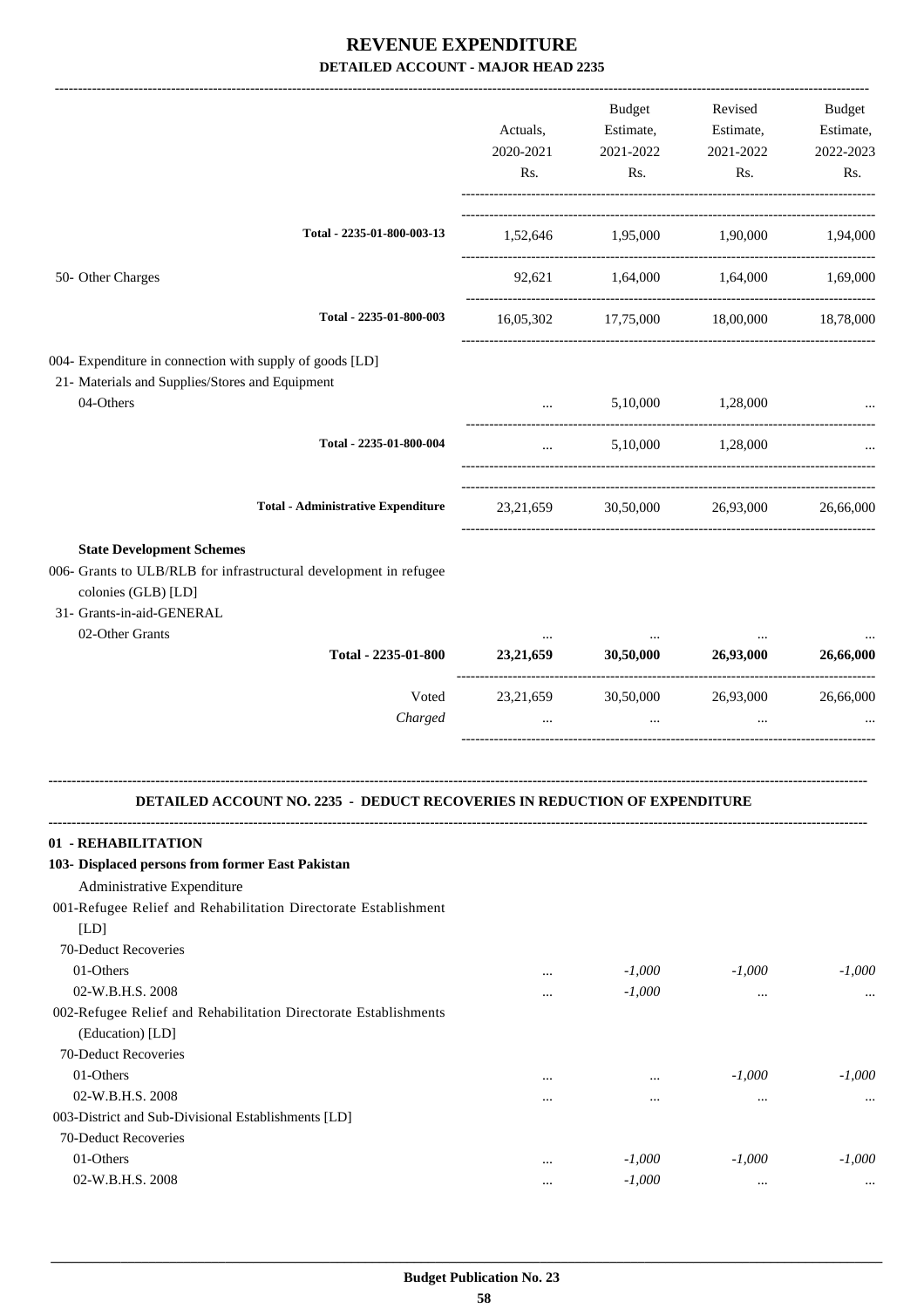| 004-District and Sub-Divisional Establishments (Education) [LD]<br>70-Deduct Recoveries<br>01-Others<br>$-1,000$<br>$\cdots$<br>02-W.B.H.S. 2008<br>$\cdots$<br>$\cdots$<br>Total - 103 - Deduct - Recoveries<br>$-4,000$<br>$-4,000$<br>$\cdots$<br>112- Relief and Rehabilitation of Persons affected by Indo-Pak<br><b>Conflict 1971</b><br>Administrative Expenditure<br>001-Directorate Establishment [LD]<br>70-Deduct Recoveries<br>01-Others<br>$-1,000$<br>$-1,000$<br>02-W.B.H.S. 2008<br>$\cdots$<br>$\ddots$<br>Total - 112 - Deduct - Recoveries<br>$-1,000$<br>$\cdots$<br>$\cdots$<br>202- Other Rehabilitation Schemes<br>Administrative Expenditure<br>001-Expenditure on P.L.Homes [LD]<br>70-Deduct Recoveries<br>01-Others<br>$-1,000$<br>$\cdots$<br><br>02-W.B.H.S. 2008<br><br><br>002-Expenditure on other Homes and Institutions [LD]<br>70-Deduct Recoveries<br>01-Others<br>$-1,000$<br><br>$\cdots$<br>02-W.B.H.S. 2008<br>$\ddotsc$<br>003-Expenditure on other Homes and Institutions (Education) [LD]<br>70-Deduct Recoveries<br>01-Others<br>$-1,000$<br>$\cdots$<br><br>02-W.B.H.S. 2008<br>$\cdots$<br><br>$\cdots$<br>015-Advance to Industries- Government Production Centre [LD]<br>70-Deduct Recoveries<br>01-Others<br>$-1,000$<br>$-1,000$<br>$-1,000$<br><br>02-W.B.H.S. 2008<br>$-1,000$<br>$\ddotsc$<br><br><br>020-Expenditure on Homes and Institutions Including P.L.Homes<br>[LD]<br>70-Deduct Recoveries<br>01-Others<br>$-4,000$<br>$-1,000$<br>$-1,000$<br>$-1,000$<br>02-W.B.H.S. 2008<br>$-1,000$<br>$\cdots$<br>Total - 202 - Deduct - Recoveries<br>$-4,000$<br>$-4,000$<br>$-5,000$ | Actuals,<br>2020-2021<br>Rs. | <b>Budget</b><br>Estimate,<br>2021-2022<br>Rs. | Revised<br>Estimate,<br>2021-2022<br>Rs. | <b>Budget</b><br>Estimate,<br>2022-2023<br>Rs. |
|--------------------------------------------------------------------------------------------------------------------------------------------------------------------------------------------------------------------------------------------------------------------------------------------------------------------------------------------------------------------------------------------------------------------------------------------------------------------------------------------------------------------------------------------------------------------------------------------------------------------------------------------------------------------------------------------------------------------------------------------------------------------------------------------------------------------------------------------------------------------------------------------------------------------------------------------------------------------------------------------------------------------------------------------------------------------------------------------------------------------------------------------------------------------------------------------------------------------------------------------------------------------------------------------------------------------------------------------------------------------------------------------------------------------------------------------------------------------------------------------------------------------------------------------------------------------------------------------------------------------------------------------|------------------------------|------------------------------------------------|------------------------------------------|------------------------------------------------|
|                                                                                                                                                                                                                                                                                                                                                                                                                                                                                                                                                                                                                                                                                                                                                                                                                                                                                                                                                                                                                                                                                                                                                                                                                                                                                                                                                                                                                                                                                                                                                                                                                                            |                              |                                                |                                          |                                                |
|                                                                                                                                                                                                                                                                                                                                                                                                                                                                                                                                                                                                                                                                                                                                                                                                                                                                                                                                                                                                                                                                                                                                                                                                                                                                                                                                                                                                                                                                                                                                                                                                                                            |                              |                                                |                                          |                                                |
|                                                                                                                                                                                                                                                                                                                                                                                                                                                                                                                                                                                                                                                                                                                                                                                                                                                                                                                                                                                                                                                                                                                                                                                                                                                                                                                                                                                                                                                                                                                                                                                                                                            |                              |                                                |                                          | $-1,000$                                       |
|                                                                                                                                                                                                                                                                                                                                                                                                                                                                                                                                                                                                                                                                                                                                                                                                                                                                                                                                                                                                                                                                                                                                                                                                                                                                                                                                                                                                                                                                                                                                                                                                                                            |                              |                                                |                                          |                                                |
|                                                                                                                                                                                                                                                                                                                                                                                                                                                                                                                                                                                                                                                                                                                                                                                                                                                                                                                                                                                                                                                                                                                                                                                                                                                                                                                                                                                                                                                                                                                                                                                                                                            |                              |                                                |                                          | $-4,000$                                       |
|                                                                                                                                                                                                                                                                                                                                                                                                                                                                                                                                                                                                                                                                                                                                                                                                                                                                                                                                                                                                                                                                                                                                                                                                                                                                                                                                                                                                                                                                                                                                                                                                                                            |                              |                                                |                                          |                                                |
|                                                                                                                                                                                                                                                                                                                                                                                                                                                                                                                                                                                                                                                                                                                                                                                                                                                                                                                                                                                                                                                                                                                                                                                                                                                                                                                                                                                                                                                                                                                                                                                                                                            |                              |                                                |                                          |                                                |
|                                                                                                                                                                                                                                                                                                                                                                                                                                                                                                                                                                                                                                                                                                                                                                                                                                                                                                                                                                                                                                                                                                                                                                                                                                                                                                                                                                                                                                                                                                                                                                                                                                            |                              |                                                |                                          |                                                |
|                                                                                                                                                                                                                                                                                                                                                                                                                                                                                                                                                                                                                                                                                                                                                                                                                                                                                                                                                                                                                                                                                                                                                                                                                                                                                                                                                                                                                                                                                                                                                                                                                                            |                              |                                                |                                          |                                                |
|                                                                                                                                                                                                                                                                                                                                                                                                                                                                                                                                                                                                                                                                                                                                                                                                                                                                                                                                                                                                                                                                                                                                                                                                                                                                                                                                                                                                                                                                                                                                                                                                                                            |                              |                                                |                                          |                                                |
|                                                                                                                                                                                                                                                                                                                                                                                                                                                                                                                                                                                                                                                                                                                                                                                                                                                                                                                                                                                                                                                                                                                                                                                                                                                                                                                                                                                                                                                                                                                                                                                                                                            |                              |                                                |                                          |                                                |
|                                                                                                                                                                                                                                                                                                                                                                                                                                                                                                                                                                                                                                                                                                                                                                                                                                                                                                                                                                                                                                                                                                                                                                                                                                                                                                                                                                                                                                                                                                                                                                                                                                            |                              |                                                |                                          |                                                |
|                                                                                                                                                                                                                                                                                                                                                                                                                                                                                                                                                                                                                                                                                                                                                                                                                                                                                                                                                                                                                                                                                                                                                                                                                                                                                                                                                                                                                                                                                                                                                                                                                                            |                              |                                                |                                          | $-1,000$                                       |
|                                                                                                                                                                                                                                                                                                                                                                                                                                                                                                                                                                                                                                                                                                                                                                                                                                                                                                                                                                                                                                                                                                                                                                                                                                                                                                                                                                                                                                                                                                                                                                                                                                            |                              |                                                |                                          |                                                |
|                                                                                                                                                                                                                                                                                                                                                                                                                                                                                                                                                                                                                                                                                                                                                                                                                                                                                                                                                                                                                                                                                                                                                                                                                                                                                                                                                                                                                                                                                                                                                                                                                                            |                              |                                                |                                          |                                                |
|                                                                                                                                                                                                                                                                                                                                                                                                                                                                                                                                                                                                                                                                                                                                                                                                                                                                                                                                                                                                                                                                                                                                                                                                                                                                                                                                                                                                                                                                                                                                                                                                                                            |                              |                                                |                                          |                                                |
|                                                                                                                                                                                                                                                                                                                                                                                                                                                                                                                                                                                                                                                                                                                                                                                                                                                                                                                                                                                                                                                                                                                                                                                                                                                                                                                                                                                                                                                                                                                                                                                                                                            |                              |                                                |                                          |                                                |
|                                                                                                                                                                                                                                                                                                                                                                                                                                                                                                                                                                                                                                                                                                                                                                                                                                                                                                                                                                                                                                                                                                                                                                                                                                                                                                                                                                                                                                                                                                                                                                                                                                            |                              |                                                |                                          | $-1,000$                                       |
|                                                                                                                                                                                                                                                                                                                                                                                                                                                                                                                                                                                                                                                                                                                                                                                                                                                                                                                                                                                                                                                                                                                                                                                                                                                                                                                                                                                                                                                                                                                                                                                                                                            |                              |                                                |                                          |                                                |
|                                                                                                                                                                                                                                                                                                                                                                                                                                                                                                                                                                                                                                                                                                                                                                                                                                                                                                                                                                                                                                                                                                                                                                                                                                                                                                                                                                                                                                                                                                                                                                                                                                            |                              |                                                |                                          |                                                |
|                                                                                                                                                                                                                                                                                                                                                                                                                                                                                                                                                                                                                                                                                                                                                                                                                                                                                                                                                                                                                                                                                                                                                                                                                                                                                                                                                                                                                                                                                                                                                                                                                                            |                              |                                                |                                          |                                                |
|                                                                                                                                                                                                                                                                                                                                                                                                                                                                                                                                                                                                                                                                                                                                                                                                                                                                                                                                                                                                                                                                                                                                                                                                                                                                                                                                                                                                                                                                                                                                                                                                                                            |                              |                                                |                                          | $-1,000$                                       |
|                                                                                                                                                                                                                                                                                                                                                                                                                                                                                                                                                                                                                                                                                                                                                                                                                                                                                                                                                                                                                                                                                                                                                                                                                                                                                                                                                                                                                                                                                                                                                                                                                                            |                              |                                                |                                          |                                                |
|                                                                                                                                                                                                                                                                                                                                                                                                                                                                                                                                                                                                                                                                                                                                                                                                                                                                                                                                                                                                                                                                                                                                                                                                                                                                                                                                                                                                                                                                                                                                                                                                                                            |                              |                                                |                                          |                                                |
|                                                                                                                                                                                                                                                                                                                                                                                                                                                                                                                                                                                                                                                                                                                                                                                                                                                                                                                                                                                                                                                                                                                                                                                                                                                                                                                                                                                                                                                                                                                                                                                                                                            |                              |                                                |                                          |                                                |
|                                                                                                                                                                                                                                                                                                                                                                                                                                                                                                                                                                                                                                                                                                                                                                                                                                                                                                                                                                                                                                                                                                                                                                                                                                                                                                                                                                                                                                                                                                                                                                                                                                            |                              |                                                |                                          | $-1,000$                                       |
|                                                                                                                                                                                                                                                                                                                                                                                                                                                                                                                                                                                                                                                                                                                                                                                                                                                                                                                                                                                                                                                                                                                                                                                                                                                                                                                                                                                                                                                                                                                                                                                                                                            |                              |                                                |                                          |                                                |
|                                                                                                                                                                                                                                                                                                                                                                                                                                                                                                                                                                                                                                                                                                                                                                                                                                                                                                                                                                                                                                                                                                                                                                                                                                                                                                                                                                                                                                                                                                                                                                                                                                            |                              |                                                |                                          |                                                |
|                                                                                                                                                                                                                                                                                                                                                                                                                                                                                                                                                                                                                                                                                                                                                                                                                                                                                                                                                                                                                                                                                                                                                                                                                                                                                                                                                                                                                                                                                                                                                                                                                                            |                              |                                                |                                          |                                                |
|                                                                                                                                                                                                                                                                                                                                                                                                                                                                                                                                                                                                                                                                                                                                                                                                                                                                                                                                                                                                                                                                                                                                                                                                                                                                                                                                                                                                                                                                                                                                                                                                                                            |                              |                                                |                                          |                                                |
|                                                                                                                                                                                                                                                                                                                                                                                                                                                                                                                                                                                                                                                                                                                                                                                                                                                                                                                                                                                                                                                                                                                                                                                                                                                                                                                                                                                                                                                                                                                                                                                                                                            |                              |                                                |                                          |                                                |
|                                                                                                                                                                                                                                                                                                                                                                                                                                                                                                                                                                                                                                                                                                                                                                                                                                                                                                                                                                                                                                                                                                                                                                                                                                                                                                                                                                                                                                                                                                                                                                                                                                            |                              |                                                |                                          |                                                |
|                                                                                                                                                                                                                                                                                                                                                                                                                                                                                                                                                                                                                                                                                                                                                                                                                                                                                                                                                                                                                                                                                                                                                                                                                                                                                                                                                                                                                                                                                                                                                                                                                                            |                              |                                                |                                          |                                                |
|                                                                                                                                                                                                                                                                                                                                                                                                                                                                                                                                                                                                                                                                                                                                                                                                                                                                                                                                                                                                                                                                                                                                                                                                                                                                                                                                                                                                                                                                                                                                                                                                                                            |                              |                                                |                                          |                                                |
|                                                                                                                                                                                                                                                                                                                                                                                                                                                                                                                                                                                                                                                                                                                                                                                                                                                                                                                                                                                                                                                                                                                                                                                                                                                                                                                                                                                                                                                                                                                                                                                                                                            |                              |                                                |                                          |                                                |
|                                                                                                                                                                                                                                                                                                                                                                                                                                                                                                                                                                                                                                                                                                                                                                                                                                                                                                                                                                                                                                                                                                                                                                                                                                                                                                                                                                                                                                                                                                                                                                                                                                            |                              |                                                |                                          |                                                |
|                                                                                                                                                                                                                                                                                                                                                                                                                                                                                                                                                                                                                                                                                                                                                                                                                                                                                                                                                                                                                                                                                                                                                                                                                                                                                                                                                                                                                                                                                                                                                                                                                                            |                              |                                                |                                          | $-5,000$                                       |

#### **800- Other Expenditure**

Administrative Expenditure

001-Miscellaneous expenditure [LD]

70-Deduct Recoveries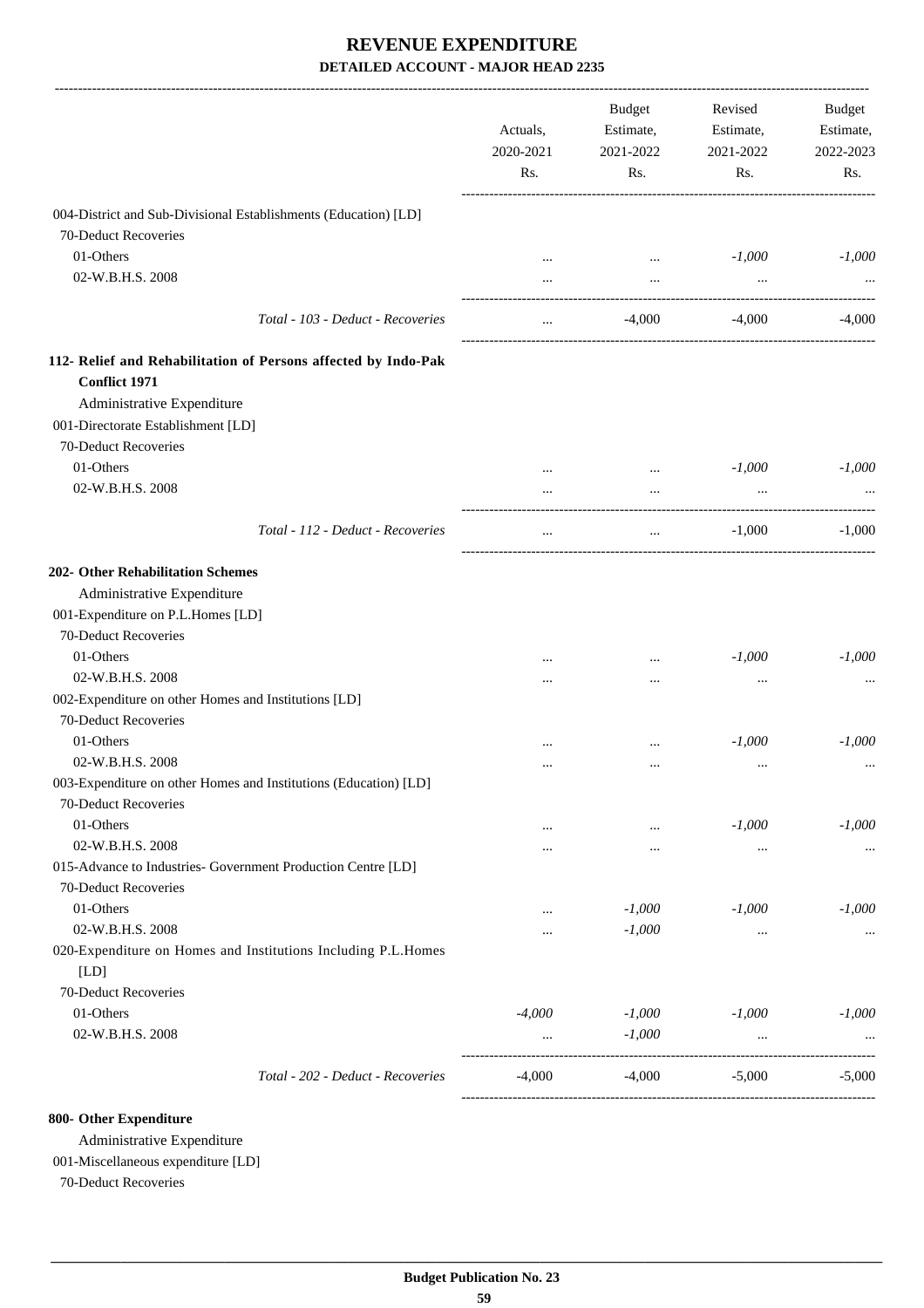-------------------------------------------------------------------------------------------------------------------------------------------------------------------------------

|                                                                | Actuals,<br>2020-2021 | <b>Budget</b><br>Estimate,<br>2021-2022 | Revised<br>Estimate,<br>2021-2022 | <b>Budget</b><br>Estimate,<br>2022-2023 |
|----------------------------------------------------------------|-----------------------|-----------------------------------------|-----------------------------------|-----------------------------------------|
|                                                                | Rs.                   | Rs.                                     | Rs.                               | Rs.                                     |
| 01-Others                                                      | $\cdots$              | $-1,000$                                | $-1,000$                          | $-1,000$                                |
| 02-W.B.H.S. 2008                                               |                       | $\cdots$                                | $\cdots$                          |                                         |
| 002-Market Poultry and Other Schemes [LD]                      |                       |                                         |                                   |                                         |
| 70-Deduct Recoveries                                           |                       |                                         |                                   |                                         |
| 01-Others                                                      |                       | $\ddotsc$                               | $-1,000$                          | $-1,000$                                |
| 02-W.B.H.S. 2008                                               |                       |                                         | $\cdots$                          |                                         |
| 003-Maintance of tenament and other Scheme [LD]                |                       |                                         |                                   |                                         |
| 70-Deduct Recoveries                                           |                       |                                         |                                   |                                         |
| 01-Others                                                      |                       | $-1,000$                                | $-1,000$                          | $-1,000$                                |
| 02-W.B.H.S. 2008                                               | $\cdots$              | $-1,000$                                | $\cdots$                          |                                         |
| 004-Expenditure in connection with supply of goods [LD]        |                       |                                         |                                   |                                         |
| 70-Deduct Recoveries                                           |                       |                                         |                                   |                                         |
| 01-Others                                                      | $\cdots$              | $-1,000$                                | $-1,000$                          | $-1,000$                                |
| 02-W.B.H.S. 2008                                               | $\cdots$              | $\cdots$                                | $\cdots$                          |                                         |
|                                                                |                       |                                         |                                   |                                         |
| Total - 800 - Deduct - Recoveries                              | $\cdots$              | $-4,000$                                | $-4,000$                          | $-4,000$                                |
| 911- Deduct Recoveries of Overpayments                         |                       |                                         |                                   |                                         |
| Administrative Expenditure                                     |                       |                                         |                                   |                                         |
| 001-Deduct-Recoveries of Overpayment [LD]                      |                       |                                         |                                   |                                         |
| 70-Deduct Recoveries                                           |                       |                                         |                                   |                                         |
| 01-Others                                                      | $-34,61,253$          | $-10,000$                               | $-1,00,000$                       | $-1,00,000$                             |
| 02-W.B.H.S. 2008                                               | $\cdots$              | $\cdots$                                | $\ddotsc$                         |                                         |
| 003-District And Subdivisional Establishments (Re) [LD]        |                       |                                         |                                   |                                         |
| 70-Deduct Recoveries                                           |                       |                                         |                                   |                                         |
| 01-Others                                                      |                       | $-1,000$                                | $-1,000$                          | $-1,000$                                |
| 02-W.B.H.S. 2008                                               |                       |                                         |                                   |                                         |
| 014-Medical facilities [LD]                                    |                       |                                         |                                   |                                         |
| 70-Deduct Recoveries                                           |                       |                                         |                                   |                                         |
| 01-Others                                                      |                       | $-1,000$                                | $-1,000$                          | $-1,000$                                |
| 015-Advance to Industries Goverment Production Centre[RE] [LD] |                       |                                         |                                   |                                         |
| 70-Deduct Recoveries                                           |                       |                                         |                                   |                                         |
| 01-Others                                                      |                       | $-1,000$                                | $-1,000$                          | $-1,000$                                |
| 018-Other Rehabilitation Schemes [LD]                          |                       |                                         |                                   |                                         |
| 70-Deduct Recoveries                                           |                       |                                         |                                   |                                         |
| 01-Others                                                      |                       | $-1,000$                                | $-1,000$                          | $-1,000$                                |
| 02-W.B.H.S. 2008                                               |                       | $\cdots$                                | $\cdots$                          | $\cdots$                                |
| 020-Expenditure On Homes And Institutions Including P.L Homes  |                       |                                         |                                   |                                         |
| $(Re)$ [LD]                                                    |                       |                                         |                                   |                                         |
| 70-Deduct Recoveries                                           |                       |                                         |                                   |                                         |
| 01-Others                                                      | $\cdots$              | $-1,000$                                | $-1,000$                          | $-1,000$                                |
| 02-W.B.H.S. 2008                                               | $\cdots$              | $\cdots$                                | $\cdots$                          | $\cdots$                                |
| 021-One Time Payment of Compensation for Rehabilitation (RE)   |                       |                                         |                                   |                                         |
| [LD]                                                           |                       |                                         |                                   |                                         |
| 70-Deduct Recoveries                                           |                       |                                         |                                   |                                         |
| 01-Others                                                      | $\cdots$              | $-1,000$                                | $-1,000$                          | $-1,000$                                |
| 02-W.B.H.S. 2008                                               | $\cdots$              | $\cdots$                                | $\cdots$                          |                                         |
|                                                                |                       |                                         |                                   |                                         |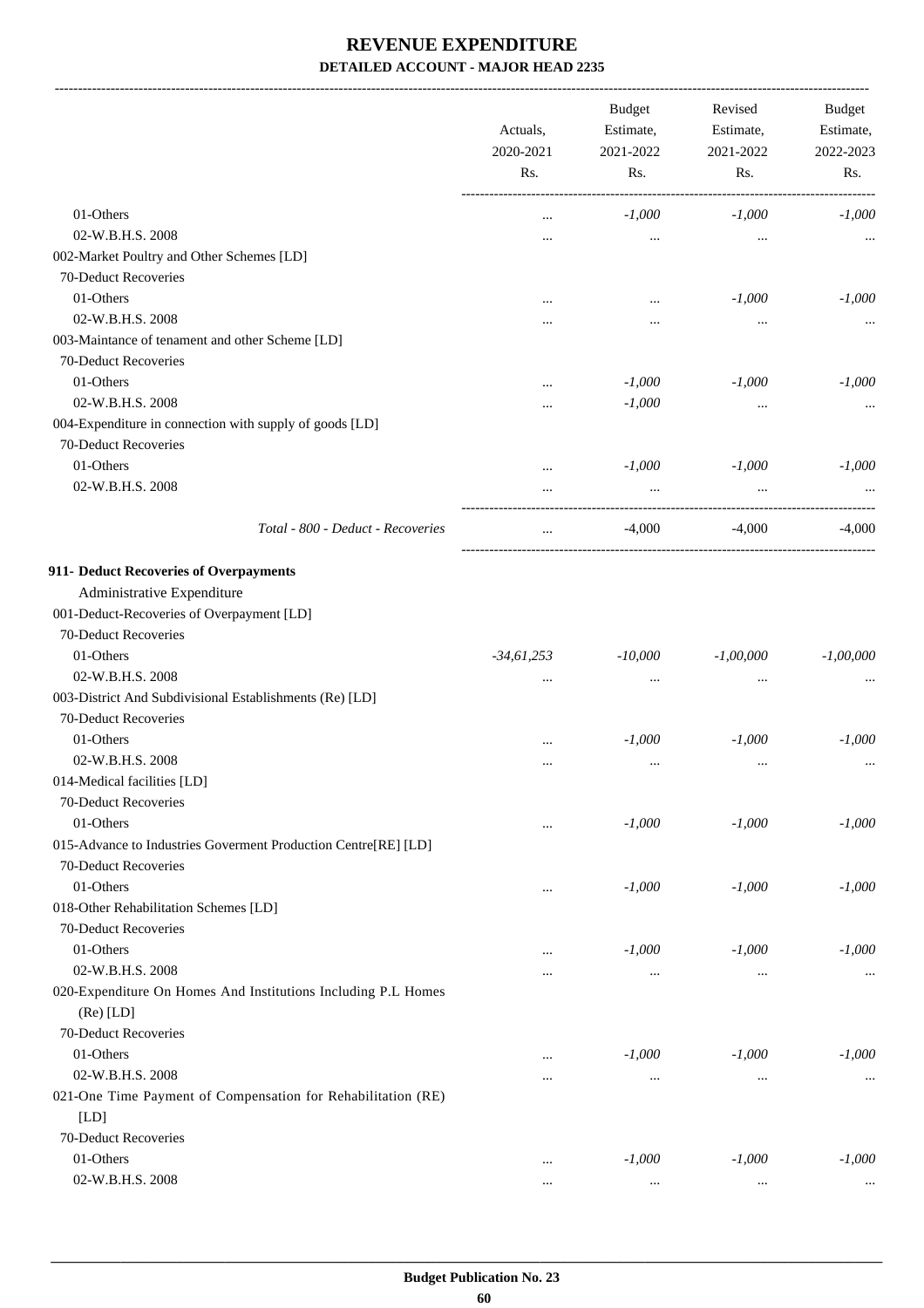. \_ \_ \_ \_ \_ \_ \_ \_ \_ \_ \_ \_ \_ \_ \_

|                                    | Actuals,<br>2020-2021<br>Rs. | <b>Budget</b><br>Estimate,<br>2021-2022<br>Rs. | Revised<br>Estimate,<br>2021-2022<br>Rs. | Budget<br>Estimate,<br>2022-2023<br>Rs. |
|------------------------------------|------------------------------|------------------------------------------------|------------------------------------------|-----------------------------------------|
| Total - 911 - Deduct - Recoveries  | $-34,61,253$                 | $-16,000$                                      | $-1,06,000$                              | $-1,06,000$                             |
| Total - 2235 - Deduct - Recoveries | $-34,65,253$                 | $-28,000$                                      | $-1,20,000$                              | $-1,20,000$                             |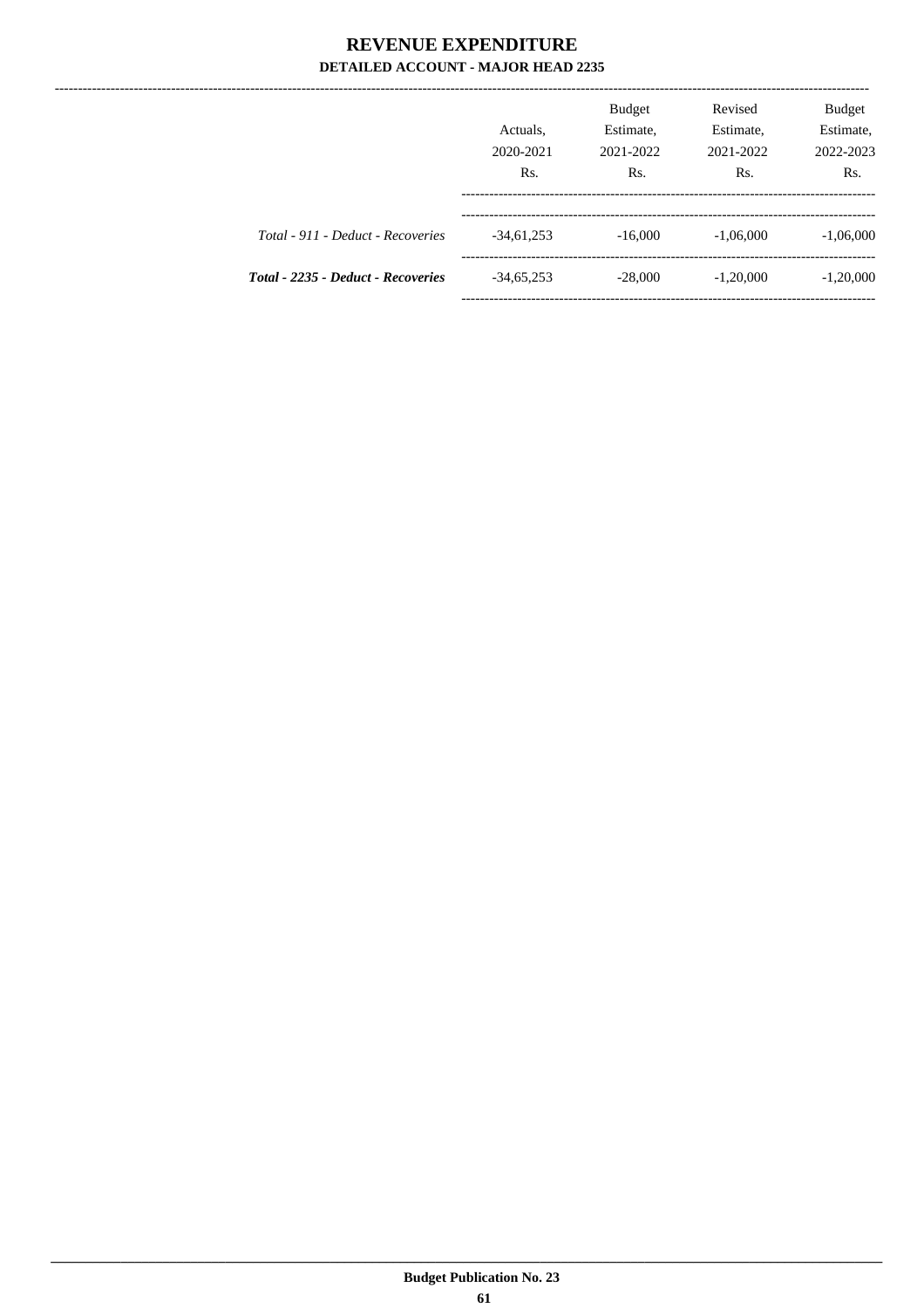#### **DEMAND No. 69**

#### **Land & Land Reforms and Refugee Relief & Rehabilitation Department**

**B - Social Services - (h) Others**

**Head of Account : 2250 - Other Social Services** 

| Voted Rs. 39,72,000        | <b>Charged Rs. Nil</b> |           | <b>Total Rs. 39,72,000</b> |                  |
|----------------------------|------------------------|-----------|----------------------------|------------------|
|                            |                        | Voted Rs. | Charged Rs.                | <b>Total Rs.</b> |
| <b>Gross Expenditure</b>   |                        | 39,72,000 | $\cdots$                   | 39,72,000        |
| <b>Deduct - Recoveries</b> |                        | $-2.000$  | $\cdots$                   | $-2.000$         |
|                            | <b>Net Expenditure</b> | 39,70,000 | $\cdots$                   | 39,70,000        |

### **REVENUE EXPENDITURE ABSTRACT ACCOUNT**

---------------------------------------------------------------------------------------------------------------------------------------------------------------------------------

|                                                      |                                                                    | Actuals,<br>2020-2021<br>Rs.   | <b>Budget</b><br>Estimate,<br>2021-2022<br>Rs.      | Revised<br>Estimate,<br>2021-2022<br>Rs.                                                                                                                                                                                             | Budget<br>Estimate,<br>2022-2023<br>Rs. |
|------------------------------------------------------|--------------------------------------------------------------------|--------------------------------|-----------------------------------------------------|--------------------------------------------------------------------------------------------------------------------------------------------------------------------------------------------------------------------------------------|-----------------------------------------|
| 800- Other Expenditure<br>Administrative Expenditure |                                                                    |                                | 23,13,148 38,56,000 38,56,000 39,72,000             |                                                                                                                                                                                                                                      |                                         |
|                                                      | <b>Total - 800</b>                                                 |                                | 23,13,148 38,56,000 38,56,000 39,72,000             |                                                                                                                                                                                                                                      |                                         |
|                                                      | Grand Total - Gross 23,13,148 38,56,000 38,56,000                  |                                |                                                     |                                                                                                                                                                                                                                      | 39,72,000                               |
|                                                      | Voted<br>Charged                                                   | and the contract of the con-   | 23,13,148 38,56,000 38,56,000 39,72,000<br>$\cdots$ | <u>and the company of the company of the company of the company of the company of the company of the company of the company of the company of the company of the company of the company of the company of the company of the com</u> |                                         |
|                                                      | Administrative Expenditure 23,13,148 38,56,000 38,56,000 39,72,000 |                                |                                                     |                                                                                                                                                                                                                                      |                                         |
|                                                      | <b>Deduct Recoveries</b>                                           | and the company of the company | $-2,000$                                            |                                                                                                                                                                                                                                      | $-2,000$ $-2,000$                       |
|                                                      | <b>Grand Total - Net</b>                                           |                                | 23,13,148 38,54,000 38,54,000                       |                                                                                                                                                                                                                                      | 39,70,000                               |
|                                                      | Voted<br>Charged                                                   | $\ddots$                       | 23,13,148 38,54,000 38,54,000<br>$\cdots$           | $\cdots$                                                                                                                                                                                                                             | 39,70,000                               |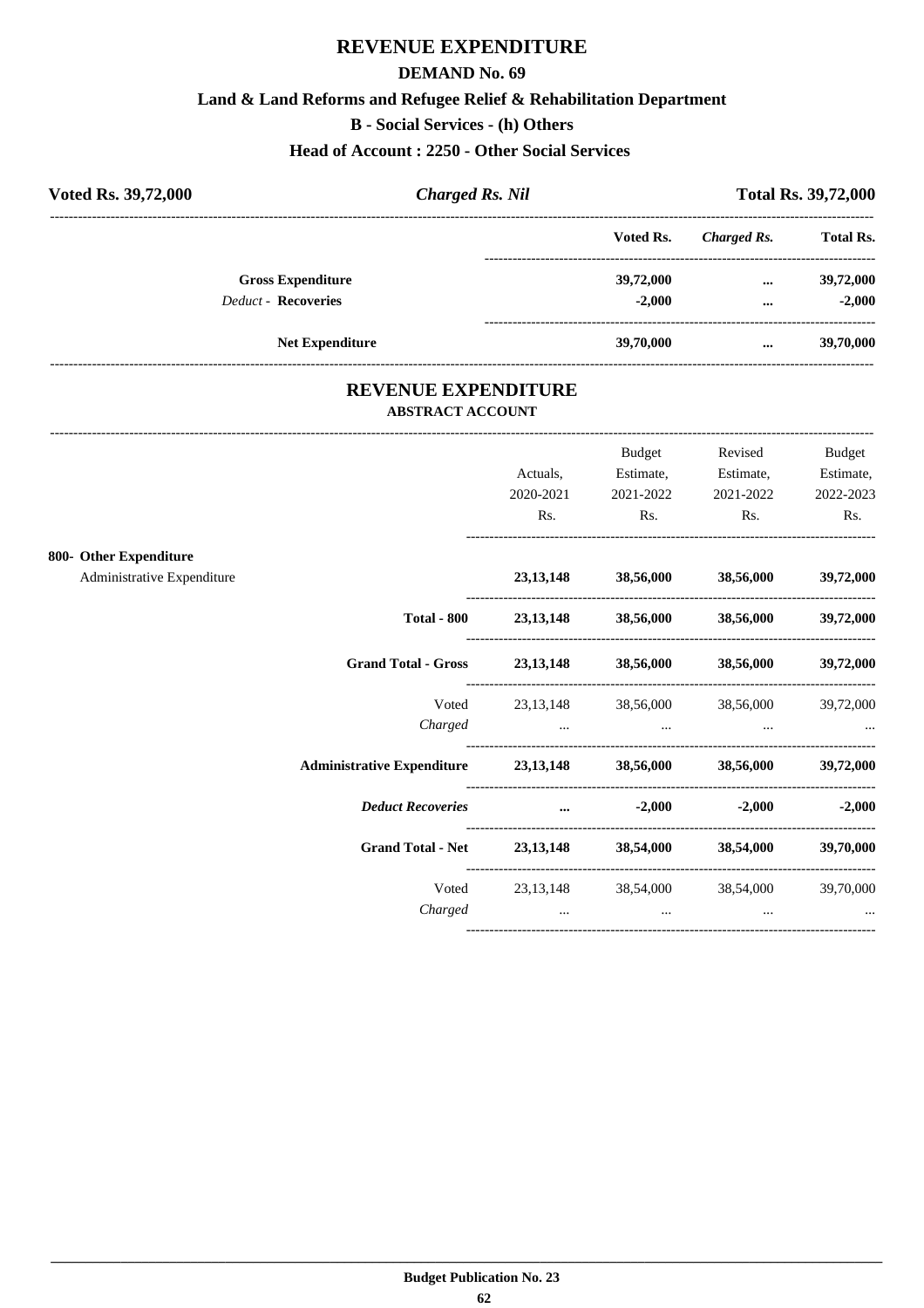|           | Estimate,<br>2021-2022<br>Rs. | <b>Budget</b><br>Estimate,<br>2021-2022<br>Rs. | Actuals,<br>2020-2021<br>Rs. |                                                                                                                                                                                  |
|-----------|-------------------------------|------------------------------------------------|------------------------------|----------------------------------------------------------------------------------------------------------------------------------------------------------------------------------|
|           |                               |                                                |                              | DETAILED ACCOUNT NO. 2250-00-800 - OTHER EXPENDITURE                                                                                                                             |
|           |                               |                                                |                              | 800- Other Expenditure                                                                                                                                                           |
|           |                               |                                                |                              | <b>Administrative Expenditure</b>                                                                                                                                                |
|           |                               |                                                |                              | 038- Expenditure in running of the Morgues [LD]                                                                                                                                  |
| 39,72,000 | 38,56,000                     | 38,56,000                                      | 23, 13, 148                  | 50- Other Charges                                                                                                                                                                |
| 39,72,000 | 38,56,000                     | 38,56,000                                      | 23, 13, 148                  | <b>Total - Administrative Expenditure</b>                                                                                                                                        |
| 39,72,000 | 38,56,000                     | 38,56,000                                      | 23, 13, 148                  | Total - 2250-00-800                                                                                                                                                              |
| 39,72,000 | 38,56,000                     | 38,56,000                                      | 23, 13, 148                  | Voted                                                                                                                                                                            |
|           | $\cdots$                      | $\cdots$                                       | $\cdots$                     | Charged                                                                                                                                                                          |
|           |                               |                                                |                              | 800- Other Expenditure<br>Administrative Expenditure<br>038-Expenditure in running of the Morgues [LD]                                                                           |
|           |                               |                                                |                              | 70-Deduct Recoveries                                                                                                                                                             |
| $-1,000$  | $-1,000$                      | $-1,000$                                       | $\cdots$                     | 01-Others                                                                                                                                                                        |
| $-1,000$  | $-1,000$                      | $-1,000$                                       | $\cdots$                     | Total - 800 - Deduct - Recoveries                                                                                                                                                |
|           |                               |                                                |                              | 911- Deduct Recoveries of Overpayments<br>Administrative Expenditure<br>038-Expenditure in connection with carrying out the Functioning of<br>the Morgues (III) L&LR Deptt. [LD] |
| $-1,000$  |                               |                                                |                              |                                                                                                                                                                                  |
|           | ----------------------        |                                                |                              |                                                                                                                                                                                  |
| $-1,000$  | $-1,000$                      | $-1,000$                                       | $\cdots$                     | Total - 911 - Deduct - Recoveries                                                                                                                                                |
| $-2,000$  | $-2,000$                      | $-2,000$                                       |                              | Total - 2250 - Deduct - Recoveries                                                                                                                                               |
|           | $-1,000$                      | $-1,000$                                       | $\cdots$                     | <b>DETAILED ACCOUNT NO. 2250 - DEDUCT RECOVERIES IN REDUCTION OF EXPENDITURE</b><br>70-Deduct Recoveries<br>01-Others                                                            |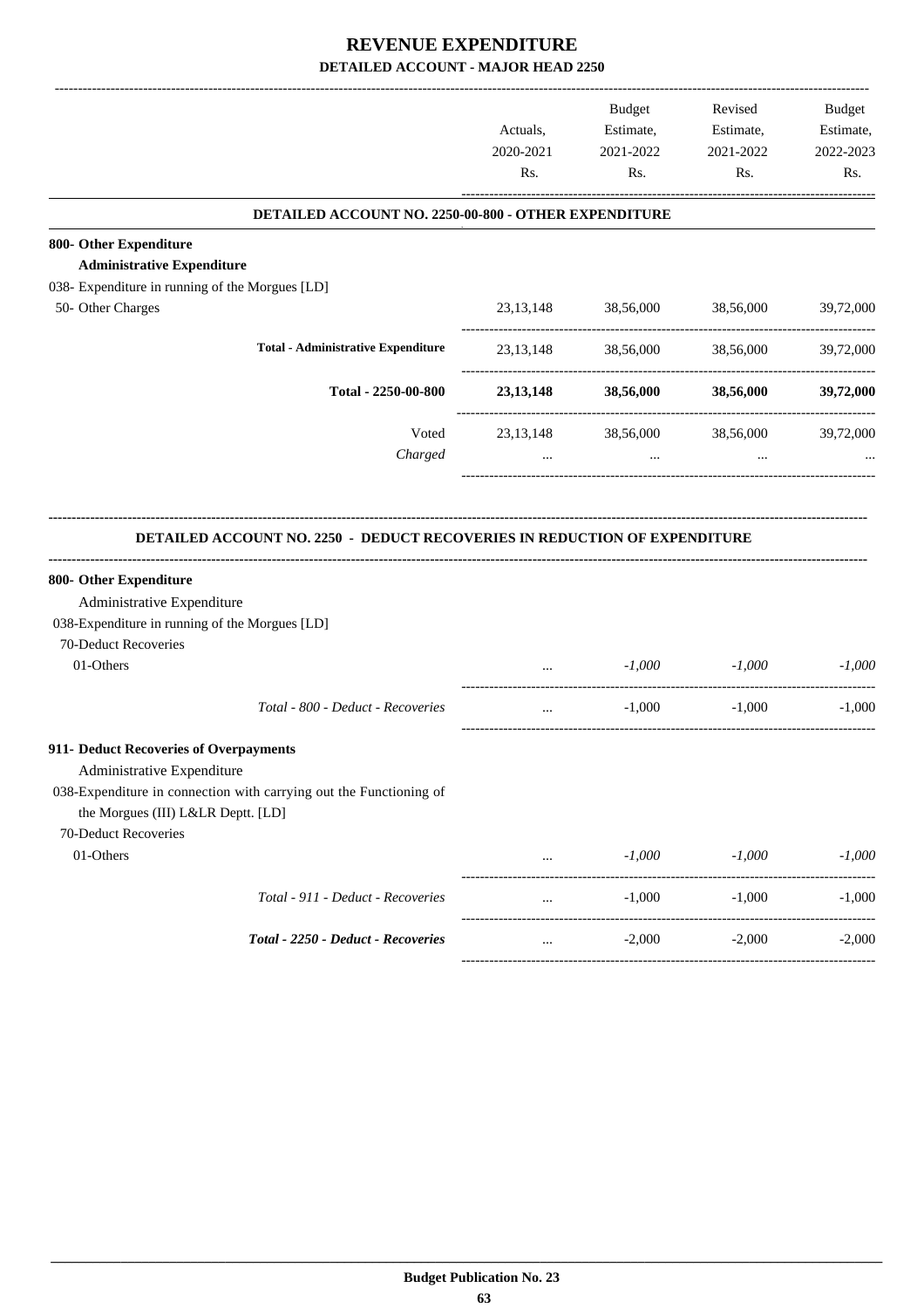#### **DEMAND No. 69**

#### **Land & Land Reforms and Refugee Relief & Rehabilitation Department**

**B - Social Services - (h) Others**

**Head of Account : 2251 - Secretariat--Social Services**

| Voted Rs. 4,67,02,000      | <b>Charged Rs. Nil</b> |             | Total Rs. 4,67,02,000 |                  |
|----------------------------|------------------------|-------------|-----------------------|------------------|
|                            |                        | Voted Rs.   | Charged Rs.           | <b>Total Rs.</b> |
| <b>Gross Expenditure</b>   |                        | 4,67,02,000 | $\cdots$              | 4,67,02,000      |
| <b>Deduct - Recoveries</b> |                        | $-2.000$    | $\cdots$              | $-2,000$         |
| <b>Net Expenditure</b>     |                        | 4,67,00,000 | $\cdots$              | 4,67,00,000      |

### **REVENUE EXPENDITURE ABSTRACT ACCOUNT**

---------------------------------------------------------------------------------------------------------------------------------------------------------------------------------

|                            |                                                                            | Actuals,  | Budget<br>Estimate,                                                 | Revised<br>Estimate, | <b>Budget</b><br>Estimate, |
|----------------------------|----------------------------------------------------------------------------|-----------|---------------------------------------------------------------------|----------------------|----------------------------|
|                            |                                                                            | 2020-2021 | 2021-2022                                                           | 2021-2022            | 2022-2023                  |
|                            |                                                                            | Rs.       | $\mathbf{Rs.}$                                                      | $\mathbf{Rs.}$       | Rs.                        |
| 090- Secretariate          |                                                                            |           |                                                                     |                      |                            |
| Administrative Expenditure |                                                                            |           | $4,04,74,957$ $4,55,25,000$ $4,47,01,000$ $4,67,02,000$             |                      |                            |
|                            |                                                                            |           | Total - 090 $4,04,74,957$ $4,55,25,000$ $4,47,01,000$ $4,67,02,000$ |                      |                            |
|                            | Grand Total - Gross 4,04,74,957 4,55,25,000 4,47,01,000 4,67,02,000        |           |                                                                     |                      |                            |
|                            |                                                                            |           | Voted 4,04,74,957 4,55,25,000 4,47,01,000 4,67,02,000               |                      |                            |
|                            |                                                                            |           |                                                                     |                      |                            |
|                            | Administrative Expenditure 4,04,74,957 4,55,25,000 4,47,01,000 4,67,02,000 |           |                                                                     |                      |                            |
|                            | Deduct Recoveries  3,000                                                   |           |                                                                     |                      | $-2,000$ $-2,000$          |
|                            | Grand Total - Net 4,04,74,957 4,55,22,000 4,46,99,000 4,67,00,000          |           |                                                                     |                      |                            |
|                            |                                                                            |           | Voted 4,04,74,957 4,55,22,000 4,46,99,000 4,67,00,000               |                      |                            |
|                            | Charged                                                                    |           | and the control of the same                                         |                      |                            |
|                            |                                                                            |           |                                                                     |                      |                            |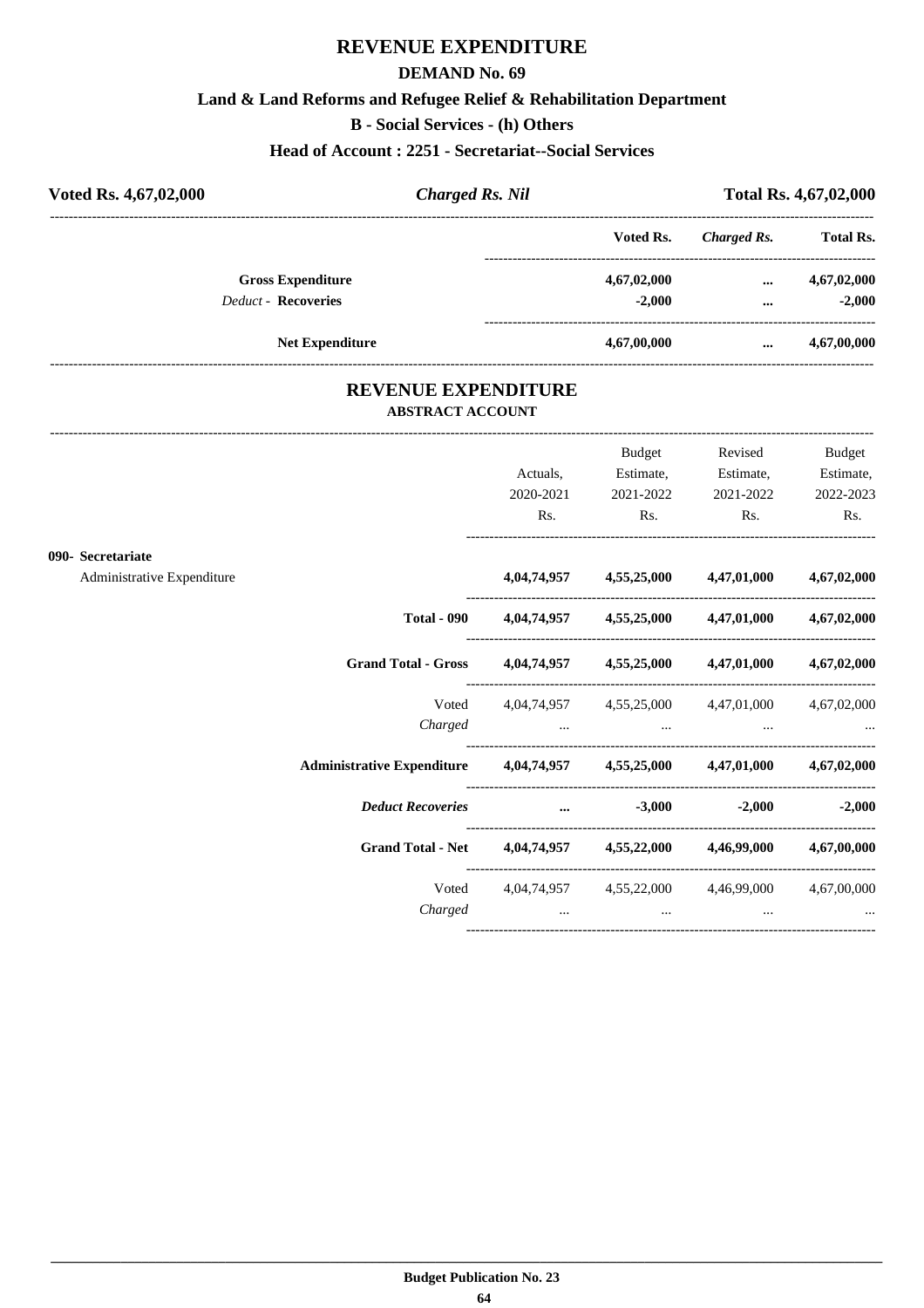|                                                         | Actuals,<br>2020-2021 | Budget<br>Estimate,<br>2021-2022 | Revised<br>Estimate,<br>2021-2022               | Budget<br>Estimate,<br>2022-2023 |
|---------------------------------------------------------|-----------------------|----------------------------------|-------------------------------------------------|----------------------------------|
|                                                         | Rs.                   | Rs.                              | Rs.                                             | Rs.                              |
| DETAILED ACCOUNT NO. 2251-00-090 - SECRETARIATE         |                       |                                  |                                                 |                                  |
| 090- Secretariate                                       |                       |                                  |                                                 |                                  |
| <b>Administrative Expenditure</b>                       |                       |                                  |                                                 |                                  |
| 015- Refugee, Relief and Rehabilitation Department [LD] |                       |                                  |                                                 |                                  |
| 01- Salaries                                            |                       |                                  |                                                 |                                  |
| 01-Pay                                                  | 3,27,83,953           | 3,51,14,000                      | 3,45,00,000                                     | 3,55,35,000                      |
| 14-Grade Pay                                            | 3,525                 | 1,00,000                         | 15,000                                          | 15,000                           |
| 02-Dearness Allowance                                   | 1,76,872              | 10,62,000                        | 13,38,000                                       | 20,67,000                        |
| 03-House Rent Allowance                                 | 33, 15, 722           | 33,59,000                        | 34,10,000                                       | 35,13,000                        |
| 04-Ad hoc Bonus                                         | 1,47,000              | 1,82,000                         | 1,50,000                                        | 1,53,000                         |
| 05-Interim Relief                                       | $\cdots$              | $\cdots$                         | $\cdots$                                        |                                  |
| 07-Other Allowances                                     | 13,924                | 3,87,000                         | 2,50,000                                        | 2,58,000                         |
| 12-Medical Allowance                                    | 12,000                | 14,000                           | 14,000                                          | 15,000                           |
| Total - 2251-00-090-015-01                              | 3,64,52,996           | 4.02.18.000                      | 3,96,77,000                                     | 4.15.56.000                      |
| 02- Wages                                               | 27,000                | 57,000                           | 50,000                                          | 52,000                           |
| 07- Medical Reimbursements                              | $\cdots$              | $\cdots$                         | $\cdots$                                        |                                  |
| 11- Travel Expenses                                     | $\cdots$              | 14,000                           | 4,000                                           | 14,000                           |
| 12- Medical Reimbursements under WBHS 2008              | 3,09,682              | 5,84,000                         | 5,60,000                                        | 5,72,000                         |
| 13- Office Expenses                                     |                       |                                  |                                                 |                                  |
| 01-Electricity                                          | 6,954                 | 62,000                           | 25,000                                          | 26,000                           |
| 02-Telephone                                            | 42,341                | 82,000                           | 55,000                                          | 57,000                           |
| 03-Maintenance / P.O.L. for Office Vehicles             | $\cdots$              | 11,000                           | $\cdots$                                        |                                  |
| 04-Other Office Expenses                                | 15,400                |                                  | 10,000                                          | 11,000                           |
| Total - 2251-00-090-015-13                              | 64,695                | 1,55,000                         | 90,000                                          | 94,000                           |
| 14- Rents, Rates and Taxes                              | 36,20,584             | 35,79,000                        | 36,40,000                                       | 37,13,000                        |
| 26- Advertising and Publicity Expenses                  |                       | 5,10,000                         | 3,00,000                                        | 3,09,000                         |
| 50- Other Charges                                       | $\cdots$              | 4,08,000                         | 3,80,000                                        | 3,92,000                         |
| <b>Total - Administrative Expenditure</b>               | 4,04,74,957           | 4,55,25,000                      | 4,47,01,000                                     | 4,67,02,000                      |
| Total - 2251-00-090                                     | 4,04,74,957           | 4,55,25,000                      | 4,47,01,000                                     | 4,67,02,000                      |
| Voted                                                   |                       |                                  | 4,04,74,957 4,55,25,000 4,47,01,000 4,67,02,000 |                                  |
| Charged                                                 |                       | $\cdots$                         |                                                 |                                  |

#### **DETAILED ACCOUNT NO. 2251 - DEDUCT RECOVERIES IN REDUCTION OF EXPENDITURE**

**--------------------------------------------------------------------------------------------------------------------------------------------------------------------------------**

#### **090- Secretariate**

Administrative Expenditure

015-Refugee, Relief and Rehabilitation Department [LD]

**--------------------------------------------------------------------------------------------------------------------------------------------------------------------------------**

70-Deduct Recoveries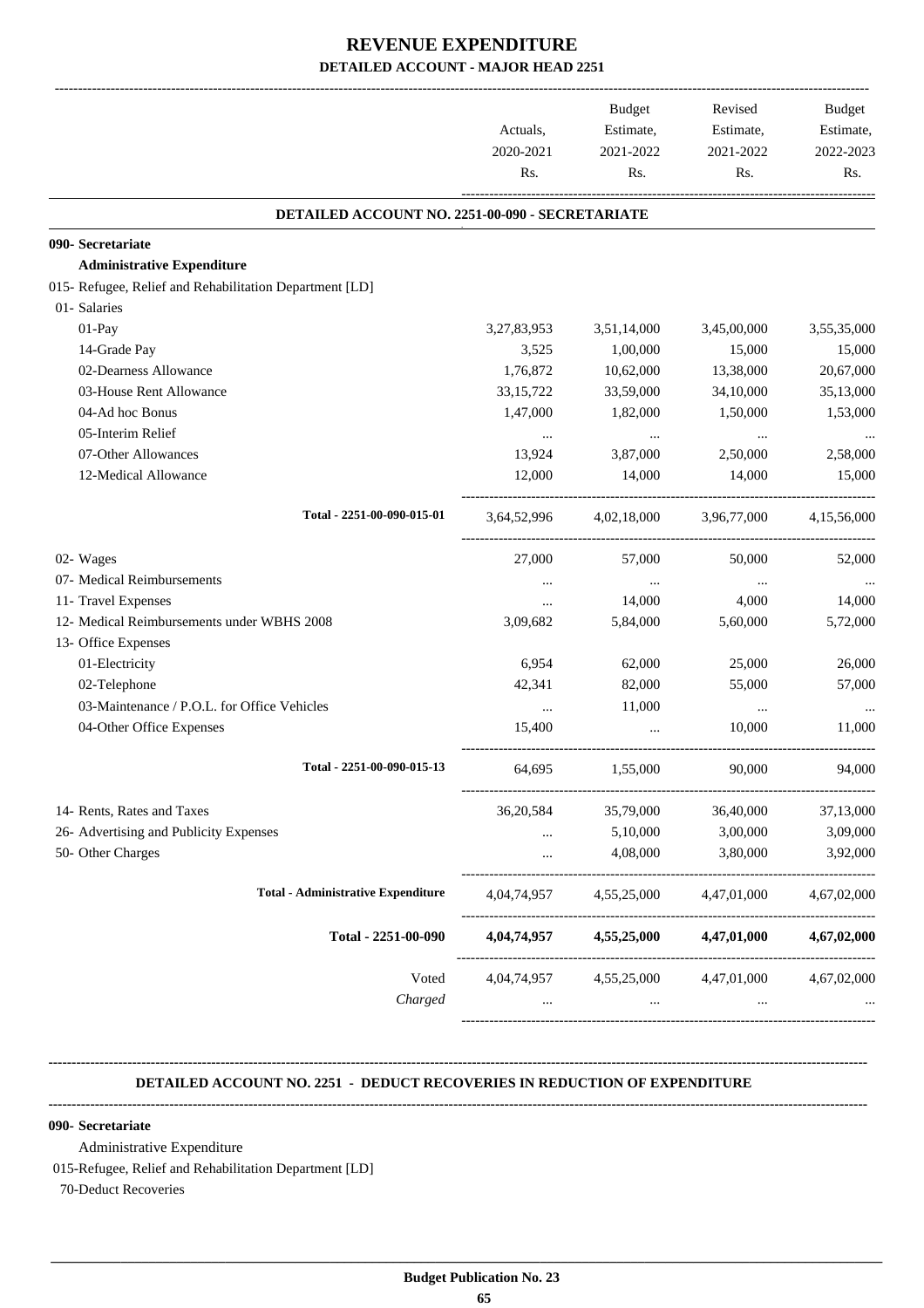-------------------------------------------------------------------------------------------------------------------------------------------------------------------------------

|                                                       |                                    | Actuals,<br>2020-2021<br>Rs. | <b>Budget</b><br>Estimate,<br>2021-2022<br>Rs. | Revised<br>Estimate,<br>2021-2022<br>Rs. | Budget<br>Estimate,<br>2022-2023<br>Rs. |
|-------------------------------------------------------|------------------------------------|------------------------------|------------------------------------------------|------------------------------------------|-----------------------------------------|
| 01-Others                                             |                                    | $\cdots$                     | $-1,000$                                       | $-1,000$                                 | $-1,000$                                |
| 02-W.B.H.S. 2008                                      |                                    | $\cdots$                     | $-1,000$                                       | $\cdots$                                 |                                         |
|                                                       | Total - 090 - Deduct - Recoveries  | $\cdots$                     | $-2,000$                                       | $-1,000$                                 | $-1,000$                                |
| 911- Deduct Recoveries of Overpayments                |                                    |                              |                                                |                                          |                                         |
| Administrative Expenditure                            |                                    |                              |                                                |                                          |                                         |
| 015-Refugee Relief and Rehabilitation Department [LD] |                                    |                              |                                                |                                          |                                         |
| 70-Deduct Recoveries                                  |                                    |                              |                                                |                                          |                                         |
| 01-Others                                             |                                    | $\cdots$                     | $-1,000$                                       | $-1,000$                                 | $-1,000$                                |
|                                                       | Total - 911 - Deduct - Recoveries  |                              | $-1,000$                                       | $-1,000$                                 | $-1,000$                                |
|                                                       | Total - 2251 - Deduct - Recoveries | $\cdots$                     | $-3,000$                                       | $-2,000$                                 | $-2,000$                                |
|                                                       |                                    |                              |                                                |                                          |                                         |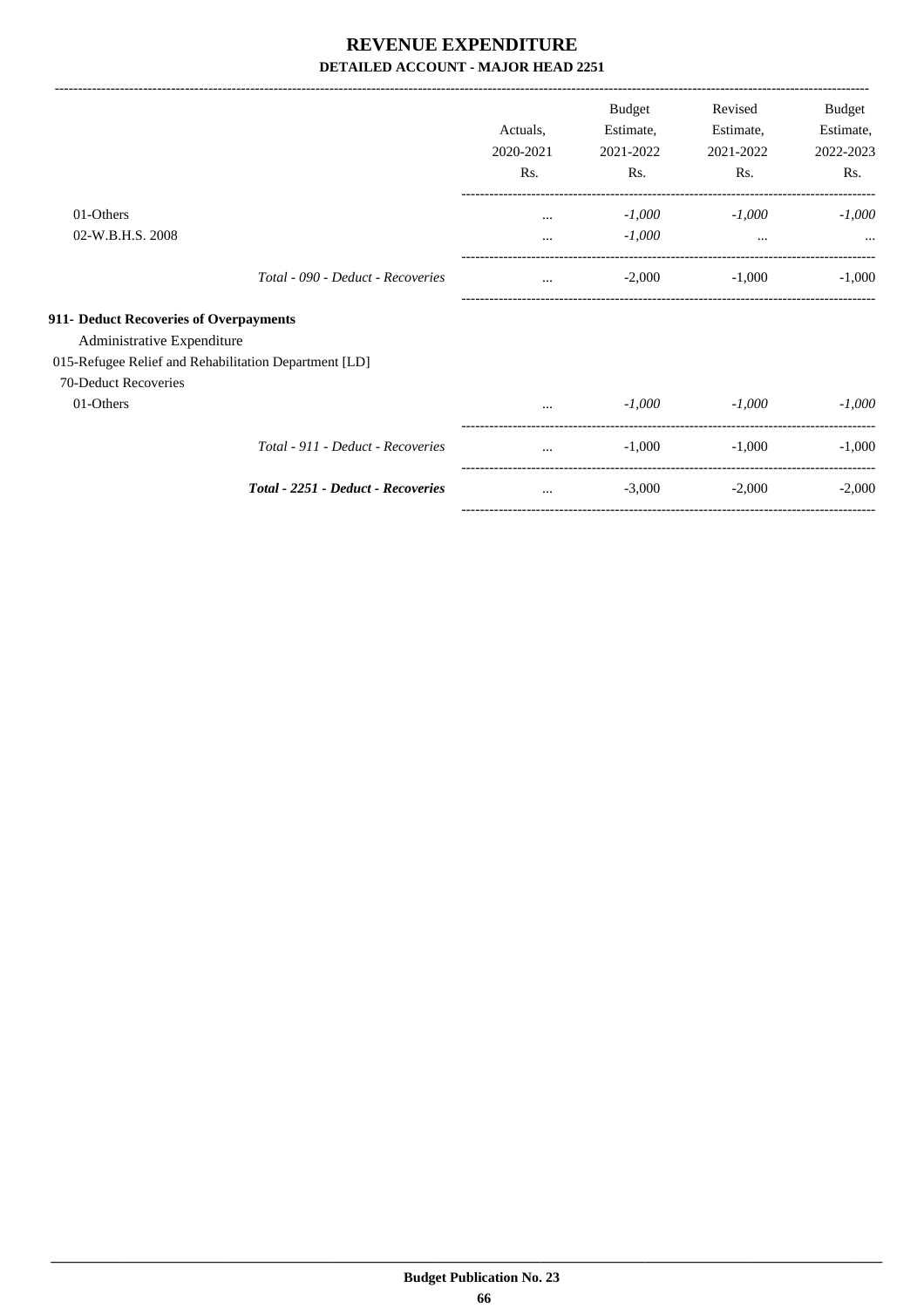#### **DEMAND No. 69**

#### **Land & Land Reforms and Refugee Relief & Rehabilitation Department**

# **C - Economic Services - (a) Agriculture and Allied Activities**

**Head of Account : 2401 - Crop Husbandry**

| Voted Rs. 63,01,000        |                          | <b>Charged Rs. Nil</b> | <b>Total Rs. 63,01,000</b> |                                      |
|----------------------------|--------------------------|------------------------|----------------------------|--------------------------------------|
|                            |                          | Voted Rs.              | Charged Rs.                | <b>Total Rs.</b>                     |
| <b>Deduct - Recoveries</b> | <b>Gross Expenditure</b> | 63,01,000<br>$\cdots$  | $\cdots$<br>$\cdots$       | 63,01,000<br>$\bullet\bullet\bullet$ |
|                            | <b>Net Expenditure</b>   | 63,01,000              | $\cdots$                   | 63,01,000                            |

### **REVENUE EXPENDITURE ABSTRACT ACCOUNT**

---------------------------------------------------------------------------------------------------------------------------------------------------------------------------------

|                                                                                                                              | Actuals,<br>2020-2021 | Budget<br>Estimate,<br>2021-2022                                               | Revised<br>Estimate,<br>2021-2022                                                  | Budget<br>Estimate,<br>2022-2023             |
|------------------------------------------------------------------------------------------------------------------------------|-----------------------|--------------------------------------------------------------------------------|------------------------------------------------------------------------------------|----------------------------------------------|
|                                                                                                                              | Rs.                   | $\mathsf{Rs.}$                                                                 | Rs.                                                                                | Rs.                                          |
| 111- Agricultural Economics and Statistics<br>State Development Schemes (Central Assistance)<br><b>Central Sector Scheme</b> | 58,41,618             | 60,00,000                                                                      | 32,00,000<br>the contract of the contract of the contract of the                   | 63,01,000                                    |
| <b>Total - 111</b>                                                                                                           |                       |                                                                                | 58,41,618 60,00,000 32,00,000 63,01,000                                            |                                              |
| <b>Grand Total - Gross</b>                                                                                                   |                       |                                                                                | $58,41,618$ $60,00,000$ $32,00,000$ $63,01,000$                                    |                                              |
|                                                                                                                              | Charged               |                                                                                | Voted 58,41,618 60,00,000 32,00,000 63,01,000<br>and the state of the state of the |                                              |
| State Development Schemes (Central Assistance) 58,41,618 60,00,000 32,00,000                                                 |                       |                                                                                |                                                                                    | 63,01,000                                    |
| <b>Deduct Recoveries</b>                                                                                                     | $\cdots$              | $\cdots$                                                                       |                                                                                    |                                              |
| Grand Total - Net 58,41,618 60,00,000 32,00,000 63,01,000                                                                    |                       |                                                                                |                                                                                    |                                              |
| Voted<br>Charged                                                                                                             |                       | 58,41,618 60,00,000<br>and the state of the state of the state of the state of | 32,00,000                                                                          | 63,01,000<br><b>Second Contract Contract</b> |
|                                                                                                                              |                       |                                                                                |                                                                                    |                                              |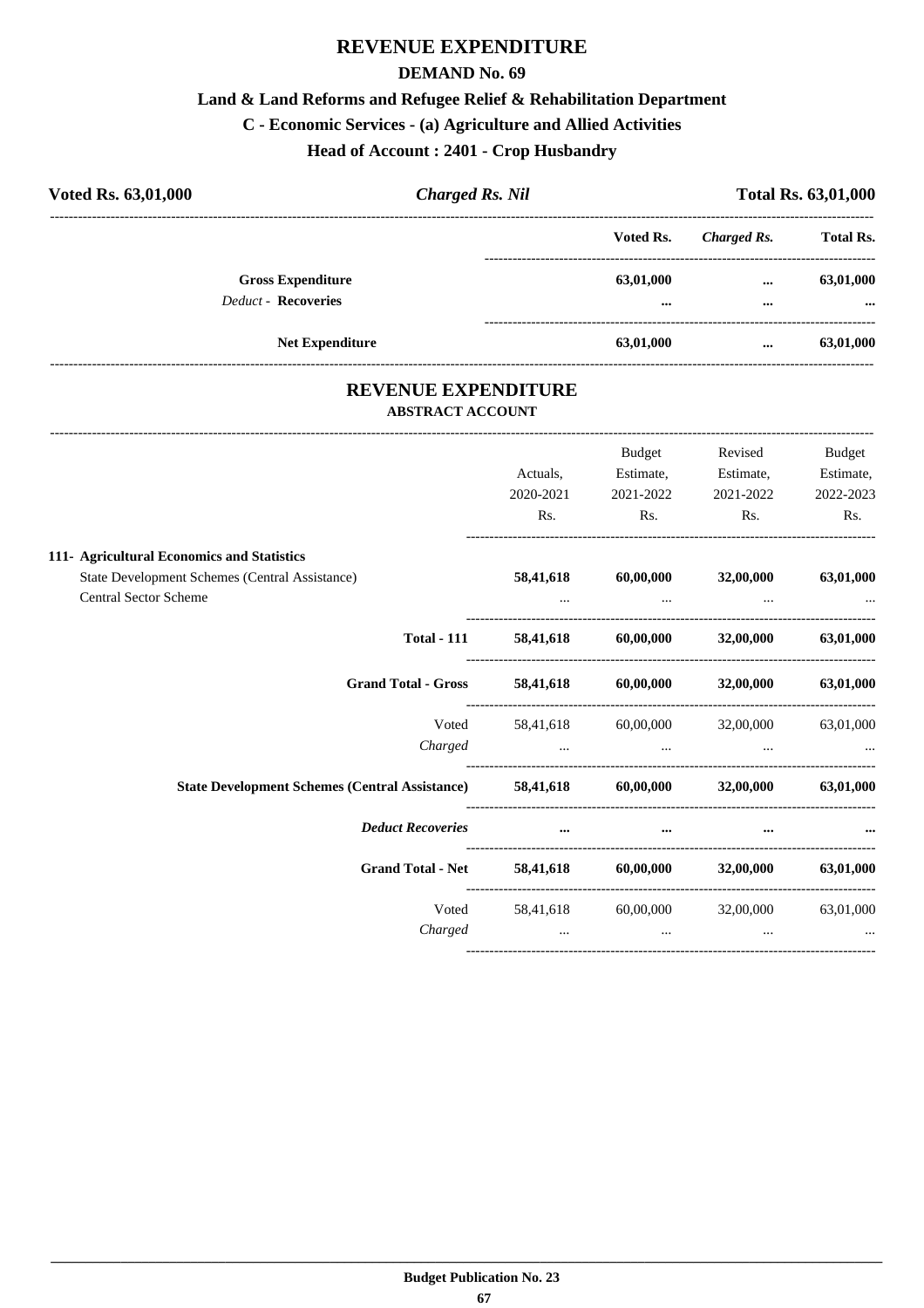| 2021-2022<br>Rs.<br>DETAILED ACCOUNT NO. 2401-00-111 - AGRICULTURAL ECONOMICS AND STATISTICS<br>10,00,000<br>$\ldots$<br>2,00,000<br>4,00,000<br>10,000<br>1,00,000<br>1,00,000<br>18,10,000<br>1,00,000 | 2021-2022<br>Rs.<br>20,00,000<br>$\cdots$<br>2,67,000<br>4,00,000<br>$\cdots$<br>$\cdots$<br>$\cdots$<br>26,67,000                                                                                                                   | 2022-2023<br>Rs.                                                                                                   |
|----------------------------------------------------------------------------------------------------------------------------------------------------------------------------------------------------------|--------------------------------------------------------------------------------------------------------------------------------------------------------------------------------------------------------------------------------------|--------------------------------------------------------------------------------------------------------------------|
|                                                                                                                                                                                                          |                                                                                                                                                                                                                                      |                                                                                                                    |
|                                                                                                                                                                                                          |                                                                                                                                                                                                                                      |                                                                                                                    |
|                                                                                                                                                                                                          |                                                                                                                                                                                                                                      | 10,50,000                                                                                                          |
|                                                                                                                                                                                                          |                                                                                                                                                                                                                                      |                                                                                                                    |
|                                                                                                                                                                                                          |                                                                                                                                                                                                                                      |                                                                                                                    |
|                                                                                                                                                                                                          |                                                                                                                                                                                                                                      |                                                                                                                    |
|                                                                                                                                                                                                          |                                                                                                                                                                                                                                      | 2,10,000<br>4,20,000<br>11,000<br>1,05,000<br>1,05,000<br>19.01.000                                                |
|                                                                                                                                                                                                          |                                                                                                                                                                                                                                      |                                                                                                                    |
|                                                                                                                                                                                                          |                                                                                                                                                                                                                                      |                                                                                                                    |
|                                                                                                                                                                                                          |                                                                                                                                                                                                                                      |                                                                                                                    |
|                                                                                                                                                                                                          |                                                                                                                                                                                                                                      |                                                                                                                    |
|                                                                                                                                                                                                          |                                                                                                                                                                                                                                      |                                                                                                                    |
|                                                                                                                                                                                                          |                                                                                                                                                                                                                                      |                                                                                                                    |
|                                                                                                                                                                                                          |                                                                                                                                                                                                                                      |                                                                                                                    |
|                                                                                                                                                                                                          | $\cdots$                                                                                                                                                                                                                             | 1,05,000                                                                                                           |
| 2,00,000                                                                                                                                                                                                 | $\cdots$                                                                                                                                                                                                                             | 2,10,000                                                                                                           |
| 5,00,000                                                                                                                                                                                                 | $\cdots$                                                                                                                                                                                                                             | 5,25,000                                                                                                           |
| 3,00,000                                                                                                                                                                                                 | $\cdots$                                                                                                                                                                                                                             | 3,15,000                                                                                                           |
|                                                                                                                                                                                                          |                                                                                                                                                                                                                                      |                                                                                                                    |
|                                                                                                                                                                                                          | 5,33,000                                                                                                                                                                                                                             | 5,25,000                                                                                                           |
| 20,90,000                                                                                                                                                                                                | $\ddotsc$                                                                                                                                                                                                                            | 21,95,000                                                                                                          |
|                                                                                                                                                                                                          |                                                                                                                                                                                                                                      | 27,20,000                                                                                                          |
| 5,00,000                                                                                                                                                                                                 | <u>and the company of the company of the company of the company of the company of the company of the company of the company of the company of the company of the company of the company of the company of the company of the com</u> | 5,25,000                                                                                                           |
| 60,00,000                                                                                                                                                                                                | 32,00,000                                                                                                                                                                                                                            | 63,01,000                                                                                                          |
| 60,00,000                                                                                                                                                                                                | 32,00,000                                                                                                                                                                                                                            | 63,01,000                                                                                                          |
| 60,00,000                                                                                                                                                                                                | 32,00,000                                                                                                                                                                                                                            | 63,01,000                                                                                                          |
|                                                                                                                                                                                                          | 5,00,000<br>$\cdots$                                                                                                                                                                                                                 | 25,90,000 5,33,000<br><b>DETAILED ACCOUNT NO. 2401 - DEDUCT RECOVERIES IN REDUCTION OF EXPENDITURE</b><br>$\cdots$ |

001-Agricultural Census [LD]

70-Deduct Recoveries

01-Others ... ... ... ...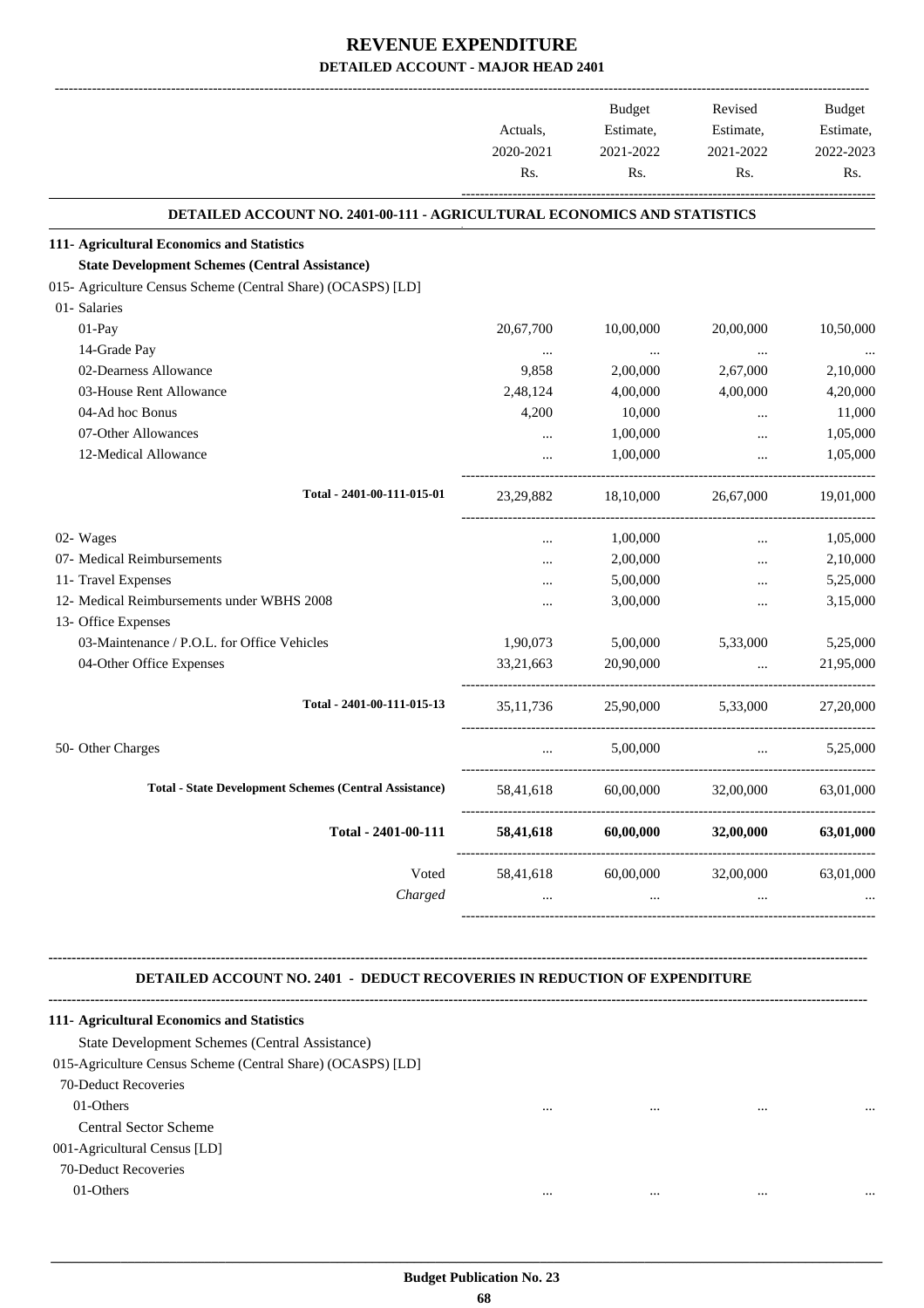|                                        |                                    | Actuals,<br>2020-2021<br>Rs. | Budget<br>Estimate,<br>2021-2022<br>Rs. | Revised<br>Estimate,<br>2021-2022<br>Rs. | <b>Budget</b><br>Estimate,<br>2022-2023<br>Rs. |
|----------------------------------------|------------------------------------|------------------------------|-----------------------------------------|------------------------------------------|------------------------------------------------|
| 02-W.B.H.S. 2008                       |                                    | $\cdots$                     | $\cdots$                                | $\cdots$                                 | $\cdots$                                       |
|                                        | Total - 111 - Deduct - Recoveries  | $\cdots$                     | $\cdots$                                | $\cdots$                                 | $\cdots$                                       |
| 911- Deduct Recoveries of Overpayments |                                    |                              |                                         |                                          |                                                |
| <b>Central Sector Scheme</b>           |                                    |                              |                                         |                                          |                                                |
| 001-Agricultural Census [LD]           |                                    |                              |                                         |                                          |                                                |
| 70-Deduct Recoveries                   |                                    |                              |                                         |                                          |                                                |
| 01-Others                              |                                    | $\cdots$                     | $\cdots$                                | $\cdots$                                 |                                                |
| 02-W.B.H.S. 2008                       |                                    |                              | $\cdots$                                | $\cdots$                                 |                                                |
|                                        | Total - 911 - Deduct - Recoveries  | $\cdots$                     | $\cdots$                                | $\cdots$                                 | $\cdots$                                       |
|                                        | Total - 2401 - Deduct - Recoveries | $\cdots$                     |                                         | $\cdots$                                 | $\cdots$                                       |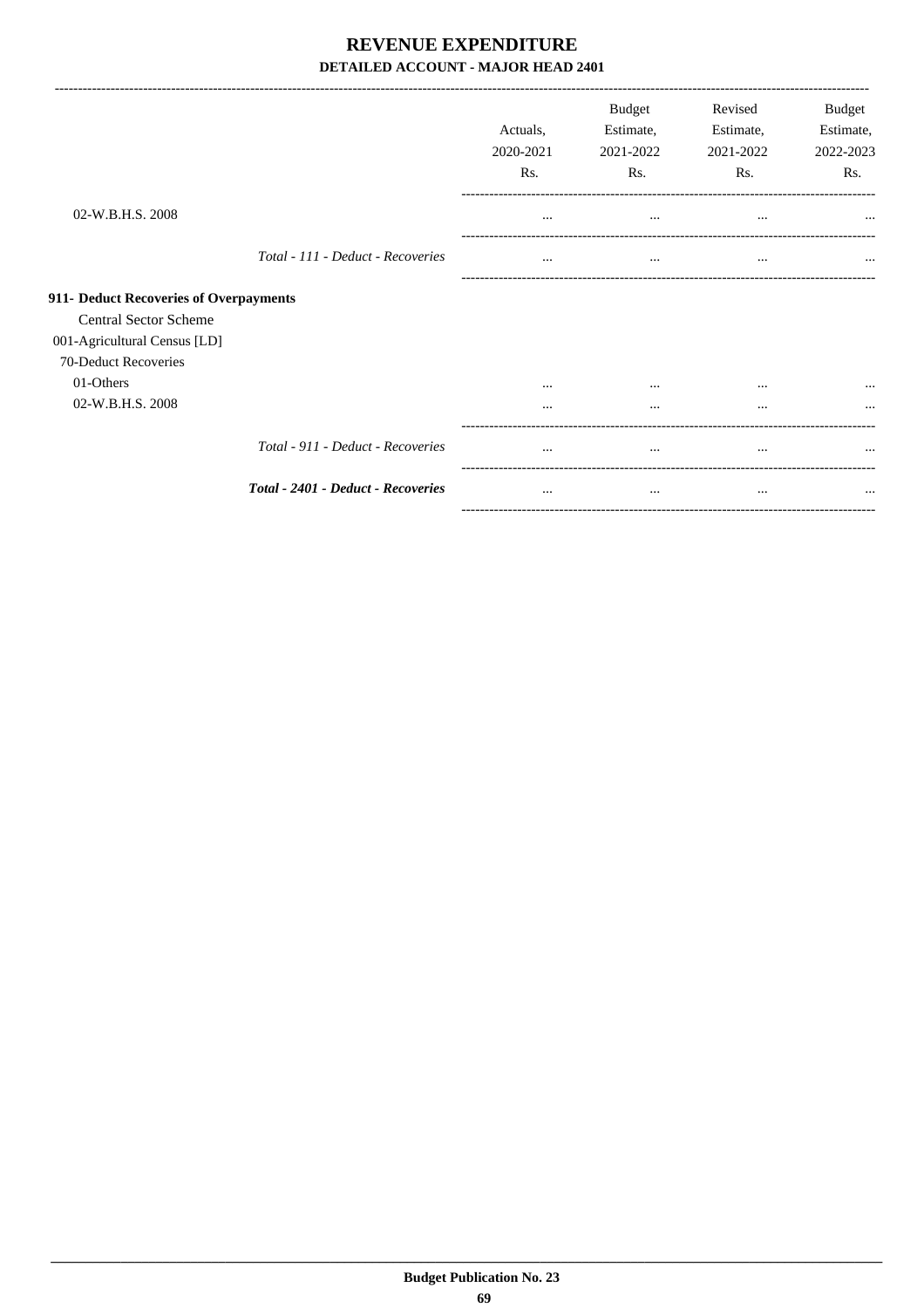## **REVENUE EXPENDITURE**

#### **DEMAND No. 69**

#### **Land & Land Reforms and Refugee Relief & Rehabilitation Department**

#### **C - Economic Services - (a) Agriculture and Allied Activities**

**Head of Account : 2402 - Soil and Water Conservation**

| Voted Rs. 29,57,000        |                        | <b>Charged Rs. Nil</b> |             | <b>Total Rs. 29,57,000</b> |  |  |
|----------------------------|------------------------|------------------------|-------------|----------------------------|--|--|
|                            |                        | Voted Rs.              | Charged Rs. | <b>Total Rs.</b>           |  |  |
| <b>Gross Expenditure</b>   |                        | 29,57,000              | $\cdots$    | 29,57,000                  |  |  |
| <b>Deduct - Recoveries</b> |                        | $-1,000$               | $\cdots$    | $-1,000$                   |  |  |
|                            | <b>Net Expenditure</b> | 29,56,000              | $\cdots$    | 29,56,000                  |  |  |

#### **REVENUE EXPENDITURE ABSTRACT ACCOUNT**

---------------------------------------------------------------------------------------------------------------------------------------------------------------------------------

|                                                                    |                  | Budget                                                                                                                                                                                                                         | Revised                                                     | Budget                            |
|--------------------------------------------------------------------|------------------|--------------------------------------------------------------------------------------------------------------------------------------------------------------------------------------------------------------------------------|-------------------------------------------------------------|-----------------------------------|
|                                                                    | Actuals,         | Estimate,                                                                                                                                                                                                                      | Estimate,                                                   | Estimate,                         |
|                                                                    | 2020-2021<br>Rs. | 2021-2022<br>$\mathbf{Rs.}$                                                                                                                                                                                                    | 2021-2022<br>$\mathbf{Rs.}$                                 | 2022-2023<br>Rs.                  |
|                                                                    |                  |                                                                                                                                                                                                                                |                                                             |                                   |
| 101- Soil Survey and Testing                                       |                  |                                                                                                                                                                                                                                |                                                             |                                   |
| Administrative Expenditure                                         |                  |                                                                                                                                                                                                                                | 14,98,767 58,29,000 28,47,000 29,57,000                     |                                   |
|                                                                    |                  |                                                                                                                                                                                                                                | Total - 101 14,98,767 58,29,000 28,47,000 29,57,000         |                                   |
|                                                                    |                  |                                                                                                                                                                                                                                | Grand Total - Gross 14,98,767 58,29,000 28,47,000 29,57,000 |                                   |
|                                                                    |                  |                                                                                                                                                                                                                                | Voted 14,98,767 58,29,000 28,47,000 29,57,000               |                                   |
|                                                                    |                  |                                                                                                                                                                                                                                |                                                             |                                   |
| Administrative Expenditure 14,98,767 58,29,000 28,47,000 29,57,000 |                  |                                                                                                                                                                                                                                |                                                             |                                   |
|                                                                    |                  | Deduct Recoveries and the contract of the contract of the contract of the contract of the contract of the contract of the contract of the contract of the contract of the contract of the contract of the contract of the cont |                                                             | $-1,000$ $-1,000$                 |
|                                                                    |                  |                                                                                                                                                                                                                                | Grand Total - Net 14,98,767 58,28,000 28,46,000 29,56,000   |                                   |
|                                                                    |                  |                                                                                                                                                                                                                                | Voted 14,98,767 58,28,000 28,46,000 29,56,000               |                                   |
|                                                                    | Charged          | and the contract of the contract of                                                                                                                                                                                            |                                                             | and the state of the state of the |
|                                                                    |                  |                                                                                                                                                                                                                                |                                                             |                                   |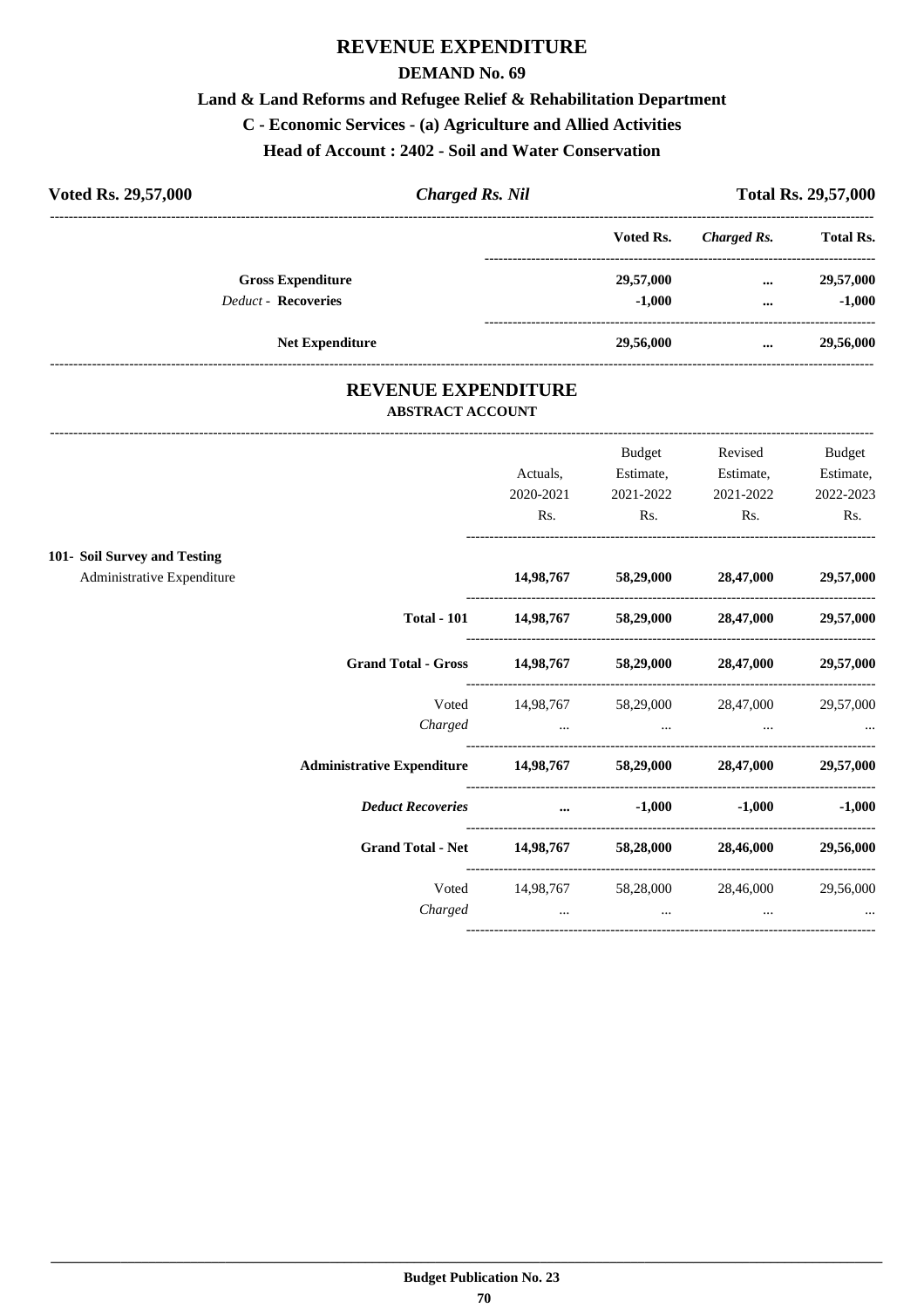|                                             |                                                                                  | Actuals,<br>2020-2021<br>Rs. | Budget<br>Estimate,<br>2021-2022<br>Rs. | Revised<br>Estimate,<br>2021-2022<br>Rs. | Budget<br>Estimate,<br>2022-2023<br>Rs. |
|---------------------------------------------|----------------------------------------------------------------------------------|------------------------------|-----------------------------------------|------------------------------------------|-----------------------------------------|
|                                             | DETAILED ACCOUNT NO. 2402-00-101 - SOIL SURVEY AND TESTING                       |                              |                                         |                                          |                                         |
| 101- Soil Survey and Testing                |                                                                                  |                              |                                         |                                          |                                         |
| <b>Administrative Expenditure</b>           |                                                                                  |                              |                                         |                                          |                                         |
| 013- State Land Use Board [LD]              |                                                                                  |                              |                                         |                                          |                                         |
| 01- Salaries                                |                                                                                  |                              |                                         |                                          |                                         |
| 01-Pay                                      |                                                                                  | 11,61,900                    | 48,64,000                               | 25,00,000                                | 25,75,000                               |
| 14-Grade Pay                                |                                                                                  | $\cdots$                     | $\cdots$                                | $\ldots$                                 |                                         |
| 02-Dearness Allowance                       |                                                                                  | 1,16,763                     | 2,99,000                                | 47,000                                   | 73,000                                  |
| 03-House Rent Allowance                     |                                                                                  | 2,20,104                     | 6,58,000                                | 3,00,000                                 | 3,09,000                                |
| 04-Ad hoc Bonus                             |                                                                                  |                              | 8,000                                   |                                          |                                         |
| 05-Interim Relief                           |                                                                                  |                              | $\cdots$                                | $\cdots$                                 |                                         |
| 07-Other Allowances                         |                                                                                  |                              | $\cdots$                                | $\ddotsc$                                |                                         |
| 12-Medical Allowance                        |                                                                                  | $\cdots$                     | $\cdots$                                | $\cdots$                                 |                                         |
|                                             | Total - 2402-00-101-013-01                                                       | 14,98,767                    |                                         | 58,29,000 28,47,000                      | 29,57,000                               |
| 07- Medical Reimbursements                  |                                                                                  |                              | $\cdots$                                |                                          |                                         |
| 11- Travel Expenses                         |                                                                                  |                              | $\cdots$                                | $\ddotsc$                                |                                         |
| 12- Medical Reimbursements under WBHS 2008  |                                                                                  |                              | $\ddotsc$                               | $\ddotsc$                                |                                         |
| 13- Office Expenses                         |                                                                                  |                              |                                         |                                          |                                         |
| 02-Telephone                                |                                                                                  |                              |                                         |                                          |                                         |
| 03-Maintenance / P.O.L. for Office Vehicles |                                                                                  |                              |                                         | $\ddotsc$                                |                                         |
| 04-Other Office Expenses                    |                                                                                  |                              | $\cdots$                                | $\ddotsc$                                |                                         |
| 50- Other Charges                           |                                                                                  |                              |                                         |                                          |                                         |
|                                             | <b>Total - Administrative Expenditure</b>                                        |                              | 14,98,767 58,29,000 28,47,000           |                                          | 29,57,000                               |
|                                             | Total - 2402-00-101                                                              | 14,98,767                    | 58,29,000                               | 28,47,000                                | 29,57,000                               |
|                                             | Voted                                                                            |                              | 14,98,767 58,29,000                     | 28,47,000                                | 29,57,000                               |
|                                             | Charged                                                                          | $\cdots$                     | $\ddots$                                | $\cdots$                                 |                                         |
|                                             |                                                                                  |                              |                                         |                                          |                                         |
|                                             | <b>DETAILED ACCOUNT NO. 2402 - DEDUCT RECOVERIES IN REDUCTION OF EXPENDITURE</b> |                              |                                         |                                          |                                         |
| 101- Soil Survey and Testing                |                                                                                  |                              |                                         |                                          |                                         |
| Administrative Expenditure                  |                                                                                  |                              |                                         |                                          |                                         |
| 013-State Land Use Board [LD]               |                                                                                  |                              |                                         |                                          |                                         |
| 70-Deduct Recoveries                        |                                                                                  |                              |                                         |                                          |                                         |
| 01-Others                                   |                                                                                  | $\cdots$                     | $-1,000$                                | $-1,000$                                 | $-1,000$                                |
| 02-W.B.H.S. 2008                            |                                                                                  | $\cdots$                     | $\ddots$                                | $\ddots$                                 |                                         |
|                                             | Total - 101 - Deduct - Recoveries                                                | $\cdots$                     | $-1,000$                                | $-1,000$                                 | $-1,000$                                |

*Total - 2402 - Deduct - Recoveries* ... -1,000 -1,000 -1,000

-----------------------------------------------------------------------------------------

-----------------------------------------------------------------------------------------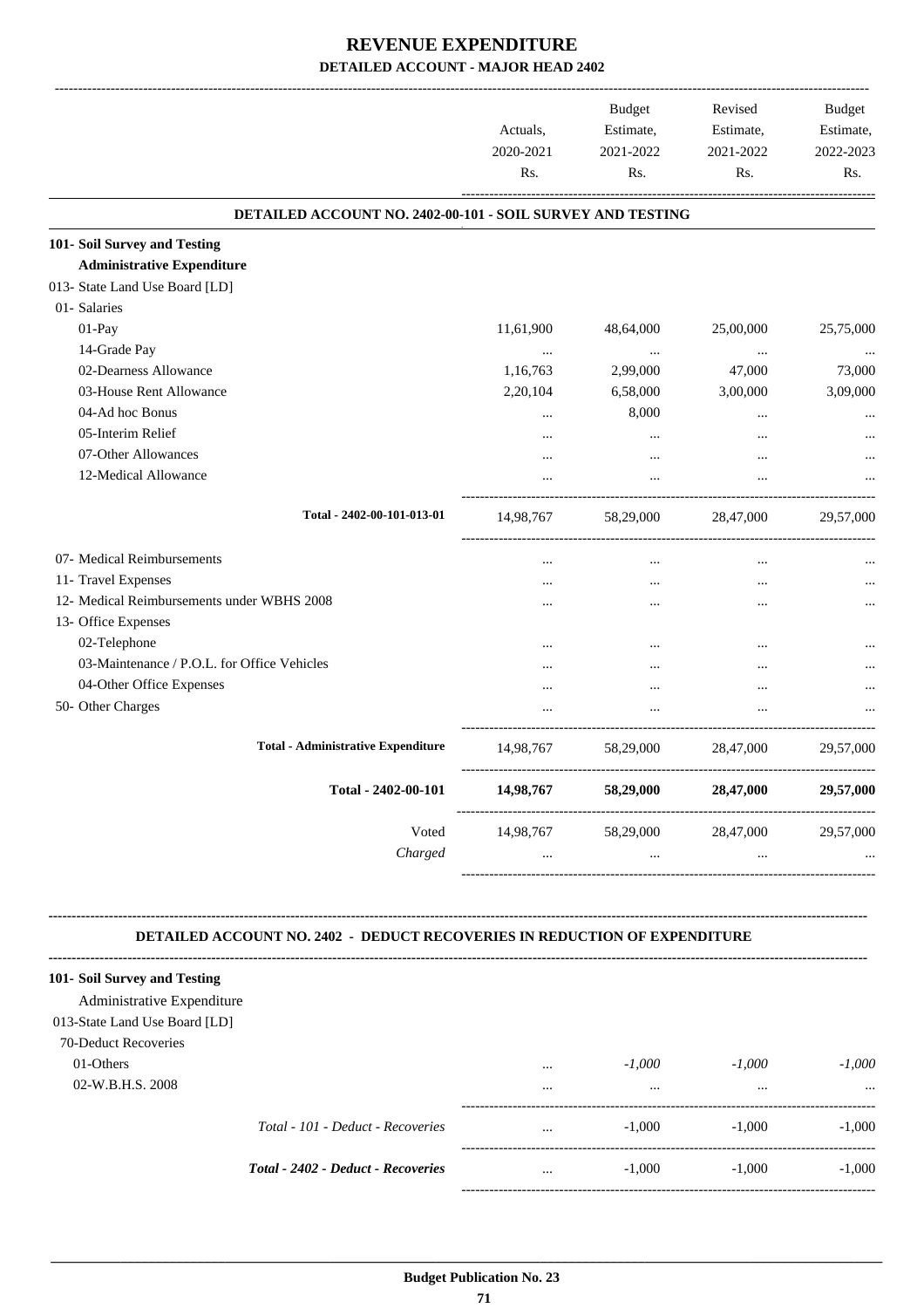## **REVENUE EXPENDITURE**

#### **DEMAND No. 69**

#### **Land & Land Reforms and Refugee Relief & Rehabilitation Department**

#### **C - Economic Services - (b) Rural Development**

**Head of Account : 2506 - Land Reforms**

| <b>Charged Rs. Nil</b> |              |             | Total Rs. 31,64,56,000 |
|------------------------|--------------|-------------|------------------------|
|                        | Voted Rs.    | Charged Rs. | <b>Total Rs.</b>       |
|                        | 31,64,56,000 | $\cdots$    | 31,64,56,000           |
|                        | $-11.000$    |             | $-11,000$              |
|                        | 31,64,45,000 | $\cdots$    | 31,64,45,000           |
|                        |              |             |                        |

#### **REVENUE EXPENDITURE ABSTRACT ACCOUNT**

---------------------------------------------------------------------------------------------------------------------------------------------------------------------------------

|                                                                                     |                                                                             | Budget                                              | Revised                  | Budget       |
|-------------------------------------------------------------------------------------|-----------------------------------------------------------------------------|-----------------------------------------------------|--------------------------|--------------|
|                                                                                     | Actuals,                                                                    | Estimate,                                           | Estimate,                | Estimate,    |
|                                                                                     | 2020-2021                                                                   | 2021-2022                                           | 2021-2022                | 2022-2023    |
|                                                                                     | Rs.                                                                         | Rs.                                                 | Rs.                      | Rs.          |
| 101- Regulation of Land Holding and Tenancy                                         |                                                                             |                                                     |                          |              |
| Administrative Expenditure<br><b>State Development Schemes</b>                      | $\cdots$                                                                    | 28, 49, 42, 647 31, 64, 47, 000<br>$\cdots$         | 30,57,13,000<br>$\ddots$ | 31,64,56,000 |
|                                                                                     |                                                                             |                                                     |                          |              |
|                                                                                     | Total - 101 28, 49, 42, 647 31, 64, 47, 000 30, 57, 13, 000 31, 64, 56, 000 |                                                     |                          |              |
| Grand Total - Gross 28, 49, 42, 647 31, 64, 47, 000 30, 57, 13, 000 31, 64, 56, 000 |                                                                             |                                                     |                          |              |
| Voted                                                                               |                                                                             | 28,49,42,647 31,64,47,000 30,57,13,000 31,64,56,000 |                          |              |
| Administrative Expenditure 28,49,42,647 31,64,47,000 30,57,13,000 31,64,56,000      |                                                                             |                                                     |                          |              |
| <b>State Development Schemes</b>                                                    | $\cdots$                                                                    | $\cdots$                                            |                          |              |
| Deduct Recoveries $-51,804$ $-42,000$ $-11,000$ $-11,000$                           |                                                                             |                                                     |                          |              |
| Grand Total - Net 28,48,90,843 31,64,05,000 30,57,02,000 31,64,45,000               |                                                                             |                                                     |                          |              |
| Voted<br>Charged                                                                    |                                                                             | 28,48,90,843 31,64,05,000 30,57,02,000 31,64,45,000 |                          |              |
|                                                                                     | $\cdots$                                                                    | $\cdots$                                            |                          |              |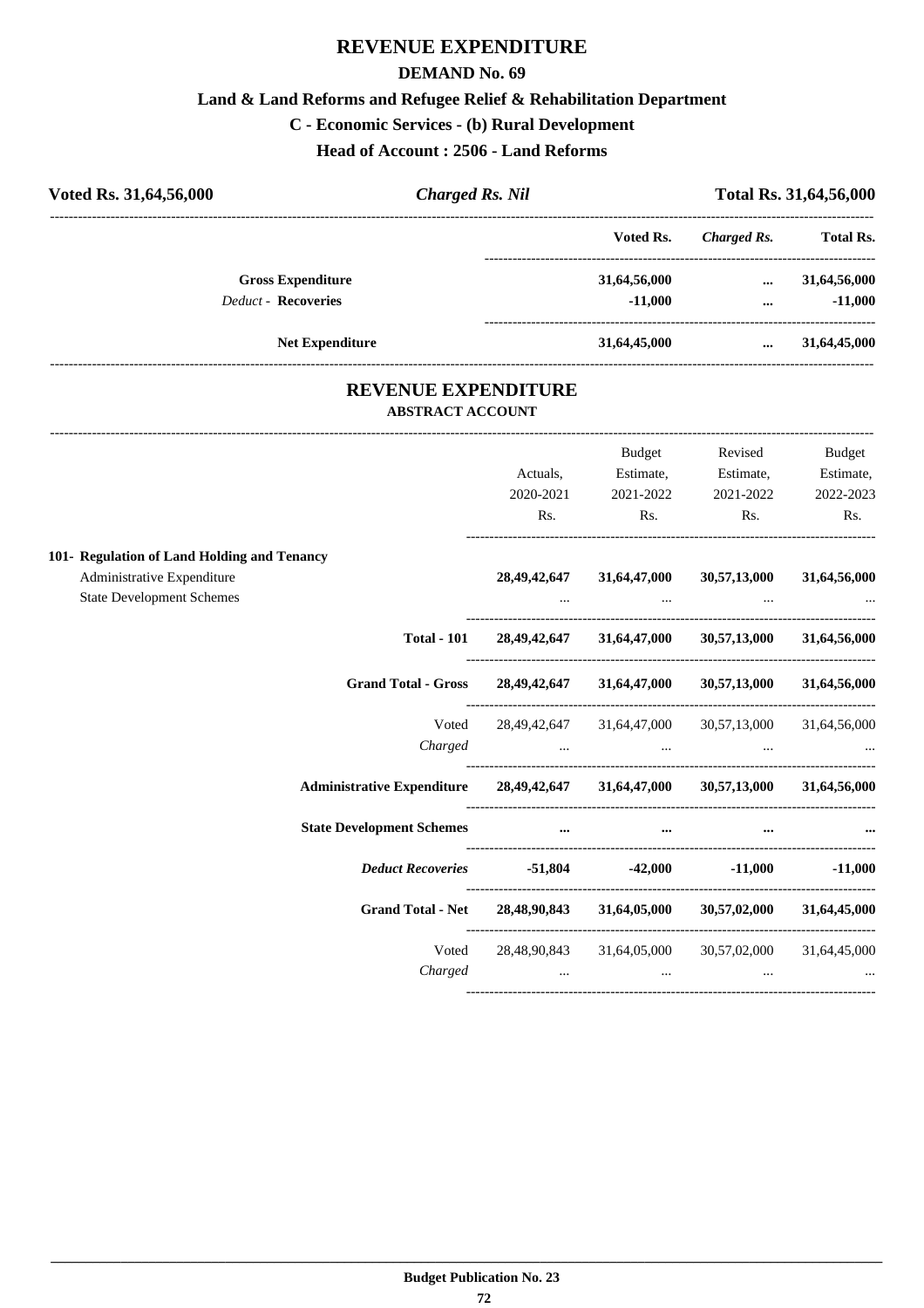|                                                                           | Actuals,<br>2020-2021<br>Rs. | Budget<br>Estimate,<br>2021-2022<br>Rs. | Revised<br>Estimate,<br>2021-2022<br>Rs. | Budget<br>Estimate,<br>2022-2023<br>Rs. |
|---------------------------------------------------------------------------|------------------------------|-----------------------------------------|------------------------------------------|-----------------------------------------|
| DETAILED ACCOUNT NO. 2506-00-101 - REGULATION OF LAND HOLDING AND TENANCY |                              |                                         |                                          |                                         |
| 101- Regulation of Land Holding and Tenancy                               |                              |                                         |                                          |                                         |
| <b>Administrative Expenditure</b>                                         |                              |                                         |                                          |                                         |
| 001- Integrated Scheme on Land Reforms [LD]                               |                              |                                         |                                          |                                         |
| 01- Salaries                                                              |                              |                                         |                                          |                                         |
| 01-Pay                                                                    | 24,88,09,222                 | 27,29,50,000                            | 26,00,00,000                             | 26,78,00,000                            |
| 14-Grade Pay                                                              |                              |                                         | 30,000                                   | 30,000                                  |
| 02-Dearness Allowance                                                     | 11,60,799                    | 81,89,000                               | 89,60,000                                | 1,08,40,000                             |
| 03-House Rent Allowance                                                   | 2,88,12,894                  | 2,62,00,000                             | 2,91,00,000                              | 2,99,73,000                             |
| 04-Ad hoc Bonus                                                           | 15,41,400                    | 16,57,000                               | 15,72,000                                | 16,03,000                               |
| 07-Other Allowances                                                       | 1,53,373                     | 4,59,000                                | 3,30,000                                 | 3,40,000                                |
| 11-Compensatory Allowance                                                 | 10,84,516                    | 14,80,000                               | 13,00,000                                | 13,39,000                               |
| 12-Medical Allowance                                                      | 8,33,500                     | 8,90,000                                | 8,70,000                                 | 8,88,000                                |
| Total - 2506-00-101-001-01                                                | 28, 23, 95, 704              | 31,18,25,000                            | 30,21,62,000                             | 31,28,13,000                            |
| 02- Wages                                                                 | 13,68,009                    | 14,68,000                               | 14,60,000                                | 15,04,000                               |
| 07- Medical Reimbursements                                                |                              | $\cdots$                                | $\cdots$                                 |                                         |
| 11- Travel Expenses                                                       | $\cdots$                     | 16,000                                  | 6,000                                    | 6,000                                   |
| 12- Medical Reimbursements under WBHS 2008                                | 4,25,580                     | 14,79,000                               | 10,00,000                                | 10,20,000                               |
| 13- Office Expenses                                                       |                              |                                         |                                          |                                         |
| 01-Electricity                                                            | 76,993                       | 2,66,000                                | 1,50,000                                 | 1,53,000                                |
| 02-Telephone                                                              | $\cdots$                     | 10,000                                  | $\cdots$                                 |                                         |
| 03-Maintenance / P.O.L. for Office Vehicles                               | 39,530                       | 41,000                                  | 41,000                                   | 42,000                                  |
| 04-Other Office Expenses                                                  | 1,44,174                     | 2,30,000                                | 1,90,000                                 | 1.94.000                                |
|                                                                           |                              |                                         |                                          |                                         |
| Total - 2506-00-101-001-13                                                | 2,60,697                     | 5,47,000                                | 3,81,000                                 | 3,89,000                                |
| 14- Rents, Rates and Taxes                                                |                              | 2,00,304 2,04,000 2,04,000              |                                          | 2,09,000                                |
| 50- Other Charges                                                         | 2,92,353                     | 9,08,000                                | 5,00,000                                 | 5,15,000                                |
| 98- Training                                                              | $\ldots$                     | $\ldots$                                | $\cdots$                                 |                                         |
| <b>Total - Administrative Expenditure</b>                                 |                              | 28,49,42,647 31,64,47,000 30,57,13,000  |                                          | 31,64,56,000                            |
| <b>State Development Schemes</b>                                          |                              |                                         |                                          |                                         |
| 005- Modernisation of R.I. Office [LD]                                    |                              |                                         |                                          |                                         |
| 50- Other Charges                                                         | $\cdots$                     | $\cdots$                                | $\cdots$                                 |                                         |
| 98- Training                                                              | $\cdots$                     | $\cdots$                                | $\cdots$                                 |                                         |
| Total - 2506-00-101                                                       |                              | 28,49,42,647 31,64,47,000 30,57,13,000  |                                          | 31,64,56,000                            |
| Voted                                                                     |                              | 28,49,42,647 31,64,47,000 30,57,13,000  |                                          | 31,64,56,000                            |
| Charged                                                                   |                              | $\cdots$                                |                                          |                                         |
|                                                                           |                              |                                         |                                          |                                         |
|                                                                           |                              |                                         |                                          |                                         |

#### **Budget Publication No. 23 73**

 **\_\_\_\_\_\_\_\_\_\_\_\_\_\_\_\_\_\_\_\_\_\_\_\_\_\_\_\_\_\_\_\_\_\_\_\_\_\_\_\_\_\_\_\_\_\_\_\_\_\_\_\_\_\_\_\_\_\_\_\_\_\_\_\_\_\_\_\_\_\_\_\_\_\_\_\_\_\_\_\_\_\_\_\_\_\_\_\_\_\_\_\_\_\_\_\_\_\_\_\_\_\_\_\_\_\_\_\_\_\_\_\_\_\_\_\_\_\_\_**

**--------------------------------------------------------------------------------------------------------------------------------------------------------------------------------**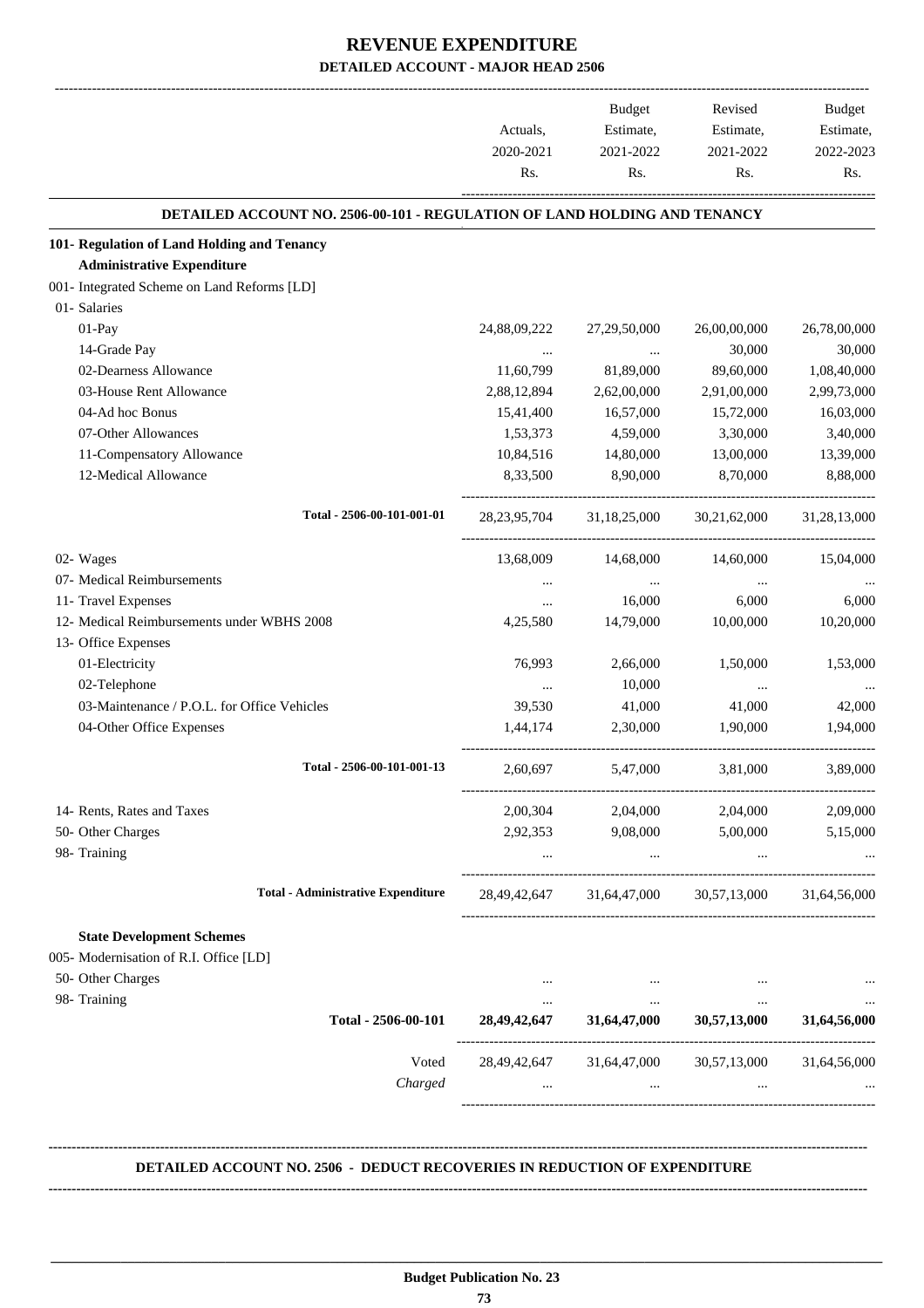|                                             |              | Budget    | Revised             | <b>Budget</b> |
|---------------------------------------------|--------------|-----------|---------------------|---------------|
|                                             | Actuals.     | Estimate, | Estimate,           | Estimate,     |
|                                             | 2020-2021    | 2021-2022 | 2021-2022           | 2022-2023     |
|                                             | Rs.          | Rs.       | Rs.                 | Rs.           |
| 101- Regulation of Land Holding and Tenancy |              |           |                     |               |
| Administrative Expenditure                  |              |           |                     |               |
| 001-Integrated Scheme on Land Reforms [LD]  |              |           |                     |               |
| 70-Deduct Recoveries                        |              |           |                     |               |
| 01-Others                                   | -51,804      | $-10,000$ | $-10,000$           | $-10,000$     |
| 02-W.B.H.S. 2008                            | $\mathbf{1}$ | $-1,000$  | $\cdots$            |               |
| Total - 101 - Deduct - Recoveries           | $-51,804$    |           | $-11,000$ $-10,000$ | $-10,000$     |
| 911- Deduct Recoveries of Overpayments      |              |           |                     |               |
| Administrative Expenditure                  |              |           |                     |               |
| 001-Integrated Scheme on Land Reforms [LD]  |              |           |                     |               |
| 70-Deduct Recoveries                        |              |           |                     |               |
| 01-Others                                   | $\cdots$     | $-30,000$ | $-1.000$            | $-1,000$      |
| 02-W.B.H.S. 2008                            |              | $-1,000$  | $\cdots$            |               |
| Total - 911 - Deduct - Recoveries           | $\mathbf{r}$ | $-31,000$ | $-1.000$            | $-1.000$      |
| Total - 2506 - Deduct - Recoveries          | -51.804      |           | $-42,000$ $-11,000$ | $-11,000$     |
|                                             |              |           |                     |               |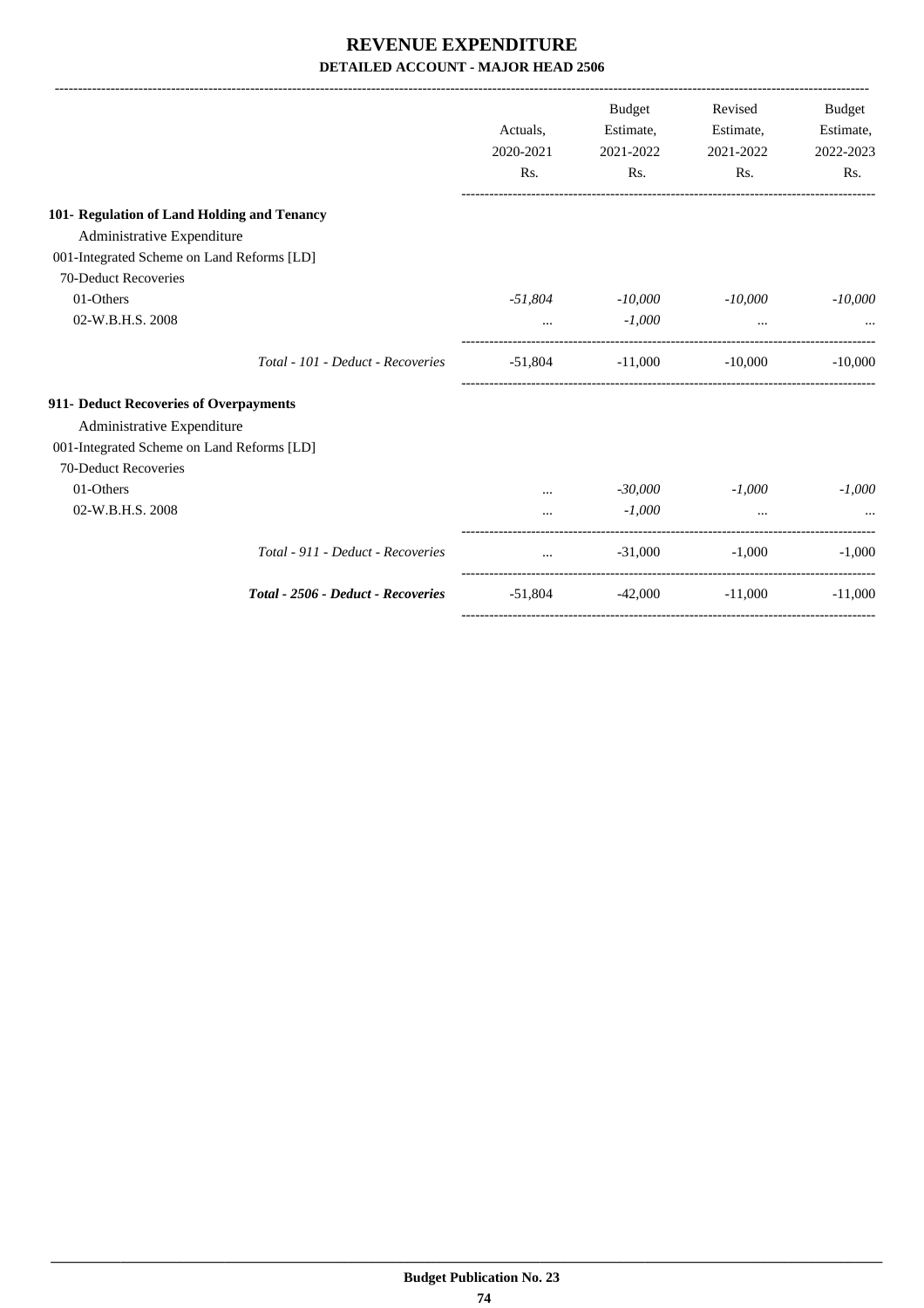## **REVENUE EXPENDITURE**

#### **DEMAND No. 69**

#### **Land & Land Reforms and Refugee Relief & Rehabilitation Department**

**D - Grants-in-aid and contributions -**

#### **Head of Account : 3604 - Compensation and Assignments to Local Bodies and Panchayati Raj Institutions**

| Voted Rs. 5,85,000         | <b>Charged Rs. Nil</b> |           |             |                  |
|----------------------------|------------------------|-----------|-------------|------------------|
|                            |                        | Voted Rs. | Charged Rs. | <b>Total Rs.</b> |
| <b>Gross Expenditure</b>   |                        | 5,85,000  | $\cdots$    | 5,85,000         |
| <b>Deduct - Recoveries</b> |                        | $-2.000$  | $\cdots$    | $-2.000$         |
| <b>Net Expenditure</b>     |                        | 5,83,000  | $\cdots$    | 5,83,000         |

# **REVENUE EXPENDITURE**

---------------------------------------------------------------------------------------------------------------------------------------------------------------------------------

#### **ABSTRACT ACCOUNT**

|                                                                |           | Budget         | Revised                                         | Budget    |
|----------------------------------------------------------------|-----------|----------------|-------------------------------------------------|-----------|
|                                                                | Actuals,  | Estimate,      | Estimate,                                       | Estimate, |
|                                                                | 2020-2021 | 2021-2022      | 2021-2022                                       | 2022-2023 |
|                                                                | Rs.       | $\mathsf{Rs.}$ | Rs.                                             | Rs.       |
| 200- Other Miscellaneous Compensations and Assignments         |           |                |                                                 |           |
| Administrative Expenditure                                     |           |                | 5,49,174 5,73,000 5,73,000 5,85,000             |           |
|                                                                |           |                | Total - 200 5,49,174 5,73,000 5,73,000 5,85,000 |           |
| Grand Total - Gross 5,49,174 5,73,000 5,73,000 5,85,000        |           |                |                                                 |           |
|                                                                |           |                | Voted 5,49,174 5,73,000 5,73,000 5,85,000       |           |
|                                                                |           |                |                                                 |           |
| Administrative Expenditure 5,49,174 5,73,000 5,73,000 5,85,000 |           |                |                                                 |           |
| <i>Deduct Recoveries</i> 4,02,000 -2,000 -2,000                |           |                |                                                 |           |
| Grand Total - Net 5,49,174 4,71,000 5,71,000 5,83,000          |           |                |                                                 |           |
|                                                                |           |                | Voted 5,49,174 4,71,000 5,71,000                | 5,83,000  |
|                                                                |           |                |                                                 |           |
|                                                                |           |                |                                                 |           |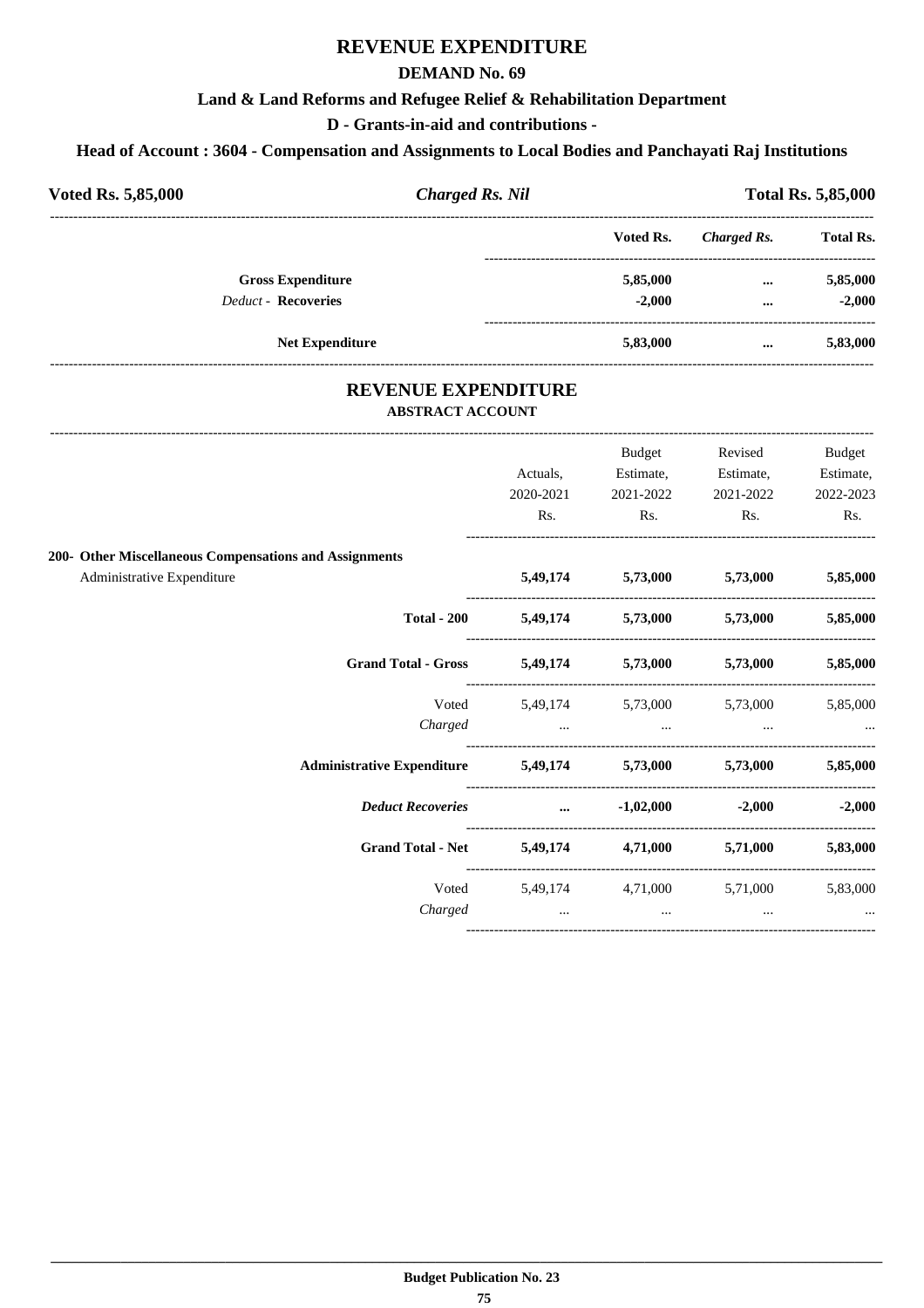|                                                                                                                                                                                                 | Actuals,<br>2020-2021<br>Rs. | Budget<br>Estimate,<br>2021-2022<br>Rs. | Revised<br>Estimate,<br>2021-2022<br>Rs.    | Budget<br>Estimate,<br>2022-2023<br>Rs. |
|-------------------------------------------------------------------------------------------------------------------------------------------------------------------------------------------------|------------------------------|-----------------------------------------|---------------------------------------------|-----------------------------------------|
| DETAILED ACCOUNT NO. 3604-00-200 - OTHER MISCELLANEOUS COMPENSATIONS AND ASSIGNMENTS                                                                                                            |                              |                                         |                                             |                                         |
| 200- Other Miscellaneous Compensations and Assignments                                                                                                                                          |                              |                                         |                                             |                                         |
| <b>Administrative Expenditure</b>                                                                                                                                                               |                              |                                         |                                             |                                         |
| 001- Grants-in-aid in Respect of Pension in Lieu of Resumed Land<br>[LD]                                                                                                                        |                              |                                         |                                             |                                         |
| 31- Grants-in-aid-GENERAL                                                                                                                                                                       |                              |                                         |                                             |                                         |
| 02-Other Grants                                                                                                                                                                                 |                              |                                         |                                             |                                         |
| 003- Grants-in-aid in respect of Miscellaneous Land Revenue<br>Compensation [LD]<br>31- Grants-in-aid-GENERAL                                                                                   |                              |                                         |                                             |                                         |
| 02-Other Grants                                                                                                                                                                                 |                              |                                         |                                             |                                         |
| 004- Grants-in-aid in respect of Annuities for Religious and<br>Charitable Units on Account of Acquired Lands [LD]<br>31- Grants-in-aid-GENERAL                                                 |                              |                                         |                                             |                                         |
| 02-Other Grants                                                                                                                                                                                 |                              | 5,49,174 5,73,000 5,73,000              |                                             | 5.85,000                                |
| Total - 3604-00-200-004                                                                                                                                                                         |                              | 5,49,174 5,73,000 5,73,000              |                                             | 5,85,000                                |
| 005- Grants-in-aid in respect of Payment to union Board on Account<br>of Chowkidary-Chakran Lands Acquired Under Estate<br>Acquisition Act [LD]<br>31- Grants-in-aid-GENERAL<br>02-Other Grants |                              |                                         |                                             |                                         |
|                                                                                                                                                                                                 |                              |                                         |                                             |                                         |
| <b>Total - Administrative Expenditure</b>                                                                                                                                                       |                              | 5,49,174 5,73,000 5,73,000              |                                             | 5,85,000                                |
| Total - 3604-00-200                                                                                                                                                                             | 5,49,174                     | 5,73,000                                | 5,73,000                                    | 5,85,000                                |
| Voted                                                                                                                                                                                           |                              | 5,49,174 5,73,000 5,73,000 5,85,000     |                                             |                                         |
| Charged                                                                                                                                                                                         | $\cdots$                     |                                         | <b>Second Contract Contract</b><br>$\cdots$ |                                         |
| <b>DETAILED ACCOUNT NO. 3604 - DEDUCT RECOVERIES IN REDUCTION OF EXPENDITURE</b>                                                                                                                |                              |                                         |                                             |                                         |
| 200- Other Miscellaneous Compensations and Assignments<br>Administrative Expenditure                                                                                                            |                              |                                         |                                             |                                         |
| 004-Grants-in-aid in respect of Annuities for Religious and<br>Charitable Units on Account of Acquired Lands [LD]                                                                               |                              |                                         |                                             |                                         |
| 70-Deduct Recoveries                                                                                                                                                                            |                              |                                         |                                             |                                         |
| 01-Others                                                                                                                                                                                       |                              | and the state of the                    | $-1,000$ $-1,000$                           | $-1,000$                                |
| 02-W.B.H.S. 2008                                                                                                                                                                                | $\cdots$                     | <b>Contract Contract Contract</b>       | $\cdots$                                    |                                         |
| Total - 200 - Deduct - Recoveries                                                                                                                                                               | $\cdots$                     |                                         | $-1,000$ $-1,000$                           | $-1,000$                                |
| 911- Deduct Recoveries of Overpayments<br>Administrative Expenditure                                                                                                                            |                              |                                         |                                             |                                         |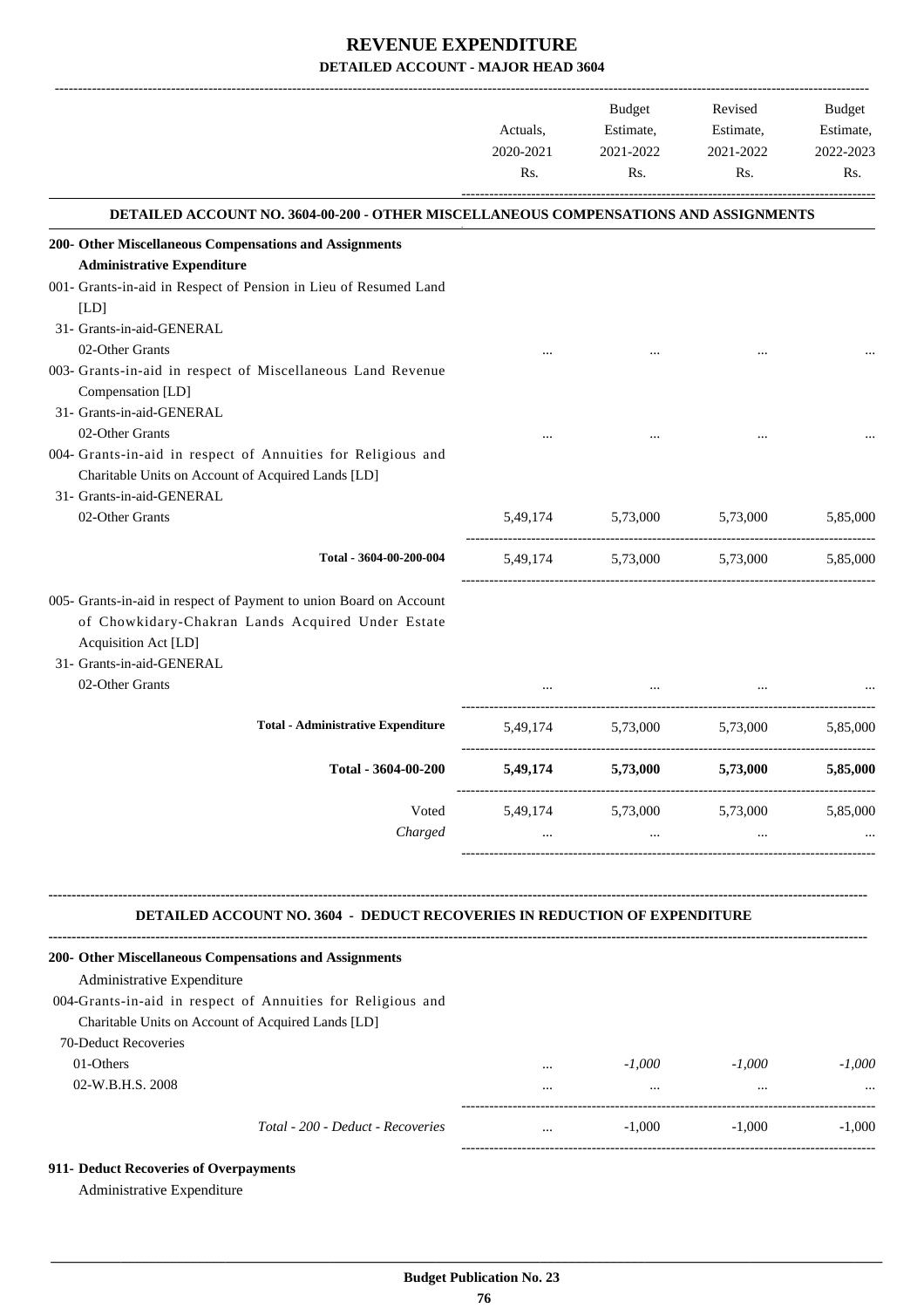|                                                              | Actuals.<br>2020-2021<br>Rs. | <b>Budget</b><br>Estimate,<br>2021-2022<br>Rs. | Revised<br>Estimate,<br>2021-2022<br>Rs. | <b>Budget</b><br>Estimate,<br>2022-2023<br>Rs. |
|--------------------------------------------------------------|------------------------------|------------------------------------------------|------------------------------------------|------------------------------------------------|
| 001-Grants-in -aid in respect of Annuities for Religious and |                              |                                                |                                          |                                                |
| Charitable Units on Account of Acquired Lands [LD]           |                              |                                                |                                          |                                                |
| 70-Deduct Recoveries                                         |                              |                                                |                                          |                                                |
| 01-Others                                                    | $\cdots$                     | $-1,00,000$                                    | $-1.000$                                 | $-1.000$                                       |
| 02-W.B.H.S. 2008                                             | $\cdots$                     | $-1.000$                                       | $\cdots$                                 | $\cdots$                                       |
| Total - 911 - Deduct - Recoveries                            | $\cdots$                     | $-1,01,000$                                    | $-1,000$                                 | $-1,000$                                       |
| Total - 3604 - Deduct - Recoveries                           | $\cdots$                     | $-1,02,000$                                    | $-2,000$                                 | $-2,000$                                       |
|                                                              |                              |                                                |                                          |                                                |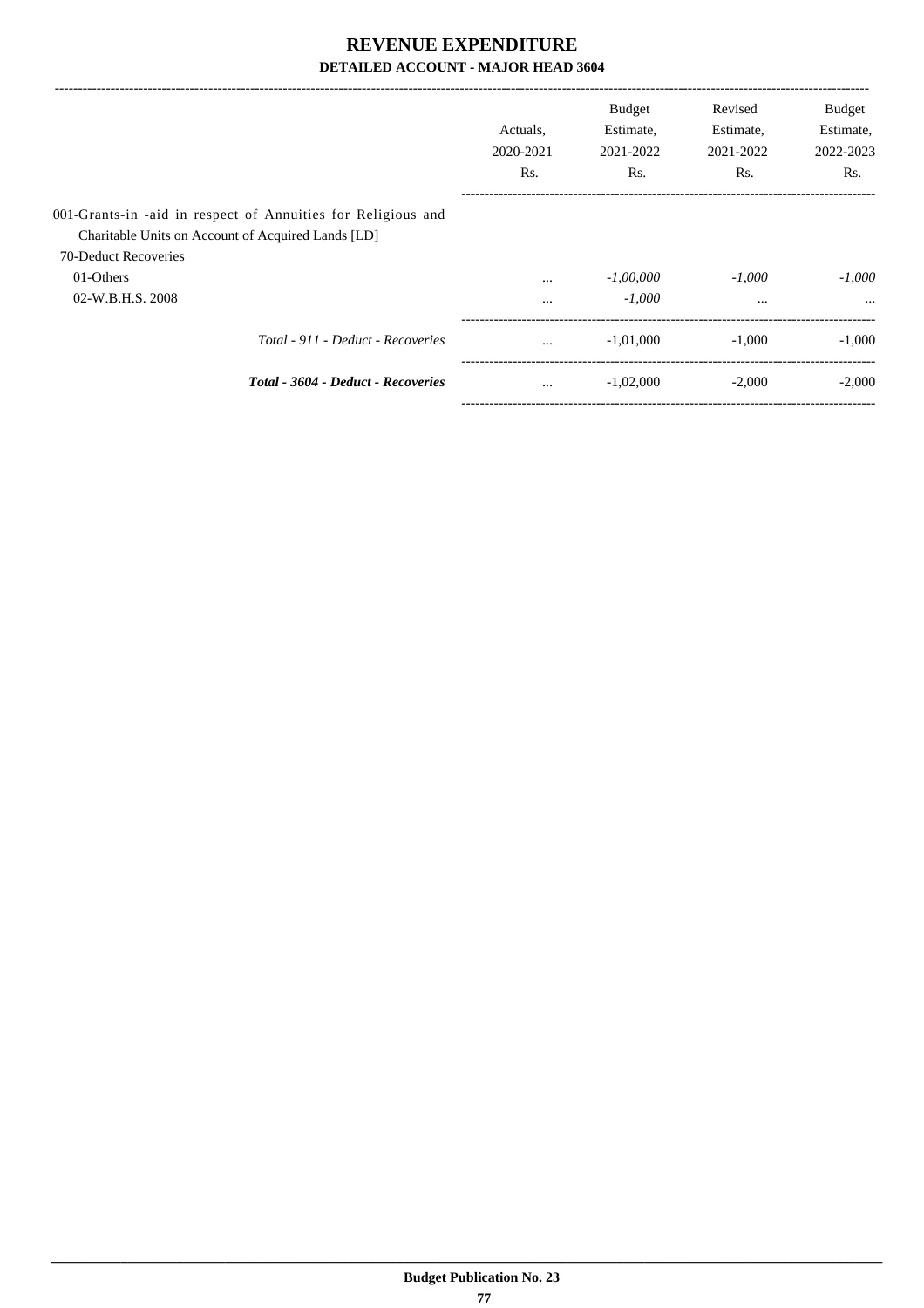## **CAPITAL EXPENDITURE**

#### **DEMAND No. 69**

#### **Land & Land Reforms and Refugee Relief & Rehabilitation Department**

**A. Capital Account of General Services -**

#### **Head of Account : 4059 - Capital Outlay on Public Works**

| Voted Rs. 107,30,00,000                                                         |       | <b>Charged Rs. Nil</b> |                                                                                                       |                 | Total Rs. 107,30,00,000                                                      |
|---------------------------------------------------------------------------------|-------|------------------------|-------------------------------------------------------------------------------------------------------|-----------------|------------------------------------------------------------------------------|
|                                                                                 |       |                        | Voted Rs.                                                                                             | Charged Rs.     | <b>Total Rs.</b>                                                             |
| <b>Gross Expenditure</b>                                                        |       |                        | 107,30,00,000                                                                                         | $\cdots$        | 107,30,00,000                                                                |
| Deduct - Recoveries                                                             |       |                        | $-1,000$                                                                                              | $\cdots$        | $-1,000$                                                                     |
| <b>Net Expenditure</b>                                                          |       |                        | 107,29,99,000                                                                                         |                 | $\dots$ 107,29,99,000                                                        |
| <b>CAPITAL EXPENDITURE</b><br><b>ABSTRACT ACCOUNT</b>                           |       |                        |                                                                                                       |                 |                                                                              |
|                                                                                 |       |                        | Budget                                                                                                | Revised         | Budget                                                                       |
|                                                                                 |       | Actuals,               | Estimate,                                                                                             | Estimate,       | Estimate,                                                                    |
|                                                                                 |       | 2020-2021              | 2021-2022                                                                                             | 2021-2022       | 2022-2023                                                                    |
|                                                                                 |       | Rs.                    | Rs.                                                                                                   | Rs.             | Rs.                                                                          |
| 01 - OFFICE BUILDINGS                                                           |       |                        |                                                                                                       |                 |                                                                              |
| 051- Construction                                                               |       |                        |                                                                                                       |                 |                                                                              |
| <b>State Development Schemes</b>                                                |       | 12,24,16,981           | 70,00,00,000                                                                                          | 23, 33, 33, 000 | 72,00,00,000                                                                 |
| <b>Total - 051</b>                                                              |       | 12,24,16,981           | 70,00,00,000                                                                                          | 23,33,33,000    | 72,00,00,000                                                                 |
| 789- Special Component Plan for Scheduled Castes                                |       |                        |                                                                                                       |                 |                                                                              |
| <b>State Development Schemes</b>                                                |       | 4,34,42,237            | 24,00,00,000                                                                                          | 8,00,00,000     | 29,00,00,000                                                                 |
| <b>Total - 789</b>                                                              |       | 4, 34, 42, 237         | 24,00,00,000                                                                                          | 8,00,00,000     | 29,00,00,000                                                                 |
| 796- Tribal Areas Sub-Plan                                                      |       |                        |                                                                                                       |                 |                                                                              |
| <b>State Development Schemes</b>                                                |       | 64, 23, 713            | 6,00,00,000                                                                                           | 2,00,00,000     | 6,30,00,000                                                                  |
| <b>Total - 796</b>                                                              |       | 64, 23, 713            | 6,00,00,000                                                                                           | 2,00,00,000     | 6,30,00,000                                                                  |
|                                                                                 |       |                        | Grand Total - Gross 17,22,82,931 100,00,00,000                                                        |                 | 33, 33, 33, 000 107, 30, 00, 000                                             |
|                                                                                 | Voted |                        | 17,22,82,931 100,00,00,000 33,33,33,000 107,30,00,000                                                 |                 |                                                                              |
| Charged                                                                         |       |                        | $\mathcal{L}(\mathbf{m})$ and $\mathcal{L}(\mathbf{m})$ are $\mathcal{L}(\mathbf{m})$ . Then, we have | $\cdots$        |                                                                              |
| State Development Schemes 17,22,82,931 100,00,00,000 33,33,33,000 107,30,00,000 |       |                        |                                                                                                       |                 |                                                                              |
|                                                                                 |       |                        | Deduct Recoveries -7,460 -1,000 -1,000                                                                |                 | $-1,000$                                                                     |
|                                                                                 |       |                        | Grand Total - Net 17,22,75,471 99,99,99,000 33,33,32,000 107,29,99,000                                |                 |                                                                              |
|                                                                                 | Voted |                        | 17,22,75,471 99,99,99,000 33,33,32,000 107,29,99,000                                                  |                 |                                                                              |
| Charged                                                                         |       |                        | the contract of the contract of the contract of the contract of the contract of                       |                 | $\mathbf{1}$ and $\mathbf{1}$ are $\mathbf{1}$ . The set of the $\mathbf{1}$ |

----------------------------------------------------------------------------------------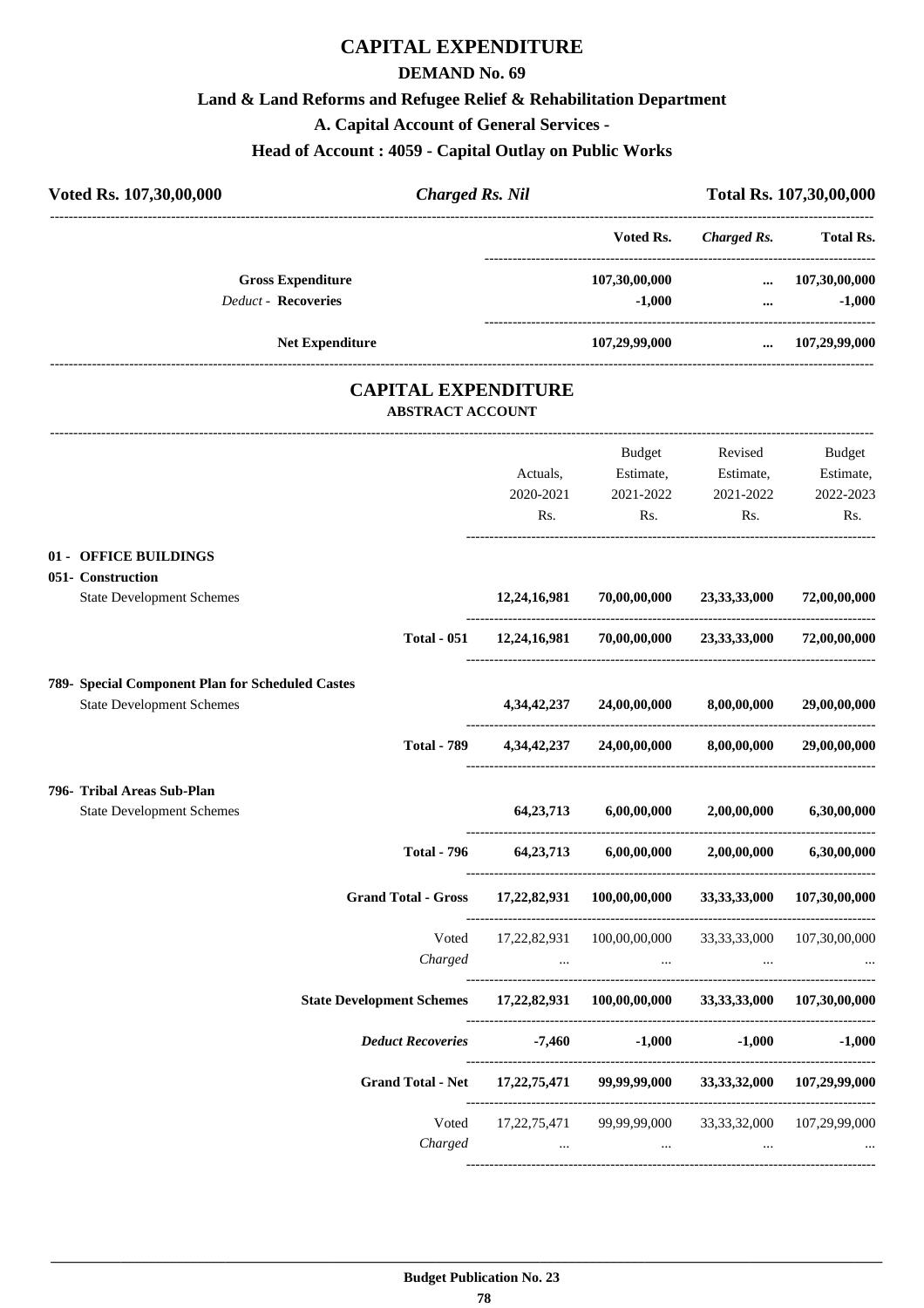|                                                                                                                                                                                                                                                 | Actuals,<br>2020-2021<br>Rs. | Budget<br>Estimate,<br>2021-2022<br>Rs. | Revised<br>Estimate,<br>2021-2022<br>Rs.      | Budget<br>Estimate,<br>2022-2023<br>Rs. |
|-------------------------------------------------------------------------------------------------------------------------------------------------------------------------------------------------------------------------------------------------|------------------------------|-----------------------------------------|-----------------------------------------------|-----------------------------------------|
| DETAILED ACCOUNT NO. 4059-01-051 - CONSTRUCTION                                                                                                                                                                                                 |                              |                                         |                                               |                                         |
| 01 - OFFICE BUILDINGS                                                                                                                                                                                                                           |                              |                                         |                                               |                                         |
| 051- Construction                                                                                                                                                                                                                               |                              |                                         |                                               |                                         |
| <b>State Development Schemes</b>                                                                                                                                                                                                                |                              |                                         |                                               |                                         |
| 004- Land Revenue - Others [LD]<br>53- Major Works / Land and Buildings                                                                                                                                                                         |                              |                                         |                                               |                                         |
|                                                                                                                                                                                                                                                 | 12,24,16,981                 |                                         | 70,00,00,000 23,33,33,000                     | 72,00,00,000                            |
| <b>Total - State Development Schemes</b>                                                                                                                                                                                                        | 12,24,16,981                 | 70,00,00,000                            | 23, 33, 33, 000                               | 72,00,00,000                            |
| Total - 4059-01-051                                                                                                                                                                                                                             |                              | 12,24,16,981 70,00,00,000               | 23,33,33,000 72,00,00,000                     |                                         |
| Voted<br>Charged                                                                                                                                                                                                                                | 12,24,16,981                 | 70,00,00,000<br>$\cdots$                | 23, 33, 33, 000                               | 72,00,00,000                            |
| DETAILED ACCOUNT NO. 4059-01-789 - SPECIAL COMPONENT PLAN FOR SCHEDULED CASTES                                                                                                                                                                  |                              |                                         |                                               |                                         |
| 01 - OFFICE BUILDINGS<br>789- Special Component Plan for Scheduled Castes<br><b>State Development Schemes</b><br>004-Land Revenue- Construction of DL&LRO,<br>SDL&LRO,BL&LRO office buildings etc. [LD]<br>53- Major Works / Land and Buildings | 4, 34, 42, 237               | 24,00,00,000                            | 8,00,00,000                                   | 29,00,00,000                            |
| <b>Total - State Development Schemes</b>                                                                                                                                                                                                        | 4, 34, 42, 237               | 24,00,00,000                            | 8,00,00,000                                   | 29,00,00,000                            |
| Total - 4059-01-789                                                                                                                                                                                                                             | 4, 34, 42, 237               | 24,00,00,000                            | 8,00,00,000                                   | 29,00,00,000                            |
| Voted<br>Charged                                                                                                                                                                                                                                | 4,34,42,237                  | 24,00,00,000<br>$\cdots$                | 8,00,00,000<br>$\cdots$                       | 29,00,00,000                            |
| DETAILED ACCOUNT NO. 4059-01-796 - TRIBAL AREAS SUB-PLAN                                                                                                                                                                                        |                              |                                         |                                               |                                         |
| 01 - OFFICE BUILDINGS                                                                                                                                                                                                                           |                              |                                         |                                               |                                         |
| 796- Tribal Areas Sub-Plan<br><b>State Development Schemes</b><br>004-Land Revenue- Construction of DL&LRO,<br>SDL&LRO,BL&LRO office buildings etc. [LD]<br>53- Major Works / Land and Buildings                                                |                              |                                         | 64,23,713 6,00,00,000 2,00,00,000 6,30,00,000 |                                         |
| <b>Total - State Development Schemes</b>                                                                                                                                                                                                        | 64, 23, 713                  | 6,00,00,000                             | 2,00,00,000                                   | 6,30,00,000                             |
| Total - 4059-01-796                                                                                                                                                                                                                             | 64, 23, 713                  | 6,00,00,000                             | 2,00,00,000                                   | 6,30,00,000                             |
|                                                                                                                                                                                                                                                 |                              |                                         |                                               |                                         |
| Voted<br>Charged                                                                                                                                                                                                                                |                              | 64,23,713 6,00,00,000                   |                                               | 2,00,00,000 6,30,00,000                 |
|                                                                                                                                                                                                                                                 |                              |                                         |                                               |                                         |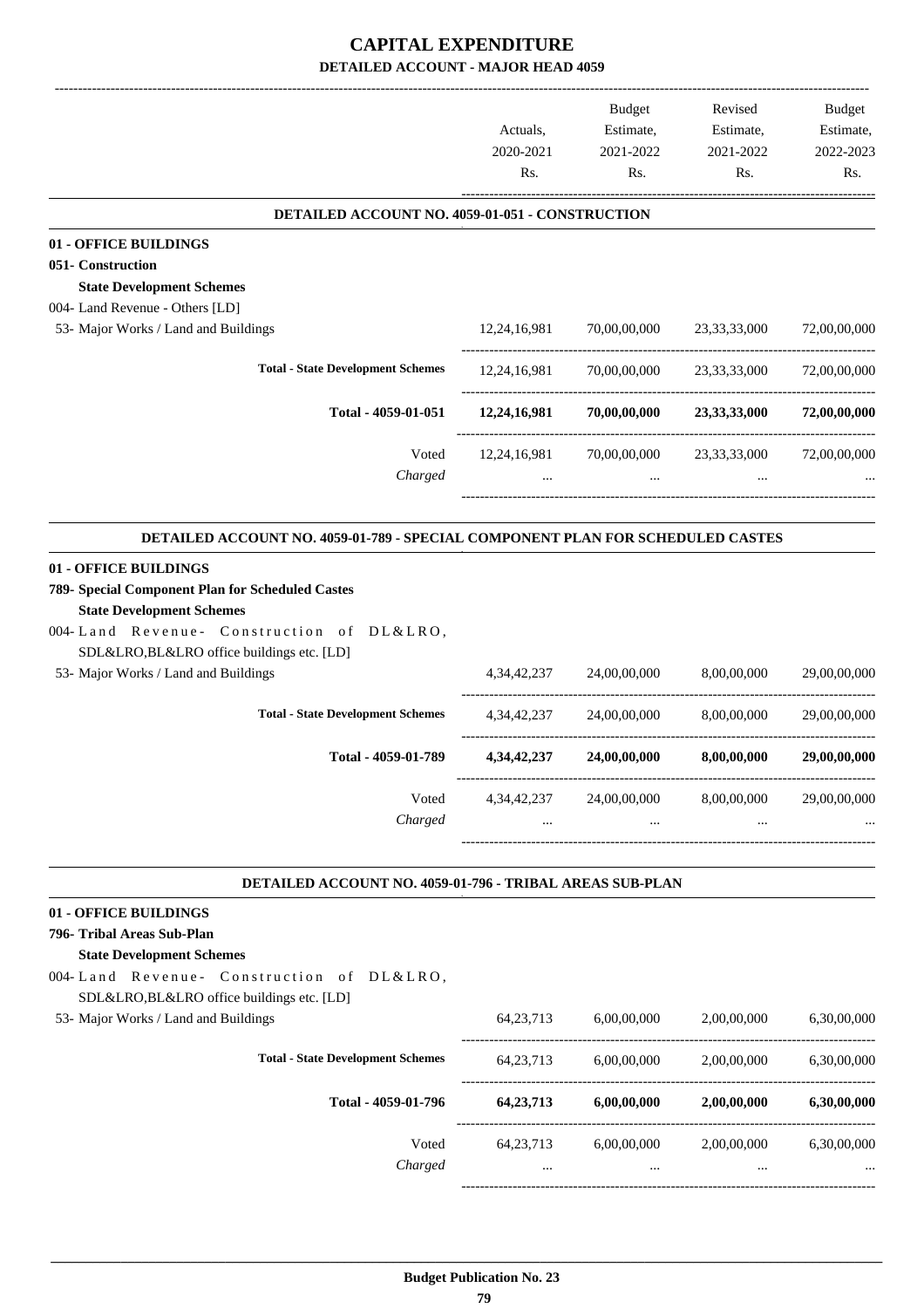| 2020-2021<br>2021-2022<br>2021-2022<br>Rs.<br>Rs.<br>Rs.<br>DETAILED ACCOUNT NO. 4059 - DEDUCT RECOVERIES IN REDUCTION OF EXPENDITURE<br>01 - OFFICE BUILDINGS<br>051- Construction<br><b>State Development Schemes</b><br>004-Land Revenue - Others [LD]<br>70-Deduct Recoveries<br>01-Others<br>Total - 051 - Deduct - Recoveries<br>789- Special Component Plan for Scheduled Castes<br><b>State Development Schemes</b><br>900-Land Revenue - Construction of DL&LRO, SDL&LRO,<br>BL&LRO office buildings etc. [LD]<br>70-Deduct Recoveries<br>01-Others<br>$-7,460$<br>$\cdots$<br>Total - 789 - Deduct - Recoveries<br>-7,460<br>$\cdots$<br>$\cdots$<br>800- Other Expenditure<br>Administrative Expenditure<br>901-Deduct Recoveries on Capital Accounts [LD]<br>70-Deduct Recoveries<br>01-Others<br>$-1,000$<br>$-1,000$<br>$\cdots$<br>Total - 800 - Deduct - Recoveries<br>$-1,000$<br>$-1,000$<br>$\cdots$<br>911- Deduct Recoveries of Overpayments<br><b>State Development Schemes</b><br>004-Land Revenue-Others [LD]<br>70-Deduct Recoveries<br>01-Others<br>02-W.B.H.S. 2008<br>$\cdots$<br>$\cdots$<br>$\cdots$<br>Total - 911 - Deduct - Recoveries<br>$\cdots$<br>$\cdots$<br>$\cdots$ |  | Actuals, |  |  |                  | Estimate, | Budget |  |  | Revised<br>Estimate, | Budget<br>Estimate, |
|-------------------------------------------------------------------------------------------------------------------------------------------------------------------------------------------------------------------------------------------------------------------------------------------------------------------------------------------------------------------------------------------------------------------------------------------------------------------------------------------------------------------------------------------------------------------------------------------------------------------------------------------------------------------------------------------------------------------------------------------------------------------------------------------------------------------------------------------------------------------------------------------------------------------------------------------------------------------------------------------------------------------------------------------------------------------------------------------------------------------------------------------------------------------------------------------------------------|--|----------|--|--|------------------|-----------|--------|--|--|----------------------|---------------------|
|                                                                                                                                                                                                                                                                                                                                                                                                                                                                                                                                                                                                                                                                                                                                                                                                                                                                                                                                                                                                                                                                                                                                                                                                             |  |          |  |  | 2022-2023<br>Rs. |           |        |  |  |                      |                     |
|                                                                                                                                                                                                                                                                                                                                                                                                                                                                                                                                                                                                                                                                                                                                                                                                                                                                                                                                                                                                                                                                                                                                                                                                             |  |          |  |  |                  |           |        |  |  |                      |                     |
|                                                                                                                                                                                                                                                                                                                                                                                                                                                                                                                                                                                                                                                                                                                                                                                                                                                                                                                                                                                                                                                                                                                                                                                                             |  |          |  |  |                  |           |        |  |  |                      |                     |
|                                                                                                                                                                                                                                                                                                                                                                                                                                                                                                                                                                                                                                                                                                                                                                                                                                                                                                                                                                                                                                                                                                                                                                                                             |  |          |  |  |                  |           |        |  |  |                      |                     |
|                                                                                                                                                                                                                                                                                                                                                                                                                                                                                                                                                                                                                                                                                                                                                                                                                                                                                                                                                                                                                                                                                                                                                                                                             |  |          |  |  |                  |           |        |  |  |                      |                     |
|                                                                                                                                                                                                                                                                                                                                                                                                                                                                                                                                                                                                                                                                                                                                                                                                                                                                                                                                                                                                                                                                                                                                                                                                             |  |          |  |  |                  |           |        |  |  |                      |                     |
|                                                                                                                                                                                                                                                                                                                                                                                                                                                                                                                                                                                                                                                                                                                                                                                                                                                                                                                                                                                                                                                                                                                                                                                                             |  |          |  |  |                  |           |        |  |  |                      |                     |
|                                                                                                                                                                                                                                                                                                                                                                                                                                                                                                                                                                                                                                                                                                                                                                                                                                                                                                                                                                                                                                                                                                                                                                                                             |  |          |  |  |                  |           |        |  |  |                      |                     |
|                                                                                                                                                                                                                                                                                                                                                                                                                                                                                                                                                                                                                                                                                                                                                                                                                                                                                                                                                                                                                                                                                                                                                                                                             |  |          |  |  |                  |           |        |  |  |                      |                     |
|                                                                                                                                                                                                                                                                                                                                                                                                                                                                                                                                                                                                                                                                                                                                                                                                                                                                                                                                                                                                                                                                                                                                                                                                             |  |          |  |  |                  |           |        |  |  |                      |                     |
|                                                                                                                                                                                                                                                                                                                                                                                                                                                                                                                                                                                                                                                                                                                                                                                                                                                                                                                                                                                                                                                                                                                                                                                                             |  |          |  |  |                  |           |        |  |  |                      |                     |
|                                                                                                                                                                                                                                                                                                                                                                                                                                                                                                                                                                                                                                                                                                                                                                                                                                                                                                                                                                                                                                                                                                                                                                                                             |  |          |  |  |                  |           |        |  |  |                      |                     |
|                                                                                                                                                                                                                                                                                                                                                                                                                                                                                                                                                                                                                                                                                                                                                                                                                                                                                                                                                                                                                                                                                                                                                                                                             |  |          |  |  |                  |           |        |  |  |                      |                     |
|                                                                                                                                                                                                                                                                                                                                                                                                                                                                                                                                                                                                                                                                                                                                                                                                                                                                                                                                                                                                                                                                                                                                                                                                             |  |          |  |  |                  |           |        |  |  |                      |                     |
|                                                                                                                                                                                                                                                                                                                                                                                                                                                                                                                                                                                                                                                                                                                                                                                                                                                                                                                                                                                                                                                                                                                                                                                                             |  |          |  |  |                  |           |        |  |  |                      |                     |
|                                                                                                                                                                                                                                                                                                                                                                                                                                                                                                                                                                                                                                                                                                                                                                                                                                                                                                                                                                                                                                                                                                                                                                                                             |  |          |  |  |                  |           |        |  |  |                      |                     |
|                                                                                                                                                                                                                                                                                                                                                                                                                                                                                                                                                                                                                                                                                                                                                                                                                                                                                                                                                                                                                                                                                                                                                                                                             |  |          |  |  |                  |           |        |  |  |                      |                     |
|                                                                                                                                                                                                                                                                                                                                                                                                                                                                                                                                                                                                                                                                                                                                                                                                                                                                                                                                                                                                                                                                                                                                                                                                             |  |          |  |  |                  |           |        |  |  |                      |                     |
|                                                                                                                                                                                                                                                                                                                                                                                                                                                                                                                                                                                                                                                                                                                                                                                                                                                                                                                                                                                                                                                                                                                                                                                                             |  |          |  |  |                  |           |        |  |  |                      |                     |
|                                                                                                                                                                                                                                                                                                                                                                                                                                                                                                                                                                                                                                                                                                                                                                                                                                                                                                                                                                                                                                                                                                                                                                                                             |  |          |  |  |                  |           |        |  |  |                      |                     |
|                                                                                                                                                                                                                                                                                                                                                                                                                                                                                                                                                                                                                                                                                                                                                                                                                                                                                                                                                                                                                                                                                                                                                                                                             |  |          |  |  | $-1,000$         |           |        |  |  |                      |                     |
|                                                                                                                                                                                                                                                                                                                                                                                                                                                                                                                                                                                                                                                                                                                                                                                                                                                                                                                                                                                                                                                                                                                                                                                                             |  |          |  |  | $-1,000$         |           |        |  |  |                      |                     |
|                                                                                                                                                                                                                                                                                                                                                                                                                                                                                                                                                                                                                                                                                                                                                                                                                                                                                                                                                                                                                                                                                                                                                                                                             |  |          |  |  |                  |           |        |  |  |                      |                     |
|                                                                                                                                                                                                                                                                                                                                                                                                                                                                                                                                                                                                                                                                                                                                                                                                                                                                                                                                                                                                                                                                                                                                                                                                             |  |          |  |  |                  |           |        |  |  |                      |                     |
|                                                                                                                                                                                                                                                                                                                                                                                                                                                                                                                                                                                                                                                                                                                                                                                                                                                                                                                                                                                                                                                                                                                                                                                                             |  |          |  |  |                  |           |        |  |  |                      |                     |
|                                                                                                                                                                                                                                                                                                                                                                                                                                                                                                                                                                                                                                                                                                                                                                                                                                                                                                                                                                                                                                                                                                                                                                                                             |  |          |  |  |                  |           |        |  |  |                      |                     |
|                                                                                                                                                                                                                                                                                                                                                                                                                                                                                                                                                                                                                                                                                                                                                                                                                                                                                                                                                                                                                                                                                                                                                                                                             |  |          |  |  |                  |           |        |  |  |                      |                     |
|                                                                                                                                                                                                                                                                                                                                                                                                                                                                                                                                                                                                                                                                                                                                                                                                                                                                                                                                                                                                                                                                                                                                                                                                             |  |          |  |  |                  |           |        |  |  |                      |                     |
|                                                                                                                                                                                                                                                                                                                                                                                                                                                                                                                                                                                                                                                                                                                                                                                                                                                                                                                                                                                                                                                                                                                                                                                                             |  |          |  |  |                  |           |        |  |  |                      |                     |
| Total - 4059 - Deduct - Recoveries<br>$-1,000$<br>$-7,460$<br>$-1,000$                                                                                                                                                                                                                                                                                                                                                                                                                                                                                                                                                                                                                                                                                                                                                                                                                                                                                                                                                                                                                                                                                                                                      |  |          |  |  | $-1,000$         |           |        |  |  |                      |                     |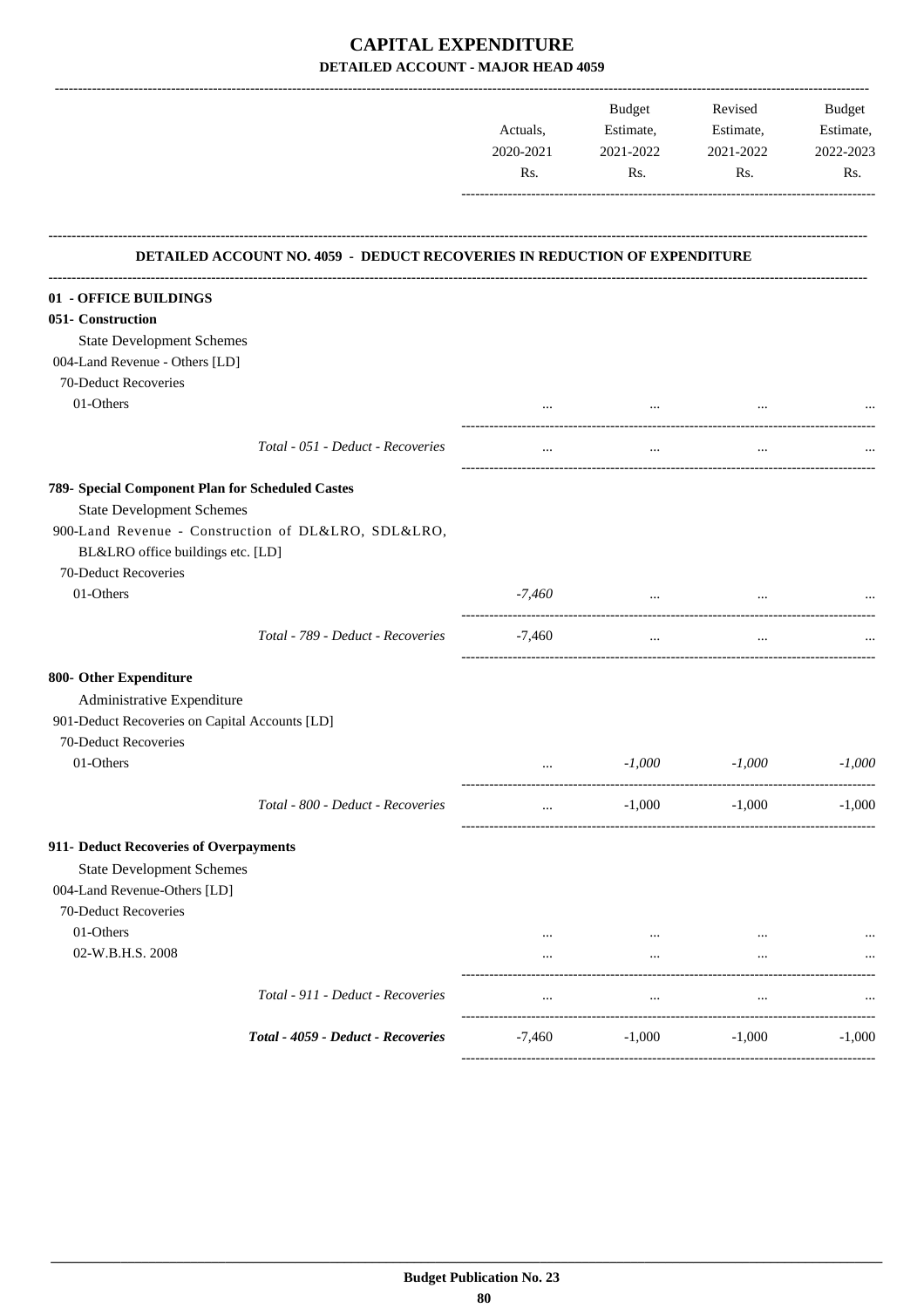## **CAPITAL EXPENDITURE**

#### **DEMAND No. 69**

## **Land & Land Reforms and Refugee Relief & Rehabilitation Department B. Capital Account of Social Services - (g) Capital Account of Social Welfare and Nutrition Head of Account : 4235 - Capital Outlay on Social Security and Welfare**

| Voted Rs. 114,00,00,000                          | <b>Charged Rs. Nil</b>                                |                   |                                               |                                                  | Total Rs. 114,00,00,000 |
|--------------------------------------------------|-------------------------------------------------------|-------------------|-----------------------------------------------|--------------------------------------------------|-------------------------|
|                                                  |                                                       |                   | Voted Rs.                                     | --------------------------<br><b>Charged Rs.</b> | <b>Total Rs.</b>        |
| <b>Gross Expenditure</b>                         |                                                       |                   | 114,00,00,000                                 | $\cdots$                                         | 114,00,00,000           |
| Deduct - Recoveries                              |                                                       |                   |                                               | $\cdots$                                         |                         |
|                                                  |                                                       |                   |                                               |                                                  |                         |
| <b>Net Expenditure</b>                           |                                                       |                   | 114,00,00,000                                 |                                                  | $\dots$ 114,00,00,000   |
|                                                  | <b>CAPITAL EXPENDITURE</b><br><b>ABSTRACT ACCOUNT</b> |                   |                                               |                                                  |                         |
|                                                  |                                                       |                   | Budget                                        | Revised                                          | <b>Budget</b>           |
|                                                  |                                                       | Actuals,          | Estimate,                                     | Estimate,                                        | Estimate,               |
|                                                  |                                                       | 2020-2021         | 2021-2022                                     | 2021-2022                                        | 2022-2023               |
|                                                  |                                                       | Rs.               | Rs.                                           | Rs.                                              | Rs.                     |
| 01 - REHABILITATION                              |                                                       |                   |                                               |                                                  |                         |
| 201- Other Rehabilitation Schemes                |                                                       |                   |                                               |                                                  |                         |
| <b>State Development Schemes</b>                 |                                                       | Voted 9,33,67,496 | 85,00,00,000                                  | 29,02,54,000                                     | 92,00,00,000            |
|                                                  |                                                       | Charged 81,86,183 | 15,00,00,000                                  | 4,00,00,000                                      |                         |
|                                                  | <b>Total - 201</b>                                    |                   | $10,15,53,679$ $100,00,00,000$ $33,02,54,000$ |                                                  | 92,00,00,000            |
| 789- Special Component Plan for Scheduled Castes |                                                       |                   |                                               |                                                  |                         |
| <b>State Development Schemes</b>                 |                                                       | 1,13,05,471       | 20,00,00,000                                  | 6,66,67,000                                      | 22,00,00,000            |
|                                                  | <b>Total - 789</b>                                    |                   | $1,13,05,471$ $20,00,00,000$                  | 6,66,67,000                                      | 22,00,00,000            |
|                                                  | <b>Grand Total - Gross</b>                            | 11,28,59,150      | 120,00,00,000                                 | 39,69,21,000                                     | 114,00,00,000           |
|                                                  | Voted                                                 | 10,46,72,967      | 105,00,00,000                                 | 35,69,21,000                                     | 114,00,00,000           |
|                                                  | Charged                                               | 81,86,183         | 15,00,00,000                                  | 4,00,00,000                                      |                         |
|                                                  | <b>State Development Schemes</b>                      | 11,28,59,150      | 120,00,00,000                                 | 39,69,21,000                                     | 114,00,00,000           |
|                                                  | Voted                                                 | 10,46,72,967      | 105,00,00,000                                 | 35,69,21,000                                     | 114,00,00,000           |
|                                                  | Charged                                               | 81,86,183         | 15,00,00,000                                  | 4,00,00,000                                      |                         |
|                                                  | <b>Deduct Recoveries</b>                              |                   |                                               |                                                  |                         |
|                                                  |                                                       |                   |                                               |                                                  |                         |

| Deauct Kecoveries |              |               |              |               |
|-------------------|--------------|---------------|--------------|---------------|
| Grand Total - Net | 11,28,59,150 | 120,00,00,000 | 39,69,21,000 | 114,00,00,000 |
| Voted             | 10.46.72.967 | 105,00,00,000 | 35.69.21.000 | 114,00,00,000 |
| Charged           | 81,86,183    | 15,00,00,000  | 4,00,00,000  | $\cdots$      |
|                   |              |               |              |               |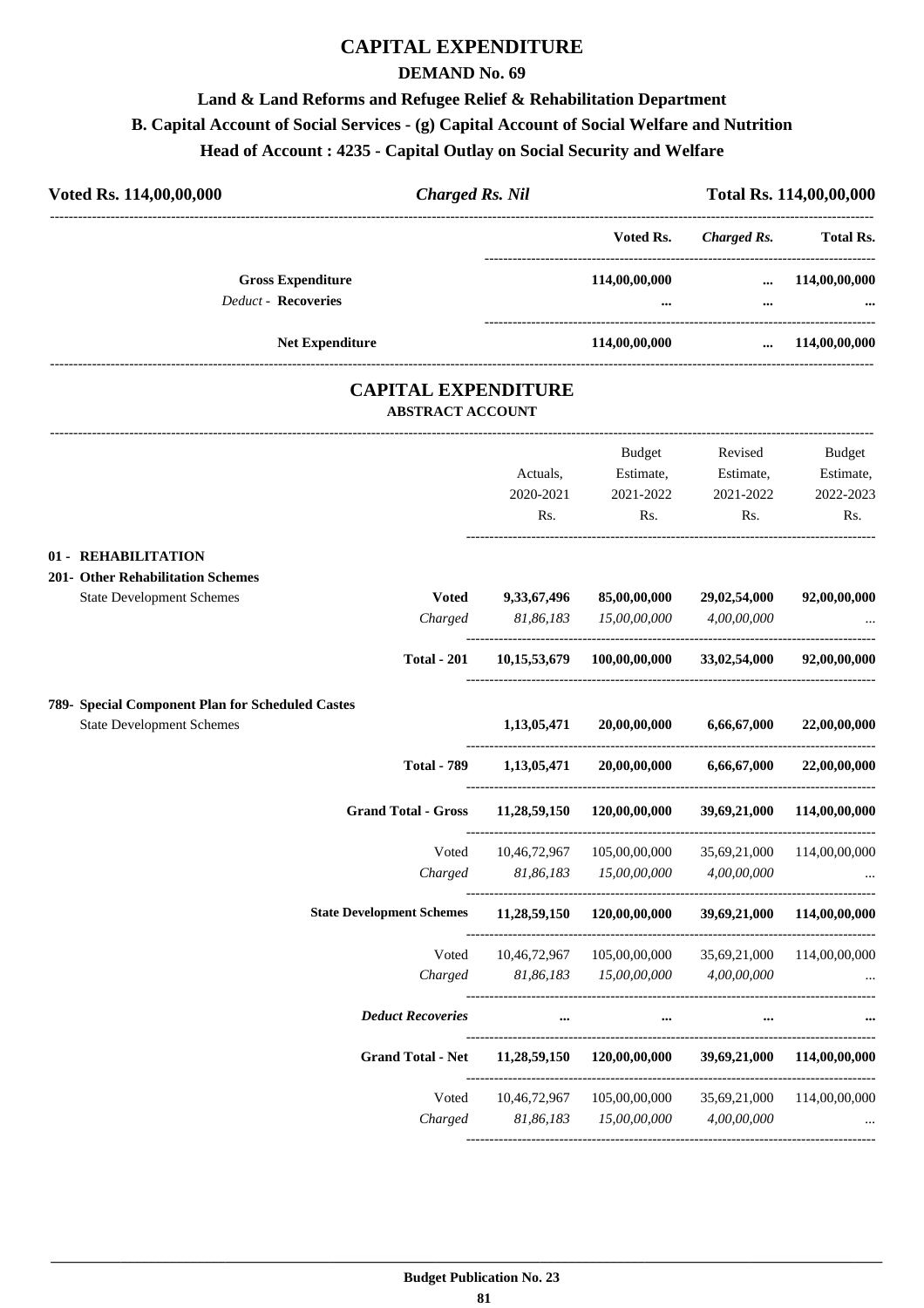-------------------------------------------------------------------------------------------------------------------------------------------------------------------------------

|                                                                                                                                                    | Actuals,<br>2020-2021 | <b>Budget</b><br>Estimate,<br>2021-2022 | Revised<br>Estimate,<br>2021-2022 | <b>Budget</b><br>Estimate,<br>2022-2023 |
|----------------------------------------------------------------------------------------------------------------------------------------------------|-----------------------|-----------------------------------------|-----------------------------------|-----------------------------------------|
|                                                                                                                                                    | Rs.                   | Rs.                                     | Rs.                               | Rs.                                     |
| <b>DETAILED ACCOUNT NO. 4235-01-201 - OTHER REHABILITATION SCHEMES</b>                                                                             |                       |                                         |                                   |                                         |
| 01 - REHABILITATION                                                                                                                                |                       |                                         |                                   |                                         |
| 201- Other Rehabilitation Schemes<br><b>State Development Schemes</b>                                                                              |                       |                                         |                                   |                                         |
| 001- Infrastructural Development in Refugee Colonies through other<br>agencies [LD]                                                                |                       |                                         |                                   |                                         |
| 60- Other Capital Expenditure                                                                                                                      | 9,33,67,496           | 80,00,00,000                            | 26,66,67,000                      | 82,00,00,000                            |
| Total - 4235-01-201-001                                                                                                                            | 9,33,67,496           | 80,00,00,000                            | 26,66,67,000                      | 82,00,00,000                            |
| 004- Constraction of new buildings creation of State Level Archives<br>and Office of the R.R.& R Dte. [LD]<br>53- Major Works / Land and Buildings |                       |                                         |                                   |                                         |
| 005- Acqusition of Land for Refugee Colonies [LD]                                                                                                  |                       |                                         |                                   |                                         |
| 53- Major Works / Land and Buildings<br>Voted<br>Charged                                                                                           | <br>81,86,183         | 5,00,00,000<br>15,00,00,000             | 2,35,87,000<br>4,00,00,000        | 10,00,00,000                            |
| Total - 4235-01-201-005                                                                                                                            | 81,86,183             | 20,00,00,000                            | 6,35,87,000                       | 10,00,00,000                            |
| Voted                                                                                                                                              | $\ddots$              | 5,00,00,000                             | 2,35,87,000                       | 10,00,00,000                            |
| Charged                                                                                                                                            | 81,86,183             | 15,00,00,000                            | 4,00,00,000                       |                                         |
| <b>Total - State Development Schemes</b>                                                                                                           | 10, 15, 53, 679       | 100,00,00,000                           | 33,02,54,000                      | 92,00,00,000                            |
| Voted                                                                                                                                              | 9,33,67,496           | 85,00,00,000                            | 29,02,54,000                      | 92,00,00,000                            |
| Charged                                                                                                                                            | 81,86,183             | 15,00,00,000                            | 4,00,00,000                       |                                         |
| Total - 4235-01-201                                                                                                                                | 10,15,53,679          | 100,00,00,000                           | 33,02,54,000                      | 92,00,00,000                            |
| Voted                                                                                                                                              | 9,33,67,496           | 85,00,00,000                            | 29,02,54,000                      | 92,00,00,000                            |
| Charged                                                                                                                                            | 81,86,183             | 15,00,00,000                            | 4,00,00,000                       |                                         |
|                                                                                                                                                    |                       |                                         |                                   |                                         |

#### **DETAILED ACCOUNT NO. 4235-01-789 - SPECIAL COMPONENT PLAN FOR SCHEDULED CASTES .**

| 01 - REHABILITATION                                                |             |              |             |              |
|--------------------------------------------------------------------|-------------|--------------|-------------|--------------|
| 789- Special Component Plan for Scheduled Castes                   |             |              |             |              |
| <b>State Development Schemes</b>                                   |             |              |             |              |
| 001- Infrastructural Development in Refugee Colonies through other |             |              |             |              |
| agencies [LD]                                                      |             |              |             |              |
| 60- Other Capital Expenditure                                      | 1.13.05.471 | 20,00,00,000 | 6.66.67.000 | 22,00,00,000 |
|                                                                    |             |              |             |              |
| Total - 4235-01-789-001                                            | 1.13.05.471 | 20,00,00,000 | 6.66.67.000 | 22,00,00,000 |
|                                                                    |             |              |             |              |
| 003- Infrastructural Development in Refugee colonies [LD]          |             |              |             |              |
| 60- Other Capital Expenditure                                      |             |              |             |              |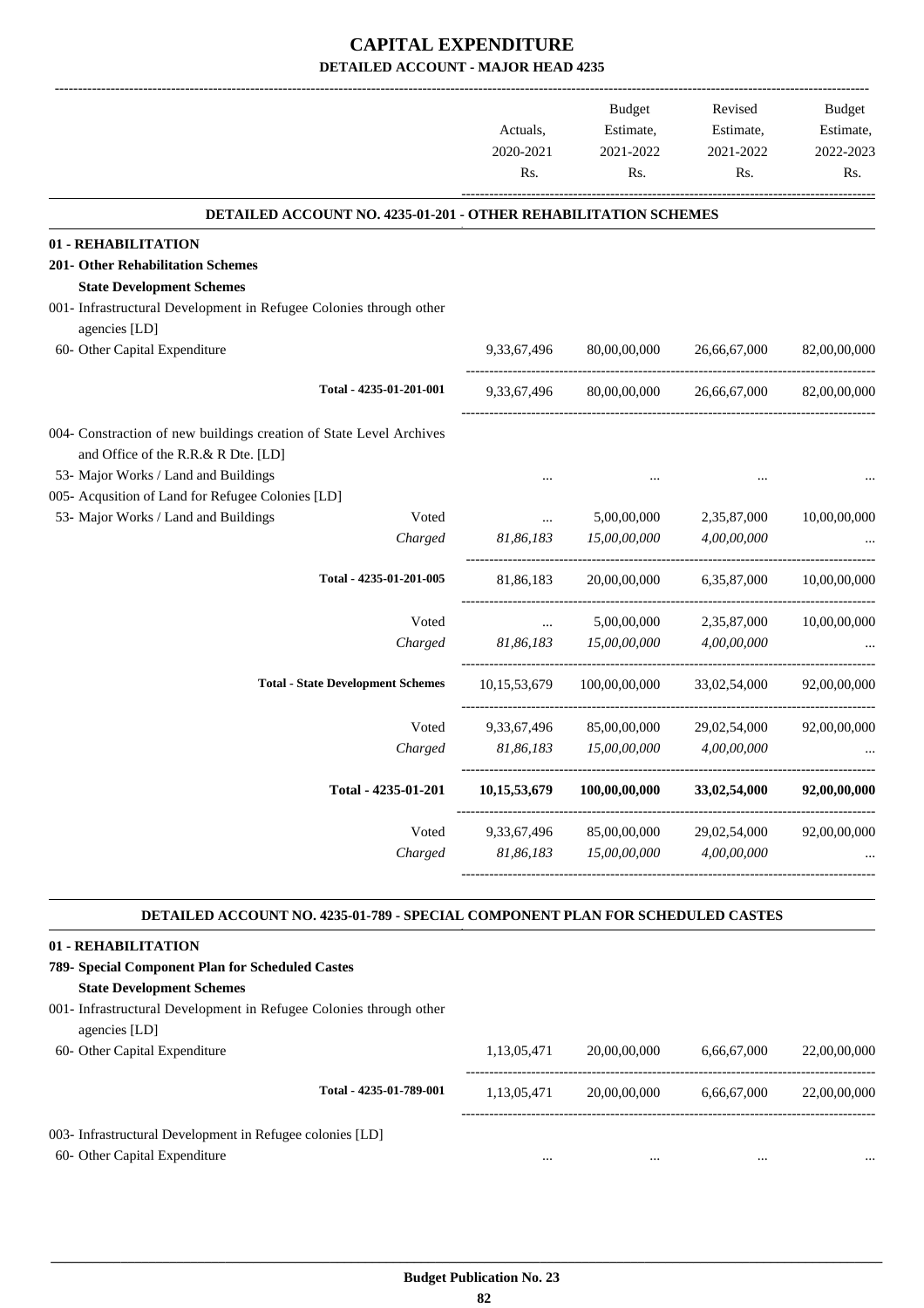|                                          | Actuals.<br>2020-2021<br>Rs. | <b>Budget</b><br>Estimate,<br>2021-2022<br>Rs. | Revised<br>Estimate,<br>2021-2022<br>Rs. | <b>Budget</b><br>Estimate,<br>2022-2023<br>Rs. |
|------------------------------------------|------------------------------|------------------------------------------------|------------------------------------------|------------------------------------------------|
| <b>Total - State Development Schemes</b> | 1,13,05,471                  | 20,00,00,000                                   | 6,66,67,000                              | 22,00,00,000                                   |
| Total - 4235-01-789                      | 1,13,05,471                  | 20,00,00,000                                   | 6,66,67,000                              | 22,00,00,000                                   |
| Voted<br>Charged                         | 1,13,05,471<br>$\cdots$      | 20,00,00,000<br>$\cdots$                       | 6,66,67,000<br>$\cdots$                  | 22,00,00,000<br>$\cdots$                       |

-------------------------------------------------------------------------------------------------------------------------------------------------------------------------------

#### **DETAILED ACCOUNT NO. 4235 - DEDUCT RECOVERIES IN REDUCTION OF EXPENDITURE**

**--------------------------------------------------------------------------------------------------------------------------------------------------------------------------------**

| 01 - REHABILITATION                                                |          |           |           |  |
|--------------------------------------------------------------------|----------|-----------|-----------|--|
| 201- Other Rehabilitation Schemes                                  |          |           |           |  |
| <b>State Development Schemes</b>                                   |          |           |           |  |
| 001-Infrastructural Development in Refugee Colonies through other  |          |           |           |  |
| agencies [LD]                                                      |          |           |           |  |
| 70-Deduct Recoveries                                               |          |           |           |  |
| 01-Others                                                          | $\cdots$ | $\cdots$  | $\cdots$  |  |
| 02-W.B.H.S. 2008                                                   | $\cdots$ | $\ddots$  | $\ddotsc$ |  |
| 004-Constraction of new buildings creation of State Level Archives |          |           |           |  |
| and Office of the R.R.& R Dte. [LD]                                |          |           |           |  |
| 70-Deduct Recoveries                                               |          |           |           |  |
| 01-Others                                                          | $\cdots$ | $\ddots$  | $\cdots$  |  |
| 006-Development of Infrastructure facilities in rural plots for    |          |           |           |  |
| displaced persons" Colonies in West Bengal [LD]                    |          |           |           |  |
| 70-Deduct Recoveries                                               |          |           |           |  |
| 01-Others                                                          |          | $\cdots$  | $\cdots$  |  |
| Total - 201 - Deduct - Recoveries                                  | $\cdots$ | $\cdots$  | $\cdots$  |  |
| 789- Special Component Plan for Scheduled Castes                   |          |           |           |  |
| <b>State Development Schemes</b>                                   |          |           |           |  |
| 001-Infrastructural Development in Refugee Colonies through other  |          |           |           |  |
| agencies [LD]                                                      |          |           |           |  |
| 70-Deduct Recoveries                                               |          |           |           |  |
| 01-Others                                                          | $\cdots$ | $\ddotsc$ |           |  |
| 003-Infrastructural Development in Refugee colonies [LD]           |          |           |           |  |
| 70-Deduct Recoveries                                               |          |           |           |  |
| 01-Others                                                          | $\cdots$ | $\cdots$  | $\cdots$  |  |
| Total - 789 - Deduct - Recoveries                                  | $\cdots$ | $\cdots$  | $\cdots$  |  |
| 800- Other Expenditure                                             |          |           |           |  |
| <b>C</b> tato Davalonmant Cahamac                                  |          |           |           |  |

State Development Schemes

901-Deduct-Receipts and Recoveries on Capital Account [LD]

70-Deduct Recoveries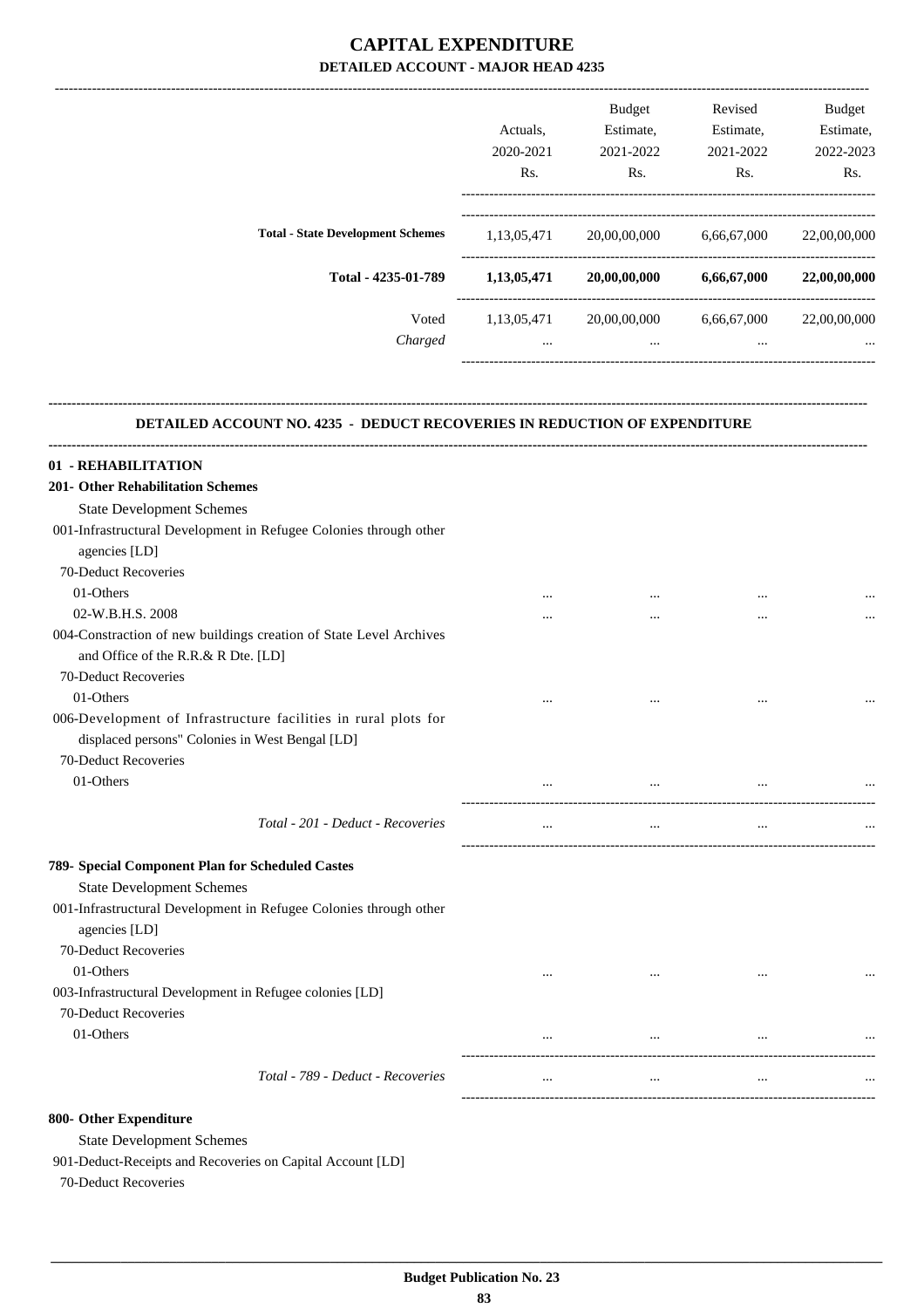--------------

|           |                                    | Actuals.<br>2020-2021<br>Rs. | <b>Budget</b><br>Estimate,<br>2021-2022<br>Rs. | Revised<br>Estimate,<br>2021-2022<br>Rs. | <b>Budget</b><br>Estimate,<br>2022-2023<br>Rs. |
|-----------|------------------------------------|------------------------------|------------------------------------------------|------------------------------------------|------------------------------------------------|
| 01-Others |                                    | $\cdots$                     | $\cdots$                                       | $\cdots$                                 | $\cdots$                                       |
|           | Total - 800 - Deduct - Recoveries  | $\cdots$                     | $\cdots$                                       | $\cdots$                                 | $\cdots$                                       |
|           | Total - 4235 - Deduct - Recoveries | $\cdots$                     | $\cdots$                                       | $\cdots$                                 |                                                |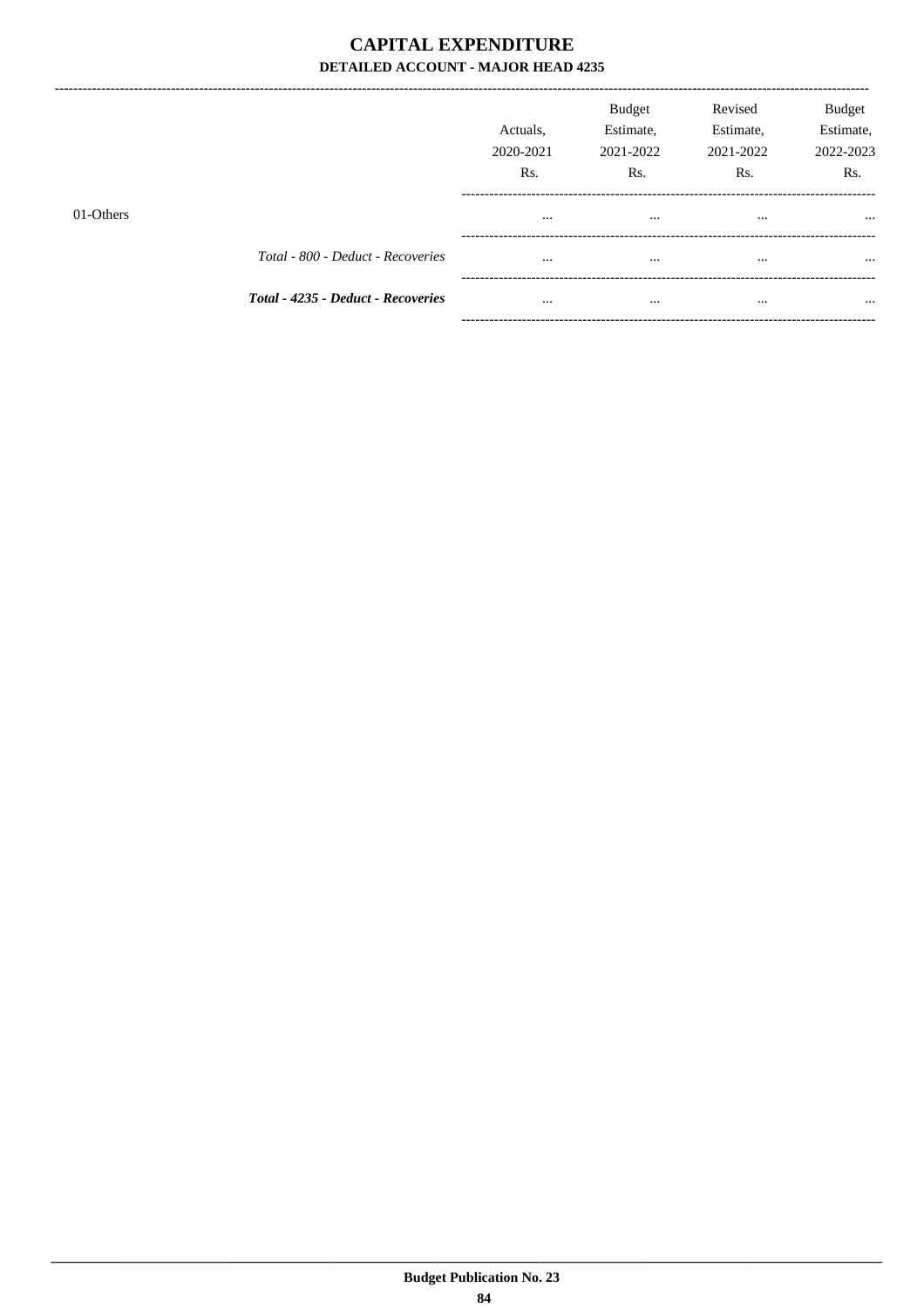## **CAPITAL EXPENDITURE**

#### **DEMAND No. 69**

## Land & Land Reforms and Refugee Relief & Rehabilitation Department C. Capital Accounts of Economic Services - (j) Capital Account of General Economic Services Head of Account: 5475 - Capital Outlay on Other General Economic Services

| <b>Voted Rs. Nil</b>                                                           | <b>Charged Rs. Nil</b>                                |                       |                                  |                                   | <b>Total Rs. Nil</b>             |
|--------------------------------------------------------------------------------|-------------------------------------------------------|-----------------------|----------------------------------|-----------------------------------|----------------------------------|
|                                                                                |                                                       |                       | Voted Rs.                        | <b>Charged Rs.</b>                | <b>Total Rs.</b>                 |
|                                                                                | <b>Gross Expenditure</b>                              |                       | $\cdots$                         |                                   |                                  |
|                                                                                | <b>Deduct - Recoveries</b>                            |                       | $-1,000$                         | $\ddotsc$                         | $-1,000$                         |
|                                                                                | Net Expenditure                                       |                       | $-1,000$                         | $\cdots$                          | $-1,000$                         |
|                                                                                | <b>CAPITAL EXPENDITURE</b><br><b>ABSTRACT ACCOUNT</b> |                       |                                  |                                   |                                  |
|                                                                                |                                                       | Actuals,<br>2020-2021 | Budget<br>Estimate,<br>2021-2022 | Revised<br>Estimate,<br>2021-2022 | Budget<br>Estimate,<br>2022-2023 |
|                                                                                |                                                       | Rs.                   | Rs.                              | Rs.                               | Rs.                              |
| 101- Land Ceilings(Other than Agricultural Land)<br>Administrative Expenditure |                                                       |                       | $\cdots$                         |                                   |                                  |
|                                                                                | <b>Total - 101</b>                                    | $\cdots$              | $\cdots$                         | $\cdots$                          |                                  |
| 202- Compensation to Landholders on Abolition of Zamindary<br><b>System</b>    |                                                       |                       |                                  |                                   |                                  |
| Administrative Expenditure                                                     |                                                       |                       |                                  |                                   |                                  |
|                                                                                | <b>Total - 202</b>                                    | $\ldots$              | $\cdots$                         |                                   |                                  |
| 800- Other Expenditure                                                         |                                                       |                       |                                  |                                   |                                  |
| Administrative Expenditure<br><b>State Development Schemes</b>                 |                                                       | $\cdots$              | $\cdots$<br>$\cdots$             | $\cdots$<br>$\cdots$              |                                  |
|                                                                                | <b>Total - 800</b>                                    |                       | $\ddotsc$                        |                                   | $\cdots$                         |
|                                                                                | <b>Grand Total - Gross</b>                            | $\cdots$              |                                  |                                   |                                  |
|                                                                                |                                                       |                       |                                  |                                   |                                  |
|                                                                                | Voted<br>Charged                                      | $\ddotsc$<br>$\cdots$ | $\cdots$<br>$\cdots$             | $\cdots$                          |                                  |
|                                                                                | <b>Administrative Expenditure</b>                     | $\cdots$              | $\cdots$                         |                                   |                                  |
|                                                                                | <b>State Development Schemes</b>                      | $\cdots$              | $\cdots$                         | $\cdots$                          | $\cdots$                         |
|                                                                                |                                                       |                       |                                  |                                   |                                  |
|                                                                                | <b>Deduct Recoveries</b>                              | $-15,324$             | $\cdots$                         | $-1,000$                          | $-1,000$                         |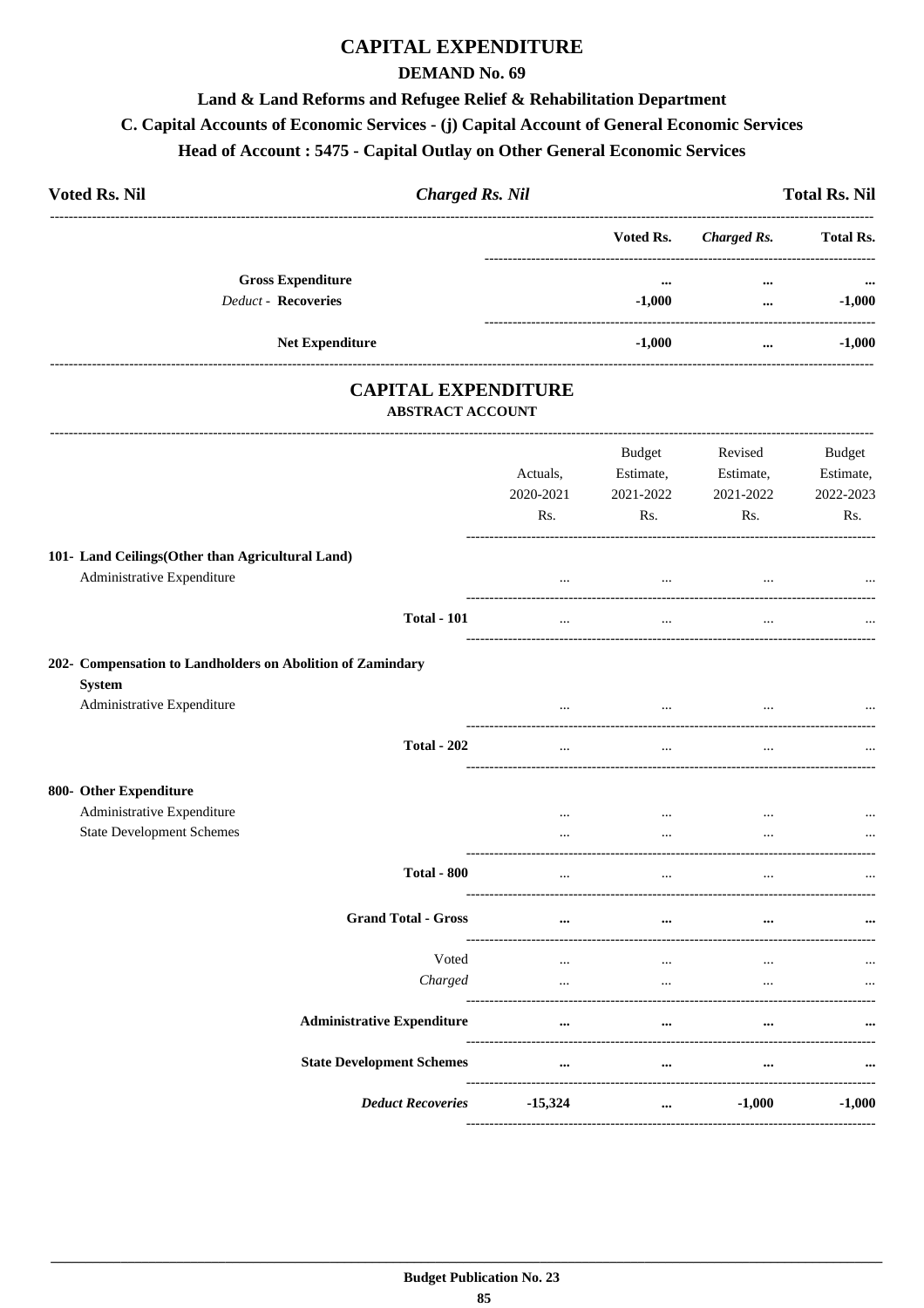#### **CAPITAL EXPENDITURE ABSTRACT ACCOUNT**

|                          | Actuals,<br>2020-2021<br>Rs. | <b>Budget</b><br>Estimate,<br>2021-2022<br>Rs. | Revised<br>Estimate,<br>2021-2022<br>Rs. | <b>Budget</b><br>Estimate,<br>2022-2023<br>Rs. |
|--------------------------|------------------------------|------------------------------------------------|------------------------------------------|------------------------------------------------|
| <b>Grand Total - Net</b> | $-15,324$                    | $\cdots$                                       | $-1,000$                                 | $-1,000$                                       |
| Voted<br>Charged         | $-15,324$<br>$\cdots$        | $\cdots$<br>$\cdots$                           | $-1,000$<br>$\cdots$                     | $-1,000$<br>$\cdots$                           |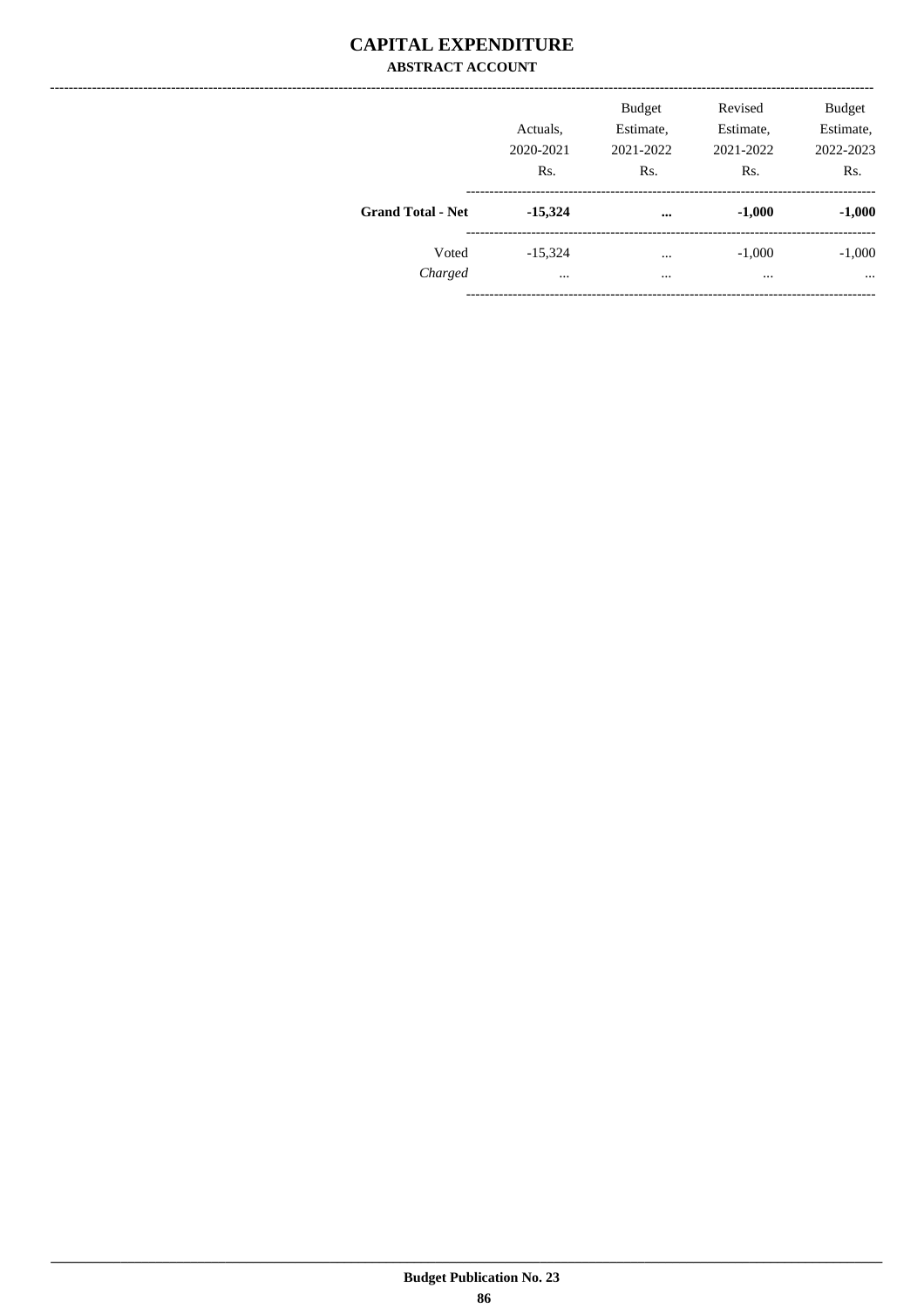|                                                                                                 |           | <b>Budget</b> | Revised   | Budget    |
|-------------------------------------------------------------------------------------------------|-----------|---------------|-----------|-----------|
|                                                                                                 | Actuals.  | Estimate,     | Estimate, | Estimate, |
|                                                                                                 | 2020-2021 | 2021-2022     | 2021-2022 | 2022-2023 |
|                                                                                                 | Rs.       | Rs.           | Rs.       | Rs.       |
| DETAILED ACCOUNT NO. 5475-00-101 - LAND CEILINGS(OTHER THAN AGRICULTURAL LAND)                  |           |               |           |           |
| 101- Land Ceilings(Other than Agricultural Land)                                                |           |               |           |           |
| <b>Administrative Expenditure</b>                                                               |           |               |           |           |
| 001- Land cellings (Others than Agricultural Land)- Payment by                                  |           |               |           |           |
| compensation Bonds issued under Urban Land Ceiling (W.B.)                                       |           |               |           |           |
| Act. [LD]                                                                                       |           |               |           |           |
| 53- Major Works / Land and Buildings                                                            |           |               |           |           |
| 002- Land ceiling (Others than Agricultural Land)- Other items [LD]                             |           |               |           |           |
| 53- Major Works / Land and Buildings                                                            |           |               |           |           |
| Total - 5475-00-101                                                                             |           |               |           |           |
| Voted                                                                                           | $\cdots$  | $\cdots$      | $\cdots$  |           |
| Charged                                                                                         | $\cdots$  | $\ddotsc$     |           |           |
| DETAILED ACCOUNT NO. 5475-00-202 - COMPENSATION TO LANDHOLDERS ON ABOLITION OF ZAMINDARY SYSTEM |           |               |           |           |
|                                                                                                 |           |               |           |           |
| 202- Compensation to Landholders on Abolition of Zamindary                                      |           |               |           |           |
| <b>System</b>                                                                                   |           |               |           |           |
| <b>Administrative Expenditure</b>                                                               |           |               |           |           |
| 002- Cash Compensation- Final Compensation in lieu of acquired<br>lands [LD]                    |           |               |           |           |
| 60- Other Capital Expenditure                                                                   |           |               |           |           |
| Total - 5475-00-202                                                                             |           |               |           |           |
|                                                                                                 |           |               |           |           |

|  |          |                         | $10(a) - 5475 - 00 - 202$ |
|--|----------|-------------------------|---------------------------|
|  |          | ----------------------- |                           |
|  | $\cdots$ |                         | Voted                     |
|  |          |                         | Charged                   |
|  |          |                         |                           |
|  |          |                         |                           |

#### **DETAILED ACCOUNT NO. 5475-00-800 - OTHER EXPENDITURE .**

| 800- Other Expenditure                                   |          |          |          |          |
|----------------------------------------------------------|----------|----------|----------|----------|
| <b>Administrative Expenditure</b>                        |          |          |          |          |
| 006- Cash Compensation- Payment in lump [LD]             |          |          |          |          |
| 53- Major Works / Land and Buildings                     | $\cdots$ | $\cdots$ | $\cdots$ | $\cdots$ |
| 007- Payment by Bond [LD]                                |          |          |          |          |
| 53- Major Works / Land and Buildings                     | $\cdots$ |          |          |          |
| <b>State Development Schemes</b>                         |          |          |          |          |
| 003- Digitalization of cadastral map of West Bengal [LD] |          |          |          |          |
| 60- Other Capital Expenditure                            |          |          |          |          |
| Total - 5475-00-800                                      | $\cdots$ | $\cdots$ | $\cdots$ | $\cdots$ |
| Voted                                                    | $\cdots$ | $\cdots$ | $\cdots$ | $\cdots$ |
| Charged                                                  | $\cdots$ | $\cdots$ | $\cdots$ | $\cdots$ |
|                                                          |          |          |          |          |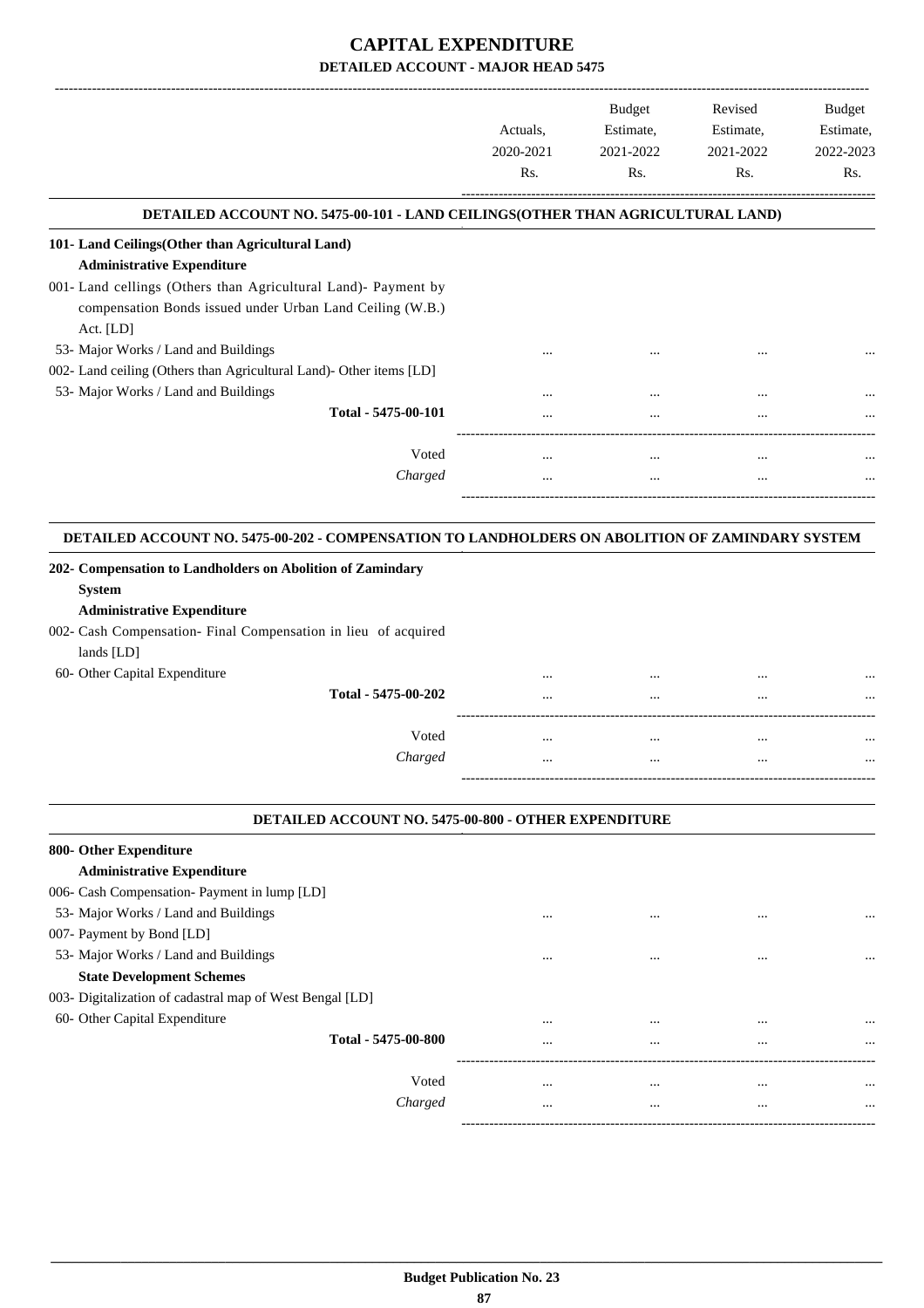|                                                                                  |           | Budget                                                                                                                   | Revised                  | <b>Budget</b> |
|----------------------------------------------------------------------------------|-----------|--------------------------------------------------------------------------------------------------------------------------|--------------------------|---------------|
|                                                                                  | Actuals,  | Estimate,                                                                                                                | Estimate,                | Estimate,     |
|                                                                                  | 2020-2021 | 2021-2022                                                                                                                | 2021-2022                | 2022-2023     |
|                                                                                  | Rs.       | Rs.                                                                                                                      | Rs.                      | Rs.           |
| <b>DETAILED ACCOUNT NO. 5475 - DEDUCT RECOVERIES IN REDUCTION OF EXPENDITURE</b> |           |                                                                                                                          |                          |               |
| 202- Compensation to Landholders on Abolition of Zamindary                       |           |                                                                                                                          |                          |               |
| <b>System</b>                                                                    |           |                                                                                                                          |                          |               |
| Administrative Expenditure                                                       |           |                                                                                                                          |                          |               |
| 006-Deduct-Receipts and Recoveries on Capital Account [LD]                       |           |                                                                                                                          |                          |               |
| 70-Deduct Recoveries                                                             |           |                                                                                                                          |                          |               |
| 01-Others                                                                        |           | $\cdots$                                                                                                                 | $-1,000$                 | $-1,000$      |
| 02-W.B.H.S. 2008                                                                 |           | $\cdots$                                                                                                                 | $\ddotsc$                |               |
| Total - 202 - Deduct - Recoveries                                                | $\cdots$  |                                                                                                                          | $-1,000$<br>$\mathbf{r}$ | $-1,000$      |
| 800- Other Expenditure                                                           |           |                                                                                                                          |                          |               |
| <b>State Development Schemes</b>                                                 |           |                                                                                                                          |                          |               |
| 900-Deduct Recoveries on Capital Accounts [LD]                                   |           |                                                                                                                          |                          |               |
| 70-Deduct Recoveries                                                             |           |                                                                                                                          |                          |               |
| 01-Others                                                                        |           | $-15,324$                                                                                                                |                          |               |
| Total - 800 - Deduct - Recoveries                                                | $-15,324$ | $\cdots$                                                                                                                 | $\cdots$                 |               |
| Total - 5475 - Deduct - Recoveries                                               | $-15,324$ | <u>and the community of the community of the community of the community of the community of the community of the com</u> | $-1,000$                 | $-1,000$      |
|                                                                                  |           |                                                                                                                          |                          |               |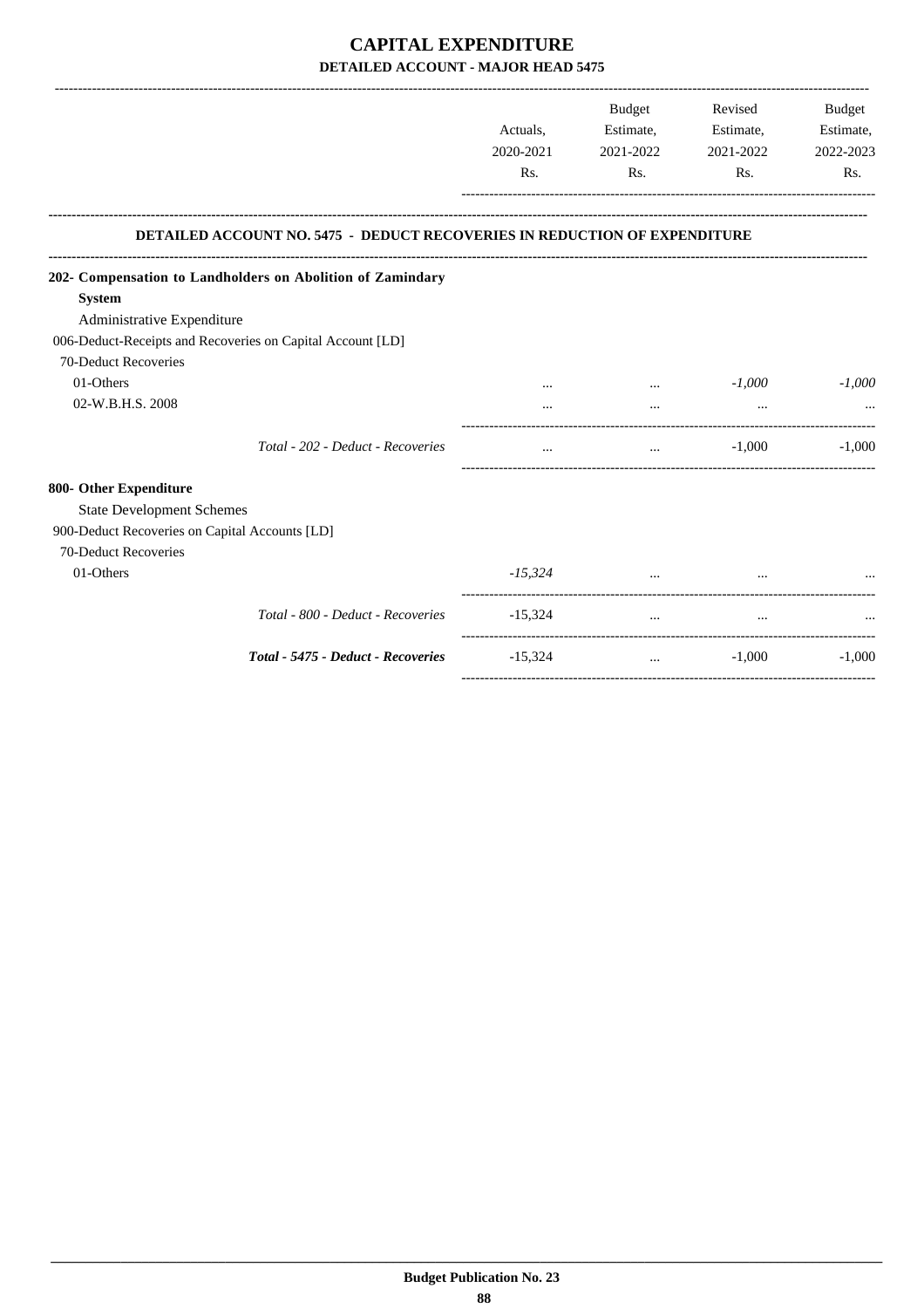## **REVENUE EXPENDITURE**

#### **DEMAND No. 70**

#### **Higher Education Department**

#### **B - Social Services - (a) Education, Sports, Art and Culture**

**Head of Account : 2202 - General Education**

| Voted Rs. 5275,43,02,000                                       | <b>Charged Rs. Nil</b>  |                            |                                                                         |                    | Total Rs. 5275,43,02,000     |
|----------------------------------------------------------------|-------------------------|----------------------------|-------------------------------------------------------------------------|--------------------|------------------------------|
|                                                                |                         |                            | Voted Rs.                                                               | <b>Charged Rs.</b> | Total Rs.                    |
| <b>Gross Expenditure</b>                                       |                         |                            | 5275,43,02,000                                                          |                    | $\ldots$ 5275,43,02,000      |
| <b>Deduct - Recoveries</b>                                     |                         |                            | $-8,43,000$                                                             | $\cdots$           | $-8,43,000$                  |
| <b>Net Expenditure</b>                                         |                         |                            | 5275,34,59,000                                                          |                    | $\ldots$ 5275,34,59,000      |
|                                                                |                         | <b>REVENUE EXPENDITURE</b> |                                                                         |                    |                              |
|                                                                | <b>ABSTRACT ACCOUNT</b> |                            |                                                                         |                    |                              |
|                                                                |                         |                            | Budget                                                                  | Revised            | Budget                       |
|                                                                |                         | Actuals,                   | Estimate,                                                               | Estimate,          | Estimate,                    |
|                                                                |                         | 2020-2021                  | 2021-2022                                                               | 2021-2022          | 2022-2023                    |
|                                                                |                         | Rs.                        | Rs.                                                                     | Rs.                | Rs.                          |
| 02 - SECONDARY EDUCATION                                       |                         |                            |                                                                         |                    |                              |
| 105- Teachers Training                                         |                         | 61.088                     | 4,01,000                                                                | 4,01,000           |                              |
| Administrative Expenditure                                     |                         |                            |                                                                         |                    | 4,10,000                     |
|                                                                | <b>Total - 105</b>      | 61,088                     | 4,01,000                                                                | 4,01,000           | 4,10,000                     |
|                                                                | Total - 02              | 61,088                     | 4,01,000                                                                | 4,01,000           | 4,10,000                     |
| 03 - UNIVERSITY AND HIGHER EDUCATION                           |                         |                            |                                                                         |                    |                              |
| 001- Direction and Administration                              |                         |                            |                                                                         |                    |                              |
| Administrative Expenditure<br><b>State Development Schemes</b> |                         | 17, 12, 47, 023            | 18,70,41,000<br>250,00,00,000                                           | 17,67,95,000       | 18,28,10,000<br>50.00.00.000 |
|                                                                | <b>Total - 001</b>      |                            | 17, 12, 47, 023 268, 70, 41, 000 17, 67, 95, 000                        |                    | 68,28,10,000                 |
| 102- Assistance to Universities                                |                         |                            |                                                                         |                    |                              |
| Administrative Expenditure                                     |                         |                            | 1378, 90, 16, 298 1274, 02, 81, 000 1450, 92, 64, 000 1469, 39, 88, 000 |                    |                              |
| <b>State Development Schemes</b>                               |                         |                            | 54, 26, 23, 933 119, 50, 00, 000                                        | 67,43,33,000       | 75,47,50,000                 |
| State Development Schemes (Central Assistance)                 |                         |                            | $\sim$                                                                  | $\cdots$           |                              |
|                                                                |                         |                            | Total - 102 1433,16,40,231 1393,52,81,000 1518,35,97,000 1544,87,38,000 |                    |                              |
| 103- Government Colleges and Institutes                        |                         |                            |                                                                         |                    |                              |
| Administrative Expenditure                                     |                         |                            | 306,93,55,692 324,10,35,000 332,19,53,000                               |                    | 342,60,86,000                |
| <b>State Development Schemes</b>                               |                         |                            | 7,84,79,316 9,57,00,000                                                 | 3,12,81,000        | 8,04,85,000                  |
| State Development Schemes (Central Assistance)                 |                         | $\cdots$                   | <b>Contract Contract</b>                                                | $\ddots$           |                              |
|                                                                | <b>Total - 103</b>      |                            | 314,78,35,008 333,67,35,000 335,32,34,000 350,65,71,000                 |                    |                              |
| 104- Assistance to Non Govt Colleges and Institutes            |                         |                            |                                                                         |                    |                              |
| Administrative Expenditure                                     |                         |                            | 2444,68,84,912 2168,35,27,000 2528,37,01,000 2559,24,04,000             |                    |                              |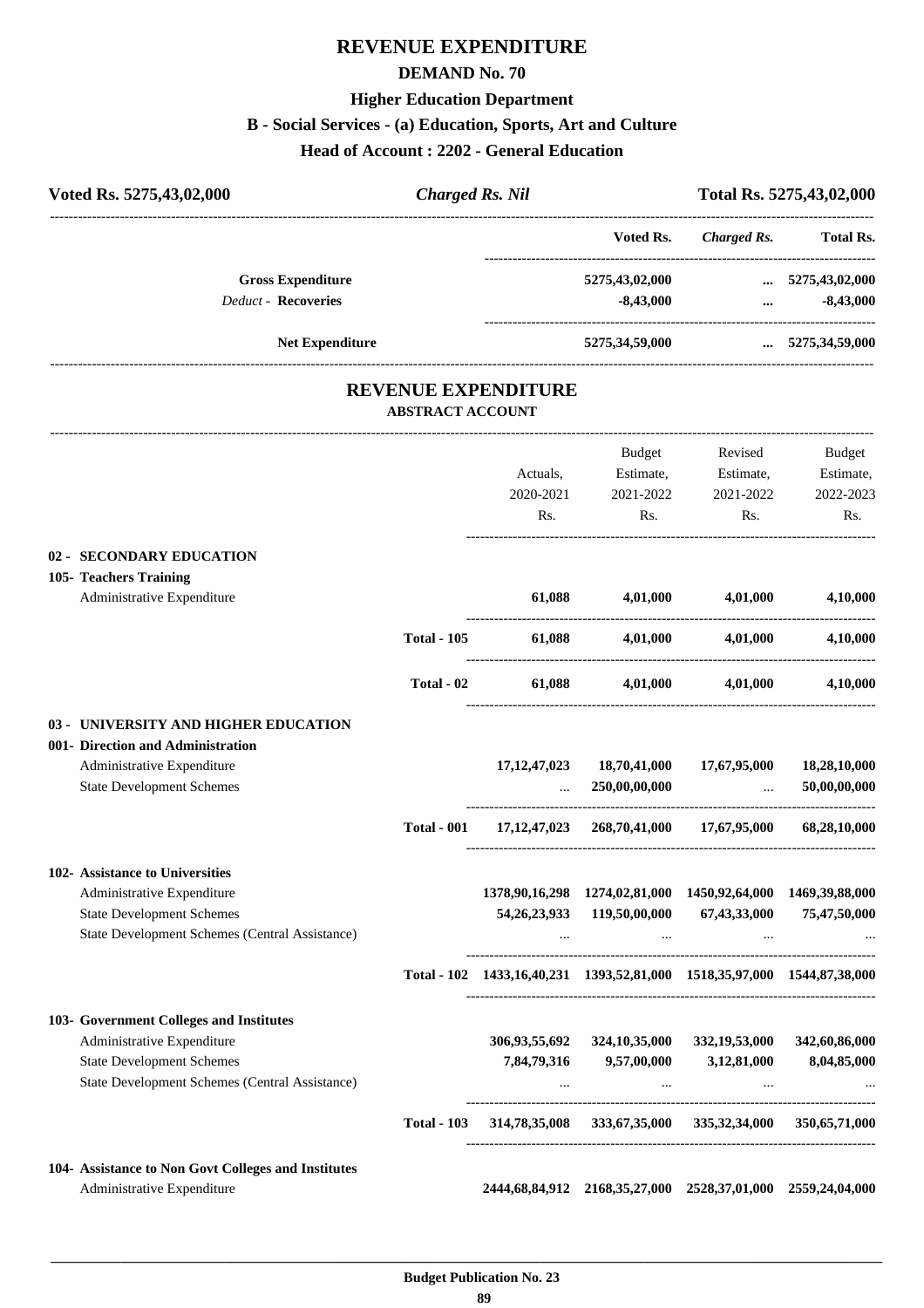#### **REVENUE EXPENDITURE ABSTRACT ACCOUNT**

|                                                                |                    |             | Budget                                                          | Revised                                                                 | <b>Budget</b> |
|----------------------------------------------------------------|--------------------|-------------|-----------------------------------------------------------------|-------------------------------------------------------------------------|---------------|
|                                                                |                    | Actuals,    | Estimate,                                                       | Estimate,                                                               | Estimate,     |
|                                                                |                    | 2020-2021   | 2021-2022                                                       | 2021-2022                                                               | 2022-2023     |
|                                                                |                    |             |                                                                 |                                                                         |               |
|                                                                |                    | Rs.         | Rs.                                                             | Rs.                                                                     | Rs.           |
| <b>State Development Schemes</b>                               |                    | 5,27,07,954 | 75,17,22,000                                                    | 35, 11, 29, 000                                                         | 62,19,67,000  |
| State Development Schemes (Central Assistance)                 |                    | 3,57,00,000 | 14,00,00,000                                                    | 19,74,99,000                                                            | 80,16,50,000  |
|                                                                |                    |             |                                                                 | Total - 104 2453,52,92,866 2257,52,49,000 2583,23,29,000 2701,60,21,000 |               |
| 107- Scholarships                                              |                    |             |                                                                 |                                                                         |               |
| Administrative Expenditure                                     |                    | $\cdots$    |                                                                 |                                                                         |               |
|                                                                | <b>Total - 107</b> | $\cdots$    | $\ddotsc$                                                       | $\cdots$                                                                |               |
| 112- Institutes of Higher Learning                             |                    |             |                                                                 |                                                                         |               |
| Administrative Expenditure                                     |                    | 3,48,17,142 | 4,22,60,000                                                     | 3,58,26,000                                                             | 3,73,04,000   |
| <b>State Development Schemes</b>                               |                    | 22,00,000   | 3,71,80,000                                                     | 1,23,94,000                                                             | 3,90,39,000   |
|                                                                | <b>Total - 112</b> | 3,70,17,142 | 7,94,40,000                                                     | 4,82,20,000                                                             | 7,63,43,000   |
| 789- Special Component Plan for Scheduled Castes               |                    |             |                                                                 |                                                                         |               |
| Administrative Expenditure                                     |                    |             |                                                                 |                                                                         |               |
| <b>State Development Schemes</b>                               |                    | 7,55,79,467 | 88,54,10,000                                                    | 31,84,70,000                                                            | 50,59,53,000  |
| State Development Schemes (Central Assistance)                 |                    | 1,02,00,000 | 4,80,00,000                                                     | 5,09,98,000                                                             | 27,46,80,000  |
|                                                                | <b>Total - 789</b> | 8,57,79,467 | 93,34,10,000                                                    | 36,94,68,000                                                            | 78,06,33,000  |
| 796- Tribal Areas Sub-Plan                                     |                    |             |                                                                 |                                                                         |               |
| <b>State Development Schemes</b>                               |                    | 34,00,000   | 3,60,00,000                                                     | 2,08,17,000                                                             | 5,68,68,000   |
| State Development Schemes (Central Assistance)                 |                    | 51,00,000   | 1,20,00,000                                                     | 1,72,25,000                                                             | 6,86,70,000   |
|                                                                | Total - 796        | 85,00,000   | 4,80,00,000                                                     | 3,80,42,000                                                             | 12,55,38,000  |
| 800- Other Expenditure                                         |                    |             |                                                                 |                                                                         |               |
| Administrative Expenditure                                     |                    | 8,93,595    |                                                                 | 9,90,000 52,63,000                                                      | 19,51,000     |
| <b>State Development Schemes</b><br>Central Sector Scheme      |                    |             | 2,22,75,261 6,60,00,000 2,20,00,000<br><b>Contract Contract</b> | $\cdots$                                                                | 4,93,00,000   |
|                                                                | <b>Total - 800</b> |             |                                                                 | 2,31,68,856 6,69,90,000 2,72,63,000 5,12,51,000                         |               |
|                                                                |                    |             |                                                                 |                                                                         |               |
|                                                                |                    |             |                                                                 | Total - 03 4234,04,80,593 4366,21,46,000 4502,89,48,000 4768,79,05,000  |               |
| 05 - LANGUAGE DEVELOPMENT                                      |                    |             |                                                                 |                                                                         |               |
| 102- Promotion of Modern Indian Languages and Literature       |                    |             |                                                                 |                                                                         |               |
| Administrative Expenditure<br><b>State Development Schemes</b> |                    |             |                                                                 | $62,09,080$ $64,99,000$ $64,26,000$                                     | 67,31,000     |
|                                                                |                    |             | 48,72,768 2,42,00,000                                           | 80,67,000                                                               | 2,54,10,000   |
|                                                                | <b>Total - 102</b> |             |                                                                 | 1,10,81,848 3,06,99,000 1,44,93,000                                     | 3,21,41,000   |
| 103- Sanskrit Education                                        |                    |             |                                                                 |                                                                         |               |
| Administrative Expenditure                                     |                    |             |                                                                 |                                                                         |               |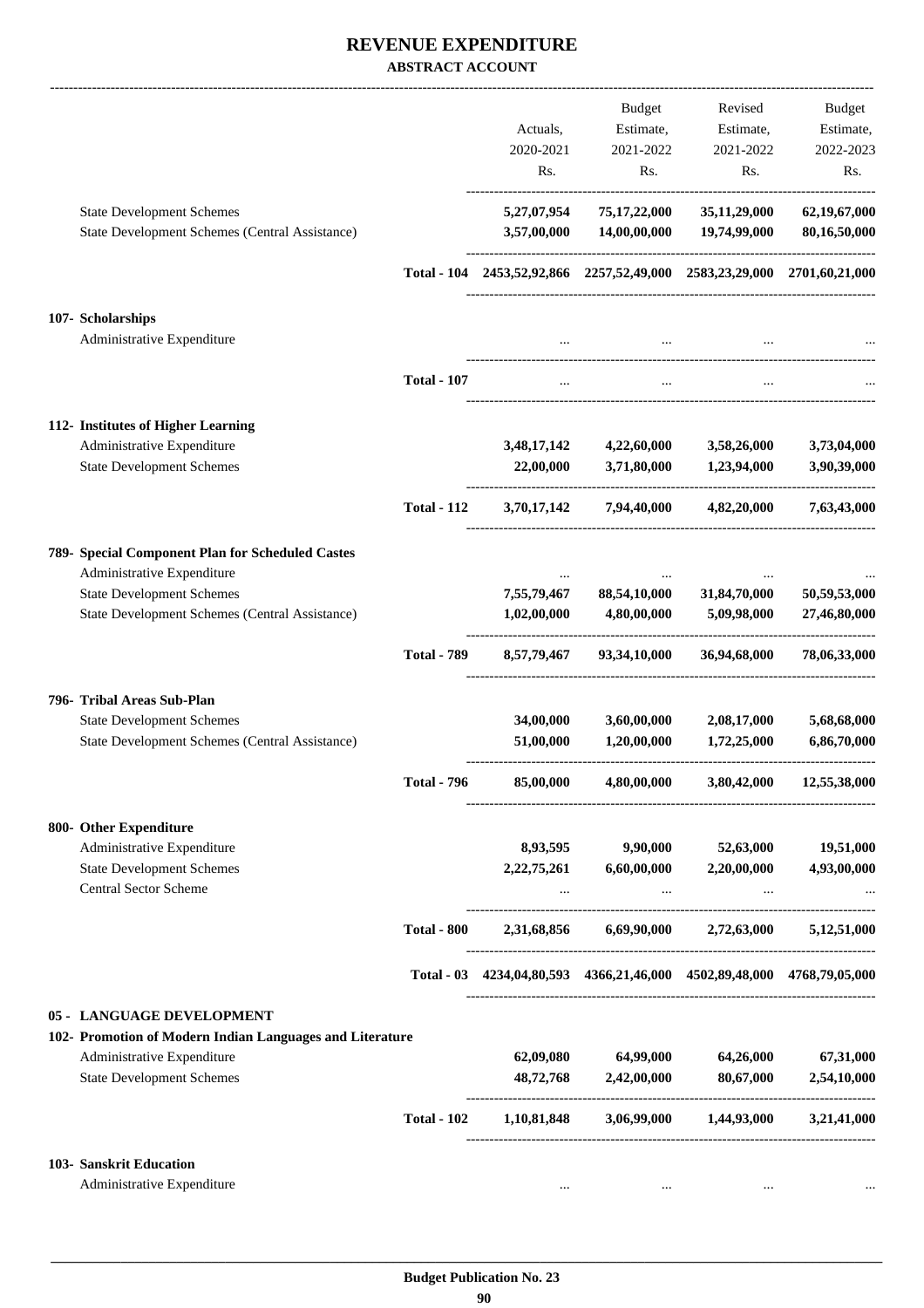#### **REVENUE EXPENDITURE ABSTRACT ACCOUNT**

|                                                                                                                     | <b>Total - 800</b> | 33,000               | 6,99,000                                       | 2,33,000                                                | 6,63,000                   |
|---------------------------------------------------------------------------------------------------------------------|--------------------|----------------------|------------------------------------------------|---------------------------------------------------------|----------------------------|
| 800- Other Expenditure<br>Administrative Expenditure<br><b>State Development Schemes</b>                            |                    | 33,000<br>$\cdots$   | 99,000<br>6,00,000                             | 33,000<br>2,00,000                                      | 33,000<br>6,30,000         |
|                                                                                                                     | <b>Total - 107</b> |                      |                                                | 200,95,96,907 207,48,00,000 935,06,69,000               | 500,64,39,000              |
| 107- Scholarships<br>Administrative Expenditure<br><b>State Development Schemes</b><br><b>Central Sector Scheme</b> |                    | $\cdots$<br>$\cdots$ | 200,95,96,907 207,48,00,000<br>$\cdots$        | 935,06,69,000<br>$\ddots$<br>$\cdots$                   | 64,39,000<br>500,00,00,000 |
|                                                                                                                     | <b>Total - 004</b> | $\cdots$             | $\ddots$                                       | $\cdots$                                                |                            |
| 004- Research<br><b>State Development Schemes</b><br>State Development Schemes (Central Assistance)                 |                    | $\ddotsc$            | $\cdots$<br>$\cdots$                           | $\cdots$                                                |                            |
|                                                                                                                     | <b>Total - 001</b> |                      |                                                | $1,58,36,629$ $2,57,99,000$ $1,93,58,000$               | 2,58,00,000                |
| 80 - GENERAL<br>001- Direction and Administration<br>Administrative Expenditure<br><b>State Development Schemes</b> |                    |                      | 1,43,36,955 1,77,99,000<br>14,99,674 80,00,000 | 1,66,91,000<br>26,67,000                                | 1,74,00,000<br>84,00,000   |
|                                                                                                                     | Total - 05         |                      |                                                | $1,19,61,448$ $3,16,54,000$ $1,54,26,000$ $3,30,85,000$ |                            |
|                                                                                                                     | <b>Total - 800</b> |                      | 8,40,000 8,62,000                              | 8,40,000                                                | 8,48,000                   |
| 800- Other Expenditure<br>Administrative Expenditure<br><b>State Development Schemes</b>                            |                    | 8,40,000             | 8,62,000<br><b>Contract Contract</b>           | 8,40,000<br>$\cdots$                                    | 8,48,000                   |
|                                                                                                                     | <b>Total - 200</b> | 39,600               | 93,000                                         | 93,000                                                  | 96,000                     |
| 200- Other Languages Education<br>Administrative Expenditure                                                        |                    | 39,600               | 93,000                                         | 93,000                                                  | 96,000                     |
|                                                                                                                     | <b>Total - 103</b> | $\cdots$             | $\cdots$                                       | $\cdots$                                                |                            |
| <b>State Development Schemes</b><br><b>Central Sector Scheme</b>                                                    |                    | $\cdots$<br>$\cdots$ | $\cdots$<br>$\ddotsc$                          | $\cdots$                                                |                            |
|                                                                                                                     |                    | 2020-2021<br>Rs.     | 2021-2022<br>Rs.                               | 2021-2022<br>Rs.                                        | 2022-2023<br>Rs.           |
|                                                                                                                     |                    | Actuals,             | Budget                                         | Revised<br>Estimate, Estimate,                          | Budget<br>Estimate,        |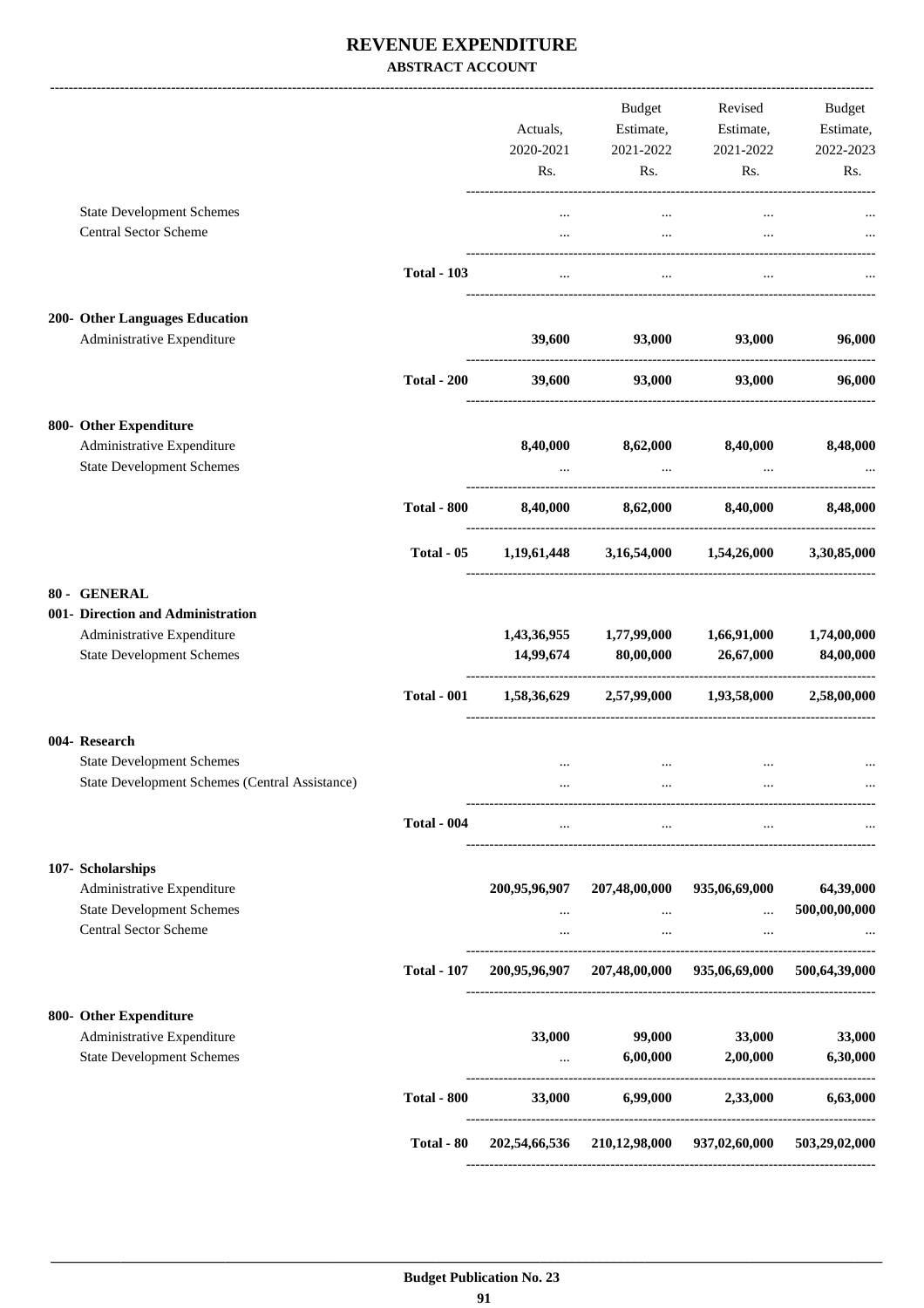#### **REVENUE EXPENDITURE ABSTRACT ACCOUNT**

| Budget    | Revised                                                                                                              | <b>Budget</b> |           |                                                                                                    |
|-----------|----------------------------------------------------------------------------------------------------------------------|---------------|-----------|----------------------------------------------------------------------------------------------------|
| Estimate, | Estimate,                                                                                                            | Estimate,     | Actuals,  |                                                                                                    |
| 2022-2023 | 2021-2022                                                                                                            | 2021-2022     | 2020-2021 |                                                                                                    |
| Rs.       | Rs.<br>Rs.                                                                                                           |               | Rs.       |                                                                                                    |
|           |                                                                                                                      |               |           | Grand Total - Gross 4437,79,69,665 4579,54,99,000 5441,50,35,000 5275,43,02,000                    |
|           | Voted 4437,79,69,665 4579,54,99,000 5441,50,35,000 5275,43,02,000                                                    |               |           |                                                                                                    |
|           | المستخدم المستخدم المستخدم المستخدم المستخدم المستخدم المستخدم المستخدم المستخدم المستخدم المستخدم المستخدم المستخدم |               |           | Charged                                                                                            |
|           |                                                                                                                      |               |           | Administrative Expenditure 4354, 33, 31, 292 3999, 56, 87, 000 5270, 79, 55, 000 4396, 65, 00, 000 |
|           |                                                                                                                      |               |           | State Development Schemes 78, 36, 38, 373 559, 98, 12, 000 144, 13, 58, 000 764, 28, 02, 000       |
|           |                                                                                                                      |               |           | State Development Schemes (Central Assistance) 5,10,00,000 20,00,00,000 26,57,22,000 114,50,00,000 |
|           |                                                                                                                      | $\cdots$      |           | <b>Central Sector Scheme</b>                                                                       |
|           |                                                                                                                      |               |           | <i>Deduct Recoveries</i> 3,21,51,798 -88,000 -4,73,27,000 -8,43,000                                |
|           |                                                                                                                      |               |           | Grand Total - Net 4434,58,17,867 4579,54,11,000 5436,77,08,000 5275,34,59,000                      |
|           | Voted 4434,58,17,867 4579,54,11,000 5436,77,08,000 5275,34,59,000                                                    |               |           |                                                                                                    |
|           | المساحة المساحة المساحة المساحة المساحة المساحة المساحة المساحة المساحة المساحة المساحة المساحة المساحة المساحة      |               |           | Charged                                                                                            |
|           |                                                                                                                      |               |           |                                                                                                    |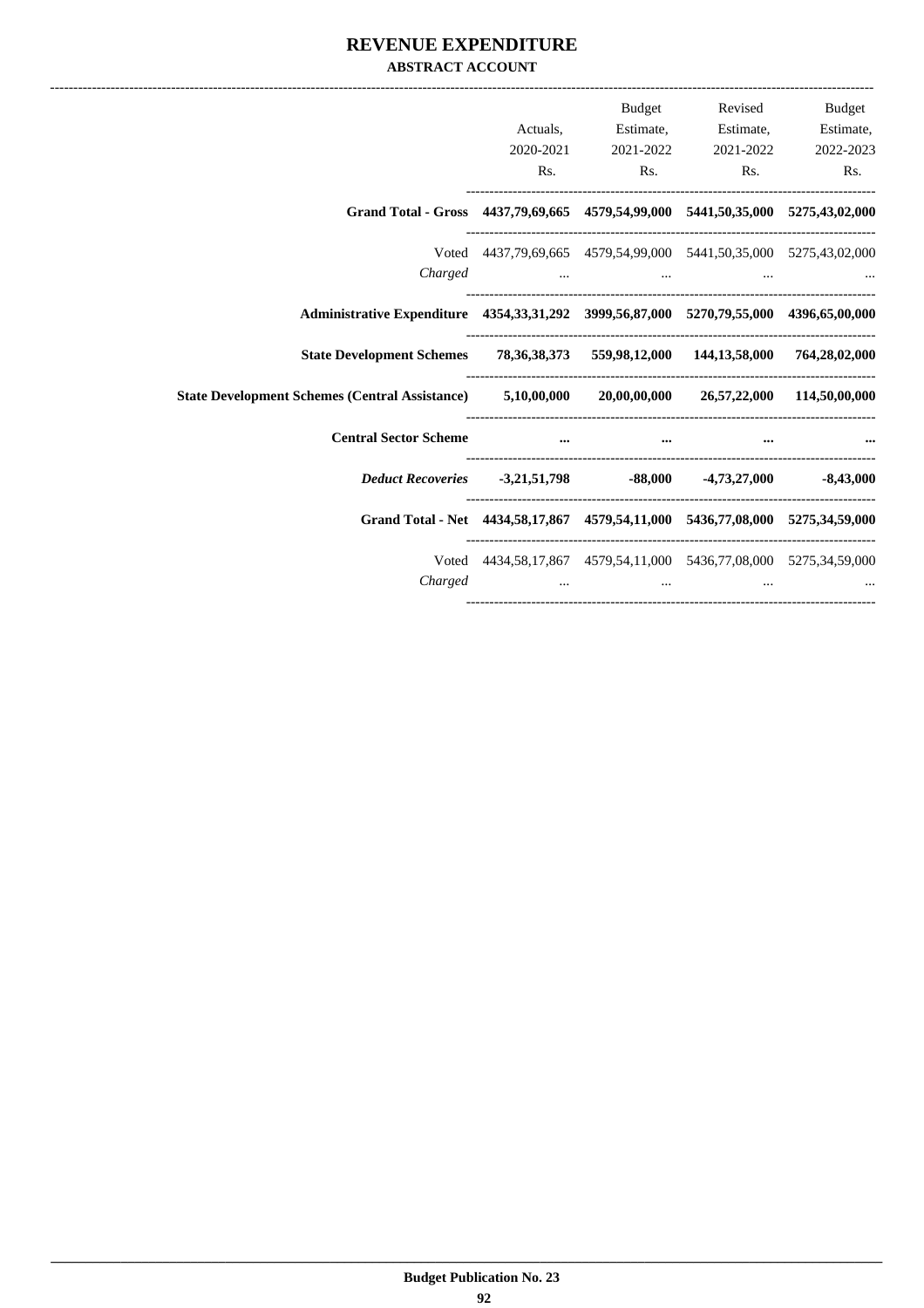|                                                                                                                                                                      | Actuals,<br>2020-2021<br>Rs. | Budget<br>Estimate,<br>2021-2022<br>Rs. | Revised<br>Estimate,<br>2021-2022<br>Rs.            | Budget<br>Estimate,<br>2022-2023<br>Rs. |
|----------------------------------------------------------------------------------------------------------------------------------------------------------------------|------------------------------|-----------------------------------------|-----------------------------------------------------|-----------------------------------------|
| DETAILED ACCOUNT NO. 2202-02-105 - TEACHERS TRAINING                                                                                                                 |                              |                                         |                                                     |                                         |
| 02 - SECONDARY EDUCATION                                                                                                                                             |                              |                                         |                                                     |                                         |
| 105- Teachers Training                                                                                                                                               |                              |                                         |                                                     |                                         |
| <b>Administrative Expenditure</b>                                                                                                                                    |                              |                                         |                                                     |                                         |
| 006- Improvement of Teachers Training Facilities [HE]                                                                                                                |                              |                                         |                                                     |                                         |
| 28- Payment of Professional and Special Services                                                                                                                     |                              |                                         |                                                     |                                         |
| 02-Other charges                                                                                                                                                     | 61,088                       | 3,91,000                                | 3,91,000                                            | 4,00,000                                |
| 36- Grants-in-aid-Salaries                                                                                                                                           |                              | $\ldots$                                | $\ldots$                                            |                                         |
| 50- Other Charges                                                                                                                                                    |                              | 10,000                                  | 10,000                                              | 10,000                                  |
| <b>Total - Administrative Expenditure</b>                                                                                                                            | 61,088                       | 4,01,000                                | 4,01,000                                            | 4,10,000                                |
| Total - 2202-02-105                                                                                                                                                  | 61,088                       | 4,01,000                                | 4,01,000                                            | 4,10,000                                |
| Voted<br>Charged                                                                                                                                                     | 61,088                       | 4,01,000<br>$\cdots$                    | 4,01,000                                            | 4,10,000                                |
| 03 - UNIVERSITY AND HIGHER EDUCATION<br>001- Direction and Administration<br><b>Administrative Expenditure</b><br>001- Directorate of Education [HE]<br>01- Salaries |                              |                                         |                                                     |                                         |
| 01-Pay                                                                                                                                                               | 14, 17, 89, 032              | 15,16,84,000                            | 14,46,25,000                                        | 14,89,64,000                            |
| 14-Grade Pay                                                                                                                                                         |                              |                                         |                                                     |                                         |
| 02-Dearness Allowance                                                                                                                                                | 15,94,606                    | 45,51,000                               | 48,00,000                                           | 55,38,000                               |
| 03-House Rent Allowance                                                                                                                                              | 1,33,04,091                  | 1,44,10,000                             | 1,37,39,000                                         | 1,41,52,000                             |
| 04-Ad hoc Bonus                                                                                                                                                      | 3,94,800                     | 3,99,000                                | 4,03,000                                            | 4,11,000                                |
| 07-Other Allowances                                                                                                                                                  | 4,20,460                     | 12,74,000                               | 4,33,000                                            | 4,46,000                                |
| 12-Medical Allowance                                                                                                                                                 | 1,87,739                     | 1,52,000                                | 1,91,000                                            | 1,95,000                                |
| Total - 2202-03-001-001-01                                                                                                                                           |                              |                                         | 15,76,90,728 17,24,70,000 16,41,91,000 16,97,06,000 |                                         |
| 07- Medical Reimbursements                                                                                                                                           | $\ldots$                     | 41,000                                  | 41,000                                              | 42,000                                  |
| 11- Travel Expenses                                                                                                                                                  | 54,757                       | 11,000                                  | 11,000                                              | 11,000                                  |
| 12- Medical Reimbursements under WBHS 2008                                                                                                                           | 3,98,369                     | 6,20,000                                | 6,20,000                                            | 6,32,000                                |
| 13- Office Expenses                                                                                                                                                  |                              |                                         |                                                     |                                         |
| 01-Electricity                                                                                                                                                       | $\cdots$                     | $\cdots$                                | $\cdots$                                            | $\cdots$                                |
| 02-Telephone                                                                                                                                                         | 2,24,231                     | 1,93,000                                | 1,93,000                                            | 1,97,000                                |
| 03-Maintenance / P.O.L. for Office Vehicles<br>04-Other Office Expenses                                                                                              | 11,02,482<br>15,30,213       | 8,65,000<br>6,75,000                    | 11,25,000<br>6,75,000                               | 11,48,000<br>6,89,000                   |
| Total - 2202-03-001-001-13                                                                                                                                           | 28,56,926                    | 17,33,000                               | 19,93,000                                           | 20,34,000                               |
| 50- Other Charges                                                                                                                                                    | 9,63,384                     |                                         | 3,50,000 3,50,000                                   | 3,61,000                                |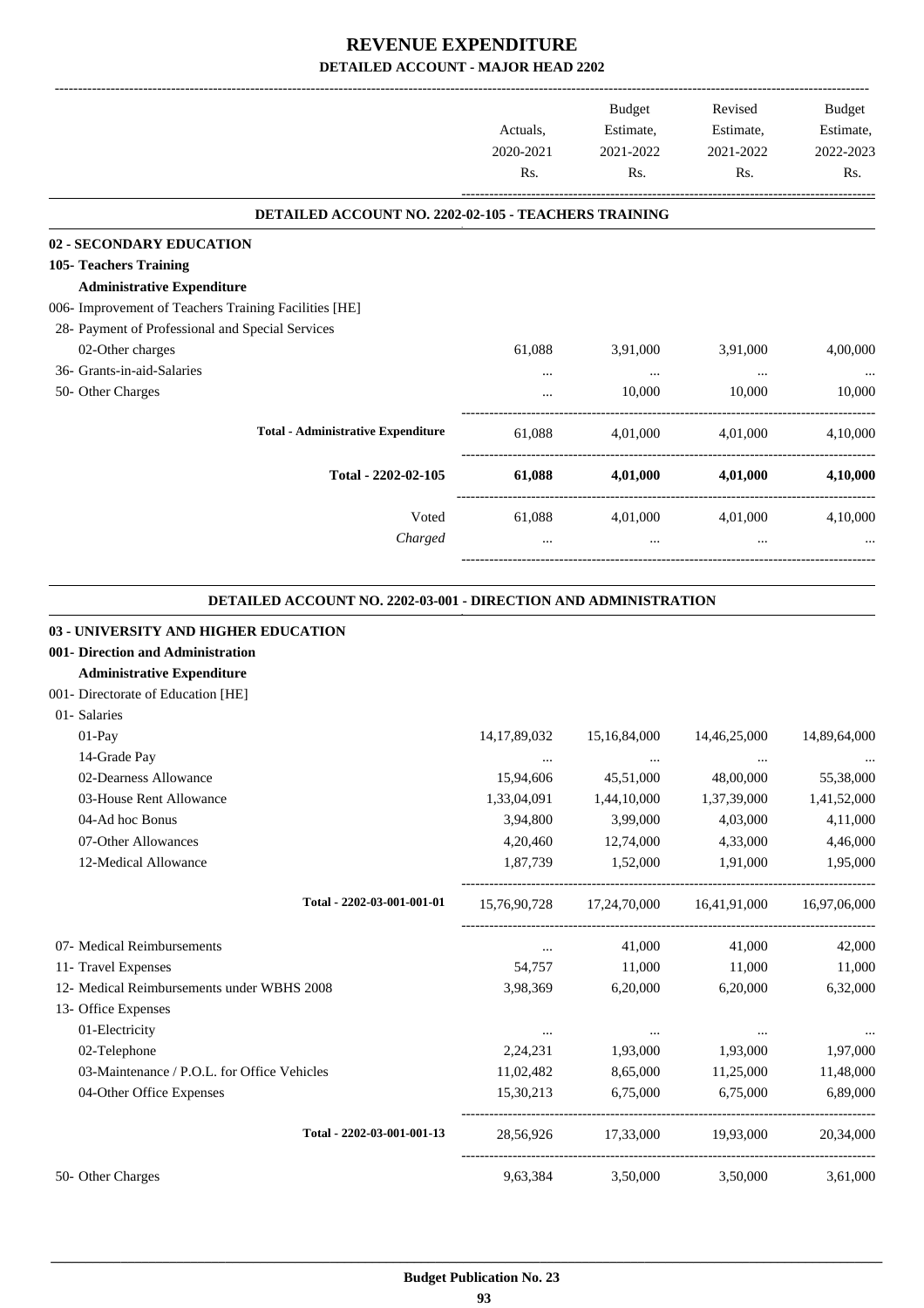|                                                                                                                                                    |                                           | Actuals,<br>2020-2021<br>Rs. | <b>Budget</b><br>Estimate,<br>2021-2022<br>Rs.      | Revised<br>Estimate,<br>2021-2022<br>Rs.                   | Budget<br>Estimate,<br>2022-2023<br>Rs. |
|----------------------------------------------------------------------------------------------------------------------------------------------------|-------------------------------------------|------------------------------|-----------------------------------------------------|------------------------------------------------------------|-----------------------------------------|
|                                                                                                                                                    | Total - 2202-03-001-001                   |                              | 16,19,64,164 17,52,25,000 16,72,06,000 17,27,86,000 |                                                            |                                         |
| 003- Service Commission for Recruitment of Teachers for Non-<br>Government Colleges [HE]                                                           |                                           |                              |                                                     |                                                            |                                         |
| 31- Grants-in-aid-GENERAL                                                                                                                          |                                           |                              |                                                     |                                                            |                                         |
| 02-Other Grants                                                                                                                                    |                                           | 5,20,000                     | 2,96,000                                            | 5,20,000                                                   | 5,25,000                                |
| 36- Grants-in-aid-Salaries                                                                                                                         |                                           |                              | 87,52,859 1,15,10,000                               | 90,59,000                                                  | 94,89,000                               |
|                                                                                                                                                    | Total - 2202-03-001-003                   |                              | 92,72,859 1,18,06,000 95,79,000 1,00,14,000         |                                                            |                                         |
| 004- Structure Committee for determination of fees for Professional<br>Courses conducted at private self financing professional<br>institutes [HE] |                                           |                              |                                                     |                                                            |                                         |
| 13- Office Expenses<br>03-Maintenance / P.O.L. for Office Vehicles                                                                                 |                                           | $\cdots$                     | 10,000                                              |                                                            |                                         |
|                                                                                                                                                    | Total - 2202-03-001-004                   | $\cdots$                     | 10,000                                              | $\cdots$                                                   |                                         |
| 005- Assistance to West Bengal Council of Higher Education [HE]                                                                                    |                                           |                              |                                                     |                                                            |                                         |
| 36- Grants-in-aid-Salaries                                                                                                                         |                                           | 10,000                       | <b>Contract Contract</b>                            | 10,000                                                     | 10,000                                  |
|                                                                                                                                                    | Total - 2202-03-001-005                   | 10,000                       | $\ddots$                                            | 10,000                                                     | 10,000                                  |
|                                                                                                                                                    | <b>Total - Administrative Expenditure</b> |                              | 17, 12, 47, 023 18, 70, 41, 000 17, 67, 95, 000     |                                                            | 18,28,10,000                            |
| <b>State Development Schemes</b><br>006- Student Credit Card Scheme [HE]                                                                           |                                           |                              |                                                     |                                                            |                                         |
| 33- Subsidies<br>05-Other Subsidies                                                                                                                |                                           |                              | 250,00,00,000                                       | $\ddotsc$                                                  | 50,00,00,000                            |
|                                                                                                                                                    | <b>Total - State Development Schemes</b>  | $\cdots$                     | 250,00,00,000                                       | -------------------------<br>$\mathbf{1}$ and $\mathbf{1}$ | 50,00,00,000                            |
|                                                                                                                                                    | Total - 2202-03-001                       | 17, 12, 47, 023              | 268,70,41,000                                       | 17,67,95,000                                               | 68,28,10,000                            |
|                                                                                                                                                    | Voted<br>Charged                          | 17, 12, 47, 023              | 268,70,41,000<br>$\cdots$                           | 17,67,95,000<br>$\cdots$                                   | 68,28,10,000                            |

#### **DETAILED ACCOUNT NO. 2202-03-102 - ASSISTANCE TO UNIVERSITIES**

| 03 - UNIVERSITY AND HIGHER EDUCATION |              |              |              |              |
|--------------------------------------|--------------|--------------|--------------|--------------|
| 102- Assistance to Universities      |              |              |              |              |
| <b>Administrative Expenditure</b>    |              |              |              |              |
| 001 - Calcutta University [HE]       |              |              |              |              |
| 31- Grants-in-aid-GENERAL            |              |              |              |              |
| 02-Other Grants                      | 12,75,00,000 | 17,35,56,000 | 12,75,00,000 | 12.87.75.000 |
|                                      |              |              |              |              |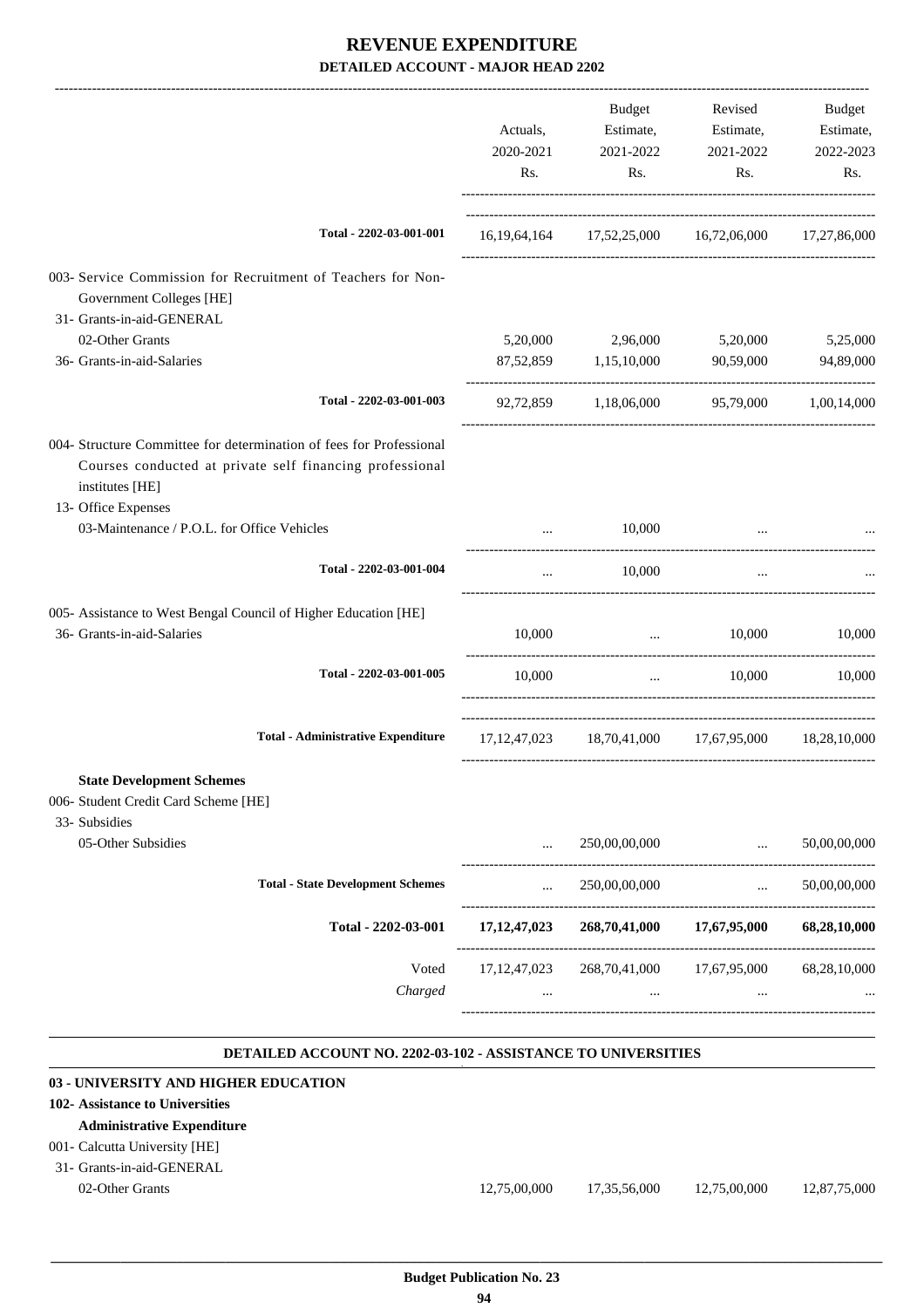|                                                                    |                         | Actuals,<br>2020-2021<br>Rs. | <b>Budget</b><br>Estimate,<br>2021-2022<br>Rs. | Revised<br>Estimate,<br>2021-2022<br>Rs.                          | <b>Budget</b><br>Estimate,<br>2022-2023<br>Rs. |
|--------------------------------------------------------------------|-------------------------|------------------------------|------------------------------------------------|-------------------------------------------------------------------|------------------------------------------------|
| 36- Grants-in-aid-Salaries                                         |                         |                              | 367, 42, 48, 977 320, 54, 46, 000              | 380,28,48,000                                                     | 382, 34, 83, 000                               |
|                                                                    | Total - 2202-03-102-001 |                              |                                                | 380,17,48,977 337,90,02,000 393,03,48,000 395,22,58,000           |                                                |
| 002- Jadavpur University [HE]<br>31- Grants-in-aid-GENERAL         |                         |                              |                                                |                                                                   |                                                |
| 02-Other Grants<br>36- Grants-in-aid-Salaries                      |                         | 287,78,09,045                | 24,75,00,000 32,45,33,000<br>264,90,32,000     | 24,75,00,000<br>297,85,32,000                                     | 24,99,75,000<br>305,00,00,000                  |
|                                                                    | Total - 2202-03-102-002 | 312,53,09,045                | 297, 35, 65, 000                               | 322,60,32,000                                                     | 329,99,75,000                                  |
| 003- Kalyani University [HE]<br>31- Grants-in-aid-GENERAL          |                         |                              |                                                |                                                                   |                                                |
| 02-Other Grants                                                    |                         |                              |                                                | 3,73,10,210 10,23,69,000 3,73,10,000                              | 3,76,83,000                                    |
| 36- Grants-in-aid-Salaries                                         |                         | 92, 65, 11, 795              |                                                | 81,93,43,000 95,89,40,000                                         | 96,44,90,000                                   |
|                                                                    | Total - 2202-03-102-003 |                              |                                                | 96, 38, 22, 005 92, 17, 12, 000 99, 62, 50, 000 100, 21, 73, 000  |                                                |
| 004- Burdwan University [HE]<br>31- Grants-in-aid-GENERAL          |                         |                              |                                                |                                                                   |                                                |
| 02-Other Grants<br>36- Grants-in-aid-Salaries                      |                         |                              | 5,82,20,000 6,69,17,000                        | 5,82,20,000<br>157, 30, 94, 661 142, 36, 35, 000 162, 81, 53, 000 | 5,88,00,000<br>165,00,00,000                   |
|                                                                    |                         |                              |                                                |                                                                   |                                                |
|                                                                    | Total - 2202-03-102-004 |                              | 163, 13, 14, 661 149, 05, 52, 000              | 168,63,73,000                                                     | 170,88,00,000                                  |
| 005- North Bengal University [HE]<br>31- Grants-in-aid-GENERAL     |                         |                              |                                                |                                                                   |                                                |
| 02-Other Grants<br>36- Grants-in-aid-Salaries                      |                         | 94,76,66,077                 |                                                | 9,55,32,000 8,71,82,000 9,55,32,000 9,64,87,000                   |                                                |
|                                                                    |                         |                              | 84,73,80,000                                   | 98,08,34,000                                                      | 100,74,24,000                                  |
|                                                                    | Total - 2202-03-102-005 |                              |                                                | 104,31,98,077 93,45,62,000 107,63,66,000 110,39,11,000            |                                                |
| 006- Rabindra Bharati University [HE]<br>31- Grants-in-aid-GENERAL |                         |                              |                                                |                                                                   |                                                |
| 02-Other Grants                                                    |                         | 3,55,00,000                  |                                                | 5,27,35,000 3,55,00,000                                           | 3,58,55,000                                    |
| 36- Grants-in-aid-Salaries                                         |                         | 70,71,98,507                 |                                                | 63,55,60,000 73,19,50,000                                         | 75,67,18,000                                   |
|                                                                    | Total - 2202-03-102-006 |                              |                                                | 74,26,98,507 68,82,95,000 76,74,50,000 79,25,73,000               |                                                |
| 007- Vidyasagar University [HE]<br>31- Grants-in-aid-GENERAL       |                         |                              |                                                |                                                                   |                                                |
| 02-Other Grants                                                    |                         | 1,20,00,000                  | 1,01,06,000                                    | 1,20,00,000                                                       | 1,21,20,000                                    |
| 36- Grants-in-aid-Salaries                                         |                         | 46, 21, 38, 589              | 37,50,73,000                                   | 47,83,13,000                                                      | 48, 10, 33, 000                                |
|                                                                    | Total - 2202-03-102-007 | 47,41,38,589                 |                                                | 38,51,79,000 49,03,13,000                                         | 49, 31, 53, 000                                |
|                                                                    |                         |                              |                                                |                                                                   |                                                |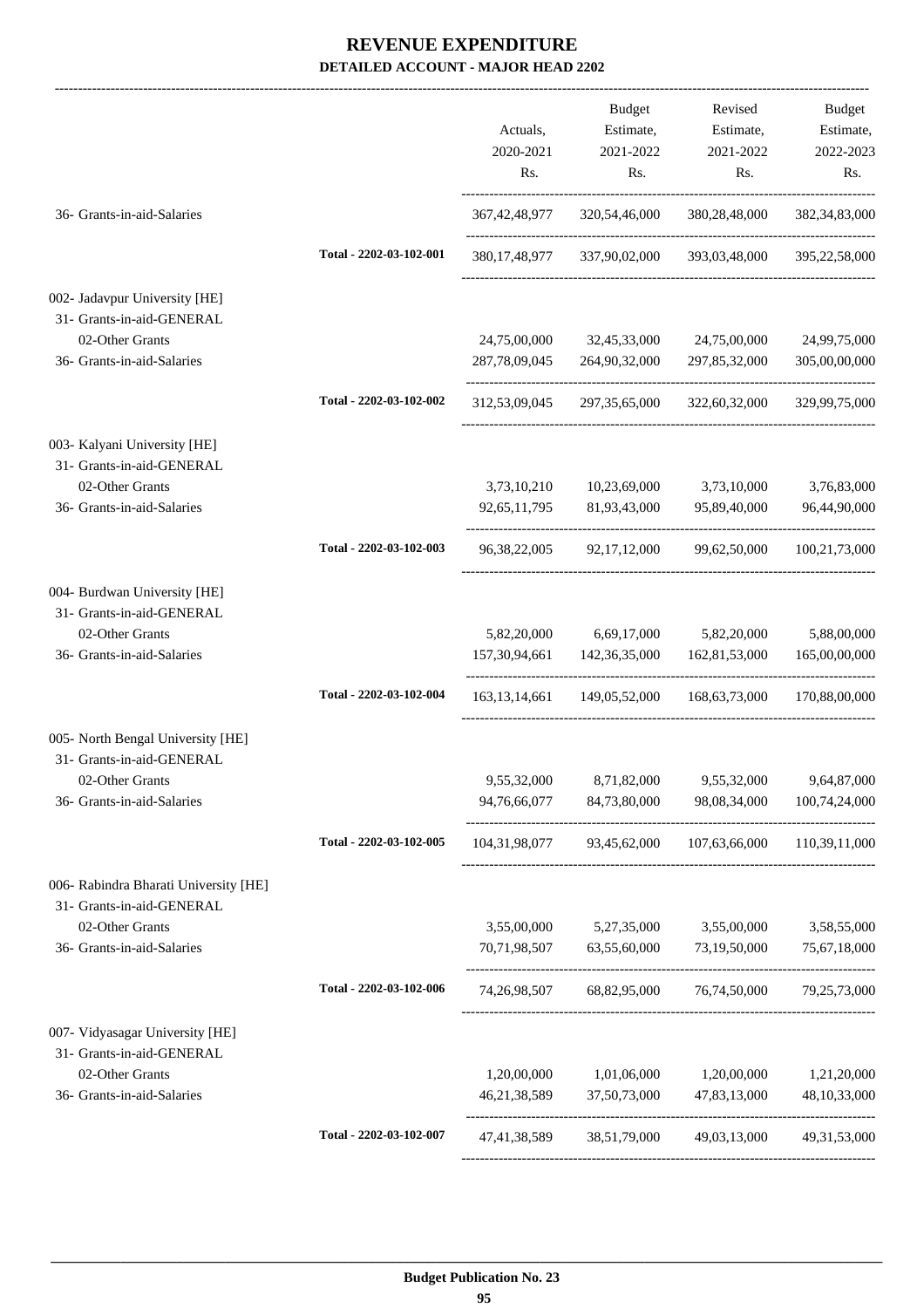|                                                                                                                                                                                                    |                         | Actuals,<br>2020-2021<br>Rs. | Budget<br>Estimate,<br>2021-2022<br>Rs. | Revised<br>Estimate,<br>2021-2022<br>Rs.                                                                                                                                                                                                                                                                                                                                                                                                                                                         | Budget<br>Estimate,<br>2022-2023<br>Rs. |
|----------------------------------------------------------------------------------------------------------------------------------------------------------------------------------------------------|-------------------------|------------------------------|-----------------------------------------|--------------------------------------------------------------------------------------------------------------------------------------------------------------------------------------------------------------------------------------------------------------------------------------------------------------------------------------------------------------------------------------------------------------------------------------------------------------------------------------------------|-----------------------------------------|
| 008-Assistance to other Universities for maintenance of<br>Chairs/assistance to University teacher for attending seminar,<br>conferences or for holding symposia [HE]<br>31- Grants-in-aid-GENERAL |                         |                              |                                         |                                                                                                                                                                                                                                                                                                                                                                                                                                                                                                  |                                         |
| 02-Other Grants                                                                                                                                                                                    |                         |                              |                                         |                                                                                                                                                                                                                                                                                                                                                                                                                                                                                                  |                                         |
| 50- Other Charges                                                                                                                                                                                  |                         |                              |                                         | 1,89,000 1,89,000                                                                                                                                                                                                                                                                                                                                                                                                                                                                                | 1,95,000                                |
|                                                                                                                                                                                                    | Total - 2202-03-102-008 | $\cdots$                     | 1,89,000                                | 1,89,000                                                                                                                                                                                                                                                                                                                                                                                                                                                                                         | 1,95,000                                |
| 009- Development of Universities [HE]                                                                                                                                                              |                         |                              |                                         |                                                                                                                                                                                                                                                                                                                                                                                                                                                                                                  |                                         |
| 27- Minor Works/ Maintenance                                                                                                                                                                       |                         | $\cdots$                     | 1,000                                   | 1,000                                                                                                                                                                                                                                                                                                                                                                                                                                                                                            | 1,000                                   |
| 31- Grants-in-aid-GENERAL                                                                                                                                                                          |                         |                              |                                         |                                                                                                                                                                                                                                                                                                                                                                                                                                                                                                  |                                         |
| 02-Other Grants                                                                                                                                                                                    |                         |                              |                                         | 18,27,42,065 20,42,87,000 18,27,42,000                                                                                                                                                                                                                                                                                                                                                                                                                                                           | 18,45,69,000                            |
| 36- Grants-in-aid-Salaries                                                                                                                                                                         |                         |                              |                                         | 35, 24, 33, 457 38, 11, 81, 000 36, 47, 69, 000                                                                                                                                                                                                                                                                                                                                                                                                                                                  | 37,20,96,000                            |
|                                                                                                                                                                                                    | Total - 2202-03-102-009 |                              |                                         | 53,51,75,522 58,54,69,000 54,75,12,000                                                                                                                                                                                                                                                                                                                                                                                                                                                           | 55,66,66,000                            |
| 010- Pharmacy Course in Jadavpur University [HE]                                                                                                                                                   |                         |                              |                                         |                                                                                                                                                                                                                                                                                                                                                                                                                                                                                                  |                                         |
| 36- Grants-in-aid-Salaries                                                                                                                                                                         |                         |                              |                                         |                                                                                                                                                                                                                                                                                                                                                                                                                                                                                                  |                                         |
| 011- Institute of Correspondence Courses [HE]<br>31- Grants-in-aid-GENERAL<br>02-Other Grants                                                                                                      |                         |                              |                                         |                                                                                                                                                                                                                                                                                                                                                                                                                                                                                                  |                                         |
| 013- Establishment of an Open University [HE]                                                                                                                                                      |                         |                              |                                         |                                                                                                                                                                                                                                                                                                                                                                                                                                                                                                  |                                         |
| 36- Grants-in-aid-Salaries                                                                                                                                                                         |                         |                              |                                         | 11,80,74,467 8,58,15,000 12,22,07,000                                                                                                                                                                                                                                                                                                                                                                                                                                                            | 12,80,12,000                            |
|                                                                                                                                                                                                    | Total - 2202-03-102-013 |                              |                                         | 11,80,74,467 8,58,15,000 12,22,07,000 12,80,12,000                                                                                                                                                                                                                                                                                                                                                                                                                                               |                                         |
| 014- Establishment of a new University at Barasat [HE]<br>31- Grants-in-aid-GENERAL                                                                                                                |                         |                              |                                         |                                                                                                                                                                                                                                                                                                                                                                                                                                                                                                  |                                         |
| 02-Other Grants                                                                                                                                                                                    |                         | 34,00,000                    | 26,24,000                               | 72,04,000                                                                                                                                                                                                                                                                                                                                                                                                                                                                                        | 72,04,000                               |
| 36- Grants-in-aid-Salaries                                                                                                                                                                         |                         |                              | 20,00,04,538 15,80,66,000               | 20,70,05,000                                                                                                                                                                                                                                                                                                                                                                                                                                                                                     | 21,68,38,000                            |
|                                                                                                                                                                                                    | Total - 2202-03-102-014 |                              |                                         | 20,34,04,538 16,06,90,000 21,42,09,000 22,40,42,000                                                                                                                                                                                                                                                                                                                                                                                                                                              |                                         |
| 015- Establishment of a new University at Malda [HE]<br>31- Grants-in-aid-GENERAL<br>02-Other Grants                                                                                               |                         |                              |                                         |                                                                                                                                                                                                                                                                                                                                                                                                                                                                                                  |                                         |
| 36- Grants-in-aid-Salaries                                                                                                                                                                         |                         |                              |                                         | $\mathbf{1}_{\mathbf{1}_{\mathbf{1}_{\mathbf{2}}\mathbf{1}_{\mathbf{3}}\mathbf{1}_{\mathbf{4}}\mathbf{1}_{\mathbf{5}}\mathbf{1}_{\mathbf{6}}\mathbf{1}_{\mathbf{7}}\mathbf{1}_{\mathbf{8}}\mathbf{1}_{\mathbf{9}}\mathbf{1}_{\mathbf{1}_{\mathbf{1}}\mathbf{1}_{\mathbf{1}}\mathbf{1}_{\mathbf{1}}\mathbf{1}_{\mathbf{1}}\mathbf{1}_{\mathbf{1}}\mathbf{1}_{\mathbf{1}}\mathbf{1}_{\mathbf{1}}\mathbf{1}_{\mathbf{1}}\mathbf{1}_{\mathbf{$<br>14,98,00,981 9,48,45,000 15,50,44,000 16,24,09,000 |                                         |
|                                                                                                                                                                                                    | Total - 2202-03-102-015 |                              |                                         | 14,98,00,981 9,48,45,000 15,50,44,000 16,24,09,000                                                                                                                                                                                                                                                                                                                                                                                                                                               |                                         |
|                                                                                                                                                                                                    |                         |                              |                                         |                                                                                                                                                                                                                                                                                                                                                                                                                                                                                                  |                                         |
| 016- Presidency University [HE]<br>36- Grants-in-aid-Salaries                                                                                                                                      |                         |                              | 33,28,70,479 30,03,31,000 34,45,21,000  |                                                                                                                                                                                                                                                                                                                                                                                                                                                                                                  | 36,08,86,000                            |
|                                                                                                                                                                                                    | Total - 2202-03-102-016 | 33, 28, 70, 479              |                                         | 30,03,31,000 34,45,21,000                                                                                                                                                                                                                                                                                                                                                                                                                                                                        | 36,08,86,000                            |
|                                                                                                                                                                                                    |                         |                              |                                         |                                                                                                                                                                                                                                                                                                                                                                                                                                                                                                  |                                         |

017- Sidho Kanho Birsha University [HE]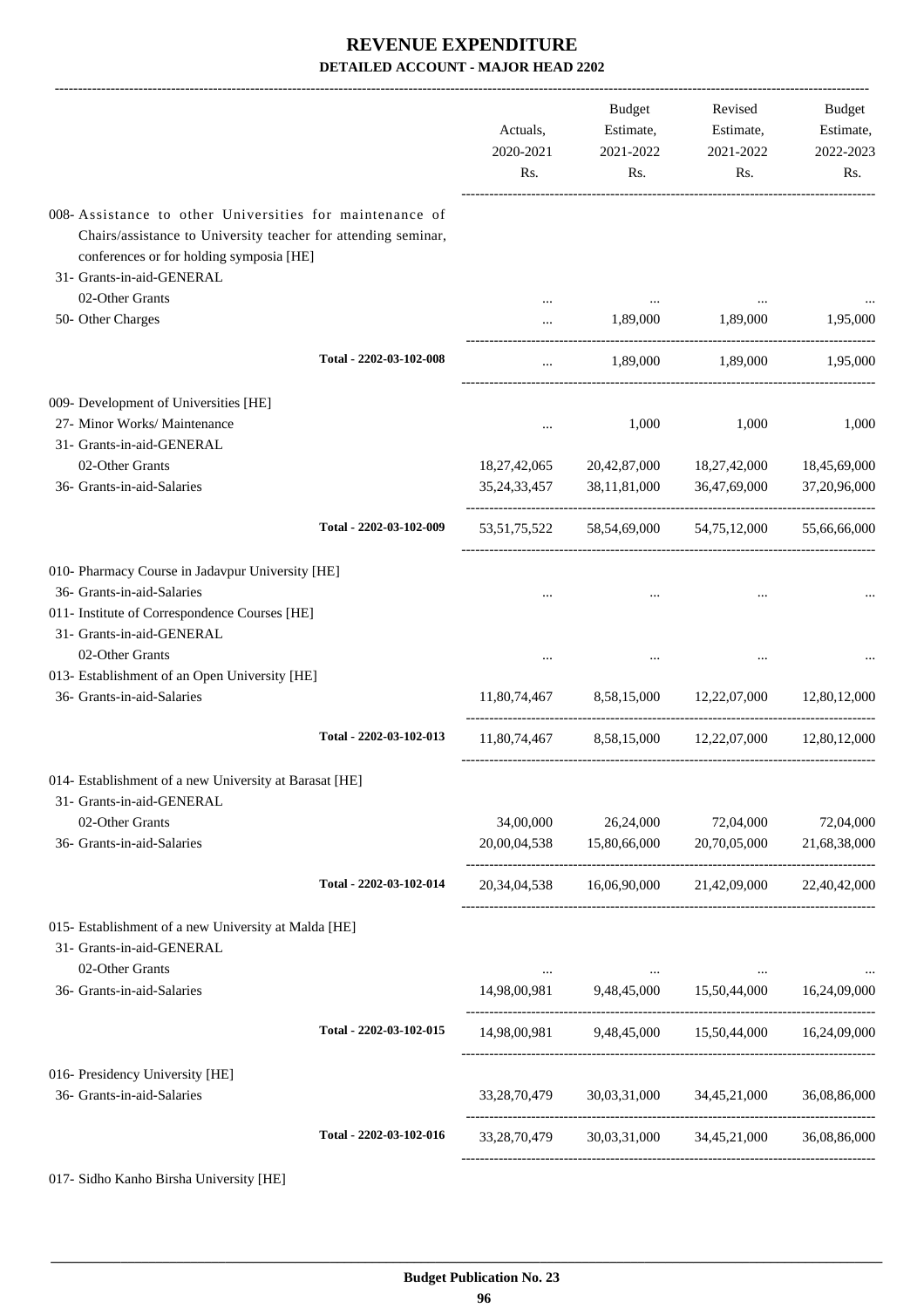-------------------------------------------------------------------------------------------------------------------------------------------------------------------------------

|                                                                                                                               |                         | Actuals,<br>2020-2021<br>Rs.           | <b>Budget</b><br>Estimate,<br>2021-2022<br>Rs. | Revised<br>Estimate,<br>2021-2022<br>Rs.                        | <b>Budget</b><br>Estimate,<br>2022-2023<br>Rs. |
|-------------------------------------------------------------------------------------------------------------------------------|-------------------------|----------------------------------------|------------------------------------------------|-----------------------------------------------------------------|------------------------------------------------|
| 36- Grants-in-aid-Salaries                                                                                                    |                         | 22, 27, 16, 666                        | 23, 37, 51, 000                                | 23,05,12,000                                                    | 24, 14, 61, 000                                |
|                                                                                                                               | Total - 2202-03-102-017 |                                        |                                                | 22, 27, 16, 666 23, 37, 51, 000 23, 05, 12, 000 24, 14, 61, 000 |                                                |
| 018- Establishment of a new university at Cooch Behar [HE]<br>36- Grants-in-aid-Salaries                                      |                         |                                        | 7,81,86,993 10,73,73,000 12,30,00,000          |                                                                 | 12,65,00,000                                   |
|                                                                                                                               | Total - 2202-03-102-018 |                                        |                                                | 7,81,86,993 10,73,73,000 12,30,00,000 12,65,00,000              |                                                |
| 019- Establishment of Kazi Nazrul University at Bardhaman [HE]<br>36- Grants-in-aid-Salaries                                  |                         |                                        |                                                | 11,34,78,175 12,21,70,000 16,30,00,000 16,45,00,000             |                                                |
|                                                                                                                               | Total - 2202-03-102-019 |                                        | 11,34,78,175 12,21,70,000 16,30,00,000         |                                                                 | 16,45,00,000                                   |
| 020- Establishment of Diamond Harbour Women,s University [HE]<br>36- Grants-in-aid-Salaries                                   |                         |                                        | 1,83,88,130 3,10,89,000 4,50,00,000            |                                                                 | 4,60,00,000                                    |
|                                                                                                                               | Total - 2202-03-102-020 |                                        | 1,83,88,130 3,10,89,000 4,50,00,000            |                                                                 | 4,60,00,000                                    |
| 021- Establishment of a new University at Bankura [HE]<br>31- Grants-in-aid-GENERAL                                           |                         |                                        |                                                |                                                                 |                                                |
| 02-Other Grants                                                                                                               |                         | 1,00,000                               | 60,000                                         | 88,00,000                                                       | 50,01,000                                      |
| 36- Grants-in-aid-Salaries                                                                                                    |                         |                                        | 4,82,25,174 4,57,65,000                        | 9,67,13,000                                                     | 7,22,84,000                                    |
|                                                                                                                               | Total - 2202-03-102-021 |                                        |                                                | 4,83,25,174 4,58,25,000 10,55,13,000                            | 7,72,85,000                                    |
| 022- West Bengal University of Teachers' Training, Education<br>Planning and Administration [HE]<br>31- Grants-in-aid-GENERAL |                         |                                        |                                                |                                                                 |                                                |
| 02-Other Grants                                                                                                               |                         | 56,78,000                              | 41,00,000                                      | 56,78,000                                                       | 57,35,000                                      |
| 36- Grants-in-aid-Salaries                                                                                                    |                         | 54,44,000                              | 62,32,000                                      | 1,22,00,000                                                     | 1,00,00,000                                    |
|                                                                                                                               | Total - 2202-03-102-022 | 1,11,22,000                            | 1,03,32,000                                    | 1,78,78,000                                                     | 1,57,35,000                                    |
| 023- Raiganj University [HE]<br>31- Grants-in-aid-GENERAL                                                                     |                         |                                        |                                                |                                                                 |                                                |
| 02-Other Grants                                                                                                               |                         |                                        | 1,04,79,000 87,55,000                          | 1,04,79,000                                                     | 1,05,84,000                                    |
| 36- Grants-in-aid-Salaries                                                                                                    |                         | 15,02,44,312<br>---------------------- | 15,83,61,000                                   | 22,00,00,000                                                    | 19,00,00,000                                   |
|                                                                                                                               | Total - 2202-03-102-023 | 16,07,23,312                           | 16,71,16,000                                   | 23,04,79,000                                                    | 20,05,84,000                                   |
| 024- The Sanskrit College and University [HE]                                                                                 |                         |                                        |                                                |                                                                 |                                                |
| 31- Grants-in-aid-GENERAL                                                                                                     |                         |                                        |                                                |                                                                 |                                                |
| 02-Other Grants                                                                                                               |                         | 52,000                                 | 38,000                                         | 47,00,000                                                       | 44,00,000                                      |
| 36- Grants-in-aid-Salaries                                                                                                    |                         | 43,00,000                              | 68,80,000                                      | 1,72,00,000                                                     | 1,72,00,000                                    |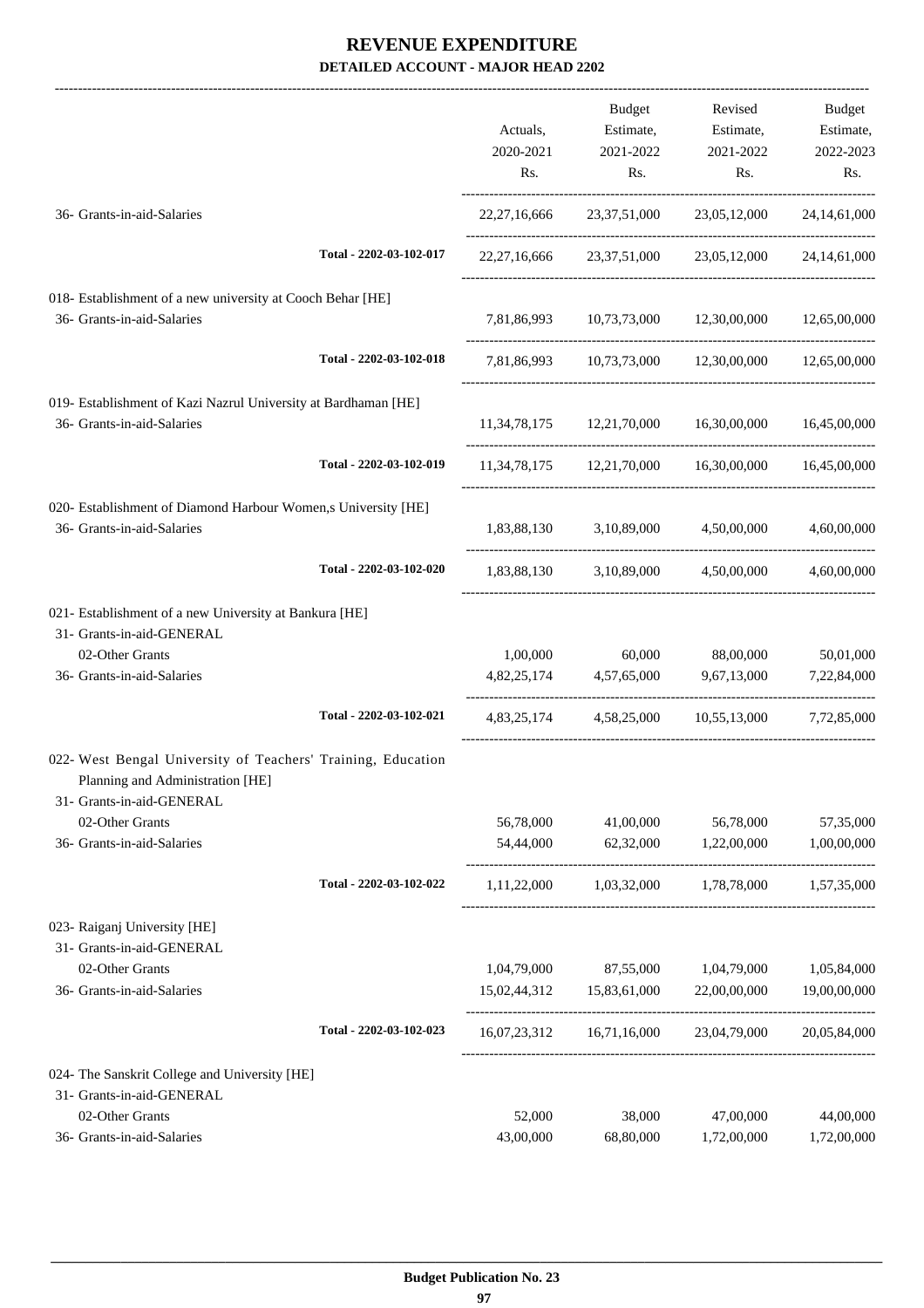|                                                                                                          |             | Budget                | Revised                                                                                                          | Budget       |
|----------------------------------------------------------------------------------------------------------|-------------|-----------------------|------------------------------------------------------------------------------------------------------------------|--------------|
|                                                                                                          | Actuals,    | Estimate,             | Estimate,                                                                                                        | Estimate,    |
|                                                                                                          | 2020-2021   | 2021-2022             | 2021-2022                                                                                                        | 2022-2023    |
|                                                                                                          | Rs.         | Rs.                   | Rs.                                                                                                              | Rs.          |
| Total - 2202-03-102-024                                                                                  |             |                       | 43,52,000 69,18,000 2,19,00,000 2,16,00,000                                                                      |              |
|                                                                                                          |             |                       |                                                                                                                  |              |
| 026- Medical Reimbursement for State Aided University Teachers                                           |             |                       |                                                                                                                  |              |
| under the Scheme "WBHS for Grant-in-Aid college and<br>University Teachers, 2017" [HE]                   |             |                       |                                                                                                                  |              |
| 31- Grants-in-aid-GENERAL                                                                                |             |                       |                                                                                                                  |              |
| 02-Other Grants                                                                                          |             | $\sim$ $\sim$         | 50,00,000                                                                                                        | 50,00,000    |
| Total - 2202-03-102-026                                                                                  |             |                       |                                                                                                                  |              |
|                                                                                                          | $\cdots$    | $\cdots$              | 50,00,000                                                                                                        | 50,00,000    |
| 050- Assistance to Netaji Subhash Open University [HE]<br>31- Grants-in-aid-GENERAL                      |             |                       |                                                                                                                  |              |
| 02-Other Grants                                                                                          |             |                       | $1,\!01,\!68,\!000 \qquad \quad 1,\!44,\!01,\!000 \qquad \quad 1,\!01,\!68,\!000 \qquad \quad 1,\!02,\!70,\!000$ |              |
| Total - 2202-03-102-050                                                                                  |             |                       | $1,01,68,000$ $1,44,01,000$ $1,01,68,000$ $1,02,70,000$                                                          |              |
| 055- Assistance to Bangiya Sanskrit Siksha Parishad (BSSP) under<br>Sanskrit College and University [HE] |             |                       |                                                                                                                  |              |
| 31- Grants-in-aid-GENERAL<br>02-Other Grants                                                             |             |                       |                                                                                                                  |              |
| 36- Grants-in-aid-Salaries                                                                               | .           | 1,00,000<br>10,00,000 |                                                                                                                  |              |
| Total - 2202-03-102-055                                                                                  |             |                       |                                                                                                                  |              |
|                                                                                                          | $\cdots$    | 11,00,000             | $\cdots$                                                                                                         |              |
| <b>Total - Administrative Expenditure</b>                                                                |             |                       | 1378,90,16,298 1274,02,81,000 1450,92,64,000 1469,39,88,000                                                      |              |
| <b>State Development Schemes</b>                                                                         |             |                       |                                                                                                                  |              |
| 012- Establishment of a new University at Coochbehar [HE]                                                |             |                       |                                                                                                                  |              |
| 35- Grants for creation of Capital Assets                                                                |             | $\mathbf{1}$          | 2,50,00,000 83,33,000                                                                                            | 2,62,50,000  |
| Total - 2202-03-102-012                                                                                  |             |                       | 2,50,00,000 83,33,000 2,62,50,000                                                                                |              |
| 041- Development of Universities [HE]                                                                    |             |                       |                                                                                                                  |              |
| 31- Grants-in-aid-GENERAL                                                                                |             |                       |                                                                                                                  |              |
| 02-Other Grants                                                                                          | 5,76,23,933 | 81,40,00,000          | 23,41,24,000                                                                                                     | 45,47,00,000 |
| 35- Grants for creation of Capital Assets                                                                |             |                       | 48,50,00,000 27,60,00,000 40,52,10,000                                                                           | 18,98,00,000 |
| Total - 2202-03-102-041                                                                                  |             |                       | 54,26,23,933 109,00,00,000 63,93,34,000 64,45,00,000                                                             |              |
| 042- Establishment of a New University at Midnapore [HE]<br>31- Grants-in-aid-GENERAL                    |             |                       |                                                                                                                  |              |
| 02-Other Grants                                                                                          | $\cdots$    | $\cdots$              | $\cdots$                                                                                                         |              |
| 043- Establishment of an Open Univetsity [HE]                                                            |             |                       |                                                                                                                  |              |
| 31- Grants-in-aid-GENERAL                                                                                |             |                       |                                                                                                                  |              |
| 02-Other Grants                                                                                          | $\cdots$    | $\cdots$              | $\cdots$                                                                                                         |              |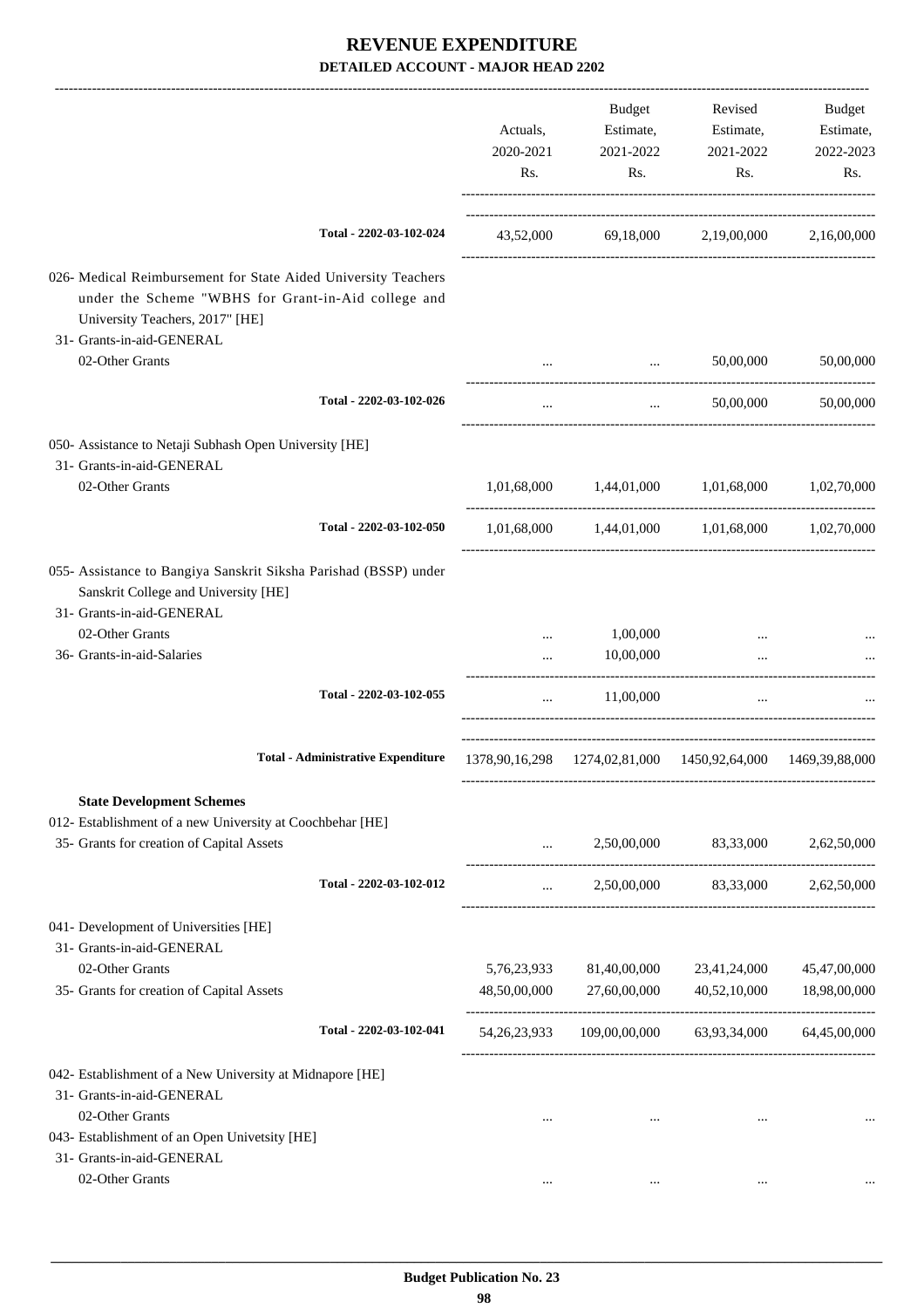|                                                                 | Actuals,<br>2020-2021<br>Rs. | Budget<br>Estimate,<br>2021-2022<br>Rs.                          | Revised<br>Estimate,<br>2021-2022<br>Rs.                  | Budget<br>Estimate,<br>2022-2023<br>Rs. |
|-----------------------------------------------------------------|------------------------------|------------------------------------------------------------------|-----------------------------------------------------------|-----------------------------------------|
| 044- Establishment of New University at Barasat [HE]            |                              |                                                                  |                                                           |                                         |
| 31- Grants-in-aid-GENERAL                                       |                              |                                                                  |                                                           |                                         |
| 02-Other Grants                                                 |                              |                                                                  |                                                           |                                         |
| 045- Establishment of a New University at Malda [HE]            |                              |                                                                  |                                                           |                                         |
| 31- Grants-in-aid-GENERAL                                       |                              |                                                                  |                                                           |                                         |
| 02-Other Grants                                                 |                              |                                                                  |                                                           |                                         |
| 046- Presidency University [HE]                                 |                              |                                                                  |                                                           |                                         |
| 31- Grants-in-aid-GENERAL                                       |                              |                                                                  |                                                           |                                         |
| 02-Other Grants                                                 |                              |                                                                  |                                                           |                                         |
| 047- Sidho Kanho Birsha University [HE]                         |                              |                                                                  |                                                           |                                         |
| 31- Grants-in-aid-GENERAL                                       |                              |                                                                  |                                                           |                                         |
| 02-Other Grants                                                 |                              |                                                                  |                                                           |                                         |
| 051- Establishment of Kazi Nazrul University at Bardhaman [HE]  |                              |                                                                  |                                                           |                                         |
| 31- Grants-in-aid-GENERAL                                       |                              |                                                                  |                                                           |                                         |
| 02-Other Grants                                                 |                              |                                                                  |                                                           |                                         |
| 052- Diamond Harbour Women's University [HE]                    |                              |                                                                  |                                                           |                                         |
| 31- Grants-in-aid-GENERAL                                       |                              |                                                                  |                                                           |                                         |
| 02-Other Grants                                                 |                              |                                                                  |                                                           |                                         |
| 35- Grants for creation of Capital Assets                       | $\cdots$                     | 2,50,00,000                                                      | 83,33,000                                                 | 2,62,50,000                             |
|                                                                 |                              |                                                                  |                                                           |                                         |
| Total - 2202-03-102-052                                         | $\cdots$                     |                                                                  | 2,50,00,000 83,33,000                                     | 2,62,50,000                             |
|                                                                 |                              |                                                                  |                                                           |                                         |
| 053- Construction of a new University at Bankura [HE]           |                              |                                                                  |                                                           |                                         |
| 31- Grants-in-aid-GENERAL                                       |                              |                                                                  |                                                           |                                         |
| 02-Other Grants                                                 |                              |                                                                  |                                                           |                                         |
| 35- Grants for creation of Capital Assets                       | $\cdots$                     | 3,00,00,000                                                      | 1,00,00,000                                               | 3,15,00,000                             |
| Total - 2202-03-102-053                                         |                              | 3,00,00,000                                                      | 1,00,00,000                                               | 3,15,00,000                             |
|                                                                 |                              |                                                                  |                                                           |                                         |
| 054- Raiganj University [HE]                                    |                              |                                                                  |                                                           |                                         |
| 31- Grants-in-aid-GENERAL                                       |                              |                                                                  |                                                           |                                         |
| 02-Other Grants                                                 | $\cdots$                     | and the contract of the contract of                              | $\mathcal{L}_{\text{max}}$ and $\mathcal{L}_{\text{max}}$ |                                         |
| 35- Grants for creation of Capital Assets                       |                              | $2,50,00,000$ $83,33,000$ $2,62,50,000$                          |                                                           |                                         |
| Total - 2202-03-102-054                                         | $\cdots$                     |                                                                  | 2,50,00,000 83,33,000 2,62,50,000                         |                                         |
|                                                                 |                              |                                                                  |                                                           |                                         |
| <b>Total - State Development Schemes</b>                        |                              | 54, 26, 23, 933 119, 50, 00, 000 67, 43, 33, 000 75, 47, 50, 000 |                                                           |                                         |
| <b>State Development Schemes</b>                                |                              |                                                                  |                                                           |                                         |
| 049- ACA for Development of Universities (State Share) (OCASPS) |                              |                                                                  |                                                           |                                         |
| [HE]                                                            |                              |                                                                  |                                                           |                                         |
| 35- Grants for creation of Capital Assets                       |                              | $\cdots$                                                         | $\cdots$                                                  |                                         |
| <b>State Development Schemes (Central Assistance)</b>           |                              |                                                                  |                                                           |                                         |
| 048- ACA for development of Universities (Center Share) (ACA)   |                              |                                                                  |                                                           |                                         |
| [HE]                                                            |                              |                                                                  |                                                           |                                         |
| 35- Grants for creation of Capital Assets                       |                              |                                                                  |                                                           |                                         |
|                                                                 | $\cdots$                     | $\cdots$                                                         | $\cdots$                                                  |                                         |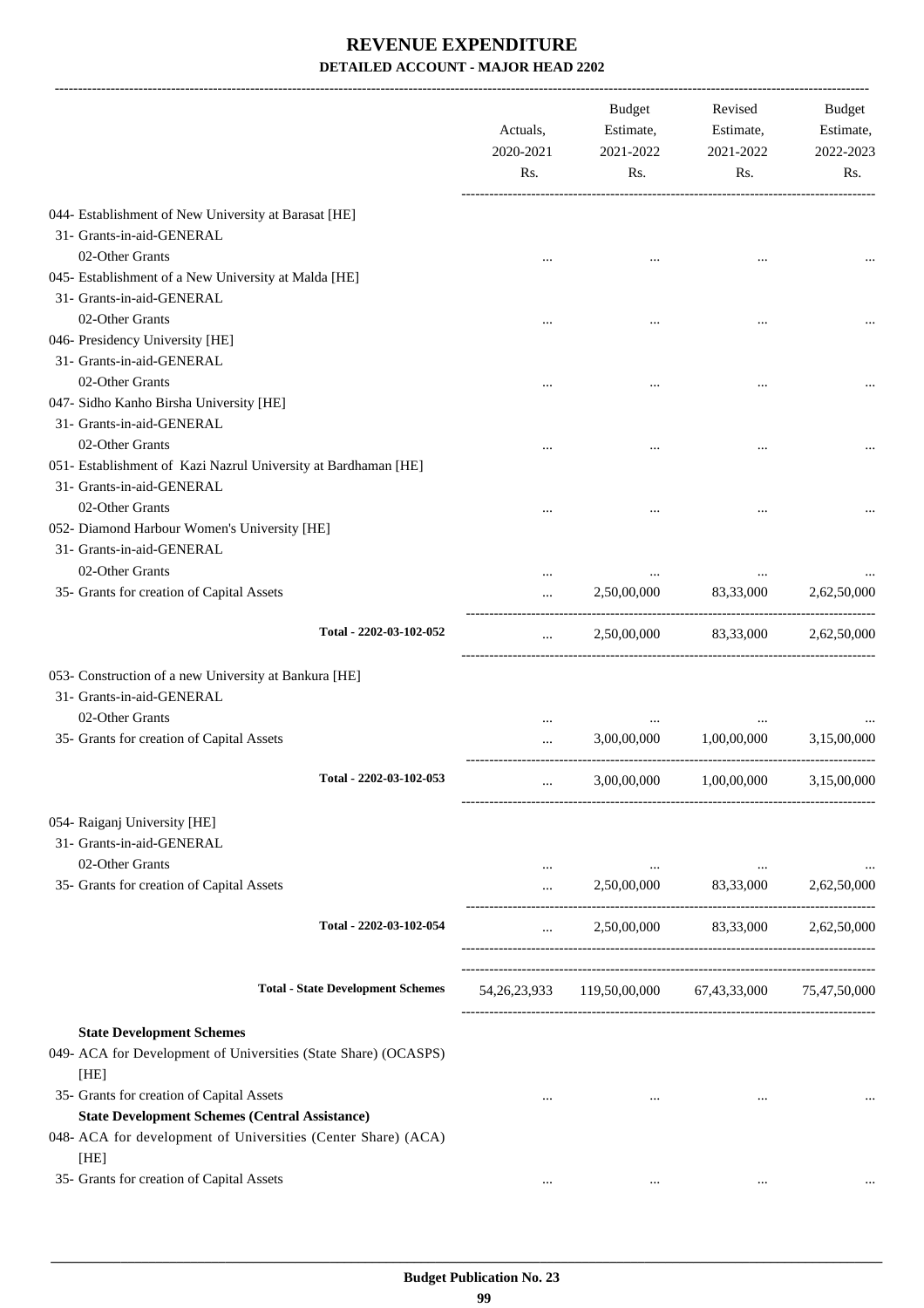# **REVENUE EXPENDITURE**

| DETAILED ACCOUNT - MAJOR HEAD 2202                                    |                  |                                                                         |                          |               |
|-----------------------------------------------------------------------|------------------|-------------------------------------------------------------------------|--------------------------|---------------|
|                                                                       |                  | Budget                                                                  | Revised                  | <b>Budget</b> |
|                                                                       | Actuals,         | Estimate,                                                               | Estimate,                | Estimate,     |
|                                                                       | 2020-2021        | 2021-2022                                                               | 2021-2022                | 2022-2023     |
|                                                                       | Rs.              | Rs.                                                                     | Rs.                      | Rs.           |
| Total - 2202-03-102                                                   |                  | 1433,16,40,231 1393,52,81,000 1518,35,97,000 1544,87,38,000             | ------------------------ |               |
|                                                                       |                  |                                                                         |                          |               |
| Voted<br>Charged                                                      | $\ddots$         | 1433,16,40,231 1393,52,81,000 1518,35,97,000 1544,87,38,000<br>$\cdots$ | $\cdots$                 |               |
| DETAILED ACCOUNT NO. 2202-03-103 - GOVERNMENT COLLEGES AND INSTITUTES |                  |                                                                         |                          |               |
| 03 - UNIVERSITY AND HIGHER EDUCATION                                  |                  |                                                                         |                          |               |
| 103- Government Colleges and Institutes                               |                  |                                                                         |                          |               |
| <b>Administrative Expenditure</b>                                     |                  |                                                                         |                          |               |
| 001- Government Arts Colleges for Men [HE]                            |                  |                                                                         |                          |               |
| 31- Grants-in-aid-GENERAL                                             |                  |                                                                         |                          |               |
| 02-Other Grants                                                       |                  |                                                                         |                          |               |
| 006- Development of Darjeeling Government College as a constituent    |                  |                                                                         |                          |               |
| College [HE]                                                          |                  |                                                                         |                          |               |
| 13- Office Expenses                                                   |                  |                                                                         |                          |               |
| 01-Electricity                                                        | $\cdots$         | 61,000                                                                  | 61,000                   | 62,000        |
| 04-Other Office Expenses                                              | 1,000            | 1,000                                                                   | 1,000                    | 1,000         |
| Total - 2202-03-103-006-13                                            | 1,000            |                                                                         | 62,000<br>62,000         | 63,000        |
| 27- Minor Works/ Maintenance                                          | $\cdots$         |                                                                         | 8,98,000 8,98,000        | 8,98,000      |
| 50- Other Charges                                                     | 97,500           | 1,56,000                                                                | 1,56,000                 | 1,61,000      |
| Total - 2202-03-103-006                                               | 98,500           | 11,16,000                                                               | 11,16,000                | 11,22,000     |
|                                                                       |                  |                                                                         |                          |               |
| 008- Development of other Government colleges [HE]                    |                  |                                                                         |                          |               |
| 27- Minor Works/ Maintenance                                          | $\ldots$         | 50,00,000                                                               | 50,00,000                | 50,00,000     |
| 50- Other Charges                                                     | 10,32,929        | 21,70,000                                                               | 21,70,000                | 22,35,000     |
| Total - 2202-03-103-008                                               | 10,32,929        | 71,70,000                                                               | 71,70,000                | 72,35,000     |
| 009- Government Colleges and Institutes [HE]                          |                  |                                                                         |                          |               |
| 01- Salaries                                                          |                  |                                                                         |                          |               |
| $01-Pay$                                                              | 239, 77, 07, 015 | 242,96,89,000                                                           | 244,56,61,000            | 251,90,31,000 |
| 14-Grade Pay                                                          | 3,24,195         | $\ldots$                                                                | 3,24,000                 | 3,24,000      |
| 02-Dearness Allowance                                                 | 2,39,20,224      | 7,28,91,000                                                             | 8,70,00,000              | 9,50,00,000   |
| 03-House Rent Allowance                                               | 19,64,26,255     | 23,08,20,000                                                            | 23, 23, 38, 000          | 23,93,08,000  |
| 04-Ad hoc Bonus                                                       | 19,74,000        | 20,23,000                                                               | 20,13,000                | 20,53,000     |

05-Interim Relief ... ... ... ... 07-Other Allowances 20,19,290 19,16,000 20,80,000 21,42,000 11-Compensatory Allowance 40,35,874 37,55,000 41,57,000 42,40,000 12-Medical Allowance 41,52,450 37,74,000 42,35,000 43,20,000

-----------------------------------------------------------------------------------------

-----------------------------------------------------------------------------------------

**Total - 2202-03-103-009-01** 263,05,59,303 274,48,68,000 277,78,08,000 286,64,18,000

 **\_\_\_\_\_\_\_\_\_\_\_\_\_\_\_\_\_\_\_\_\_\_\_\_\_\_\_\_\_\_\_\_\_\_\_\_\_\_\_\_\_\_\_\_\_\_\_\_\_\_\_\_\_\_\_\_\_\_\_\_\_\_\_\_\_\_\_\_\_\_\_\_\_\_\_\_\_\_\_\_\_\_\_\_\_\_\_\_\_\_\_\_\_\_\_\_\_\_\_\_\_\_\_\_\_\_\_\_\_\_\_\_\_\_\_\_\_\_\_**

02- Wages 6.21,33,142 5,66,58,000 10,50,00,000 10,70,00,000 10,70,00,000 10,70,00,000 10,70,00,000 10,70,00,000 10,70,00,000 10,70,00,000 10,70,00,000 10,70,00,000 10,70,00,000 10,70,00,000 10,70,00,000 10,70,00,000 10,70,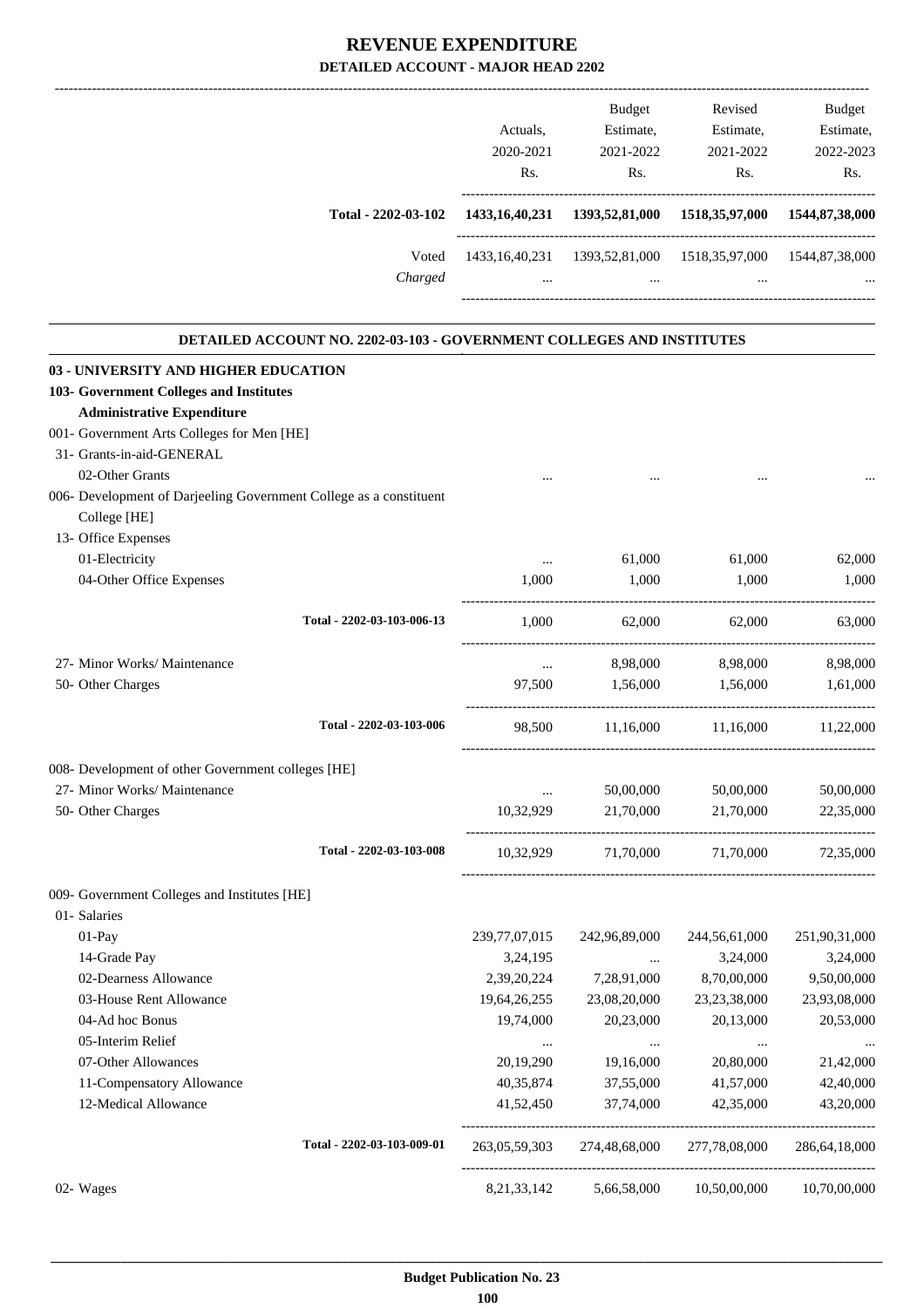-------------------------------------------------------------------------------------------------------------------------------------------------------------------------------

|                                                                   | Actuals,<br>2020-2021<br>Rs. | <b>Budget</b><br>Estimate,<br>2021-2022<br>Rs. | Revised<br>Estimate,<br>2021-2022<br>Rs. | <b>Budget</b><br>Estimate,<br>2022-2023<br>Rs. |
|-------------------------------------------------------------------|------------------------------|------------------------------------------------|------------------------------------------|------------------------------------------------|
| 07- Medical Reimbursements                                        | 14,840                       | 20,000                                         | 20,000                                   | 20,000                                         |
| 11- Travel Expenses                                               | 35,030                       | 2,43,000                                       | 2,43,000                                 | 2,48,000                                       |
| 12- Medical Reimbursements under WBHS 2008                        | 44,02,697                    | 50,49,000                                      | 50,49,000                                | 51,50,000                                      |
| 13- Office Expenses                                               |                              |                                                |                                          |                                                |
| 01-Electricity                                                    | 3,03,41,218                  | 4,69,56,000                                    | 4,69,56,000                              | 4,78,95,000                                    |
| 02-Telephone                                                      | 15,57,946                    | 17,95,000                                      | 17,95,000                                | 18,31,000                                      |
| 03-Maintenance / P.O.L. for Office Vehicles                       | $\cdots$                     | 10,000                                         | $\cdots$                                 |                                                |
| 04-Other Office Expenses                                          | 51,27,341                    | 76,09,000                                      | 76,09,000                                | 77,61,000                                      |
| Total - 2202-03-103-009-13                                        | 3.70.26.505                  | 5,63,70,000                                    | 5,63,60,000                              | 5,74,87,000                                    |
| 14- Rents, Rates and Taxes                                        | 3,70,698                     | 7,75,000                                       | 3,74,000                                 | 3,81,000                                       |
| 19- Maintenance                                                   | 42,410                       | 51,000                                         | 43,000                                   | 44,000                                         |
| 21- Materials and Supplies/Stores and Equipment                   |                              |                                                |                                          |                                                |
| 03-Other Hospital Consumables                                     | $\cdots$                     |                                                |                                          |                                                |
| 04-Others                                                         | $\cdots$                     | $\cdots$                                       | $\cdots$                                 |                                                |
| 27- Minor Works/ Maintenance                                      | 91,624                       | 9,64,000                                       | 93,000                                   | 96,000                                         |
| 31- Grants-in-aid-GENERAL                                         |                              |                                                |                                          |                                                |
| 02-Other Grants                                                   | $\cdots$                     | $\cdots$                                       | $\cdots$                                 |                                                |
| 34- Scholarships and Stipends                                     | $\cdots$                     | 3,000                                          | 3,000                                    | 3,000                                          |
| 50- Other Charges                                                 | 2,15,07,127                  | 5,49,19,000                                    | 5,49,19,000                              | 5,65,67,000                                    |
| 78- Outsourcing of Services                                       |                              | $\cdots$                                       | $\cdots$                                 |                                                |
| Total - 2202-03-103-009                                           | 277,61,83,376                | 291,99,20,000                                  | 299,99,12,000                            | 309, 34, 14, 000                               |
| 010- Bidhan Nagar Government College [HE]                         |                              |                                                |                                          |                                                |
| 01- Salaries                                                      |                              |                                                |                                          |                                                |
| 01-Pay                                                            | 16, 37, 30, 281              | 16,82,66,000                                   | 16,70,05,000                             | 17,20,15,000                                   |
| 14-Grade Pay                                                      | $\cdots$                     | $\cdots$                                       | $\ddotsc$                                |                                                |
| 02-Dearness Allowance                                             | 47,54,506                    | 50,48,000                                      | 58,80,000                                | 64,00,000                                      |
| 03-House Rent Allowance                                           | 1,12,69,850                  | 1,59,85,000                                    | 1,58,65,000                              | 1,63,41,000                                    |
| 04-Ad hoc Bonus                                                   | 67,200                       | 84,000                                         | 69,000                                   | 70,000                                         |
| 07-Other Allowances                                               | 86,700                       | 90,000                                         | 89,000                                   | 92,000                                         |
| 12-Medical Allowance                                              | 36,339                       | 37,000                                         | 37,000                                   | 38,000                                         |
| Total - 2202-03-103-010-01                                        |                              |                                                | 17,99,44,876 18,95,10,000 18,89,45,000   | 19,49,56,000                                   |
|                                                                   |                              |                                                |                                          |                                                |
| 07- Medical Reimbursements                                        | $\cdots$                     | $\cdots$                                       | $\ldots$                                 |                                                |
| 11- Travel Expenses<br>12- Medical Reimbursements under WBHS 2008 | $\cdots$<br>1,94,360         | 41,000<br>1,42,000                             | 41,000<br>1,42,000                       | 42,000<br>1,45,000                             |
| 13- Office Expenses                                               |                              |                                                |                                          |                                                |
| 01-Electricity                                                    | 23,90,429                    | 28,06,000                                      | 28,06,000                                | 28,62,000                                      |
| 02-Telephone                                                      | 46,292                       | 38,000                                         | 38,000                                   | 39,000                                         |
| 03-Maintenance / P.O.L. for Office Vehicles                       | $\cdots$                     | 10,000                                         | $\ldots$                                 | $\cdots$                                       |
| 04-Other Office Expenses                                          | 1,13,902                     | 2,03,000                                       | 2,03,000                                 | 2,07,000                                       |
|                                                                   |                              |                                                |                                          |                                                |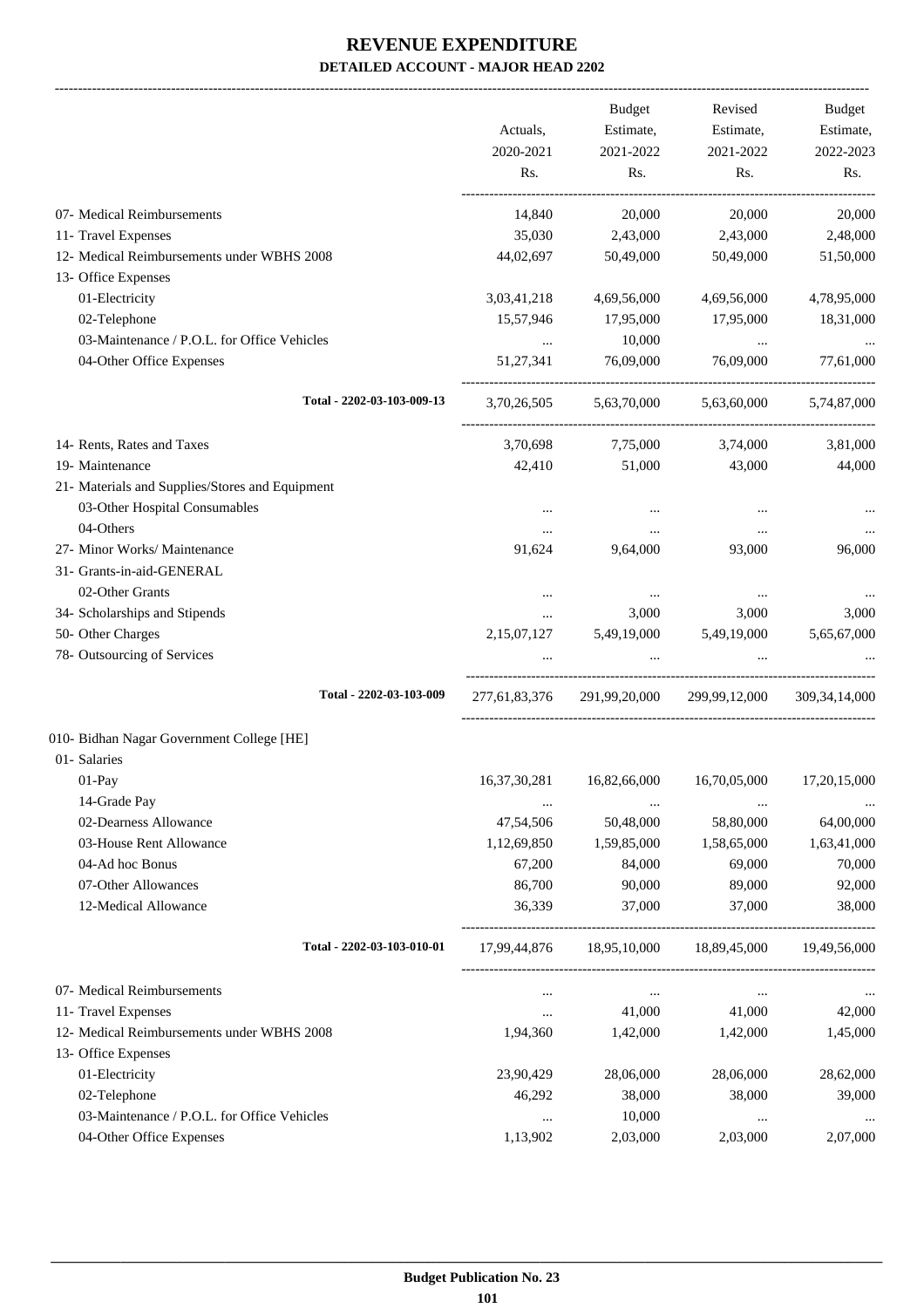|                                             |                                            | Budget                              | Revised                                         | Budget       |
|---------------------------------------------|--------------------------------------------|-------------------------------------|-------------------------------------------------|--------------|
|                                             | Actuals,                                   | Estimate,                           | Estimate,                                       | Estimate,    |
|                                             | 2020-2021                                  | 2021-2022                           | 2021-2022                                       | 2022-2023    |
|                                             | Rs.                                        | Rs.                                 | Rs.                                             | Rs.          |
| Total - 2202-03-103-010-13                  |                                            |                                     | 25,50,623 30,57,000 30,47,000                   | 31,08,000    |
|                                             |                                            |                                     |                                                 |              |
| 27- Minor Works/ Maintenance                | $\mathbf{r}$ , $\mathbf{r}$ , $\mathbf{r}$ |                                     | 10,81,000 10,81,000                             | 10,81,000    |
| 50- Other Charges                           |                                            | 3,16,577 7,94,000 7,94,000          |                                                 | 8,18,000     |
|                                             |                                            |                                     |                                                 |              |
| Total - 2202-03-103-010                     |                                            |                                     | 18,30,06,436 19,46,25,000 19,40,50,000          | 20,01,50,000 |
| 011- Haldia Government College [HE]         |                                            |                                     |                                                 |              |
| 01- Salaries                                |                                            |                                     |                                                 |              |
| 01-Pay                                      | 5, 16, 13, 306                             | 5,17,90,000                         | 5,26,46,000                                     | 5,42,25,000  |
| 14-Grade Pay                                | $\cdots$                                   | <b>Contract Contract</b>            | $\ldots$                                        |              |
| 02-Dearness Allowance                       | 2,66,874                                   | 15,54,000                           | 21,06,000                                       | 25,54,000    |
| 03-House Rent Allowance                     | 40,61,484                                  | 49,20,000                           | 50,01,000                                       | 51,51,000    |
| 04-Ad hoc Bonus                             | 37,800                                     | 39,000                              | 39,000                                          | 40,000       |
| 07-Other Allowances                         | 16,340                                     | 11,000                              | 17,000                                          | 18,000       |
| 12-Medical Allowance                        | 88,742                                     | 78,000                              | 91,000                                          | 93,000       |
| Total - 2202-03-103-011-01                  |                                            | 5,60,84,546 5,83,92,000 5,99,00,000 |                                                 | 6,20,81,000  |
| 02- Wages                                   |                                            | 14,70,378 12,13,000 15,61,000       |                                                 | 16,08,000    |
| 07- Medical Reimbursements                  | $\cdots$                                   | $\sim$ $\sim$                       | $\cdots$                                        |              |
| 11- Travel Expenses                         | 21,805                                     | 27,000                              | 27,000                                          | 28,000       |
| 12- Medical Reimbursements under WBHS 2008  | 11,115                                     | 17,000                              | 50,000                                          | 57,000       |
| 13- Office Expenses                         |                                            |                                     |                                                 |              |
| 01-Electricity                              | 9,23,250                                   | 17,91,000                           | 17,91,000                                       | 18,27,000    |
| 02-Telephone                                | $\cdots$                                   | 18,000                              | 18,000                                          | 18,000       |
| 03-Maintenance / P.O.L. for Office Vehicles |                                            | 10,000                              |                                                 |              |
| 04-Other Office Expenses                    | 1,15,841                                   | 1,79,000                            | 1,79,000                                        | 1,83,000     |
| Total - 2202-03-103-011-13                  |                                            |                                     | 10,39,091 19,98,000 19,88,000                   | 20,28,000    |
| 14- Rents, Rates and Taxes                  | $\cdots$                                   | $\sim$ $\sim$ $\sim$ $\sim$         | <b>Contract Contract</b>                        |              |
| 27- Minor Works/ Maintenance                | $\cdots$                                   |                                     | 20,70,000 15,70,000 15,70,000                   |              |
| 50- Other Charges                           | 2,15,429                                   | 4,42,000 4,42,000                   |                                                 | 4,55,000     |
| Total - 2202-03-103-011                     |                                            |                                     | 5,88,42,364 6,41,59,000 6,55,38,000 6,78,27,000 |              |
|                                             |                                            |                                     |                                                 |              |
| 016- Government College at Siliguri [HE]    |                                            |                                     |                                                 |              |
| 01- Salaries                                |                                            |                                     |                                                 |              |
| $01-Pay$                                    | 4,29,76,530                                | 4,43,49,000                         | 4,38,36,000                                     | 4,51,51,000  |
| 14-Grade Pay                                | $\cdots$                                   | $\sim 100$ and $\sim 100$           | $\sim 100$ and $\sim 100$                       | $\cdots$     |
| 02-Dearness Allowance                       | 4,04,352                                   | 13,30,000                           | 17,53,000                                       | 24,09,000    |
| 03-House Rent Allowance                     | 37,29,652                                  | 42,13,000                           | 41,64,000                                       | 42,89,000    |
| 04-Ad hoc Bonus                             | 8,400                                      | 9,000                               | 9,000                                           | 9,000        |
| 07-Other Allowances                         | $\cdots$                                   | $\ldots$                            | $\cdots$                                        |              |
| 12-Medical Allowance                        | 29,468                                     | 26,000                              | 30,000                                          | 31,000       |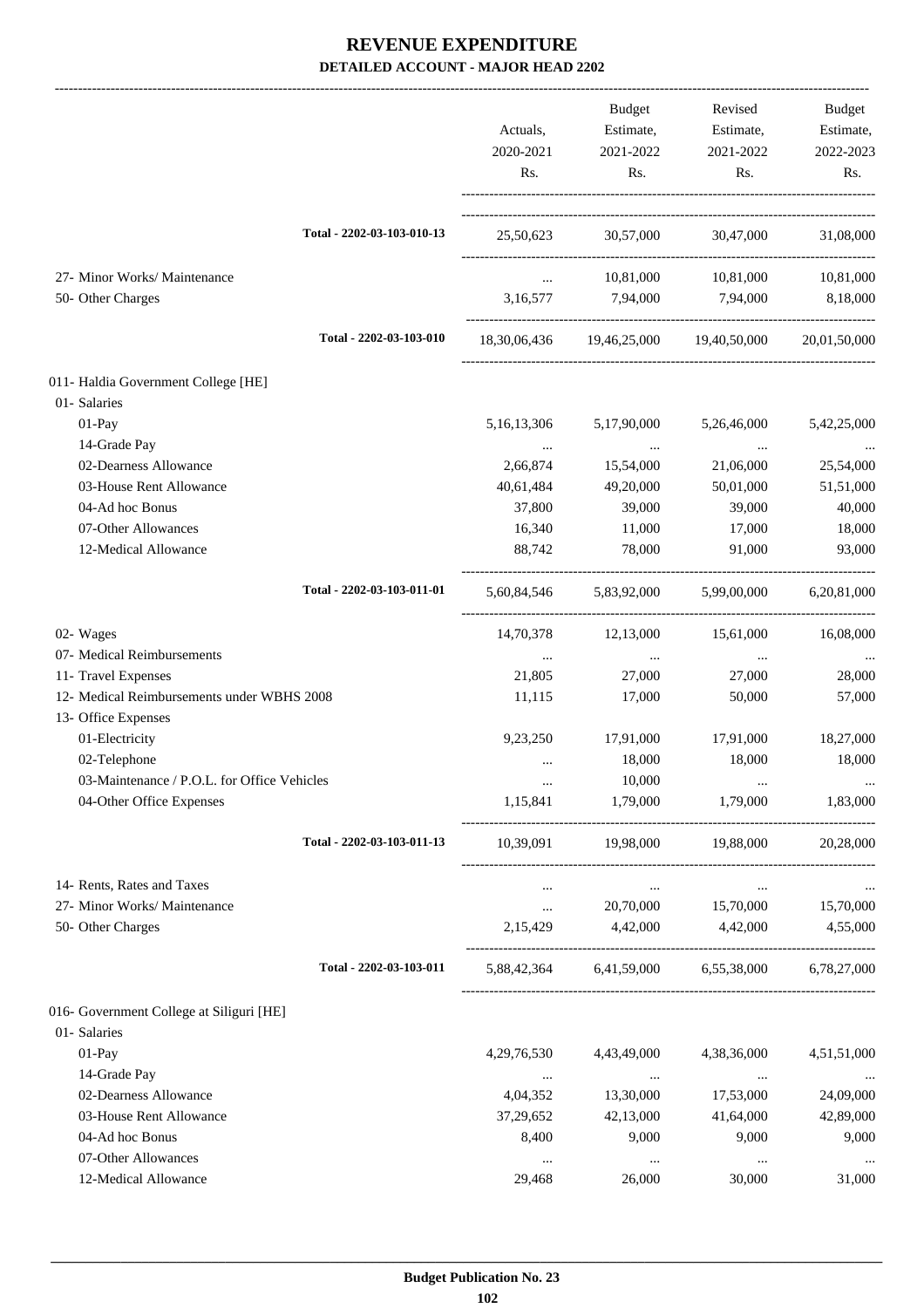|                                                                             | Actuals,<br>2020-2021<br>Rs. | Budget<br>Estimate,<br>2021-2022<br>Rs.         | Revised<br>Estimate,<br>2021-2022<br>Rs. | Budget<br>Estimate,<br>2022-2023<br>Rs. |
|-----------------------------------------------------------------------------|------------------------------|-------------------------------------------------|------------------------------------------|-----------------------------------------|
|                                                                             |                              |                                                 |                                          |                                         |
| Total - 2202-03-103-016-01                                                  |                              | 4,71,48,402 4,99,27,000 4,97,92,000 5,18,89,000 |                                          |                                         |
| 02- Wages                                                                   | 27,000                       | $\cdots$                                        | 2,60,000                                 | 2,70,000                                |
| 07- Medical Reimbursements                                                  | $\cdots$                     | $\cdots$                                        | $\cdots$                                 |                                         |
| 11- Travel Expenses                                                         | 12,627                       | 1,000                                           | 1,000                                    | 1,000                                   |
| 12- Medical Reimbursements under WBHS 2008                                  | 16,43,120                    | 11,00,000                                       | 11,00,000                                | 11,22,000                               |
| 13- Office Expenses                                                         |                              |                                                 |                                          |                                         |
| 01-Electricity                                                              | 11,18,631                    | 11,95,000                                       | 11,95,000                                | 12,19,000                               |
| 02-Telephone                                                                |                              | 9,000                                           | 9,000                                    | 9,000                                   |
| 03-Maintenance / P.O.L. for Office Vehicles                                 | $\cdots$                     | $\sim 100$ and $\sim 100$                       | $\sim$ $\sim$                            |                                         |
| 04-Other Office Expenses                                                    | 1,13,479                     | 1,72,000                                        | 1,72,000                                 | 1,75,000                                |
| Total - 2202-03-103-016-13                                                  |                              | 12,32,110 13,76,000 13,76,000 14,03,000         |                                          |                                         |
| 14- Rents, Rates and Taxes                                                  | $\cdots$                     | 3,000                                           | $\cdots$                                 |                                         |
| 21- Materials and Supplies/Stores and Equipment                             |                              |                                                 |                                          |                                         |
| 04-Others                                                                   | $\cdots$                     | $\cdots$                                        |                                          |                                         |
| 27- Minor Works/ Maintenance                                                | $\cdots$                     | 2,36,000                                        | 2,36,000                                 | 2,36,000                                |
| 50- Other Charges                                                           | 1,28,828                     | 2,90,000                                        | 2,90,000                                 | 2,99,000                                |
| Total - 2202-03-103-016                                                     |                              | 5,01,92,087 5,29,33,000 5,30,55,000 5,52,20,000 |                                          |                                         |
| 036- Development of Presidency College as a constituent College             |                              |                                                 |                                          |                                         |
| [HE]                                                                        |                              |                                                 |                                          |                                         |
| 13- Office Expenses                                                         |                              |                                                 |                                          |                                         |
| 01-Electricity                                                              | $\ddotsc$                    | $\cdots$                                        | $\cdots$                                 |                                         |
| 02-Telephone                                                                |                              |                                                 |                                          |                                         |
| 03-Maintenance / P.O.L. for Office Vehicles                                 |                              | $\cdots$                                        | $\cdots$                                 | $\cdots$                                |
| 04-Other Office Expenses                                                    |                              | 52,000                                          | 52,000                                   | 53,000                                  |
| Total - 2202-03-103-036-13                                                  | $\cdots$                     | 52,000                                          | 52,000                                   | 53,000                                  |
| 27- Minor Works/ Maintenance                                                |                              |                                                 | 6,30,000 6,30,000                        | 6,30,000                                |
| 50- Other Charges                                                           | $\cdots$                     | $\cdots$                                        | $\cdots$                                 |                                         |
| Total - 2202-03-103-036                                                     | $\cdots$                     |                                                 | 6,82,000 6,82,000                        | 6,83,000                                |
| 037- Development of Hooghly Mohsin College as a constituent<br>college [HE] |                              |                                                 |                                          |                                         |
| 27- Minor Works/ Maintenance                                                | $\cdots$                     | 2,79,000                                        | 2,79,000                                 | 2,79,000                                |
| 50- Other Charges                                                           |                              | 1,51,000                                        | 1,51,000                                 | 1,56,000                                |
| Total - 2202-03-103-037                                                     | $\cdots$                     | 4,30,000                                        | 4,30,000                                 | 4,35,000                                |
|                                                                             |                              |                                                 |                                          |                                         |

040- Calcutta Madrasah [HE]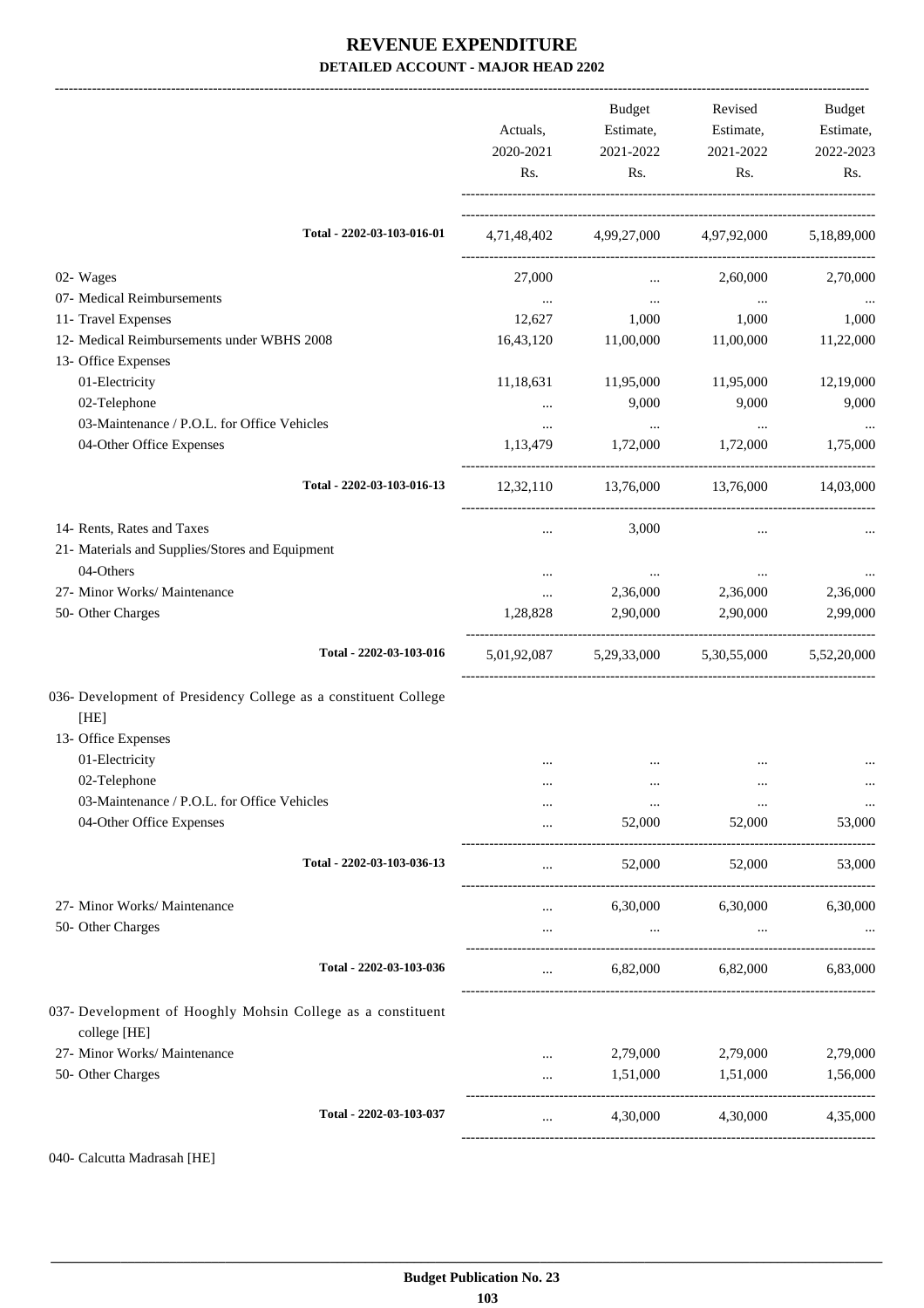|                                                                                                                                   | Actuals,<br>2020-2021<br>Rs. | <b>Budget</b><br>Estimate,<br>2021-2022<br>Rs.          | Revised<br>Estimate,<br>2021-2022<br>Rs.  | <b>Budget</b><br>Estimate,<br>2022-2023<br>Rs. |
|-----------------------------------------------------------------------------------------------------------------------------------|------------------------------|---------------------------------------------------------|-------------------------------------------|------------------------------------------------|
| 01- Salaries                                                                                                                      |                              |                                                         |                                           |                                                |
| 01-Pay                                                                                                                            |                              |                                                         | $\ddotsc$                                 |                                                |
| 14-Grade Pay                                                                                                                      |                              |                                                         |                                           |                                                |
| 02-Dearness Allowance                                                                                                             |                              |                                                         |                                           |                                                |
| 03-House Rent Allowance                                                                                                           |                              |                                                         |                                           |                                                |
| 04-Ad hoc Bonus                                                                                                                   |                              |                                                         |                                           |                                                |
| 07-Other Allowances                                                                                                               |                              |                                                         |                                           | $\cdots$                                       |
| 12-Medical Allowance                                                                                                              |                              |                                                         |                                           | $\cdots$                                       |
| 02- Wages                                                                                                                         |                              |                                                         |                                           | $\cdots$                                       |
| 07- Medical Reimbursements                                                                                                        |                              |                                                         |                                           |                                                |
| 12- Medical Reimbursements under WBHS 2008                                                                                        |                              |                                                         |                                           | $\cdots$                                       |
| 13- Office Expenses                                                                                                               |                              |                                                         |                                           |                                                |
| 01-Electricity                                                                                                                    |                              |                                                         |                                           |                                                |
| 02-Telephone                                                                                                                      |                              |                                                         |                                           |                                                |
| 03-Maintenance / P.O.L. for Office Vehicles                                                                                       |                              |                                                         |                                           |                                                |
| 04-Other Office Expenses                                                                                                          |                              |                                                         |                                           |                                                |
| 31- Grants-in-aid-GENERAL                                                                                                         |                              |                                                         |                                           |                                                |
| 02-Other Grants                                                                                                                   |                              |                                                         | $\ddotsc$                                 |                                                |
| 50- Other Charges                                                                                                                 |                              | $\cdots$                                                | $\cdots$                                  |                                                |
| <b>Total - Administrative Expenditure</b>                                                                                         | 306,93,55,692                |                                                         | 324,10,35,000 332,19,53,000 342,60,86,000 |                                                |
| <b>State Development Schemes</b>                                                                                                  |                              |                                                         |                                           |                                                |
| 002- Development of Darjeeling Government College, Darjeeling<br>[HE]                                                             |                              |                                                         |                                           |                                                |
| 50- Other Charges                                                                                                                 |                              |                                                         |                                           |                                                |
| 003- Development of Hooghly Mohsin College, Hooghly [HE]<br>50- Other Charges                                                     |                              |                                                         |                                           |                                                |
| 004- Development of Other Government Colleges [HE]                                                                                |                              |                                                         |                                           |                                                |
| 50- Other Charges                                                                                                                 |                              | 2,81,43,475 4,18,00,000 1,33,14,000 2,38,90,000         |                                           |                                                |
| Total - 2202-03-103-004                                                                                                           |                              | 2,81,43,475 4,18,00,000 1,33,14,000 2,38,90,000         |                                           |                                                |
| 005- Establishment of New Government College [HE]                                                                                 |                              |                                                         |                                           |                                                |
| 50- Other Charges                                                                                                                 |                              | 5,03,35,841 5,39,00,000 1,79,67,000 5,65,95,000         |                                           |                                                |
| Total - 2202-03-103-005                                                                                                           |                              | $5,03,35,841$ $5,39,00,000$ $1,79,67,000$ $5,65,95,000$ |                                           |                                                |
| 007- Development of Government B.T. College [HE]                                                                                  |                              |                                                         |                                           |                                                |
| 50- Other Charges                                                                                                                 | $\cdots$                     |                                                         | $\cdots$                                  |                                                |
| 012- Research Development and Innovation [HE]                                                                                     |                              |                                                         |                                           |                                                |
| 50- Other Charges                                                                                                                 | $\cdots$                     | $\cdots$                                                | $\cdots$                                  |                                                |
| 031- Development of Presidency College, Calcutta [HE]                                                                             |                              |                                                         |                                           |                                                |
| 50- Other Charges                                                                                                                 | $\cdots$                     | $\cdots$                                                | $\cdots$                                  |                                                |
| 038- State Share for preservation and conservation of manuscript and<br>rare books of the Sanskrit College Library, Kolkata. [HE] |                              |                                                         |                                           |                                                |
| 50- Other Charges                                                                                                                 | $\cdots$                     | $\cdots$                                                | $\cdots$                                  |                                                |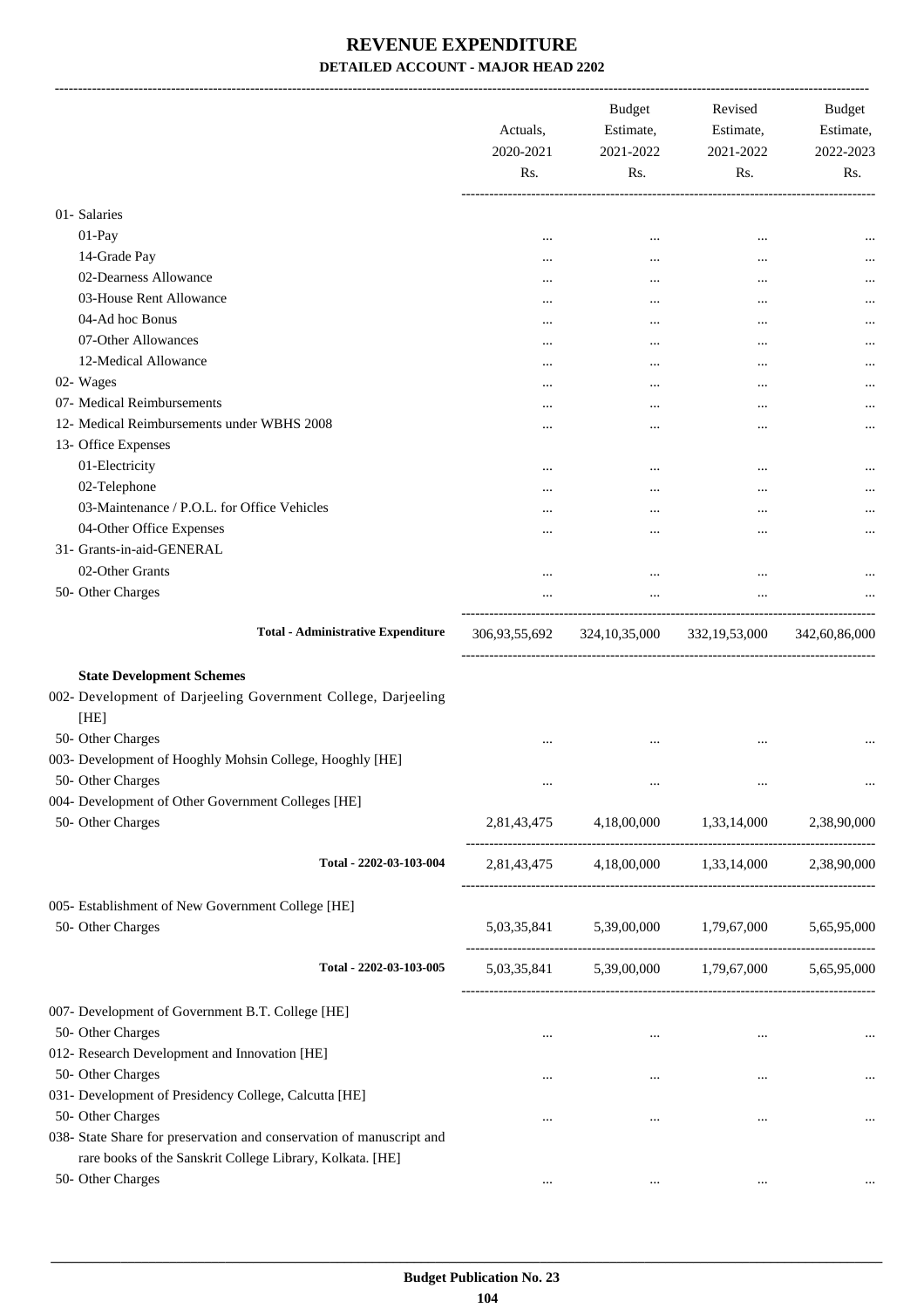|                                                                                                                                                  | Actuals,<br>2020-2021<br>Rs.     | Budget<br>Estimate,<br>2021-2022<br>Rs. | Revised<br>Estimate,<br>2021-2022<br>Rs.                                | Budget<br>Estimate,<br>2022-2023<br>Rs.                       |
|--------------------------------------------------------------------------------------------------------------------------------------------------|----------------------------------|-----------------------------------------|-------------------------------------------------------------------------|---------------------------------------------------------------|
| 039- State Share for Development and Preservation of old and rare<br>books and journals in Chandernagore Govt. College Library,<br>Hooghly. [HE] |                                  |                                         |                                                                         |                                                               |
| 50- Other Charges                                                                                                                                |                                  |                                         |                                                                         |                                                               |
| <b>Total - State Development Schemes</b>                                                                                                         |                                  |                                         | 7,84,79,316 9,57,00,000 3,12,81,000                                     | 8,04,85,000                                                   |
| <b>State Development Schemes (Central Assistance)</b>                                                                                            |                                  |                                         |                                                                         |                                                               |
| 018- Assistance from Government of India for revision of pay-scales<br>(Central Share) (OTHER) [HE]<br>01- Salaries                              |                                  |                                         |                                                                         |                                                               |
| 01-Pay                                                                                                                                           |                                  |                                         |                                                                         |                                                               |
| 14-Grade Pay                                                                                                                                     |                                  |                                         |                                                                         |                                                               |
| 02-Dearness Allowance                                                                                                                            |                                  |                                         |                                                                         |                                                               |
| 03-House Rent Allowance                                                                                                                          |                                  | $\cdots$                                | $\ddotsc$                                                               |                                                               |
| 12-Medical Allowance<br>Total - 2202-03-103                                                                                                      | $\cdots$<br>314,78,35,008        | $\cdots$<br>333, 67, 35, 000            | $\cdots$<br>335, 32, 34, 000                                            | 350,65,71,000                                                 |
| Voted<br>Charged                                                                                                                                 | 314,78,35,008                    | $\cdots$                                | 333,67,35,000 335,32,34,000                                             | 350,65,71,000                                                 |
|                                                                                                                                                  |                                  |                                         |                                                                         |                                                               |
| DETAILED ACCOUNT NO. 2202-03-104 - ASSISTANCE TO NON GOVT COLLEGES AND INSTITUTES                                                                |                                  |                                         |                                                                         |                                                               |
| 03 - UNIVERSITY AND HIGHER EDUCATION                                                                                                             |                                  |                                         |                                                                         |                                                               |
| 104- Assistance to Non Govt Colleges and Institutes                                                                                              |                                  |                                         |                                                                         |                                                               |
| <b>Administrative Expenditure</b>                                                                                                                |                                  |                                         |                                                                         |                                                               |
| 001- Assistance to Non-Govt. College and Institutes [HE]                                                                                         |                                  |                                         |                                                                         |                                                               |
| 13- Office Expenses                                                                                                                              |                                  |                                         |                                                                         |                                                               |
| 04-Other Office Expenses                                                                                                                         |                                  | 1,000                                   | 1,000                                                                   |                                                               |
| 27- Minor Works/ Maintenance                                                                                                                     | $\ddotsc$                        | 5,38,000                                | 5,38,000                                                                |                                                               |
| 31- Grants-in-aid-GENERAL                                                                                                                        |                                  |                                         |                                                                         |                                                               |
| 02-Other Grants                                                                                                                                  | 19,31,800                        | 12,90,000                               | 19,32,000                                                               |                                                               |
| 36- Grants-in-aid-Salaries<br>50- Other Charges                                                                                                  | 2434, 62, 85, 289<br>2,55,00,503 | 2162,05,04,000<br>4,93,000              | 2519,84,05,000<br>28,63,000                                             |                                                               |
| Total - 2202-03-104-001                                                                                                                          |                                  |                                         | 2437, 37, 17, 592 2162, 28, 26, 000 2520, 37, 39, 000 2550, 88, 19, 000 |                                                               |
|                                                                                                                                                  |                                  |                                         |                                                                         | 1,000<br>5,38,000<br>19,51,000<br>2550,53,29,000<br>10,00,000 |
| 004- Professional Colleges [HE]<br>36- Grants-in-aid-Salaries                                                                                    |                                  | 7,12,67,715 6,07,01,000 7,37,62,000     |                                                                         | 7,72,66,000                                                   |
| Total - 2202-03-104-004                                                                                                                          | 7, 12, 67, 715                   |                                         | 6,07,01,000 7,37,62,000 7,72,66,000                                     |                                                               |
| 007- Salary Deficit Schemes for Non-Government Colleges [HE]                                                                                     |                                  |                                         |                                                                         |                                                               |
| 36- Grants-in-aid-Salaries                                                                                                                       | $\cdots$                         | $\cdots$                                |                                                                         |                                                               |
| 012- Development of Library and Reading Room Facilities [HE]<br>31- Grants-in-aid-GENERAL                                                        |                                  |                                         |                                                                         |                                                               |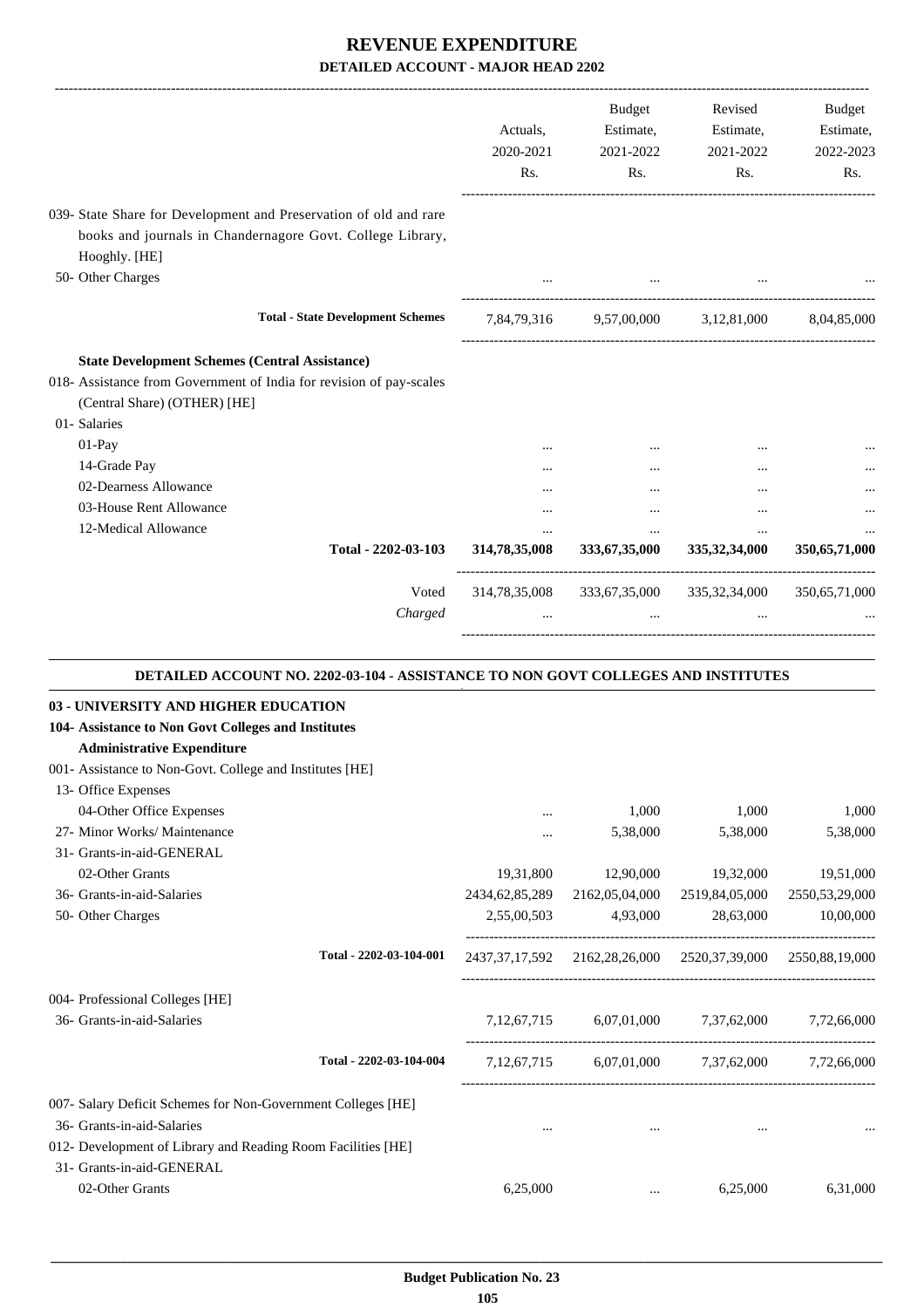|                                                                                                                                                                                         | Actuals,<br>2020-2021<br>Rs. | Budget<br>Estimate,<br>2021-2022<br>Rs.                     | Revised<br>Estimate,<br>2021-2022<br>Rs.  | Budget<br>Estimate,<br>2022-2023<br>Rs. |
|-----------------------------------------------------------------------------------------------------------------------------------------------------------------------------------------|------------------------------|-------------------------------------------------------------|-------------------------------------------|-----------------------------------------|
| Total - 2202-03-104-012                                                                                                                                                                 | 6,25,000                     |                                                             | $6,25,000$ $6,31,000$                     |                                         |
| 013- Maintenance and Repairs of Non-Government College Building<br>[HE]                                                                                                                 |                              |                                                             |                                           |                                         |
| 31- Grants-in-aid-GENERAL                                                                                                                                                               |                              |                                                             |                                           |                                         |
| 02-Other Grants                                                                                                                                                                         | 5,15,000                     |                                                             | $\ldots$ 5,15,000                         | 5,20,000                                |
| Total - 2202-03-104-013                                                                                                                                                                 | 5,15,000                     | $\cdots$                                                    | 5,15,000                                  | 5,20,000                                |
| 015- Medical Reimbursement for Government Aided Colleges<br>Teacher under the Scheme "WBHS for Grant-in-Aid College and<br>University Teachers, 2017" [HE]<br>31- Grants-in-aid-GENERAL |                              |                                                             |                                           |                                         |
| 02-Other Grants                                                                                                                                                                         | 7,59,605                     | and the company of the company of                           | 50,60,000                                 | 51,68,000                               |
| Total - 2202-03-104-015                                                                                                                                                                 | 7,59,605                     | $\ddotsc$                                                   | 50,60,000                                 | 51,68,000                               |
| 025- Expansion of Honours facilities in important Humanities<br>Subjects in Muffassil areas [HE]<br>31- Grants-in-aid-GENERAL<br>02-Other Grants                                        |                              |                                                             |                                           |                                         |
| <b>Total - Administrative Expenditure</b>                                                                                                                                               |                              | 2444,68,84,912 2168,35,27,000 2528,37,01,000 2559,24,04,000 |                                           |                                         |
| <b>State Development Schemes</b><br>002- Development of Non-Government Colleges [HE]<br>31- Grants-in-aid-GENERAL<br>02-Other Grants<br>35- Grants for creation of Capital Assets       | 2,89,07,954<br>$\cdots$      | 30,00,00,000                                                | 10,00,00,000<br>35,83,88,000 11,94,63,000 | 13,50,00,000<br>16,63,07,000            |
| Total - 2202-03-104-002                                                                                                                                                                 |                              | 2,89,07,954 65,83,88,000 21,94,63,000 30,13,07,000          |                                           |                                         |
| 003- Hostels for Girl Students [HE]<br>31- Grants-in-aid-GENERAL<br>02-Other Grants                                                                                                     | $\cdots$                     | $\cdots$                                                    | $\cdots$                                  |                                         |
| 006- Incentives to non-Government Colleges under State level<br>Assessment Scheme [HE]<br>31- Grants-in-aid-GENERAL                                                                     |                              |                                                             |                                           |                                         |
| 02-Other Grants<br>022- Development of Library and Reading Room facilities [HE]<br>31- Grants-in-aid-GENERAL                                                                            |                              | $\cdots$                                                    |                                           |                                         |
| 02-Other Grants<br>023- Development for Colleges for Women [HE]<br>31- Grants-in-aid-GENERAL                                                                                            | $\cdots$                     | $\cdots$                                                    | $\cdots$                                  |                                         |
| 02-Other Grants<br>024- Research Development and Innovation [HE]                                                                                                                        | $\cdots$                     | $\cdots$                                                    | $\cdots$                                  |                                         |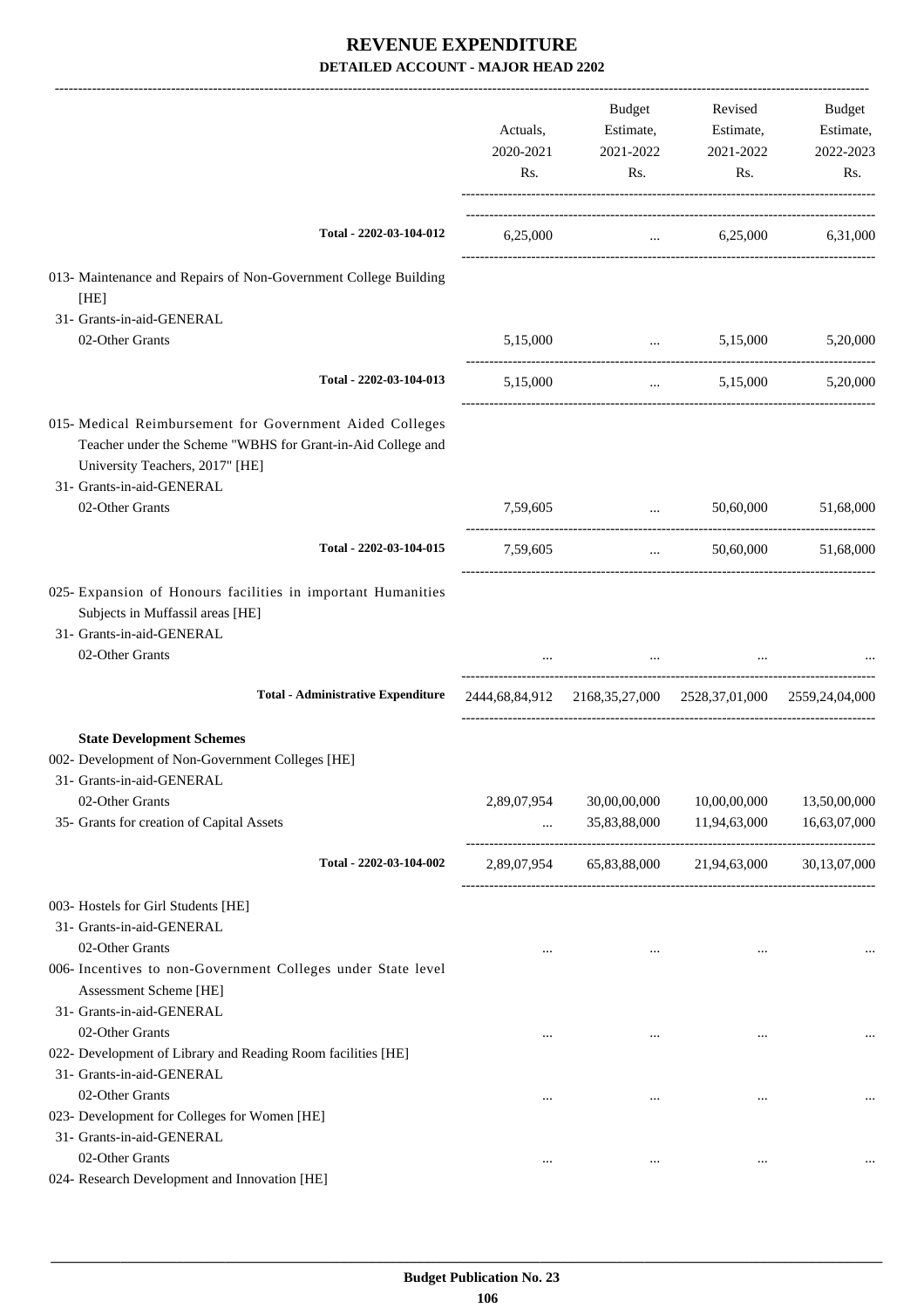|                                                                         | Actuals,<br>2020-2021<br>Rs. | <b>Budget</b><br>Estimate,<br>2021-2022<br>Rs. | Revised<br>Estimate,<br>2021-2022<br>Rs. | <b>Budget</b><br>Estimate,<br>2022-2023<br>Rs. |
|-------------------------------------------------------------------------|------------------------------|------------------------------------------------|------------------------------------------|------------------------------------------------|
| 31- Grants-in-aid-GENERAL                                               |                              |                                                |                                          |                                                |
| 02-Other Grants                                                         | $\cdots$                     | $\cdots$                                       |                                          |                                                |
| <b>Total - State Development Schemes</b>                                | 2,89,07,954                  | 65,83,88,000                                   | 21,94,63,000                             | 30,13,07,000                                   |
| <b>State Development Schemes</b>                                        |                              |                                                |                                          |                                                |
| 016- Rashtriya Uchhtar Shiksha Abhiyan (State Share) (OCASPS)<br>[HE]   |                              |                                                |                                          |                                                |
| 31- Grants-in-aid-GENERAL                                               |                              |                                                |                                          |                                                |
| 02-Other Grants                                                         | $\cdots$                     | 4,66,67,000                                    | 7,09,85,000                              | 16,03,30,000                                   |
| 35- Grants for creation of Capital Assets                               | 2,38,00,000                  | 4,66,67,000                                    | 6,06,81,000                              | 16,03,30,000                                   |
| <b>Total - State Development Schemes</b>                                | 2,38,00,000                  | 9,33,34,000                                    | 13,16,66,000                             | 32,06,60,000                                   |
| <b>State Development Schemes (Central Assistance)</b>                   |                              |                                                |                                          |                                                |
| 017- Rashtriya Uchhtar Shiksha Abhiyan (Central Share) (OCASPS)<br>[HE] |                              |                                                |                                          |                                                |
| 31- Grants-in-aid-GENERAL                                               |                              |                                                |                                          |                                                |
| 02-Other Grants                                                         |                              | 7,00,00,000                                    | 10,64,77,000                             | 40,08,25,000                                   |
| 35- Grants for creation of Capital Assets                               | 3,57,00,000                  | 7,00,00,000                                    | 9,10,22,000                              | 40,08,25,000                                   |
| <b>Total - State Development Schemes (Central Assistance)</b>           | 3.57,00,000                  | 14,00,00,000                                   | 19,74,99,000                             | 80.16.50.000                                   |
| Total - 2202-03-104                                                     | 2453,52,92,866               | 2257,52,49,000                                 | 2583,23,29,000                           | 2701,60,21,000                                 |
| Voted<br>Charged                                                        | 2453,52,92,866               | 2257,52,49,000                                 | 2583, 23, 29, 000                        | 2701,60,21,000                                 |

#### **DETAILED ACCOUNT NO. 2202-03-107 - SCHOLARSHIPS .**

| 03 - UNIVERSITY AND HIGHER EDUCATION |         |              |          |           |
|--------------------------------------|---------|--------------|----------|-----------|
| 107-Scholarships                     |         |              |          |           |
| <b>Administrative Expenditure</b>    |         |              |          |           |
| 001- Arts Colleges [HE]              |         |              |          |           |
| 31- Grants-in-aid-GENERAL            |         |              |          |           |
| 02-Other Grants                      |         | <br>         |          |           |
| Total - 2202-03-107                  |         | <br>         | $\cdots$ | $\cdots$  |
|                                      |         |              |          |           |
|                                      | Voted   | <br>$\cdots$ | $\cdots$ | $\ddotsc$ |
|                                      | Charged | <br>         |          |           |
|                                      |         |              |          |           |

#### **DETAILED ACCOUNT NO. 2202-03-112 - INSTITUTES OF HIGHER LEARNING .**

.

#### **03 - UNIVERSITY AND HIGHER EDUCATION**

#### **112- Institutes of Higher Learning**

#### **Administrative Expenditure**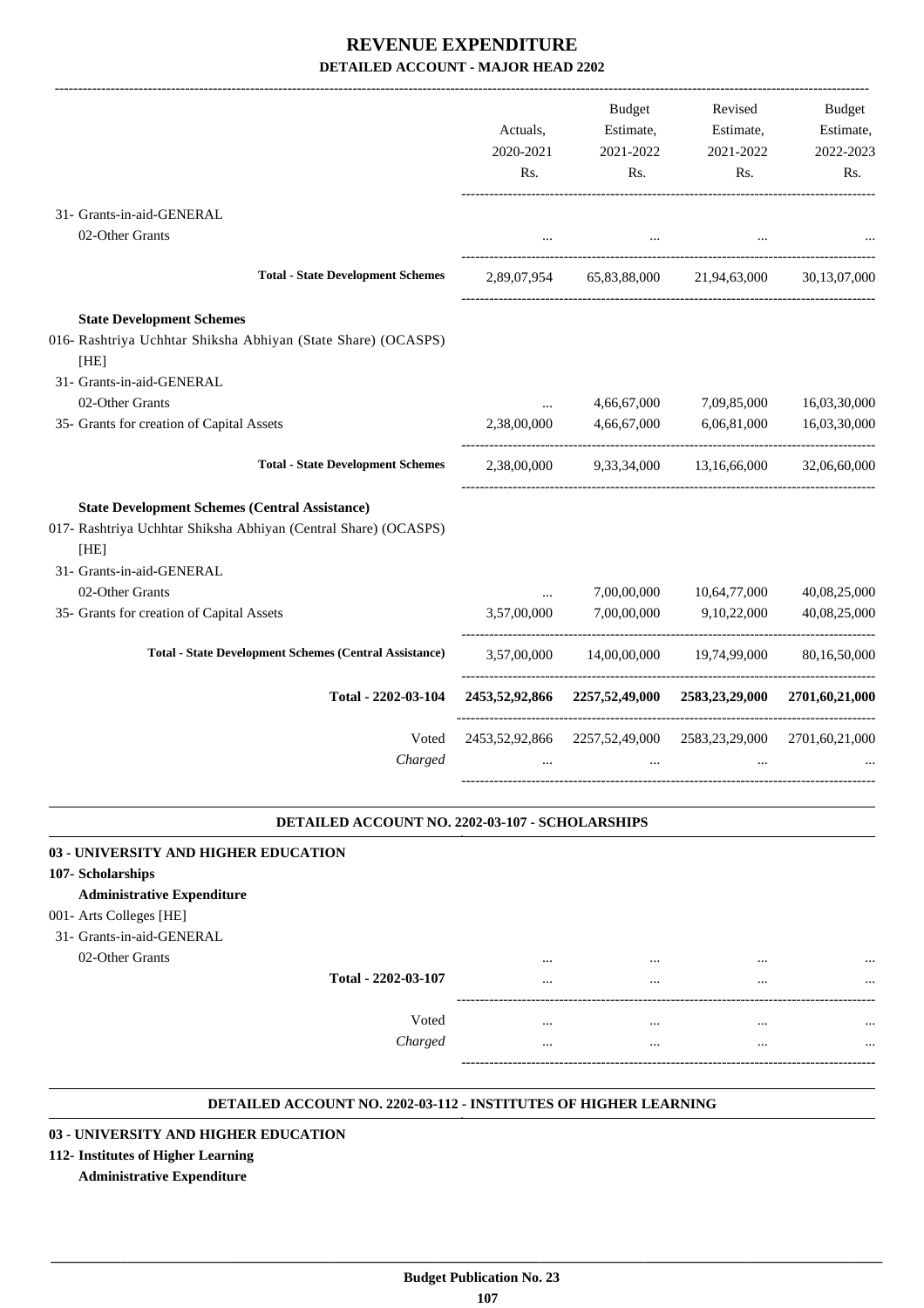|                                                                                                                                        | Actuals,<br>2020-2021<br>Rs. | <b>Budget</b><br>Estimate,<br>2021-2022<br>Rs. | Revised<br>Estimate,<br>2021-2022<br>Rs.                        | Budget<br>Estimate,<br>2022-2023<br>Rs. |
|----------------------------------------------------------------------------------------------------------------------------------------|------------------------------|------------------------------------------------|-----------------------------------------------------------------|-----------------------------------------|
| 001- All India Institute of Social Welfare and Business Management<br>[HE]                                                             |                              |                                                |                                                                 |                                         |
| 31- Grants-in-aid-GENERAL                                                                                                              |                              |                                                |                                                                 |                                         |
| 02-Other Grants                                                                                                                        |                              | 10,00,000 17,03,000                            | 10,00,000                                                       | 10,10,000                               |
| Total - 2202-03-112-001                                                                                                                | 10,00,000                    | 17,03,000 10,00,000                            |                                                                 | 10,10,000                               |
| 003- Indian Association for the Cultivation of Science, Jadavpur [HE]<br>31- Grants-in-aid-GENERAL<br>02-Other Grants                  |                              |                                                |                                                                 |                                         |
| 004- Indian Institute of Social Welfare and Business Management,<br>Calcutta [HE]                                                      |                              |                                                |                                                                 |                                         |
| 31- Grants-in-aid-GENERAL                                                                                                              |                              |                                                |                                                                 |                                         |
| 02-Other Grants                                                                                                                        | 32,73,000                    | 25,33,000                                      | 32,73,000                                                       | 33,06,000                               |
| 36- Grants-in-aid-Salaries                                                                                                             | 26,67,000                    | 28,70,000                                      | 27,60,000                                                       | 28,91,000                               |
| Total - 2202-03-112-004                                                                                                                | 59,40,000                    | 54,03,000                                      | 60,33,000                                                       | 61,97,000                               |
| 005- Development of Centre of Excellence in Social Sciences -<br>Institute of Development Studies, Kolkata [HE]                        |                              |                                                |                                                                 |                                         |
| 36- Grants-in-aid-Salaries                                                                                                             |                              |                                                | 2,13,81,100 2,70,57,000 2,21,29,000                             | 2,31,80,000                             |
| Total - 2202-03-112-005                                                                                                                |                              |                                                | 2,13,81,100 2,70,57,000 2,21,29,000 2,31,80,000                 |                                         |
| 010- Development of Special Institutions [HE]<br>31- Grants-in-aid-GENERAL                                                             |                              |                                                |                                                                 |                                         |
| 02-Other Grants                                                                                                                        | 17,00,000                    | 20,60,000                                      | 17,00,000                                                       | 17,17,000                               |
| 36- Grants-in-aid-Salaries                                                                                                             | 47,96,042                    | 60,37,000                                      | 49,64,000                                                       | 52,00,000                               |
| Total - 2202-03-112-010                                                                                                                |                              |                                                | 64,96,042 80,97,000 66,64,000                                   | 69,17,000                               |
| 011- Assistance to Centre forstudies in Social Sciences, Calcutta [HE]<br>31- Grants-in-aid-GENERAL                                    |                              |                                                |                                                                 |                                         |
| 02-Other Grants                                                                                                                        |                              |                                                | the contract of the contract of the contract of the contract of |                                         |
| <b>Total - Administrative Expenditure</b>                                                                                              |                              |                                                | 3,48,17,142 4,22,60,000 3,58,26,000 3,73,04,000                 |                                         |
| <b>State Development Schemes</b><br>002- Indian Association for the Cultivation of Science, Jadavpur [HE]<br>31- Grants-in-aid-GENERAL |                              |                                                |                                                                 |                                         |
| 02-Other Grants                                                                                                                        | $\cdots$                     | 2,75,00,000                                    | 91,67,000                                                       | 2,88,75,000                             |
| Total - 2202-03-112-002                                                                                                                | $\cdots$                     |                                                | 2,75,00,000 91,67,000 2,88,75,000                               |                                         |
| 006- Development of Centre of Excellence in Social Sciences -<br>Institute of Development Studies, Kolkata [HE]                        |                              |                                                |                                                                 |                                         |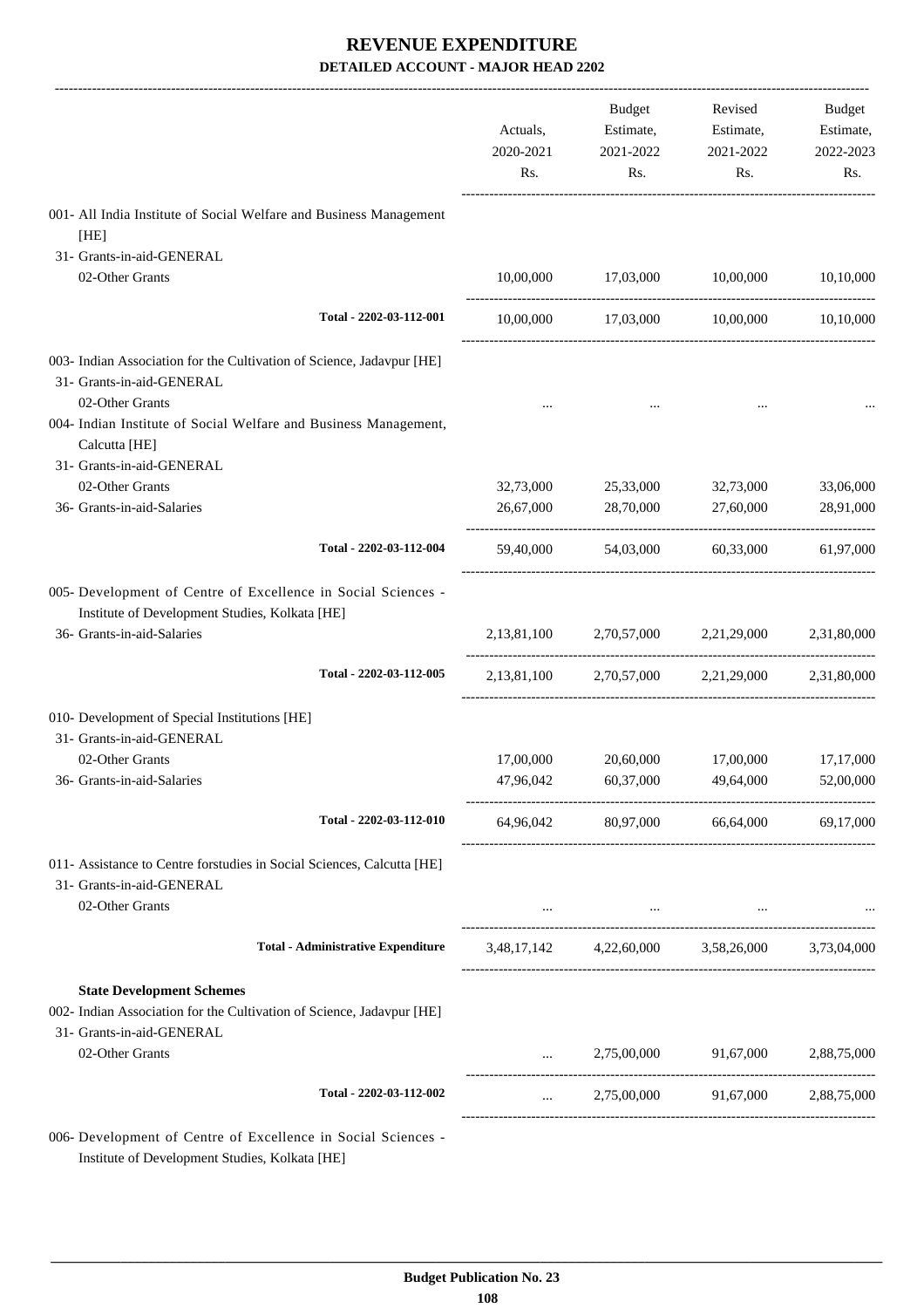|                                                                                                                                                       | Actuals,<br>2020-2021<br>Rs. | Budget<br>Estimate,<br>2021-2022<br>Rs.                     | Revised<br>Estimate,<br>2021-2022<br>Rs. | <b>Budget</b><br>Estimate,<br>2022-2023<br>Rs. |
|-------------------------------------------------------------------------------------------------------------------------------------------------------|------------------------------|-------------------------------------------------------------|------------------------------------------|------------------------------------------------|
| 31- Grants-in-aid-GENERAL                                                                                                                             |                              |                                                             |                                          |                                                |
| 02-Other Grants                                                                                                                                       | 22,00,000                    | 96,80,000 32,27,000                                         |                                          | 1,01,64,000                                    |
| Total - 2202-03-112-006                                                                                                                               | 22,00,000                    | 96,80,000 32,27,000 1,01,64,000                             |                                          |                                                |
| 009- Development of Special Institutions [HE]<br>31- Grants-in-aid-GENERAL<br>02-Other Grants                                                         |                              |                                                             |                                          |                                                |
| <b>Total - State Development Schemes</b>                                                                                                              |                              | 22,00,000 3,71,80,000 1,23,94,000                           |                                          | 3,90,39,000                                    |
| Total - 2202-03-112                                                                                                                                   |                              | $3,70,17,142$ $7,94,40,000$ $4,82,20,000$ $7,63,43,000$     |                                          |                                                |
| Voted<br>Charged                                                                                                                                      | $\cdots$                     | 3,70,17,142 7,94,40,000 4,82,20,000 7,63,43,000<br>$\cdots$ |                                          |                                                |
| DETAILED ACCOUNT NO. 2202-03-789 - SPECIAL COMPONENT PLAN FOR SCHEDULED CASTES                                                                        |                              |                                                             |                                          |                                                |
| 03 - UNIVERSITY AND HIGHER EDUCATION                                                                                                                  |                              |                                                             |                                          |                                                |
| 789- Special Component Plan for Scheduled Castes<br><b>State Development Schemes</b><br>002- Development of Library and Reading Room facilities. [HE] |                              |                                                             |                                          |                                                |
| 31- Grants-in-aid-GENERAL<br>02-Other Grants                                                                                                          |                              | 2,50,00,000                                                 | 83,33,000                                | 2,62,50,000                                    |
| Total - 2202-03-789-002                                                                                                                               | $\cdots$                     | 2,50,00,000                                                 | 83,33,000                                | 2,62,50,000                                    |
| 003- Hostels for Girl Students. [HE]                                                                                                                  |                              |                                                             |                                          |                                                |
| 31- Grants-in-aid-GENERAL                                                                                                                             |                              |                                                             |                                          |                                                |
| 02-Other Grants                                                                                                                                       | $\cdots$                     | $\cdots$                                                    |                                          |                                                |
| 004- Development of colleges for Women. [HE]<br>31- Grants-in-aid-GENERAL                                                                             |                              |                                                             |                                          |                                                |
| 02-Other Grants                                                                                                                                       |                              |                                                             |                                          |                                                |
| 005- Development of Universities. [HE]                                                                                                                | $\cdots$                     | $\cdots$                                                    | $\cdots$                                 | $\cdots$                                       |
| 31- Grants-in-aid-GENERAL                                                                                                                             |                              |                                                             |                                          |                                                |
| 02-Other Grants                                                                                                                                       |                              | 27,50,00,000                                                | 9,16,67,000                              | 11,87,50,000                                   |
| 35- Grants for creation of Capital Assets                                                                                                             | 6,87,79,467                  | 55,34,10,000                                                | 18,44,71,000                             | 25,10,81,000                                   |

----------------------------------------------------------------------------------------

----------------------------------------------------------------------------------------- -----------------------------------------------------------------------------------------

**Total - 2202-03-789-005** 6,87,79,467 82,84,10,000 27,61,38,000 36,98,31,000

-----------------------------------------------------------------------------------------

**Total - State Development Schemes** 6,87,79,467 85,34,10,000 28,44,71,000 39,60,81,000

 **\_\_\_\_\_\_\_\_\_\_\_\_\_\_\_\_\_\_\_\_\_\_\_\_\_\_\_\_\_\_\_\_\_\_\_\_\_\_\_\_\_\_\_\_\_\_\_\_\_\_\_\_\_\_\_\_\_\_\_\_\_\_\_\_\_\_\_\_\_\_\_\_\_\_\_\_\_\_\_\_\_\_\_\_\_\_\_\_\_\_\_\_\_\_\_\_\_\_\_\_\_\_\_\_\_\_\_\_\_\_\_\_\_\_\_\_\_\_\_**

**State Development Schemes** 008- Rashtriya Uchhtar Shiksha Abhiyan (State Share) (OCASPS)

[HE]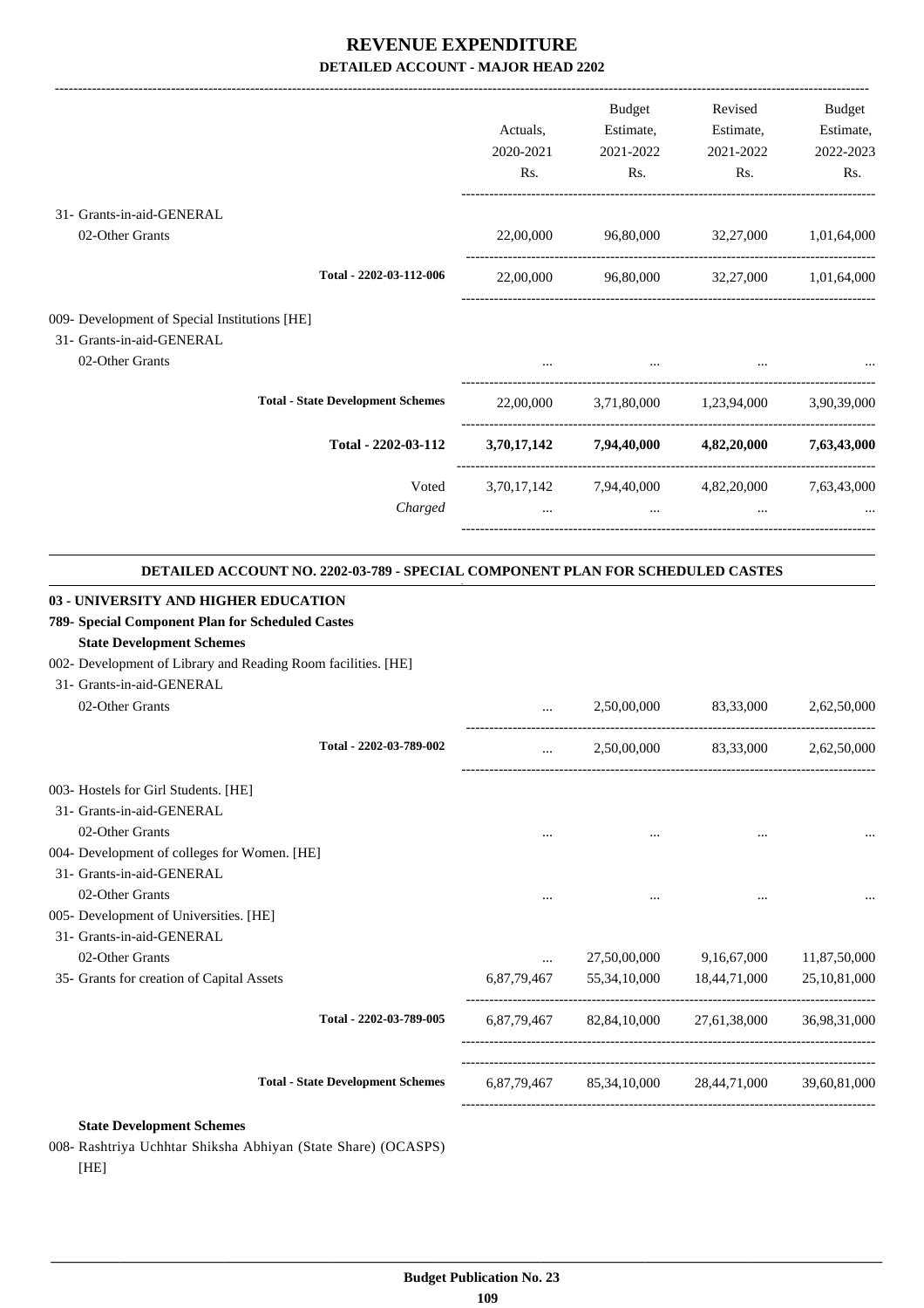|                                                                         |             | <b>Budget</b> | Revised                                            | <b>Budget</b>         |
|-------------------------------------------------------------------------|-------------|---------------|----------------------------------------------------|-----------------------|
|                                                                         | Actuals,    | Estimate,     | Estimate,                                          | Estimate,             |
|                                                                         | 2020-2021   | 2021-2022     | 2021-2022                                          | 2022-2023             |
|                                                                         | Rs.         | Rs.           | Rs.                                                | Rs.                   |
| 31- Grants-in-aid-GENERAL                                               |             |               |                                                    |                       |
| 02-Other Grants                                                         | $\cdots$    | 1,60,00,000   | 2,11,10,000                                        | 5,49,36,000           |
| 35- Grants for creation of Capital Assets                               | 68,00,000   | 1,60,00,000   | 1,28,89,000                                        | 5,49,36,000           |
| <b>Total - State Development Schemes</b>                                | 68,00,000   |               | 3,20,00,000 3,39,99,000 10,98,72,000               |                       |
| <b>State Development Schemes (Central Assistance)</b>                   |             |               |                                                    |                       |
| 009- Rashtriya Uchhtar Shiksha Abhiyan (Central Share) (OCASPS)<br>[HE] |             |               |                                                    |                       |
| 31- Grants-in-aid-GENERAL                                               |             |               |                                                    |                       |
| 02-Other Grants                                                         | $\cdots$    | 2,40,00,000   | 3,16,64,000                                        | 13,73,40,000          |
| 35- Grants for creation of Capital Assets                               | 1,02,00,000 |               | 2,40,00,000 1,93,34,000                            | 13,73,40,000          |
| <b>Total - State Development Schemes (Central Assistance)</b>           | 1,02,00,000 |               | 4,80,00,000 5,09,98,000                            | 27,46,80,000          |
| Total - 2202-03-789                                                     |             |               | 8,57,79,467 93,34,10,000 36,94,68,000 78,06,33,000 |                       |
| Voted                                                                   |             |               | 8,57,79,467 93,34,10,000 36,94,68,000 78,06,33,000 |                       |
| Charged                                                                 |             | $\cdots$      |                                                    |                       |
| DETAILED ACCOUNT NO. 2202-03-796 - TRIBAL AREAS SUB-PLAN                |             |               |                                                    |                       |
| 03 - UNIVERSITY AND HIGHER EDUCATION                                    |             |               |                                                    |                       |
| 796- Tribal Areas Sub-Plan                                              |             |               |                                                    |                       |
| <b>State Development Schemes</b>                                        |             |               |                                                    |                       |
| 001- Development of Universities. [HE]                                  |             |               |                                                    |                       |
| 31- Grants-in-aid-GENERAL                                               |             |               |                                                    |                       |
| 02-Other Grants                                                         |             | 1,00,00,000   |                                                    | 33,33,000 1,05,00,000 |
| Total - 2202-03-796-001                                                 |             | 1,00,00,000   | 33,33,000                                          | 1,05,00,000           |
| 003- Development of Other GovtColleges. [HE]                            |             |               |                                                    |                       |
| 50- Other Charges                                                       | $\cdots$    |               | 1,00,00,000 33,33,000                              | 1,05,00,000           |
| Total - 2202-03-796-003                                                 |             |               | $1,00,00,000$ $33,33,000$ $1,05,00,000$            |                       |
| 004- Development of Non-Govt. Colleges. [HE]                            |             |               |                                                    |                       |
| 31- Grants-in-aid-GENERAL                                               |             |               |                                                    |                       |
| 02-Other Grants                                                         |             | 80,00,000     | 26,67,000                                          | 84,00,000             |
| Total - 2202-03-796-004                                                 | $\ddotsc$   | 80,00,000     |                                                    | 26,67,000 84,00,000   |
|                                                                         |             |               |                                                    |                       |

**State Development Schemes**

**Total - State Development Schemes** ... 2,80,00,000 93,33,000 2,94,00,000

-----------------------------------------------------------------------------------------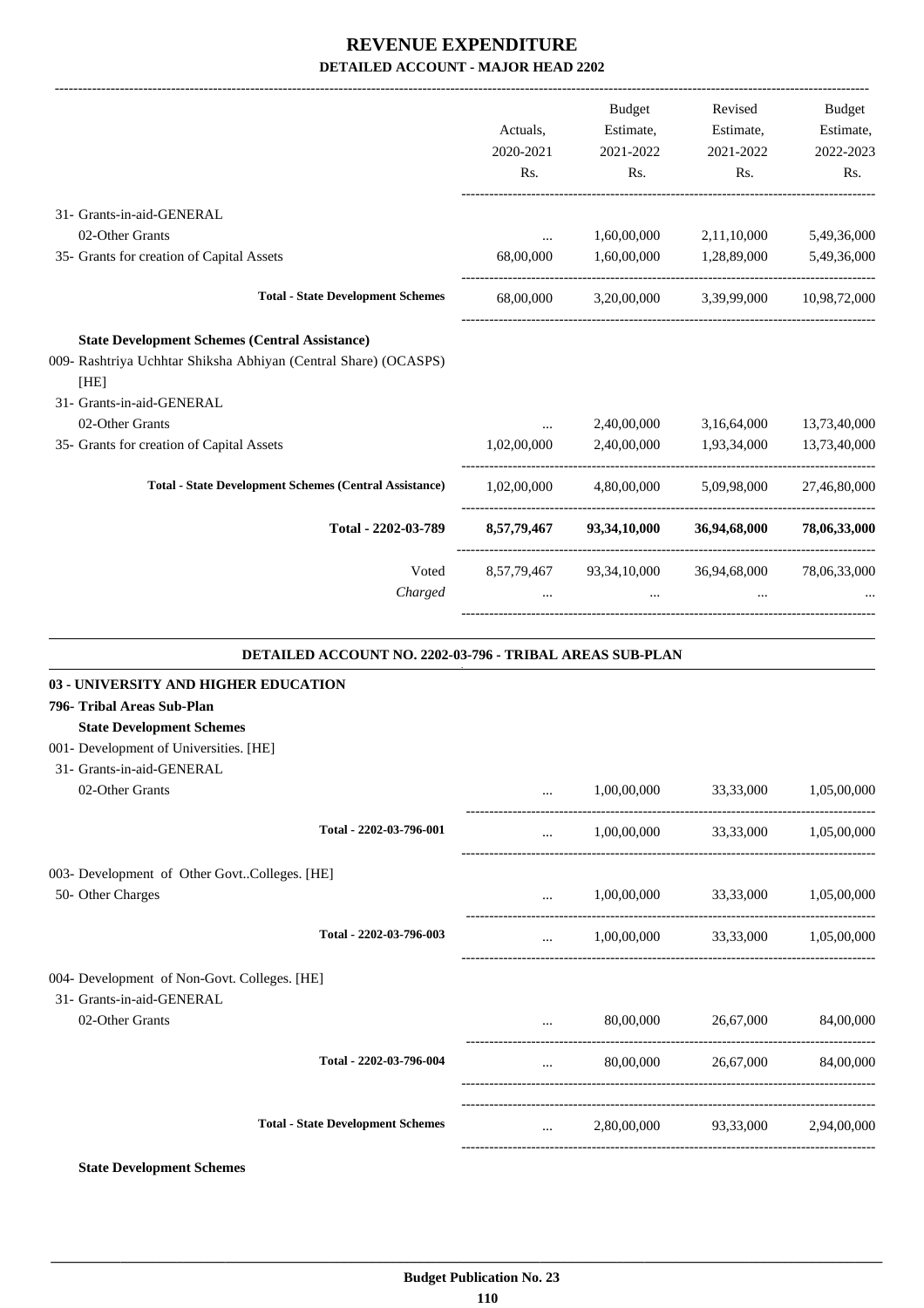|                                                                                                                                                               | Actuals,<br>2020-2021<br>Rs. | Budget<br>Estimate,<br>2021-2022<br>Rs.                    | Revised<br>Estimate,<br>2021-2022<br>Rs. | Budget<br>Estimate,<br>2022-2023<br>Rs. |
|---------------------------------------------------------------------------------------------------------------------------------------------------------------|------------------------------|------------------------------------------------------------|------------------------------------------|-----------------------------------------|
| 007- Rashtriya Uchhtar Shiksha Abhiyan (State Share) (OCASPS)<br>[HE]                                                                                         |                              |                                                            |                                          |                                         |
| 31- Grants-in-aid-GENERAL                                                                                                                                     |                              |                                                            |                                          |                                         |
| 02-Other Grants                                                                                                                                               | $\cdots$                     | 40,00,000                                                  |                                          | 1,14,84,000 1,37,34,000                 |
| 35- Grants for creation of Capital Assets                                                                                                                     | 34,00,000                    | 40,00,000                                                  |                                          | $\dots$ 1,37,34,000                     |
| <b>Total - State Development Schemes</b>                                                                                                                      |                              | 34,00,000 80,00,000 1,14,84,000 2,74,68,000                |                                          |                                         |
| <b>State Development Schemes (Central Assistance)</b><br>008- Rashtriya Uchhtar Shiksha Abhiyan (Central Share) (OCASPS)<br>[HE]<br>31- Grants-in-aid-GENERAL |                              |                                                            |                                          |                                         |
| 02-Other Grants                                                                                                                                               | $\cdots$                     | 60,00,000                                                  | 1,72,25,000 3,43,35,000                  |                                         |
| 35- Grants for creation of Capital Assets                                                                                                                     | 51,00,000                    | 60,00,000                                                  | and the control of the con-              | 3,43,35,000                             |
| <b>Total - State Development Schemes (Central Assistance)</b>                                                                                                 |                              | 51,00,000 1,20,00,000 1,72,25,000 6,86,70,000              |                                          |                                         |
| Total - 2202-03-796                                                                                                                                           | 85,00,000                    |                                                            | 4,80,00,000 3,80,42,000 12,55,38,000     |                                         |
| Voted<br>Charged                                                                                                                                              | $\cdots$                     | 85,00,000 4,80,00,000 3,80,42,000 12,55,38,000<br>$\cdots$ | $\cdots$                                 |                                         |
| DETAILED ACCOUNT NO. 2202-03-800 - OTHER EXPENDITURE<br>03 - UNIVERSITY AND HIGHER EDUCATION                                                                  |                              |                                                            |                                          |                                         |
| 800- Other Expenditure                                                                                                                                        |                              |                                                            |                                          |                                         |
| <b>Administrative Expenditure</b>                                                                                                                             |                              |                                                            |                                          |                                         |
| 001- National Service Scheme [HE]                                                                                                                             |                              |                                                            |                                          |                                         |
| 11- Travel Expenses                                                                                                                                           | $\cdots$                     | $\cdots$                                                   | $\cdots$                                 | $\cdots$                                |
| 13- Office Expenses                                                                                                                                           |                              |                                                            |                                          |                                         |
| 02-Telephone                                                                                                                                                  | $\cdots$                     | $\cdots$                                                   | $\cdots$                                 | $\cdots$                                |
| 03-Maintenance / P.O.L. for Office Vehicles                                                                                                                   | 2,20,993                     | 2,50,000                                                   | 2,50,000                                 | 2,60,000                                |
| 04-Other Office Expenses                                                                                                                                      | $\cdots$                     | 1,000                                                      | 1,000                                    | 1,000                                   |
| Total - 2202-03-800-001-13                                                                                                                                    |                              | 2,20,993 2,51,000 2,51,000                                 |                                          | 2,61,000                                |
| 31- Grants-in-aid-GENERAL                                                                                                                                     |                              |                                                            |                                          |                                         |
| 02-Other Grants                                                                                                                                               | 3,00,000                     | 1,68,000                                                   | 3,00,000                                 | 3,03,000                                |
| Total - 2202-03-800-001                                                                                                                                       | 5,20,993                     |                                                            | 4,19,000 5,51,000                        | 5,64,000                                |
| 004- Assistance to West Bengal Council of Higher Education [HE]<br>31- Grants-in-aid-GENERAL                                                                  |                              |                                                            |                                          |                                         |
| 02-Other Grants                                                                                                                                               | $\cdots$                     | $\cdots$                                                   | $\cdots$                                 |                                         |
| 005- Provision required for implementation of Mehrotra Committee                                                                                              |                              |                                                            |                                          |                                         |
| recommendation [HE]                                                                                                                                           |                              |                                                            |                                          |                                         |
| 50- Other Charges                                                                                                                                             | $\cdots$                     | $\cdots$                                                   | $\cdots$                                 | $\cdots$                                |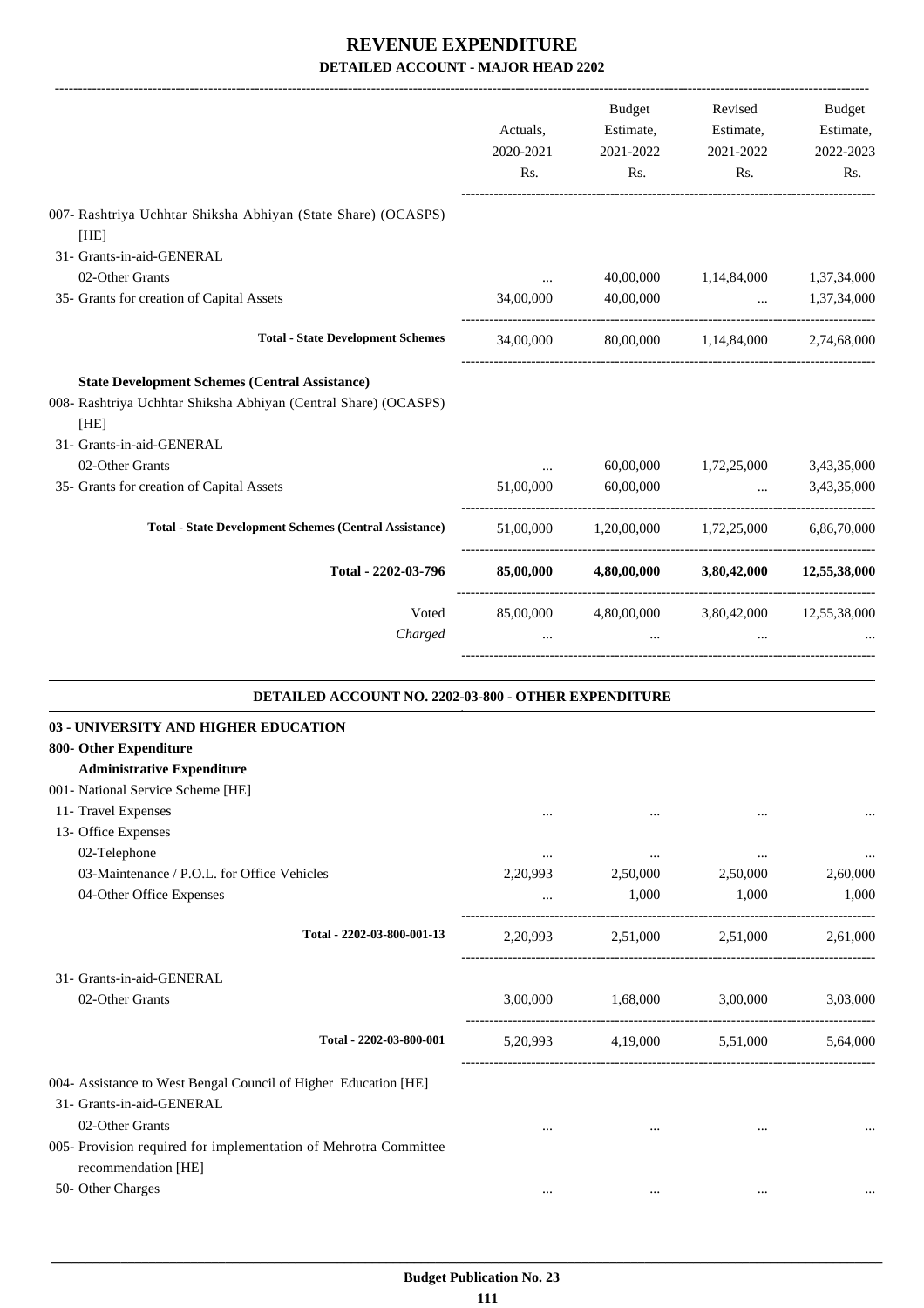|                                                                                                                                                                               | Actuals,<br>2020-2021<br>Rs. | Budget<br>Estimate,<br>2021-2022<br>Rs. | Revised<br>Estimate,<br>2021-2022<br>Rs. | Budget<br>Estimate,<br>2022-2023<br>Rs. |
|-------------------------------------------------------------------------------------------------------------------------------------------------------------------------------|------------------------------|-----------------------------------------|------------------------------------------|-----------------------------------------|
| 010- StructureCommittee for determination of fees for Professional<br>Courses conducted at private self financing professional<br>institutes [EH] [HE]<br>13- Office Expenses |                              |                                         |                                          |                                         |
| 01-Electricity                                                                                                                                                                |                              |                                         |                                          |                                         |
| 02-Telephone                                                                                                                                                                  | $\cdots$                     |                                         | $\cdots$                                 |                                         |
| 03-Maintenance / P.O.L. for Office Vehicles                                                                                                                                   | 3,53,102                     | 3,00,000                                | 3,60,000                                 | 3,67,000                                |
| 04-Other Office Expenses                                                                                                                                                      |                              | $\cdots$                                | $\ddots$                                 |                                         |
| Total - 2202-03-800-010-13                                                                                                                                                    | 3,53,102                     |                                         | 3,00,000 3,60,000 3,67,000               |                                         |
| 28- Payment of Professional and Special Services                                                                                                                              |                              |                                         |                                          |                                         |
| 02-Other charges                                                                                                                                                              | 19,500                       | 23,000 20,000                           |                                          | 20,000                                  |
| Total - 2202-03-800-010                                                                                                                                                       |                              | 3,72,602 3,23,000 3,80,000 3,87,000     |                                          |                                         |
| 011- Structure Committee for determination of fees for Professional<br>Coursess conducted at Private Self Financing Professional<br>Institute [HE]<br>13- Office Expenses     |                              |                                         |                                          |                                         |
| 03-Maintenance / P.O.L. for Office Vehicles                                                                                                                                   |                              |                                         |                                          |                                         |
| 28- Payment of Professional and Special Services                                                                                                                              |                              |                                         |                                          |                                         |
| 02-Other charges                                                                                                                                                              |                              |                                         | $\ddotsc$                                |                                         |
| 014- Assistance to West Bengal Council of Higher Education [HE]<br>31- Grants-in-aid-GENERAL                                                                                  |                              |                                         |                                          |                                         |
| 02-Other Grants                                                                                                                                                               |                              |                                         | 2,48,000 43,32,000                       | 10,00,000                               |
| Total - 2202-03-800-014                                                                                                                                                       |                              |                                         | 2,48,000 43,32,000 10,00,000             |                                         |
| 025- Commission for Planning of Higher Education in West Bengal<br>[HE]                                                                                                       |                              |                                         |                                          |                                         |
| 13- Office Expenses                                                                                                                                                           |                              |                                         |                                          |                                         |
| 03-Maintenance / P.O.L. for Office Vehicles                                                                                                                                   | $\cdots$                     | $\cdots$                                | $\cdots$                                 | $\cdots$                                |
| 027- Strengthening of Collegiate Education Service [HE]                                                                                                                       |                              |                                         |                                          |                                         |
| 11- Travel Expenses                                                                                                                                                           | $\cdots$                     | $\cdots$                                | $\cdots$                                 |                                         |
| 13- Office Expenses                                                                                                                                                           |                              |                                         |                                          |                                         |
| 01-Electricity                                                                                                                                                                | $\cdots$                     | $\cdots$                                | $\cdots$                                 |                                         |
| 02-Telephone<br>03-Maintenance / P.O.L. for Office Vehicles                                                                                                                   |                              | $\cdots$                                | $\cdots$                                 |                                         |
| 04-Other Office Expenses                                                                                                                                                      | $\cdots$                     | $\cdots$<br>$\cdots$                    | $\cdots$<br>$\cdots$                     |                                         |
| <b>Total - Administrative Expenditure</b>                                                                                                                                     |                              | 8,93,595 9,90,000 52,63,000 19,51,000   |                                          |                                         |
| <b>State Development Schemes</b>                                                                                                                                              |                              |                                         |                                          |                                         |
| 007- Assistance to West Bengal Council of Higher Education [HE]                                                                                                               |                              |                                         |                                          |                                         |
| 31- Grants-in-aid-GENERAL                                                                                                                                                     |                              |                                         |                                          |                                         |
| 02-Other Grants                                                                                                                                                               | 2, 22, 75, 261               | 6,60,00,000                             | 2,20,00,000                              | 4,93,00,000                             |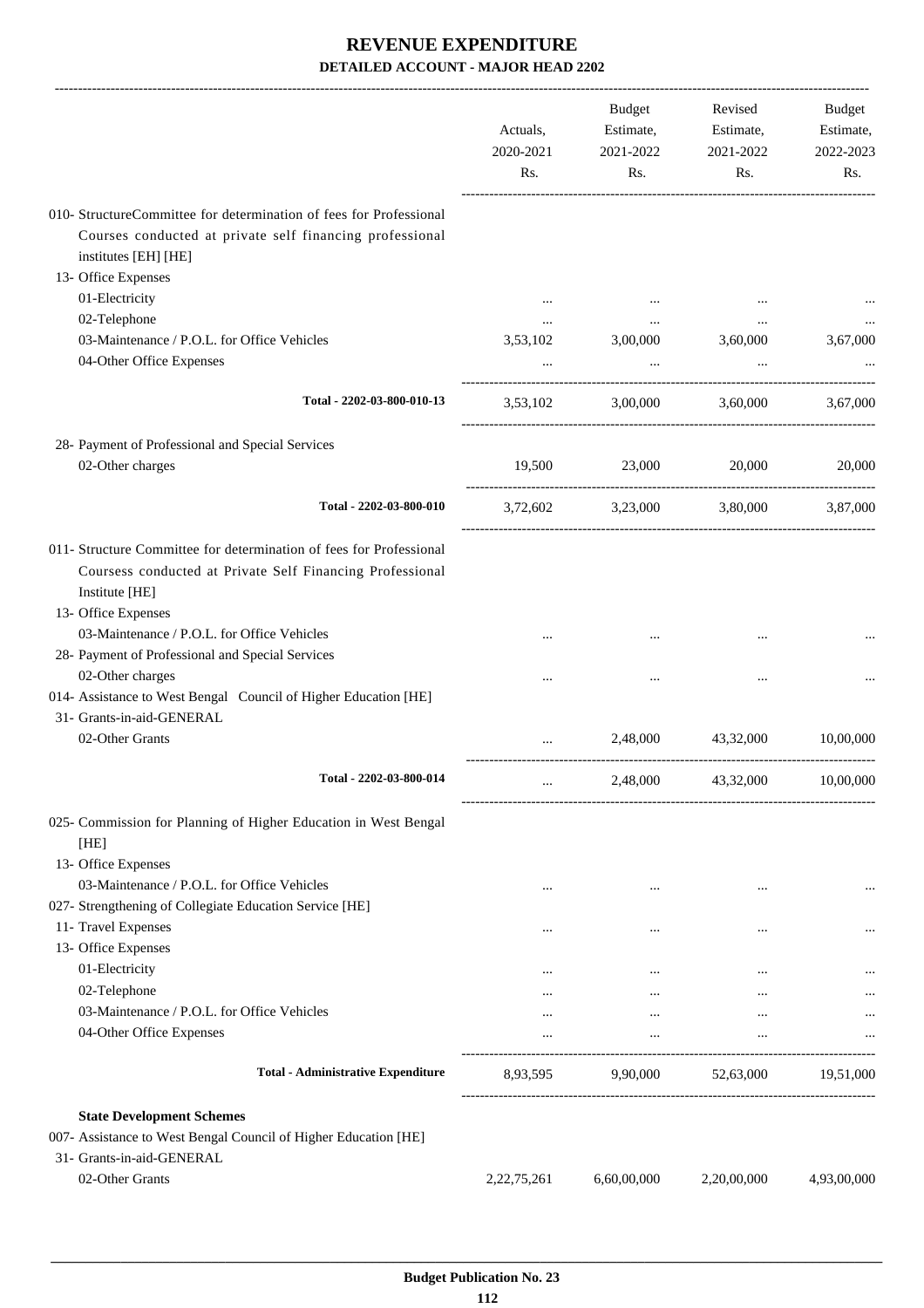|                                                                                    | Actuals,<br>2020-2021<br>Rs. | Budget<br>Estimate,<br>2021-2022<br>Rs. | Revised<br>Estimate,<br>2021-2022<br>Rs. | Budget<br>Estimate,<br>2022-2023<br>Rs. |
|------------------------------------------------------------------------------------|------------------------------|-----------------------------------------|------------------------------------------|-----------------------------------------|
| Total - 2202-03-800-007                                                            |                              |                                         | 2,22,75,261 6,60,00,000 2,20,00,000      | 4,93,00,000                             |
| 024- Strengthening of Collegiate Education, Service [HE]                           |                              |                                         |                                          |                                         |
| 01- Salaries                                                                       |                              |                                         |                                          |                                         |
| 01-Pay                                                                             |                              | $\cdots$                                | $\ddotsc$                                |                                         |
| 14-Grade Pay                                                                       |                              | $\cdots$                                | $\cdots$                                 |                                         |
| 02-Dearness Allowance                                                              |                              | $\cdots$                                | $\cdots$                                 |                                         |
| 03-House Rent Allowance                                                            |                              | $\cdots$                                | $\cdots$                                 |                                         |
| 04-Ad hoc Bonus                                                                    | $\cdots$                     | $\cdots$                                | $\cdots$                                 |                                         |
| 12-Medical Allowance                                                               | $\cdots$                     | $\cdots$                                |                                          |                                         |
| 07- Medical Reimbursements                                                         | $\cdots$                     | $\cdots$                                | $\ddotsc$                                |                                         |
| 12- Medical Reimbursements under WBHS 2008                                         |                              | $\cdots$                                | $\ldots$                                 |                                         |
| <b>Total - State Development Schemes</b>                                           |                              |                                         | 2,22,75,261 6,60,00,000 2,20,00,000      | 4,93,00,000                             |
| <b>Central Sector Scheme</b><br>022- National Services Scheme [HE]<br>01- Salaries |                              |                                         |                                          |                                         |
| 01-Pay                                                                             | $\cdots$                     | $\cdots$                                |                                          |                                         |
| 14-Grade Pay                                                                       | $\cdots$                     | $\cdots$                                |                                          |                                         |
| 02-Dearness Allowance                                                              |                              | $\cdots$                                | $\ddotsc$                                |                                         |
| 03-House Rent Allowance                                                            |                              | $\cdots$                                | $\cdots$                                 |                                         |
| 04-Ad hoc Bonus                                                                    |                              | $\cdots$                                | $\cdots$                                 |                                         |
| 12-Medical Allowance                                                               |                              | $\cdots$                                | $\cdots$                                 |                                         |
| 07- Medical Reimbursements                                                         | $\cdots$                     | $\ddotsc$                               | $\cdots$                                 |                                         |
| 11- Travel Expenses                                                                |                              | $\ddotsc$                               | $\ddotsc$                                |                                         |
| 12- Medical Reimbursements under WBHS 2008                                         | $\cdots$                     | $\cdots$                                | $\ldots$                                 | $\cdots$                                |
| 13- Office Expenses                                                                |                              |                                         |                                          |                                         |
| 01-Electricity                                                                     | $\cdots$                     |                                         |                                          |                                         |
| 02-Telephone                                                                       |                              | $\cdots$                                |                                          |                                         |
| 03-Maintenance / P.O.L. for Office Vehicles                                        |                              | $\cdots$                                |                                          |                                         |
| 04-Other Office Expenses                                                           |                              |                                         |                                          |                                         |
| 31- Grants-in-aid-GENERAL                                                          |                              |                                         |                                          |                                         |
| 02-Other Grants                                                                    |                              | $\ddotsc$                               | $\ddotsc$                                | $\cdots$                                |
| 50- Other Charges                                                                  | $\cdots$                     | $\cdots$                                | $\cdots$                                 | $\cdots$                                |
| Total - 2202-03-800                                                                | 2,31,68,856                  | 6,69,90,000                             | 2,72,63,000                              | 5,12,51,000                             |
| Voted                                                                              | 2,31,68,856                  | 6,69,90,000                             | 2,72,63,000                              | 5,12,51,000                             |
| Charged                                                                            |                              | $\cdots$                                | $\cdots$                                 |                                         |
|                                                                                    |                              |                                         |                                          |                                         |

#### **DETAILED ACCOUNT NO. 2202-05-102 - PROMOTION OF MODERN INDIAN LANGUAGES AND LITERATURE .**

#### **05 - LANGUAGE DEVELOPMENT**

#### **102- Promotion of Modern Indian Languages and Literature**

#### **Administrative Expenditure**

011- Development and maintenance of State Book Board [HE]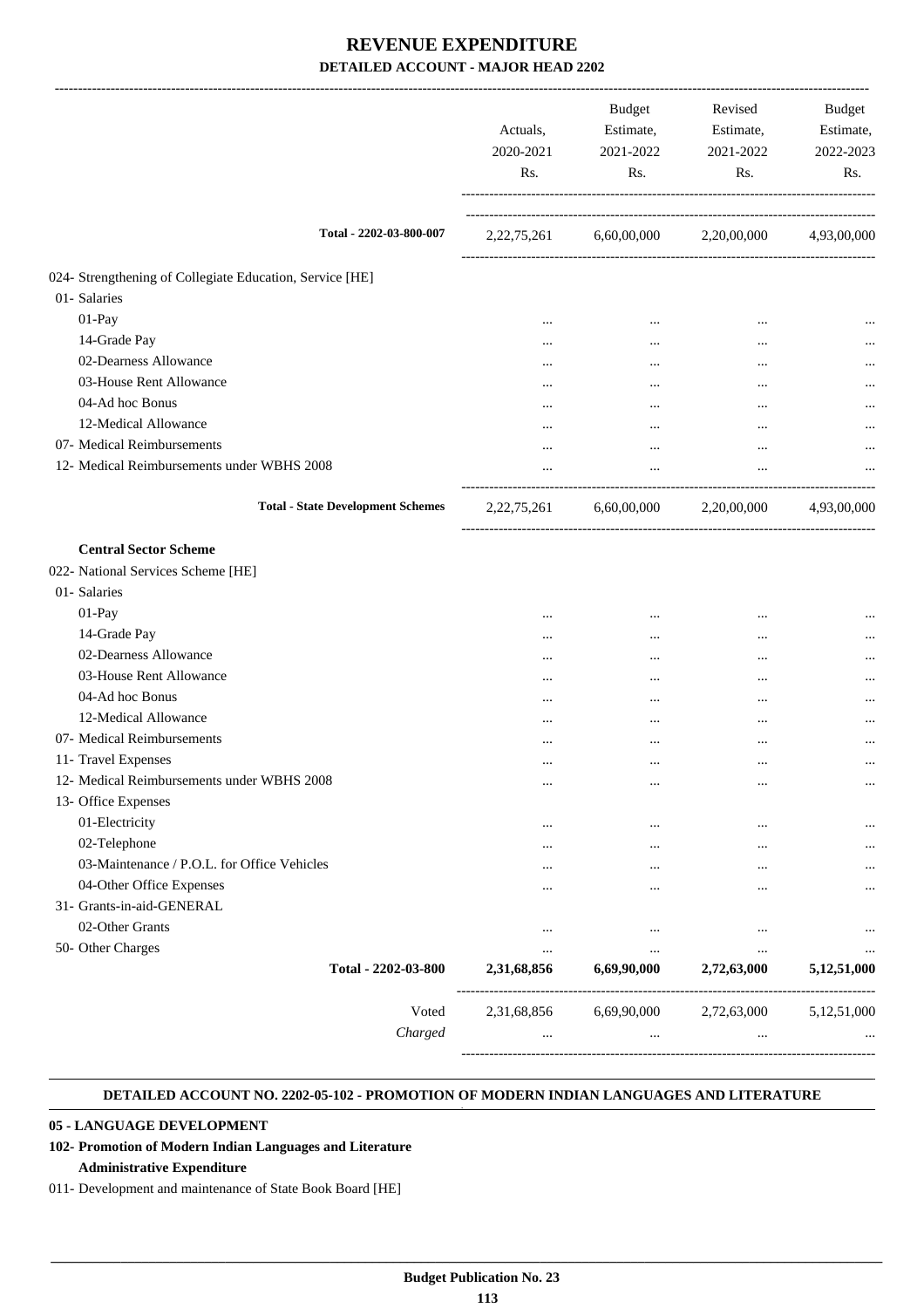|                                                                      | Actuals,         | Budget<br>Estimate,                                 | Revised<br>Estimate, | Budget<br>Estimate,   |
|----------------------------------------------------------------------|------------------|-----------------------------------------------------|----------------------|-----------------------|
|                                                                      | 2020-2021<br>Rs. | 2021-2022<br>Rs.                                    | 2021-2022<br>Rs.     | 2022-2023<br>Rs.      |
|                                                                      |                  |                                                     |                      |                       |
| 36- Grants-in-aid-Salaries                                           |                  | 62,09,080 64,99,000 64,26,000                       |                      | 67,31,000             |
| <b>Total - Administrative Expenditure</b>                            |                  | 62,09,080 64,99,000 64,26,000                       |                      | 67,31,000             |
| <b>State Development Schemes</b>                                     |                  |                                                     |                      |                       |
| 001- Development of Regional Languages [HE]                          |                  |                                                     |                      |                       |
| 31- Grants-in-aid-GENERAL                                            |                  |                                                     |                      |                       |
| 02-Other Grants                                                      |                  |                                                     |                      |                       |
| 50- Other Charges                                                    |                  |                                                     |                      |                       |
| 004- Development and maintenance of State Book Board [HE]            |                  |                                                     |                      |                       |
| 31- Grants-in-aid-GENERAL                                            |                  |                                                     |                      |                       |
| 02-Other Grants                                                      |                  | 48,72,768 2,42,00,000                               |                      | 80,67,000 2,54,10,000 |
| Total - 2202-05-102-004                                              |                  | 48,72,768 2,42,00,000 80,67,000 2,54,10,000         |                      |                       |
| <b>Total - State Development Schemes</b>                             |                  | $48,72,768$ $2,42,00,000$ $80,67,000$ $2,54,10,000$ |                      |                       |
| Total - 2202-05-102                                                  |                  | 1,10,81,848 3,06,99,000 1,44,93,000 3,21,41,000     |                      |                       |
| Voted                                                                |                  | 1,10,81,848 3,06,99,000 1,44,93,000 3,21,41,000     |                      |                       |
| Charged                                                              |                  | $\cdots$                                            | $\ddotsc$            |                       |
| <b>DETAILED ACCOUNT NO. 2202-05-103 - SANSKRIT EDUCATION</b>         |                  |                                                     |                      |                       |
| 05 - LANGUAGE DEVELOPMENT                                            |                  |                                                     |                      |                       |
| 103- Sanskrit Education                                              |                  |                                                     |                      |                       |
| <b>Administrative Expenditure</b>                                    |                  |                                                     |                      |                       |
| 002- Vangia Sanskrit Association (School) [HE]                       |                  |                                                     |                      |                       |
| 13- Office Expenses                                                  |                  |                                                     |                      |                       |
| 04-Other Office Expenses                                             | $\cdots$         | $\cdots$                                            | $\cdots$             | $\cdots$              |
| 004- Financial assistance to Sanskrit Pandits and for development of |                  |                                                     |                      |                       |
| Sanskrit education [HE]                                              |                  |                                                     |                      |                       |

01- Salaries

| 01- Salaries                 |          |          |          |          |
|------------------------------|----------|----------|----------|----------|
| $01-Pay$                     | $\cdots$ |          | $\cdots$ | $\cdots$ |
| 14-Grade Pay                 | $\cdots$ |          | $\cdots$ | $\cdots$ |
| 02-Dearness Allowance        | $\cdots$ |          | $\cdots$ | $\cdots$ |
| 03-House Rent Allowance      | $\cdots$ |          | $\cdots$ | $\cdots$ |
| 04-Ad hoc Bonus              | $\cdots$ |          |          | $\cdots$ |
| 07-Other Allowances          | $\cdots$ |          |          | $\cdots$ |
| 12-Medical Allowance         | $\cdots$ |          | $\cdots$ | $\cdots$ |
| 13- Office Expenses          |          |          |          |          |
| 01-Electricity               | $\cdots$ |          | $\cdots$ | $\cdots$ |
| 02-Telephone                 | $\cdots$ | $\cdots$ | $\cdots$ | $\cdots$ |
| 04-Other Office Expenses     | $\cdots$ |          | $\cdots$ | $\cdots$ |
| 36- Grants-in-aid-Salaries   | $\cdots$ |          | $\cdots$ | $\cdots$ |
| <b>Central Sector Scheme</b> |          |          |          |          |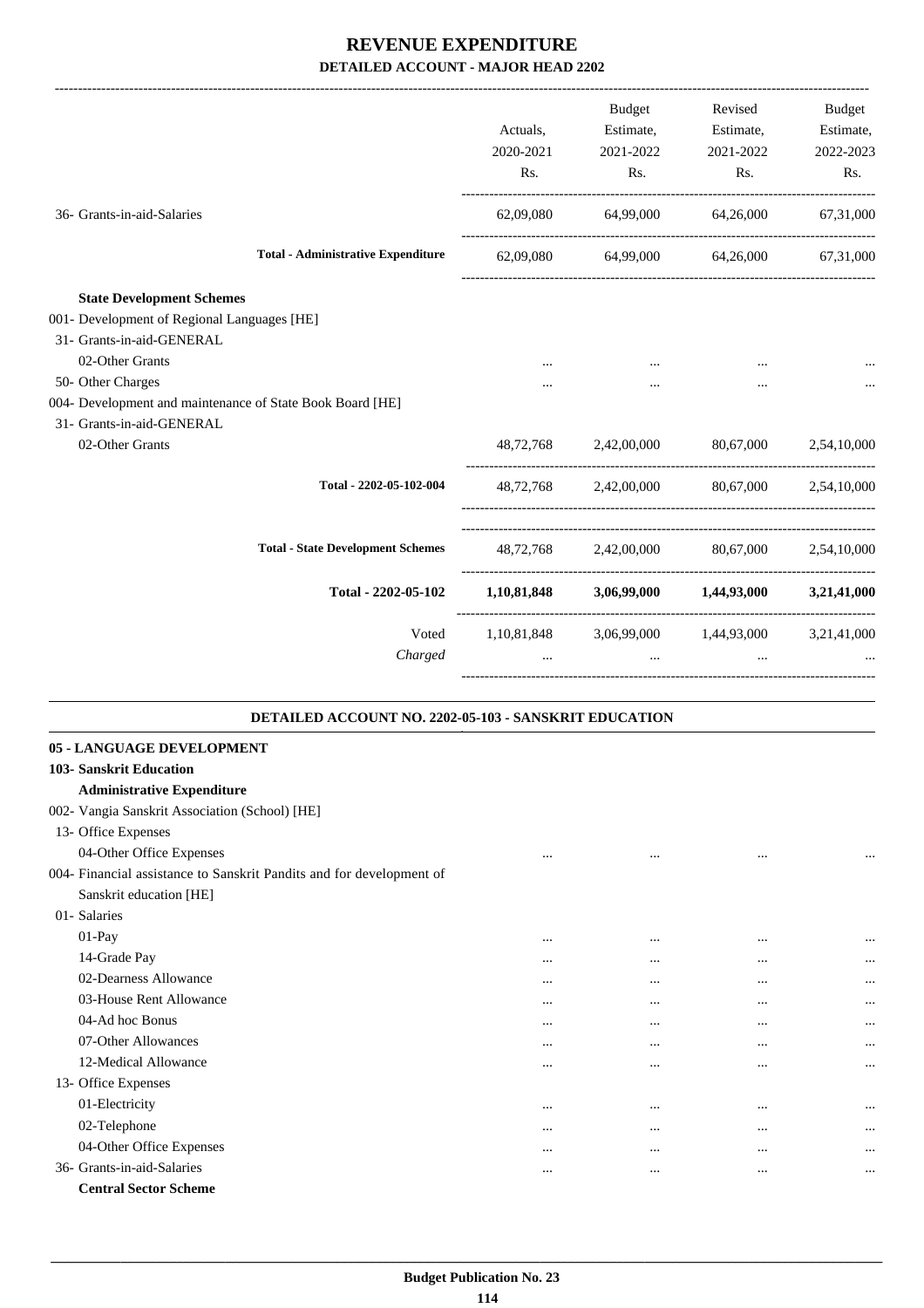|                                                                                             | Actuals,<br>2020-2021<br>Rs.          | <b>Budget</b><br>Estimate,<br>2021-2022<br>Rs. | Revised<br>Estimate,<br>2021-2022<br>Rs. | Budget<br>Estimate,<br>2022-2023<br>Rs. |
|---------------------------------------------------------------------------------------------|---------------------------------------|------------------------------------------------|------------------------------------------|-----------------------------------------|
| 008- Financial assistance to the eminent Sanskrit Pandits in indigent<br>circumstances [HE] |                                       |                                                |                                          |                                         |
| 31- Grants-in-aid-GENERAL                                                                   |                                       |                                                |                                          |                                         |
| 02-Other Grants                                                                             |                                       |                                                |                                          |                                         |
| 009- Publication of Srimad Bhagavatam [HE]                                                  |                                       |                                                |                                          |                                         |
| 31- Grants-in-aid-GENERAL                                                                   |                                       |                                                |                                          |                                         |
| 02-Other Grants                                                                             |                                       | $\cdots$                                       |                                          |                                         |
| Total - 2202-05-103                                                                         |                                       | $\cdots$                                       | $\cdots$<br>$\ddotsc$                    |                                         |
|                                                                                             |                                       |                                                |                                          |                                         |
| Voted                                                                                       | $\cdots$                              | $\cdots$                                       | $\ddotsc$                                |                                         |
| Charged                                                                                     | $\cdots$                              | $\cdots$                                       | $\cdots$                                 |                                         |
| DETAILED ACCOUNT NO. 2202-05-200 - OTHER LANGUAGES EDUCATION                                |                                       |                                                |                                          |                                         |
| 05 - LANGUAGE DEVELOPMENT                                                                   |                                       |                                                |                                          |                                         |
| 200- Other Languages Education<br><b>Administrative Expenditure</b>                         |                                       |                                                |                                          |                                         |
| 001- Scholarships to students from non-Hindi speaking states for post-                      |                                       |                                                |                                          |                                         |
| matric studies in Hindi [HE]                                                                |                                       |                                                |                                          |                                         |
| 50- Other Charges                                                                           | 39,600                                | 93,000                                         | 93,000                                   | 96,000                                  |
| Total - 2202-05-200-001                                                                     | 39,600                                | 93,000                                         | 93,000                                   | 96,000                                  |
| 002- Production of books in regional languages at university level                          |                                       |                                                |                                          |                                         |
| [HE]<br>50- Other Charges                                                                   |                                       | $\cdots$                                       | $\cdots$                                 |                                         |
|                                                                                             |                                       |                                                |                                          |                                         |
| <b>Total - Administrative Expenditure</b>                                                   | 39,600                                | 93,000<br>----------------------               | 93,000                                   | 96,000                                  |
| Total - 2202-05-200                                                                         | --------------------<br><b>39,600</b> | 93,000                                         | 93,000                                   | 96,000                                  |
| Voted                                                                                       | 39,600                                | 93,000                                         | 93,000                                   | 96,000                                  |
| Charged                                                                                     | $\cdots$                              | $\cdots$                                       | $\cdots$                                 |                                         |
|                                                                                             |                                       |                                                |                                          |                                         |
| DETAILED ACCOUNT NO. 2202-05-800 - OTHER EXPENDITURE                                        |                                       |                                                |                                          |                                         |
| 05 - LANGUAGE DEVELOPMENT                                                                   |                                       |                                                |                                          |                                         |
| 800- Other Expenditure                                                                      |                                       |                                                |                                          |                                         |
| <b>Administrative Expenditure</b>                                                           |                                       |                                                |                                          |                                         |
| 001- Development of commercial education [HE]<br>31- Grants-in-aid-GENERAL                  |                                       |                                                |                                          |                                         |
| 02-Other Grants                                                                             | 8,40,000                              |                                                | 8,40,000                                 | 8,48,000                                |
|                                                                                             |                                       | 8,62,000                                       |                                          |                                         |
| Total - 2202-05-800-001                                                                     | 8,40,000                              | 8,62,000                                       | 8,40,000                                 | 8,48,000                                |
| 012- Publication of Rabindra Rachanabali [HE]                                               |                                       |                                                |                                          |                                         |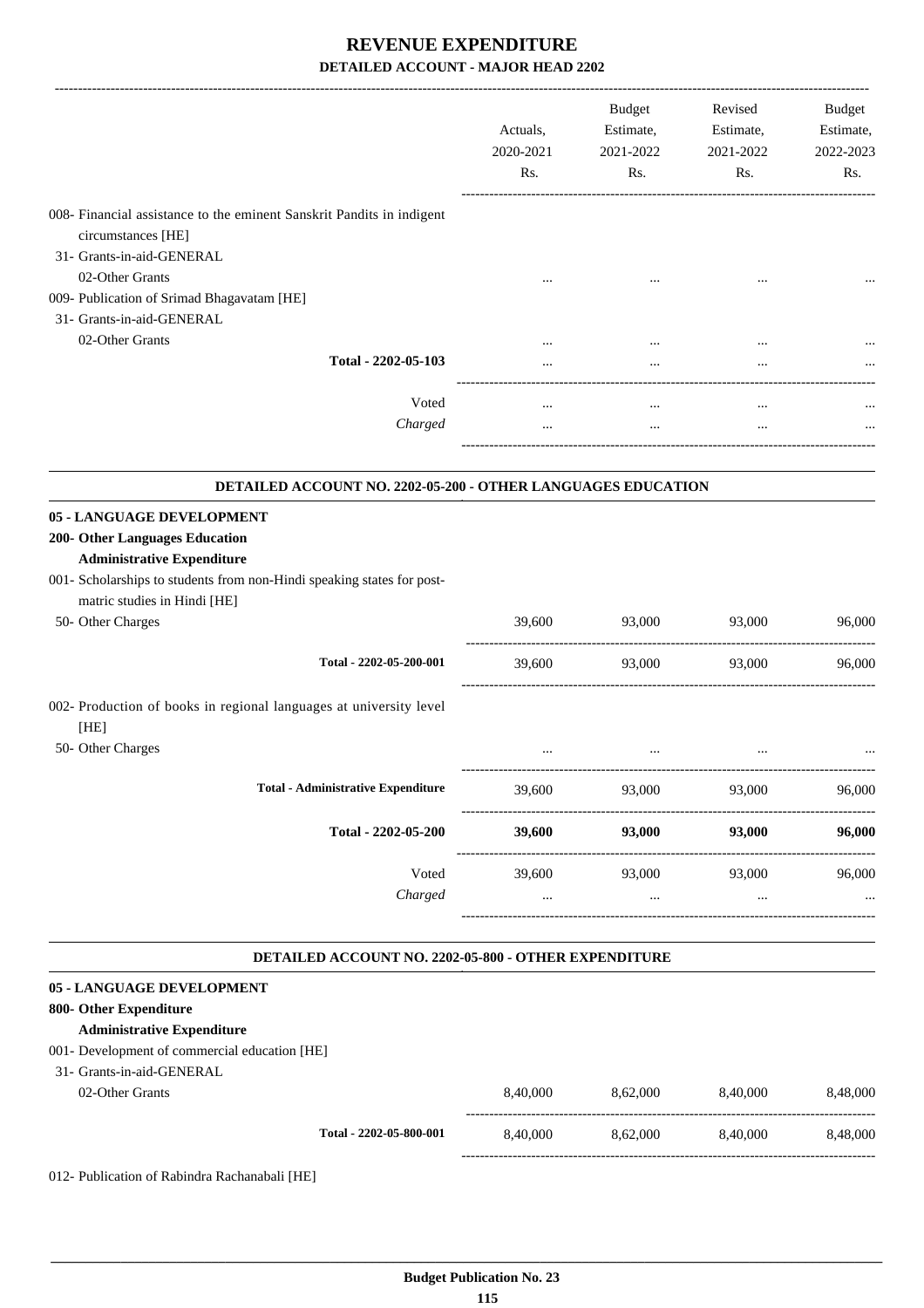|                                                                 |                                           | <b>Budget</b>             | Revised                                         | Budget      |
|-----------------------------------------------------------------|-------------------------------------------|---------------------------|-------------------------------------------------|-------------|
|                                                                 | Actuals,                                  | Estimate,                 | Estimate,                                       | Estimate,   |
|                                                                 | 2020-2021                                 | 2021-2022                 | 2021-2022                                       | 2022-2023   |
|                                                                 | Rs.                                       | Rs.                       | $\mathbf{Rs.}$                                  | Rs.         |
| 28- Payment of Professional and Special Services                |                                           |                           |                                                 |             |
| 02-Other charges                                                |                                           |                           |                                                 |             |
| 50- Other Charges                                               | $\cdots$                                  | $\cdots$                  | $\mathbf{r}$ , $\mathbf{r}$ , $\mathbf{r}$      |             |
|                                                                 |                                           |                           |                                                 |             |
| <b>Total - Administrative Expenditure</b>                       |                                           |                           | 8,40,000 8,62,000 8,40,000 8,48,000             |             |
| <b>State Development Schemes</b>                                |                                           |                           |                                                 |             |
| 005- Development of Commercial Education [HE]                   |                                           |                           |                                                 |             |
| 50- Other Charges                                               |                                           |                           |                                                 |             |
| Total - 2202-05-800 8,40,000 8,62,000 8,40,000 8,48,000         |                                           |                           |                                                 |             |
|                                                                 | Voted 8,40,000 8,62,000 8,40,000 8,48,000 |                           |                                                 |             |
| Charged                                                         | $\cdots$                                  | $\cdots$                  | $\cdots$                                        |             |
| DETAILED ACCOUNT NO. 2202-80-001 - DIRECTION AND ADMINISTRATION |                                           |                           |                                                 |             |
| 80 - GENERAL                                                    |                                           |                           |                                                 |             |
| 001- Direction and Administration                               |                                           |                           |                                                 |             |
| <b>Administrative Expenditure</b>                               |                                           |                           |                                                 |             |
| 003- Strengthening of education administration [HE]             |                                           |                           |                                                 |             |
| 01- Salaries                                                    |                                           |                           |                                                 |             |
| 01-Pay                                                          | 1,20,07,676                               | 1,31,22,000               | 1,22,48,000                                     | 1,26,15,000 |
| 14-Grade Pay                                                    | $\ldots$                                  | $\sim 100$ and $\sim 100$ | $\sim 100$ and $\sim 100$                       |             |
| 02-Dearness Allowance                                           | 65,142                                    | 3,94,000                  | 4,90,000                                        | 7,57,000    |
| 03-House Rent Allowance                                         | 11,44,513                                 | 12,47,000                 | 11,64,000                                       | 11,98,000   |
| 04-Ad hoc Bonus                                                 | 33,600                                    | 40,000                    | 34,000                                          | 35,000      |
| 07-Other Allowances                                             | 29,100                                    | 72,000                    | 30,000                                          | 31,000      |
| 12-Medical Allowance                                            | 6,000                                     | 8,000                     | 8,000                                           | 8,000       |
| Total - 2202-80-001-003-01                                      |                                           |                           | 1,32,86,031 1,48,83,000 1,39,74,000 1,46,44,000 |             |
| 07- Medical Reimbursements                                      | $\ldots$                                  | $\cdots$                  | $\cdots$                                        |             |
| 11- Travel Expenses                                             | 2,000                                     | 7,000                     | 7,000                                           | 7,000       |
| 12- Medical Reimbursements under WBHS 2008                      | 7,449                                     | 21,000                    | 21,000                                          | 21,000      |
| 13- Office Expenses                                             |                                           |                           |                                                 |             |
| 01-Electricity                                                  | 9,535                                     | 21,000                    | 21,000                                          | 21,000      |
| 02-Telephone                                                    | 69,080                                    | 1,11,000                  | 1,11,000                                        | 1,13,000    |
| 03-Maintenance / P.O.L. for Office Vehicles                     | 3,120                                     | 34,000                    | 3,000                                           | 3,000       |
| 04-Other Office Expenses                                        | 8,040                                     | 37,000                    | 37,000                                          | 38,000      |
| Total - 2202-80-001-003-13                                      | 89,775                                    | 2,03,000                  | 1,72,000                                        | 1,75,000    |
| 14- Rents, Rates and Taxes                                      | 2,69,349                                  | 1,40,000                  | 2,72,000                                        | 2,77,000    |
| 31- Grants-in-aid-GENERAL                                       |                                           |                           |                                                 |             |
| 02-Other Grants                                                 | $\ldots$                                  | $\ldots$                  | $\ldots$                                        | $\cdots$    |
| 50- Other Charges                                               | 6,82,351                                  | 10,45,000                 | 10,45,000                                       | 10,76,000   |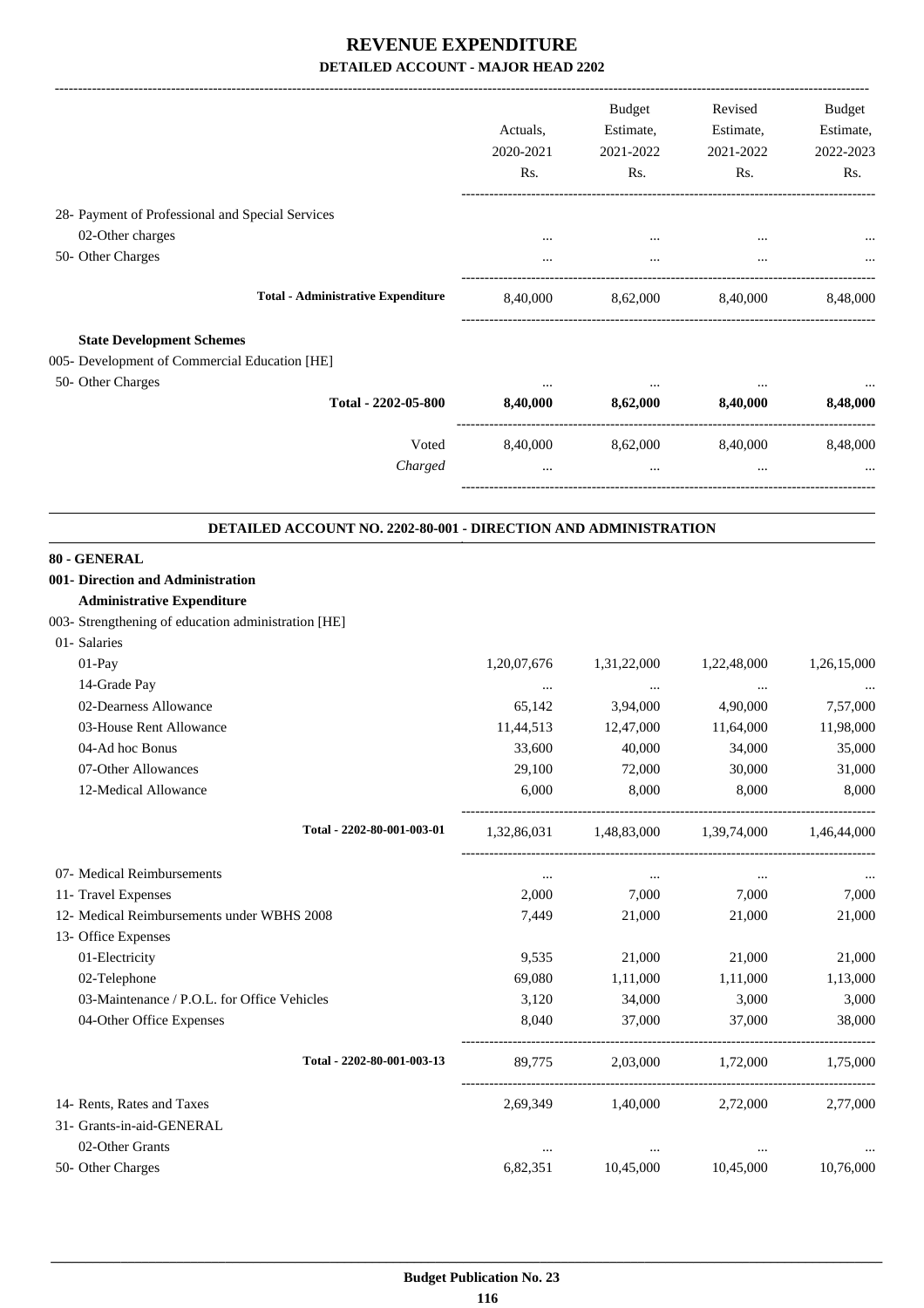|                                                                                                                                           |                                             | Actuals,<br>2020-2021<br>Rs. | Budget<br>2021-2022<br>Rs.                                                                                       | Revised<br>Estimate, Estimate,<br>2021-2022<br>Rs. | Budget<br>Estimate,<br>2022-2023<br>Rs. |
|-------------------------------------------------------------------------------------------------------------------------------------------|---------------------------------------------|------------------------------|------------------------------------------------------------------------------------------------------------------|----------------------------------------------------|-----------------------------------------|
|                                                                                                                                           | Total - 2202-80-001-003                     |                              | 1,43,36,955 1,62,99,000 1,54,91,000 1,62,00,000                                                                  |                                                    |                                         |
| 012- Assistance to Messes and Hostels attached to Government and<br>Non-Government Institutions for Students Welfare [HE]<br>01- Salaries |                                             |                              |                                                                                                                  |                                                    |                                         |
| 01-Pay                                                                                                                                    |                                             |                              |                                                                                                                  |                                                    |                                         |
| 14-Grade Pay                                                                                                                              |                                             |                              | $\cdots$                                                                                                         |                                                    |                                         |
| 02-Dearness Allowance                                                                                                                     |                                             |                              | $\cdots$                                                                                                         |                                                    |                                         |
| 03-House Rent Allowance                                                                                                                   |                                             | <br>$\ddotsc$                | $\cdots$<br>$\cdots$                                                                                             | <br>                                               |                                         |
| 04-Ad hoc Bonus                                                                                                                           |                                             |                              | $\cdots$                                                                                                         |                                                    |                                         |
| 12-Medical Allowance                                                                                                                      |                                             | $\cdots$                     | $\cdots$                                                                                                         | $\cdots$                                           |                                         |
| 02- Wages                                                                                                                                 |                                             |                              | $\cdots$                                                                                                         |                                                    |                                         |
| 31- Grants-in-aid-GENERAL                                                                                                                 |                                             |                              |                                                                                                                  |                                                    |                                         |
| 02-Other Grants                                                                                                                           |                                             | $\cdots$                     | 15,00,000                                                                                                        | 12,00,000                                          | 12,00,000                               |
| 36- Grants-in-aid-Salaries                                                                                                                |                                             | $\ddotsc$                    | $\cdots$                                                                                                         |                                                    |                                         |
|                                                                                                                                           | Total - 2202-80-001-012                     | $\cdots$                     |                                                                                                                  | 15,00,000 12,00,000 12,00,000                      |                                         |
|                                                                                                                                           | <b>Total - Administrative Expenditure</b>   |                              | $1{,}43{,}36{,}955 \qquad \quad 1{,}77{,}99{,}000 \qquad \quad 1{,}66{,}91{,}000 \qquad \quad 1{,}74{,}00{,}000$ |                                                    |                                         |
| <b>State Development Schemes</b>                                                                                                          |                                             |                              |                                                                                                                  |                                                    |                                         |
| 001- Strengthening of educational administration [HE]                                                                                     |                                             |                              |                                                                                                                  |                                                    |                                         |
| 50- Other Charges                                                                                                                         |                                             | 14,99,674                    | 80,00,000                                                                                                        | 26,67,000                                          | 84,00,000                               |
|                                                                                                                                           |                                             |                              |                                                                                                                  |                                                    |                                         |
|                                                                                                                                           | <b>Total - State Development Schemes</b>    | 14,99,674                    | 80,00,000                                                                                                        | 26,67,000                                          | 84,00,000                               |
|                                                                                                                                           | Total - 2202-80-001                         | 1,58,36,629                  | 2,57,99,000                                                                                                      | 1,93,58,000                                        | 2,58,00,000                             |
|                                                                                                                                           | Voted                                       | 1,58,36,629                  |                                                                                                                  | 2,57,99,000 1,93,58,000                            | 2,58,00,000                             |
|                                                                                                                                           | Charged                                     | $\cdots$                     | $\mathbf{r}$ , $\mathbf{r}$ , $\mathbf{r}$                                                                       | $\cdots$                                           |                                         |
|                                                                                                                                           | DETAILED ACCOUNT NO. 2202-80-004 - RESEARCH |                              |                                                                                                                  |                                                    |                                         |
| 80 - GENERAL                                                                                                                              |                                             |                              |                                                                                                                  |                                                    |                                         |
| 004- Research                                                                                                                             |                                             |                              |                                                                                                                  |                                                    |                                         |
| <b>State Development Schemes (Central Assistance)</b>                                                                                     |                                             |                              |                                                                                                                  |                                                    |                                         |
| 001- ACA for Documentation, Research, Publication of Gazetteers                                                                           |                                             |                              |                                                                                                                  |                                                    |                                         |
| (Central Share) (OCASPS) [HE]                                                                                                             |                                             |                              |                                                                                                                  |                                                    |                                         |
| 31- Grants-in-aid-GENERAL                                                                                                                 |                                             |                              |                                                                                                                  |                                                    |                                         |
| 02-Other Grants                                                                                                                           |                                             | $\cdots$                     | $\cdots$                                                                                                         | $\cdots$                                           |                                         |
|                                                                                                                                           | Total - 2202-80-004                         | $\cdots$                     | $\cdots$                                                                                                         | $\cdots$                                           |                                         |

------------------------------------------------------------------------------------------

-----------------------------------------------------------------------------------------

Voted ... ... ... ... *Charged* ... ... ... ...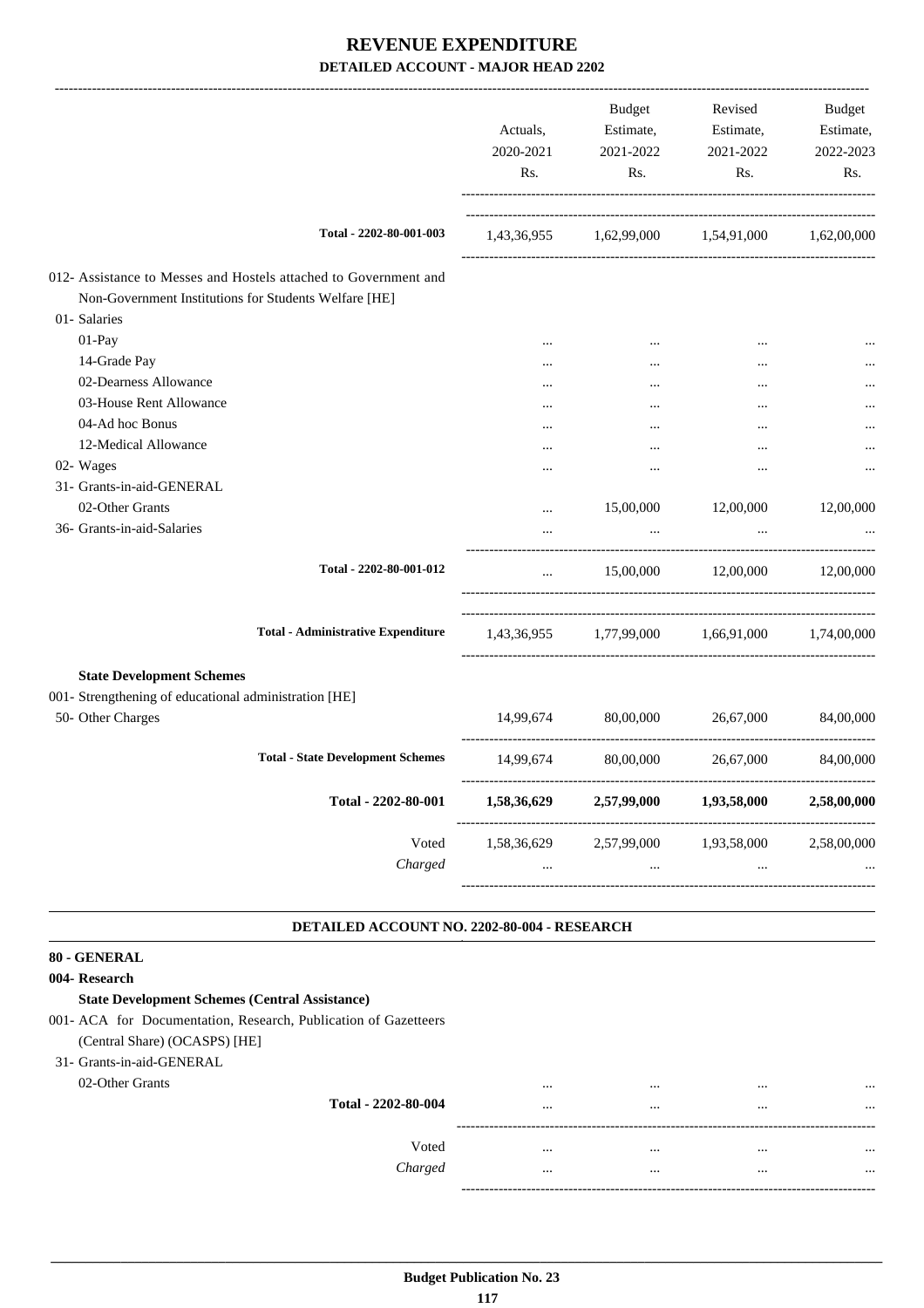|           | <b>Budget</b> | Revised   | <b>Budget</b> |
|-----------|---------------|-----------|---------------|
| Actuals.  | Estimate,     | Estimate, | Estimate,     |
| 2020-2021 | 2021-2022     | 2021-2022 | 2022-2023     |
| Rs.       | Rs.           | Rs.       | Rs.           |
|           |               |           |               |

#### **DETAILED ACCOUNT NO. 2202-80-107 - SCHOLARSHIPS**

.

| 80 - GENERAL                                                 |                                                                      |          |                                           |                                                     |               |
|--------------------------------------------------------------|----------------------------------------------------------------------|----------|-------------------------------------------|-----------------------------------------------------|---------------|
| 107- Scholarships                                            |                                                                      |          |                                           |                                                     |               |
| <b>Administrative Expenditure</b>                            |                                                                      |          |                                           |                                                     |               |
| 001- General stipend [HE]                                    |                                                                      |          |                                           |                                                     |               |
| 31- Grants-in-aid-GENERAL                                    |                                                                      |          |                                           |                                                     |               |
| 02-Other Grants                                              |                                                                      | $\cdots$ | $\cdots$                                  | $\cdots$                                            |               |
| 002- Govenrment Scholarships [HE]                            |                                                                      |          |                                           |                                                     |               |
| 31- Grants-in-aid-GENERAL                                    |                                                                      |          |                                           |                                                     |               |
| 02-Other Grants                                              |                                                                      | $\cdots$ | $\cdots$                                  |                                                     |               |
| 003- National Scholarships [HE]                              |                                                                      |          |                                           |                                                     |               |
| 31- Grants-in-aid-GENERAL                                    |                                                                      |          |                                           |                                                     |               |
| 02-Other Grants                                              |                                                                      |          |                                           |                                                     | $\cdots$      |
|                                                              | 004- Scholarship and other educational facilities to the children of |          |                                           |                                                     |               |
| political sufferers [HE]                                     |                                                                      |          |                                           |                                                     |               |
| 31- Grants-in-aid-GENERAL                                    |                                                                      |          |                                           |                                                     |               |
| 02-Other Grants                                              |                                                                      | $\cdots$ | $\cdots$                                  |                                                     | $\cdots$      |
| 008- West Bengal Government Merit-cum-Means Scholarship [HE] |                                                                      |          |                                           |                                                     |               |
| 34- Scholarships and Stipends                                |                                                                      |          | 200,95,96,907 206,84,87,000 934,43,56,000 |                                                     |               |
|                                                              | Total - 2202-80-107-008                                              |          | 200,95,96,907 206,84,87,000 934,43,56,000 |                                                     |               |
|                                                              |                                                                      |          |                                           |                                                     |               |
|                                                              | 009- School of Oriental & African Studies (SOAS) Scholarships        |          |                                           |                                                     |               |
| (Biswa Bangla Scholarship) [HE]                              |                                                                      |          |                                           |                                                     |               |
| 34- Scholarships and Stipends                                |                                                                      | $\cdots$ |                                           | 63,13,000 63,13,000                                 | 64,39,000     |
|                                                              |                                                                      |          |                                           |                                                     |               |
|                                                              | Total - 2202-80-107-009                                              |          | and the state                             | 63,13,000 63,13,000 64,39,000                       |               |
|                                                              |                                                                      |          |                                           |                                                     |               |
|                                                              | <b>Total - Administrative Expenditure</b>                            |          |                                           |                                                     |               |
|                                                              |                                                                      |          |                                           | 200,95,96,907 207,48,00,000 935,06,69,000 64,39,000 |               |
| <b>State Development Schemes</b>                             |                                                                      |          |                                           |                                                     |               |
| 016- National Scholarships [HE]                              |                                                                      |          |                                           |                                                     |               |
| 31- Grants-in-aid-GENERAL                                    |                                                                      |          |                                           |                                                     |               |
| 02-Other Grants                                              |                                                                      | $\cdots$ | $\cdots$                                  |                                                     |               |
| 34- Scholarships and Stipends                                |                                                                      |          | $\cdots$                                  |                                                     | $\cdots$      |
| 019- West Bengal Government Merit-cum-Means Scholarship [HE] |                                                                      |          |                                           |                                                     |               |
| 34- Scholarships and Stipends                                |                                                                      | $\cdots$ | $\cdots$                                  | $\cdots$                                            | 500,00,00,000 |
|                                                              | Total - 2202-80-107-019                                              | $\cdots$ | $\cdots$                                  | $\cdots$                                            | 500,00,00,000 |
|                                                              |                                                                      |          |                                           |                                                     |               |
|                                                              |                                                                      |          |                                           |                                                     |               |
|                                                              | <b>Total - State Development Schemes</b>                             | $\cdots$ | $\cdots$                                  | $\cdots$                                            | 500,00,00,000 |
|                                                              |                                                                      |          |                                           |                                                     |               |

#### **Central Sector Scheme**

015- National Scholarships [HE]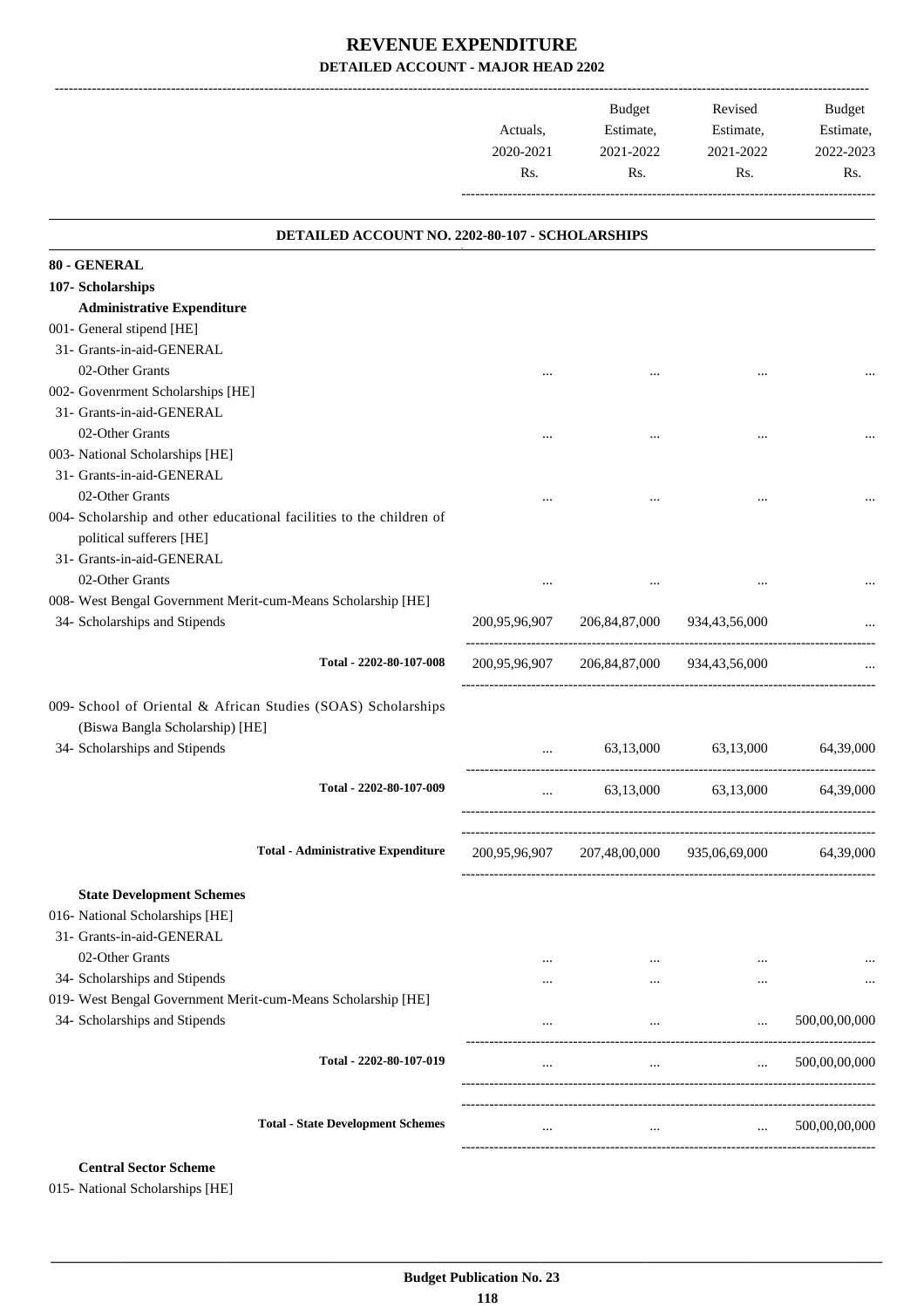|                                                  |                                                      |               | Budget                      | Revised                           | Budget        |
|--------------------------------------------------|------------------------------------------------------|---------------|-----------------------------|-----------------------------------|---------------|
|                                                  |                                                      | Actuals,      | Estimate,                   | Estimate,                         | Estimate,     |
|                                                  |                                                      | 2020-2021     | 2021-2022                   | 2021-2022                         | 2022-2023     |
|                                                  |                                                      | Rs.           | Rs.                         | Rs.                               | Rs.           |
|                                                  |                                                      |               |                             |                                   |               |
| 31- Grants-in-aid-GENERAL                        |                                                      |               |                             |                                   |               |
| 02-Other Grants                                  |                                                      |               |                             |                                   |               |
|                                                  | Total - 2202-80-107                                  | 200,95,96,907 | 207,48,00,000               | 935,06,69,000                     | 500,64,39,000 |
|                                                  | Voted                                                |               | 200,95,96,907 207,48,00,000 | 935,06,69,000                     | 500,64,39,000 |
|                                                  | Charged                                              |               | $\cdots$                    |                                   |               |
|                                                  |                                                      |               |                             |                                   |               |
|                                                  | DETAILED ACCOUNT NO. 2202-80-800 - OTHER EXPENDITURE |               |                             |                                   |               |
| 80 - GENERAL                                     |                                                      |               |                             |                                   |               |
| 800- Other Expenditure                           |                                                      |               |                             |                                   |               |
| <b>Administrative Expenditure</b>                |                                                      |               |                             |                                   |               |
| 003- West Bengal Bratachari Society [HE]         |                                                      |               |                             |                                   |               |
| 31- Grants-in-aid-GENERAL                        |                                                      |               |                             |                                   |               |
| 02-Other Grants                                  |                                                      | 26,000        | 99,000                      | 26,000                            | 26,000        |
|                                                  | Total - 2202-80-800-003                              | 26,000        | 99,000                      | 26,000                            | 26,000        |
|                                                  |                                                      |               |                             |                                   |               |
| 004- Calcutta University Institute [HE]          |                                                      |               |                             |                                   |               |
| 31- Grants-in-aid-GENERAL                        |                                                      |               |                             |                                   |               |
| 02-Other Grants                                  |                                                      |               |                             |                                   |               |
| 008- Y.M.C.A., Y.W.C.A. and Other Societies [HE] |                                                      |               |                             |                                   |               |
| 31- Grants-in-aid-GENERAL                        |                                                      |               |                             |                                   |               |
| 02-Other Grants                                  |                                                      | 7,000         | ____________________        | 7.000                             | 7.000         |
|                                                  | Total - 2202-80-800-008                              | 7,000         | $\ddots$                    | 7,000                             | 7,000         |
| 023- Establishment of Day Students Homes [HE]    |                                                      |               |                             |                                   |               |
| 31- Grants-in-aid-GENERAL                        |                                                      |               |                             |                                   |               |
| 02-Other Grants                                  |                                                      | $\cdots$      | $\cdots$                    |                                   | $\cdots$      |
| 027- Publication of District Gazetters [HE]      |                                                      |               |                             |                                   |               |
| 50- Other Charges                                |                                                      | $\cdots$      | $\cdots$                    | $\cdots$                          |               |
|                                                  | <b>Total - Administrative Expenditure</b>            | 33,000        | 99,000                      | 33,000                            | 33,000        |
|                                                  |                                                      |               |                             |                                   |               |
| <b>State Development Schemes</b>                 |                                                      |               |                             |                                   |               |
| 048- Publication of District Gazetteers [HE]     |                                                      |               |                             |                                   |               |
| 50- Other Charges                                |                                                      |               | 6,00,000                    | 2,00,000 6,30,000                 |               |
|                                                  | <b>Total - State Development Schemes</b>             | $\cdots$      | 6,00,000                    | 2,00,000                          | 6,30,000      |
|                                                  | Total - 2202-80-800                                  | <b>33,000</b> |                             | 6,99,000 2,33,000 6,63,000        |               |
|                                                  | Voted                                                |               |                             | 33,000 6,99,000 2,33,000 6,63,000 |               |
|                                                  | Charged                                              |               |                             |                                   |               |
|                                                  |                                                      | $\cdots$      | $\cdots$                    | $\cdots$                          |               |
|                                                  |                                                      |               |                             |                                   |               |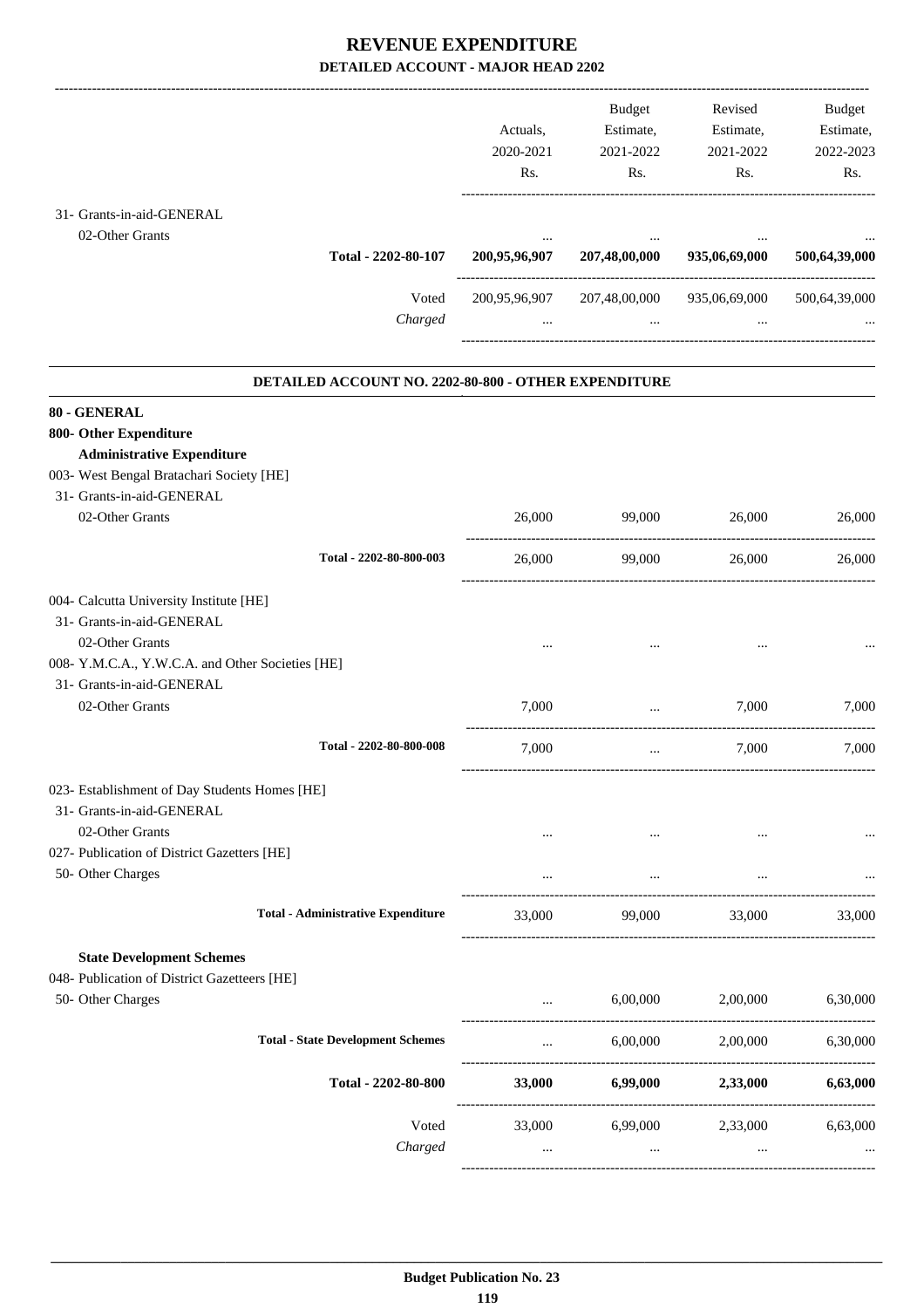|                                                       |                                                                           |           | Budget    | Revised                         | Budget    |
|-------------------------------------------------------|---------------------------------------------------------------------------|-----------|-----------|---------------------------------|-----------|
|                                                       |                                                                           | Actuals,  | Estimate, | Estimate,                       | Estimate, |
|                                                       |                                                                           | 2020-2021 | 2021-2022 | 2021-2022                       | 2022-2023 |
|                                                       |                                                                           | Rs.       | Rs.       | Rs.                             | Rs.       |
|                                                       | DETAILED ACCOUNT NO. 2202 - DEDUCT RECOVERIES IN REDUCTION OF EXPENDITURE |           |           |                                 |           |
| 02 - SECONDARY EDUCATION                              |                                                                           |           |           |                                 |           |
| 105- Teachers Training                                |                                                                           |           |           |                                 |           |
| Administrative Expenditure                            |                                                                           |           |           |                                 |           |
| 006-Improvement of Teachers Training Facilities [HE]  |                                                                           |           |           |                                 |           |
| 70-Deduct Recoveries                                  |                                                                           |           |           |                                 |           |
| 01-Others                                             |                                                                           | $\cdots$  | $-1,000$  | $-1,000$                        | $-1,000$  |
| 02-W.B.H.S. 2008                                      |                                                                           | $\cdots$  | $-1,000$  | $-1,000$                        | $-1,000$  |
|                                                       | Total - 105 - Deduct - Recoveries                                         | $\cdots$  | $-2,000$  | $-2,000$                        | $-2,000$  |
| 911- Deduct Recoveries of Overpayments                |                                                                           |           |           |                                 |           |
| Administrative Expenditure                            |                                                                           |           |           |                                 |           |
| 004-Secondary Schools for Boys and Girls [HE]         |                                                                           |           |           |                                 |           |
| 70-Deduct Recoveries                                  |                                                                           |           |           |                                 |           |
| 01-Others                                             |                                                                           | $\cdots$  | $-1,000$  | $-1,000$                        | $-1,000$  |
| 02-W.B.H.S. 2008                                      |                                                                           |           | $-1,000$  | $-1,000$                        | $-1,000$  |
| 006-Improvement of Teacher's Training Facilities [HE] |                                                                           |           |           |                                 |           |
| 70-Deduct Recoveries                                  |                                                                           |           |           |                                 |           |
| 01-Others                                             |                                                                           |           | $-1,000$  | $-1,000$                        | $-1,000$  |
| 028-Improvement of Teachers Training Facilities [HE]  |                                                                           |           |           |                                 |           |
| 70-Deduct Recoveries                                  |                                                                           |           |           |                                 |           |
| 01-Others                                             |                                                                           |           | $-1,000$  | $-1,000$                        | $-1,000$  |
|                                                       | Total - 911 - Deduct - Recoveries                                         | $\cdots$  | $-4,000$  | $-4,000$                        | $-4,000$  |
| 03- UNIVERSITY AND HIGHER EDUCATION                   |                                                                           |           |           |                                 |           |
| 001- Direction and Administration                     |                                                                           |           |           |                                 |           |
| Administrative Expenditure                            |                                                                           |           |           |                                 |           |
| 001-Directorate of Education [HE]                     |                                                                           |           |           |                                 |           |
| 70-Deduct Recoveries                                  |                                                                           |           |           |                                 |           |
| 01-Others                                             |                                                                           | $-4,000$  | $-1,000$  | $-1,000$                        | $-1,000$  |
| 02-W.B.H.S. 2008                                      |                                                                           | $\cdots$  | $-1,000$  | $-1,000$                        | $-1,000$  |
| 002-Pay Commitee [HE]                                 |                                                                           |           |           |                                 |           |
| 70-Deduct Recoveries                                  |                                                                           |           |           |                                 |           |
| 01-Others                                             |                                                                           | $\cdots$  | $-1,000$  | $-1,000$                        | $-1,000$  |
| 02-W.B.H.S. 2008                                      |                                                                           |           | $-1,000$  | $-1,000$<br>------------------- | $-1,000$  |
|                                                       | Total - 001 - Deduct - Recoveries                                         | $-4,000$  | $-4,000$  | $-4,000$                        | $-4,000$  |
| 102- Assistance to Universities                       |                                                                           |           |           |                                 |           |
| Administrative Expenditure                            |                                                                           |           |           |                                 |           |
| 001-Calcutta University [HE]                          |                                                                           |           |           |                                 |           |
| 70-Deduct Recoveries                                  |                                                                           |           |           |                                 |           |
| 01-Others                                             |                                                                           | $\cdots$  | $-1,000$  | $-1,000$                        | $-1,000$  |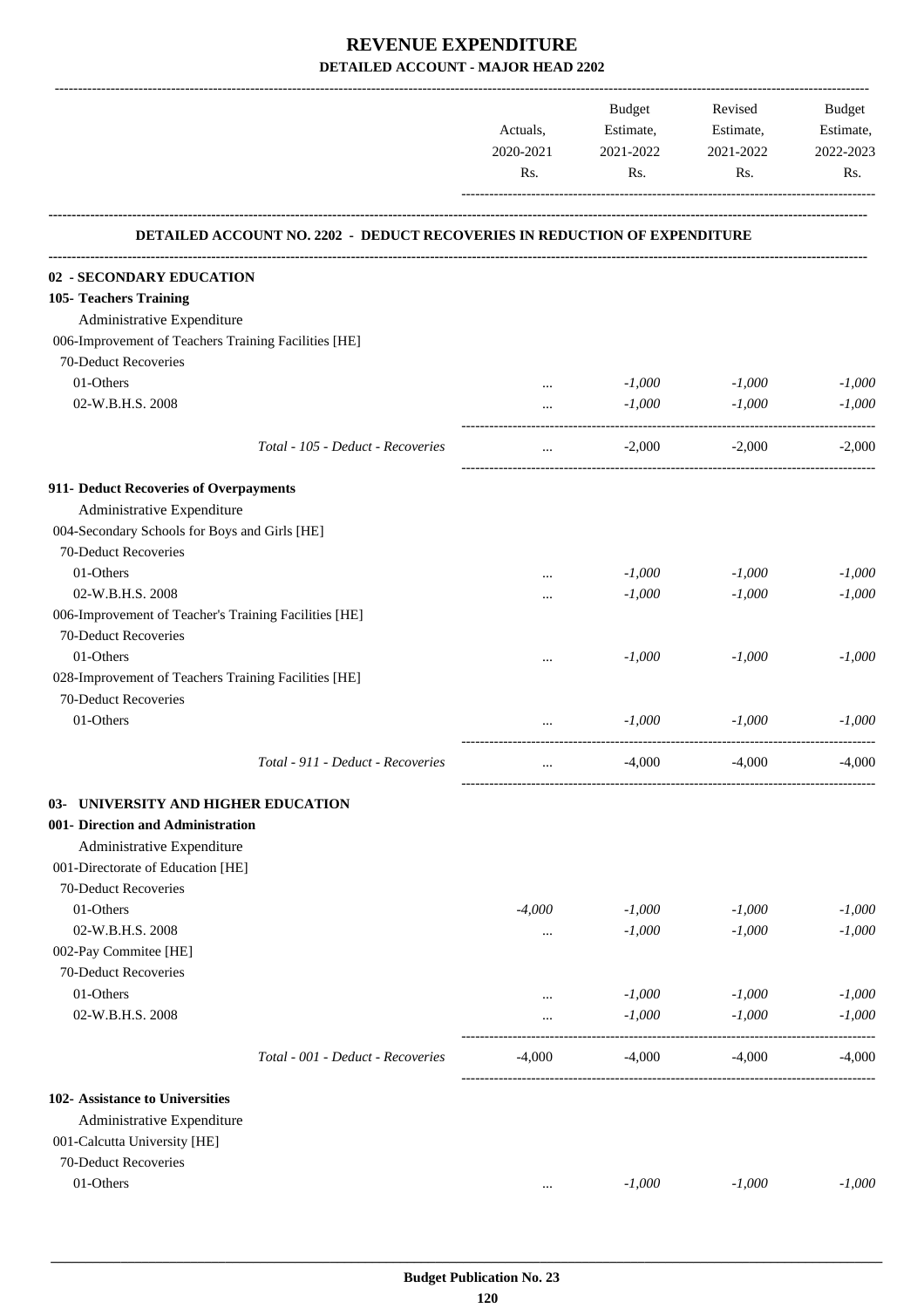-------------------------------------------------------------------------------------------------------------------------------------------------------------------------------

|                                                       | Actuals,<br>2020-2021<br>Rs. | <b>Budget</b><br>Estimate,<br>2021-2022<br>Rs. | Revised<br>Estimate,<br>2021-2022<br>Rs. | <b>Budget</b><br>Estimate,<br>2022-2023<br>Rs. |
|-------------------------------------------------------|------------------------------|------------------------------------------------|------------------------------------------|------------------------------------------------|
| 02-W.B.H.S. 2008                                      | $\cdots$                     | $-1,000$                                       | $-1,000$                                 | $-1,000$                                       |
| 004-Burdwan University [HE]                           |                              |                                                |                                          |                                                |
| 70-Deduct Recoveries                                  |                              |                                                |                                          |                                                |
| 01-Others                                             | $\cdots$                     | $-1,000$                                       | $-1,000$                                 | $-1,000$                                       |
| 009-Development of Universities [HE]                  |                              |                                                |                                          |                                                |
| 70-Deduct Recoveries                                  |                              |                                                |                                          |                                                |
| 01-Others                                             | $\cdots$                     | $-1,000$                                       | $-1,000$                                 | $-1,000$                                       |
| 014-Establishment of a new University at Barasat [HE] |                              |                                                |                                          |                                                |
| 70-Deduct Recoveries                                  |                              |                                                |                                          |                                                |
| 01-Others                                             |                              | $-1,000$                                       | $-1,000$                                 | $-1,000$                                       |
| <b>State Development Schemes</b>                      | $\cdots$                     |                                                |                                          |                                                |
| 041-Development of Universities [HE]                  |                              |                                                |                                          |                                                |
| 70-Deduct Recoveries                                  |                              |                                                |                                          |                                                |
| 01-Others                                             |                              |                                                |                                          |                                                |
| 02-W.B.H.S. 2008                                      | $\cdots$                     | $\cdots$                                       | $\cdots$                                 |                                                |
|                                                       |                              | $\cdots$                                       |                                          |                                                |
| Total - 102 - Deduct - Recoveries                     | $\ddotsc$                    | $-5,000$                                       | $-5,000$                                 | $-5,000$                                       |
| 103- Government Colleges and Institutes               |                              |                                                |                                          |                                                |
| Administrative Expenditure                            |                              |                                                |                                          |                                                |
| 001-Government Arts Colleges for Men [HE]             |                              |                                                |                                          |                                                |
| 70-Deduct Recoveries                                  |                              |                                                |                                          |                                                |
| 01-Others                                             | $-26,462$                    | $-1,000$                                       | $-1,000$                                 | $-1,000$                                       |
| 02-W.B.H.S. 2008                                      | $\cdots$                     | $-1,000$                                       | $-1,000$                                 | $-1,000$                                       |
| 008-Development of other Government colleges [HE]     |                              |                                                |                                          |                                                |
| 70-Deduct Recoveries                                  |                              |                                                |                                          |                                                |
| 01-Others                                             | $\ddotsc$                    | $-1,000$                                       | $-1,000$                                 | $-1,000$                                       |
| 02-W.B.H.S. 2008                                      | $\cdots$                     | $-1,000$                                       | $-1,000$                                 | $-1,000$                                       |
| 009-Government Colleges and Institutes [HE]           |                              |                                                |                                          |                                                |
| 70-Deduct Recoveries                                  |                              |                                                |                                          |                                                |
| 01-Others                                             | $-4,03,325$                  | $-1,000$                                       | $-5,00,000$                              | $-5,00,000$                                    |
| 02-W.B.H.S. 2008                                      | $\cdots$                     | $\text{-}1,\!000$                              | $-1,000$                                 | $-1,000$                                       |
| 010-Bidhan Nagar Government College [HE]              |                              |                                                |                                          |                                                |
| 70-Deduct Recoveries                                  |                              |                                                |                                          |                                                |
| 01-Others                                             | $\cdots$                     | $-1,000$                                       | $-1,000$                                 | $-1,000$                                       |
| 02-W.B.H.S. 2008                                      | $\cdots$                     | $-1,000$                                       | $-1,000$                                 | $-1,000$                                       |
| 011-Haldia Government College [HE]                    |                              |                                                |                                          |                                                |
| 70-Deduct Recoveries                                  |                              |                                                |                                          |                                                |
| 01-Others                                             | $\cdots$                     | $-1,000$                                       | $-1,000$                                 | $-1,000$                                       |
| 02-W.B.H.S. 2008                                      | $\cdots$                     | $-1,000$                                       | $-1,000$                                 | $-1,000$                                       |
| 016-Government College at Siliguri [HE]               |                              |                                                |                                          |                                                |
| 70-Deduct Recoveries                                  |                              |                                                |                                          |                                                |
| 01-Others                                             |                              | $-1,000$                                       | $-1,000$                                 | $-1,000$                                       |
| 02-W.B.H.S. 2008                                      |                              | $-1,000$                                       | $-1,000$                                 | $-1,000$                                       |
| 035-Training colleges for teachers [HE]               |                              |                                                |                                          |                                                |
| 70-Deduct Recoveries                                  |                              |                                                |                                          |                                                |
| 01-Others                                             |                              | $-1,000$                                       |                                          |                                                |
|                                                       | $\cdots$                     |                                                | $\ldots$                                 |                                                |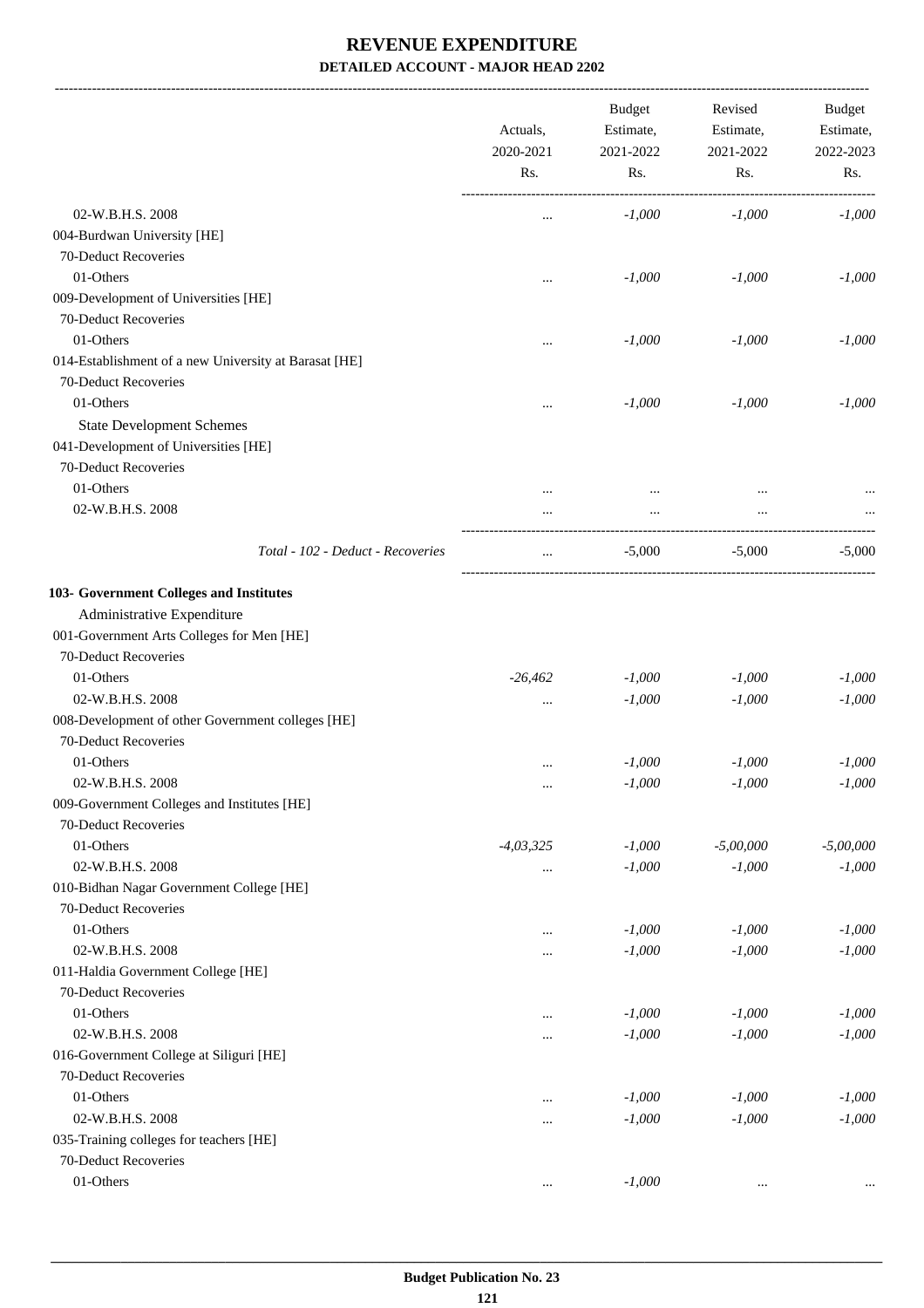-------------------------------------------------------------------------------------------------------------------------------------------------------------------------------

| Rs.<br>Rs.<br>Rs.<br>Rs.<br>02-W.B.H.S. 2008<br>$-1,000$<br>$\ddotsc$<br>$\cdots$<br>036-Development of Presidency College as a constituent College<br>[HE]<br>70-Deduct Recoveries<br>01-Others<br>$-1,000$<br>$-1,000$<br>$-1,000$<br>$\cdots$<br>037-Development of Hooghly Mohsin College as a constituent<br>college [HE]<br>70-Deduct Recoveries<br>01-Others<br>$-1,000$<br>$-1,000$<br>$-1,000$<br><br>040-Calcutta Madrasah [HE]<br>70-Deduct Recoveries<br>01-Others<br>$-1,000$<br>$-1,000$<br>$-1,000$<br><br>02-W.B.H.S. 2008<br>$-1,000$<br>$-1,000$<br>$-1,000$<br><br><b>State Development Schemes</b><br>005-Establishment of New Government College [HE]<br>70-Deduct Recoveries<br>01-Others<br>$\cdots$<br><br><br>031-Development of Presidency College, Calcutta [HE]<br>70-Deduct Recoveries<br>01-Others<br>$\ddotsc$<br>$\cdots$<br>$\cdots$<br>02-W.B.H.S. 2008<br><br>Total - 103 - Deduct - Recoveries<br>$-4,29,787$<br>$-18,000$<br>$-5,15,000$<br>$-5,15,000$<br>Administrative Expenditure<br>001-Assistance to Non-Govt. College and Institutes [HE]<br>70-Deduct Recoveries<br>01-Others<br>$-36,06,128$<br>$-1,000$<br>$-10,000$<br>$-10,000$<br>02-W.B.H.S. 2008<br>$-1,000$<br>$-1,000$<br>$-1,000$<br>$\ddotsc$<br>004-Professional Colleges [HE]<br>70-Deduct Recoveries<br>01-Others<br>$-1,000$<br>$-1,000$<br>$-1,000$<br><br>02-W.B.H.S. 2008<br>$-1,000$<br>$-1,000$<br>$-1,000$<br><br>007-Salary Deficit Schemes for Non-Government Colleges [HE]<br>70-Deduct Recoveries<br>01-Others<br>$-1,000$<br>$-1,000$<br>$-1,000$<br>$\ddotsc$<br><b>State Development Schemes</b><br>002-Development of Non-Government Colleges [HE]<br>70-Deduct Recoveries<br>01-Others<br>$-3,279$<br>$\cdots$<br>$\ddotsc$<br>006-Incentives to non-Government Colleges under State level<br>Assessment Scheme [HE]<br>70-Deduct Recoveries<br>01-Others<br>$\cdots$<br>$\cdots$<br>$\cdots$<br>State Development Schemes (Central Assistance) |                                                     | Actuals,<br>2020-2021 | <b>Budget</b><br>Estimate,<br>2021-2022 | Revised<br>Estimate,<br>2021-2022 | <b>Budget</b><br>Estimate,<br>2022-2023 |
|----------------------------------------------------------------------------------------------------------------------------------------------------------------------------------------------------------------------------------------------------------------------------------------------------------------------------------------------------------------------------------------------------------------------------------------------------------------------------------------------------------------------------------------------------------------------------------------------------------------------------------------------------------------------------------------------------------------------------------------------------------------------------------------------------------------------------------------------------------------------------------------------------------------------------------------------------------------------------------------------------------------------------------------------------------------------------------------------------------------------------------------------------------------------------------------------------------------------------------------------------------------------------------------------------------------------------------------------------------------------------------------------------------------------------------------------------------------------------------------------------------------------------------------------------------------------------------------------------------------------------------------------------------------------------------------------------------------------------------------------------------------------------------------------------------------------------------------------------------------------------------------------------------------------------------------------------------------------------|-----------------------------------------------------|-----------------------|-----------------------------------------|-----------------------------------|-----------------------------------------|
|                                                                                                                                                                                                                                                                                                                                                                                                                                                                                                                                                                                                                                                                                                                                                                                                                                                                                                                                                                                                                                                                                                                                                                                                                                                                                                                                                                                                                                                                                                                                                                                                                                                                                                                                                                                                                                                                                                                                                                            |                                                     |                       |                                         |                                   |                                         |
|                                                                                                                                                                                                                                                                                                                                                                                                                                                                                                                                                                                                                                                                                                                                                                                                                                                                                                                                                                                                                                                                                                                                                                                                                                                                                                                                                                                                                                                                                                                                                                                                                                                                                                                                                                                                                                                                                                                                                                            |                                                     |                       |                                         |                                   |                                         |
|                                                                                                                                                                                                                                                                                                                                                                                                                                                                                                                                                                                                                                                                                                                                                                                                                                                                                                                                                                                                                                                                                                                                                                                                                                                                                                                                                                                                                                                                                                                                                                                                                                                                                                                                                                                                                                                                                                                                                                            |                                                     |                       |                                         |                                   |                                         |
|                                                                                                                                                                                                                                                                                                                                                                                                                                                                                                                                                                                                                                                                                                                                                                                                                                                                                                                                                                                                                                                                                                                                                                                                                                                                                                                                                                                                                                                                                                                                                                                                                                                                                                                                                                                                                                                                                                                                                                            |                                                     |                       |                                         |                                   |                                         |
|                                                                                                                                                                                                                                                                                                                                                                                                                                                                                                                                                                                                                                                                                                                                                                                                                                                                                                                                                                                                                                                                                                                                                                                                                                                                                                                                                                                                                                                                                                                                                                                                                                                                                                                                                                                                                                                                                                                                                                            |                                                     |                       |                                         |                                   |                                         |
|                                                                                                                                                                                                                                                                                                                                                                                                                                                                                                                                                                                                                                                                                                                                                                                                                                                                                                                                                                                                                                                                                                                                                                                                                                                                                                                                                                                                                                                                                                                                                                                                                                                                                                                                                                                                                                                                                                                                                                            |                                                     |                       |                                         |                                   |                                         |
|                                                                                                                                                                                                                                                                                                                                                                                                                                                                                                                                                                                                                                                                                                                                                                                                                                                                                                                                                                                                                                                                                                                                                                                                                                                                                                                                                                                                                                                                                                                                                                                                                                                                                                                                                                                                                                                                                                                                                                            |                                                     |                       |                                         |                                   |                                         |
|                                                                                                                                                                                                                                                                                                                                                                                                                                                                                                                                                                                                                                                                                                                                                                                                                                                                                                                                                                                                                                                                                                                                                                                                                                                                                                                                                                                                                                                                                                                                                                                                                                                                                                                                                                                                                                                                                                                                                                            |                                                     |                       |                                         |                                   |                                         |
|                                                                                                                                                                                                                                                                                                                                                                                                                                                                                                                                                                                                                                                                                                                                                                                                                                                                                                                                                                                                                                                                                                                                                                                                                                                                                                                                                                                                                                                                                                                                                                                                                                                                                                                                                                                                                                                                                                                                                                            |                                                     |                       |                                         |                                   |                                         |
|                                                                                                                                                                                                                                                                                                                                                                                                                                                                                                                                                                                                                                                                                                                                                                                                                                                                                                                                                                                                                                                                                                                                                                                                                                                                                                                                                                                                                                                                                                                                                                                                                                                                                                                                                                                                                                                                                                                                                                            |                                                     |                       |                                         |                                   |                                         |
|                                                                                                                                                                                                                                                                                                                                                                                                                                                                                                                                                                                                                                                                                                                                                                                                                                                                                                                                                                                                                                                                                                                                                                                                                                                                                                                                                                                                                                                                                                                                                                                                                                                                                                                                                                                                                                                                                                                                                                            |                                                     |                       |                                         |                                   |                                         |
|                                                                                                                                                                                                                                                                                                                                                                                                                                                                                                                                                                                                                                                                                                                                                                                                                                                                                                                                                                                                                                                                                                                                                                                                                                                                                                                                                                                                                                                                                                                                                                                                                                                                                                                                                                                                                                                                                                                                                                            |                                                     |                       |                                         |                                   |                                         |
|                                                                                                                                                                                                                                                                                                                                                                                                                                                                                                                                                                                                                                                                                                                                                                                                                                                                                                                                                                                                                                                                                                                                                                                                                                                                                                                                                                                                                                                                                                                                                                                                                                                                                                                                                                                                                                                                                                                                                                            |                                                     |                       |                                         |                                   |                                         |
|                                                                                                                                                                                                                                                                                                                                                                                                                                                                                                                                                                                                                                                                                                                                                                                                                                                                                                                                                                                                                                                                                                                                                                                                                                                                                                                                                                                                                                                                                                                                                                                                                                                                                                                                                                                                                                                                                                                                                                            |                                                     |                       |                                         |                                   |                                         |
|                                                                                                                                                                                                                                                                                                                                                                                                                                                                                                                                                                                                                                                                                                                                                                                                                                                                                                                                                                                                                                                                                                                                                                                                                                                                                                                                                                                                                                                                                                                                                                                                                                                                                                                                                                                                                                                                                                                                                                            |                                                     |                       |                                         |                                   |                                         |
|                                                                                                                                                                                                                                                                                                                                                                                                                                                                                                                                                                                                                                                                                                                                                                                                                                                                                                                                                                                                                                                                                                                                                                                                                                                                                                                                                                                                                                                                                                                                                                                                                                                                                                                                                                                                                                                                                                                                                                            |                                                     |                       |                                         |                                   |                                         |
|                                                                                                                                                                                                                                                                                                                                                                                                                                                                                                                                                                                                                                                                                                                                                                                                                                                                                                                                                                                                                                                                                                                                                                                                                                                                                                                                                                                                                                                                                                                                                                                                                                                                                                                                                                                                                                                                                                                                                                            |                                                     |                       |                                         |                                   |                                         |
|                                                                                                                                                                                                                                                                                                                                                                                                                                                                                                                                                                                                                                                                                                                                                                                                                                                                                                                                                                                                                                                                                                                                                                                                                                                                                                                                                                                                                                                                                                                                                                                                                                                                                                                                                                                                                                                                                                                                                                            |                                                     |                       |                                         |                                   |                                         |
|                                                                                                                                                                                                                                                                                                                                                                                                                                                                                                                                                                                                                                                                                                                                                                                                                                                                                                                                                                                                                                                                                                                                                                                                                                                                                                                                                                                                                                                                                                                                                                                                                                                                                                                                                                                                                                                                                                                                                                            |                                                     |                       |                                         |                                   |                                         |
|                                                                                                                                                                                                                                                                                                                                                                                                                                                                                                                                                                                                                                                                                                                                                                                                                                                                                                                                                                                                                                                                                                                                                                                                                                                                                                                                                                                                                                                                                                                                                                                                                                                                                                                                                                                                                                                                                                                                                                            |                                                     |                       |                                         |                                   |                                         |
|                                                                                                                                                                                                                                                                                                                                                                                                                                                                                                                                                                                                                                                                                                                                                                                                                                                                                                                                                                                                                                                                                                                                                                                                                                                                                                                                                                                                                                                                                                                                                                                                                                                                                                                                                                                                                                                                                                                                                                            |                                                     |                       |                                         |                                   |                                         |
|                                                                                                                                                                                                                                                                                                                                                                                                                                                                                                                                                                                                                                                                                                                                                                                                                                                                                                                                                                                                                                                                                                                                                                                                                                                                                                                                                                                                                                                                                                                                                                                                                                                                                                                                                                                                                                                                                                                                                                            | 104- Assistance to Non Govt Colleges and Institutes |                       |                                         |                                   |                                         |
|                                                                                                                                                                                                                                                                                                                                                                                                                                                                                                                                                                                                                                                                                                                                                                                                                                                                                                                                                                                                                                                                                                                                                                                                                                                                                                                                                                                                                                                                                                                                                                                                                                                                                                                                                                                                                                                                                                                                                                            |                                                     |                       |                                         |                                   |                                         |
|                                                                                                                                                                                                                                                                                                                                                                                                                                                                                                                                                                                                                                                                                                                                                                                                                                                                                                                                                                                                                                                                                                                                                                                                                                                                                                                                                                                                                                                                                                                                                                                                                                                                                                                                                                                                                                                                                                                                                                            |                                                     |                       |                                         |                                   |                                         |
|                                                                                                                                                                                                                                                                                                                                                                                                                                                                                                                                                                                                                                                                                                                                                                                                                                                                                                                                                                                                                                                                                                                                                                                                                                                                                                                                                                                                                                                                                                                                                                                                                                                                                                                                                                                                                                                                                                                                                                            |                                                     |                       |                                         |                                   |                                         |
|                                                                                                                                                                                                                                                                                                                                                                                                                                                                                                                                                                                                                                                                                                                                                                                                                                                                                                                                                                                                                                                                                                                                                                                                                                                                                                                                                                                                                                                                                                                                                                                                                                                                                                                                                                                                                                                                                                                                                                            |                                                     |                       |                                         |                                   |                                         |
|                                                                                                                                                                                                                                                                                                                                                                                                                                                                                                                                                                                                                                                                                                                                                                                                                                                                                                                                                                                                                                                                                                                                                                                                                                                                                                                                                                                                                                                                                                                                                                                                                                                                                                                                                                                                                                                                                                                                                                            |                                                     |                       |                                         |                                   |                                         |
|                                                                                                                                                                                                                                                                                                                                                                                                                                                                                                                                                                                                                                                                                                                                                                                                                                                                                                                                                                                                                                                                                                                                                                                                                                                                                                                                                                                                                                                                                                                                                                                                                                                                                                                                                                                                                                                                                                                                                                            |                                                     |                       |                                         |                                   |                                         |
|                                                                                                                                                                                                                                                                                                                                                                                                                                                                                                                                                                                                                                                                                                                                                                                                                                                                                                                                                                                                                                                                                                                                                                                                                                                                                                                                                                                                                                                                                                                                                                                                                                                                                                                                                                                                                                                                                                                                                                            |                                                     |                       |                                         |                                   |                                         |
|                                                                                                                                                                                                                                                                                                                                                                                                                                                                                                                                                                                                                                                                                                                                                                                                                                                                                                                                                                                                                                                                                                                                                                                                                                                                                                                                                                                                                                                                                                                                                                                                                                                                                                                                                                                                                                                                                                                                                                            |                                                     |                       |                                         |                                   |                                         |
|                                                                                                                                                                                                                                                                                                                                                                                                                                                                                                                                                                                                                                                                                                                                                                                                                                                                                                                                                                                                                                                                                                                                                                                                                                                                                                                                                                                                                                                                                                                                                                                                                                                                                                                                                                                                                                                                                                                                                                            |                                                     |                       |                                         |                                   |                                         |
|                                                                                                                                                                                                                                                                                                                                                                                                                                                                                                                                                                                                                                                                                                                                                                                                                                                                                                                                                                                                                                                                                                                                                                                                                                                                                                                                                                                                                                                                                                                                                                                                                                                                                                                                                                                                                                                                                                                                                                            |                                                     |                       |                                         |                                   |                                         |
|                                                                                                                                                                                                                                                                                                                                                                                                                                                                                                                                                                                                                                                                                                                                                                                                                                                                                                                                                                                                                                                                                                                                                                                                                                                                                                                                                                                                                                                                                                                                                                                                                                                                                                                                                                                                                                                                                                                                                                            |                                                     |                       |                                         |                                   |                                         |
|                                                                                                                                                                                                                                                                                                                                                                                                                                                                                                                                                                                                                                                                                                                                                                                                                                                                                                                                                                                                                                                                                                                                                                                                                                                                                                                                                                                                                                                                                                                                                                                                                                                                                                                                                                                                                                                                                                                                                                            |                                                     |                       |                                         |                                   |                                         |
|                                                                                                                                                                                                                                                                                                                                                                                                                                                                                                                                                                                                                                                                                                                                                                                                                                                                                                                                                                                                                                                                                                                                                                                                                                                                                                                                                                                                                                                                                                                                                                                                                                                                                                                                                                                                                                                                                                                                                                            |                                                     |                       |                                         |                                   |                                         |
|                                                                                                                                                                                                                                                                                                                                                                                                                                                                                                                                                                                                                                                                                                                                                                                                                                                                                                                                                                                                                                                                                                                                                                                                                                                                                                                                                                                                                                                                                                                                                                                                                                                                                                                                                                                                                                                                                                                                                                            |                                                     |                       |                                         |                                   |                                         |
|                                                                                                                                                                                                                                                                                                                                                                                                                                                                                                                                                                                                                                                                                                                                                                                                                                                                                                                                                                                                                                                                                                                                                                                                                                                                                                                                                                                                                                                                                                                                                                                                                                                                                                                                                                                                                                                                                                                                                                            |                                                     |                       |                                         |                                   |                                         |
|                                                                                                                                                                                                                                                                                                                                                                                                                                                                                                                                                                                                                                                                                                                                                                                                                                                                                                                                                                                                                                                                                                                                                                                                                                                                                                                                                                                                                                                                                                                                                                                                                                                                                                                                                                                                                                                                                                                                                                            |                                                     |                       |                                         |                                   |                                         |
|                                                                                                                                                                                                                                                                                                                                                                                                                                                                                                                                                                                                                                                                                                                                                                                                                                                                                                                                                                                                                                                                                                                                                                                                                                                                                                                                                                                                                                                                                                                                                                                                                                                                                                                                                                                                                                                                                                                                                                            |                                                     |                       |                                         |                                   |                                         |
|                                                                                                                                                                                                                                                                                                                                                                                                                                                                                                                                                                                                                                                                                                                                                                                                                                                                                                                                                                                                                                                                                                                                                                                                                                                                                                                                                                                                                                                                                                                                                                                                                                                                                                                                                                                                                                                                                                                                                                            |                                                     |                       |                                         |                                   |                                         |
|                                                                                                                                                                                                                                                                                                                                                                                                                                                                                                                                                                                                                                                                                                                                                                                                                                                                                                                                                                                                                                                                                                                                                                                                                                                                                                                                                                                                                                                                                                                                                                                                                                                                                                                                                                                                                                                                                                                                                                            |                                                     |                       |                                         |                                   |                                         |
|                                                                                                                                                                                                                                                                                                                                                                                                                                                                                                                                                                                                                                                                                                                                                                                                                                                                                                                                                                                                                                                                                                                                                                                                                                                                                                                                                                                                                                                                                                                                                                                                                                                                                                                                                                                                                                                                                                                                                                            |                                                     |                       |                                         |                                   |                                         |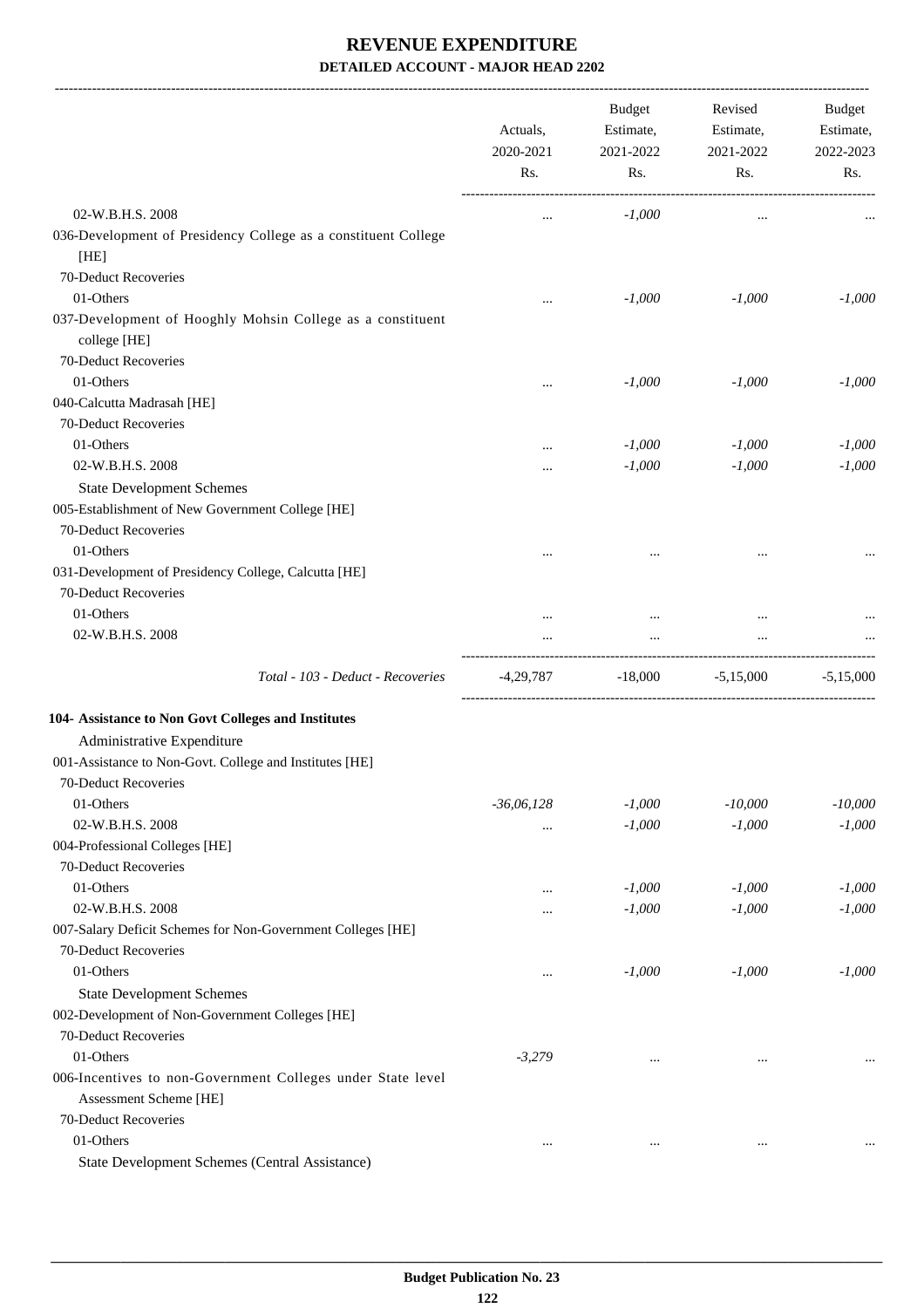|                                                                           | Actuals,<br>2020-2021<br>Rs. | <b>Budget</b><br>Estimate,<br>2021-2022<br>Rs. | Revised<br>Estimate,<br>2021-2022<br>Rs. | Budget<br>Estimate,<br>2022-2023<br>Rs. |
|---------------------------------------------------------------------------|------------------------------|------------------------------------------------|------------------------------------------|-----------------------------------------|
| 017-Rashtriya Uchhtar Shiksha Abhiyan (Central Share) (OCASPS)            |                              |                                                |                                          |                                         |
| [HE]                                                                      |                              |                                                |                                          |                                         |
| 70-Deduct Recoveries                                                      |                              |                                                |                                          |                                         |
| 01-Others                                                                 |                              | $\cdots$                                       |                                          |                                         |
| Total - 104 - Deduct - Recoveries                                         | -36,09,407                   | $-5,000$                                       | -14,000                                  | $-14,000$                               |
| 112- Institutes of Higher Learning                                        |                              |                                                |                                          |                                         |
| Administrative Expenditure                                                |                              |                                                |                                          |                                         |
| 001-All India Institute of Social Welfare and Business Management<br>[HE] |                              |                                                |                                          |                                         |
| 70-Deduct Recoveries                                                      |                              |                                                |                                          |                                         |
| 01-Others                                                                 |                              | $-1,000$                                       | $-1,000$                                 | $-1,000$                                |
| 02-W.B.H.S. 2008                                                          | $\cdots$                     | $-1,000$                                       | $-1,000$                                 | $-1,000$                                |
| 010-Development of Special Institutions [HE]                              |                              |                                                |                                          |                                         |
| 70-Deduct Recoveries                                                      |                              |                                                |                                          |                                         |
| 01-Others                                                                 | $\cdots$                     | $-1,000$                                       | $-1,000$                                 | $-1,000$                                |
| Total - 112 - Deduct - Recoveries                                         | $\cdots$                     | $-3,000$                                       | $-3,000$                                 | $-3,000$                                |
| 789- Special Component Plan for Scheduled Castes                          |                              |                                                |                                          |                                         |
| <b>State Development Schemes</b>                                          |                              |                                                |                                          |                                         |
| 004-Development of colleges for Women. [HE]                               |                              |                                                |                                          |                                         |
| 70-Deduct Recoveries                                                      |                              |                                                |                                          |                                         |
| 01-Others                                                                 |                              |                                                |                                          |                                         |
| Total - 789 - Deduct - Recoveries                                         | $\cdots$                     | $\cdots$                                       | $\cdots$                                 |                                         |
| 800- Other Expenditure                                                    |                              |                                                |                                          |                                         |
| Administrative Expenditure                                                |                              |                                                |                                          |                                         |
| 001-National Service Scheme [HE]                                          |                              |                                                |                                          |                                         |
| 70-Deduct Recoveries                                                      |                              |                                                |                                          |                                         |
| 01-Others                                                                 | $-900$                       | $-1,000$                                       | $-1,000$                                 | $-1,000$                                |
| 02-W.B.H.S. 2008                                                          |                              | $-1,000$                                       | $-1,000$                                 | $-1,000$                                |
| 025-Commission for Planning of Higher Education in West Bengal<br>[HE]    |                              |                                                |                                          |                                         |
| 70-Deduct Recoveries                                                      |                              |                                                |                                          |                                         |
| 01-Others                                                                 |                              | $-1,000$                                       | $-1,000$                                 | $-1,000$                                |
| 02-W.B.H.S. 2008                                                          |                              | $-1,000$                                       | $-1,000$                                 | $-1,000$                                |
| <b>State Development Schemes</b>                                          |                              |                                                |                                          |                                         |
| 024-Strengthening of Collegiate Education, Service [HE]                   |                              |                                                |                                          |                                         |
| 70-Deduct Recoveries                                                      |                              |                                                |                                          |                                         |
| 01-Others                                                                 | $\cdots$                     | $\cdots$                                       | $\cdots$                                 |                                         |
| 02-W.B.H.S. 2008                                                          | $\cdots$                     |                                                | $\cdots$                                 |                                         |
| Central Sector Scheme                                                     |                              |                                                |                                          |                                         |
| 022-National Services Scheme [HE]                                         |                              |                                                |                                          |                                         |
| 70-Deduct Recoveries                                                      |                              |                                                |                                          |                                         |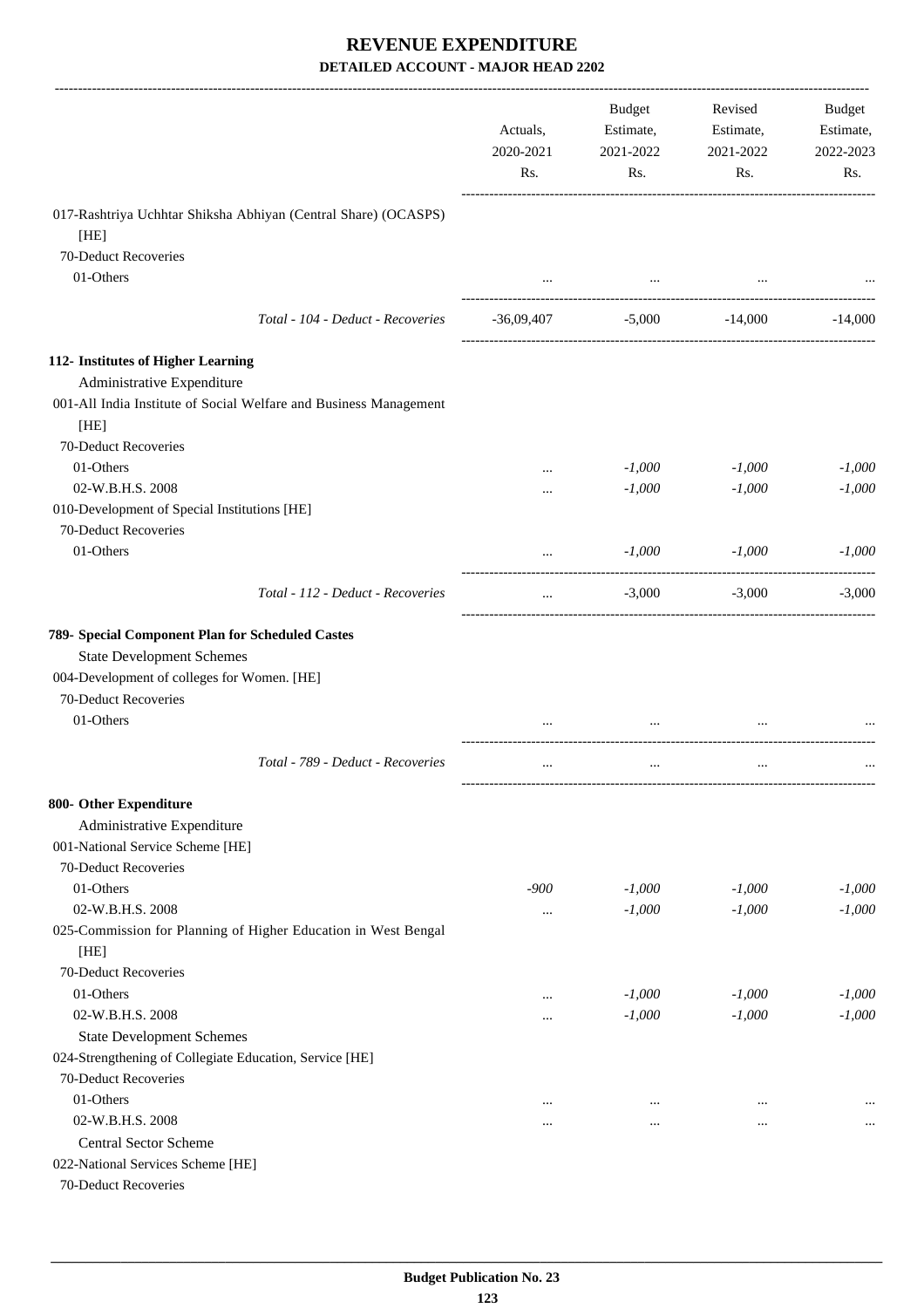|                                                                             | Actuals,<br>2020-2021<br>Rs. | <b>Budget</b><br>Estimate,<br>2021-2022<br>Rs. | Revised<br>Estimate,<br>2021-2022<br>Rs. | Budget<br>Estimate,<br>2022-2023<br>Rs. |
|-----------------------------------------------------------------------------|------------------------------|------------------------------------------------|------------------------------------------|-----------------------------------------|
|                                                                             |                              |                                                |                                          |                                         |
| 01-Others                                                                   | $\cdots$                     | $\cdots$                                       | $\cdots$                                 |                                         |
| 02-W.B.H.S. 2008                                                            | $\cdots$                     | $\cdots$                                       | $\ddotsc$                                |                                         |
| Total - 800 - Deduct - Recoveries                                           | $-900$                       | $-4.000$                                       | $-4.000$                                 | $-4,000$                                |
| 911- Deduct Recoveries of Overpayments                                      |                              |                                                |                                          |                                         |
| Administrative Expenditure                                                  |                              |                                                |                                          |                                         |
| 008-Development of other Government Colleges [ EH] [HE]                     |                              |                                                |                                          |                                         |
| 70-Deduct Recoveries                                                        |                              |                                                |                                          |                                         |
| 01-Others                                                                   |                              | $-1,000$                                       | $-1,000$                                 | $-1,000$                                |
| 02-W.B.H.S. 2008                                                            |                              | $-1,000$                                       | $-1,000$                                 | $-1,000$                                |
| 009-Government Colleges and Institutes [HE]                                 |                              |                                                |                                          |                                         |
| 70-Deduct Recoveries                                                        |                              |                                                |                                          |                                         |
| 01-Others                                                                   |                              | $-1,000$                                       | $-1,000$                                 | $-1,000$                                |
| 02-W.B.H.S. 2008                                                            | $\cdots$                     | $-1,000$                                       | $-1,000$                                 | $-1,000$                                |
| 010-Establishment of New Government College (1) Bidhan Nagar                |                              |                                                |                                          |                                         |
| Government College [HE]                                                     |                              |                                                |                                          |                                         |
| 70-Deduct Recoveries                                                        |                              |                                                |                                          |                                         |
| 01-Others                                                                   |                              |                                                |                                          |                                         |
|                                                                             |                              | $-1,000$                                       | $-1,000$                                 | $-1,000$                                |
| 02-W.B.H.S. 2008                                                            |                              | $-1,000$                                       | $-1,000$                                 | $-1,000$                                |
| 011-Haldia Govenment College [HE]                                           |                              |                                                |                                          |                                         |
| 70-Deduct Recoveries                                                        |                              |                                                |                                          |                                         |
| 01-Others                                                                   | $\cdots$                     | $-1,000$                                       | $-1,000$                                 | $-1,000$                                |
| 02-W.B.H.S. 2008                                                            |                              | $-1,000$                                       | $-1,000$                                 | $-1,000$                                |
| 012-Development of Library and Reading Room Facilities [EH] [HE]            |                              |                                                |                                          |                                         |
| 70-Deduct Recoveries                                                        |                              |                                                |                                          |                                         |
| 01-Others                                                                   |                              | $-1,000$                                       | $-1,000$                                 | $-1,000$                                |
| 02-W.B.H.S. 2008                                                            | $\cdots$                     | $-1,000$                                       | $-1,000$                                 | $-1,000$                                |
| 013-Assistance to other Universities for maintenance of                     |                              |                                                |                                          |                                         |
| Chairs/assistance to University teacher for attending seminar,              |                              |                                                |                                          |                                         |
| conferences or for holding symposia [HE]                                    |                              |                                                |                                          |                                         |
| 70-Deduct Recoveries                                                        |                              |                                                |                                          |                                         |
| 01-Others                                                                   | $-500$                       | $-1,000$                                       | $-1,000$                                 | $-1,000$                                |
| 018-Deduct Recoveries of Overpayments [HE]                                  |                              |                                                |                                          |                                         |
| 70-Deduct Recoveries                                                        |                              |                                                |                                          |                                         |
| 01-Others                                                                   | $-2, 12, 986$                | $-1,000$                                       | $-10,000$                                | $-10,000$                               |
| 02-W.B.H.S. 2008                                                            | $\cdots$                     | $-1,000$                                       | $-1,000$                                 | $-1,000$                                |
| 019-Training Colleges for Teachers [HE]                                     |                              |                                                |                                          |                                         |
| 70-Deduct Recoveries                                                        |                              |                                                |                                          |                                         |
| 01-Others                                                                   | $\cdots$                     | $-1,000$                                       | $-1,000$                                 | $-1,000$                                |
| 02-W.B.H.S. 2008                                                            |                              | $-1,000$                                       | $-1,000$                                 | $-1,000$                                |
| 020-Development of Presidency College as a Constituent College<br>[EH] [HE] |                              |                                                |                                          |                                         |
| 70-Deduct Recoveries                                                        |                              |                                                |                                          |                                         |
| 01-Others                                                                   | $\cdots$                     | $-1,000$                                       | $-1,000$                                 | $-1,000$                                |
| 021-Directorate of School Education [HE]                                    |                              |                                                |                                          |                                         |
| 70-Deduct Recoveries                                                        |                              |                                                |                                          |                                         |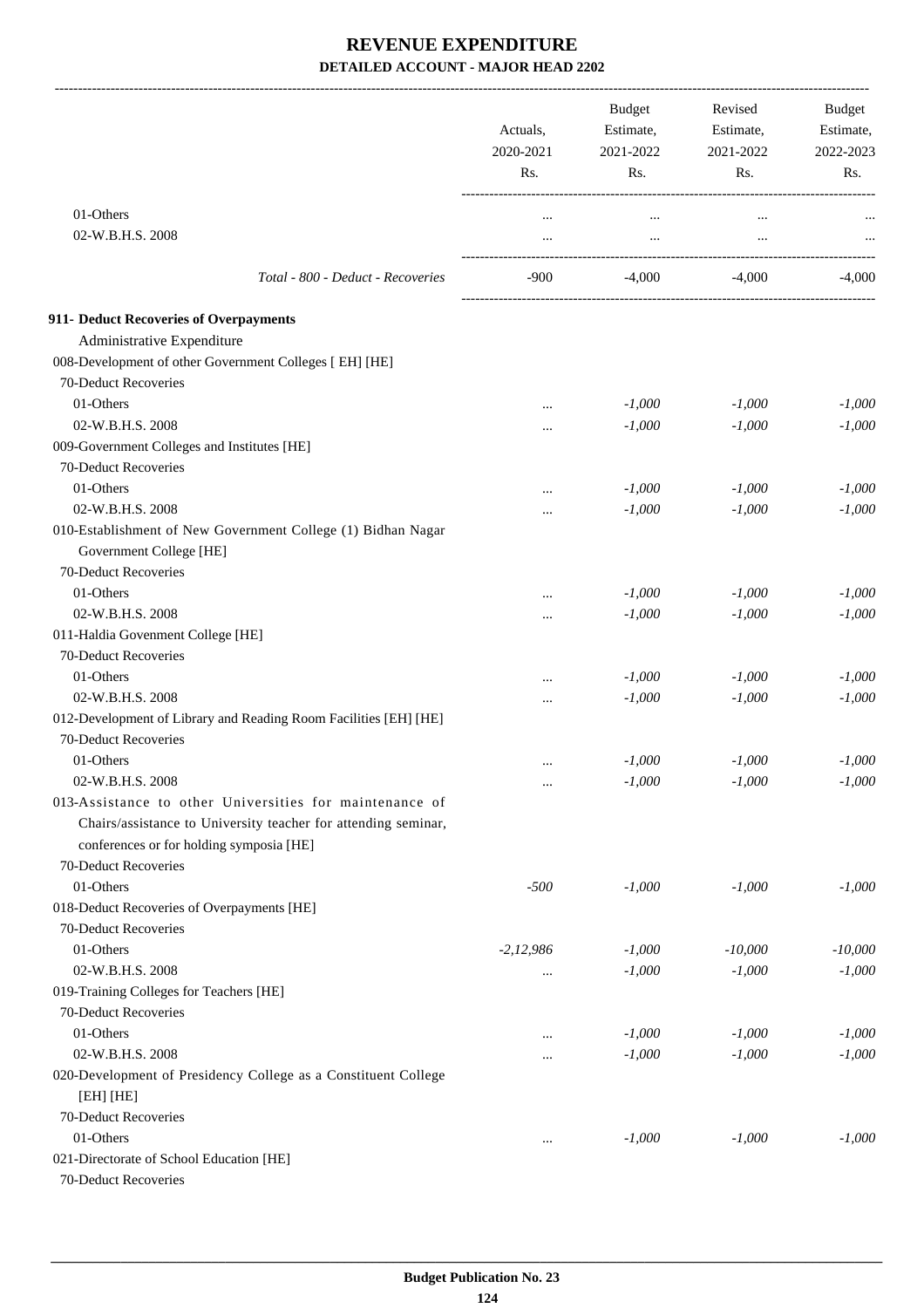|                                                                                      | Actuals,<br>2020-2021<br>Rs. | <b>Budget</b><br>Estimate,<br>2021-2022<br>Rs. | Revised<br>Estimate,<br>2021-2022<br>Rs. | Budget<br>Estimate,<br>2022-2023<br>Rs. |
|--------------------------------------------------------------------------------------|------------------------------|------------------------------------------------|------------------------------------------|-----------------------------------------|
| 01-Others                                                                            |                              | $-1,000$                                       | $-1,000$                                 | $-1,000$                                |
| 022-Development of Centre of Excellence in Social Sciences -                         |                              |                                                |                                          |                                         |
| Institute of Development Studies, Kolkata [HE]                                       |                              |                                                |                                          |                                         |
| 70-Deduct Recoveries                                                                 |                              |                                                |                                          |                                         |
| 01-Others                                                                            |                              | $-1,000$                                       | $-1,000$                                 | $-1,000$                                |
| <b>State Development Schemes</b>                                                     |                              |                                                |                                          |                                         |
| 001-Development of Universities [EH] [HE]                                            |                              |                                                |                                          |                                         |
| 70-Deduct Recoveries                                                                 |                              |                                                |                                          |                                         |
| 01-Others                                                                            | $-8,34,562$                  |                                                |                                          |                                         |
| 02-W.B.H.S. 2008                                                                     |                              |                                                | $\ddotsc$                                |                                         |
| 002-Development of Non-Government Colleges [ EH ] [HE]                               |                              |                                                |                                          |                                         |
| 70-Deduct Recoveries                                                                 |                              |                                                |                                          |                                         |
| 01-Others                                                                            | $-40,921$                    |                                                |                                          |                                         |
| 02-W.B.H.S. 2008                                                                     |                              |                                                | $\ddotsc$                                |                                         |
| 003-Development of Hooghly Mohsin College, Hooghly [HE]                              |                              |                                                |                                          |                                         |
| 70-Deduct Recoveries                                                                 |                              |                                                |                                          |                                         |
| 01-Others                                                                            |                              |                                                |                                          |                                         |
| 02-W.B.H.S. 2008                                                                     | $\cdots$                     |                                                | $\ddotsc$                                |                                         |
| 004-Development of Other Government Colleges [HE]                                    |                              |                                                |                                          |                                         |
| 70-Deduct Recoveries                                                                 |                              |                                                |                                          |                                         |
| 01-Others                                                                            |                              |                                                |                                          |                                         |
| 02-W.B.H.S. 2008                                                                     |                              |                                                | $\ddotsc$                                |                                         |
| 005-Development of Hooghly Mohsin College, Hooghly [HE]                              |                              |                                                |                                          |                                         |
| 70-Deduct Recoveries                                                                 |                              |                                                |                                          |                                         |
| 01-Others                                                                            |                              |                                                |                                          |                                         |
| 02-W.B.H.S. 2008                                                                     |                              |                                                | $\cdots$                                 |                                         |
| 006-Incentive to Non-Government Colleges under State Lavel<br>Assessment Scheme [HE] |                              |                                                |                                          |                                         |
| 70-Deduct Recoveries                                                                 |                              |                                                |                                          |                                         |
| 01-Others                                                                            |                              | $\cdots$                                       | $\cdots$                                 |                                         |
| 02-W.B.H.S. 2008                                                                     |                              | $\cdots$                                       | $\cdots$                                 |                                         |
| 007-Development of govt. B.T. College [HE]                                           |                              |                                                |                                          |                                         |
| 70-Deduct Recoveries                                                                 |                              |                                                |                                          |                                         |
| 01-Others                                                                            |                              |                                                | $\cdots$                                 |                                         |
| 02-W.B.H.S. 2008                                                                     | $\cdots$                     |                                                | $\cdots$                                 |                                         |
| <b>Central Sector Scheme</b>                                                         |                              |                                                |                                          |                                         |
| 017-National Scholarship [HE]                                                        |                              |                                                |                                          |                                         |
| 70-Deduct Recoveries                                                                 |                              |                                                |                                          |                                         |
| 01-Others                                                                            |                              | $\cdots$                                       | $\cdots$                                 |                                         |
| Total - 911 - Deduct - Recoveries                                                    | $-10,88,969$                 | $-18,000$                                      | $-27,000$                                | $-27,000$                               |

#### **05- LANGUAGE DEVELOPMENT**

#### **103- Sanskrit Education**

Administrative Expenditure

002-Vangia Sanskrit Association (School) [HE]

70-Deduct Recoveries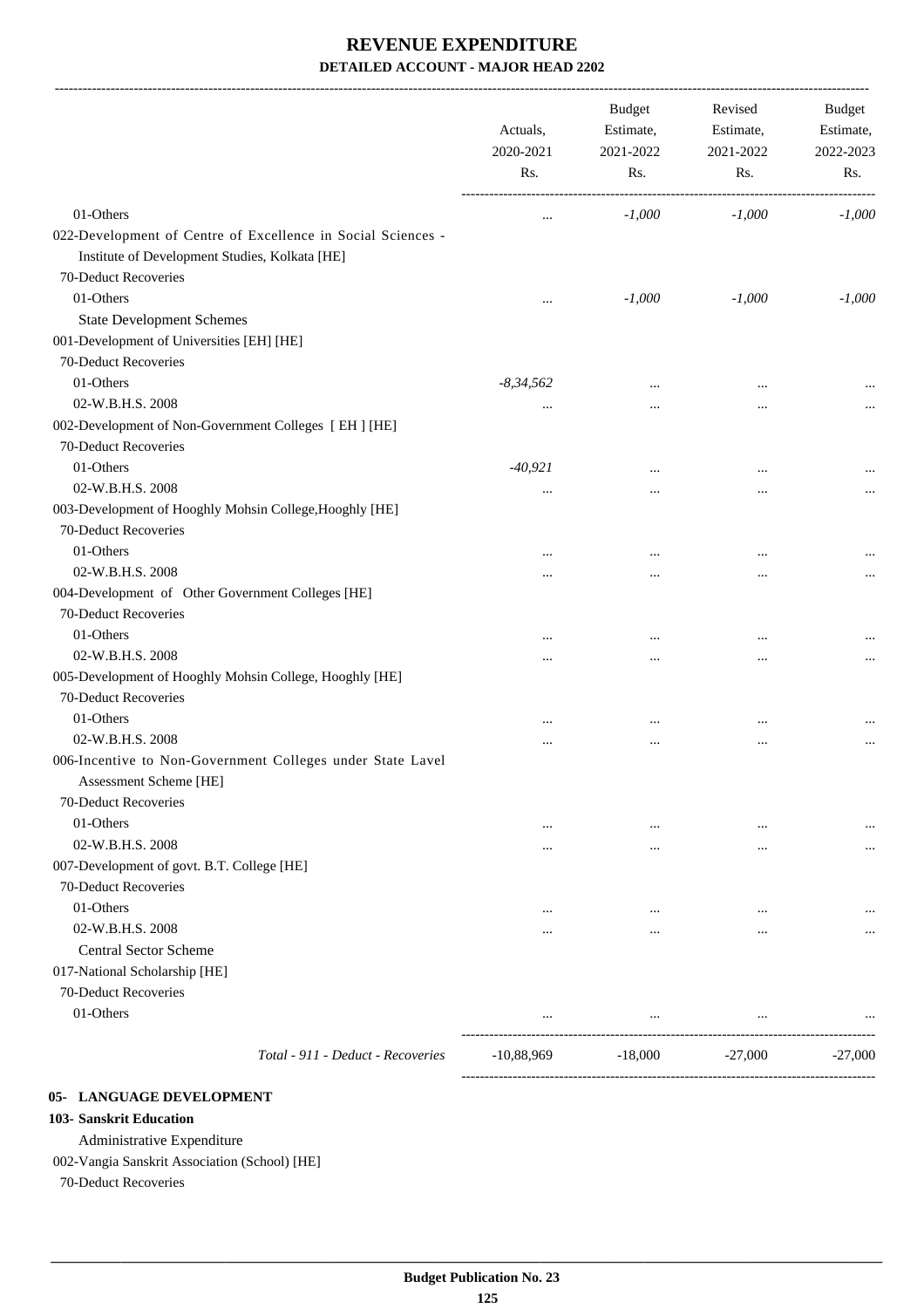|                                                                              |                                                                     | Actuals,         | <b>Budget</b><br>Estimate, | Revised<br>Estimate, | Budget<br>Estimate, |
|------------------------------------------------------------------------------|---------------------------------------------------------------------|------------------|----------------------------|----------------------|---------------------|
|                                                                              |                                                                     | 2020-2021<br>Rs. | 2021-2022<br>Rs.           | 2021-2022<br>Rs.     | 2022-2023<br>Rs.    |
| 01-Others                                                                    |                                                                     |                  | $-1,000$                   | $-1,000$             | $-1,000$            |
| 02-W.B.H.S. 2008                                                             |                                                                     | $\cdots$         | $-1,000$                   | $-1,000$             | $-1,000$            |
| Sanskrit education [HE]<br>70-Deduct Recoveries                              | 004-Financial assistance to Sanskrit Pandits and for development of |                  |                            |                      |                     |
| 01-Others                                                                    |                                                                     |                  | $-1,000$                   | $-1,000$             | $-1,000$            |
|                                                                              | Total - 103 - Deduct - Recoveries                                   | $\ldots$         | $-3,000$                   | $-3,000$             | $-3,000$            |
| 800- Other Expenditure                                                       |                                                                     |                  |                            |                      |                     |
| Administrative Expenditure                                                   |                                                                     |                  |                            |                      |                     |
| 001-Development of commercial education [HE]<br>70-Deduct Recoveries         |                                                                     |                  |                            |                      |                     |
| 01-Others                                                                    |                                                                     | $\cdots$         | $-1,000$                   | $-1,000$             | $-1,000$            |
| 02-W.B.H.S. 2008                                                             |                                                                     | $\cdots$         | $-1,000$                   | $-1,000$             | $-1,000$            |
|                                                                              | Total - 800 - Deduct - Recoveries                                   | $\cdots$         | $-2,000$                   | $-2,000$             | $-2,000$            |
| 911- Deduct Recoveries of Overpayments                                       |                                                                     |                  |                            |                      |                     |
| Administrative Expenditure                                                   |                                                                     |                  |                            |                      |                     |
| 001-Government Tols (School) [ES] [HE]                                       |                                                                     |                  |                            |                      |                     |
| 70-Deduct Recoveries                                                         |                                                                     |                  |                            |                      |                     |
| 01-Others                                                                    |                                                                     |                  | $-1,000$                   | $-1,000$             | $-1,000$            |
| 02-W.B.H.S. 2008                                                             |                                                                     |                  | $-1,000$                   | $-1,000$             | $-1,000$            |
|                                                                              | Total - 911 - Deduct - Recoveries                                   |                  | $-2,000$                   | $-2,000$             | $-2,000$            |
| 80- GENERAL                                                                  |                                                                     |                  |                            |                      |                     |
| 001- Direction and Administration                                            |                                                                     |                  |                            |                      |                     |
| Administrative Expenditure                                                   |                                                                     |                  |                            |                      |                     |
| 003-Strengthening of education administration [HE]                           |                                                                     |                  |                            |                      |                     |
| 70-Deduct Recoveries                                                         |                                                                     |                  |                            |                      |                     |
| 01-Others                                                                    |                                                                     |                  | $-1,000$                   | $-1,000$             | $-1,000$            |
| 02-W.B.H.S. 2008                                                             |                                                                     | $\cdots$         | $-1,000$                   | $-1,000$             | $-1,000$            |
| <b>State Development Schemes</b>                                             |                                                                     |                  |                            |                      |                     |
| 001-Strengthening of educational administration [HE]<br>70-Deduct Recoveries |                                                                     |                  |                            |                      |                     |
| 01-Others                                                                    |                                                                     |                  |                            |                      |                     |
| 02-W.B.H.S. 2008                                                             |                                                                     | $\cdots$         | $\ldots$<br>$\cdots$       | $\cdots$<br>$\cdots$ |                     |
|                                                                              | Total - 001 - Deduct - Recoveries                                   | $\cdots$         | $-2,000$                   | $-2,000$             | $-2,000$            |
|                                                                              |                                                                     |                  |                            |                      |                     |
| 107- Scholarships                                                            |                                                                     |                  |                            |                      |                     |
| Administrative Expenditure                                                   |                                                                     |                  |                            |                      |                     |
| 001-General stipend [HE]                                                     |                                                                     |                  |                            |                      |                     |
| 70-Deduct Recoveries                                                         |                                                                     |                  |                            |                      |                     |
| 01-Others                                                                    |                                                                     | $\cdots$         | $-1,000$                   | $-1,000$             | $-1,000$            |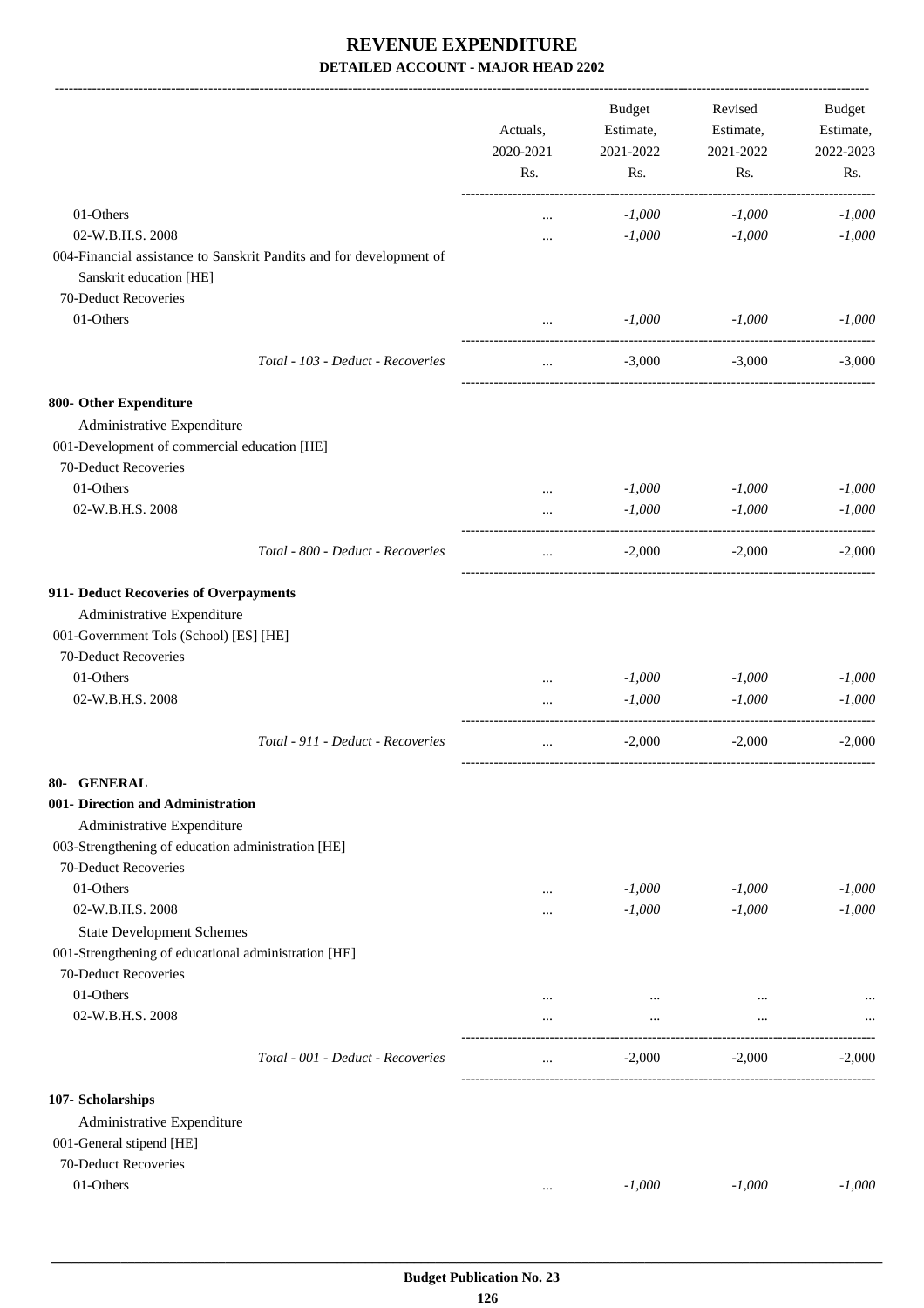-------------------------------------------------------------------------------------------------------------------------------------------------------------------------------

|                                                                                  | Actuals,<br>2020-2021<br>Rs. | <b>Budget</b><br>Estimate,<br>2021-2022<br>Rs.  | Revised<br>Estimate,<br>2021-2022<br>Rs. | <b>Budget</b><br>Estimate,<br>2022-2023<br>Rs. |
|----------------------------------------------------------------------------------|------------------------------|-------------------------------------------------|------------------------------------------|------------------------------------------------|
| 02-W.B.H.S. 2008                                                                 |                              | $-1,000$                                        | $-1,000$                                 | $-1,000$                                       |
| 002-Govenrment Scholarships [HE]                                                 | $\cdots$                     |                                                 |                                          |                                                |
| 70-Deduct Recoveries                                                             |                              |                                                 |                                          |                                                |
| 01-Others                                                                        |                              | $-1,000$                                        | $-1,000$                                 | $-1,000$                                       |
| 02-W.B.H.S. 2008                                                                 |                              | $-1,000$                                        | $-1,000$                                 | $-1,000$                                       |
| 003-National Scholarships [HE]                                                   |                              |                                                 |                                          |                                                |
| 70-Deduct Recoveries                                                             |                              |                                                 |                                          |                                                |
| 01-Others                                                                        |                              | $-1,000$                                        | $-1,000$                                 | $-1,000$                                       |
| 02-W.B.H.S. 2008                                                                 | $\cdots$                     | $-1,000$                                        | $-1,000$                                 | $-1,000$                                       |
| 008-West Bengal Government Merit-cum-Means Scholarship [HE]                      |                              |                                                 |                                          |                                                |
| 70-Deduct Recoveries                                                             |                              |                                                 |                                          |                                                |
| 01-Others                                                                        |                              | $-1,000$                                        |                                          |                                                |
| 02-W.B.H.S. 2008                                                                 | $-11,62,646$                 |                                                 | $-30,000$<br>$-1,000$                    | $-30,000$                                      |
|                                                                                  | $\cdots$                     | $-1,000$                                        |                                          | $-1,000$                                       |
| Total - 107 - Deduct - Recoveries                                                | $-11,62,646$                 | $-8,000$                                        | $-37,000$                                | $-37,000$                                      |
| 800- Other Expenditure                                                           |                              |                                                 |                                          |                                                |
| Administrative Expenditure                                                       |                              |                                                 |                                          |                                                |
| 003-West Bengal Bratachari Society [HE]                                          |                              |                                                 |                                          |                                                |
| 70-Deduct Recoveries                                                             |                              |                                                 |                                          |                                                |
| 01-Others                                                                        | $\cdots$                     | $-1,000$                                        | $-1,000$                                 | $-1,000$                                       |
| 02-W.B.H.S. 2008                                                                 | $\cdots$                     | $-1,000$                                        | $-1,000$                                 | $-1,000$                                       |
| 027-Publication of District Gazetters [HE]                                       |                              |                                                 |                                          |                                                |
| 70-Deduct Recoveries                                                             |                              |                                                 |                                          |                                                |
| 01-Others                                                                        | $\cdots$                     | $-1,000$                                        | $-1,000$                                 | $-1,000$                                       |
| 02-W.B.H.S. 2008                                                                 |                              | $-1,000$                                        | $-1,000$                                 | $-1,000$                                       |
| <b>State Development Schemes</b>                                                 |                              |                                                 |                                          |                                                |
| 052-Refund of Unutilised Fund of CSS Schemes (State Share)<br>(CSSREFUND) [HE]   |                              |                                                 |                                          |                                                |
| 70-Deduct Recoveries                                                             |                              |                                                 |                                          |                                                |
| 01-Others                                                                        | $\cdots$                     | $\cdots$                                        | $\ddotsc$                                |                                                |
| <b>State Development Schemes (Central Assistance)</b>                            |                              |                                                 |                                          |                                                |
| 051-Refund of Unutilised Fund of CSS Schemes (Central Share)<br>(CSSREFUND) [HE] |                              |                                                 |                                          |                                                |
| 70-Deduct Recoveries                                                             |                              |                                                 |                                          |                                                |
| 01-Others                                                                        | $\cdots$                     | the contract of the contract of the contract of | $\cdots$                                 |                                                |
| Total - 800 - Deduct - Recoveries                                                | $\cdots$                     | -4,000                                          | -4,000                                   | $-4,000$                                       |
| 911- Deduct Recoveries of Overpayments                                           |                              |                                                 |                                          |                                                |
| Administrative Expenditure                                                       |                              |                                                 |                                          |                                                |
| 003-Strengthening of Education Administration (Higher)[EH] [HE]                  |                              |                                                 |                                          |                                                |
| 70-Deduct Recoveries                                                             |                              |                                                 |                                          |                                                |
| 01-Others                                                                        | $-51,68,435$                 | $-1,000$                                        | $-4,66,84,000$                           | $-2,00,000$                                    |
| 011-General stipend [HE]                                                         |                              |                                                 |                                          |                                                |
| 70-Deduct Recoveries                                                             |                              |                                                 |                                          |                                                |
| 01-Others                                                                        | $-88,973$                    | $-1,000$                                        | $-4,000$                                 | $-4,000$                                       |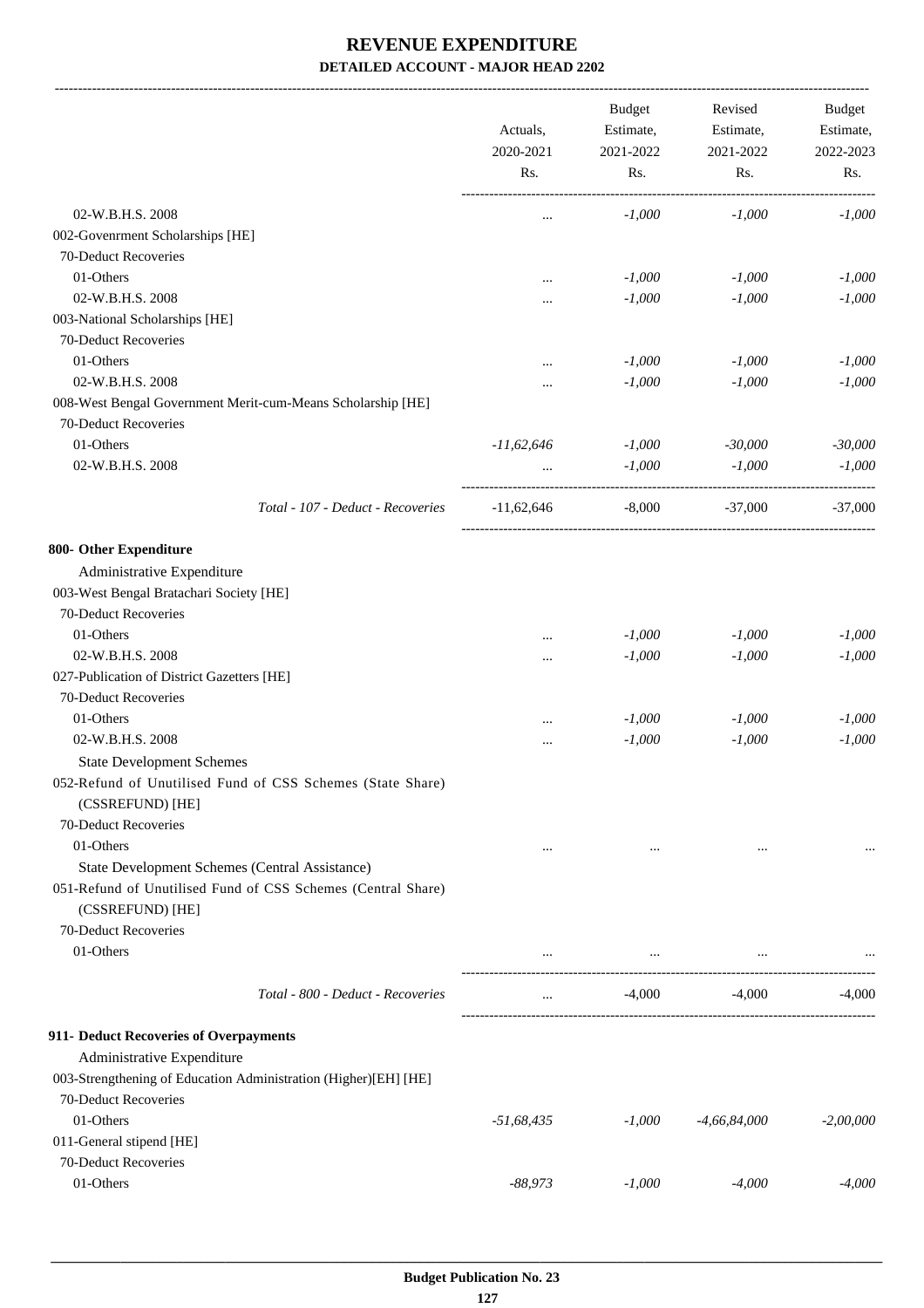|                                                                 | Actuals,<br>2020-2021<br>Rs. | <b>Budget</b><br>Estimate,<br>2021-2022<br>Rs. | Revised<br>Estimate,<br>2021-2022<br>Rs. | Budget<br>Estimate,<br>2022-2023<br>Rs. |
|-----------------------------------------------------------------|------------------------------|------------------------------------------------|------------------------------------------|-----------------------------------------|
| 024-Assistance to Messes and Hostels Attached to Government and |                              |                                                |                                          |                                         |
| NOn-Government Institutions for students Welfare [EH] [HE]      |                              |                                                |                                          |                                         |
| 70-Deduct Recoveries                                            |                              |                                                |                                          |                                         |
| 01-Others                                                       | -7,48,262                    | $-1,000$                                       | $-10,000$                                | $-10,000$                               |
| 02-W.B.H.S. 2008                                                | $\cdots$                     | $-1,000$                                       | $-1,000$                                 | $-1.000$                                |
| <b>State Development Schemes</b>                                |                              |                                                |                                          |                                         |
| 002-Refund of unutilised funds under various Schemes [HE]       |                              |                                                |                                          |                                         |
| 70-Deduct Recoveries                                            |                              |                                                |                                          |                                         |
| 01-Others                                                       | $-1,98,50,419$               |                                                |                                          |                                         |
| Total - 911 - Deduct - Recoveries                               | $-2,58,56,089$               | -4.000                                         | -4,66,99,000                             | $-2,15,000$                             |
| <b>Total - 2202 - Deduct - Recoveries</b>                       | $-3,21,51,798$               | $-88,000$                                      | -4,73,27,000                             | $-8.43,000$                             |
|                                                                 |                              |                                                |                                          |                                         |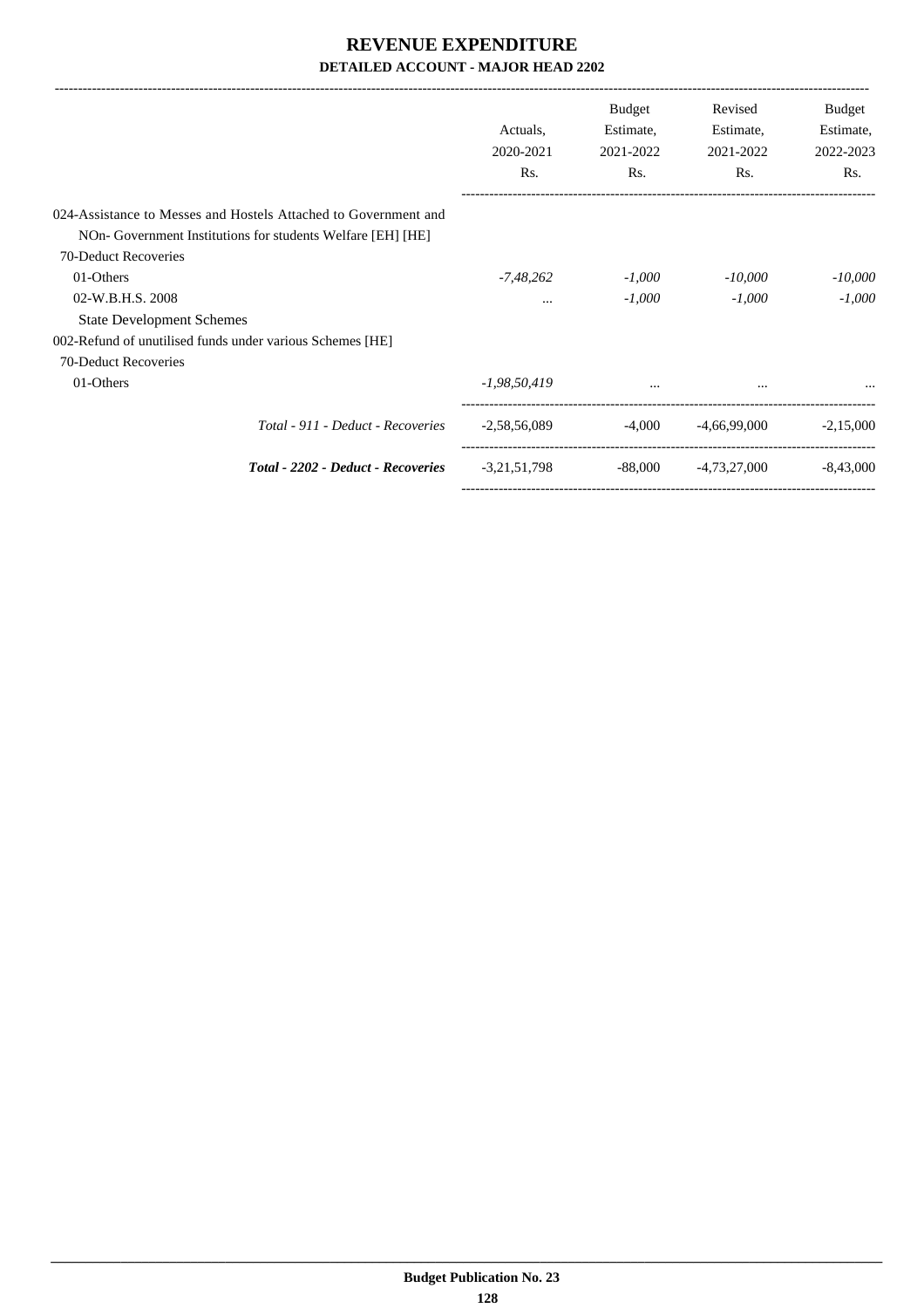# **REVENUE EXPENDITURE**

#### **DEMAND No. 70**

# **Higher Education Department**

#### **B - Social Services - (a) Education, Sports, Art and Culture**

**Head of Account : 2203 - Technical Education**

| Voted Rs. 102,81,79,000 |                                                                                |                         | <b>Charged Rs. Nil</b>     |                                                 | Total Rs. 102,81,79,000   |                                    |
|-------------------------|--------------------------------------------------------------------------------|-------------------------|----------------------------|-------------------------------------------------|---------------------------|------------------------------------|
|                         |                                                                                |                         |                            | Voted Rs.                                       |                           | Charged Rs. Total Rs.              |
|                         | <b>Gross Expenditure</b><br><b>Deduct - Recoveries</b>                         |                         |                            | 102,81,79,000<br>$-34,000$                      | $\ddotsc$                 | $\dots$ 102,81,79,000<br>$-34,000$ |
|                         | Net Expenditure                                                                |                         |                            | 102,81,45,000                                   | $\cdots$                  | 102,81,45,000                      |
|                         |                                                                                | <b>ABSTRACT ACCOUNT</b> | <b>REVENUE EXPENDITURE</b> |                                                 |                           |                                    |
|                         |                                                                                |                         |                            | Budget                                          | Revised                   | Budget                             |
|                         |                                                                                |                         | Actuals,                   |                                                 | Estimate, Estimate,       | Estimate,                          |
|                         |                                                                                |                         | 2020-2021                  | 2021-2022                                       | 2021-2022                 | 2022-2023                          |
|                         |                                                                                |                         | Rs.                        | Rs.                                             | Rs.                       | Rs.                                |
|                         | 001- Direction and Administration<br>Administrative Expenditure                |                         | 2,86,13,052                | 2,80,40,000                                     | 3,02,75,000               | 3,15,85,000                        |
|                         |                                                                                | <b>Total - 001</b>      |                            | 2,86,13,052 2,80,40,000 3,02,75,000 3,15,85,000 |                           |                                    |
|                         |                                                                                |                         |                            |                                                 |                           |                                    |
|                         | 102- Assistance to Universities for Technical Education                        |                         |                            |                                                 |                           |                                    |
|                         | Administrative Expenditure<br><b>State Development Schemes</b>                 |                         | 16,41,60,630               | 4,38,02,000<br>1,00,00,000                      | 16,99,06,000<br>33,33,000 | 17,79,77,000<br>1,05,00,000        |
|                         |                                                                                | <b>Total - 102</b>      | 16,41,60,630               |                                                 | 5,38,02,000 17,32,39,000  | 18,84,77,000                       |
|                         | 108- Examinations                                                              |                         |                            |                                                 |                           |                                    |
|                         | Administrative Expenditure                                                     |                         | 1,97,35,000                | 2,45,64,000                                     | 2,04,26,000               | 2,13,96,000                        |
|                         |                                                                                | <b>Total - 108</b>      | 1,97,35,000                | 2,45,64,000                                     | 2,04,26,000               | 2,13,96,000                        |
|                         | 112- Engineering/Technical Colleges and Institutes                             |                         |                            |                                                 |                           |                                    |
|                         | Administrative Expenditure                                                     |                         | 65,04,03,409               | 70,32,81,000                                    | 72,40,70,000              | 74,92,34,000                       |
|                         | <b>State Development Schemes</b>                                               |                         | 1,55,24,395                | 6,42,74,000                                     | 2,31,50,000               | 3,74,87,000                        |
|                         | State Development Schemes (Central Assistance)<br><b>Central Sector Scheme</b> |                         | <br>$\cdots$               | $\cdots$<br>$\cdots$                            | $\cdots$<br>$\cdots$      |                                    |
|                         |                                                                                | <b>Total - 112</b>      | 66,59,27,804               |                                                 | 76,75,55,000 74,72,20,000 | 78,67,21,000                       |
|                         | 800- Other Expenditure                                                         |                         |                            |                                                 |                           |                                    |
|                         | Administrative Expenditure                                                     |                         | $\cdots$                   | $\sim$ 100 $\mu$                                |                           |                                    |
|                         | <b>State Development Schemes</b>                                               |                         |                            | $\cdots$                                        |                           |                                    |
|                         |                                                                                | <b>Total - 800</b>      |                            | $\cdots$                                        |                           |                                    |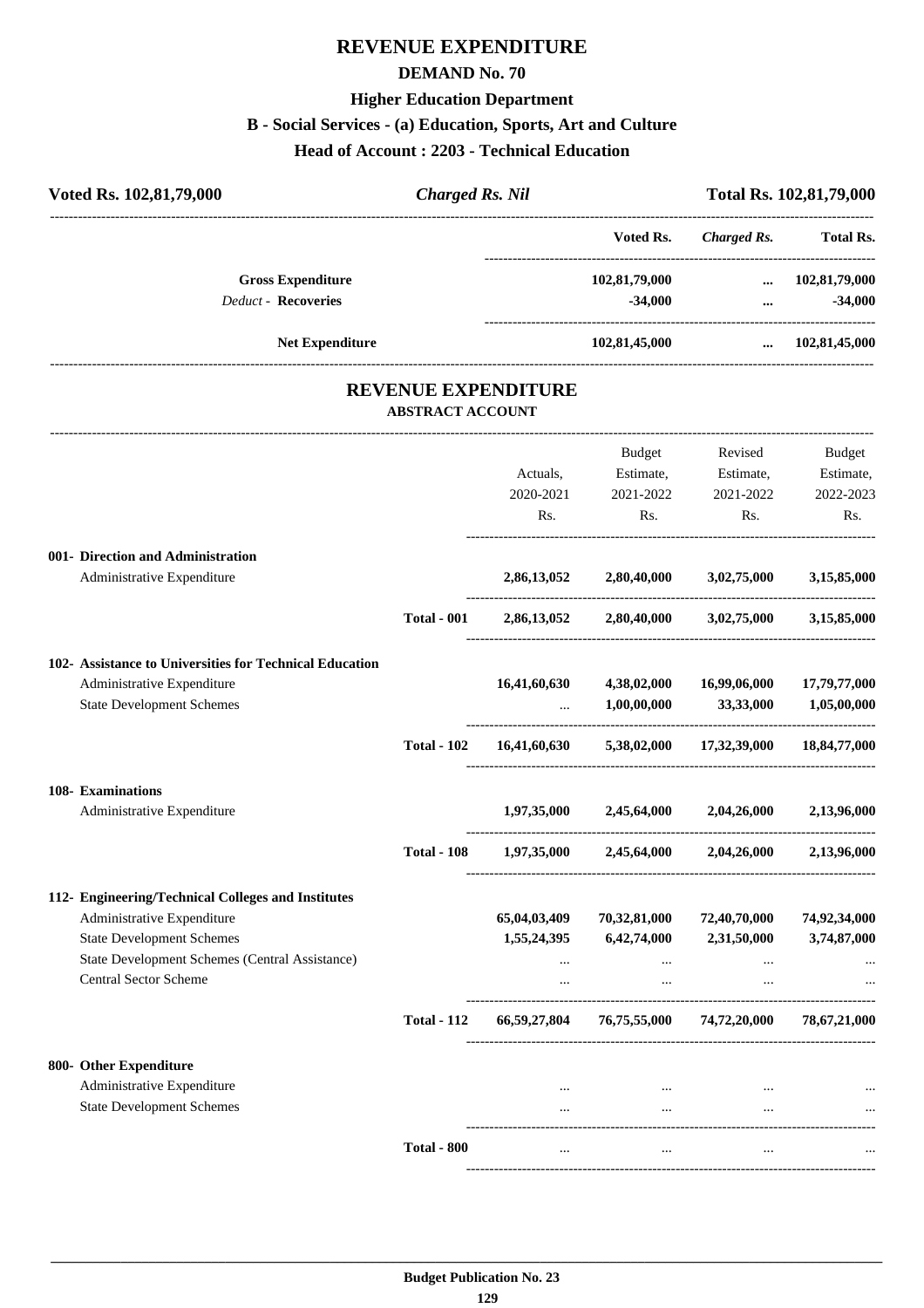#### REVENUE EXPENDITURE **ABSTRACT ACCOUNT**

|                                                                                            | Rs.                  | Budget<br>Actuals, Estimate, Estimate, Estimate,<br>2020-2021 2021-2022 2021-2022 2022-2023<br>Rs. | Rs. | Revised Budget<br>Rs. |
|--------------------------------------------------------------------------------------------|----------------------|----------------------------------------------------------------------------------------------------|-----|-----------------------|
| Grand Total - Gross 87,84,36,486 87,39,61,000 97,11,60,000 102,81,79,000                   |                      |                                                                                                    |     |                       |
| Charged                                                                                    |                      | Voted 87,84,36,486 87,39,61,000 97,11,60,000 102,81,79,000                                         |     |                       |
| Administrative Expenditure 86, 29, 12, 091 79, 96, 87, 000 94, 46, 77, 000 98, 01, 92, 000 |                      |                                                                                                    |     |                       |
| State Development Schemes 1,55,24,395 7,42,74,000 2,64,83,000 4,79,87,000                  |                      |                                                                                                    |     |                       |
| <b>Central Sector Scheme</b>                                                               | $\sim$ $\sim$ $\sim$ |                                                                                                    |     |                       |
| <i>Deduct Recoveries</i> 7,48,617 -34,000 -34,000 -34,000                                  |                      |                                                                                                    |     |                       |
| Grand Total - Net 87,76,87,869 87,39,27,000 97,11,26,000 102,81,45,000                     |                      |                                                                                                    |     |                       |
| Charged                                                                                    |                      | Voted 87,76,87,869 87,39,27,000 97,11,26,000 102,81,45,000<br>$\cdots$                             |     |                       |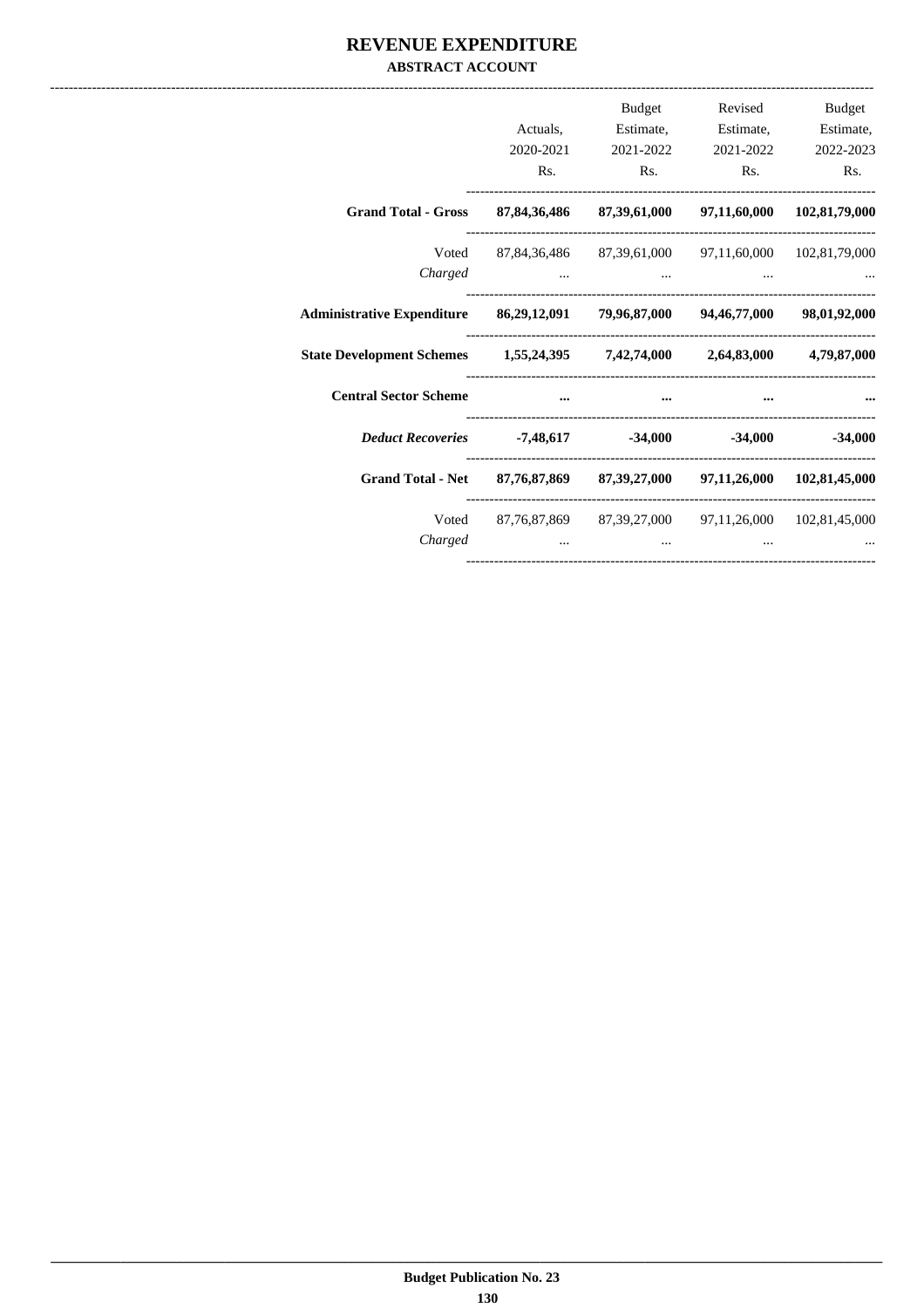|                                                                        | Actuals,<br>2020-2021 | Budget<br>Estimate,<br>2021-2022 | Revised<br>Estimate,<br>2021-2022 | Budget<br>Estimate,<br>2022-2023 |
|------------------------------------------------------------------------|-----------------------|----------------------------------|-----------------------------------|----------------------------------|
|                                                                        | Rs.                   | Rs.                              | Rs.                               | Rs.                              |
| <b>DETAILED ACCOUNT NO. 2203-00-001 - DIRECTION AND ADMINISTRATION</b> |                       |                                  |                                   |                                  |
| 001- Direction and Administration                                      |                       |                                  |                                   |                                  |
| <b>Administrative Expenditure</b>                                      |                       |                                  |                                   |                                  |
| 001- Directorate of Technical Education [HE]                           |                       |                                  |                                   |                                  |
| 01- Salaries                                                           |                       |                                  |                                   |                                  |
| 01-Pay                                                                 | 2,45,54,487           | 2,32,80,000                      | 2,50,46,000                       | 2,57,97,000                      |
| 14-Grade Pay                                                           | $\cdots$              | $\ldots$                         | $\ldots$                          |                                  |
| 02-Dearness Allowance                                                  | 1,24,374              | 6,98,000                         | 10,02,000                         | 15,48,000                        |
| 03-House Rent Allowance                                                | 22,35,936             | 22,12,000                        | 23,79,000                         | 24,51,000                        |
| 04-Ad hoc Bonus                                                        | 75,600                | 76,000                           | 77,000                            | 79,000                           |
| 07-Other Allowances                                                    | 1,63,200              | 1,70,000                         | 1,68,000                          | 1,73,000                         |
| 12-Medical Allowance                                                   | 33,000                | 35,000                           | 34,000                            | 35,000                           |
| Total - 2203-00-001-001-01                                             | 2,71,86,597           | 2,64,71,000                      | 2,87,06,000                       | 3.00.83.000                      |
| 07- Medical Reimbursements                                             | $\cdots$              | $\cdots$                         | $\cdots$                          |                                  |
| 11- Travel Expenses                                                    | 6,038                 | 33,000                           | 33,000                            | 34,000                           |
| 12- Medical Reimbursements under WBHS 2008                             | 79,348                | 46,000                           | 46,000                            | 47,000                           |
| 13- Office Expenses                                                    |                       |                                  |                                   |                                  |
| 01-Electricity                                                         | $\cdots$              | $\cdots$                         | $\cdots$                          |                                  |
| 02-Telephone                                                           | 55,361                | 57,000                           | 57,000                            | 58,000                           |
| 03-Maintenance / P.O.L. for Office Vehicles                            | 2,99,831              | 4,96,000                         | 4,96,000                          | 4,00,000                         |
| 04-Other Office Expenses                                               | 1,73,843              | 2,39,000                         | 2.39,000                          | 2,44,000                         |
| Total - 2203-00-001-001-13                                             | 5.29.035              | 7,92,000                         | 7,92,000                          | 7,02,000                         |
| 19- Maintenance                                                        | $\cdots$              | 6,000                            | 6,000                             | 6,000                            |
| 50- Other Charges                                                      | 8,12,034              | 6,92,000                         | 6,92,000                          | 7,13,000                         |
|                                                                        |                       |                                  |                                   |                                  |
| <b>Total - Administrative Expenditure</b>                              | 2,86,13,052           | 2,80,40,000                      | 3,02,75,000                       | 3,15,85,000                      |
| Total - 2203-00-001                                                    | 2,86,13,052           | 2,80,40,000                      | 3,02,75,000                       | 3,15,85,000                      |
| Voted                                                                  | 2,86,13,052           | 2,80,40,000                      | 3,02,75,000                       | 3,15,85,000                      |
| Charged                                                                | $\cdots$              | $\cdots$                         | $\cdots$                          |                                  |
|                                                                        |                       |                                  |                                   |                                  |

#### **DETAILED ACCOUNT NO. 2203-00-102 - ASSISTANCE TO UNIVERSITIES FOR TECHNICAL EDUCATION .**

.

| 102- Assistance to Universities for Technical Education |                                           |              |             |              |              |
|---------------------------------------------------------|-------------------------------------------|--------------|-------------|--------------|--------------|
| <b>Administrative Expenditure</b>                       |                                           |              |             |              |              |
| 002- Setting up of Technical University [HE]            |                                           |              |             |              |              |
| 36- Grants-in-aid-Salaries                              |                                           | 16.41.60.630 | 4.38.02.000 | 16.99.06.000 | 17.79.77.000 |
|                                                         | <b>Total - Administrative Expenditure</b> | 16.41.60.630 | 4.38.02.000 | 16.99.06.000 | 17.79.77.000 |
|                                                         |                                           |              |             |              |              |

**State Development Schemes**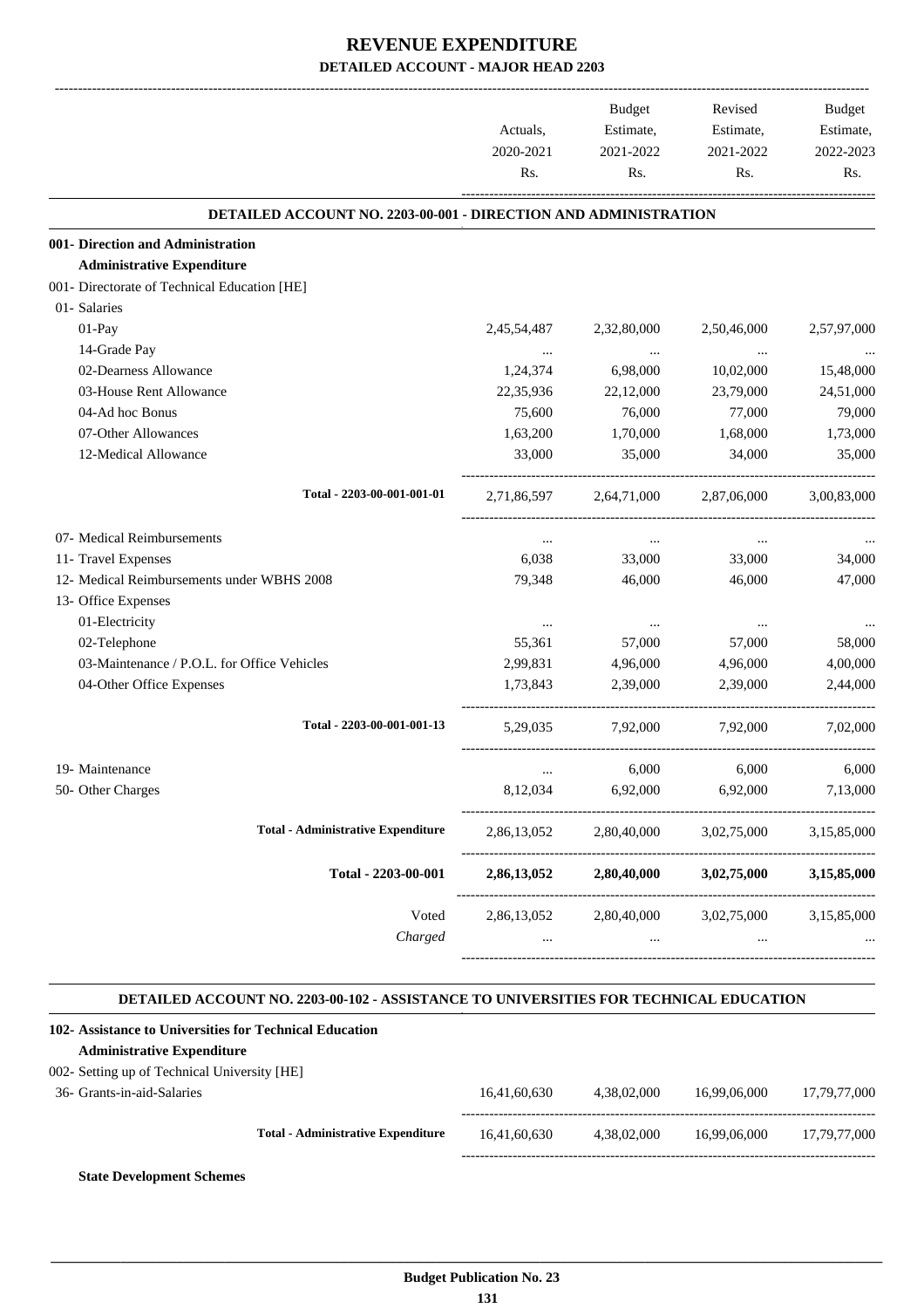|                                                                                                                                                                   | Actuals,<br>2020-2021<br>Rs. | Budget<br>Estimate,<br>2021-2022<br>Rs. | Revised<br>Estimate,<br>2021-2022<br>Rs.                       | Budget<br>Estimate,<br>2022-2023<br>Rs. |
|-------------------------------------------------------------------------------------------------------------------------------------------------------------------|------------------------------|-----------------------------------------|----------------------------------------------------------------|-----------------------------------------|
| 005- Bengal Engineering and Sceince University, Shibpur [EH] [HE]<br>31- Grants-in-aid-GENERAL<br>02-Other Grants<br>006- Setting up of Technical University [HE] |                              |                                         |                                                                |                                         |
| 31- Grants-in-aid-GENERAL<br>02-Other Grants<br>35- Grants for creation of Capital Assets                                                                         |                              |                                         | $1,00,00,000$ $33,33,000$ $1,05,00,000$                        |                                         |
| Total - 2203-00-102-006                                                                                                                                           | $\ddotsc$                    |                                         | $1,00,00,000$ $33,33,000$ $1,05,00,000$                        |                                         |
| <b>Total - State Development Schemes</b>                                                                                                                          | $\mathbf{r}$                 |                                         | $1,00,00,000$ $33,33,000$ $1,05,00,000$                        |                                         |
| Total - 2203-00-102                                                                                                                                               |                              |                                         | 16,41,60,630 5,38,02,000 17,32,39,000 18,84,77,000             |                                         |
| Voted<br>Charged                                                                                                                                                  |                              |                                         | 16,41,60,630 5,38,02,000 17,32,39,000 18,84,77,000<br>$\cdots$ |                                         |

#### **DETAILED ACCOUNT NO. 2203-00-108 - EXAMINATIONS .**

.

.

#### **108- Examinations**

#### **Administrative Expenditure**

001- Assistance to West Bengal Joint Entrance Examinations Board

| [HE]                       |                                           |             |             |             |             |
|----------------------------|-------------------------------------------|-------------|-------------|-------------|-------------|
| 36- Grants-in-aid-Salaries |                                           | 1,97,35,000 | 2,45,64,000 | 2,04,26,000 | 2,13,96,000 |
|                            | <b>Total - Administrative Expenditure</b> | 1,97,35,000 | 2,45,64,000 | 2,04,26,000 | 2,13,96,000 |
|                            | Total - 2203-00-108                       | 1,97,35,000 | 2,45,64,000 | 2,04,26,000 | 2,13,96,000 |
|                            | Voted                                     | 1,97,35,000 | 2,45,64,000 | 2,04,26,000 | 2,13,96,000 |
|                            | Charged                                   | $\cdots$    |             |             |             |
|                            |                                           |             |             |             |             |

#### **DETAILED ACCOUNT NO. 2203-00-112 - ENGINEERING/TECHNICAL COLLEGES AND INSTITUTES .**

#### **112- Engineering/Technical Colleges and Institutes**

#### **Administrative Expenditure**

#### 002- College of Textile Technology, Berhampur [HE]

| 01- Salaries            |             |             |             |             |
|-------------------------|-------------|-------------|-------------|-------------|
| $01-Pav$                | 4,50,17,620 | 4,64,18,000 | 4,59,18,000 | 4,72,96,000 |
| 14-Grade Pay            | $\cdots$    | $\cdots$    | $\cdots$    | $\cdots$    |
| 02-Dearness Allowance   | 2.31.426    | 13.93.000   | 18,37,000   | 28,38,000   |
| 03-House Rent Allowance | 39,88,530   | 44,10,000   | 43,62,000   | 44,93,000   |
| 04-Ad hoc Bonus         | 54,600      | 98,000      | 56,000      | 57,000      |
| 07-Other Allowances     | 1.440       | 1.33.000    | 50,000      | 60,000      |
| 12-Medical Allowance    | 72,000      | 66,000      | 73,000      | 74,000      |
|                         |             |             |             |             |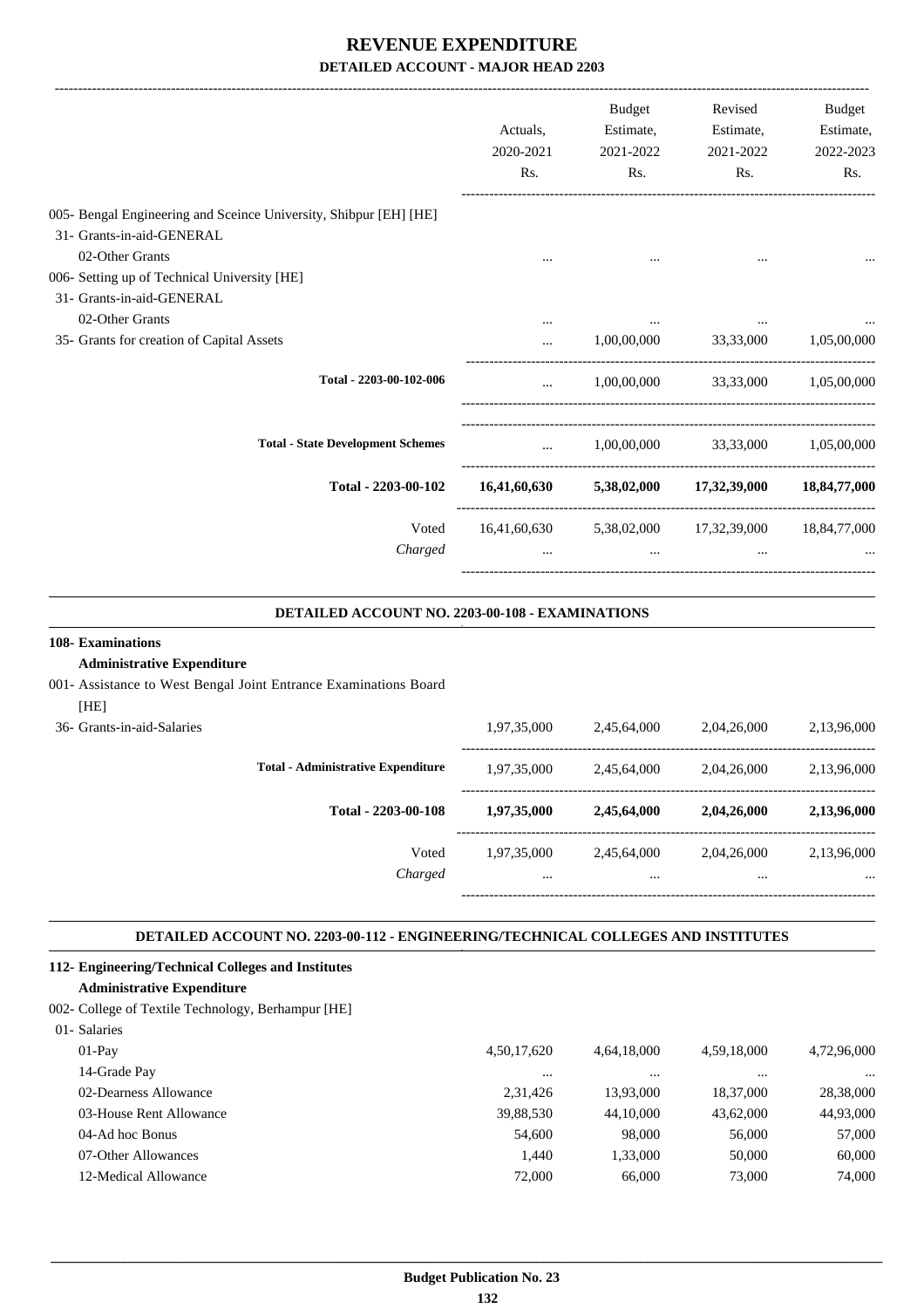|                                                   | Actuals,<br>2020-2021<br>Rs. | Budget<br>Estimate,<br>2021-2022<br>Rs. | Revised<br>Estimate,<br>2021-2022<br>Rs. | Budget<br>Estimate,<br>2022-2023<br>Rs. |
|---------------------------------------------------|------------------------------|-----------------------------------------|------------------------------------------|-----------------------------------------|
| Total - 2203-00-112-002-01                        |                              |                                         | 4,93,65,616 5,25,18,000 5,22,96,000      | 5,48,18,000                             |
| 02- Wages                                         | 27,62,022                    | 32,51,000                               | 99,00,000                                | 1,00,00,000                             |
| 11- Travel Expenses                               | 9,820                        | 41,000                                  | 41,000                                   | 42,000                                  |
| 12- Medical Reimbursements under WBHS 2008        | 71,510                       | 1,67,000                                | 1,67,000                                 | 1,70,000                                |
| 13- Office Expenses                               |                              |                                         |                                          |                                         |
| 01-Electricity                                    | 21,46,959                    | 19,84,000                               | 19,84,000                                | 20,24,000                               |
| 02-Telephone                                      | 6,178                        | 8,000                                   | 8,000                                    | 8,000                                   |
| 03-Maintenance / P.O.L. for Office Vehicles       | 1,39,777                     | 1,93,000                                | 1,43,000                                 | 1,46,000                                |
| 04-Other Office Expenses                          | 8,44,613                     | 7,02,000                                | 7,02,000                                 | 7,16,000                                |
| Total - 2203-00-112-002-13                        | 31, 37, 527                  | 28,87,000                               | 28,37,000                                | 28,94,000                               |
| 14- Rents, Rates and Taxes                        | 62,697                       | 1,10,000                                | 63,000                                   | 64,000                                  |
| 27- Minor Works/ Maintenance                      |                              | 1,000                                   | 1,000                                    | 1,000                                   |
| 31- Grants-in-aid-GENERAL                         |                              |                                         |                                          |                                         |
| 02-Other Grants                                   |                              |                                         |                                          |                                         |
| 50- Other Charges                                 | 18,60,407                    | 22,03,000                               | 22,03,000                                | 22,69,000                               |
| 78- Outsourcing of Services                       |                              | $\cdots$                                | 10,000                                   | 1,00,000                                |
| Total - 2203-00-112-002                           | 5,72,69,599                  |                                         | 6,11,78,000 6,75,18,000 7,03,58,000      |                                         |
| 003- College of Ceramic Technology, Calcutta [HE] |                              |                                         |                                          |                                         |
| 01- Salaries                                      |                              |                                         |                                          |                                         |
| 01-Pay                                            | 5,56,31,432                  | 5,49,11,000                             | 5,67,44,000                              | 5,84,46,000                             |
| 14-Grade Pay                                      | 3,69,650                     | $\cdots$                                | 3,70,000                                 | 3,70,000                                |
| 02-Dearness Allowance                             | 13,78,410                    | 16,47,000                               | 22,70,000                                | 35,07,000                               |
| 03-House Rent Allowance                           | 41,53,891                    | 52,17,000                               | 53,91,000                                | 55,52,000                               |
| 04-Ad hoc Bonus                                   | 58,800                       | 61,000                                  | 60,000                                   | 61,000                                  |
| 07-Other Allowances                               | 92,350                       | 1,37,000                                | 95,000                                   | 98,000                                  |
| 12-Medical Allowance                              | 41,000                       | 40,000                                  | 42,000                                   | 43,000                                  |
| Total - 2203-00-112-003-01                        |                              |                                         | 6,17,25,533 6,20,13,000 6,49,72,000      | 6,80,77,000                             |
| 02- Wages                                         | 46, 31, 654                  | 43,91,000                               | 90,00,000                                | 90,66,000                               |
| 11- Travel Expenses                               | 8,830                        | 12,000                                  | 12,000                                   | 12,000                                  |
| 12- Medical Reimbursements under WBHS 2008        | 4,629                        | 4,17,000                                | 4,17,000                                 | 4,25,000                                |
| 13- Office Expenses                               |                              |                                         |                                          |                                         |
| 01-Electricity                                    | 10,17,987                    | 18,18,000                               | 18,18,000                                | 18,54,000                               |
| 02-Telephone                                      | 5,485                        | 18,000                                  | 18,000                                   | 18,000                                  |
| 03-Maintenance / P.O.L. for Office Vehicles       | 37,843                       | 57,000                                  | 39,000                                   | 40,000                                  |
| 04-Other Office Expenses                          | 10,66,724                    | 13,91,000                               | 13,91,000                                | 14,19,000                               |
| Total - 2203-00-112-003-13                        | 21,28,039                    | 32,84,000                               | 32,66,000                                | 33,31,000                               |
| 14- Rents, Rates and Taxes                        | $\cdots$                     | 33,000                                  | $\cdots$                                 |                                         |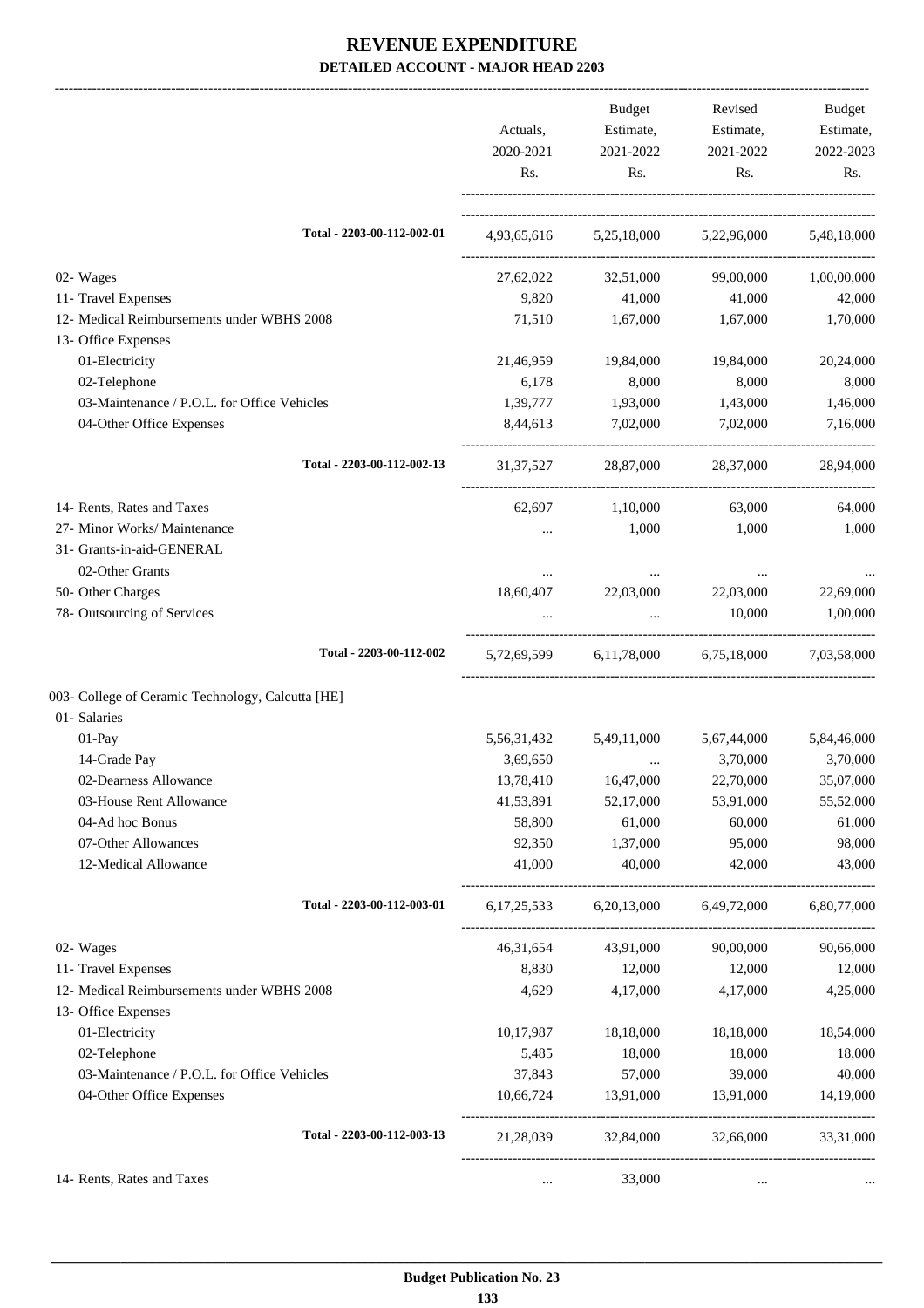|                                                   | Actuals,<br>2020-2021<br>Rs. | Budget<br>Estimate,<br>2021-2022<br>Rs. | Revised<br>Estimate,<br>2021-2022<br>Rs.            | Budget<br>Estimate,<br>2022-2023<br>Rs. |
|---------------------------------------------------|------------------------------|-----------------------------------------|-----------------------------------------------------|-----------------------------------------|
| 27- Minor Works/ Maintenance                      |                              | 1,000                                   | 1,000                                               | 1,000                                   |
| 31- Grants-in-aid-GENERAL                         |                              |                                         |                                                     |                                         |
| 02-Other Grants                                   |                              | $\cdots$                                |                                                     |                                         |
| 50- Other Charges                                 | 18,55,128                    | 41,78,000                               | 41,78,000                                           | 43,03,000                               |
| 78- Outsourcing of Services                       |                              | $\sim 10^{-10}$                         | 10,000                                              | 1,00,000                                |
| Total - 2203-00-112-003                           |                              |                                         | 7,03,53,813 7,43,29,000 8,18,56,000 8,53,15,000     |                                         |
| 004- Engineering College at Jalpaiguri [HE]       |                              |                                         |                                                     |                                         |
| 01- Salaries                                      |                              |                                         |                                                     |                                         |
| 01-Pay                                            | 11,87,52,393                 | 12,43,05,000                            | 12, 11, 27, 000                                     | 12,47,61,000                            |
| 14-Grade Pay                                      | $\cdots$                     | $\cdots$                                | 19,30,000                                           | 2,00,000                                |
| 02-Dearness Allowance                             | 5,90,172                     | 37,29,000                               | 63,20,000                                           | 70,86,000                               |
| 03-House Rent Allowance                           | 76,95,644                    | 1,18,09,000                             | 1,15,07,000                                         | 1,18,52,000                             |
| 04-Ad hoc Bonus                                   | 2,43,600                     | 2,93,000                                | 2,48,000                                            | 2,53,000                                |
| 07-Other Allowances                               | 3,48,581                     | 1,91,000                                | 3,59,000                                            | 3,70,000                                |
| 12-Medical Allowance                              | 2,96,000                     | 3,05,000                                | 3,02,000                                            | 3,08,000                                |
| Total - 2203-00-112-004-01                        |                              |                                         | 12,79,26,390 14,06,32,000 14,17,93,000              | 14,48,30,000                            |
| 02- Wages                                         | 73,86,459                    | 68,32,000                               | 1,00,00,000                                         | 1,00,00,000                             |
| 11- Travel Expenses                               | 30,068                       | 66,000                                  | 66,000                                              | 67,000                                  |
| 12- Medical Reimbursements under WBHS 2008        | 1,09,307                     | 5,89,000                                | 5,89,000                                            | 6,01,000                                |
| 13- Office Expenses                               |                              |                                         |                                                     |                                         |
| 01-Electricity                                    | 42, 17, 212                  | 57,69,000                               | 57,69,000                                           | 58,84,000                               |
| 02-Telephone                                      |                              | 8,000                                   | 8,000                                               | 8,000                                   |
| 03-Maintenance / P.O.L. for Office Vehicles       | 30,295                       | 1,11,000                                | 60,000                                              | 62,000                                  |
| 04-Other Office Expenses                          | 4,72,158                     | 8,97,000                                | 8,97,000                                            | 9,15,000                                |
| Total - 2203-00-112-004-13                        | 47, 19, 665                  |                                         | 67,85,000 67,34,000                                 | 68,69,000                               |
| 14- Rents, Rates and Taxes                        | $\cdots$                     | 20,000                                  | $\ddotsc$                                           |                                         |
| 27- Minor Works/ Maintenance                      | 1,000                        | 1,000                                   | 1,000                                               | 1,000                                   |
| 31- Grants-in-aid-GENERAL                         |                              |                                         |                                                     |                                         |
| 02-Other Grants                                   | $\cdots$                     | $\cdots$                                | $\cdots$                                            | $\cdots$                                |
| 50- Other Charges                                 | 15,88,998                    | 31,90,000                               | 18,90,000                                           | 19,86,000                               |
| 78- Outsourcing of Services                       |                              | $\cdots$                                | 10,000                                              | 1,00,000                                |
| Total - 2203-00-112-004                           |                              |                                         | 14,17,61,887 15,81,15,000 16,10,83,000 16,44,54,000 |                                         |
| 005- College of Textile Technology, Serampur [HE] |                              |                                         |                                                     |                                         |
| 01- Salaries                                      |                              |                                         |                                                     |                                         |
| 01-Pay                                            | 5,29,80,761                  | 5,32,71,000                             | 5,40,40,000                                         | 5,56,61,000                             |
| 14-Grade Pay                                      | 9,90,924                     | $\cdots$                                | $\cdots$                                            | $\cdots$                                |
| 02-Dearness Allowance                             | 19,70,862                    | 19,98,000                               | 23,80,000                                           | 26,40,000                               |
| 03-House Rent Allowance                           | 44,18,742                    | 50,61,000                               | 51,34,000                                           | 52,88,000                               |
| 04-Ad hoc Bonus                                   | 71,400                       | 89,000                                  | 73,000                                              | 74,000                                  |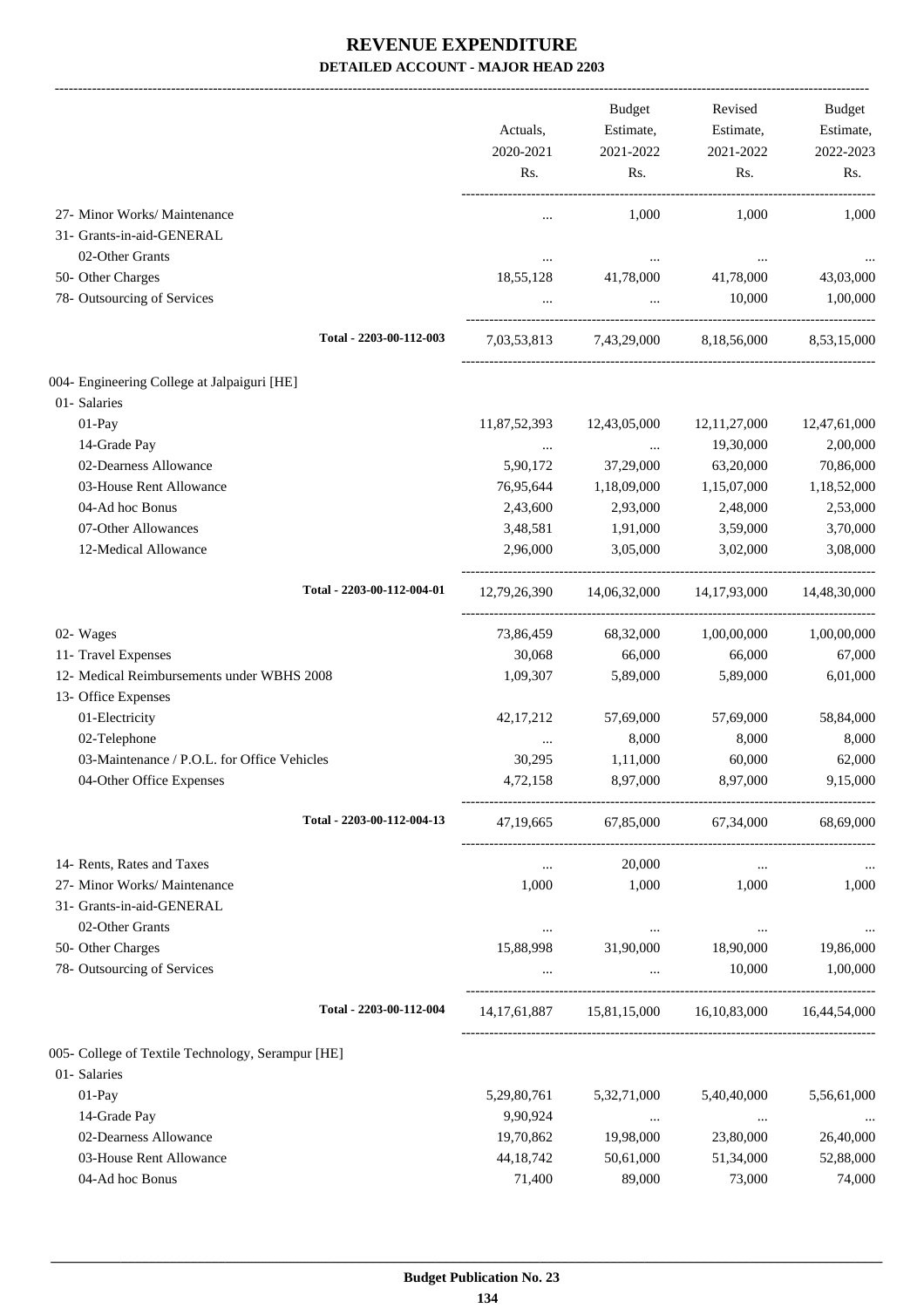-------------------------------------------------------------------------------------------------------------------------------------------------------------------------------

|                                                   |                            |             | <b>Budget</b>                                           | Revised             | <b>Budget</b> |
|---------------------------------------------------|----------------------------|-------------|---------------------------------------------------------|---------------------|---------------|
|                                                   |                            | Actuals,    | Estimate,                                               | Estimate,           | Estimate,     |
|                                                   |                            | 2020-2021   | 2021-2022                                               | 2021-2022           | 2022-2023     |
|                                                   |                            | Rs.         | Rs.                                                     | Rs.                 | Rs.           |
| 07-Other Allowances                               |                            | 8,410       | 9,000                                                   | 9,000               | 9,000         |
| 12-Medical Allowance                              |                            | 39,000      | 46,000                                                  | 40,000              | 41,000        |
|                                                   | Total - 2203-00-112-005-01 |             | $6,04,80,099$ $6,04,74,000$ $6,16,76,000$ $6,37,13,000$ |                     |               |
| 02- Wages                                         |                            | 42,85,640   | 39,30,000                                               | 91,00,000           | 91,88,000     |
| 11- Travel Expenses                               |                            | 5,307       | 7,000                                                   | 7,000               | 7,000         |
| 12- Medical Reimbursements under WBHS 2008        |                            | 83,308      | 1,40,000                                                | 1,40,000            | 1,43,000      |
| 13- Office Expenses                               |                            |             |                                                         |                     |               |
| 01-Electricity                                    |                            | 9,47,065    | 20,35,000                                               | 20,35,000           | 20,76,000     |
| 02-Telephone                                      |                            | 3,939       | 23,000                                                  | 23,000              | 23,000        |
| 03-Maintenance / P.O.L. for Office Vehicles       |                            | 1,57,640    | 3,25,000                                                | 1,61,000            | 1,64,000      |
| 04-Other Office Expenses                          |                            | 11,25,558   | 15,68,000                                               | 15,68,000           | 15,99,000     |
|                                                   | Total - 2203-00-112-005-13 | 22, 34, 202 |                                                         | 39.51.000 37.87.000 | 38,62,000     |
| 14- Rents, Rates and Taxes                        |                            | 27,000      | 55,000                                                  | 27,000              | 28,000        |
| 27- Minor Works/ Maintenance                      |                            | 1,000       | 1,000                                                   | 1,000               | 1,000         |
| 31- Grants-in-aid-GENERAL                         |                            |             |                                                         |                     |               |
| 02-Other Grants                                   |                            | $\cdots$    | $\ldots$                                                | $\cdots$            |               |
| 50- Other Charges                                 |                            | 17,96,288   | 21,27,000                                               | 21,27,000           | 21,91,000     |
| 78- Outsourcing of Services                       |                            |             | $\cdots$                                                | 10,000              | 1,00,000      |
|                                                   | Total - 2203-00-112-005    |             | 6,89,12,844 7,06,85,000 7,68,75,000 7,92,33,000         |                     |               |
| 006- College of Leather Technology, Calcutta [HE] |                            |             |                                                         |                     |               |
| 01- Salaries                                      |                            |             |                                                         |                     |               |
| 01-Pay                                            |                            | 5,67,53,613 | 5,65,36,000                                             | 5,78,89,000         | 5,96,26,000   |
| 14-Grade Pay                                      |                            | 7,46,662    | $\ldots$                                                | 7,47,000            | 7,47,000      |
| 02-Dearness Allowance                             |                            | 16,14,011   | 16,96,000                                               | 26,34,000           | 30,78,000     |
| 03-House Rent Allowance                           |                            | 48, 42, 077 | 53,71,000                                               | 54,99,000           | 56,64,000     |
| 04-Ad hoc Bonus                                   |                            | 79,800      | 80,000                                                  | 81,000              | 83,000        |
| 07-Other Allowances                               |                            | 18,480      | 46,000                                                  | 19,000              | 20,000        |
| 12-Medical Allowance                              |                            | 88,000      | 1,01,000                                                | 90,000              | 92,000        |
|                                                   | Total - 2203-00-112-006-01 | 6,41,42,643 | 6,38,30,000                                             | 6,69,59,000         | 6,93,10,000   |
| 02- Wages                                         |                            | 2,99,792    | 3,30,000                                                | 4,00,000            | 4,10,000      |
| 11- Travel Expenses                               |                            | $\ldots$    | 41,000                                                  | 41,000              | 42,000        |
| 12- Medical Reimbursements under WBHS 2008        |                            | $\cdots$    | 78,000                                                  | 78,000              | 80,000        |
| 13- Office Expenses                               |                            |             |                                                         |                     |               |
| 01-Electricity                                    |                            | 15,05,390   | 24,65,000                                               | 24,65,000           | 25,14,000     |
| 02-Telephone                                      |                            | 11,353      | 11,000                                                  | 11,000              | 11,000        |
| 03-Maintenance / P.O.L. for Office Vehicles       |                            | 2,26,016    | 2,82,000                                                | 2,31,000            | 2,36,000      |
| 04-Other Office Expenses                          |                            | 2,77,566    | 2,97,000                                                | 2,97,000            | 3,03,000      |
|                                                   |                            |             |                                                         |                     |               |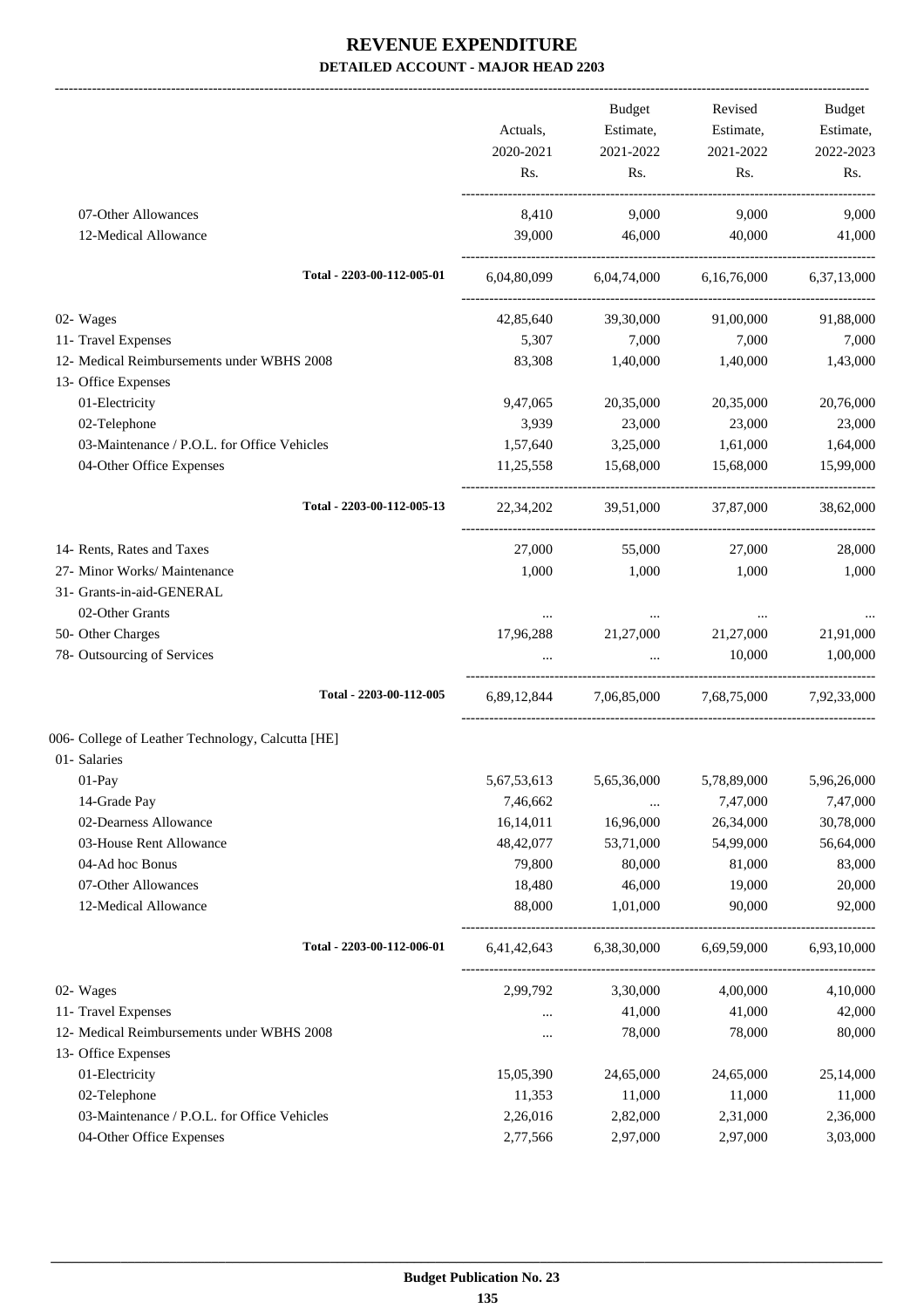|                                                                               | Actuals,<br>2020-2021<br>Rs. | Budget<br>Estimate,<br>2021-2022<br>Rs. | Revised<br>Estimate,<br>2021-2022<br>Rs.            | Budget<br>Estimate,<br>2022-2023<br>Rs. |
|-------------------------------------------------------------------------------|------------------------------|-----------------------------------------|-----------------------------------------------------|-----------------------------------------|
| Total - 2203-00-112-006-13                                                    |                              |                                         | 20,20,325 30,55,000 30,04,000 30,64,000             |                                         |
| 14- Rents, Rates and Taxes                                                    | $\cdots$                     | 90,000                                  | $\cdots$                                            |                                         |
| 27- Minor Works/ Maintenance                                                  | $\cdots$                     | 1,000                                   | 1,000                                               | 1,000                                   |
| 50- Other Charges                                                             | 12,97,536                    | 13,32,000                               | 13,32,000                                           | 13,72,000                               |
| 78- Outsourcing of Services                                                   | $\cdots$                     | $\ddots$                                | 10,000                                              | 1,00,000                                |
| Total - 2203-00-112-006                                                       | 6,77,60,296                  |                                         | 6,87,57,000 7,18,25,000 7,43,79,000                 |                                         |
| 013- Engineering College at Kalyani [HE]                                      |                              |                                         |                                                     |                                         |
| 01- Salaries                                                                  |                              |                                         |                                                     |                                         |
| 01-Pay                                                                        | 12,61,82,954                 | 12,99,67,000                            | 12,87,07,000                                        | 13,25,68,000                            |
| 14-Grade Pay                                                                  | $\ldots$                     | $\cdots$                                | $\cdots$                                            |                                         |
| 02-Dearness Allowance                                                         | 12,99,927                    | 38,99,000                               | 51,48,000                                           | 60,54,000                               |
| 03-House Rent Allowance                                                       | 1,01,64,559                  | 1,23,47,000                             | 1,22,27,000                                         | 1,25,94,000                             |
| 04-Ad hoc Bonus                                                               | 1,97,400                     | 2,00,000                                | 2,20,000                                            | 2,25,000                                |
| 07-Other Allowances                                                           | 1,38,393                     | 1,38,000                                | 1,43,000                                            | 1,47,000                                |
| 12-Medical Allowance                                                          | 69,600                       | 65,000                                  | 71,000                                              | 72,000                                  |
| Total - 2203-00-112-013-01                                                    |                              | 13,80,52,833 14,66,16,000               | 14,65,16,000                                        | 15,16,60,000                            |
| 02- Wages                                                                     | 1,37,81,640                  | 60,78,000                               | 1,46,35,000                                         | 1,50,74,000                             |
| 11- Travel Expenses                                                           | 4,371                        | 5,000                                   | 5,000                                               | 5,000                                   |
| 12- Medical Reimbursements under WBHS 2008<br>13- Office Expenses             | 1,24,128                     | 3,63,000                                | 3,63,000                                            | 3,70,000                                |
| 01-Electricity                                                                | 37, 67, 542                  | 76,40,000                               | 40,40,000                                           | 42,93,000                               |
| 02-Telephone                                                                  | 4,509                        | 10,000                                  | 10,000                                              | 10,000                                  |
| 03-Maintenance / P.O.L. for Office Vehicles                                   | 99,805                       | 1,35,000                                | 1,02,000                                            | 1,04,000                                |
| 04-Other Office Expenses                                                      | 9,58,073                     | 11,72,000                               | 9,72,000                                            | 9,95,000                                |
| Total - 2203-00-112-013-13                                                    |                              |                                         | 48,29,929 89,57,000 51,24,000 54,02,000             |                                         |
| 14- Rents, Rates and Taxes                                                    |                              | 34,000                                  |                                                     |                                         |
| 27- Minor Works/ Maintenance                                                  | $\cdots$                     | 1,000                                   | 1,000                                               | 1,000                                   |
| 50- Other Charges                                                             | 16,72,412                    | 19,23,000 19,23,000                     |                                                     | 19,81,000                               |
| 78- Outsourcing of Services                                                   | $\cdots$                     | $\cdots$                                | 10,000                                              | 1,00,000                                |
| Total - 2203-00-112-013                                                       |                              |                                         | 15,84,65,313 16,39,77,000 16,85,77,000 17,45,93,000 |                                         |
| 014- Contributions to Govt. Engineering Colleges towards Block<br>Grant. [HE] |                              |                                         |                                                     |                                         |
| 32- Contribution                                                              | $\cdots$                     | 2,00,83,000                             | $\cdots$                                            |                                         |
| Total - 2203-00-112-014                                                       | $\cdots$                     | 2,00,83,000                             | $\cdots$                                            |                                         |
|                                                                               |                              |                                         |                                                     |                                         |

015- New Engineering Colloge at Purulia [HE]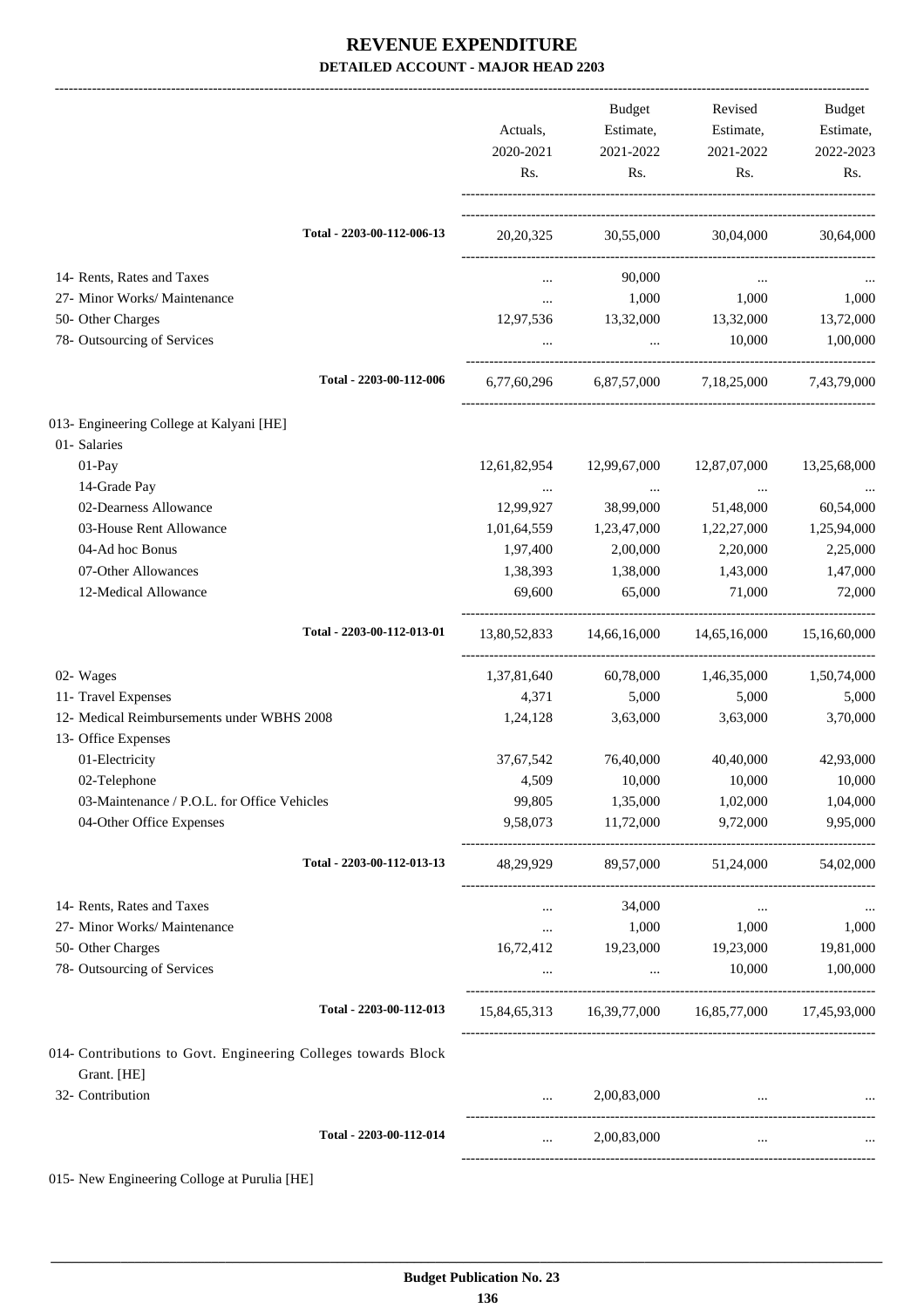-------------------------------------------------------------------------------------------------------------------------------------------------------------------------------

|                                                  | Actuals,<br>2020-2021<br>Rs. | <b>Budget</b><br>Estimate,<br>2021-2022<br>Rs. | Revised<br>Estimate,<br>2021-2022<br>Rs.        | <b>Budget</b><br>Estimate,<br>2022-2023<br>Rs. |
|--------------------------------------------------|------------------------------|------------------------------------------------|-------------------------------------------------|------------------------------------------------|
| 01- Salaries                                     |                              |                                                |                                                 |                                                |
| 01-Pay                                           | 3,70,96,442                  | 3,44,61,000                                    | 3,78,38,000                                     | 3,89,73,000                                    |
| 14-Grade Pay                                     | $\cdots$                     | $\ldots$                                       | $\cdots$                                        |                                                |
| 02-Dearness Allowance                            | 3,12,206                     | 10,34,000                                      | 15,14,000                                       | 23,38,000                                      |
| 03-House Rent Allowance                          | 37,94,147                    | 32,74,000                                      | 35,95,000                                       | 37,02,000                                      |
| 04-Ad hoc Bonus                                  | 46,200                       | 46,000                                         | 47,000                                          | 48,000                                         |
| 07-Other Allowances                              | 1,24,800                     | 1,10,000                                       | 1,29,000                                        | 1,33,000                                       |
| 12-Medical Allowance                             | 58,193                       | 59,000                                         | 59,000                                          | 60,000                                         |
| Total - 2203-00-112-015-01                       | 4, 14, 31, 988               |                                                | 3,89,84,000 4,31,82,000                         | 4,52,54,000                                    |
| 02- Wages                                        | $\cdots$                     | $\cdots$                                       | 10,00,000                                       | 11,00,000                                      |
| 07- Medical Reimbursements                       | $\ldots$                     | 6,000                                          | 6,000                                           | 6,000                                          |
| 11- Travel Expenses                              | 892                          | 6,000                                          | 6,000                                           | 6,000                                          |
| 12- Medical Reimbursements under WBHS 2008       | $\cdots$                     | $\cdots$                                       | 20,000                                          | 20,000                                         |
| 13- Office Expenses                              |                              |                                                |                                                 |                                                |
| 01-Electricity                                   | 11,13,029                    | 26,66,000                                      | 26,66,000                                       | 27,19,000                                      |
| 02-Telephone                                     | 11,47,919                    | 11,82,000                                      | 11,82,000                                       | 12,06,000                                      |
| 03-Maintenance / P.O.L. for Office Vehicles      | 1,19,381                     | 2,05,000                                       | 1,22,000                                        | 1,24,000                                       |
| 04-Other Office Expenses                         | 4,90,027                     | 15,81,000                                      | 15,81,000                                       | 16,13,000                                      |
| Total - 2203-00-112-015-13                       | 28,70,356                    |                                                | 56,34,000 55,51,000                             | 56,62,000                                      |
| 19- Maintenance                                  | 8,200                        | 17,000                                         | 12,000                                          | 15,000                                         |
| 27- Minor Works/ Maintenance                     | $\cdots$                     | 1,000                                          | 1,000                                           | 1,000                                          |
| 50- Other Charges                                | 41,500                       | 65,000                                         | 65,000                                          | 67,000                                         |
| 78- Outsourcing of Services                      |                              | $\ddotsc$                                      | 10,000                                          | 1,00,000                                       |
| Total - 2203-00-112-015                          |                              |                                                | 4,43,52,936 4,47,13,000 4,98,53,000 5,22,31,000 |                                                |
| 016- New Engineering Colloge at Cooch Behar [HE] |                              |                                                |                                                 |                                                |
| 01- Salaries                                     |                              |                                                |                                                 |                                                |
| 01-Pay                                           | 3, 35, 78, 104               | 3,14,53,000                                    | 3,42,50,000                                     | 3,52,78,000                                    |
| 14-Grade Pay                                     | $\cdots$                     | $\cdots$                                       | $\ldots$                                        |                                                |
| 02-Dearness Allowance                            | 1,75,917                     | 9,44,000                                       | 13,70,000                                       | 21,17,000                                      |
| 03-House Rent Allowance                          | 29,61,202                    | 29,88,000                                      | 32,54,000                                       | 33,51,000                                      |
| 04-Ad hoc Bonus                                  | 33,600                       | 35,000                                         | 34,000                                          | 35,000                                         |
| 07-Other Allowances                              | 81,000                       | 70,000                                         | 83,000                                          | 85,000                                         |
| 12-Medical Allowance                             | 47,079                       | 31,000                                         | 68,000                                          | 70,000                                         |
| Total - 2203-00-112-016-01                       | 3,68,76,902                  | 3,55,21,000                                    | 3,90,59,000                                     | 4,09,36,000                                    |
| 02- Wages                                        |                              |                                                | 15,00,000                                       | 16,00,000                                      |
| 07- Medical Reimbursements                       | $\cdots$                     | $\cdots$<br>$\cdots$                           | $\ldots$                                        |                                                |
| 11- Travel Expenses                              | $\cdots$<br>3,239            | 4,000                                          | 4,000                                           | 4,000                                          |
| 12- Medical Reimbursements under WBHS 2008       | $\ldots$                     | 29,000                                         | 29,000                                          | 30,000                                         |
|                                                  |                              |                                                |                                                 |                                                |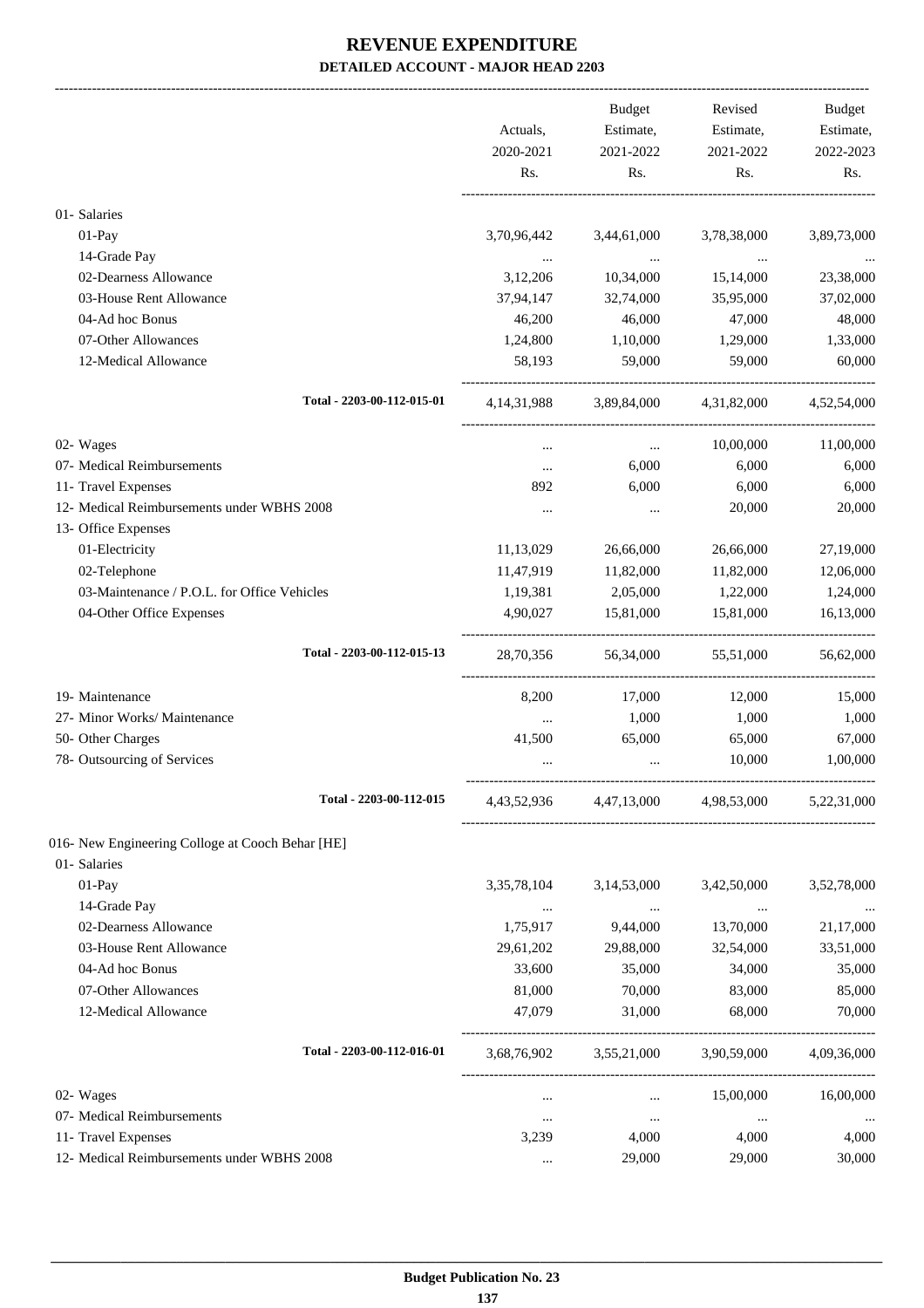|                                                                  | Actuals,<br>2020-2021 | Budget<br>Estimate,<br>2021-2022                | Revised<br>Estimate,<br>2021-2022 | Budget<br>Estimate,<br>2022-2023 |
|------------------------------------------------------------------|-----------------------|-------------------------------------------------|-----------------------------------|----------------------------------|
|                                                                  | Rs.                   | Rs.                                             | Rs.                               | Rs.                              |
| 13- Office Expenses                                              |                       |                                                 |                                   |                                  |
| 01-Electricity                                                   | 27,64,815             | 26,35,000                                       | 26,35,000                         | 26,88,000                        |
| 02-Telephone                                                     | 12,38,684             | 12,79,000                                       | 12,79,000                         | 13,05,000                        |
| 03-Maintenance / P.O.L. for Office Vehicles                      | 1,11,963              | 1,14,000                                        | 1,14,000                          | 1,16,000                         |
| 04-Other Office Expenses                                         | 4,98,555              | 15,90,000                                       | 15,90,000                         | 16,22,000                        |
| Total - 2203-00-112-016-13                                       |                       | 46,14,017 56,18,000                             | 56,18,000                         | 57,31,000                        |
|                                                                  |                       |                                                 |                                   |                                  |
| 19- Maintenance                                                  | 1,895                 | 18,000                                          | 15,000                            | 18,000                           |
| 27- Minor Works/ Maintenance                                     |                       | 1,000                                           | 1,000                             | 1,000                            |
| 50- Other Charges                                                |                       | 3,000                                           | 3,000                             | 3,000                            |
| 78- Outsourcing of Services                                      |                       | $\ddots$                                        | 10,000                            | 1,00,000                         |
| Total - 2203-00-112-016                                          |                       | 4,14,96,053 4,11,94,000 4,62,39,000 4,84,23,000 |                                   |                                  |
| 037- B.E. College, Shibpur, Howrah [HE]                          |                       |                                                 |                                   |                                  |
| 01- Salaries                                                     |                       |                                                 |                                   |                                  |
| 01-Pay                                                           |                       |                                                 |                                   |                                  |
| 12- Medical Reimbursements under WBHS 2008                       |                       |                                                 |                                   |                                  |
| 31- Grants-in-aid-GENERAL                                        |                       |                                                 |                                   |                                  |
| 02-Other Grants                                                  |                       |                                                 |                                   |                                  |
| 044- Non-Government Engineering College-Regional Engineering     |                       |                                                 |                                   |                                  |
| College, Durgapur [HE]                                           |                       |                                                 |                                   |                                  |
| 31- Grants-in-aid-GENERAL                                        |                       |                                                 |                                   |                                  |
| 02-Other Grants                                                  |                       |                                                 |                                   |                                  |
| 045- Maintenance of Post-graduate course in Engineering College  |                       |                                                 |                                   |                                  |
| [HE]                                                             |                       |                                                 |                                   |                                  |
| 01- Salaries                                                     |                       |                                                 |                                   |                                  |
| 01-Pay                                                           |                       |                                                 |                                   |                                  |
| 14-Grade Pay                                                     | $\cdots$              | $\cdots$                                        | $\cdots$                          |                                  |
| 02-Dearness Allowance                                            | $\cdots$              | $\cdots$                                        | $\cdots$                          | $\cdots$                         |
| 03-House Rent Allowance                                          | $\cdots$              |                                                 | $\cdots$                          |                                  |
| 04-Ad hoc Bonus                                                  | $\cdots$              | $\ddotsc$                                       | $\cdots$                          |                                  |
| 07-Other Allowances                                              | $\cdots$              | $\ddotsc$                                       | $\cdots$                          |                                  |
| 12-Medical Allowance                                             | $\cdots$<br>$\cdots$  | $\ddotsc$<br>                                   | $\cdots$<br>$\cdots$              | <br>$\cdots$                     |
| 07- Medical Reimbursements                                       |                       | $\ddotsc$                                       | $\cdots$                          |                                  |
| 12- Medical Reimbursements under WBHS 2008                       |                       |                                                 | $\cdots$                          | $\cdots$                         |
| 19- Maintenance                                                  | $\cdots$              | $\cdots$                                        | $\ddotsc$                         |                                  |
| 34- Scholarships and Stipends                                    |                       |                                                 | $\ddotsc$                         | $\cdots$                         |
| 046- Development of Engineering College-Degree and Post-graduate |                       |                                                 |                                   |                                  |
| [HE]                                                             |                       |                                                 |                                   |                                  |
| 01- Salaries                                                     |                       |                                                 |                                   |                                  |
| 01-Pay                                                           | $\cdots$              | $\cdots$                                        | $\cdots$                          |                                  |
| 14-Grade Pay                                                     |                       |                                                 | $\cdots$                          | $\cdots$                         |
| 02-Dearness Allowance                                            | $\cdots$              | $\cdots$                                        | $\cdots$                          | $\cdots$                         |
| 03-House Rent Allowance                                          | $\cdots$              | $\ddotsc$                                       | $\ddotsc$                         |                                  |
| 04-Ad hoc Bonus                                                  | $\cdots$              | $\cdots$                                        | $\ddotsc$                         | $\cdots$                         |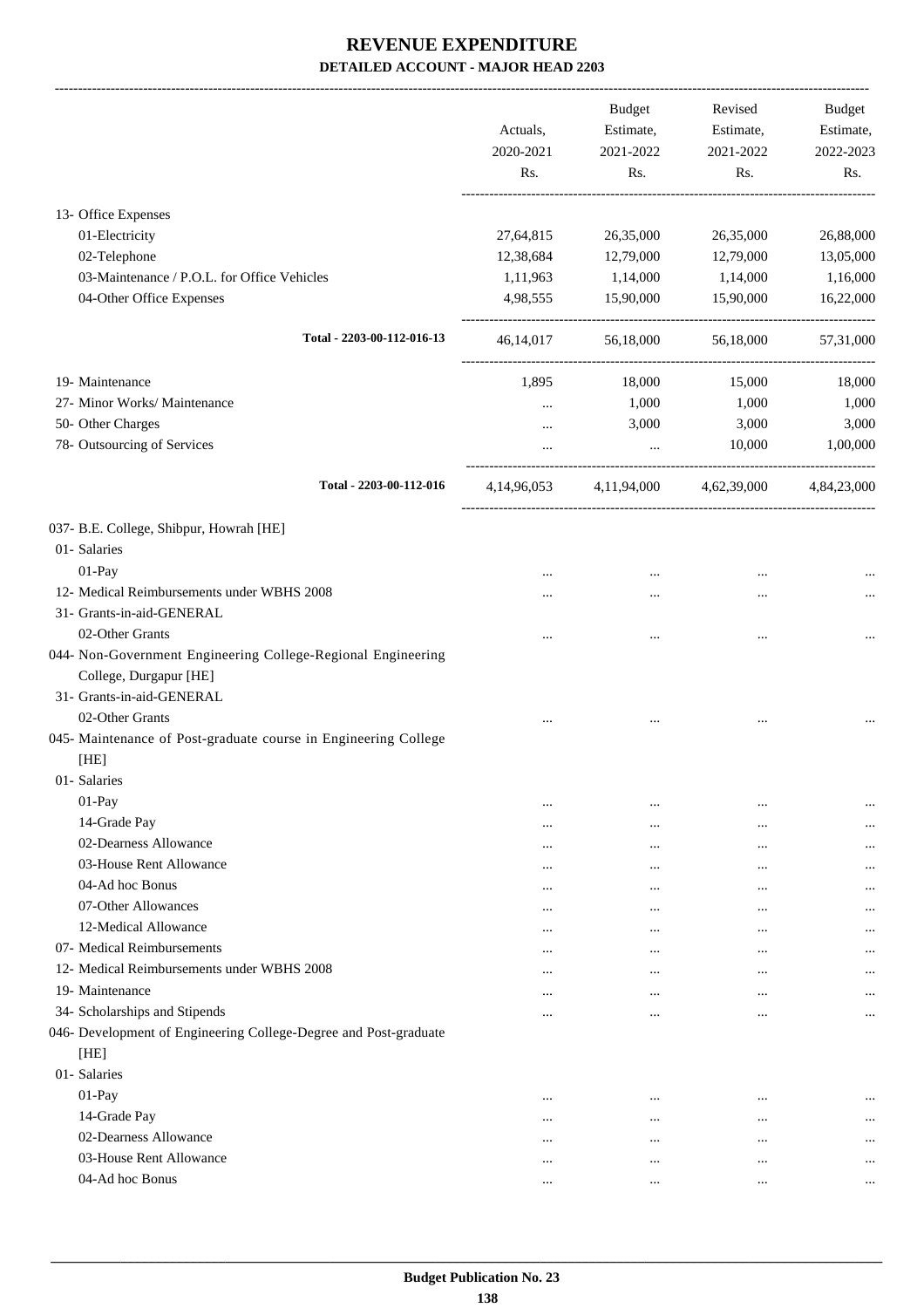-------------------------------------------------------------------------------------------------------------------------------------------------------------------------------

|                                                                         | Actuals,<br>2020-2021<br>Rs. | <b>Budget</b><br>Estimate,<br>2021-2022<br>Rs. | Revised<br>Estimate,<br>2021-2022<br>Rs. | <b>Budget</b><br>Estimate,<br>2022-2023<br>Rs. |
|-------------------------------------------------------------------------|------------------------------|------------------------------------------------|------------------------------------------|------------------------------------------------|
| 07-Other Allowances                                                     |                              | $\cdots$                                       | $\ddotsc$                                |                                                |
| 12-Medical Allowance                                                    | $\cdots$                     |                                                |                                          | $\cdots$                                       |
| 07- Medical Reimbursements                                              | $\cdots$                     |                                                |                                          | $\cdots$                                       |
| 12- Medical Reimbursements under WBHS 2008                              |                              |                                                | $\cdots$                                 | $\cdots$                                       |
| 34- Scholarships and Stipends                                           | $\cdots$                     | $\cdots$                                       |                                          | $\cdots$                                       |
| 50- Other Charges                                                       |                              | $\cdots$                                       | $\cdots$                                 | $\cdots$                                       |
| 047- Strengthening of Technical Education Services [HE]                 |                              |                                                |                                          |                                                |
| 01- Salaries                                                            |                              |                                                |                                          |                                                |
| 01-Pay                                                                  | $\cdots$                     | $\cdots$                                       | $\cdots$                                 |                                                |
| 14-Grade Pay                                                            | $\cdots$                     |                                                |                                          |                                                |
| 02-Dearness Allowance                                                   |                              | $\cdot \cdot$                                  |                                          |                                                |
| 03-House Rent Allowance                                                 |                              | $\cdots$                                       | $\cdots$                                 | $\cdots$                                       |
| 04-Ad hoc Bonus                                                         |                              | $\cdots$                                       |                                          | $\cdots$                                       |
| 07-Other Allowances                                                     |                              | $\cdots$                                       | $\cdots$                                 | $\cdots$                                       |
| 12-Medical Allowance                                                    |                              | $\cdots$                                       | $\cdots$                                 |                                                |
| 07- Medical Reimbursements                                              | $\cdots$                     | 14,000                                         | 14,000                                   | 14,000                                         |
| 11- Travel Expenses                                                     | $\cdots$                     | 9,000                                          | 9,000                                    | 9,000                                          |
| 12- Medical Reimbursements under WBHS 2008                              | $\cdots$                     | 1,000                                          | 1,000                                    | 1,000                                          |
| 13- Office Expenses                                                     |                              |                                                |                                          |                                                |
| 01-Electricity                                                          | $\cdots$                     | 1,02,000                                       | 1,02,000                                 | 1,04,000                                       |
| 02-Telephone                                                            | $\cdots$                     | 4,000                                          | 4,000                                    | 4,000                                          |
| 03-Maintenance / P.O.L. for Office Vehicles                             | 23,482                       | 30,000                                         | 24,000                                   | 24,000                                         |
| 04-Other Office Expenses                                                | 7,186                        | 22,000                                         | 22,000                                   | 22,000                                         |
| Total - 2203-00-112-047-13                                              | 30,668                       | 1,58,000                                       | 1,52,000                                 | 1,54,000                                       |
| 50- Other Charges                                                       | $\cdots$                     | 68,000                                         | ---------------------<br>68,000          | 70,000                                         |
| Total - 2203-00-112-047                                                 | 30,668                       | 2,50,000                                       | 2,44,000                                 | 2,48,000                                       |
| 048- Development of the College of Ceramic Technology, Calcutta<br>[HE] |                              |                                                |                                          |                                                |
| 14- Rents, Rates and Taxes                                              |                              |                                                |                                          |                                                |
| 049- New Engineering college at Salt Lake, Calcutta [HE]                |                              |                                                |                                          |                                                |
| 01- Salaries                                                            |                              |                                                |                                          |                                                |
| 01-Pay                                                                  | $\cdots$                     | $\cdots$                                       |                                          | $\cdots$                                       |
| 14-Grade Pay                                                            | $\cdots$                     | $\cdots$                                       |                                          |                                                |
| 02-Dearness Allowance                                                   |                              |                                                |                                          |                                                |
| 03-House Rent Allowance                                                 |                              |                                                |                                          | $\cdots$                                       |
| 04-Ad hoc Bonus                                                         |                              |                                                |                                          | $\cdots$                                       |
| 07-Other Allowances                                                     |                              |                                                |                                          | $\cdots$                                       |
| 12-Medical Allowance                                                    |                              |                                                |                                          |                                                |
| 07- Medical Reimbursements                                              | $\ddotsc$                    | $\ddotsc$                                      |                                          | $\cdots$                                       |
| 11- Travel Expenses                                                     | $\cdots$                     |                                                |                                          | $\cdots$                                       |
| 12- Medical Reimbursements under WBHS 2008                              |                              |                                                |                                          | $\ddotsc$                                      |
| 13- Office Expenses                                                     |                              |                                                |                                          |                                                |
| 01-Electricity                                                          |                              | $\cdots$                                       |                                          | $\ddotsc$                                      |
|                                                                         |                              |                                                |                                          |                                                |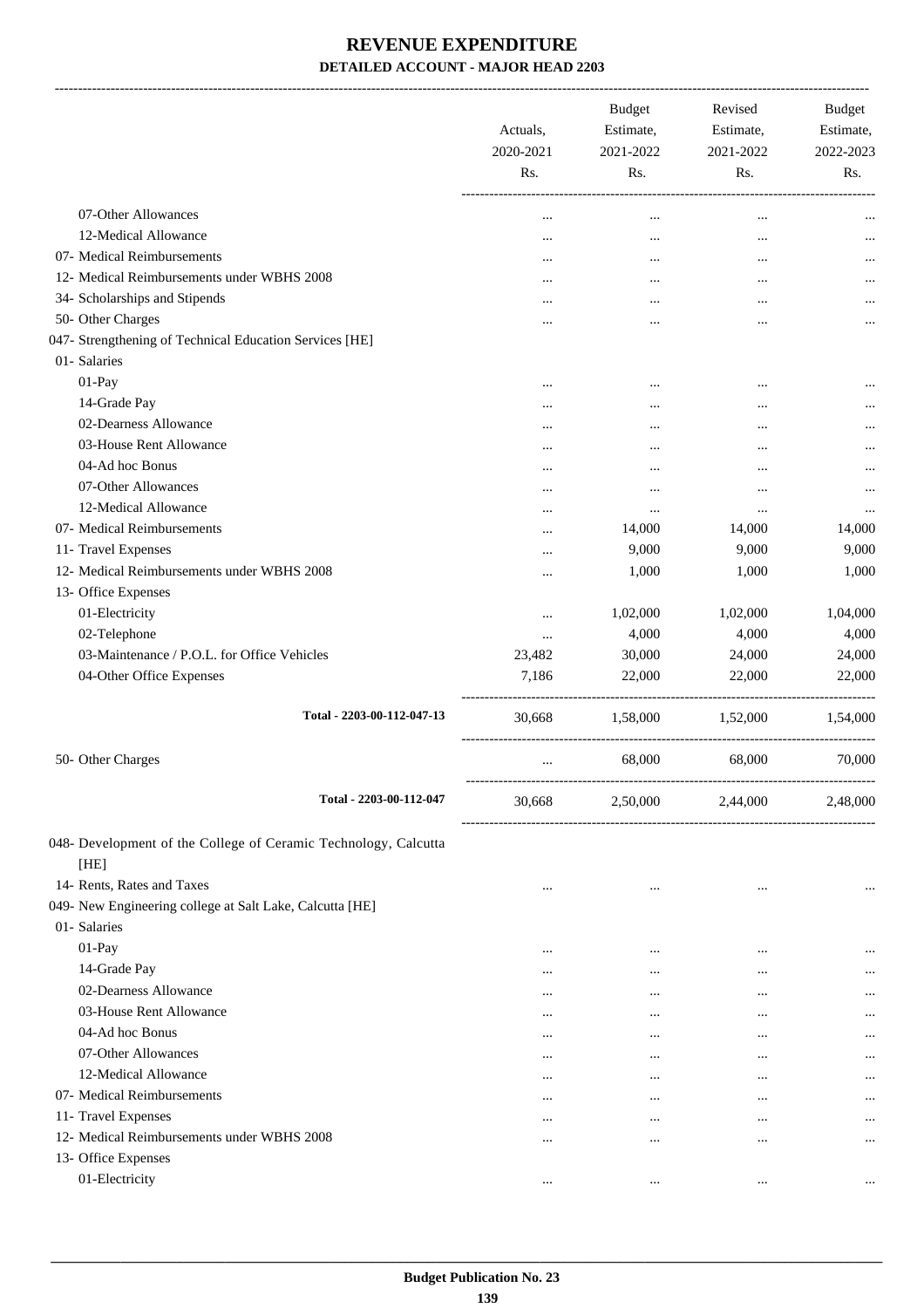|                                                                                                             | Actuals,<br>2020-2021<br>Rs. | <b>Budget</b><br>Estimate,<br>2021-2022<br>Rs. | Revised<br>Estimate,<br>2021-2022<br>Rs. | <b>Budget</b><br>Estimate,<br>2022-2023<br>Rs. |
|-------------------------------------------------------------------------------------------------------------|------------------------------|------------------------------------------------|------------------------------------------|------------------------------------------------|
| 02-Telephone                                                                                                | $\ddotsc$                    |                                                | $\cdots$                                 |                                                |
| 03-Maintenance / P.O.L. for Office Vehicles                                                                 |                              | $\cdots$                                       |                                          |                                                |
| 04-Other Office Expenses                                                                                    |                              |                                                |                                          |                                                |
| 19- Maintenance                                                                                             |                              | $\cdots$                                       |                                          |                                                |
| 50- Other Charges                                                                                           |                              |                                                | $\cdots$                                 |                                                |
| <b>Total - Administrative Expenditure</b>                                                                   |                              |                                                | 65,04,03,409 70,32,81,000 72,40,70,000   | 74,92,34,000                                   |
| <b>State Development Schemes</b>                                                                            |                              |                                                |                                          |                                                |
| 001- Development of Engineering College [HE]                                                                |                              |                                                |                                          |                                                |
| 13- Office Expenses                                                                                         |                              |                                                |                                          |                                                |
| 04-Other Office Expenses                                                                                    | 1,33,70,395                  | 6,05,00,000                                    | 2,18,91,000                              | 3,35,25,000                                    |
| Total - 2203-00-112-001                                                                                     |                              |                                                | 1,33,70,395 6,05,00,000 2,18,91,000      | 3,35,25,000                                    |
| 007- Establishment of a New Engineering College at Kalyani [HE]                                             |                              |                                                |                                          |                                                |
| 50- Other Charges                                                                                           |                              |                                                |                                          |                                                |
| 008- Development of the College of Leather Technology, Calcutta<br>[HE]                                     |                              |                                                |                                          |                                                |
| 50- Other Charges                                                                                           |                              |                                                |                                          |                                                |
| 039- Development of the College of Textile Technology, Berhampur<br>[HE]                                    |                              |                                                |                                          |                                                |
| 50- Other Charges                                                                                           |                              |                                                |                                          |                                                |
| 040- Development of the College of Textile Technology, Serampur<br>[HE]                                     |                              |                                                |                                          |                                                |
| 50- Other Charges                                                                                           |                              |                                                |                                          |                                                |
| 041- Development of the College of Ceramic Technology, Calcutta<br>[HE]                                     |                              |                                                |                                          |                                                |
| 50- Other Charges                                                                                           |                              |                                                |                                          |                                                |
| 042- Development of the Non-Government Engineering Colleges-<br>Regional Engineering College, Durgapur [HE] |                              |                                                |                                          |                                                |
| 31- Grants-in-aid-GENERAL                                                                                   |                              |                                                |                                          |                                                |
| 02-Other Grants                                                                                             |                              | $\cdots$                                       |                                          |                                                |
| 043- Establishment of a New Engineering College at Salt Lake,                                               |                              |                                                |                                          |                                                |
| Calcutta [HE]                                                                                               |                              |                                                |                                          |                                                |
| 50- Other Charges<br>051- Establishment of a new Engineering College at Purulia [HE]                        |                              |                                                |                                          |                                                |
| 28- Payment of Professional and Special Services                                                            |                              |                                                |                                          |                                                |
| 02-Other charges                                                                                            | 6,30,000                     | 10,28,000                                      | 3,43,000                                 | 10,79,000                                      |
| 50- Other Charges                                                                                           |                              | $\cdots$                                       |                                          |                                                |
| Total - 2203-00-112-051                                                                                     | 6,30,000                     | 10,28,000 3,43,000                             | .                                        | 10,79,000                                      |
| 052- Establishment of a new Engineering College at CoochBehar                                               |                              |                                                |                                          |                                                |
| [HE]                                                                                                        |                              |                                                |                                          |                                                |
| 28- Payment of Professional and Special Services                                                            |                              |                                                |                                          |                                                |
| 02-Other charges                                                                                            | 15,24,000                    | 27,46,000                                      | 9,16,000                                 | 28,83,000                                      |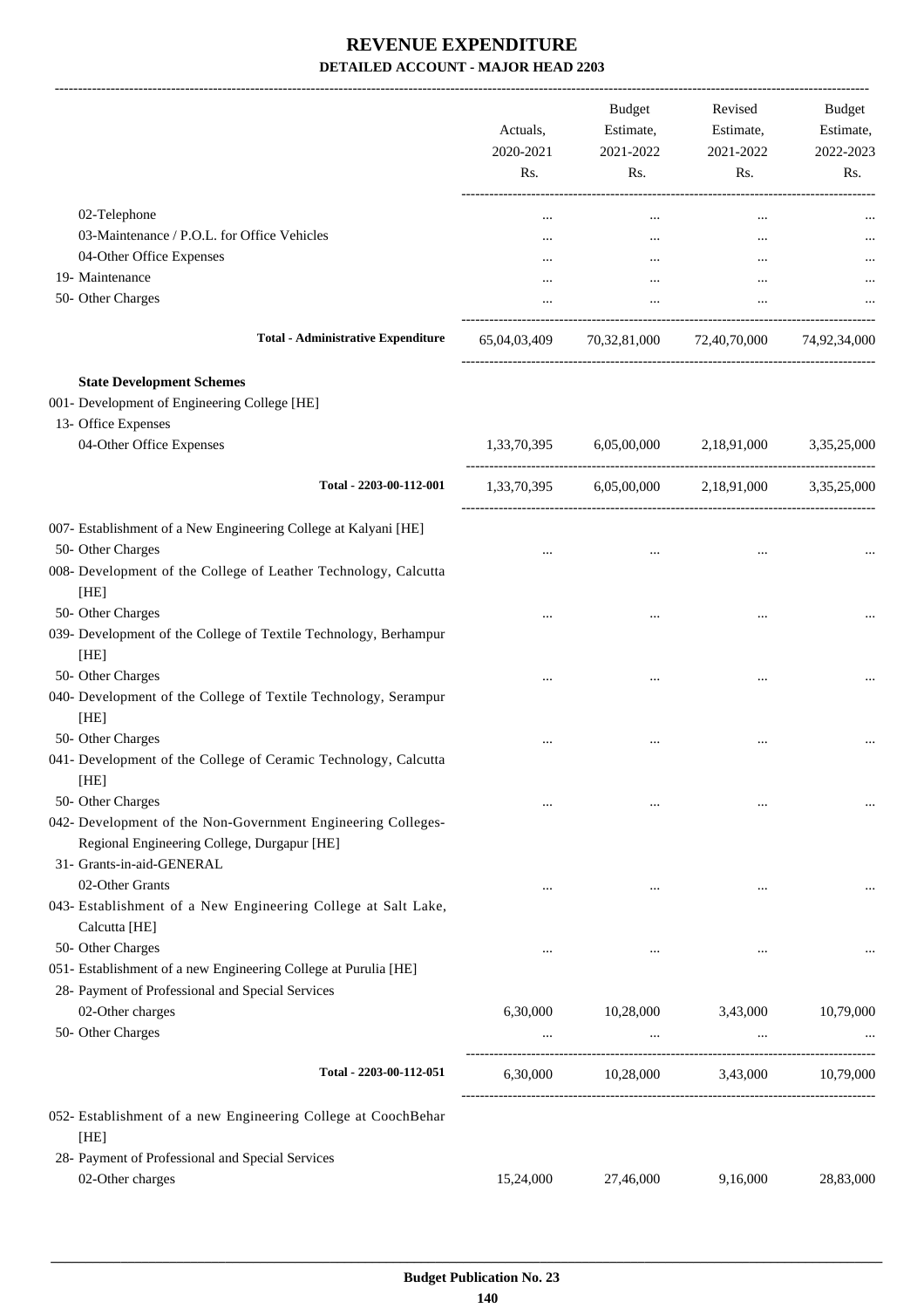|                                                                                                                                                                                                                                                                                                                                                  | <b>Budget</b><br>Actuals,<br>Estimate,<br>2020-2021<br>2021-2022<br>Rs.<br>Rs. |                                        | Revised<br>Estimate,<br>2021-2022<br>Rs.            | Budget<br>Estimate,<br>2022-2023<br>Rs. |
|--------------------------------------------------------------------------------------------------------------------------------------------------------------------------------------------------------------------------------------------------------------------------------------------------------------------------------------------------|--------------------------------------------------------------------------------|----------------------------------------|-----------------------------------------------------|-----------------------------------------|
| 50- Other Charges                                                                                                                                                                                                                                                                                                                                | $\cdots$                                                                       | $\ldots$                               | $\cdots$                                            |                                         |
| Total - 2203-00-112-052                                                                                                                                                                                                                                                                                                                          |                                                                                |                                        | 15,24,000 27,46,000 9,16,000 28,83,000              |                                         |
| <b>Total - State Development Schemes</b>                                                                                                                                                                                                                                                                                                         |                                                                                |                                        | 1,55,24,395 6,42,74,000 2,31,50,000 3,74,87,000     |                                         |
| <b>State Development Schemes</b><br>050- ACA for Establishment of Tanning Training and Service Centre<br>at Bantala by GCELT, Kolkata, (State Share) (ACA) [HE]<br>35- Grants for creation of Capital Assets<br><b>Central Sector Scheme</b><br>036- Introduction of Post-graduate course in the College of Textile<br>Technology, Serampur [HE] |                                                                                |                                        |                                                     |                                         |
| 50- Other Charges<br>Total - 2203-00-112                                                                                                                                                                                                                                                                                                         |                                                                                | 66,59,27,804 76,75,55,000 74,72,20,000 |                                                     | 78,67,21,000                            |
| Voted<br>Charged                                                                                                                                                                                                                                                                                                                                 |                                                                                | $\mathbf{r}$                           | 66,59,27,804 76,75,55,000 74,72,20,000 78,67,21,000 |                                         |
| DETAILED ACCOUNT NO. 2203-00-800 - OTHER EXPENDITURE                                                                                                                                                                                                                                                                                             |                                                                                |                                        |                                                     |                                         |
| 800- Other Expenditure<br><b>Administrative Expenditure</b><br>001- Quality Improvement programme for Teachers of Polytechnics,<br>Engineering and technical Colleges [HE]<br>50- Other Charges                                                                                                                                                  | $\cdots$                                                                       | $\cdots$                               | $\cdots$                                            |                                         |

| 004- Assistance to Messes and Hostels attached to Govt. and Non- |
|------------------------------------------------------------------|
| Govt. Engineering and Technical Institutions [HE]                |
| $\Omega$ W <sub>acco</sub>                                       |

| 31- Grants-in-aid-GENERAL |  |
|---------------------------|--|
| 02-Other Grants           |  |

| 02- Wages                 |                     | $\cdots$ | <br> |          |
|---------------------------|---------------------|----------|------|----------|
| 31- Grants-in-aid-GENERAL |                     |          |      |          |
| 02-Other Grants           |                     | $\cdots$ | <br> |          |
|                           | Total - 2203-00-800 |          | <br> | $\cdots$ |
|                           |                     |          |      |          |
|                           | Voted               | $\cdots$ | <br> | $\cdots$ |
|                           | Charged             | $\cdots$ | <br> | $\cdots$ |
|                           |                     | ----     |      |          |

#### **DETAILED ACCOUNT NO. 2203 - DEDUCT RECOVERIES IN REDUCTION OF EXPENDITURE**

**--------------------------------------------------------------------------------------------------------------------------------------------------------------------------------**

| 001- Direction and Administration           |          |          |          |          |
|---------------------------------------------|----------|----------|----------|----------|
| Administrative Expenditure                  |          |          |          |          |
| 001-Directorate of Technical Education [HE] |          |          |          |          |
| 70-Deduct Recoveries                        |          |          |          |          |
| 01-Others                                   | $\cdots$ | $-1,000$ | $-1.000$ | $-1.000$ |
| 02-W.B.H.S. 2008                            | $\cdots$ | $-1.000$ | $-1.000$ | $-1.000$ |
|                                             |          |          |          |          |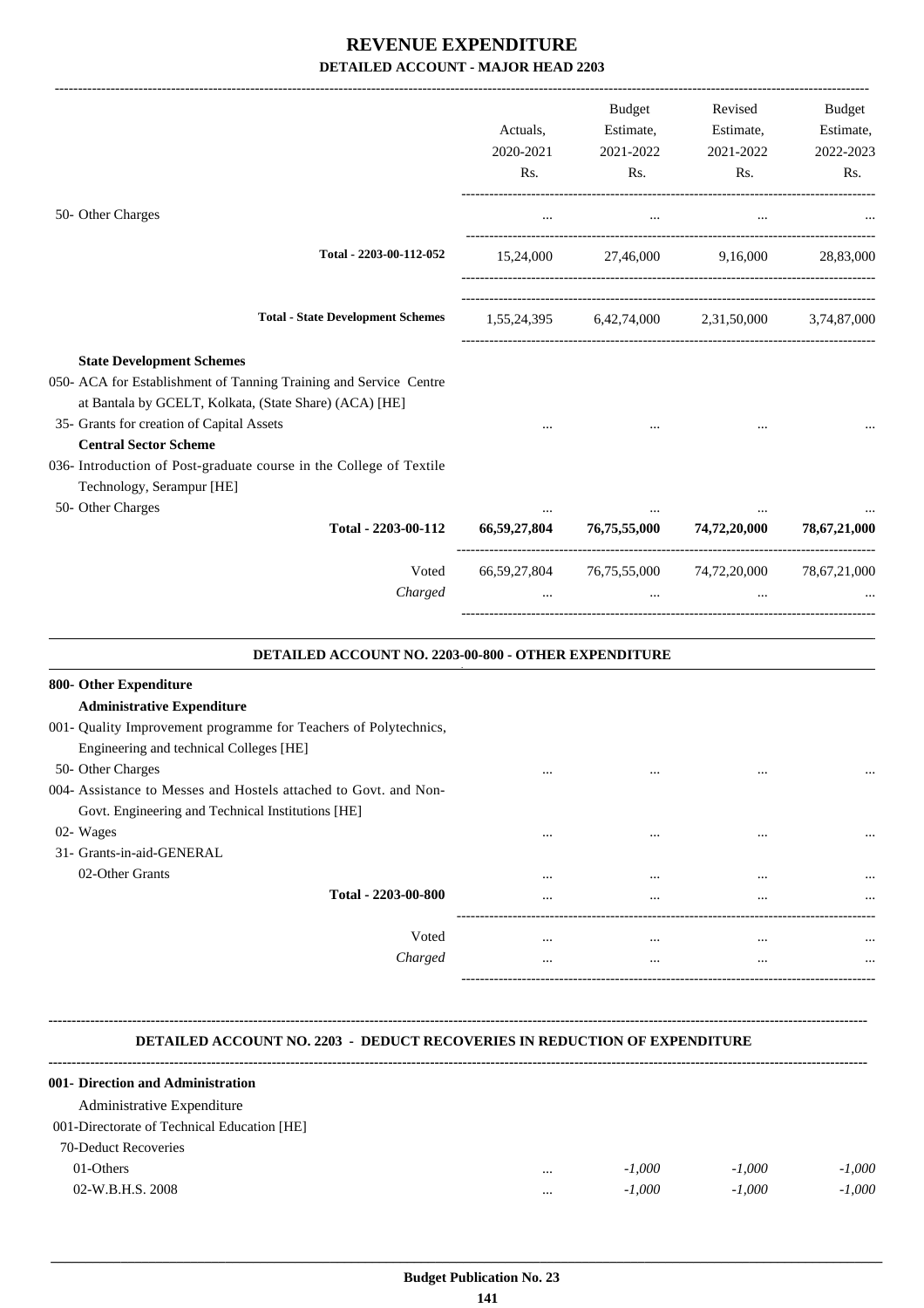|                                                                  | Actuals,<br>2020-2021<br>Rs. | Budget<br>Estimate,<br>2021-2022<br>Rs. | Revised<br>Estimate,<br>2021-2022<br>Rs. | Budget<br>Estimate,<br>2022-2023<br>Rs. |
|------------------------------------------------------------------|------------------------------|-----------------------------------------|------------------------------------------|-----------------------------------------|
| Total - 001 - Deduct - Recoveries                                | $\cdots$                     |                                         | $-2,000$ $-2,000$                        | $-2,000$                                |
| 102- Assistance to Universities for Technical Education          |                              |                                         |                                          |                                         |
| Administrative Expenditure                                       |                              |                                         |                                          |                                         |
| 001-Bengal Engineering and Science University, Shibpur [EH] [HE] |                              |                                         |                                          |                                         |
| 70-Deduct Recoveries                                             |                              |                                         |                                          |                                         |
| 01-Others                                                        | $\cdots$                     | $-1,000$                                | $-1,000$                                 | $-1,000$                                |
| 02-W.B.H.S. 2008                                                 | $\cdots$                     | $-1,000$                                | $-1,000$                                 | $-1,000$                                |
| Total - 102 - Deduct - Recoveries                                | $\cdots$                     | $-2.000$                                | $-2,000$                                 | $-2,000$                                |
| 112- Engineering/Technical Colleges and Institutes               |                              |                                         |                                          |                                         |
| Administrative Expenditure                                       |                              |                                         |                                          |                                         |
| 002-College of Textile Technology, Berhampur [HE]                |                              |                                         |                                          |                                         |
| 70-Deduct Recoveries                                             |                              |                                         |                                          |                                         |
| 01-Others                                                        |                              | $-1,000$                                | $-1,000$                                 | $-1,000$                                |
| 02-W.B.H.S. 2008                                                 |                              | $-1,000$                                | $-1,000$                                 | $-1,000$                                |
| 003-College of Ceramic Technology, Calcutta [HE]                 |                              |                                         |                                          |                                         |
| 70-Deduct Recoveries                                             |                              |                                         |                                          |                                         |
| 01-Others                                                        |                              | $-1,000$                                | $-1,000$                                 | $-1,000$                                |
| 02-W.B.H.S. 2008                                                 |                              | $-1,000$                                | $-1,000$                                 | $-1,000$                                |
| 004-Engineering College at Jalpaiguri [HE]                       |                              |                                         |                                          |                                         |
| 70-Deduct Recoveries                                             |                              |                                         |                                          |                                         |
| 01-Others                                                        |                              | $-1,000$                                | $-1,000$                                 | $-1,000$                                |
| 02-W.B.H.S. 2008                                                 |                              | $-1,000$                                | $-1,000$                                 | $-1,000$                                |
| 005-College of Textile Technology, Serampur [HE]                 |                              |                                         |                                          |                                         |
| 70-Deduct Recoveries                                             |                              |                                         |                                          |                                         |
| 01-Others                                                        |                              | $-1,000$                                | $-1,000$                                 | $-1,000$                                |
| 02-W.B.H.S. 2008                                                 |                              | $-1,000$                                | $-1,000$                                 | $-1,000$                                |
| 006-College of Leather Technology, Calcutta [HE]                 |                              |                                         |                                          |                                         |
| 70-Deduct Recoveries                                             |                              |                                         |                                          |                                         |
| 01-Others                                                        |                              | $-1,000$                                | $-1,000$                                 | $-1,000$                                |
| 02-W.B.H.S. 2008                                                 |                              | $-1,000$                                | $-1,000$                                 | $-1,000$                                |
| 013-Engineering College at Kalyani [HE]                          |                              |                                         |                                          |                                         |
| 70-Deduct Recoveries                                             |                              |                                         |                                          |                                         |
| 01-Others                                                        |                              | $-1,000$                                | $-1,000$                                 | $-1,000$                                |
| 02-W.B.H.S. 2008                                                 | $\cdots$                     | $-1,000$                                | $-1,000$                                 | $-1,000$                                |
| 015-New Engineering Colloge at Purulia [HE]                      |                              |                                         |                                          |                                         |
| 70-Deduct Recoveries                                             |                              |                                         |                                          |                                         |
| 01-Others                                                        | $\cdots$                     | $-1,000$                                | $-1,000$                                 | $-1,000$                                |
| 016-New Engineering Colloge at Cooch Behar [HE]                  |                              |                                         |                                          |                                         |
| 70-Deduct Recoveries                                             |                              |                                         |                                          |                                         |
| 01-Others                                                        | $\cdots$                     | $-1,000$                                | $-1,000$                                 | $-1,000$                                |
| 037-B.E. College, Shibpur, Howrah [HE]                           |                              |                                         |                                          |                                         |
| 70-Deduct Recoveries                                             |                              |                                         |                                          |                                         |
| 01-Others                                                        | $\cdots$                     | $-1,000$                                | $-1,000$                                 | $-1,000$                                |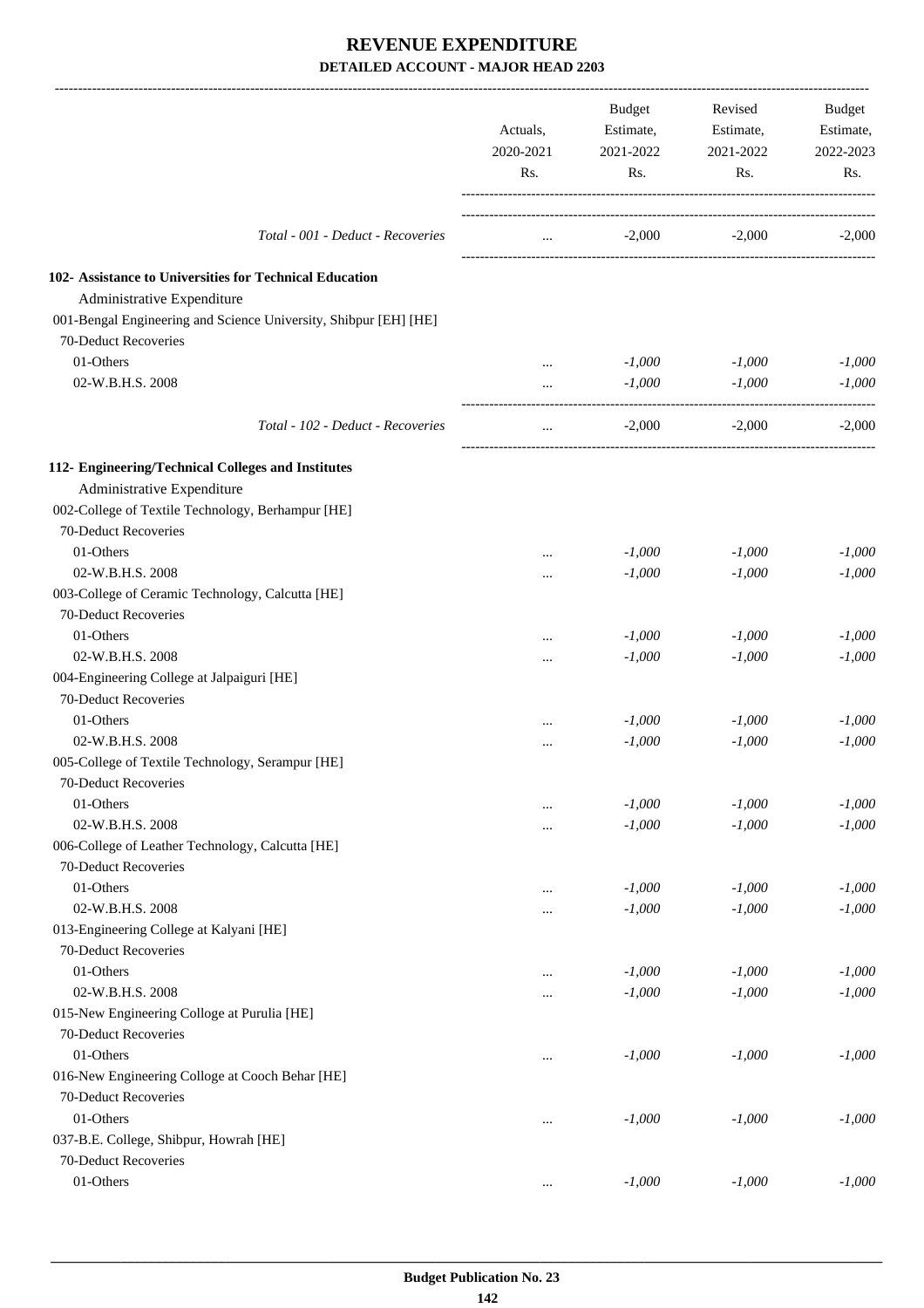-------------------------------------------------------------------------------------------------------------------------------------------------------------------------------

|                                                                                                                      | Actuals,<br>2020-2021<br>Rs. | <b>Budget</b><br>Estimate,<br>2021-2022<br>Rs. | Revised<br>Estimate,<br>2021-2022<br>Rs. | <b>Budget</b><br>Estimate,<br>2022-2023<br>Rs. |
|----------------------------------------------------------------------------------------------------------------------|------------------------------|------------------------------------------------|------------------------------------------|------------------------------------------------|
|                                                                                                                      |                              |                                                |                                          |                                                |
| 02-W.B.H.S. 2008                                                                                                     | $\cdots$                     | $-1,000$                                       | $-1,000$                                 | $-1,000$                                       |
| 045-Maintenance of Post-graduate course in Engineering College<br>[HE]                                               |                              |                                                |                                          |                                                |
| 70-Deduct Recoveries                                                                                                 |                              |                                                |                                          |                                                |
| 01-Others                                                                                                            |                              | $-1,000$                                       | $-1,000$                                 | $-1,000$                                       |
| 02-W.B.H.S. 2008                                                                                                     |                              | $-1,000$                                       | $-1,000$                                 | $-1,000$                                       |
| 046-Development of Engineering College-Degree and Post-graduate<br>[HE]                                              |                              |                                                |                                          |                                                |
| 70-Deduct Recoveries                                                                                                 |                              |                                                |                                          |                                                |
| 01-Others                                                                                                            |                              | $-1,000$                                       | $-1,000$                                 | $-1,000$                                       |
| 02-W.B.H.S. 2008                                                                                                     | $\cdots$                     | $-1,000$                                       | $-1,000$                                 | $-1,000$                                       |
| 047-Strengthening of Technical Education Services [HE]                                                               |                              |                                                |                                          |                                                |
| 70-Deduct Recoveries                                                                                                 |                              |                                                |                                          |                                                |
| 01-Others                                                                                                            |                              | $-1,000$                                       | $-1,000$                                 | $-1,000$                                       |
| 02-W.B.H.S. 2008                                                                                                     |                              | $-1,000$                                       | $-1,000$                                 | $-1,000$                                       |
| 049-New Engineering college at Salt Lake, Calcutta [HE]                                                              |                              |                                                |                                          |                                                |
| 70-Deduct Recoveries                                                                                                 |                              |                                                |                                          |                                                |
| 01-Others                                                                                                            |                              | $-1,000$                                       | $-1,000$                                 | $-1,000$                                       |
| 02-W.B.H.S. 2008                                                                                                     | $\cdots$                     | $-1,000$                                       | $-1,000$                                 | $-1,000$                                       |
| <b>State Development Schemes</b>                                                                                     |                              |                                                |                                          |                                                |
| 010-State Project Facilitation Unit under Technical Education Quality                                                |                              |                                                |                                          |                                                |
| Improvement Programme [TEQIP] (State Share) (OCASPS)                                                                 |                              |                                                |                                          |                                                |
| [HE]                                                                                                                 |                              |                                                |                                          |                                                |
| 70-Deduct Recoveries                                                                                                 |                              |                                                |                                          |                                                |
| 01-Others                                                                                                            |                              |                                                |                                          |                                                |
| 055-Refund of Unutilised Fund of CSS Schemes (State Share)<br>(CSSREFUND) [HE]                                       |                              |                                                |                                          |                                                |
| 70-Deduct Recoveries                                                                                                 |                              |                                                |                                          |                                                |
| 01-Others                                                                                                            |                              | $\ddotsc$                                      |                                          |                                                |
| State Development Schemes (Central Assistance)                                                                       |                              |                                                |                                          |                                                |
| 054-Refund of Unutilised Fund of CSS Schemes (Central Share)                                                         |                              |                                                |                                          |                                                |
| (CSSREFUND) [HE]                                                                                                     |                              |                                                |                                          |                                                |
| 70-Deduct Recoveries                                                                                                 |                              |                                                |                                          |                                                |
| 01-Others                                                                                                            |                              | $\cdots$                                       | $\ldots$                                 |                                                |
| Total - 112 - Deduct - Recoveries                                                                                    | $\cdots$                     | $-24,000$                                      | $-24,000$                                | $-24,000$                                      |
| 800- Other Expenditure                                                                                               |                              |                                                |                                          |                                                |
| Administrative Expenditure                                                                                           |                              |                                                |                                          |                                                |
| 004-Assistance to Messes and Hostels attached to Govt. and Non-<br>Govt. Engineering and Technical Institutions [HE] |                              |                                                |                                          |                                                |
| 70-Deduct Recoveries                                                                                                 |                              |                                                |                                          |                                                |
| 01-Others                                                                                                            | $\cdots$                     | $-1,000$                                       | $-1,000$                                 | $-1,000$                                       |
| 02-W.B.H.S. 2008                                                                                                     |                              | $-1,000$                                       | $-1,000$                                 | $-1,000$                                       |
| Total - 800 - Deduct - Recoveries                                                                                    |                              | $-2,000$                                       | $-2,000$                                 | $-2,000$                                       |
|                                                                                                                      |                              |                                                |                                          |                                                |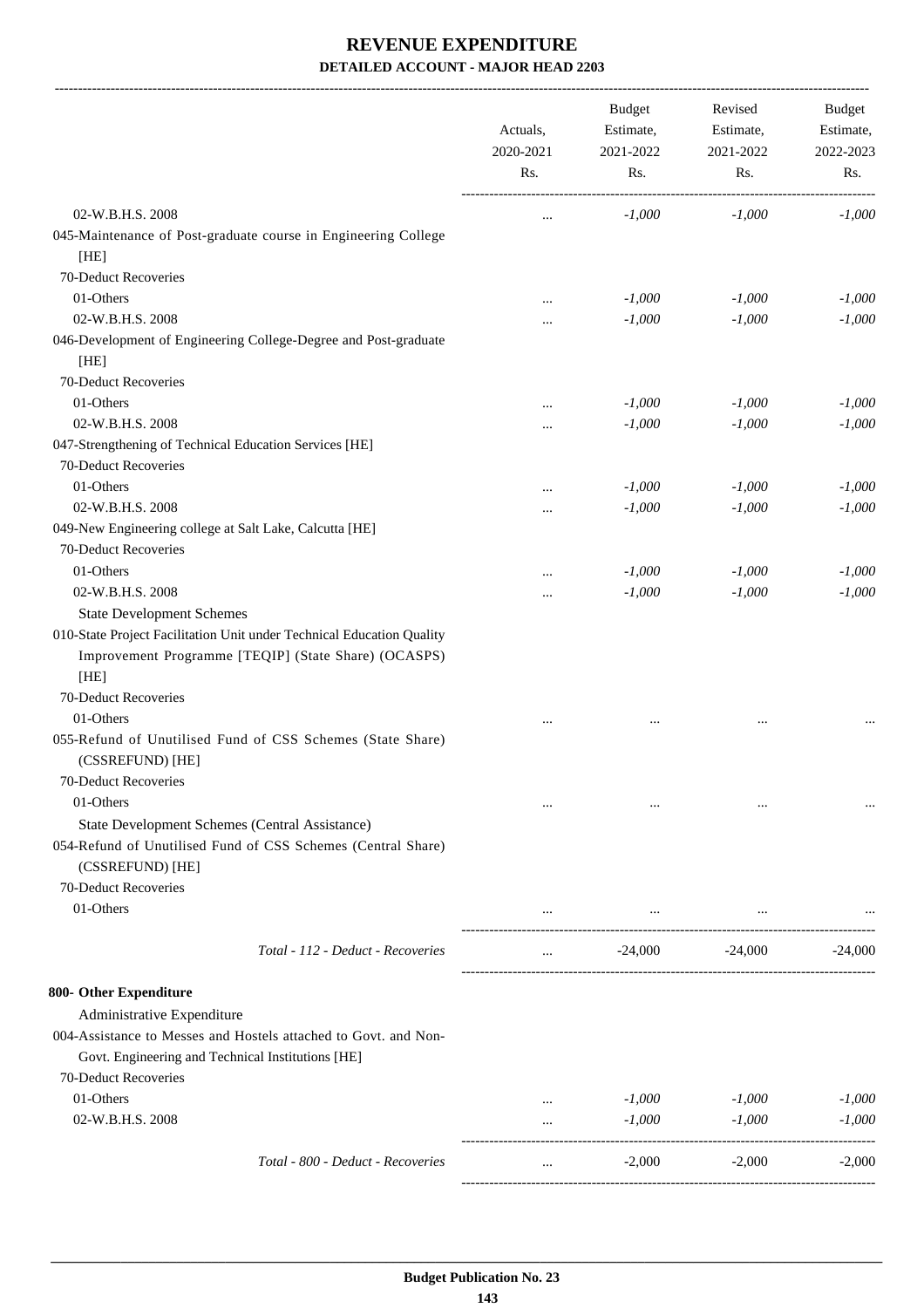|                                                                | Actuals,<br>2020-2021<br>Rs. | <b>Budget</b><br>Estimate,<br>2021-2022<br>Rs. | Revised<br>Estimate,<br>2021-2022<br>Rs. | <b>Budget</b><br>Estimate,<br>2022-2023<br>Rs. |
|----------------------------------------------------------------|------------------------------|------------------------------------------------|------------------------------------------|------------------------------------------------|
| 911- Deduct Recoveries of Overpayments                         |                              |                                                |                                          |                                                |
| Administrative Expenditure                                     |                              |                                                |                                          |                                                |
| 006-Administration of Shibpur Politecnic for rehabilitation of |                              |                                                |                                          |                                                |
| displaced person [HE]                                          |                              |                                                |                                          |                                                |
| 70-Deduct Recoveries                                           |                              |                                                |                                          |                                                |
| 01-Others                                                      | $\cdots$                     | $-1,000$                                       | $-1,000$                                 | $-1,000$                                       |
| 02-W.B.H.S. 2008                                               | $\cdots$                     | $-1,000$                                       | $-1,000$                                 | $-1,000$                                       |
| 013-Engineering College at Kalyani [EH] [HE]                   |                              |                                                |                                          |                                                |
| 70-Deduct Recoveries                                           |                              |                                                |                                          |                                                |
| 01-Others                                                      |                              | $-1,000$                                       | $-1,000$                                 | $-1,000$                                       |
| 02-W.B.H.S. 2008                                               |                              | $-1,000$                                       | $-1,000$                                 | $-1,000$                                       |
| <b>State Development Schemes</b>                               |                              |                                                |                                          |                                                |
| 004-Development of the College of Ceramic Technology,          |                              |                                                |                                          |                                                |
| Calcutta[EH] [HE]                                              |                              |                                                |                                          |                                                |
| 70-Deduct Recoveries                                           |                              |                                                |                                          |                                                |
| 01-Others                                                      | $-24,890$                    |                                                |                                          |                                                |
| 010-State Project Facilitation Unit [ TEQIP ] [HE]             |                              |                                                |                                          |                                                |
| 70-Deduct Recoveries                                           |                              |                                                |                                          |                                                |
| 01-Others                                                      | $-7,23,727$                  | $\cdots$                                       |                                          |                                                |
| 014-Deduct Recoveries [HE]                                     |                              |                                                |                                          |                                                |
| 70-Deduct Recoveries                                           |                              |                                                |                                          |                                                |
| 01-Others                                                      |                              | $\cdots$                                       |                                          |                                                |
| Total - 911 - Deduct - Recoveries                              |                              | $-7,48,617$ $-4,000$ $-4,000$                  |                                          | $-4,000$                                       |
| Total - 2203 - Deduct - Recoveries                             |                              | $-7,48,617$ $-34,000$ $-34,000$                |                                          | $-34,000$                                      |
|                                                                |                              |                                                |                                          |                                                |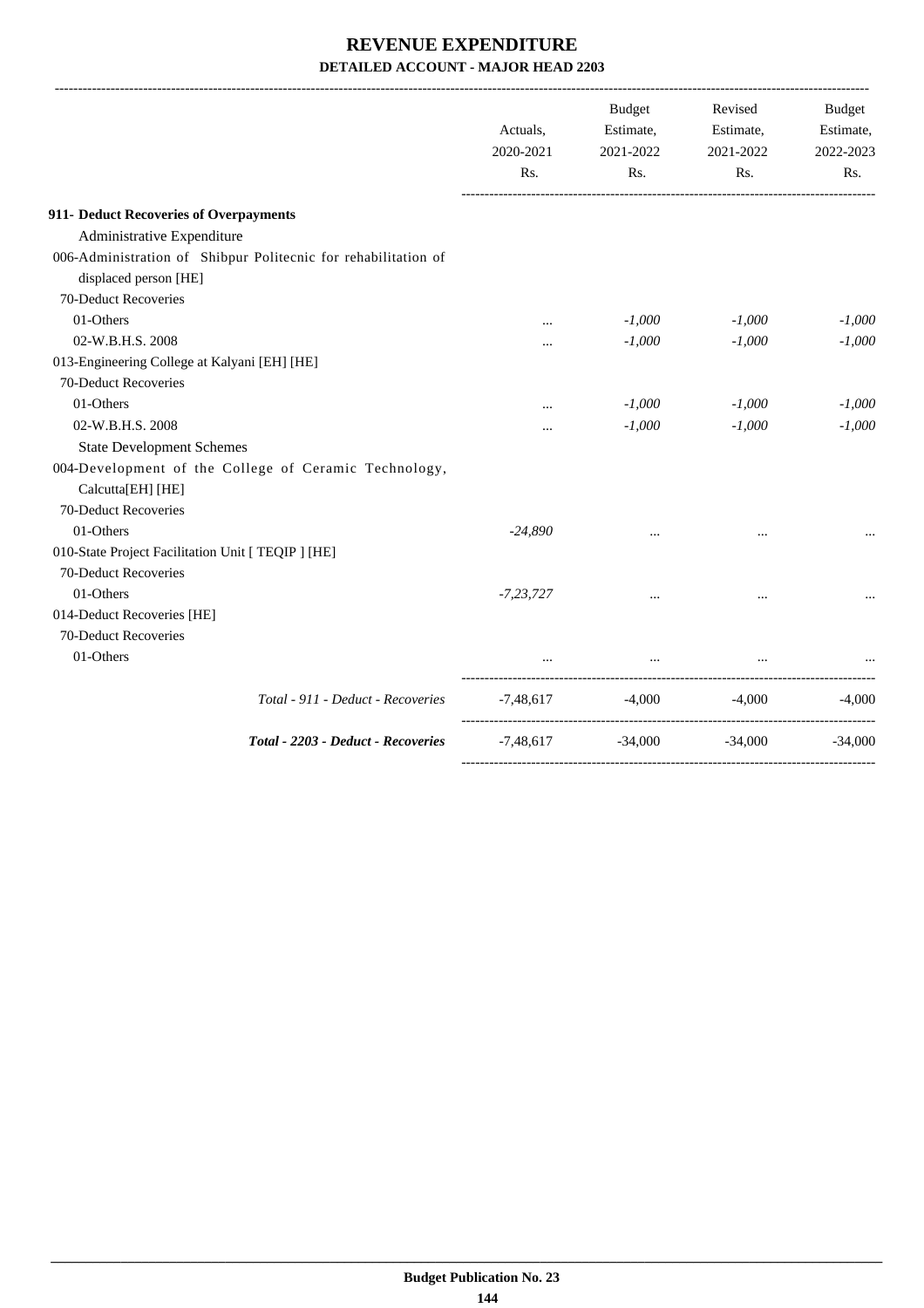# **REVENUE EXPENDITURE**

#### **DEMAND No. 70**

#### **Higher Education Department**

## **B - Social Services - (a) Education, Sports, Art and Culture**

**Head of Account : 2204 - Sports and Youth Services**

| Voted Rs. 31,35,33,000     | <b>Charged Rs. Nil</b>                                |                 | Total Rs. 31,35,33,000 |                  |  |
|----------------------------|-------------------------------------------------------|-----------------|------------------------|------------------|--|
|                            |                                                       | Voted Rs.       | Charged Rs.            | <b>Total Rs.</b> |  |
| <b>Gross Expenditure</b>   |                                                       | 31, 35, 33, 000 | $\cdots$               | 31, 35, 33, 000  |  |
| <b>Deduct - Recoveries</b> |                                                       | $-34,000$       |                        | $-34,000$        |  |
| <b>Net Expenditure</b>     |                                                       | 31,34,99,000    | $\cdots$               | 31,34,99,000     |  |
|                            | <b>REVENUE EXPENDITURE</b><br><b>ABSTRACT ACCOUNT</b> |                 |                        |                  |  |
|                            |                                                       |                 |                        |                  |  |

|                                                                                |                    |                     | <b>Budget</b>               | Revised                                                                                         | Budget      |
|--------------------------------------------------------------------------------|--------------------|---------------------|-----------------------------|-------------------------------------------------------------------------------------------------|-------------|
|                                                                                |                    | Actuals,            | Estimate,                   | Estimate,                                                                                       | Estimate,   |
|                                                                                |                    | 2020-2021           | 2021-2022                   | 2021-2022                                                                                       | 2022-2023   |
|                                                                                |                    | Rs.                 | Rs.                         | Rs.                                                                                             | Rs.         |
| 101- Physical Education                                                        |                    |                     |                             |                                                                                                 |             |
| Administrative Expenditure                                                     |                    | 6,00,80,053         |                             | 6,65,95,000 6,66,48,000                                                                         | 6,97,10,000 |
| <b>State Development Schemes</b>                                               |                    | $\cdots$ . $\cdots$ |                             | $1,00,00,000$ $39,52,000$                                                                       | 1,05,00,000 |
|                                                                                | <b>Total - 101</b> |                     |                             | $6,00,80,053$ $7,65,95,000$ $7,06,00,000$ $8,02,10,000$                                         |             |
| 102- Youth Welfare Programmes for Students                                     |                    |                     |                             |                                                                                                 |             |
| Administrative Expenditure                                                     |                    |                     |                             | 20,25,48,208 23,61,62,000 22,59,72,000 23,33,23,000                                             |             |
|                                                                                | <b>Total - 102</b> |                     |                             | 20,25,48,208 23,61,62,000 22,59,72,000 23,33,23,000                                             |             |
|                                                                                |                    |                     |                             | Grand Total - Gross 26,26,28,261 31,27,57,000 29,65,72,000 31,35,33,000                         |             |
|                                                                                | Voted              |                     |                             | 26, 26, 28, 261 31, 27, 57, 000 29, 65, 72, 000 31, 35, 33, 000                                 |             |
|                                                                                | Charged            |                     |                             | the contract of the contract of the contract of the contract of the contract of the contract of |             |
| Administrative Expenditure 26,26,28,261 30,27,57,000 29,26,20,000 30,30,33,000 |                    |                     |                             |                                                                                                 |             |
| State Development Schemes  1,00,00,000 39,52,000 1,05,00,000                   |                    |                     |                             |                                                                                                 |             |
|                                                                                |                    |                     |                             | Deduct Recoveries -9,34,272 -11,000 -34,000 -34,000                                             |             |
|                                                                                |                    |                     |                             | Grand Total - Net 26,16,93,989 31,27,46,000 29,65,38,000 31,34,99,000                           |             |
|                                                                                |                    |                     |                             | Voted 26,16,93,989 31,27,46,000 29,65,38,000 31,34,99,000                                       |             |
|                                                                                | Charged            |                     | $\sim$ $\sim$ $\sim$ $\sim$ | $\cdots$                                                                                        |             |
|                                                                                |                    |                     |                             |                                                                                                 |             |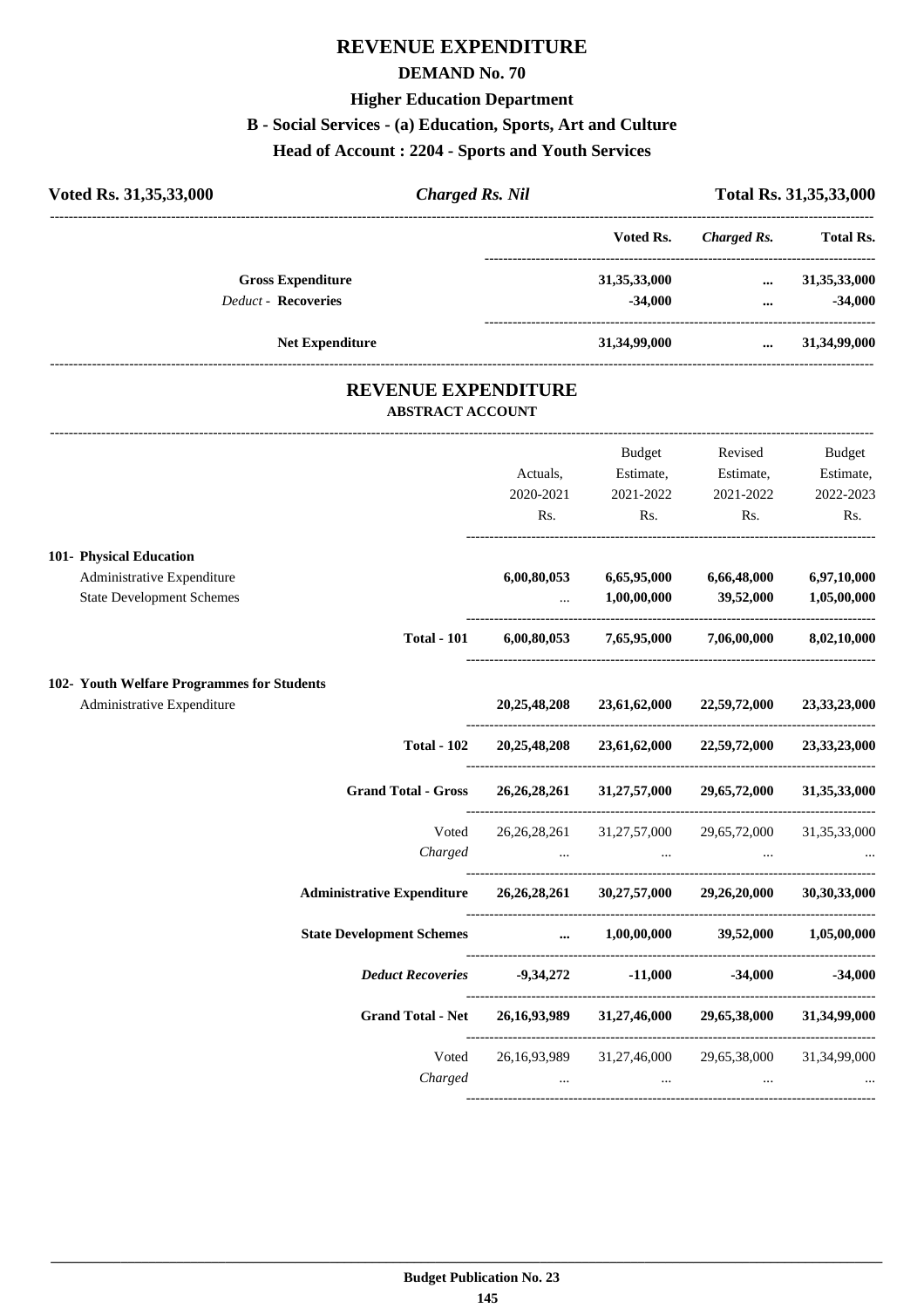-------------------------------------------------------------------------------------------------------------------------------------------------------------------------------

|                                                                | Actuals,<br>2020-2021<br>Rs. | <b>Budget</b><br>Estimate,<br>2021-2022<br>Rs. | Revised<br>Estimate,<br>2021-2022<br>Rs. | <b>Budget</b><br>Estimate,<br>2022-2023<br>Rs. |
|----------------------------------------------------------------|------------------------------|------------------------------------------------|------------------------------------------|------------------------------------------------|
| DETAILED ACCOUNT NO. 2204-00-101 - PHYSICAL EDUCATION          |                              |                                                |                                          |                                                |
| 101- Physical Education                                        |                              |                                                |                                          |                                                |
| <b>Administrative Expenditure</b>                              |                              |                                                |                                          |                                                |
| 003- Youth Welfare Works Under Physical Education Directorate  |                              |                                                |                                          |                                                |
| [HE]<br>01- Salaries                                           |                              |                                                |                                          |                                                |
| $01-Pay$                                                       | 2,60,25,421                  | 2,74,52,000                                    | 2,65,46,000                              | 2,73,42,000                                    |
| 14-Grade Pay                                                   | $\cdots$                     |                                                |                                          |                                                |
| 02-Dearness Allowance                                          | 2,45,451                     | $\ldots$<br>8,24,000                           | $\cdots$<br>10,62,000                    | 16,41,000                                      |
| 03-House Rent Allowance                                        | 20,86,428                    | 26,08,000                                      | 25,22,000                                | 25,97,000                                      |
| 04-Ad hoc Bonus                                                | 88,200                       | 93,000                                         | 90,000                                   | 92,000                                         |
| 07-Other Allowances                                            | 6,000                        | 7,000                                          | 6,000                                    | 6,000                                          |
| 12-Medical Allowance                                           | 71,045                       | 64,000                                         | 72,000                                   | 73,000                                         |
| Total - 2204-00-101-003-01                                     | 2,85,22,545                  | 3,10,48,000                                    | 3,02,98,000                              | 3,17,51,000                                    |
| 07- Medical Reimbursements                                     | $\cdots$                     | 2,000                                          | 2,000                                    | 2,000                                          |
| 11- Travel Expenses                                            | 15,987                       | 17,000                                         | 17,000                                   | 17,000                                         |
| 12- Medical Reimbursements under WBHS 2008                     | 39,975                       | 62,000                                         | 62,000                                   | 63,000                                         |
| 13- Office Expenses                                            |                              |                                                |                                          |                                                |
| 01-Electricity                                                 | 6,83,102                     | 11,82,000                                      | 11,82,000                                | 12,06,000                                      |
| 02-Telephone                                                   | 12,791                       | 14,000                                         | 14,000                                   | 14,000                                         |
| 04-Other Office Expenses                                       | 25,487                       | 41,000                                         | 41,000                                   | 42,000                                         |
| Total - 2204-00-101-003-13                                     | 7,21,380                     | 12,37,000                                      | 12,37,000                                | 12,62,000                                      |
| 14- Rents, Rates and Taxes                                     | $\cdots$                     |                                                |                                          |                                                |
| 50- Other Charges                                              | 5.91.843                     | 10,73,000                                      | 10,73,000                                | 11,05,000                                      |
| Total - 2204-00-101-003                                        | 2,98,91,730                  |                                                | 3,34,39,000 3,26,89,000                  | 3,42,00,000                                    |
| 004- Improvement and Expansion of Teachers Training Facilities |                              |                                                |                                          |                                                |
| [HE]                                                           |                              |                                                |                                          |                                                |
| 01- Salaries                                                   |                              |                                                |                                          |                                                |
| $01-Pay$                                                       | 2,66,85,036                  | 2,80,81,000                                    | 2,72,19,000                              | 2,80,36,000                                    |
| 14-Grade Pay                                                   | $\ldots$                     | $\ldots$                                       | $\ldots$                                 | $\cdots$                                       |
| 02-Dearness Allowance                                          | 1,34,046                     | 8,42,000                                       | 10,89,000                                | 16,82,000                                      |
| 03-House Rent Allowance                                        | 22,52,054                    | 26,68,000                                      | 25,86,000                                | 26,63,000                                      |
| 04-Ad hoc Bonus                                                | 54,600                       | 67,000                                         | 56,000                                   | 57,000                                         |
| 07-Other Allowances<br>12-Medical Allowance                    | 1,02,360<br>52,984           | 90,000<br>71,000                               | 1,05,000<br>54,000                       | 1,08,000<br>55,000                             |
|                                                                |                              |                                                |                                          |                                                |
| Total - 2204-00-101-004-01                                     | 2,92,81,080                  | 3,18,19,000                                    | 3,11,09,000                              | 3,26,01,000                                    |
| 02- Wages                                                      | 1,81,200                     | 1,47,000                                       | 16,60,000                                | 16,90,000                                      |
| 07- Medical Reimbursements                                     | $\cdots$                     | $\ldots$                                       | $\cdots$                                 |                                                |
| 11- Travel Expenses                                            | $\cdots$                     | 2,000                                          | 2,000                                    | 2,000                                          |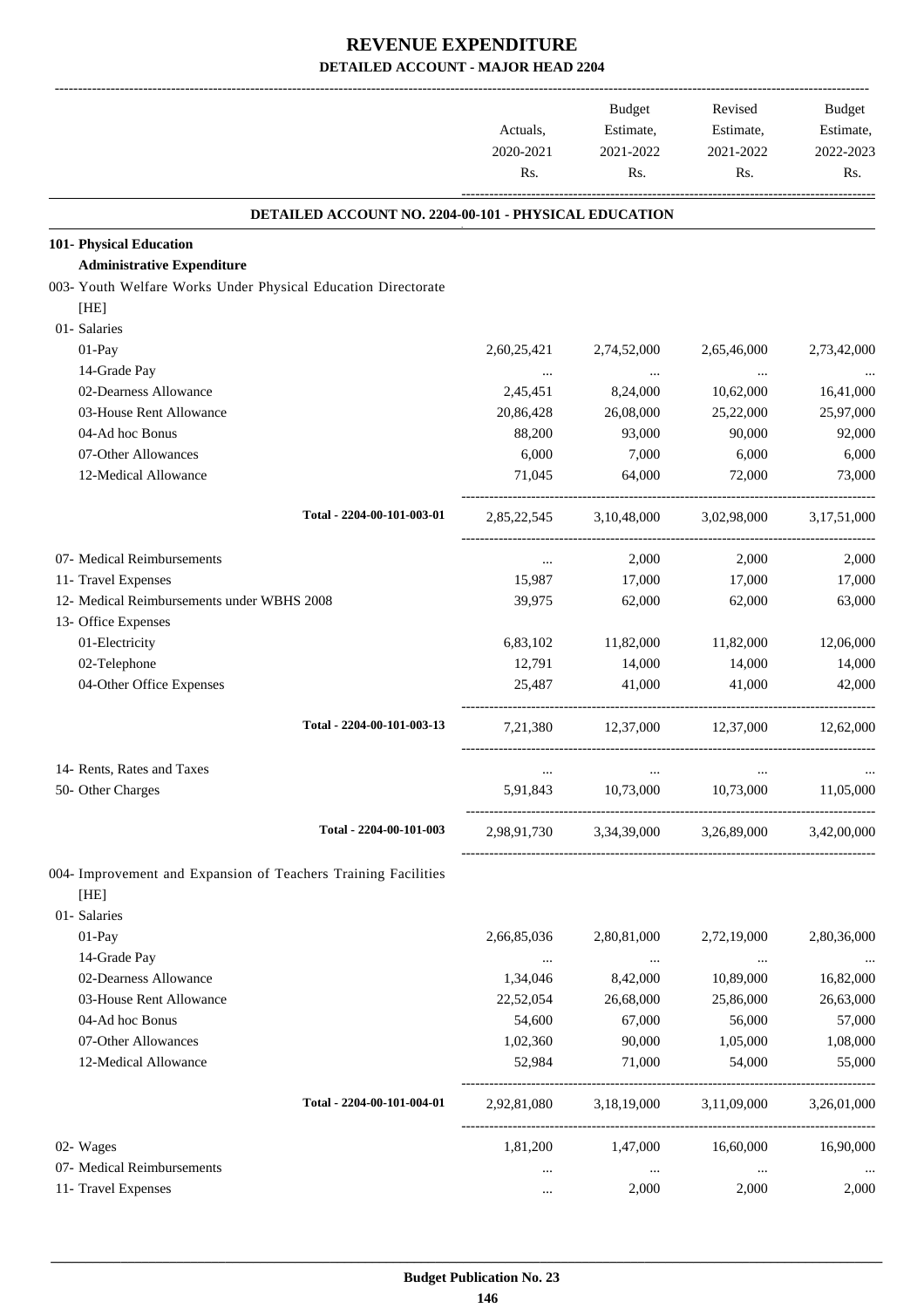|                                                                                                                                                 | 2020-2021   | 2021-2022       | Estimate,<br>Estimate,<br>2021-2022                     | Estimate,<br>2022-2023 |
|-------------------------------------------------------------------------------------------------------------------------------------------------|-------------|-----------------|---------------------------------------------------------|------------------------|
|                                                                                                                                                 | Rs.         | Rs.             | Rs.                                                     | Rs.                    |
| 12- Medical Reimbursements under WBHS 2008                                                                                                      | 14,403      | 26,000          | 26,000                                                  | 27,000                 |
| 13- Office Expenses                                                                                                                             |             |                 |                                                         |                        |
| 01-Electricity                                                                                                                                  | 3,81,040    | 6,81,000        | 6,81,000                                                | 6,95,000               |
| 02-Telephone                                                                                                                                    | 24,761      | 82,000          | 82,000                                                  | 84,000                 |
| 04-Other Office Expenses                                                                                                                        | 61,514      | 38,000          | 38,000                                                  | 39,000                 |
| Total - 2204-00-101-004-13                                                                                                                      |             |                 | 4,67,315 8,01,000 8,01,000                              | 8,18,000               |
| 50- Other Charges                                                                                                                               |             |                 | 2,44,325 3,61,000 3,61,000                              | 3,72,000               |
| Total - 2204-00-101-004                                                                                                                         |             |                 | 3,01,88,323 3,31,56,000 3,39,59,000 3,55,10,000         |                        |
| <b>Total - Administrative Expenditure</b>                                                                                                       |             |                 | $6,00,80,053$ $6,65,95,000$ $6,66,48,000$ $6,97,10,000$ |                        |
| <b>State Development Schemes</b><br>021- Provision for Physical Education facilities in Non-Govt.<br>Colleges [HE]<br>31- Grants-in-aid-GENERAL |             |                 |                                                         |                        |
| 02-Other Grants                                                                                                                                 |             |                 | 1,00,00,000 33,33,000                                   | 1,05,00,000            |
| Total - 2204-00-101-021                                                                                                                         | $\cdots$    |                 | 1,00,00,000 33,33,000 1,05,00,000                       |                        |
| 023- Provision for Physical Education facilities in Govt. Colleges<br>[HE]                                                                      |             |                 |                                                         |                        |
| 50- Other Charges                                                                                                                               |             |                 | 6,19,000<br><b>Section</b> (Section)                    |                        |
| Total - 2204-00-101-023                                                                                                                         |             |                 | 6,19,000                                                |                        |
| <b>Total - State Development Schemes</b>                                                                                                        |             | 1,00,00,000     | 39,52,000                                               | 1,05,00,000            |
| Total - 2204-00-101                                                                                                                             | 6,00,80,053 | 7,65,95,000     | 7,06,00,000                                             | 8,02,10,000            |
| Voted<br>Charged                                                                                                                                | 6,00,80,053 | 7,65,95,000<br> | 7,06,00,000<br>                                         | 8,02,10,000            |

#### **DETAILED ACCOUNT NO. 2204-00-102 - YOUTH WELFARE PROGRAMMES FOR STUDENTS .**

.

| 102- Youth Welfare Programmes for Students |              |              |              |              |
|--------------------------------------------|--------------|--------------|--------------|--------------|
| <b>Administrative Expenditure</b>          |              |              |              |              |
| 001- National Cadet Corps [HE]             |              |              |              |              |
| 01- Salaries                               |              |              |              |              |
| $01-Pav$                                   | 13,52,47,971 | 14,52,80,000 | 13,79,53,000 | 14.20.92.000 |
| 14-Grade Pay                               |              |              |              | $\cdots$     |
| 02-Dearness Allowance                      | 6,27,111     | 43,58,000    | 55,18,000    | 65,26,000    |
| 03-House Rent Allowance                    | 1,54,00,237  | 1,38,02,000  | 1,48,00,000  | 1,52,00,000  |
|                                            |              |              |              |              |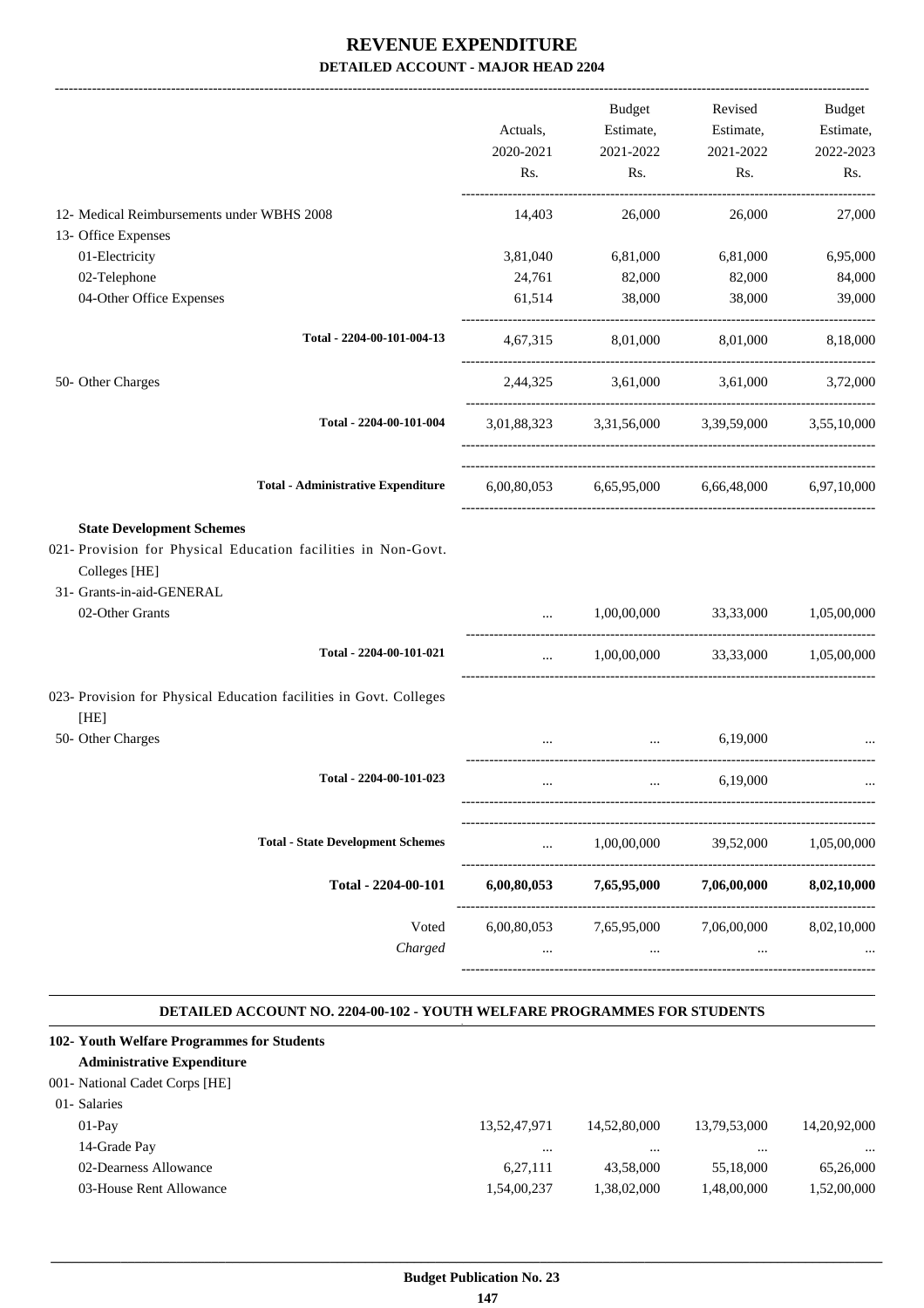|                                                           | Actuals,        | <b>Budget</b><br>Estimate, | Revised<br>Estimate,                            | Budget<br>Estimate, |
|-----------------------------------------------------------|-----------------|----------------------------|-------------------------------------------------|---------------------|
|                                                           | 2020-2021       | 2021-2022                  | 2021-2022                                       | 2022-2023           |
|                                                           | Rs.             | Rs.                        | Rs.                                             | Rs.                 |
| 04-Ad hoc Bonus                                           | 9,45,000        | 10,78,000                  | 9,64,000                                        | 9,83,000            |
| 07-Other Allowances                                       | 1,36,831        | 3,24,000                   | 1,41,000                                        | 1,45,000            |
| 11-Compensatory Allowance                                 | 2,28,000        | 2,55,000                   | 2,35,000                                        | 2,40,000            |
| 12-Medical Allowance                                      | 6,49,333        | 6,73,000                   | 6,62,000                                        | 6,75,000            |
| Total - 2204-00-102-001-01                                |                 |                            | 15,32,34,483 16,57,70,000 16,02,73,000          | 16,58,61,000        |
| 02- Wages                                                 | 16,96,699       | 10,30,000                  | 51,90,000                                       | 52,56,000           |
| 07- Medical Reimbursements                                |                 | $\cdots$                   | $\cdots$                                        |                     |
| 11- Travel Expenses                                       | 23,020          | 27,000                     | 27,000                                          | 28,000              |
| 12- Medical Reimbursements under WBHS 2008                | 5,45,661        | 7,04,000                   | 7,04,000                                        | 7,18,000            |
| 13- Office Expenses<br>01-Electricity                     | 32,57,454       | 33,53,000                  | 33,53,000                                       | 34,20,000           |
| 02-Telephone                                              | 11,84,261       | 11,32,000                  | 11,32,000                                       | 11,55,000           |
| 03-Maintenance / P.O.L. for Office Vehicles               | 40,15,186       | 35,87,000                  | 40,95,000                                       | 41,77,000           |
| 04-Other Office Expenses                                  | 35,63,627       | 39,50,000                  | 39,50,000                                       | 40,29,000           |
| Total - 2204-00-102-001-13                                |                 |                            | 1,20,20,528 1,20,22,000 1,25,30,000 1,27,81,000 |                     |
| 14- Rents, Rates and Taxes                                | 1,01,85,960     |                            | 23,49,000 1,02,88,000                           | 1,04,94,000         |
| 27- Minor Works/ Maintenance                              | $\cdots$        | 1,05,000                   | 1,05,000                                        | 1,05,000            |
| 50- Other Charges                                         |                 |                            | 2,00,69,914 3,88,52,000 2,88,52,000             | 3,00,18,000         |
| Total - 2204-00-102-001                                   | 19,77,76,265    |                            | 22,08,59,000 21,79,69,000                       | 22,52,61,000        |
| 018- Expenditure for conducting Training Camp of NCC [HE] |                 |                            |                                                 |                     |
| 50- Other Charges                                         | 47,71,943       | 1,53,03,000                | 80,03,000                                       | 80,62,000           |
| Total - 2204-00-102-018                                   | 47,71,943       | 1,53,03,000                | 80,03,000                                       | 80,62,000           |
| <b>Total - Administrative Expenditure</b>                 | 20, 25, 48, 208 | 23,61,62,000               | 22,59,72,000                                    | 23, 33, 23, 000     |
| Total - 2204-00-102                                       | 20,25,48,208    | 23,61,62,000               | 22,59,72,000                                    | 23, 33, 23, 000     |
| Voted<br>Charged                                          | 20, 25, 48, 208 | 23,61,62,000<br>$\cdots$   | 22,59,72,000<br>$\cdots$                        | 23, 33, 23, 000     |

### **DETAILED ACCOUNT NO. 2204 - DEDUCT RECOVERIES IN REDUCTION OF EXPENDITURE**

**--------------------------------------------------------------------------------------------------------------------------------------------------------------------------------**

**--------------------------------------------------------------------------------------------------------------------------------------------------------------------------------**

#### **101- Physical Education**

Administrative Expenditure

003-Youth Welfare Works Under Physical Education Directorate

[HE]

70-Deduct Recoveries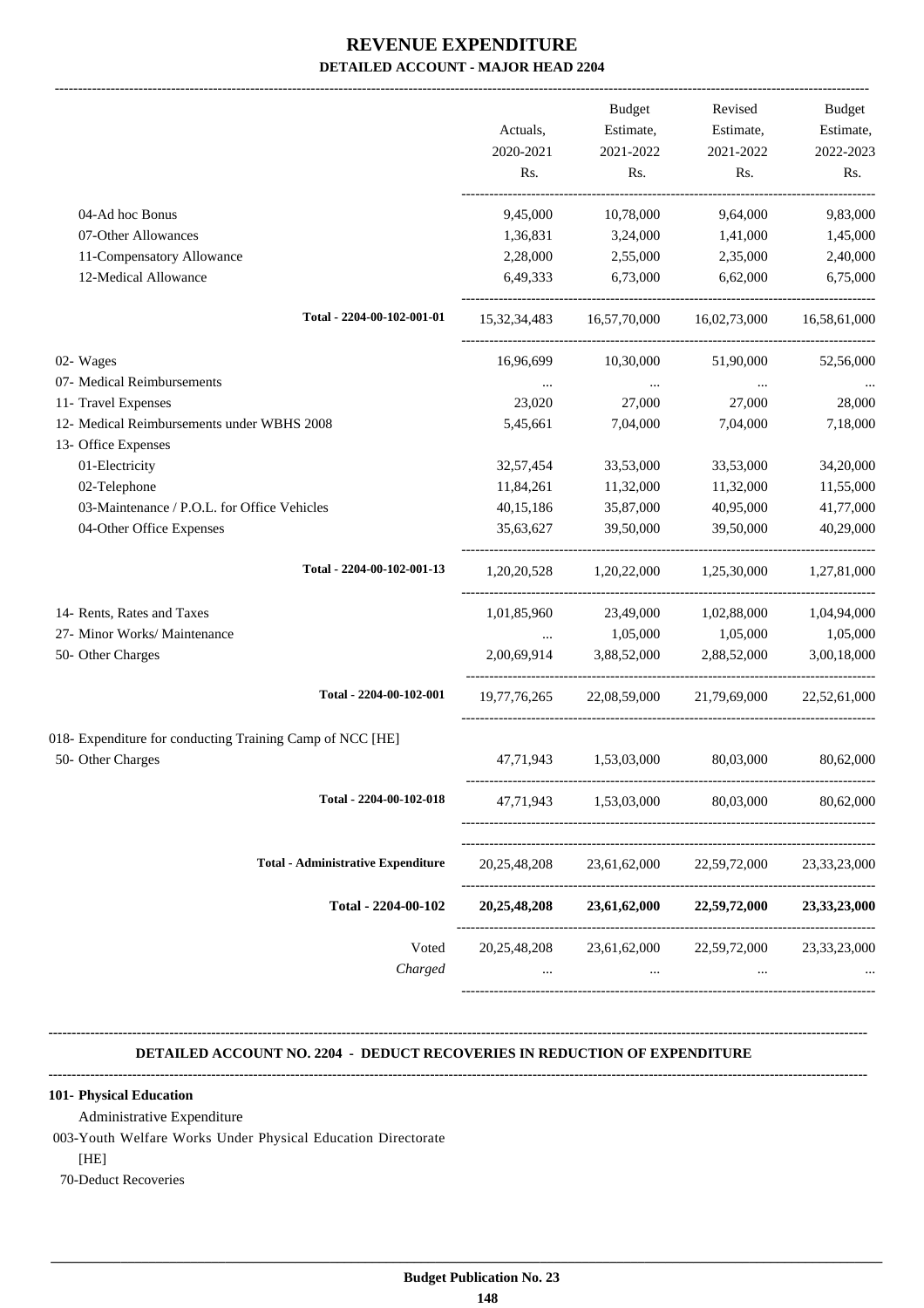-------------------------------------------------------------------------------------------------------------------------------------------------------------------------------

|                                                                               | Actuals,<br>2020-2021 | <b>Budget</b><br>Estimate,<br>2021-2022 | Revised<br>Estimate,<br>2021-2022 | <b>Budget</b><br>Estimate,<br>2022-2023 |
|-------------------------------------------------------------------------------|-----------------------|-----------------------------------------|-----------------------------------|-----------------------------------------|
|                                                                               | Rs.                   | Rs.                                     | Rs.                               | Rs.                                     |
| 01-Others                                                                     | $\cdots$              | $-1,000$                                | $-1,000$                          | $-1,000$                                |
| 02-W.B.H.S. 2008                                                              | $\cdots$              | $-1,000$                                | $-1,000$                          | $-1,000$                                |
| 004-Improvement and Expansion of Teachers Training Facilities                 |                       |                                         |                                   |                                         |
| [HE]                                                                          |                       |                                         |                                   |                                         |
| 70-Deduct Recoveries                                                          |                       |                                         |                                   |                                         |
| 01-Others                                                                     |                       | $-1,000$                                | $-1,000$                          | $-1,000$                                |
| 02-W.B.H.S. 2008                                                              |                       | $-1,000$                                | $-1,000$                          | $-1,000$                                |
| 005-Development and Expansion of Teachers Training Facilities<br>[HE]         |                       |                                         |                                   |                                         |
| 70-Deduct Recoveries                                                          |                       |                                         |                                   |                                         |
| 01-Others                                                                     |                       | $-1,000$                                | $-1,000$                          | $-1,000$                                |
| 02-W.B.H.S. 2008                                                              |                       | $-1,000$                                | $-1,000$                          | $-1,000$                                |
| <b>State Development Schemes</b>                                              |                       |                                         |                                   |                                         |
| 020-Development and Expansion of Teachers Training Facilities                 |                       |                                         |                                   |                                         |
| [HE]                                                                          |                       |                                         |                                   |                                         |
| 70-Deduct Recoveries                                                          |                       |                                         |                                   |                                         |
| 01-Others                                                                     |                       |                                         |                                   |                                         |
| 02-W.B.H.S. 2008                                                              |                       | $\cdots$                                |                                   |                                         |
| 021-Provision for Physical Education facilities in Non-Govt.<br>Colleges [HE] |                       |                                         |                                   |                                         |
| 70-Deduct Recoveries                                                          |                       |                                         |                                   |                                         |
| 01-Others                                                                     |                       |                                         |                                   |                                         |
|                                                                               |                       |                                         |                                   |                                         |
| Total - 101 - Deduct - Recoveries                                             | $\cdots$              | $-6,000$                                | -6,000                            | $-6.000$                                |
| 102- Youth Welfare Programmes for Students                                    |                       |                                         |                                   |                                         |
| Administrative Expenditure                                                    |                       |                                         |                                   |                                         |
| 001-National Cadet Corps [HE]                                                 |                       |                                         |                                   |                                         |
| 70-Deduct Recoveries                                                          |                       |                                         |                                   |                                         |
| 01-Others                                                                     | -7,76,276             | $-1,000$                                | $-20,000$                         | $-20,000$                               |
| 02-W.B.H.S. 2008                                                              | $\cdots$              | $-1,000$                                | $-1,000$                          | $-1,000$                                |
| 018-Expenditure for conducting Training Camp of NCC [HE]                      |                       |                                         |                                   |                                         |
| 70-Deduct Recoveries                                                          |                       |                                         |                                   |                                         |
| 01-Others                                                                     | -1,57,996             | $-1,000$                                | $-5,000$                          | $-5,000$                                |
| Total - 102 - Deduct - Recoveries                                             | -9,34,272             | $-3,000$                                | $-26,000$                         | $-26,000$                               |
|                                                                               |                       |                                         |                                   |                                         |
| 911- Deduct Recoveries of Overpayments                                        |                       |                                         |                                   |                                         |
| Administrative Expenditure                                                    |                       |                                         |                                   |                                         |
| 003-Youth Welfare Works under Physical Education Directorate<br>[HE]          |                       |                                         |                                   |                                         |
| 70-Deduct Recoveries                                                          |                       |                                         |                                   |                                         |
| 01-Others                                                                     | $\cdots$              | $-1,000$                                | $-1,000$                          | $-1,000$                                |
| 02-W.B.H.S. 2008                                                              |                       | $-1,000$                                | $-1,000$                          | $-1,000$                                |
| <b>State Development Schemes</b>                                              |                       |                                         |                                   |                                         |
| 023-Provision for Physical Education Facilities in Govt Colleges<br>[EH] [HE] |                       |                                         |                                   |                                         |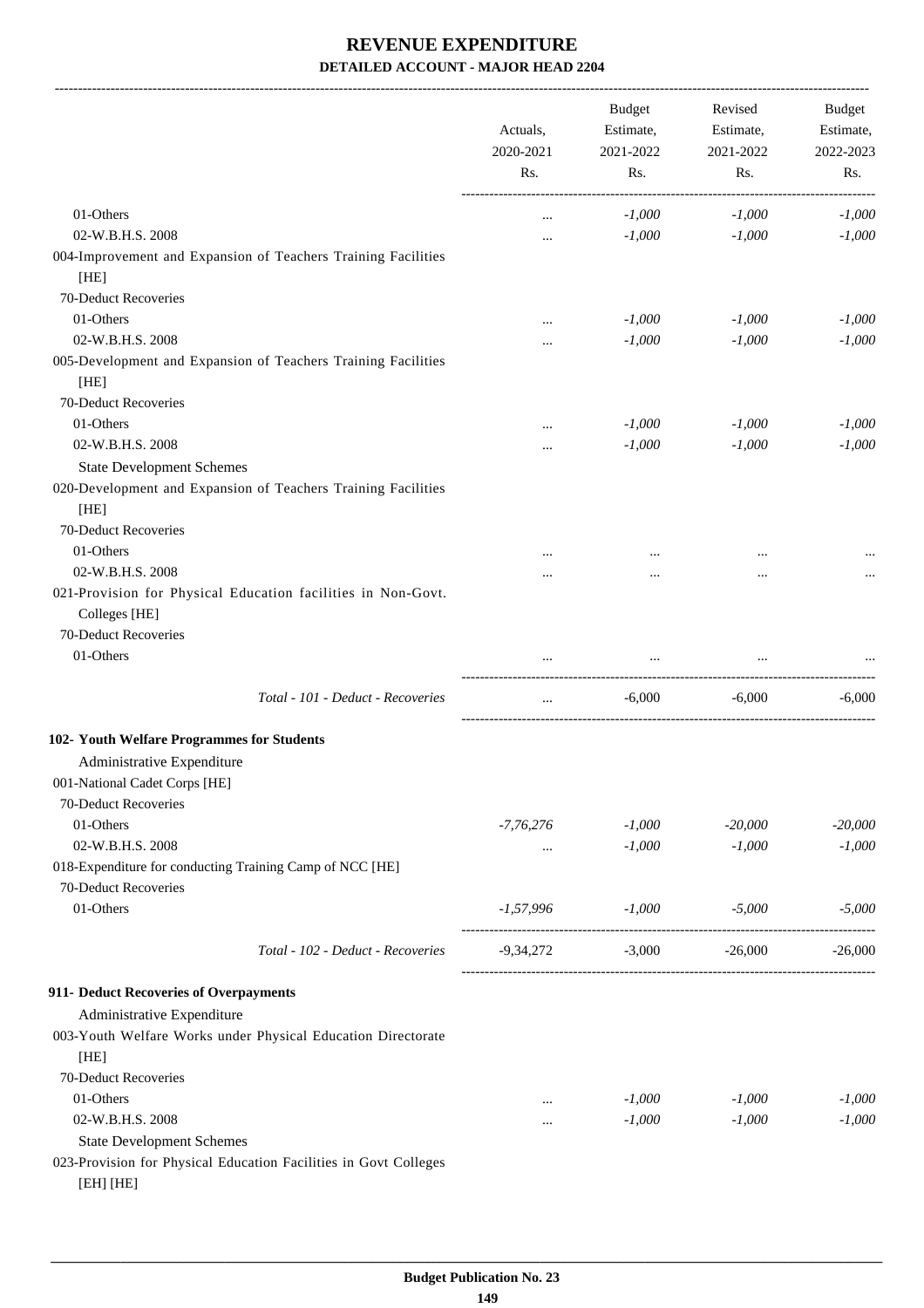|                                                       |                                           | Actuals.<br>2020-2021<br>Rs. | <b>Budget</b><br>Estimate,<br>2021-2022<br>Rs. | Revised<br>Estimate,<br>2021-2022<br>Rs. | <b>Budget</b><br>Estimate,<br>2022-2023<br>Rs. |
|-------------------------------------------------------|-------------------------------------------|------------------------------|------------------------------------------------|------------------------------------------|------------------------------------------------|
| 70-Deduct Recoveries<br>01-Others<br>02-W.B.H.S. 2008 |                                           | $\cdots$<br>$\cdots$         | $\cdots$<br>$\cdots$                           | $\cdots$<br>$\cdots$                     | $\cdots$<br>$\cdots$                           |
|                                                       | Total - 911 - Deduct - Recoveries         | $\cdots$                     | $-2,000$                                       | $-2.000$                                 | $-2,000$                                       |
|                                                       | <b>Total - 2204 - Deduct - Recoveries</b> | $-9,34,272$                  | $-11,000$                                      | $-34,000$                                | $-34,000$                                      |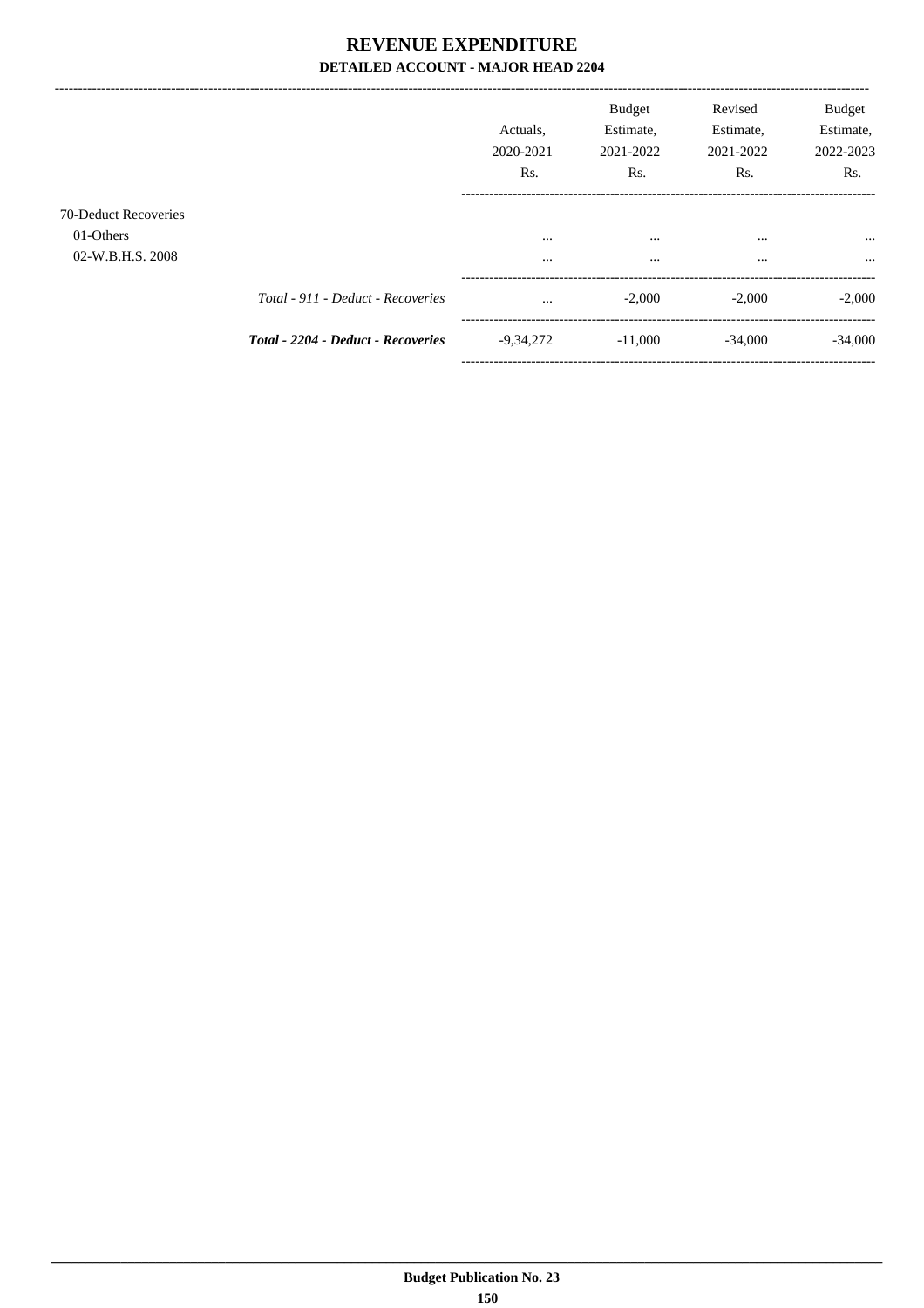## **REVENUE EXPENDITURE**

#### **DEMAND No. 70**

#### **Higher Education Department**

#### **B - Social Services - (a) Education, Sports, Art and Culture**

**Head of Account : 2205 - Art and Culture** 

| Voted Rs. 30,37,75,000           | <b>Charged Rs. Nil</b>                                |                 |                    | Total Rs. 30, 37, 75, 000 |
|----------------------------------|-------------------------------------------------------|-----------------|--------------------|---------------------------|
|                                  |                                                       | Voted Rs.       | <b>Charged Rs.</b> | <b>Total Rs.</b>          |
| <b>Gross Expenditure</b>         |                                                       | 30, 37, 75, 000 | $\ddotsc$          | 30, 37, 75, 000           |
| <b>Deduct - Recoveries</b>       |                                                       | $-23,000$       | $\cdots$           | $-23,000$                 |
| <b>Net Expenditure</b>           |                                                       | 30, 37, 52, 000 | $\cdots$           | 30, 37, 52, 000           |
|                                  | <b>REVENUE EXPENDITURE</b><br><b>ABSTRACT ACCOUNT</b> |                 |                    |                           |
|                                  |                                                       | <b>Budget</b>   | Revised            | Budget                    |
|                                  | Actuals,                                              | Estimate,       | Estimate,          | Estimate,                 |
|                                  | 2020-2021                                             | 2021-2022       | 2021-2022          | 2022-2023                 |
|                                  | Rs.                                                   | Rs.             | Rs.                | Rs.                       |
| <b>101- Fine Arts Education</b>  |                                                       |                 |                    |                           |
| Administrative Expenditure       | 5,28,58,240                                           | 5,55,71,000     | 5,66,17,000        | 5,92,87,000               |
| <b>State Development Schemes</b> | $\cdots$                                              |                 |                    |                           |

#### **102- Promotion of Arts and Culture**

| Administrative Expenditure       |                    | 10,74,79,432 | 12,34,08,000 | 11,62,06,000 | 12, 13, 48, 000 |
|----------------------------------|--------------------|--------------|--------------|--------------|-----------------|
| <b>State Development Schemes</b> |                    | 3,77,63,532  | 13,93,62,000 | 4,87,17,000  | 5,63,31,000     |
| <b>Central Sector Scheme</b>     |                    | $\cdots$     | $\cdots$     | $\cdots$     |                 |
|                                  | <b>Total - 102</b> | 14,52,42,964 | 26,27,70,000 | 16,49,23,000 | 17,76,79,000    |
| 104- Archives                    |                    |              |              |              |                 |
| Administrative Expenditure       |                    | 4,08,83,617  | 4,24,76,000  | 4,44,01,000  | 4,63,54,000     |
| <b>State Development Schemes</b> |                    | 1,72,15,295  | 6,71,00,000  | 2,23,67,000  | 2,04,55,000     |
| <b>Central Sector Scheme</b>     |                    | $\cdots$     | $\cdots$     | $\cdots$     | $\cdots$        |
|                                  | <b>Total - 104</b> | 5,80,98,912  | 10,95,76,000 | 6,67,68,000  | 6,68,09,000     |
| 800- Other Expenditure           |                    |              |              |              |                 |
| Administrative Expenditure       |                    | $\cdots$     | $\cdots$     | $\cdots$     |                 |
| <b>State Development Schemes</b> |                    | $\cdots$     | $\cdots$     | $\cdots$     | $\cdots$        |
|                                  | <b>Total - 800</b> | $\cdots$     | $\cdots$     | $\cdots$     | $\cdots$        |

| tvuu vvv                   |                          |                          |                          | $\cdots$                    |
|----------------------------|--------------------------|--------------------------|--------------------------|-----------------------------|
| <b>Grand Total - Gross</b> | 25,62,00,116             | 42,79,17,000             | 28,83,08,000             | 30, 37, 75, 000             |
| Voted<br>Charged           | 25,62,00,116<br>$\cdots$ | 42,79,17,000<br>$\cdots$ | 28,83,08,000<br>$\cdots$ | 30, 37, 75, 000<br>$\cdots$ |
|                            |                          |                          |                          |                             |

**Total - 101 5,28,58,240 5,55,71,000 5,66,17,000 5,92,87,000**

----------------------------------------------------------------------------------------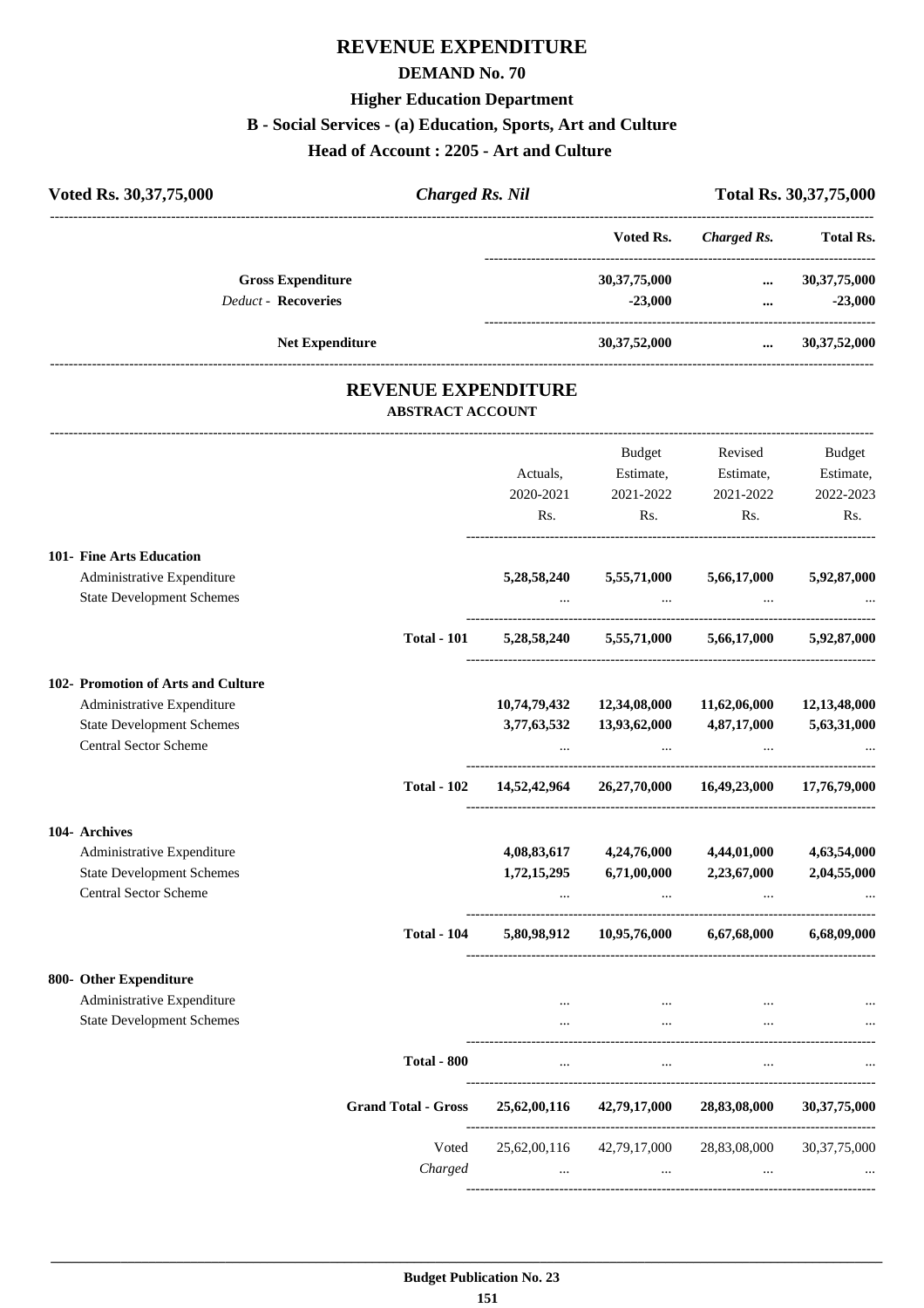### REVENUE EXPENDITURE **ABSTRACT ACCOUNT**

|                                   | Actuals,<br>2020-2021<br>Rs. | <b>Budget</b><br>Estimate,<br>2021-2022<br>Rs. | Revised<br>Estimate,<br>2021-2022<br>R <sub>s</sub> . | <b>Budget</b><br>Estimate,<br>2022-2023<br>Rs. |
|-----------------------------------|------------------------------|------------------------------------------------|-------------------------------------------------------|------------------------------------------------|
| <b>Administrative Expenditure</b> | 20, 12, 21, 289              | 22,14,55,000                                   | 21,72,24,000                                          | 22,69,89,000                                   |
| <b>State Development Schemes</b>  | 5,49,78,827                  | 20,64,62,000                                   | 7,10,84,000                                           | 7,67,86,000                                    |
| <b>Central Sector Scheme</b>      | $\cdots$                     | $\cdots$                                       | $\sim$ $\sim$                                         |                                                |
| <b>Deduct Recoveries</b>          |                              | $-2,19,223$ $-11,000$                          | $-23,000$                                             | $-23,000$                                      |
| <b>Grand Total - Net</b>          | 25,59,80,893                 | 42,79,06,000                                   | 28,82,85,000                                          | 30, 37, 52, 000                                |
| Voted<br>Charged                  | $\cdots$                     | 25,59,80,893 42,79,06,000<br>$\cdots$          | 28,82,85,000<br>$\cdots$                              | 30, 37, 52, 000                                |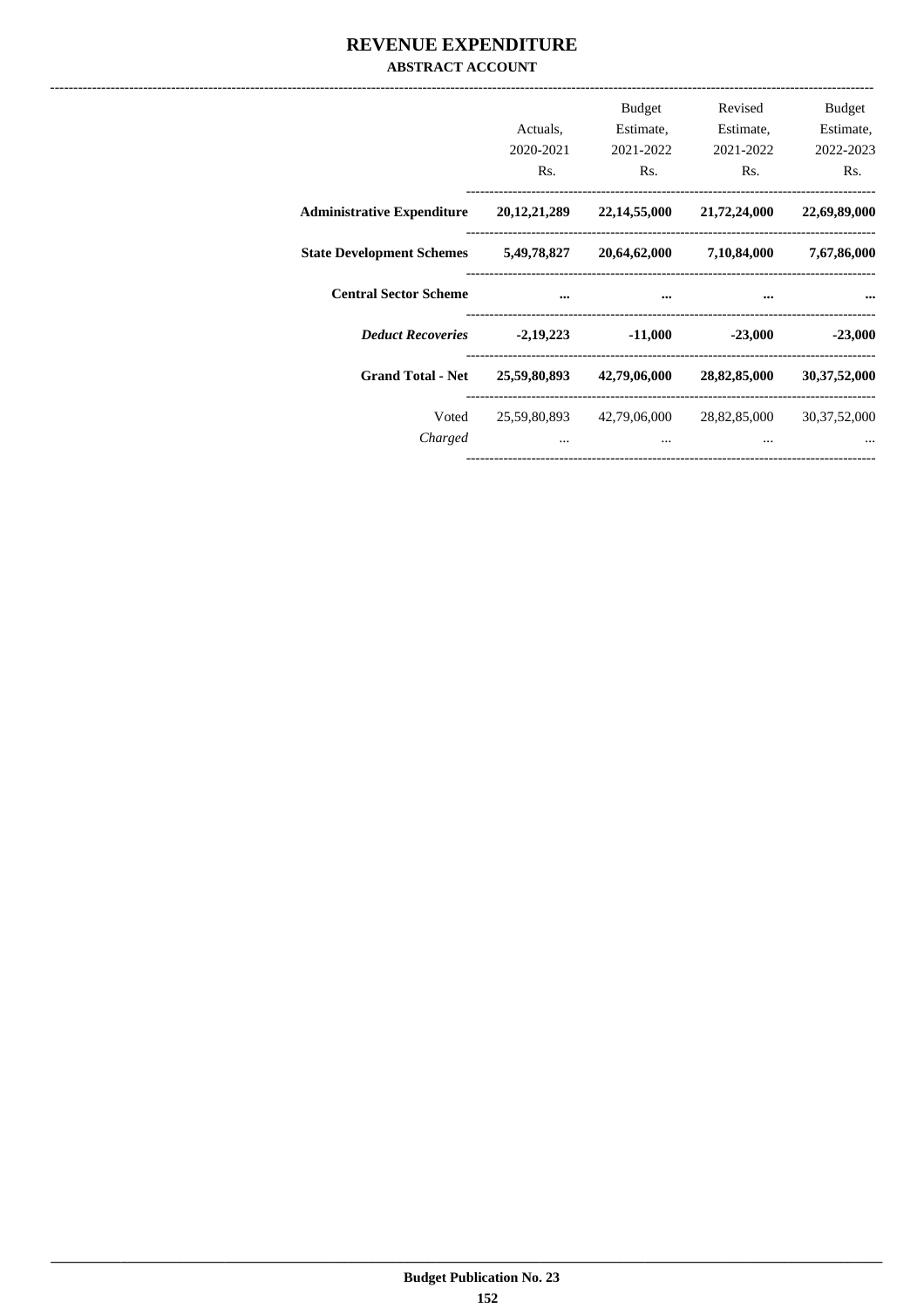|                                                               | Actuals,<br>2020-2021<br>Rs. | Budget<br>Estimate,<br>2021-2022<br>Rs. | Revised<br>Estimate,<br>2021-2022<br>Rs.        | Budget<br>Estimate,<br>2022-2023<br>Rs. |
|---------------------------------------------------------------|------------------------------|-----------------------------------------|-------------------------------------------------|-----------------------------------------|
| <b>DETAILED ACCOUNT NO. 2205-00-101 - FINE ARTS EDUCATION</b> |                              |                                         |                                                 |                                         |
| 101- Fine Arts Education                                      |                              |                                         |                                                 |                                         |
| <b>Administrative Expenditure</b>                             |                              |                                         |                                                 |                                         |
| 001- Government College of Arts and Crafts [HE]               |                              |                                         |                                                 |                                         |
| 01- Salaries                                                  |                              |                                         |                                                 |                                         |
| 01-Pay                                                        | 4,68,53,780                  | 4,77,10,000                             | 4,77,91,000                                     | 4,92,25,000                             |
| 14-Grade Pay                                                  |                              | <b>Contractor</b>                       | $\ldots$                                        |                                         |
| 02-Dearness Allowance                                         | 2,37,996                     | 14,31,000                               | 19,12,000                                       | 29,54,000                               |
| 03-House Rent Allowance                                       | 43,95,902                    | 45,32,000                               | 45,40,000                                       | 46,76,000                               |
| 04-Ad hoc Bonus                                               | 50,400                       | 53,000                                  | 51,000                                          | 52,000                                  |
| 07-Other Allowances                                           | 85,800                       | 46,000                                  | 88,000                                          | 91,000                                  |
| 12-Medical Allowance                                          | 1,14,000                     | 1,08,000                                | 1,16,000                                        | 1,18,000                                |
| Total - 2205-00-101-001-01                                    |                              |                                         | 5,17,37,878 5,38,80,000 5,44,98,000 5,71,16,000 |                                         |
| 02- Wages                                                     | 4,33,628                     | 2,72,000                                | 7,00,000                                        | 7,20,000                                |
| 07- Medical Reimbursements                                    | $\cdots$                     | $\cdots$                                | $\cdots$                                        |                                         |
| 11- Travel Expenses                                           | $\cdots$                     |                                         | $\cdots$                                        |                                         |
| 12- Medical Reimbursements under WBHS 2008                    | 22,008                       | 2,49,000                                | 2,49,000                                        | 2,54,000                                |
| 13- Office Expenses                                           |                              |                                         |                                                 |                                         |
| 01-Electricity                                                | 3, 31, 271                   | 6,74,000                                | 6,74,000                                        | 6,87,000                                |
| 02-Telephone                                                  | 44,671                       | 40,000                                  | 40,000                                          | 41,000                                  |
| 03-Maintenance / P.O.L. for Office Vehicles                   | $\cdots$                     | $\cdots$                                | $\ldots$                                        |                                         |
| 04-Other Office Expenses                                      | 32.479                       | 43,000                                  | 43,000                                          | 44,000                                  |
|                                                               |                              |                                         |                                                 |                                         |
| Total - 2205-00-101-001-13                                    | 4,08,421                     | 7,57,000                                | 7,57,000                                        | 7,72,000                                |
| 14- Rents, Rates and Taxes                                    | 880                          | 1,000                                   | 1,000                                           | 1,000                                   |
| 34- Scholarships and Stipends                                 | $\cdots$                     | 12,000                                  | 12,000                                          | 12,000                                  |
| 50- Other Charges                                             | 2,55,425                     | 4,00,000                                | 4,00,000                                        | 4,12,000                                |
| <b>Total - Administrative Expenditure</b>                     | 5,28,58,240                  | 5,55,71,000                             | 5,66,17,000                                     | 5,92,87,000                             |
| <b>State Development Schemes</b>                              |                              |                                         |                                                 |                                         |
| 005- Development of Art Education [HE]                        |                              |                                         |                                                 |                                         |
| 50- Other Charges                                             | $\cdots$                     |                                         |                                                 |                                         |
| Total - 2205-00-101                                           | 5,28,58,240                  | 5,55,71,000                             | 5,66,17,000                                     | 5,92,87,000                             |
| Voted                                                         | 5,28,58,240                  | 5,55,71,000                             | 5,66,17,000                                     | 5,92,87,000                             |
| Charged                                                       | $\cdots$                     | $\cdots$                                | $\cdots$                                        |                                         |
|                                                               |                              |                                         |                                                 |                                         |

#### **DETAILED ACCOUNT NO. 2205-00-102 - PROMOTION OF ARTS AND CULTURE .**

**102- Promotion of Arts and Culture Administrative Expenditure**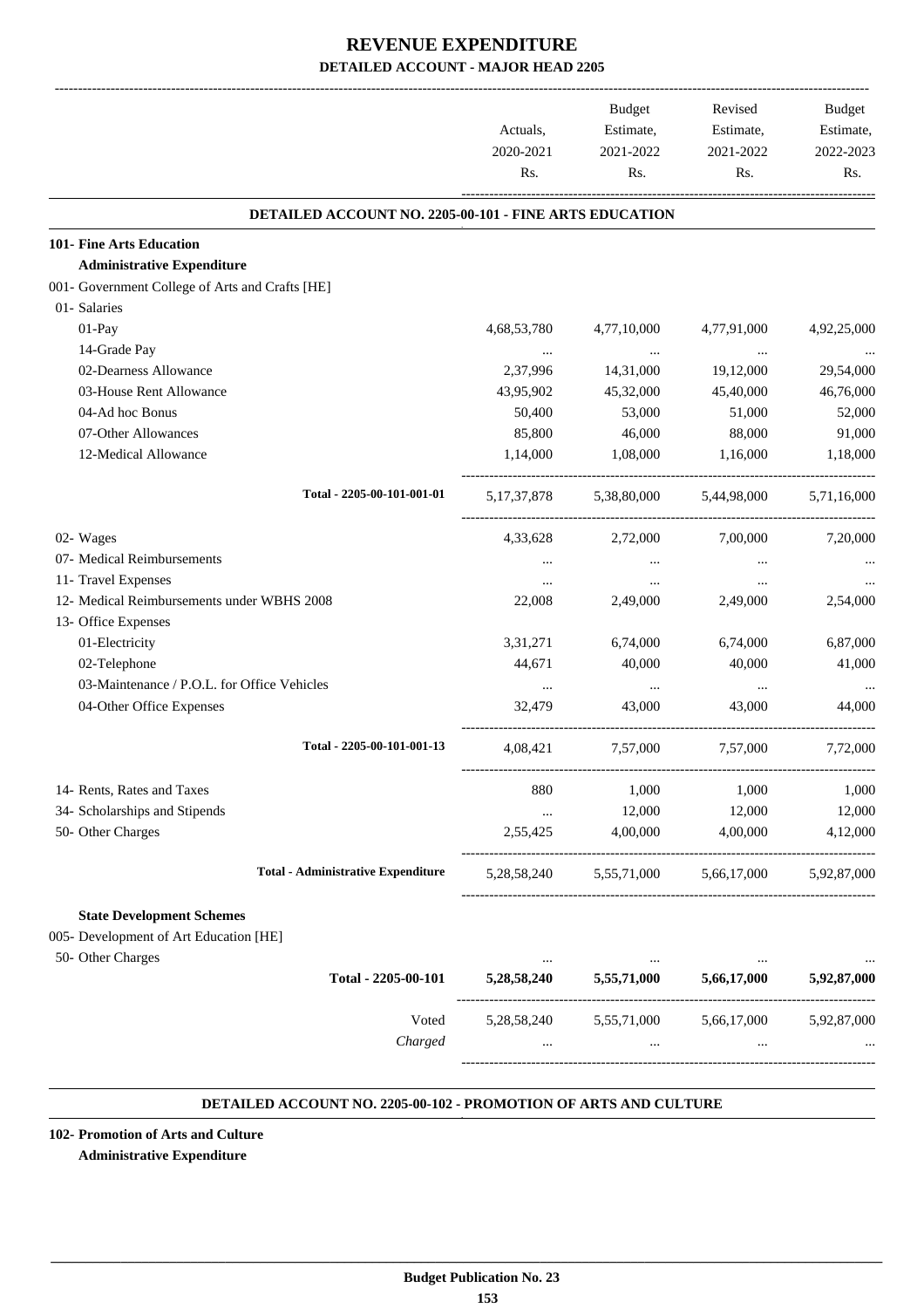|                                                                                                                                                   | Actuals,<br>2020-2021<br>Rs. | Budget<br>Estimate,<br>2021-2022<br>Rs. | Revised<br>Estimate,<br>2021-2022<br>Rs.        | Budget<br>Estimate,<br>2022-2023<br>Rs. |
|---------------------------------------------------------------------------------------------------------------------------------------------------|------------------------------|-----------------------------------------|-------------------------------------------------|-----------------------------------------|
| 004- Grants for development of Cultural and Aesthetic Education                                                                                   |                              |                                         |                                                 |                                         |
| [HE]                                                                                                                                              |                              |                                         |                                                 |                                         |
| 31- Grants-in-aid-GENERAL                                                                                                                         |                              |                                         |                                                 |                                         |
| 02-Other Grants                                                                                                                                   |                              | 36,93,000 47,57,000                     | 36,93,000                                       | 37,30,000                               |
| 36- Grants-in-aid-Salaries                                                                                                                        | 4,81,60,433                  | 4,45,44,000                             | 4,98,46,000                                     | 5,22,14,000                             |
| Total - 2205-00-102-004                                                                                                                           |                              |                                         | 5,18,53,433 4,93,01,000 5,35,39,000 5,59,44,000 |                                         |
| 019- Improvement and development of organisations devoted to<br>cultural, Aesthetic and Educational Activities [HE]<br>31- Grants-in-aid-GENERAL  |                              |                                         |                                                 |                                         |
| 02-Other Grants<br>36- Grants-in-aid-Salaries                                                                                                     | 94,61,802                    | 1,17,83,000                             | 97,93,000                                       | 1.02.58,000                             |
| Total - 2205-00-102-019                                                                                                                           |                              |                                         | 94,61,802 1,17,83,000 97,93,000 1,02,58,000     |                                         |
| 023- Ramkrishna Mission Institute of Culture, Golpark, Kolkata [HE]<br>31- Grants-in-aid-GENERAL<br>02-Other Grants<br>36- Grants-in-aid-Salaries | $\cdots$<br>3,89,28,750      | 85,96,000<br>4,54,21,000                | 50,00,000<br>4,02,91,000                        | 50,00,000<br>4,22,05,000                |
| Total - 2205-00-102-023                                                                                                                           |                              |                                         | 3,89,28,750 5,40,17,000 4,52,91,000 4,72,05,000 |                                         |
| 024- Development of the Institute of De Chandarnagar [HE]<br>01- Salaries                                                                         |                              |                                         |                                                 |                                         |
| 01-Pay                                                                                                                                            | 22,22,600                    | 35,09,000                               | 22,67,000                                       | 23,35,000                               |
| 14-Grade Pay                                                                                                                                      |                              |                                         | $\cdots$                                        |                                         |
| 02-Dearness Allowance                                                                                                                             | 9,330                        | 1,05,000                                | 91,000                                          | 1,40,000                                |
| 03-House Rent Allowance                                                                                                                           | 2,04,046                     | 3,33,000                                | 2,15,000                                        | 2,22,000                                |
| 04-Ad hoc Bonus                                                                                                                                   | 16,800                       | 18,000                                  | 24,000                                          | 24,000                                  |
| 07-Other Allowances                                                                                                                               | 2,400                        | 2,000                                   | 5,000                                           | 5,000                                   |
| 12-Medical Allowance                                                                                                                              | 11,000                       | 11,000                                  | 11,000                                          | 11,000                                  |
| Total - 2205-00-102-024-01                                                                                                                        |                              |                                         | 24,66,176 39,78,000 26,13,000                   | 27,37,000                               |
| 07- Medical Reimbursements                                                                                                                        | $\cdots$                     |                                         | 19,000 19,000                                   | 19,000                                  |
| 12- Medical Reimbursements under WBHS 2008                                                                                                        | $\cdots$                     |                                         | 15,000 15,000 15,000                            |                                         |
|                                                                                                                                                   |                              |                                         |                                                 |                                         |
| Total - 2205-00-102-024                                                                                                                           |                              |                                         | 24,66,176 40,12,000 26,47,000 27,71,000         |                                         |
| 033- Netaji Institute for Asian Studies [HE]<br>36- Grants-in-aid-Salaries                                                                        |                              |                                         |                                                 |                                         |
|                                                                                                                                                   |                              |                                         | 47,69,271 42,95,000 49,36,000 51,70,000         |                                         |
| Total - 2205-00-102-033                                                                                                                           |                              |                                         | 47,69,271 42,95,000 49,36,000                   | 51,70,000                               |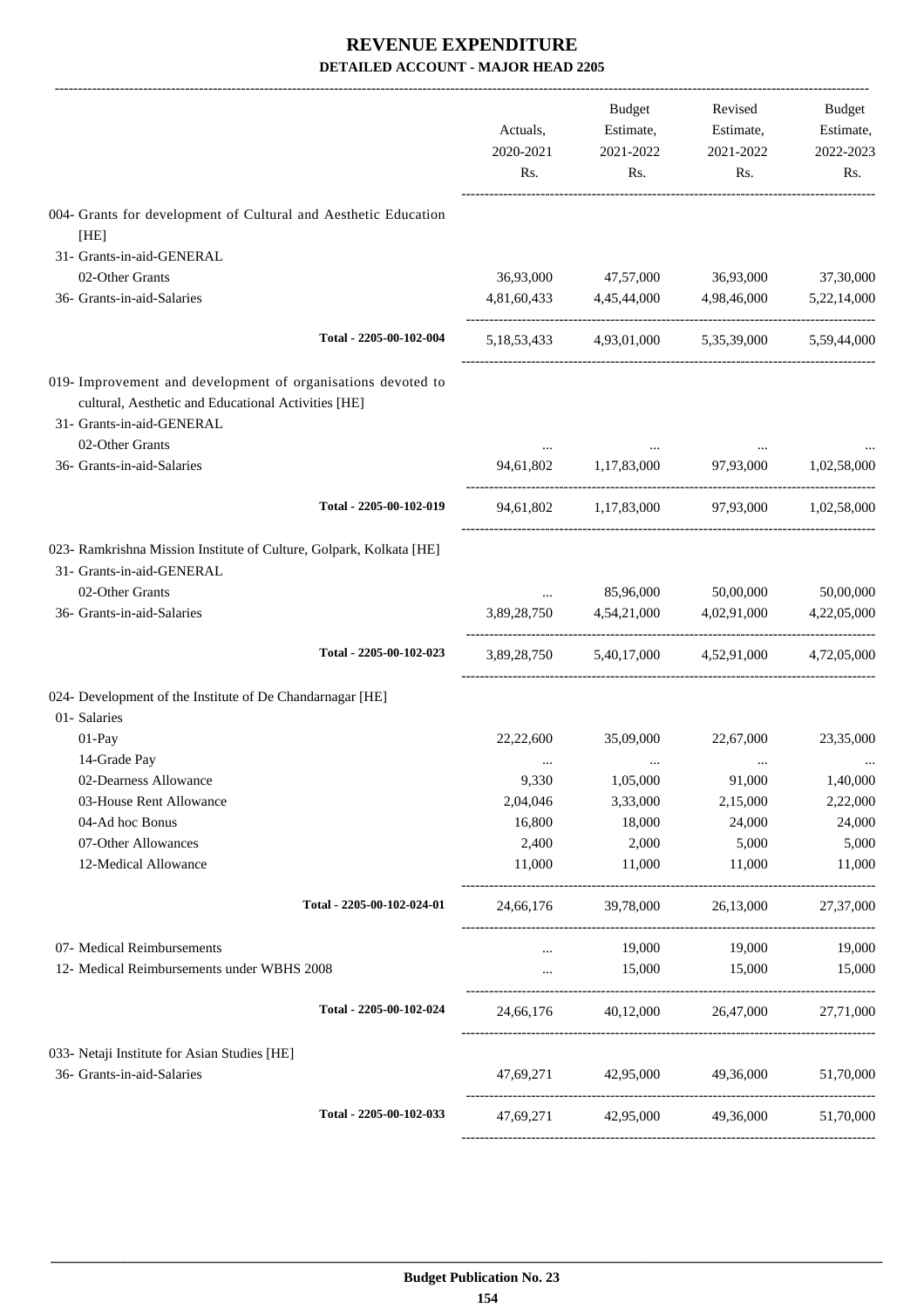|                                                                                                                                                                                      | Actuals,<br>2020-2021<br>Rs. | Budget<br>Estimate,<br>2021-2022<br>Rs. | Revised<br>Estimate,<br>2021-2022<br>Rs.            | Budget<br>Estimate,<br>2022-2023<br>Rs. |
|--------------------------------------------------------------------------------------------------------------------------------------------------------------------------------------|------------------------------|-----------------------------------------|-----------------------------------------------------|-----------------------------------------|
| <b>Total - Administrative Expenditure</b>                                                                                                                                            |                              |                                         | 10,74,79,432 12,34,08,000 11,62,06,000 12,13,48,000 |                                         |
| <b>State Development Schemes</b><br>001- Improvement and development of organisations devoted to<br>Cultural, Aesthetic and Educational activities [HE]<br>31- Grants-in-aid-GENERAL |                              |                                         |                                                     |                                         |
| 02-Other Grants                                                                                                                                                                      |                              |                                         | 2,81,56,157 12,45,20,000 4,15,07,000 4,07,46,000    |                                         |
| Total - 2205-00-102-001                                                                                                                                                              |                              |                                         | 2,81,56,157 12,45,20,000 4,15,07,000 4,07,46,000    |                                         |
| 005- Development of the Institute of De Chandarnagar. [HE]<br>02- Wages<br>11- Travel Expenses<br>12- Medical Reimbursements under WBHS 2008                                         | $\cdots$<br>                 | 14,61,342 11,74,000<br>88,000<br>11,000 | 20,00,000<br>76,000<br>4,000                        | 12,33,000<br>92,000<br>12,000           |
| 13- Office Expenses                                                                                                                                                                  |                              |                                         |                                                     |                                         |
| 01-Electricity                                                                                                                                                                       | 1,23,002                     | 2,75,000                                | 2,25,000                                            | 2,89,000                                |
| 02-Telephone                                                                                                                                                                         | 20,827                       | 39,000                                  | 52,000                                              | 41,000                                  |
| 03-Maintenance / P.O.L. for Office Vehicles<br>04-Other Office Expenses                                                                                                              | 90,198<br>74,886             | 4,40,000<br>3,30,000                    | 2,80,000<br>2,77,000                                | 4,62,000<br>3,47,000                    |
| Total - 2205-00-102-005-13                                                                                                                                                           |                              |                                         | 3,08,913 10,84,000 8,34,000 11,39,000               |                                         |
| 50- Other Charges                                                                                                                                                                    |                              |                                         | 87,120 3,85,000 2,63,000 4,04,000                   |                                         |
| Total - 2205-00-102-005                                                                                                                                                              |                              |                                         | 18,57,375 27,42,000 31,77,000                       | 28,80,000                               |
| 006- Renovation of the historic house of Netaji Subhas Chandra Bose<br>at Kurseong. [HE]<br>27- Minor Works/ Maintenance<br>010- Jagadis Bose National Science Talent Search [HE]    | $\cdots$                     | $\ldots$                                | $\cdots$                                            |                                         |
| 31- Grants-in-aid-GENERAL<br>02-Other Grants                                                                                                                                         | 77,50,000                    | 1,21,00,000                             | 40,33,000                                           | 1,27,05,000                             |
| Total - 2205-00-102-010                                                                                                                                                              |                              |                                         | 77,50,000 1,21,00,000 40,33,000 1,27,05,000         |                                         |
| <b>Total - State Development Schemes</b>                                                                                                                                             |                              |                                         | 3,77,63,532 13,93,62,000 4,87,17,000 5,63,31,000    |                                         |
| <b>Central Sector Scheme</b><br>044- Preservation of manuscripts, rare books etc. of Bethune College,<br>Kolkata [HE]                                                                |                              |                                         |                                                     |                                         |
| 50- Other Charges<br>045- Preservation of Manuscripts, rare books etc. of Lady Brabourne<br>College, Kolkata[EH] [HE]                                                                | $\cdots$                     | $\cdots$                                | $\cdots$                                            |                                         |
| 50- Other Charges                                                                                                                                                                    | $\cdots$                     | $\cdots$                                | $\cdots$                                            |                                         |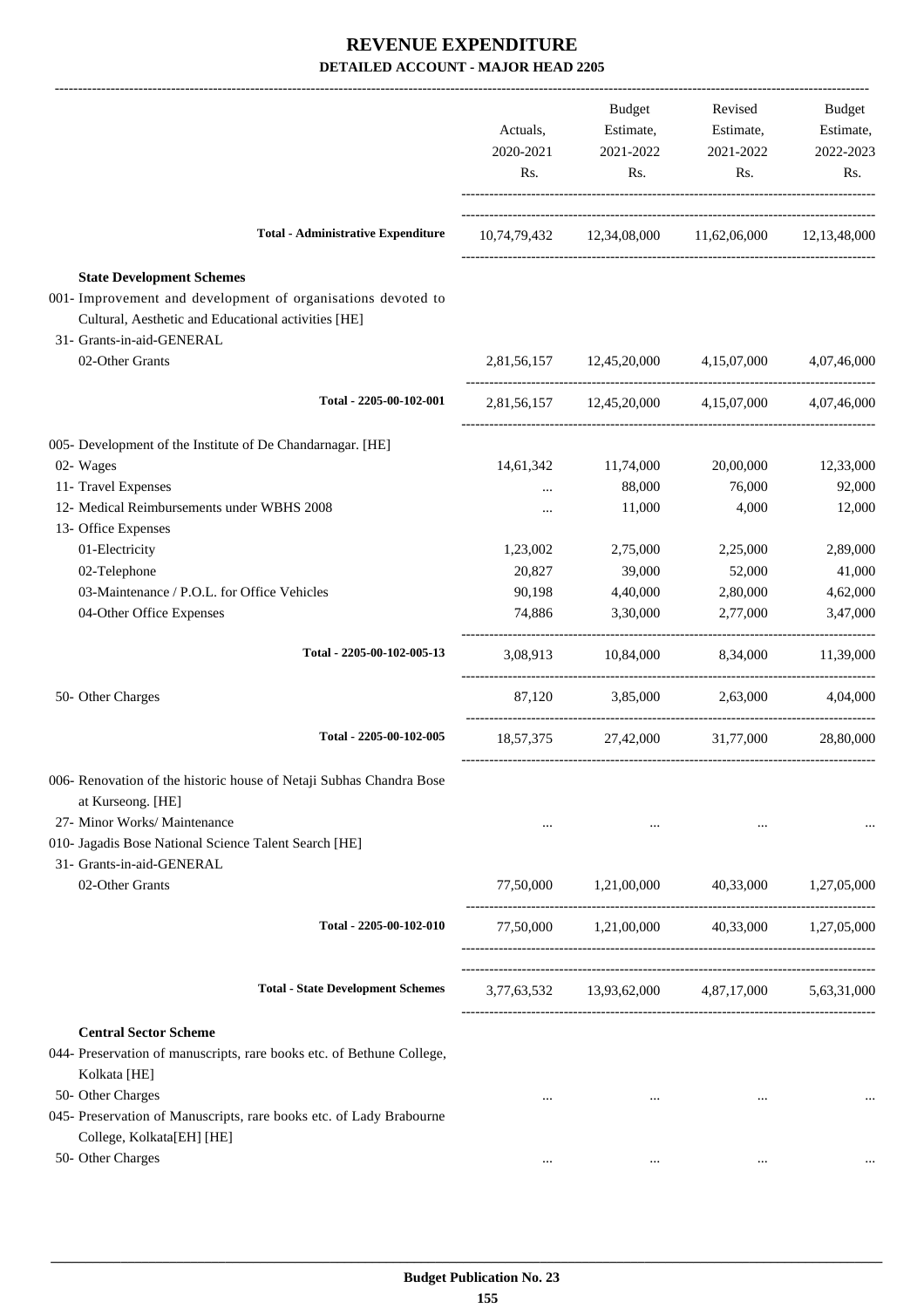|                                                                                                                                                                               | Actuals,<br>2020-2021<br>Rs. | <b>Budget</b><br>Estimate,<br>2021-2022<br>Rs. | Revised<br>Estimate,<br>2021-2022<br>Rs.        | <b>Budget</b><br>Estimate,<br>2022-2023<br>Rs. |
|-------------------------------------------------------------------------------------------------------------------------------------------------------------------------------|------------------------------|------------------------------------------------|-------------------------------------------------|------------------------------------------------|
| 046- Grants for Essay Competition for School/College/University<br>students in National Integration and communal Harmony [HE]<br>31- Grants-in-aid-GENERAL<br>02-Other Grants |                              |                                                |                                                 |                                                |
| Total - 2205-00-102                                                                                                                                                           | 14,52,42,964                 | 26,27,70,000                                   | 16,49,23,000                                    | 17,76,79,000                                   |
| Voted<br>Charged                                                                                                                                                              | 14,52,42,964                 | 26, 27, 70, 000<br>$\cdots$                    | 16,49,23,000                                    | 17,76,79,000                                   |
| DETAILED ACCOUNT NO. 2205-00-104 - ARCHIVES                                                                                                                                   |                              |                                                |                                                 |                                                |
| 104- Archives                                                                                                                                                                 |                              |                                                |                                                 |                                                |
| <b>Administrative Expenditure</b>                                                                                                                                             |                              |                                                |                                                 |                                                |
| 001- Development of State Archives [HE]                                                                                                                                       |                              |                                                |                                                 |                                                |
| 01- Salaries                                                                                                                                                                  |                              |                                                |                                                 |                                                |
| 01-Pay                                                                                                                                                                        | 2,74,56,748                  | 2,90,03,000                                    | 2,80,06,000                                     | 2,88,46,000                                    |
| 14-Grade Pay                                                                                                                                                                  | $\cdots$                     |                                                |                                                 |                                                |
| 02-Dearness Allowance<br>03-House Rent Allowance                                                                                                                              | 1,96,155<br>28,36,678        | 8,60,000<br>27,56,000                          | 11,20,000<br>26,61,000                          | 17,31,000<br>27,40,000                         |
| 04-Ad hoc Bonus                                                                                                                                                               | 75,600                       | 93,000                                         | 90,000                                          | 93,000                                         |
| 07-Other Allowances                                                                                                                                                           | 1,80,529                     | 2,29,000                                       | 1,86,000                                        | 1,92,000                                       |
| 12-Medical Allowance                                                                                                                                                          | 49,983                       | 40,000                                         | 51,000                                          | 52,000                                         |
| Total - 2205-00-104-001-01                                                                                                                                                    | 3,07,95,693                  | 3,29,81,000                                    | 3,21,14,000                                     | 3,36,54,000                                    |
| 02- Wages                                                                                                                                                                     |                              | 20,000                                         | 19,00,000                                       | 20,00,000                                      |
| 07- Medical Reimbursements                                                                                                                                                    |                              |                                                | $\ddotsc$                                       |                                                |
| 11- Travel Expenses                                                                                                                                                           | $\cdots$                     | 1,000                                          | 1,000                                           | 1,000                                          |
| 12- Medical Reimbursements under WBHS 2008                                                                                                                                    | 45,363                       | 46,000                                         | 46,000                                          | 47,000                                         |
| 13- Office Expenses                                                                                                                                                           |                              |                                                |                                                 |                                                |
| 01-Electricity                                                                                                                                                                | 27,75,580                    | 47,41,000                                      | 47,41,000                                       | 48,36,000                                      |
| 02-Telephone                                                                                                                                                                  | 1,32,779                     | 1,41,000                                       | 10,00,000                                       | 11,00,000                                      |
| 03-Maintenance / P.O.L. for Office Vehicles                                                                                                                                   | 4,76,103                     | 4,05,000                                       | 4,86,000                                        | 4,96,000                                       |
| 04-Other Office Expenses                                                                                                                                                      | 32,85,270                    | 15,57,000                                      | 15,57,000                                       | 15,88,000                                      |
| Total - 2205-00-104-001-13                                                                                                                                                    |                              | 66,69,732 68,44,000                            | 77,84,000                                       | 80,20,000                                      |
| 27- Minor Works/ Maintenance                                                                                                                                                  | $\cdots$                     | 1,000                                          | 1,000                                           | 1,000                                          |
| 28- Payment of Professional and Special Services                                                                                                                              |                              |                                                |                                                 |                                                |
| 02-Other charges                                                                                                                                                              | 5,07,000                     | 6,18,000                                       | 5,90,000                                        | 6,07,000                                       |
| 50- Other Charges                                                                                                                                                             | 28,65,829                    | 19,65,000                                      | 19,65,000                                       | 20,24,000                                      |
| Total - 2205-00-104-001                                                                                                                                                       |                              |                                                | 4,08,83,617 4,24,76,000 4,44,01,000 4,63,54,000 |                                                |
| 013- Grant for operation of Antiquities and archaeological Treasures                                                                                                          |                              |                                                |                                                 |                                                |
| Act. 1975. [HE]                                                                                                                                                               |                              |                                                |                                                 |                                                |
| 50- Other Charges                                                                                                                                                             | $\ldots$                     | $\ldots$                                       | $\ldots$                                        |                                                |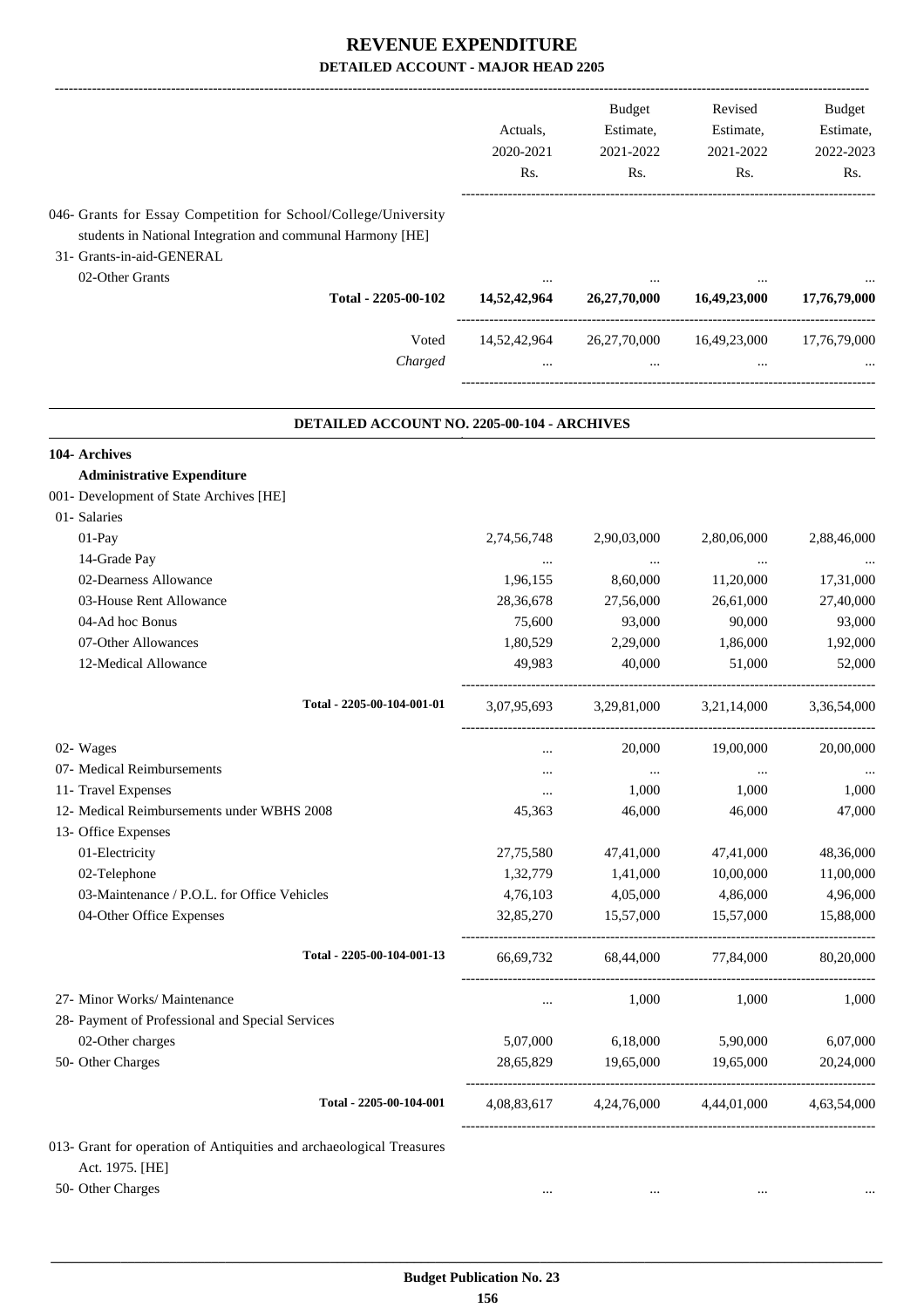|                                                                                             | Actuals,<br>2020-2021<br>Rs. | Budget<br>Estimate,<br>2021-2022<br>Rs.         | Revised<br>Estimate,<br>2021-2022<br>Rs. | Budget<br>Estimate,<br>2022-2023<br>Rs. |
|---------------------------------------------------------------------------------------------|------------------------------|-------------------------------------------------|------------------------------------------|-----------------------------------------|
| <b>Total - Administrative Expenditure</b>                                                   |                              | 4,08,83,617 4,24,76,000 4,44,01,000 4,63,54,000 |                                          |                                         |
|                                                                                             |                              |                                                 |                                          |                                         |
| <b>State Development Schemes</b><br>002- Computerisation of Reference Media of Records [HE] |                              |                                                 |                                          |                                         |
| 31- Grants-in-aid-GENERAL                                                                   |                              |                                                 |                                          |                                         |
| 02-Other Grants                                                                             |                              |                                                 |                                          |                                         |
|                                                                                             |                              |                                                 | $\ddotsc$                                |                                         |
| 003- Publication of records (Selected Groups) [HE]                                          |                              |                                                 |                                          |                                         |
| 31- Grants-in-aid-GENERAL                                                                   |                              |                                                 |                                          |                                         |
| 02-Other Grants                                                                             | $\cdots$                     | $\cdots$                                        | $\ddotsc$                                |                                         |
| 014- Development of State Archives [HE]                                                     |                              |                                                 |                                          |                                         |
| 01- Salaries                                                                                |                              |                                                 |                                          |                                         |
| 01-Pay                                                                                      |                              |                                                 |                                          |                                         |
| 14-Grade Pay                                                                                |                              |                                                 |                                          |                                         |
| 02-Dearness Allowance                                                                       |                              |                                                 | $\ddotsc$                                |                                         |
| 03-House Rent Allowance                                                                     |                              |                                                 |                                          |                                         |
| 07-Other Allowances                                                                         | $\cdots$                     |                                                 |                                          |                                         |
| 12-Medical Allowance                                                                        |                              | $\cdots$                                        | $\ddotsc$                                |                                         |
| 07- Medical Reimbursements                                                                  | $\cdots$                     |                                                 |                                          |                                         |
| 11- Travel Expenses                                                                         |                              | $\cdots$                                        | $\cdots$                                 |                                         |
| 12- Medical Reimbursements under WBHS 2008                                                  | $\cdots$                     | $\cdots$                                        | $\cdots$                                 |                                         |
| 50- Other Charges                                                                           |                              | $1,72,15,295$ $6,71,00,000$ $2,23,67,000$       |                                          | 2,04,55,000                             |
| Total - 2205-00-104-014                                                                     | 1,72,15,295                  |                                                 | 6,71,00,000 2,23,67,000 2,04,55,000      |                                         |
| <b>Total - State Development Schemes</b>                                                    |                              | 1,72,15,295 6,71,00,000 2,23,67,000 2,04,55,000 |                                          |                                         |
| <b>Central Sector Scheme</b>                                                                |                              |                                                 |                                          |                                         |
| 011- Computerisation of Reference Media of Records [HE]                                     |                              |                                                 |                                          |                                         |
| 31- Grants-in-aid-GENERAL                                                                   |                              |                                                 |                                          |                                         |
| 02-Other Grants                                                                             |                              |                                                 |                                          |                                         |
| 015- Publication of Records (Selected Groups) [HE]                                          |                              |                                                 |                                          |                                         |
|                                                                                             |                              |                                                 |                                          |                                         |
| 31- Grants-in-aid-GENERAL                                                                   |                              |                                                 |                                          |                                         |
| 02-Other Grants                                                                             |                              |                                                 |                                          |                                         |
| Total - 2205-00-104                                                                         | 5,80,98,912                  | 10,95,76,000                                    | 6,67,68,000                              | 6,68,09,000                             |
|                                                                                             |                              |                                                 |                                          |                                         |
| Voted                                                                                       | 5,80,98,912                  | 10,95,76,000                                    | 6,67,68,000                              | 6,68,09,000                             |
| Charged                                                                                     |                              |                                                 |                                          |                                         |
|                                                                                             |                              |                                                 |                                          |                                         |
|                                                                                             |                              |                                                 |                                          |                                         |

#### **DETAILED ACCOUNT NO. 2205-00-800 - OTHER EXPENDITURE .**

### **800- Other Expenditure**

#### **State Development Schemes**

#### 002- Netaji Institute for Asian Studies [HE]

- 31- Grants-in-aid-GENERAL
	- 02-Other Grants ... ... ... ...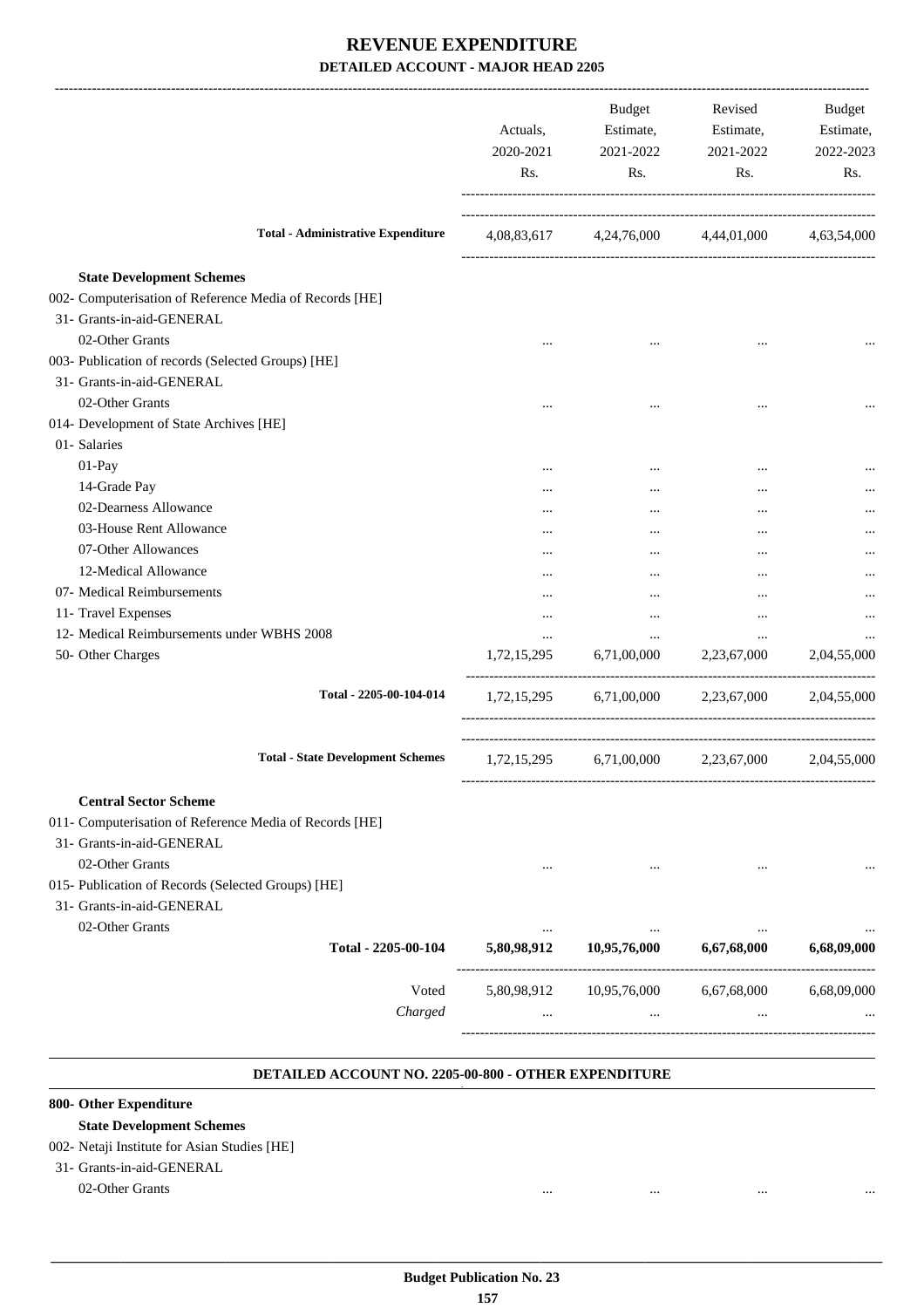|                                                                           | Actuals,<br>2020-2021<br>Rs. | Budget<br>Estimate,<br>2021-2022<br>Rs. | Revised<br>Estimate,<br>2021-2022<br>Rs. | Budget<br>Estimate,<br>2022-2023<br>Rs. |
|---------------------------------------------------------------------------|------------------------------|-----------------------------------------|------------------------------------------|-----------------------------------------|
| Total - 2205-00-800                                                       | $\ldots$                     | $\cdots$                                | $\cdots$                                 |                                         |
| Voted                                                                     | $\cdots$                     | $\cdots$                                | $\cdots$                                 |                                         |
| Charged                                                                   | $\cdots$                     | $\cdots$                                | $\cdots$                                 |                                         |
| DETAILED ACCOUNT NO. 2205 - DEDUCT RECOVERIES IN REDUCTION OF EXPENDITURE |                              |                                         |                                          |                                         |
| 101- Fine Arts Education                                                  |                              |                                         |                                          |                                         |
| Administrative Expenditure                                                |                              |                                         |                                          |                                         |
| 001-Government College of Arts and Crafts [HE]                            |                              |                                         |                                          |                                         |
| 70-Deduct Recoveries                                                      |                              |                                         |                                          |                                         |
| 01-Others                                                                 | $\cdots$                     | $-1,000$                                | $-1,000$                                 | $-1,000$                                |
| 02-W.B.H.S. 2008                                                          | $\cdots$                     | $-1,000$                                | $-1,000$                                 | $-1,000$                                |
| Total - 101 - Deduct - Recoveries                                         | $\cdots$                     | $-2,000$                                | $-2,000$                                 | $-2,000$                                |
| 102- Promotion of Arts and Culture                                        |                              |                                         |                                          |                                         |
| Administrative Expenditure                                                |                              |                                         |                                          |                                         |
| 024-Development of the Institute of De Chandarnagar [HE]                  |                              |                                         |                                          |                                         |
| 70-Deduct Recoveries                                                      |                              |                                         |                                          |                                         |
| 01-Others                                                                 | $\cdots$                     | $-1,000$                                | $-1,000$                                 | $-1,000$                                |
| 02-W.B.H.S. 2008                                                          | $\cdots$                     | $-1,000$                                | $-1,000$                                 | $-1,000$                                |
| <b>State Development Schemes</b>                                          |                              |                                         |                                          |                                         |
| 005-Development of the Institute of De Chandarnagar. [HE]                 |                              |                                         |                                          |                                         |
| 70-Deduct Recoveries                                                      |                              |                                         |                                          |                                         |
| 01-Others                                                                 | $\cdots$                     | $\cdots$                                | $\cdots$                                 |                                         |
| 02-W.B.H.S. 2008                                                          | $\cdots$                     | $\cdots$                                | $\cdots$                                 |                                         |
| Total - 102 - Deduct - Recoveries                                         | $\cdots$                     | $-2,000$                                | $-2,000$                                 | $-2.000$                                |
| 104- Archives                                                             |                              |                                         |                                          |                                         |
| Administrative Expenditure                                                |                              |                                         |                                          |                                         |
| 001-Development of State Archives [HE]                                    |                              |                                         |                                          |                                         |
| 70-Deduct Recoveries                                                      |                              |                                         |                                          |                                         |
| 01-Others                                                                 | $-80,479$                    | $-1,000$                                | $-4,000$                                 | $-4,000$                                |
| 02-W.B.H.S. 2008                                                          | $\cdots$                     | $-1,000$                                | $-1,000$                                 | $-1,000$                                |
| <b>State Development Schemes</b>                                          |                              |                                         |                                          |                                         |
| 014-Development of State Archives [HE]                                    |                              |                                         |                                          |                                         |
| 70-Deduct Recoveries                                                      |                              |                                         |                                          |                                         |
| 01-Others                                                                 | $\cdots$                     | $\cdots$                                |                                          |                                         |
| 02-W.B.H.S. 2008                                                          | $\cdots$                     | $\cdots$                                | $\ldots$                                 |                                         |
| Total - 104 - Deduct - Recoveries                                         | -80,479                      | $-2,000$                                | $-5,000$                                 | $-5,000$                                |
|                                                                           |                              |                                         |                                          |                                         |

#### **911- Deduct Recoveries of Overpayments**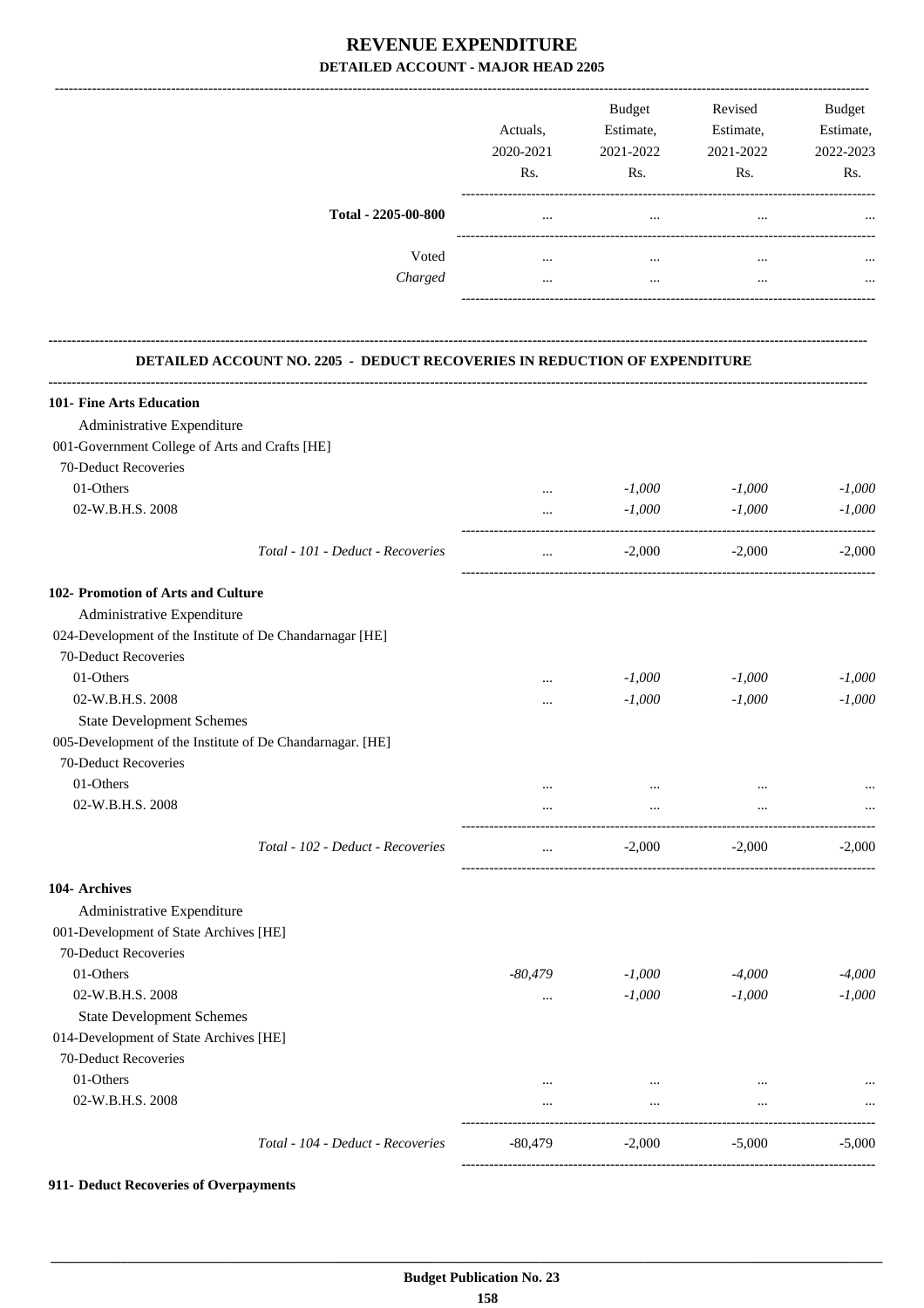|                                                                                                                                          | Actuals,<br>2020-2021<br>Rs. | <b>Budget</b><br>Estimate,<br>2021-2022<br>Rs. | Revised<br>Estimate,<br>2021-2022<br>Rs. | <b>Budget</b><br>Estimate,<br>2022-2023<br>Rs. |
|------------------------------------------------------------------------------------------------------------------------------------------|------------------------------|------------------------------------------------|------------------------------------------|------------------------------------------------|
| Administrative Expenditure                                                                                                               |                              |                                                |                                          |                                                |
| 007-Natya Academy [HE]                                                                                                                   |                              |                                                |                                          |                                                |
| 70-Deduct Recoveries                                                                                                                     |                              |                                                |                                          |                                                |
| 01-Others                                                                                                                                | $\cdots$                     | $-1,000$                                       | $-1,000$                                 | $-1,000$                                       |
| 019-Improvement and development of organisations devoted to<br>cultural, Aesthetic and Educational Activities [HE]                       |                              |                                                |                                          |                                                |
| 70-Deduct Recoveries                                                                                                                     |                              |                                                |                                          |                                                |
| 01-Others                                                                                                                                |                              | $-1,000$                                       | $-1,000$                                 | $-1,000$                                       |
| 02-W.B.H.S. 2008                                                                                                                         |                              | $-1,000$                                       | $-1,000$                                 | $-1,000$                                       |
| 061-Development of State Archives [EH] [HE]                                                                                              |                              |                                                |                                          |                                                |
| 70-Deduct Recoveries                                                                                                                     |                              |                                                |                                          |                                                |
| 01-Others                                                                                                                                | $\cdots$                     | $-1,000$                                       | $-1,000$                                 | $-1,000$                                       |
| 062-Deduct Recoveries [HE]                                                                                                               |                              |                                                |                                          |                                                |
| 70-Deduct Recoveries                                                                                                                     |                              |                                                |                                          |                                                |
| 01-Others                                                                                                                                | $-1,38,744$                  | $-1,000$                                       | $-10,000$                                | $-10,000$                                      |
| <b>State Development Schemes</b>                                                                                                         |                              |                                                |                                          |                                                |
| 001-Improvement and development of organisations devoted to<br>cultural, Aesthetic and Educational activities [HE]                       |                              |                                                |                                          |                                                |
| 70-Deduct Recoveries                                                                                                                     |                              |                                                |                                          |                                                |
| 01-Others                                                                                                                                |                              | $\cdots$                                       | $\cdots$                                 |                                                |
| 02-W.B.H.S. 2008                                                                                                                         | $\ddotsc$                    | $\ddotsc$                                      | $\cdots$                                 |                                                |
| 002-Improvement and Development of Organisations devoted to<br>Cultural, Aesthetic and Education Activities [HE]<br>70-Deduct Recoveries |                              |                                                |                                          |                                                |
| 01-Others                                                                                                                                |                              |                                                |                                          |                                                |
| 02-W.B.H.S. 2008                                                                                                                         |                              | $\ddotsc$                                      |                                          |                                                |
| Total - 911 - Deduct - Recoveries                                                                                                        | $-1,38,744$                  |                                                | $-5,000$ $-14,000$                       | $-14,000$                                      |
| Total - 2205 - Deduct - Recoveries                                                                                                       | $-2,19,223$                  | $-11,000$                                      | $-23,000$                                | $-23,000$                                      |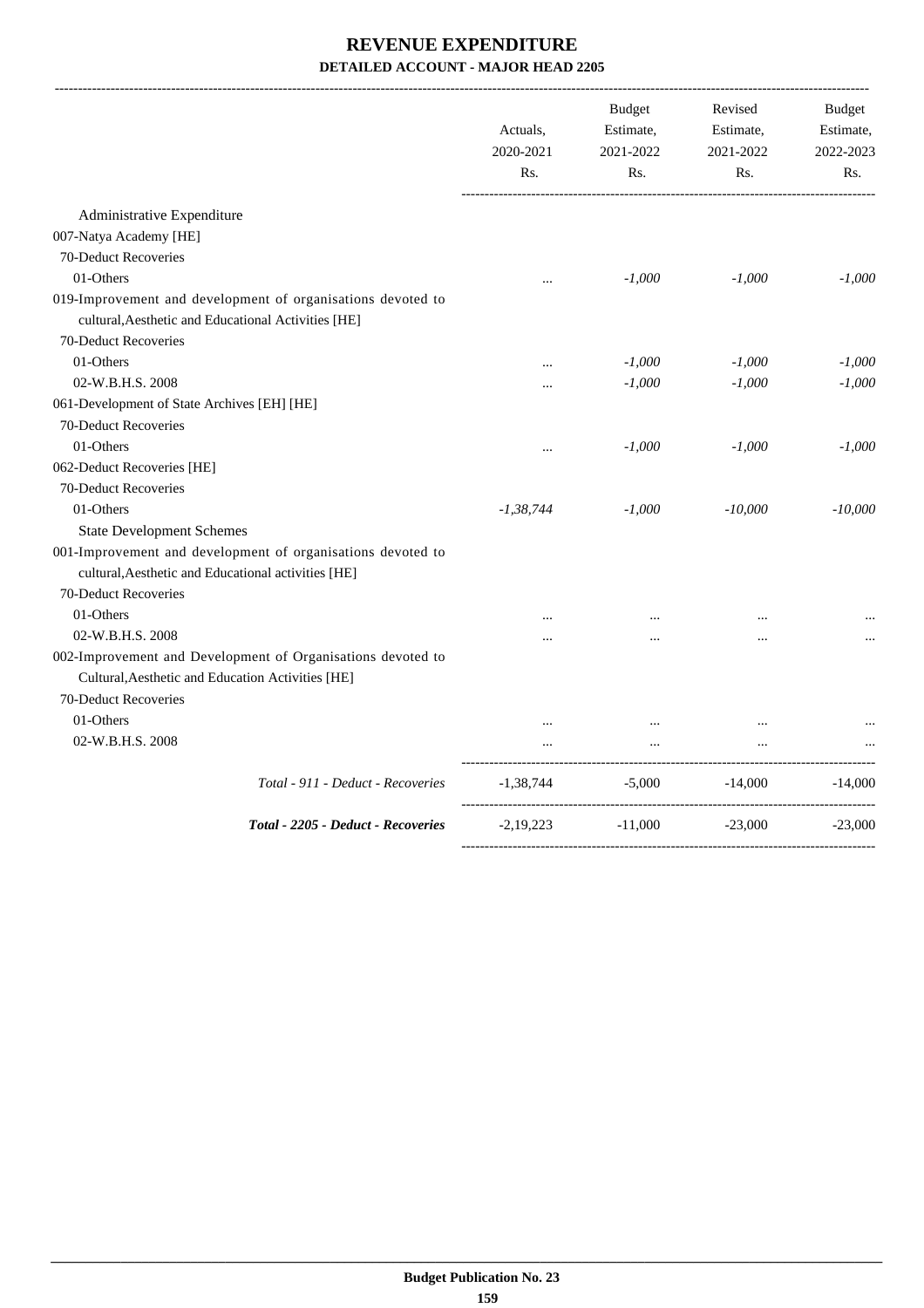## **REVENUE EXPENDITURE**

#### **DEMAND No. 70**

## **Higher Education Department**

**B - Social Services - (h) Others**

#### **Head of Account : 2251 - Secretariat--Social Services**

| Voted Rs. 17, 12, 74, 000  | <b>Charged Rs. Nil</b> |                 | Total Rs. 17,12,74,000 |                  |
|----------------------------|------------------------|-----------------|------------------------|------------------|
|                            |                        | Voted Rs.       | Charged Rs.            | <b>Total Rs.</b> |
| <b>Gross Expenditure</b>   |                        | 17, 12, 74, 000 | $\cdots$               | 17, 12, 74, 000  |
| <b>Deduct - Recoveries</b> |                        | $-4,000$        | $\cdots$               | $-4,000$         |
| <b>Net Expenditure</b>     |                        | 17, 12, 70, 000 | $\cdots$               | 17,12,70,000     |
|                            |                        |                 |                        |                  |

### **REVENUE EXPENDITURE ABSTRACT ACCOUNT**

|                                                                                |                                                                         | Budget    | Revised                                             | <b>Budget</b>                   |
|--------------------------------------------------------------------------------|-------------------------------------------------------------------------|-----------|-----------------------------------------------------|---------------------------------|
|                                                                                | Actuals,                                                                | Estimate, | Estimate,                                           | Estimate,                       |
|                                                                                | 2020-2021                                                               | 2021-2022 | 2021-2022                                           | 2022-2023                       |
|                                                                                | Rs.                                                                     | Rs.       | Rs.                                                 | Rs.                             |
| 090- Secretariate                                                              |                                                                         |           |                                                     |                                 |
| Administrative Expenditure                                                     |                                                                         |           | 14,22,60,532 16,73,07,000 16,85,43,000 17,12,74,000 |                                 |
| <b>Total - 090</b>                                                             |                                                                         |           | 14,22,60,532 16,73,07,000 16,85,43,000 17,12,74,000 |                                 |
|                                                                                | Grand Total - Gross 14,22,60,532 16,73,07,000 16,85,43,000 17,12,74,000 |           |                                                     |                                 |
| Voted                                                                          |                                                                         |           | 14,22,60,532 16,73,07,000 16,85,43,000 17,12,74,000 |                                 |
| Charged                                                                        | the contract of the contract of the contract of                         | $\cdots$  |                                                     |                                 |
| Administrative Expenditure 14,22,60,532 16,73,07,000 16,85,43,000 17,12,74,000 |                                                                         |           |                                                     |                                 |
|                                                                                | Deduct Recoveries -60,654 -4,000                                        |           |                                                     | $-4,000$ $-4,000$               |
|                                                                                | Grand Total - Net 14,21,99,878 16,73,03,000 16,85,39,000 17,12,70,000   |           |                                                     |                                 |
| Voted                                                                          |                                                                         |           | 14,21,99,878 16,73,03,000 16,85,39,000 17,12,70,000 |                                 |
| Charged                                                                        | $\cdots$                                                                | $\cdots$  |                                                     | <b>Second Contract Contract</b> |
|                                                                                |                                                                         |           |                                                     |                                 |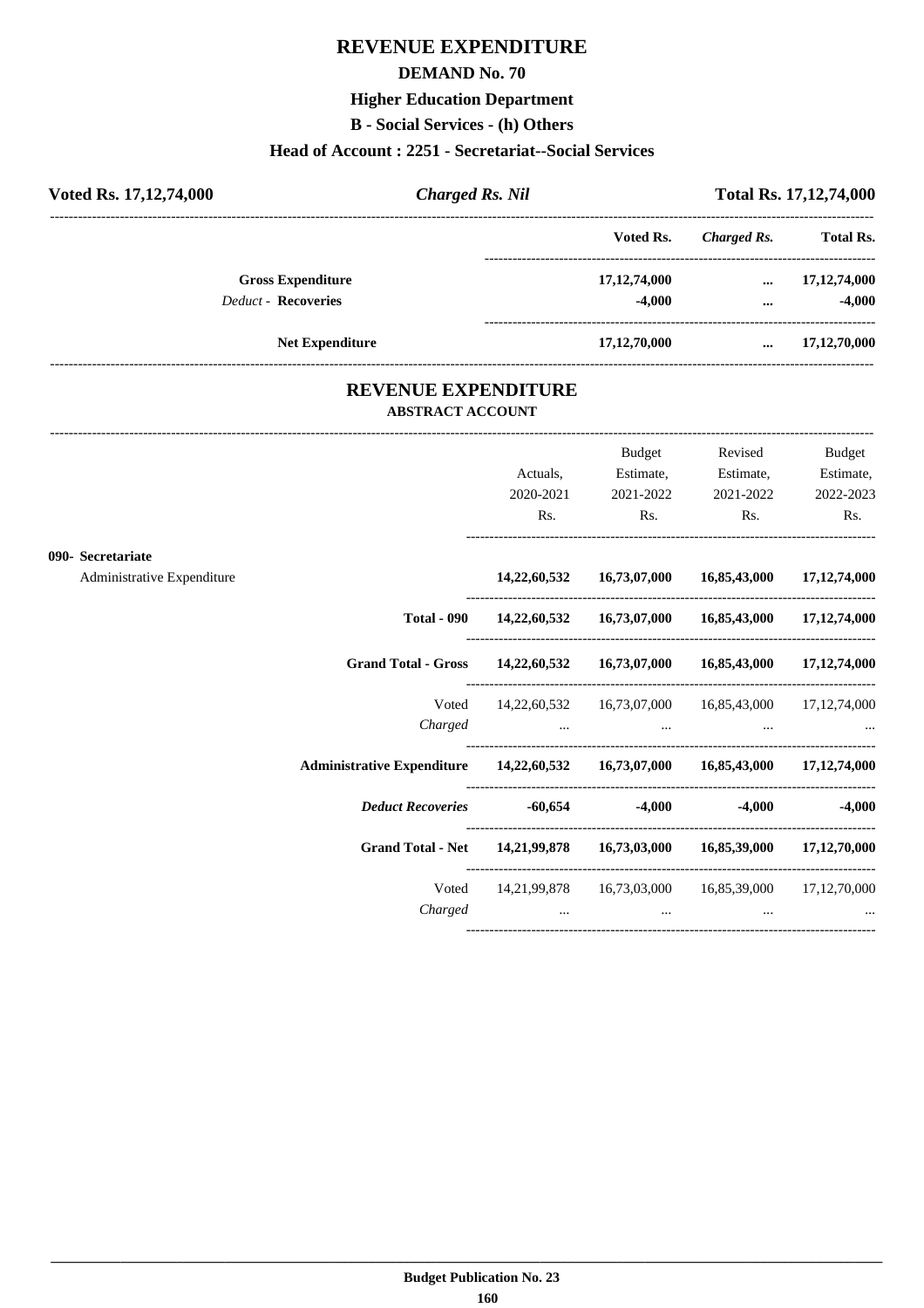|                                                  | Actuals,<br>2020-2021<br>Rs. | Budget<br>Estimate,<br>2021-2022<br>Rs.                         | Revised<br>Estimate,<br>2021-2022<br>Rs. | <b>Budget</b><br>Estimate,<br>2022-2023<br>Rs. |
|--------------------------------------------------|------------------------------|-----------------------------------------------------------------|------------------------------------------|------------------------------------------------|
| DETAILED ACCOUNT NO. 2251-00-090 - SECRETARIATE  |                              |                                                                 |                                          |                                                |
| 090- Secretariate                                |                              |                                                                 |                                          |                                                |
| <b>Administrative Expenditure</b>                |                              |                                                                 |                                          |                                                |
| 006- Education Department [HE]                   |                              |                                                                 |                                          |                                                |
| 01- Salaries                                     |                              |                                                                 |                                          |                                                |
| 01-Pay                                           | 9,31,52,531                  | 10,23,10,000                                                    | 9,50,16,000                              | 9,78,66,000                                    |
| 14-Grade Pay                                     | $\ldots$                     | $\sim 100$ and $\sim 100$                                       | $\ldots$                                 |                                                |
| 02-Dearness Allowance                            | 8,60,741                     | 30,69,000                                                       | 35,01,000                                | 44,72,000                                      |
| 03-House Rent Allowance                          | 86,98,012                    | 97,19,000                                                       | 90,27,000                                | 92,97,000                                      |
| 04-Ad hoc Bonus                                  | 3,86,400                     | 3,90,000                                                        | 3,94,000                                 | 4,02,000                                       |
| 07-Other Allowances                              | 5,43,334                     | 10,15,000                                                       | 8,60,000                                 | 8,77,000                                       |
| 12-Medical Allowance                             | 1,32,550                     | 1,51,000                                                        | 1,35,000                                 | 1,38,000                                       |
| Total - 2251-00-090-006-01                       |                              | 10,37,73,568 11,66,54,000 10,89,33,000 11,30,52,000             |                                          |                                                |
| 02- Wages                                        | 19,45,101                    | 7,33,000                                                        | 1,80,00,000                              | 1,90,00,000                                    |
| 07- Medical Reimbursements                       | 1,49,347                     | 1,50,000                                                        | 1,50,000                                 | 1,53,000                                       |
| 11- Travel Expenses                              | 31,958                       | 1,16,000                                                        | 1,16,000                                 | 1,18,000                                       |
| 12- Medical Reimbursements under WBHS 2008       | 3,87,020                     | 7,10,000                                                        | 7,10,000                                 | 7,24,000                                       |
| 13- Office Expenses<br>01-Electricity            |                              | 10,000                                                          | 10,000                                   | 10,000                                         |
| 02-Telephone                                     | $\cdots$<br>6,56,912         | 6,27,000                                                        | 6,27,000                                 | 6,40,000                                       |
| 03-Maintenance / P.O.L. for Office Vehicles      | 34,49,580                    | 30,35,000                                                       | 35,19,000                                | 35,89,000                                      |
| 04-Other Office Expenses                         | 64,84,922                    | 70,42,000                                                       | 70,42,000                                | 71,83,000                                      |
| Total - 2251-00-090-006-13                       |                              | 1,05,91,414 1,07,14,000 1,11,98,000 1,14,22,000                 |                                          |                                                |
| 19- Maintenance                                  | 1,32,160                     | 3,43,000                                                        | 1,35,000                                 | 1,39,000                                       |
| 26- Advertising and Publicity Expenses           | 2,50,10,864                  | 3,75,99,000                                                     | 2,55,11,000                              | 2,62,76,000                                    |
| 27- Minor Works/ Maintenance                     | $\cdots$                     | 1,000                                                           | 1,000                                    | 1,000                                          |
| 28- Payment of Professional and Special Services |                              |                                                                 |                                          |                                                |
| 02-Other charges                                 | 2,39,100                     | 2,33,000                                                        | 2,39,000                                 | 2,39,000                                       |
| 50- Other Charges                                | $\cdots$                     | $\ldots$                                                        | 50,000                                   | 50,000                                         |
| 77- Computerisation                              | $\cdots$                     | 54,000                                                          | 35,00,000                                | 1,00,000                                       |
| <b>Total - Administrative Expenditure</b>        |                              | 14, 22, 60, 532 16, 73, 07, 000 16, 85, 43, 000 17, 12, 74, 000 |                                          |                                                |
| Total - 2251-00-090                              |                              | 14,22,60,532 16,73,07,000 16,85,43,000 17,12,74,000             |                                          |                                                |
| Voted<br>Charged                                 | $\cdots$                     | 14,22,60,532 16,73,07,000 16,85,43,000 17,12,74,000<br>$\cdots$ | $\cdots$                                 |                                                |

#### **DETAILED ACCOUNT NO. 2251 - DEDUCT RECOVERIES IN REDUCTION OF EXPENDITURE**

**--------------------------------------------------------------------------------------------------------------------------------------------------------------------------------**

 **\_\_\_\_\_\_\_\_\_\_\_\_\_\_\_\_\_\_\_\_\_\_\_\_\_\_\_\_\_\_\_\_\_\_\_\_\_\_\_\_\_\_\_\_\_\_\_\_\_\_\_\_\_\_\_\_\_\_\_\_\_\_\_\_\_\_\_\_\_\_\_\_\_\_\_\_\_\_\_\_\_\_\_\_\_\_\_\_\_\_\_\_\_\_\_\_\_\_\_\_\_\_\_\_\_\_\_\_\_\_\_\_\_\_\_\_\_\_\_**

**--------------------------------------------------------------------------------------------------------------------------------------------------------------------------------**

**090- Secretariate**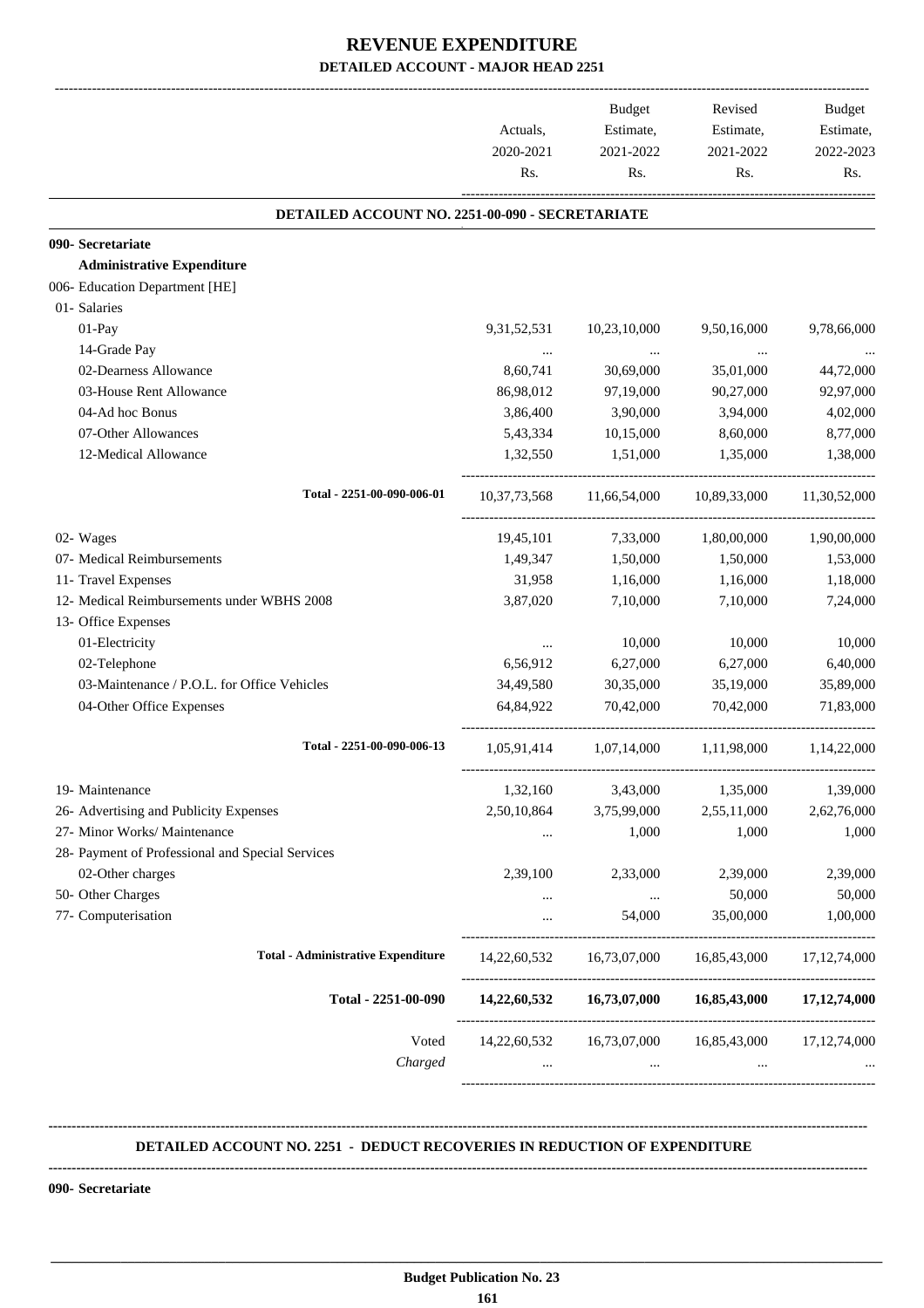|                                            |                                    | Actuals,<br>2020-2021<br>Rs. | Budget<br>Estimate,<br>2021-2022<br>Rs. | Revised<br>Estimate,<br>2021-2022<br>Rs. | <b>Budget</b><br>Estimate,<br>2022-2023<br>Rs. |
|--------------------------------------------|------------------------------------|------------------------------|-----------------------------------------|------------------------------------------|------------------------------------------------|
| Administrative Expenditure                 |                                    |                              |                                         |                                          |                                                |
| 006-Education Department [HE]              |                                    |                              |                                         |                                          |                                                |
| 70-Deduct Recoveries                       |                                    |                              |                                         |                                          |                                                |
| 01-Others                                  |                                    | $-60,654$                    | $-1,000$                                | $-1,000$                                 | $-1,000$                                       |
| 02-W.B.H.S. 2008                           |                                    | $\cdots$                     | $-1,000$                                | $-1,000$                                 | $-1,000$                                       |
| 008-Department of Mass Education [EM] [HE] |                                    |                              |                                         |                                          |                                                |
| 70-Deduct Recoveries                       |                                    |                              |                                         |                                          |                                                |
| 01-Others                                  |                                    |                              | $-1,000$                                | $-1,000$                                 | $-1,000$                                       |
|                                            | Total - 090 - Deduct - Recoveries  |                              |                                         | $-60,654$ $-3,000$ $-3,000$              | $-3,000$                                       |
| 911- Deduct Recoveries of Overpayments     |                                    |                              |                                         |                                          |                                                |
| Administrative Expenditure                 |                                    |                              |                                         |                                          |                                                |
| 006-Education Department [EH] [HE]         |                                    |                              |                                         |                                          |                                                |
| 70-Deduct Recoveries                       |                                    |                              |                                         |                                          |                                                |
| 01-Others                                  |                                    |                              | $-1,000$                                | $-1,000$                                 | $-1,000$                                       |
|                                            | Total - 911 - Deduct - Recoveries  | $\ddotsc$                    | $-1,000$                                | $-1,000$                                 | $-1,000$                                       |
|                                            | Total - 2251 - Deduct - Recoveries | -60,654                      | $-4,000$                                | $-4,000$                                 | $-4.000$                                       |
|                                            |                                    |                              |                                         |                                          |                                                |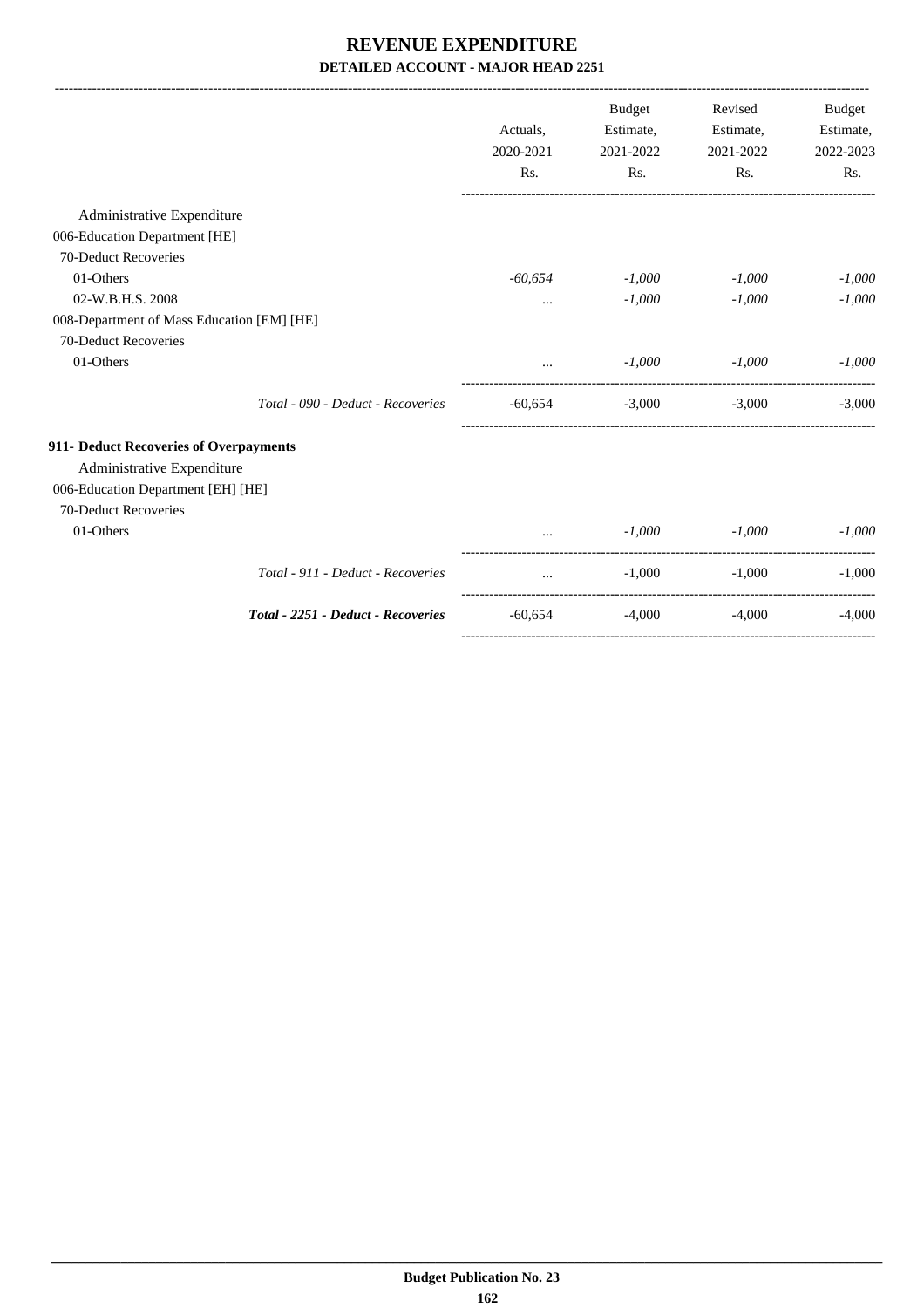## **REVENUE EXPENDITURE**

#### **DEMAND No. 70**

#### **Higher Education Department**

#### C - Economic Services - (i) Science Technology and Environment

### Head of Account: 3425 - Other Scientific Research

| <b>Voted Rs. Nil</b>                                   | <b>Charged Rs. Nil</b> |                                      |             | <b>Total Rs. Nil</b>                   |
|--------------------------------------------------------|------------------------|--------------------------------------|-------------|----------------------------------------|
|                                                        |                        | Voted Rs.                            | Charged Rs. | <b>Total Rs.</b>                       |
| <b>Gross Expenditure</b><br><b>Deduct - Recoveries</b> |                        | $\bullet\bullet\bullet$<br>$-15,000$ | $\cdots$    | $\bullet \bullet \bullet$<br>$-15,000$ |
|                                                        |                        |                                      | $\cdots$    |                                        |
| <b>Net Expenditure</b>                                 |                        | $-15,000$                            | $\cdots$    | $-15,000$                              |

### REVENUE EXPENDITURE **ABSTRACT ACCOUNT**

|                                     | Actuals.<br>2020-2021<br>Rs. | <b>Budget</b><br>Estimate,<br>2021-2022<br>R <sub>s</sub> . | Revised<br>Estimate,<br>2021-2022<br>R <sub>s</sub> . | <b>Budget</b><br>Estimate,<br>2022-2023<br>Rs. |
|-------------------------------------|------------------------------|-------------------------------------------------------------|-------------------------------------------------------|------------------------------------------------|
| <b>Grand Total - Gross</b>          | $\cdots$                     | $\cdots$                                                    | $\cdots$                                              |                                                |
| Voted<br>Charged                    | $\cdots$<br>$\cdots$         | $\cdots$<br>$\cdots$                                        | $\cdots$<br>$\cdots$                                  |                                                |
| Deduct Recoveries -17,14,092 -1,000 |                              |                                                             |                                                       | $-15,000$ $-15,000$                            |
| Grand Total - Net -17,14,092 -1,000 |                              |                                                             | $-15,000$                                             | $-15,000$                                      |
| Charged                             | $\cdots$                     | Voted -17,14,092 -1,000<br>$\cdots$                         | $-15,000$<br>$\cdots$                                 | $-15,000$                                      |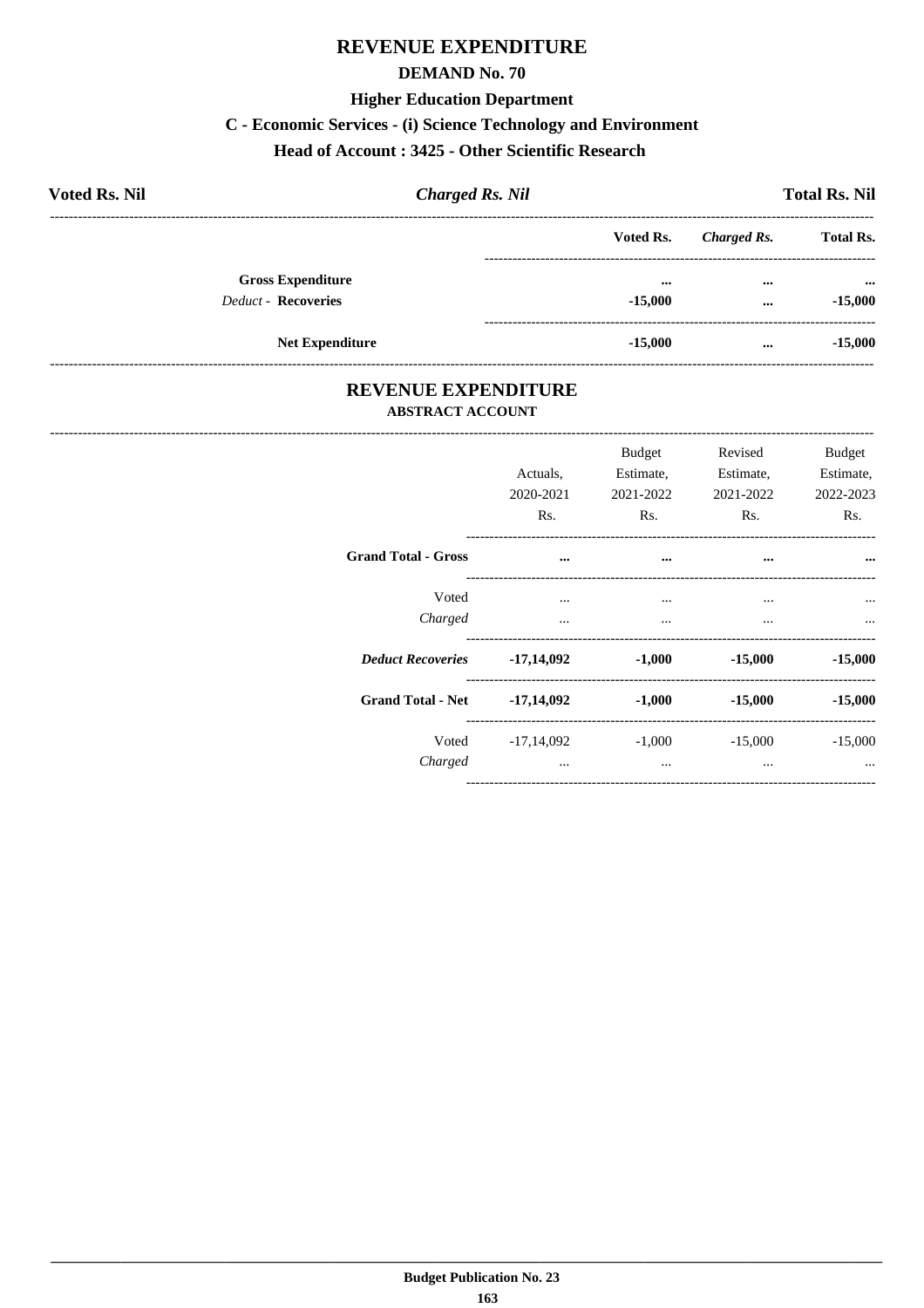|                                                                                  | Actuals,<br>2020-2021<br>Rs. | <b>Budget</b><br>Estimate,<br>2021-2022<br>Rs. | Revised<br>Estimate,<br>2021-2022<br>Rs. | Budget<br>Estimate,<br>2022-2023<br>Rs. |
|----------------------------------------------------------------------------------|------------------------------|------------------------------------------------|------------------------------------------|-----------------------------------------|
| <b>DETAILED ACCOUNT NO. 3425 - DEDUCT RECOVERIES IN REDUCTION OF EXPENDITURE</b> |                              |                                                |                                          |                                         |
| 60 - OTHERS                                                                      |                              |                                                |                                          |                                         |
| 004- Research and Development                                                    |                              |                                                |                                          |                                         |
| <b>State Development Schemes</b>                                                 |                              |                                                |                                          |                                         |
| 007-Scientific Research in Biotechnology [HE]                                    |                              |                                                |                                          |                                         |
| 70-Deduct Recoveries                                                             |                              |                                                |                                          |                                         |
| 01-Others                                                                        |                              | $\cdots$                                       |                                          |                                         |
| Total - 004 - Deduct - Recoveries                                                |                              | $\cdots$                                       |                                          |                                         |
| 911- Deduct Recoveries of Overpayments                                           |                              |                                                |                                          |                                         |
| Administrative Expenditure                                                       |                              |                                                |                                          |                                         |
| 009-West Bengal State Council of Science & Technology [ST] [HE]                  |                              |                                                |                                          |                                         |
| 70-Deduct Recoveries                                                             |                              |                                                |                                          |                                         |
| 01-Others                                                                        | $-3,03,294$                  |                                                |                                          |                                         |
| 010-Deduct Recoveries [HE]                                                       |                              |                                                |                                          |                                         |
| 70-Deduct Recoveries                                                             |                              |                                                |                                          |                                         |
| 01-Others                                                                        | $-2,85,692$                  | $-1,000$                                       | $-15,000$                                | $-15,000$                               |
| <b>State Development Schemes</b>                                                 |                              |                                                |                                          |                                         |
| 001-Financial Assistance to Govt, bodies for Scientific Research                 |                              |                                                |                                          |                                         |
| Projects/ Survey/Training/Science Awareness&Science                              |                              |                                                |                                          |                                         |
| Popularisation Programme [ ST] [HE]                                              |                              |                                                |                                          |                                         |
| 70-Deduct Recoveries                                                             |                              |                                                |                                          |                                         |
| 01-Others                                                                        | $-11,25,106$                 | the company of the company of                  |                                          |                                         |
| Total - 911 - Deduct - Recoveries                                                | -17,14,092                   |                                                | $-1,000$ $-15,000$                       | $-15,000$                               |
| Total - 3425 - Deduct - Recoveries                                               | -17,14,092                   | $-1,000$                                       | $-15,000$                                | $-15,000$                               |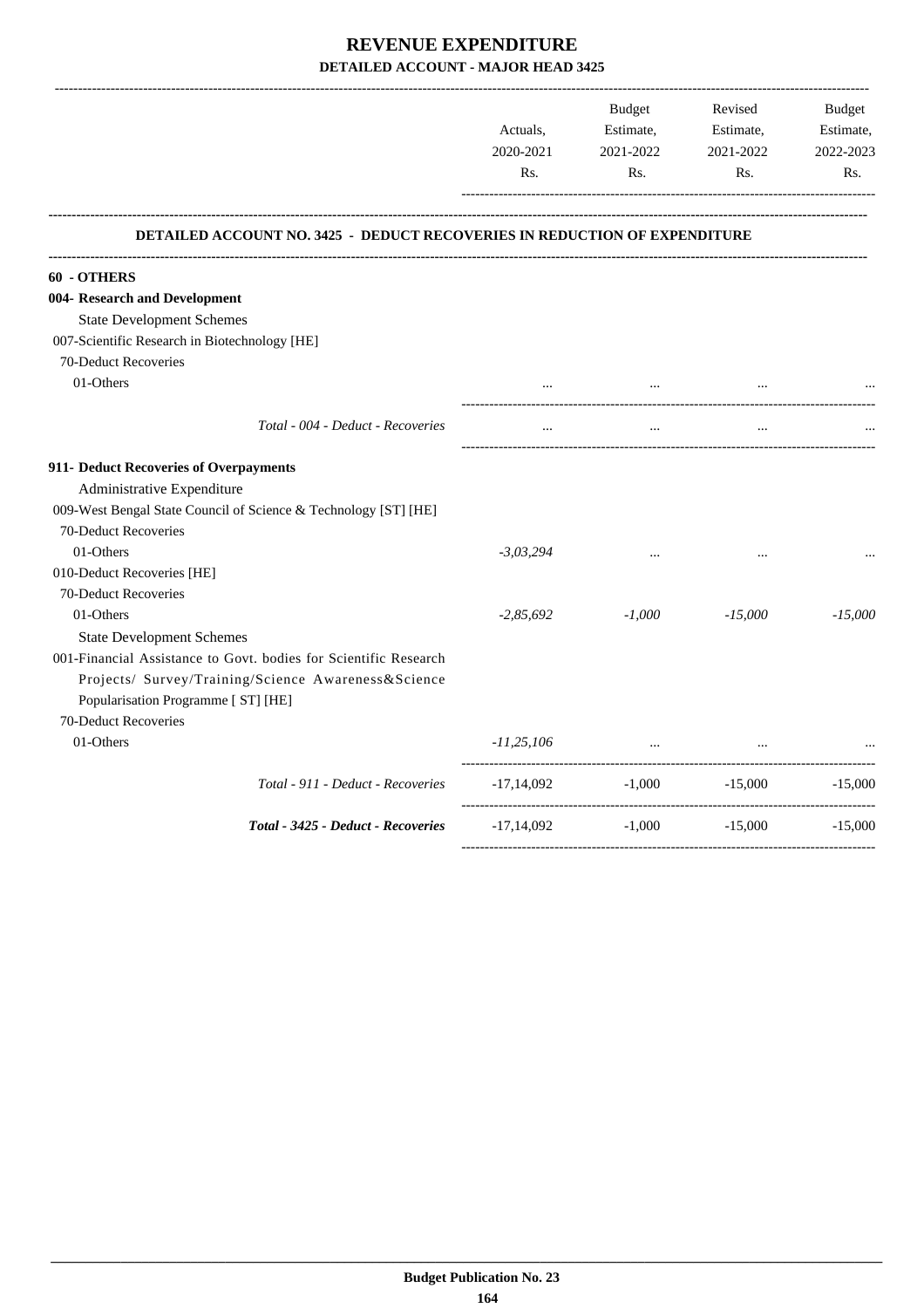# **REVENUE EXPENDITURE**

#### **DEMAND No. 70**

#### **Higher Education Department**

**C - Economic Services - (j) General Economic Services**

## **Head of Account : 3454 - Census, Surveys and Statistics**

| <b>Charged Rs. Nil</b> |             | <b>Total Rs. 2,00,98,000</b> |                  |  |
|------------------------|-------------|------------------------------|------------------|--|
|                        | Voted Rs.   | Charged Rs.                  | <b>Total Rs.</b> |  |
|                        | 2,00,98,000 | $\cdots$                     | 2,00,98,000      |  |
|                        | $-2.000$    | $\cdots$                     | $-2,000$         |  |
|                        | 2,00,96,000 | $\cdots$                     | 2,00,96,000      |  |
|                        |             |                              |                  |  |

### **REVENUE EXPENDITURE ABSTRACT ACCOUNT**

|                                                                                                           |                                                                            | Actuals.<br>2020-2021<br>Rs.                                                                                           | Budget<br>Estimate,<br>2021-2022<br>Rs.                                                                                                                | Revised<br>Estimate,<br>2021-2022<br>Rs. | <b>Budget</b><br>Estimate,<br>2022-2023<br>Rs. |
|-----------------------------------------------------------------------------------------------------------|----------------------------------------------------------------------------|------------------------------------------------------------------------------------------------------------------------|--------------------------------------------------------------------------------------------------------------------------------------------------------|------------------------------------------|------------------------------------------------|
| <b>02 - SURVEYS AND STATISTICS</b><br>110- Gazetter and Statistical Memoirs<br>Administrative Expenditure |                                                                            |                                                                                                                        | 1,73,34,479 2,37,21,000 1,96,39,000 2,00,98,000                                                                                                        |                                          |                                                |
|                                                                                                           | <b>Total - 110</b>                                                         |                                                                                                                        | 1,73,34,479 2,37,21,000 1,96,39,000 2,00,98,000                                                                                                        |                                          |                                                |
|                                                                                                           | <b>Grand Total - Gross</b>                                                 |                                                                                                                        | 1,73,34,479 2,37,21,000 1,96,39,000 2,00,98,000                                                                                                        |                                          |                                                |
|                                                                                                           | Voted<br>Charged                                                           |                                                                                                                        | 1,73,34,479 2,37,21,000 1,96,39,000 2,00,98,000<br>the contract of the contract of the contract of the contract of the contract of the contract of the |                                          |                                                |
|                                                                                                           | Administrative Expenditure 1,73,34,479 2,37,21,000 1,96,39,000 2,00,98,000 |                                                                                                                        |                                                                                                                                                        |                                          |                                                |
|                                                                                                           | <b>Deduct Recoveries</b>                                                   | <u>and a strategic control and a strategic control and a strategic control and a strategic control and a strategic</u> | $-2,000$                                                                                                                                               |                                          | $-2,000$ $-2,000$                              |
|                                                                                                           | <b>Grand Total - Net</b>                                                   |                                                                                                                        | 1,73,34,479 2,37,19,000 1,96,37,000 2,00,96,000                                                                                                        |                                          |                                                |
|                                                                                                           | Voted<br>Charged                                                           |                                                                                                                        | 1,73,34,479 2,37,19,000 1,96,37,000 2,00,96,000<br>and the state of the state of<br>$\cdots$                                                           |                                          | <b>Second Contract Contract</b>                |
|                                                                                                           |                                                                            |                                                                                                                        |                                                                                                                                                        |                                          |                                                |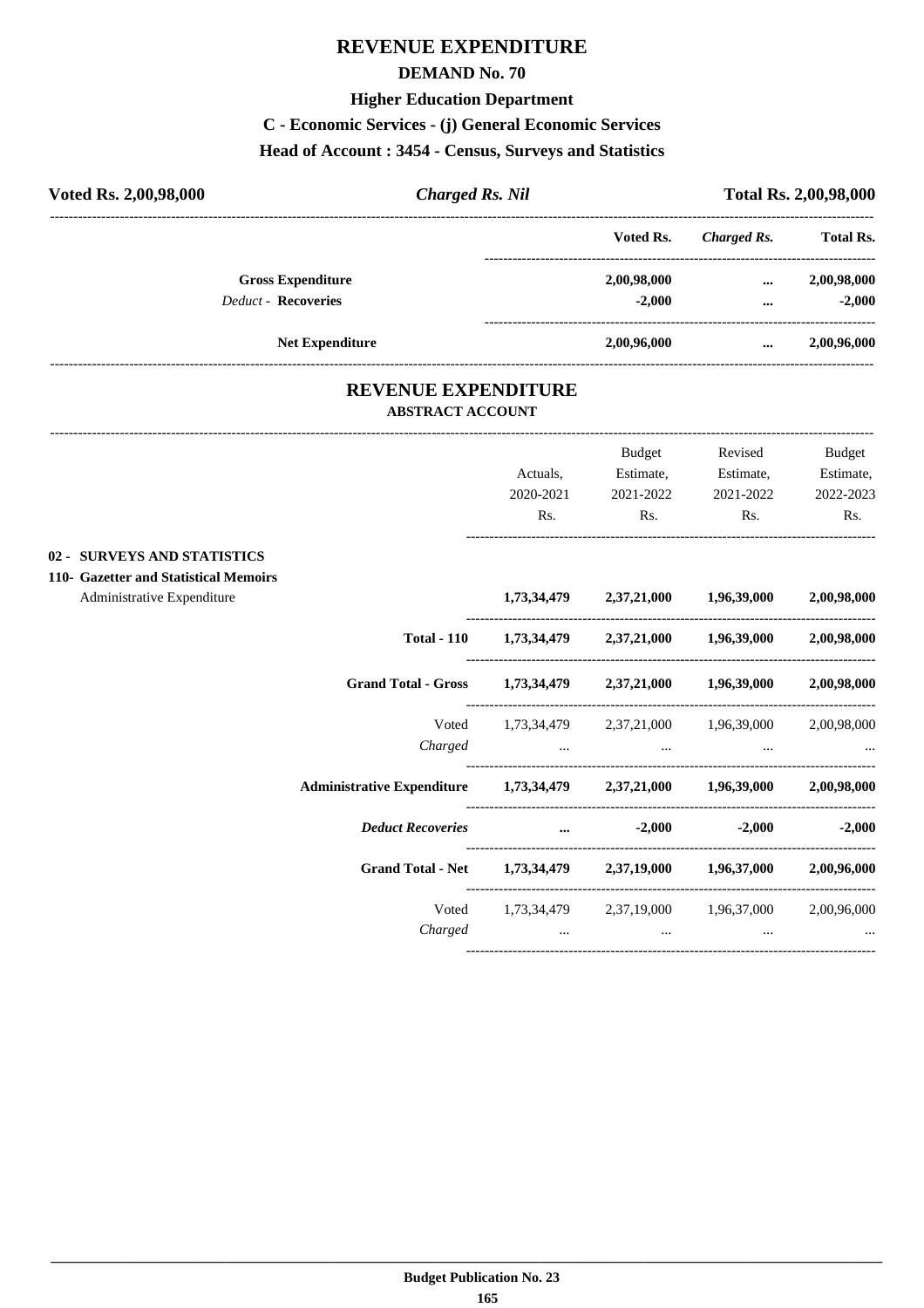|                                                                            |                              | <b>Budget</b>                       | Revised     | Budget      |
|----------------------------------------------------------------------------|------------------------------|-------------------------------------|-------------|-------------|
|                                                                            | Actuals,<br>2020-2021<br>Rs. | Estimate,                           | Estimate,   | Estimate,   |
|                                                                            |                              | 2021-2022                           | 2021-2022   | 2022-2023   |
|                                                                            |                              | Rs.                                 | Rs.         | Rs.         |
| <b>DETAILED ACCOUNT NO. 3454-02-110 - GAZETTER AND STATISTICAL MEMOIRS</b> |                              |                                     |             |             |
| 02 - SURVEYS AND STATISTICS                                                |                              |                                     |             |             |
| 110- Gazetter and Statistical Memoirs                                      |                              |                                     |             |             |
| <b>Administrative Expenditure</b>                                          |                              |                                     |             |             |
| 002- Preparation of District Gazetteers [HE]                               |                              |                                     |             |             |
| 01- Salaries                                                               |                              |                                     |             |             |
| 01-Pay                                                                     | 1,50,85,881                  | 1,94,13,000                         | 1,53,88,000 | 1,58,50,000 |
| 14-Grade Pay                                                               | 4,800                        | $\cdots$                            | 5,000       | 5,000       |
| 02-Dearness Allowance                                                      | 7,47,674                     | 5,82,000                            | 9,60,000    | 9,81,000    |
| 03-House Rent Allowance                                                    | 6,34,428                     | 18,44,000                           | 14,62,000   | 15,06,000   |
| 04-Ad hoc Bonus                                                            | 16,800                       | 22,000                              | 17,000      | 17,000      |
| 05-Interim Relief                                                          | 960                          | $\cdots$                            | $\cdots$    |             |
| 07-Other Allowances                                                        | 22,000                       | 30,000                              | 50,000      | 54,000      |
| 12-Medical Allowance                                                       | 18,000                       | 17,000                              | 18,000      | 18,000      |
| Total - 3454-02-110-002-01                                                 | 1,65,30,543                  | 2,19,08,000                         | 1,79,00,000 | 1,84,31,000 |
| 02- Wages                                                                  |                              | 5,00,000                            | 3,00,000    | 3,00,000    |
| 07- Medical Reimbursements                                                 |                              | 5,60,000                            | 5,60,000    | 5,71,000    |
| 11- Travel Expenses                                                        |                              | $\cdots$                            | $\ldots$    |             |
| 12- Medical Reimbursements under WBHS 2008                                 |                              | 10,000                              | 10,000      | 10,000      |
| 13- Office Expenses                                                        |                              |                                     |             |             |
| 02-Telephone                                                               | 57,823                       | 53,000                              | 53,000      | 54,000      |
| 03-Maintenance / P.O.L. for Office Vehicles                                | 2,82,891                     | 3,70,000                            | 2,89,000    | 2,95,000    |
| 04-Other Office Expenses                                                   | 2,76,187                     | 1,60,000                            | 3,40,000    | 2,50,000    |
| Total - 3454-02-110-002-13                                                 | 6,16,901                     | 5,83,000                            | 6,82,000    | 5,99,000    |
| 14- Rents, Rates and Taxes                                                 |                              | 6,000                               |             |             |
| 28- Payment of Professional and Special Services                           |                              |                                     |             |             |
| 02-Other charges                                                           | 1,87,035                     | 1,54,000                            | 1,87,000    | 1,87,000    |
| <b>Total - Administrative Expenditure</b>                                  | 1,73,34,479                  | 2,37,21,000                         | 1,96,39,000 | 2,00,98,000 |
| Total - 3454-02-110                                                        | 1,73,34,479                  | 2,37,21,000                         | 1,96,39,000 | 2,00,98,000 |
| Voted                                                                      |                              | 1,73,34,479 2,37,21,000 1,96,39,000 |             | 2,00,98,000 |
| Charged                                                                    |                              | $\ddots$                            |             |             |

#### **DETAILED ACCOUNT NO. 3454 - DEDUCT RECOVERIES IN REDUCTION OF EXPENDITURE**

**--------------------------------------------------------------------------------------------------------------------------------------------------------------------------------**

**--------------------------------------------------------------------------------------------------------------------------------------------------------------------------------**

#### **02 - SURVEYS AND STATISTICS**

**110- Gazetter and Statistical Memoirs**

Administrative Expenditure

002-Preparation of District Gazetteers [HE]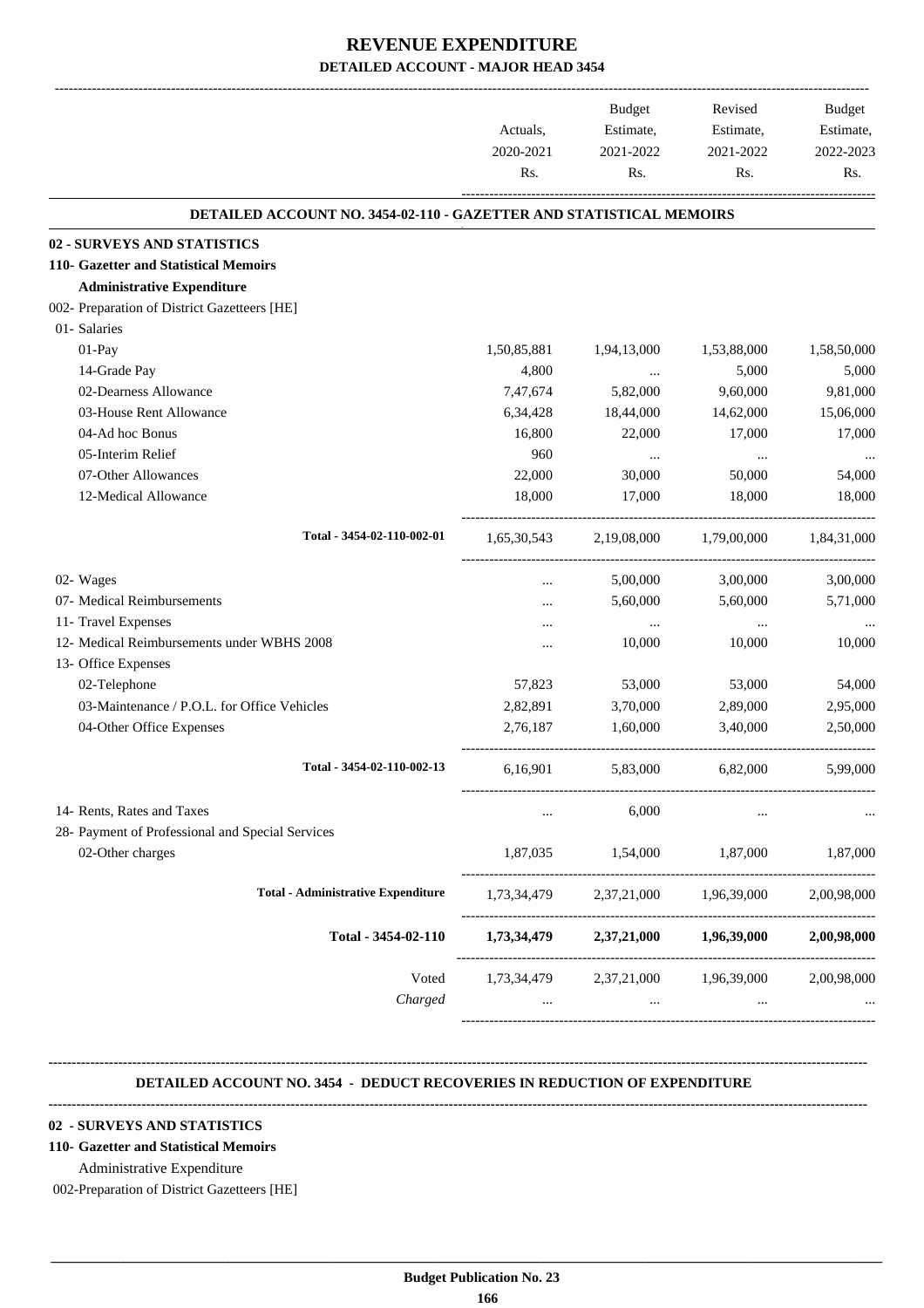|                                   |                                           | Actuals.<br>2020-2021<br>Rs. | <b>Budget</b><br>Estimate,<br>2021-2022<br>Rs. | Revised<br>Estimate,<br>2021-2022<br>Rs. | <b>Budget</b><br>Estimate,<br>2022-2023<br>Rs. |
|-----------------------------------|-------------------------------------------|------------------------------|------------------------------------------------|------------------------------------------|------------------------------------------------|
| 70-Deduct Recoveries<br>01-Others |                                           | $\cdots$                     | $-1,000$                                       | $-1,000$                                 | $-1,000$                                       |
| 02-W.B.H.S. 2008                  |                                           | $\cdots$                     | $-1,000$                                       | $-1,000$                                 | $-1,000$                                       |
|                                   | Total - 110 - Deduct - Recoveries         | $\cdots$                     | $-2,000$                                       | $-2,000$                                 | $-2,000$                                       |
|                                   | <b>Total - 3454 - Deduct - Recoveries</b> | $\cdots$                     | $-2,000$                                       | $-2,000$                                 | $-2,000$                                       |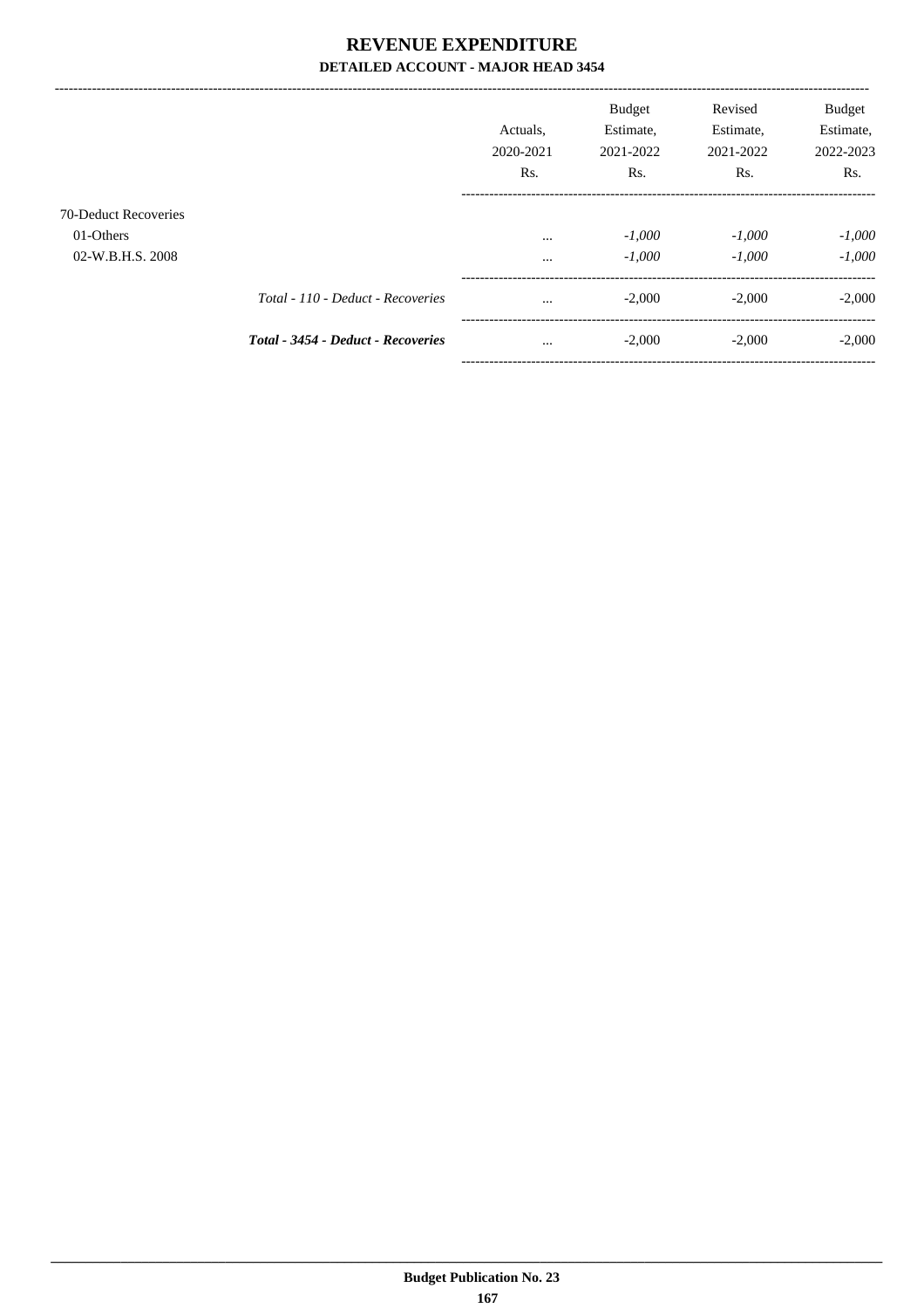### **CAPITAL EXPENDITURE**

#### **DEMAND No. 70**

#### **Higher Education Department**

### **B. Capital Account of Social Services - (a) Capital Account of Education, Sports, Art and Culture Head of Account : 4202 - Capital Outlay on Education, Sports, Art and Culture**

| Voted Rs. 352,09,25,000                                        | <b>Charged Rs. Nil</b>                                |           |                                                                                       |                        | Total Rs. 352,09,25,000 |
|----------------------------------------------------------------|-------------------------------------------------------|-----------|---------------------------------------------------------------------------------------|------------------------|-------------------------|
|                                                                |                                                       |           |                                                                                       | Voted Rs. Charged Rs.  | <b>Total Rs.</b>        |
| <b>Gross Expenditure</b>                                       |                                                       |           | 352,09,25,000                                                                         |                        | $\ldots$ 352,09,25,000  |
| <b>Deduct - Recoveries</b>                                     |                                                       |           |                                                                                       |                        |                         |
| <b>Net Expenditure</b>                                         |                                                       |           | 352,09,25,000                                                                         | $\ldots$ 352,09,25,000 |                         |
|                                                                | <b>CAPITAL EXPENDITURE</b><br><b>ABSTRACT ACCOUNT</b> |           |                                                                                       |                        |                         |
|                                                                |                                                       |           | Budget                                                                                | Revised                | Budget                  |
|                                                                |                                                       | Actuals,  | Estimate,                                                                             | Estimate,              | Estimate,               |
|                                                                |                                                       | 2020-2021 | 2021-2022                                                                             | 2021-2022              | 2022-2023               |
|                                                                |                                                       | Rs.       | Rs.                                                                                   | Rs.                    | Rs.                     |
| 01 - GENERAL EDUCATION                                         |                                                       |           |                                                                                       |                        |                         |
| 203- University and Other Higher Education                     |                                                       |           |                                                                                       |                        |                         |
| Administrative Expenditure<br><b>State Development Schemes</b> |                                                       | $\cdots$  | and the contract of the con-<br>27,46,57,569 138,05,00,000 46,01,68,000 119,95,25,000 |                        |                         |
|                                                                |                                                       |           | Total - 203 27,46,57,569 138,05,00,000 46,01,68,000 119,95,25,000                     |                        |                         |
| 789- Special Component Plan for Scheduled Castes               |                                                       |           |                                                                                       |                        |                         |
| <b>State Development Schemes</b>                               |                                                       |           |                                                                                       |                        |                         |

----------------------------------------------------------------------------------------

----------------------------------------------------------------------------------------

----------------------------------------------------------------------------------------

**Total - 02 10,13,72,646 72,00,00,000 24,00,00,000 75,60,00,000**

|                                                      | <b>Total - 789</b> | $\cdots$        | $\cdots$      | $\cdots$     | $\cdots$      |
|------------------------------------------------------|--------------------|-----------------|---------------|--------------|---------------|
| 796- Tribal Areas Sub-Plan                           |                    |                 |               |              |               |
| <b>State Development Schemes</b>                     |                    |                 | $\cdots$      |              | $\cdots$      |
|                                                      | <b>Total - 796</b> | $\cdots$        | $\cdots$      | $\cdots$     | $\cdots$      |
|                                                      | Total - 01         | 27,46,57,569    | 138,05,00,000 | 46,01,68,000 | 119,95,25,000 |
| 02 - TECHNICAL EDUCATION                             |                    |                 |               |              |               |
| 105- Engineering/Technical Collages and Institutions |                    |                 |               |              |               |
| <b>State Development Schemes</b>                     |                    | 10, 13, 72, 646 | 72,00,00,000  | 24,00,00,000 | 75,60,00,000  |
| State Development Schemes (Central Assistance)       |                    | $\cdots$        | $\cdots$      | $\cdots$     | $\cdots$      |
|                                                      | <b>Total - 105</b> | 10, 13, 72, 646 | 72,00,00,000  | 24,00,00,000 | 75,60,00,000  |

#### **03 - SPORTS AND YOUTH SERVICES**

#### **102- Sports Stadia**

| 39,98,41,790<br><b>State Development Schemes</b> | $148,80,00,000$ $55,61,79,000$ $131,24,00,000$ |  |  |
|--------------------------------------------------|------------------------------------------------|--|--|
|--------------------------------------------------|------------------------------------------------|--|--|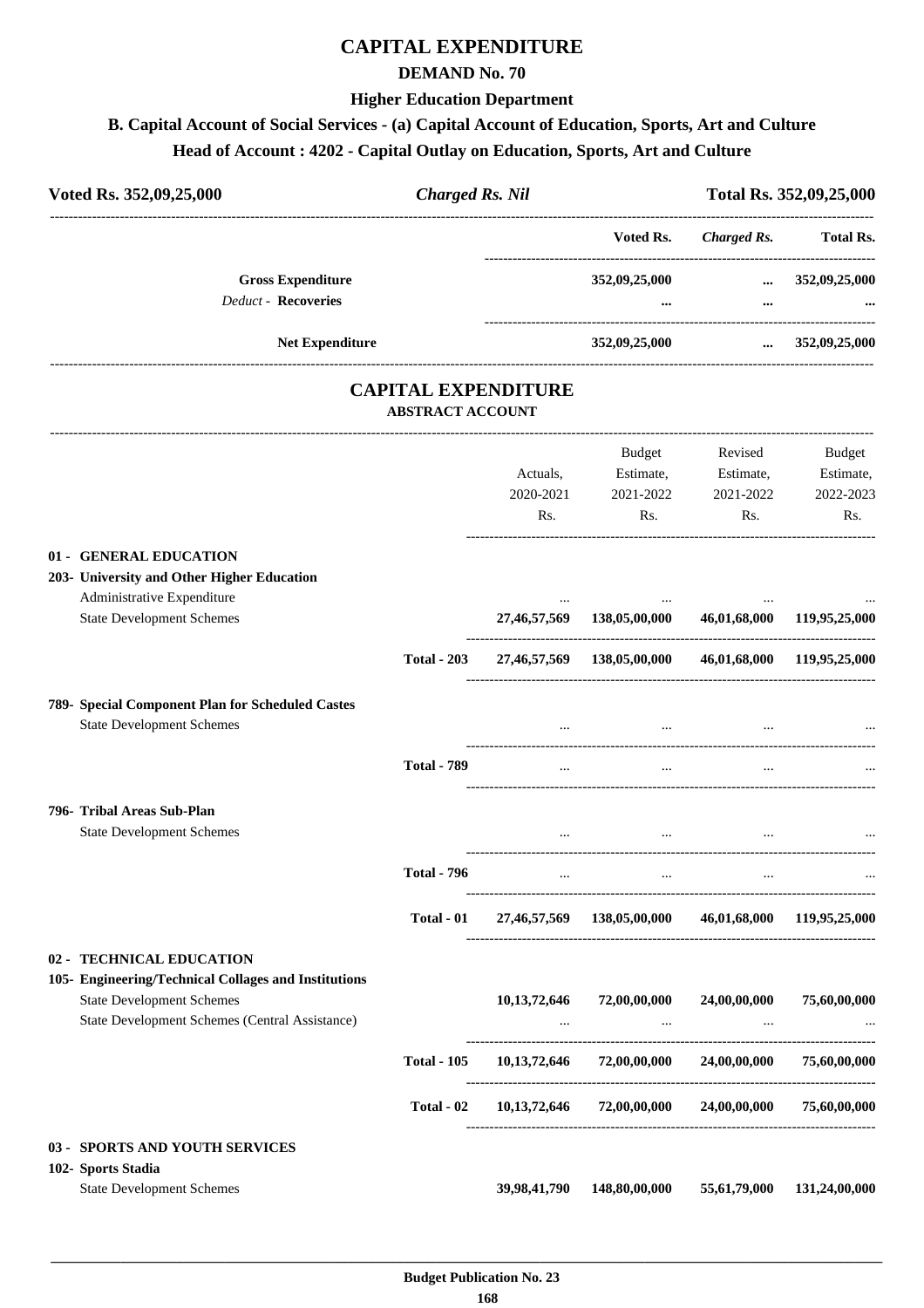### **CAPITAL EXPENDITURE ABSTRACT ACCOUNT**

|                                                                       |                                                                                  | Actuals,                    | Budget<br>Estimate,                                                                                                               | Revised<br>Estimate,                        | Budget<br>Estimate, |
|-----------------------------------------------------------------------|----------------------------------------------------------------------------------|-----------------------------|-----------------------------------------------------------------------------------------------------------------------------------|---------------------------------------------|---------------------|
|                                                                       |                                                                                  | 2020-2021                   | 2021-2022                                                                                                                         | 2021-2022                                   | 2022-2023           |
|                                                                       |                                                                                  | Rs.                         | Rs.                                                                                                                               | Rs.                                         | Rs.                 |
|                                                                       |                                                                                  |                             |                                                                                                                                   |                                             |                     |
|                                                                       | <b>Total - 102</b>                                                               |                             | 39,98,41,790  148,80,00,000  55,61,79,000  131,24,00,000                                                                          |                                             |                     |
| 800- Other Expenditure                                                |                                                                                  |                             |                                                                                                                                   |                                             |                     |
| Administrative Expenditure<br><b>State Development Schemes</b>        |                                                                                  | $\cdots$<br>$\cdots$        |                                                                                                                                   | $10,00,00,000$ $3,33,34,000$                | 10,50,00,000        |
|                                                                       | <b>Total - 800</b>                                                               | $\mathbf{r}$ , $\mathbf{r}$ |                                                                                                                                   | $10,00,00,000$ $3,33,34,000$ $10,50,00,000$ |                     |
|                                                                       | Total - 03                                                                       |                             | 39,98,41,790 158,80,00,000 58,95,13,000 141,74,00,000                                                                             |                                             |                     |
| <b>04 - ART AND CULTURE</b>                                           |                                                                                  |                             |                                                                                                                                   |                                             |                     |
| 101- Fine Arts Education<br><b>State Development Schemes</b>          |                                                                                  |                             |                                                                                                                                   | 22,00,000 7,33,000 23,10,000                |                     |
|                                                                       | <b>Total - 101</b>                                                               |                             | $\mathbf{1}_{\mathbf{1}_{\mathbf{2}}\mathbf{1}_{\mathbf{3}}\mathbf{2}_{\mathbf{4}}\mathbf{3}_{\mathbf{5}}\mathbf{4}_{\mathbf{6}}$ | 22,00,000 7,33,000                          | 23,10,000           |
| 104- Archives                                                         |                                                                                  |                             |                                                                                                                                   |                                             |                     |
| <b>State Development Schemes</b>                                      |                                                                                  |                             | 92,06,797 4,95,00,000 1,65,00,000                                                                                                 |                                             | 5,19,75,000         |
|                                                                       | <b>Total - 104</b>                                                               |                             | 92,06,797 4,95,00,000 1,65,00,000 5,19,75,000                                                                                     |                                             |                     |
|                                                                       | Total - 04                                                                       | 92,06,797                   |                                                                                                                                   | 5,17,00,000 1,72,33,000 5,42,85,000         |                     |
| 80 - GENERAL                                                          |                                                                                  |                             |                                                                                                                                   |                                             |                     |
| 001- Direction and Administration<br><b>State Development Schemes</b> |                                                                                  | 1,95,72,635                 | 8,92,52,000                                                                                                                       | 2,97,51,000                                 | 9,37,15,000         |
|                                                                       | <b>Total - 001</b>                                                               |                             | $1,95,72,635$ $8,92,52,000$ $2,97,51,000$                                                                                         |                                             | 9,37,15,000         |
|                                                                       | Total - 80                                                                       | 1,95,72,635                 |                                                                                                                                   | 8,92,52,000 2,97,51,000                     | 9,37,15,000         |
|                                                                       | <b>Grand Total - Gross</b>                                                       |                             | 80,46,51,437 382,94,52,000 133,66,65,000 352,09,25,000                                                                            |                                             |                     |
|                                                                       | Voted<br>Charged                                                                 | $\cdots$                    | and the contract of the con-                                                                                                      | $\cdots$                                    | 352,09,25,000       |
|                                                                       | <b>Administrative Expenditure</b>                                                | $\cdots$                    | $\cdots$                                                                                                                          | $\cdots$                                    |                     |
|                                                                       | State Development Schemes 80,46,51,437 382,94,52,000 133,66,65,000 352,09,25,000 |                             |                                                                                                                                   |                                             |                     |
|                                                                       | <b>Deduct Recoveries</b>                                                         |                             |                                                                                                                                   |                                             |                     |
|                                                                       |                                                                                  |                             |                                                                                                                                   |                                             |                     |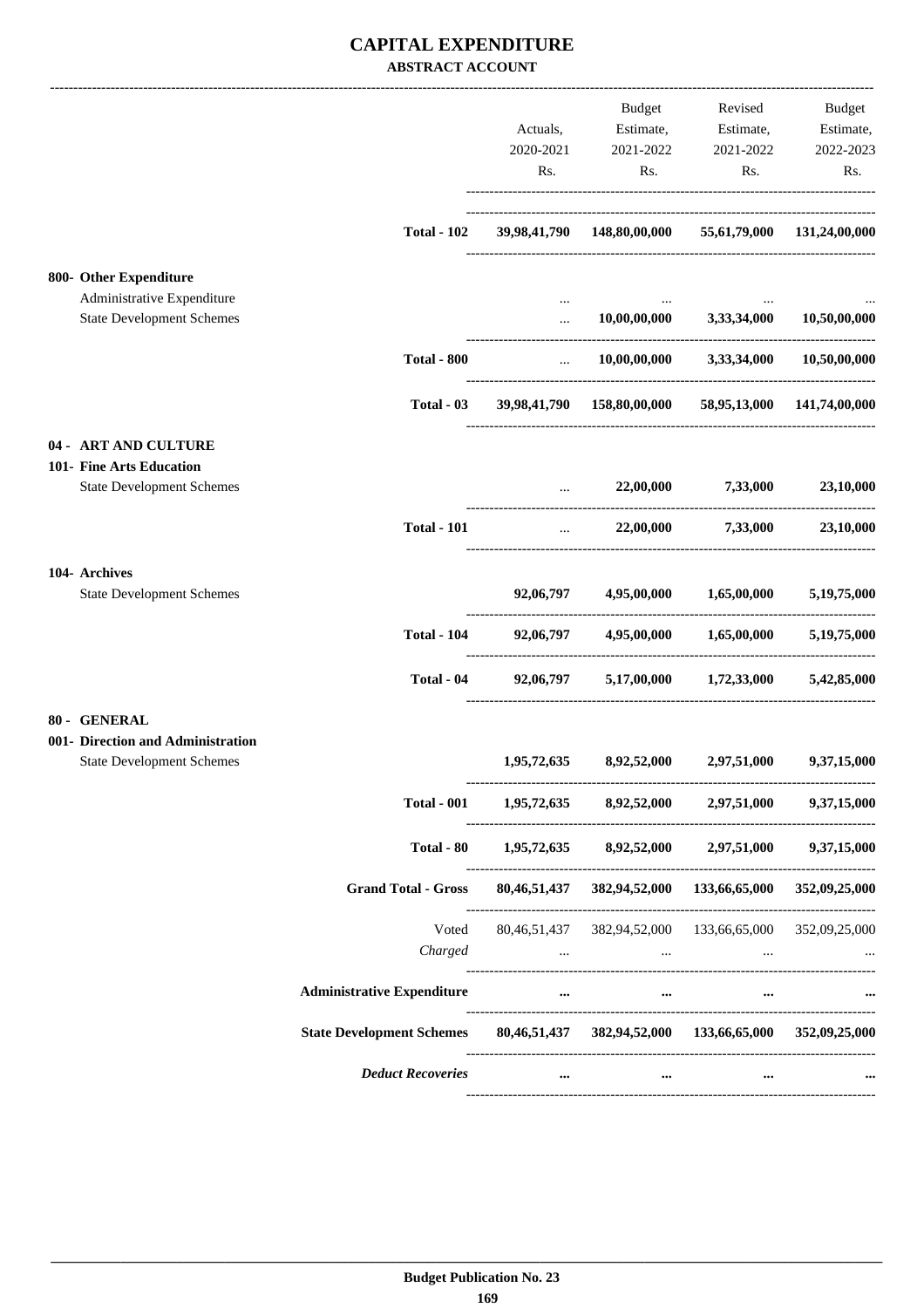### **CAPITAL EXPENDITURE ABSTRACT ACCOUNT**

|                          | Actuals.<br>2020-2021<br>Rs. | <b>Budget</b><br>Estimate,<br>2021-2022<br>Rs. | Revised<br>Estimate,<br>2021-2022<br>Rs. | <b>Budget</b><br>Estimate,<br>2022-2023<br>Rs. |
|--------------------------|------------------------------|------------------------------------------------|------------------------------------------|------------------------------------------------|
| <b>Grand Total - Net</b> | 80,46,51,437                 | 382,94,52,000                                  | 133,66,65,000                            | 352,09,25,000                                  |
| Voted<br>Charged         | 80, 46, 51, 437<br>$\cdots$  | 382,94,52,000<br>$\cdots$                      | 133,66,65,000<br>$\cdots$                | 352,09,25,000<br>$\cdots$                      |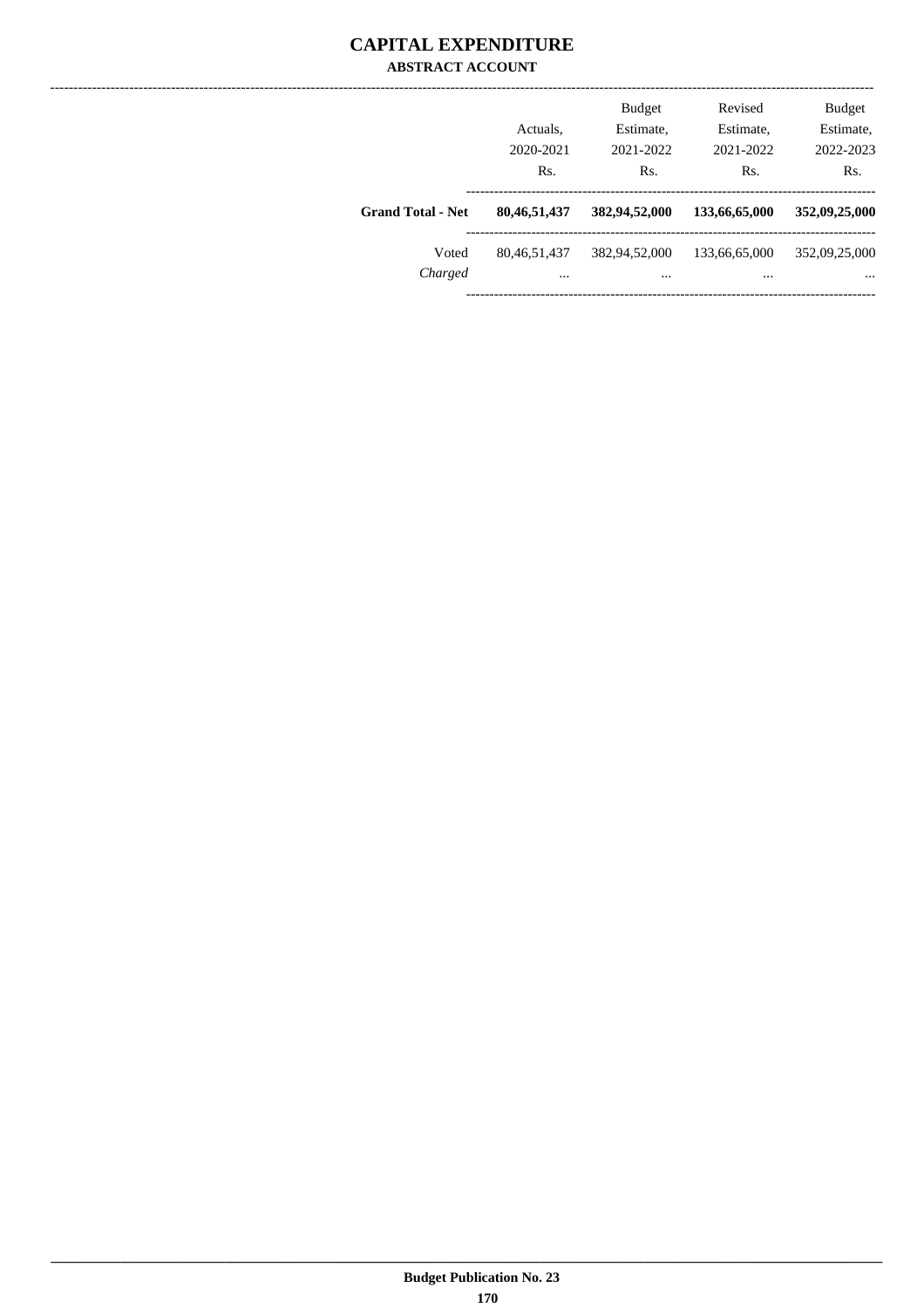|                                                                                 | Actuals,<br>2020-2021 | Budget<br>Estimate,<br>2021-2022 | Revised<br>Estimate,<br>2021-2022         | Budget<br>Estimate,<br>2022-2023 |
|---------------------------------------------------------------------------------|-----------------------|----------------------------------|-------------------------------------------|----------------------------------|
|                                                                                 | Rs.                   | Rs.                              | Rs.                                       | Rs.                              |
| <b>DETAILED ACCOUNT NO. 4202-01-203 - UNIVERSITY AND OTHER HIGHER EDUCATION</b> |                       |                                  |                                           |                                  |
| 01 - GENERAL EDUCATION                                                          |                       |                                  |                                           |                                  |
| 203- University and Other Higher Education                                      |                       |                                  |                                           |                                  |
| <b>Administrative Expenditure</b>                                               |                       |                                  |                                           |                                  |
| 016- Payment of compensation for acquisition of land and required for           |                       |                                  |                                           |                                  |
| the Burdwan University [HE]                                                     |                       |                                  |                                           |                                  |
| 53- Major Works / Land and Buildings                                            |                       |                                  |                                           |                                  |
| 60- Other Capital Expenditure<br>Charged                                        |                       |                                  |                                           |                                  |
| 017- Development of University and Higher Education [HE]                        |                       |                                  |                                           |                                  |
| 53- Major Works / Land and Buildings                                            |                       |                                  |                                           |                                  |
| <b>State Development Schemes</b>                                                |                       |                                  |                                           |                                  |
| 002- Development of Darjeeling Government College, Darjeeling                   |                       |                                  |                                           |                                  |
| (Higher) [HE]                                                                   |                       |                                  |                                           |                                  |
| 53- Major Works / Land and Buildings                                            | 46,51,000             | 5,00,00,000                      | 1,66,67,000                               | 5,25,00,000                      |
| Total - 4202-01-203-002                                                         | 46,51,000             |                                  | 5,00,00,000 1,66,67,000                   | 5,25,00,000                      |
|                                                                                 |                       |                                  |                                           |                                  |
| 003- Development of Hooghly Mohsin College, Hooghly (Higher)<br>[HE]            |                       |                                  |                                           |                                  |
| 53- Major Works / Land and Buildings                                            | $\cdots$              | 3,00,00,000                      | 1,00,00,000                               | 3,15,00,000                      |
| Total - 4202-01-203-003                                                         | $\cdots$              | 3,00,00,000                      | 1,00,00,000                               | 3,15,00,000                      |
| 004- Development of other Government Colleges (Higher) [HE]                     |                       |                                  |                                           |                                  |
| 52- Machinery and Equipment/Tools and Plants                                    | 2,30,72,774           | 20,00,00,000                     | 6,66,67,000                               | 16,00,00,000                     |
| 53- Major Works / Land and Buildings                                            | 9,70,59,022           | 41,00,00,000                     | 13,66,67,000                              | 33,05,00,000                     |
|                                                                                 |                       |                                  |                                           |                                  |
| Total - 4202-01-203-004                                                         | 12,01,31,796          | 61,00,00,000                     | 20,33,34,000                              | 49,05,00,000                     |
| 005- Establishment of new Government Colleges (Higher) [HE]                     |                       |                                  |                                           |                                  |
| 52- Machinery and Equipment/Tools and Plants                                    | 5,01,18,635           | 24,05,00,000                     | 8,01,67,000                               | 22, 25, 25, 000                  |
| 53- Major Works / Land and Buildings                                            | 9,02,17,951           | 40,00,00,000                     | 13,33,33,000                              | 35,00,00,000                     |
| Total - 4202-01-203-005                                                         | 14,03,36,586          |                                  | 64,05,00,000 21,35,00,000                 | 57,25,25,000                     |
|                                                                                 |                       |                                  |                                           |                                  |
| 006- Development of Govt. B.Ed. Colleges (Higher) [HE]                          |                       |                                  |                                           |                                  |
| 53- Major Works / Land and Buildings                                            | 95,38,187             | 5,00,00,000                      | 1,66,67,000                               | 5,25,00,000                      |
| Total - 4202-01-203-006                                                         | 95,38,187             |                                  | $5,00,00,000$ $1,66,67,000$ $5,25,00,000$ |                                  |
| 011- Development of Presidency University [HE]                                  |                       |                                  |                                           |                                  |
| 53- Major Works / Land and Buildings                                            | $\cdots$              | $\cdots$                         | $\cdots$                                  |                                  |
| 012- Development of Non-Government Colleges [HE]                                |                       |                                  |                                           |                                  |
| 52- Machinery and Equipment/Tools and Plants                                    |                       |                                  |                                           |                                  |
| 53- Major Works / Land and Buildings                                            | $\cdots$              |                                  |                                           |                                  |
| 60- Other Capital Expenditure                                                   |                       |                                  |                                           |                                  |
| 013- Development of Netaji Subhash Open University [HE]                         |                       |                                  |                                           |                                  |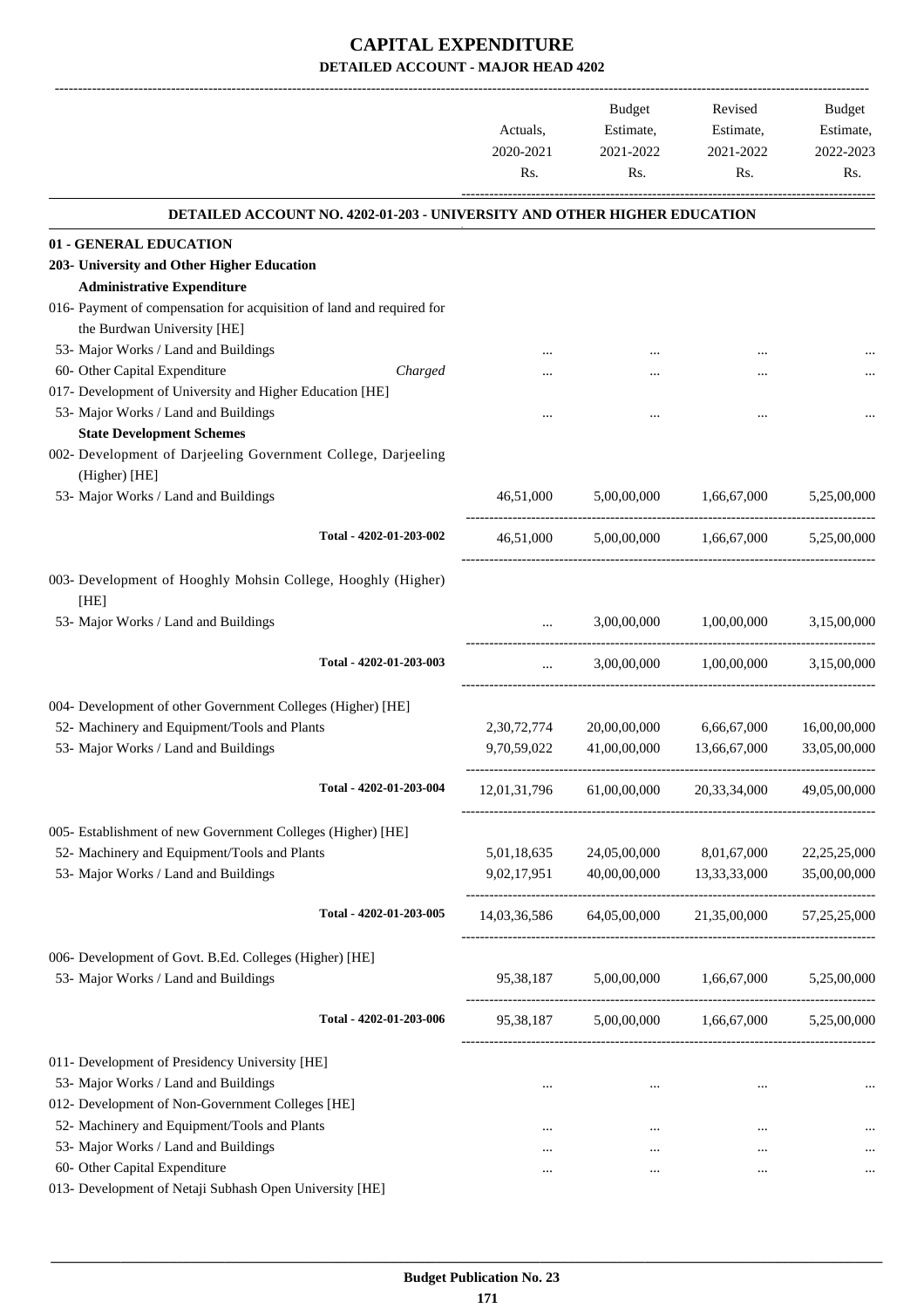|                                          |                 | <b>Budget</b> | Revised      | Budget           |
|------------------------------------------|-----------------|---------------|--------------|------------------|
|                                          | Actuals.        | Estimate,     | Estimate,    | Estimate,        |
|                                          | 2020-2021       | 2021-2022     | 2021-2022    | 2022-2023        |
|                                          | Rs.             | Rs.           | Rs.          | R <sub>s</sub> . |
| 53- Major Works / Land and Buildings     |                 | $\cdots$      | $\cdots$     |                  |
| <b>Total - State Development Schemes</b> | 27,46,57,569    | 138,05,00,000 | 46,01,68,000 | 119,95,25,000    |
| Total - 4202-01-203                      | 27, 46, 57, 569 | 138,05,00,000 | 46,01,68,000 | 119,95,25,000    |
| Voted                                    | 27,46,57,569    | 138,05,00,000 | 46,01,68,000 | 119,95,25,000    |
| Charged                                  | $\cdots$        | $\cdots$      | $\cdots$     | $\cdots$         |
|                                          |                 |               |              |                  |

#### **DETAILED ACCOUNT NO. 4202-01-789 - SPECIAL COMPONENT PLAN FOR SCHEDULED CASTES .**

#### **01 - GENERAL EDUCATION**

| 789- Special Component Plan for Scheduled Castes |  |
|--------------------------------------------------|--|
| <b>State Development Schemes</b>                 |  |

#### 007- Development of Non-Government Colleges-SCP [HE]

| 52- Machinery and Equipment/Tools and Plants |  | $\cdots$ |
|----------------------------------------------|--|----------|
|                                              |  |          |

53- Major Works / Land and Buildings ... ... ... ...

| $55$ major works than and bandings |                     |          | <br> | $\cdots$ |
|------------------------------------|---------------------|----------|------|----------|
| 60- Other Capital Expenditure      |                     |          | <br> | $\cdots$ |
|                                    | Total - 4202-01-789 |          | <br> | $\cdots$ |
|                                    |                     |          |      |          |
|                                    | Voted               |          | <br> | $\cdots$ |
|                                    | Charged             | $\cdots$ | <br> |          |

#### **DETAILED ACCOUNT NO. 4202-01-796 - TRIBAL AREAS SUB-PLAN .**

#### **01 - GENERAL EDUCATION**

### **796- Tribal Areas Sub-Plan**

#### **State Development Schemes**

|  |  |  | 007- Development of Non-Government Colleges-TASP [HE] |  |  |  |
|--|--|--|-------------------------------------------------------|--|--|--|
|--|--|--|-------------------------------------------------------|--|--|--|

- 52- Machinery and Equipment/Tools and Plants ... ... ... ...
- 53- Major Works / Land and Buildings
- 60- Other Capital Expenditure

| <br> | <br>         |
|------|--------------|
| <br> | <br>         |
| <br> | <br>         |
|      |              |
| <br> | <br>$\cdots$ |
| <br> | <br>         |
|      |              |

-----------------------------------------------------------------------------------------

-----------------------------------------------------------------------------------------

.

.

.

#### **DETAILED ACCOUNT NO. 4202-02-105 - ENGINEERING/TECHNICAL COLLAGES AND INSTITUTIONS**

#### **. 02 - TECHNICAL EDUCATION 105- Engineering/Technical Collages and Institutions State Development Schemes** 001- Development of Engineering Colleges-(Higher) [HE] 52- Machinery and Equipment/Tools and Plants 1,37,69,675 30,00,00,000 10,00,00,000 31,50,00,000 53- Major Works / Land and Buildings 8,76,02,971 42,00,00,000 14,00,00,000 44,10,00,000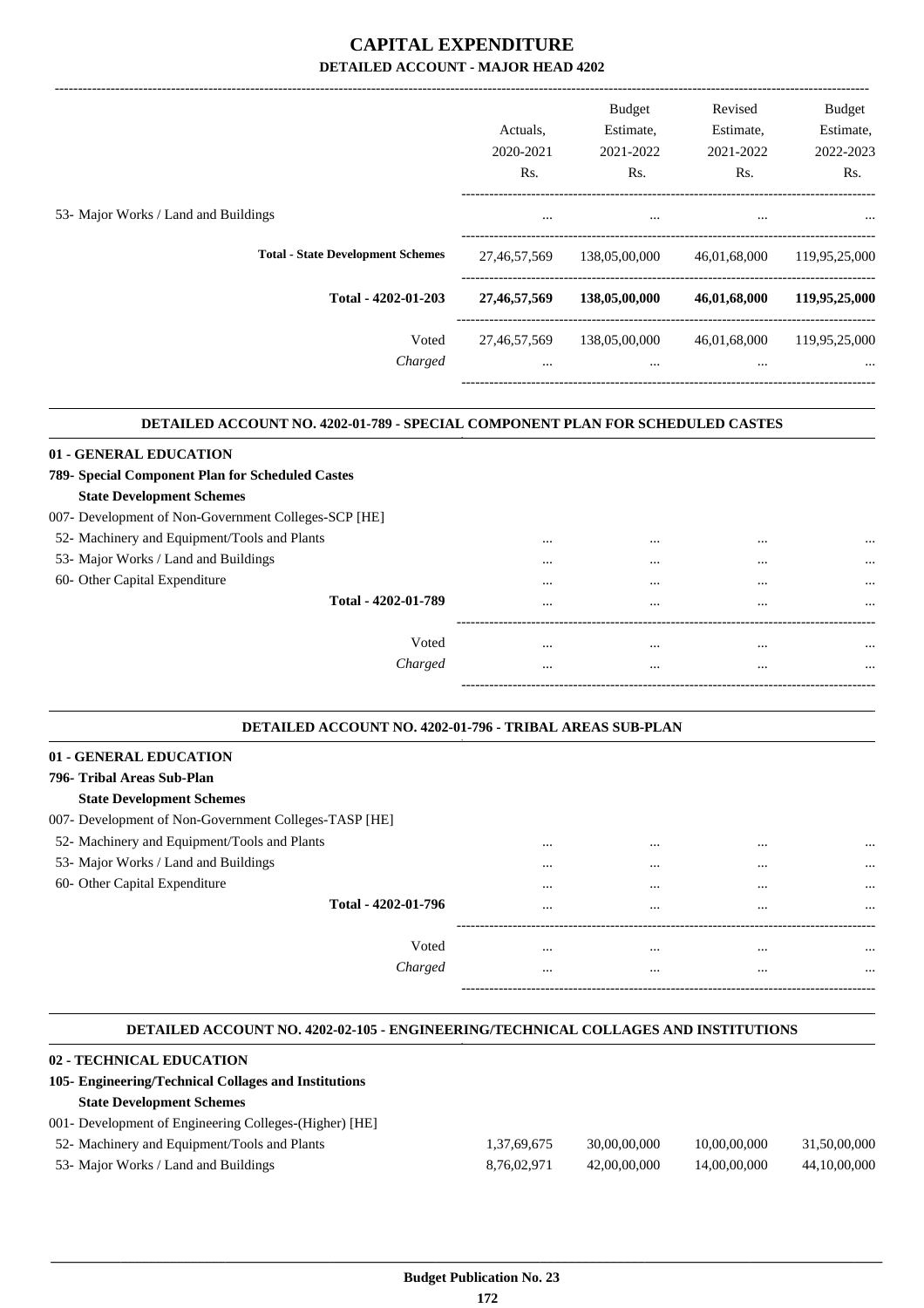|                                                                                    | Budget<br>Estimate,<br>Actuals,<br>2020-2021<br>2021-2022<br>Rs.<br>Rs. |                                              | Revised<br>Estimate,<br>2021-2022<br>Rs. | Budget<br>Estimate,<br>2022-2023<br>Rs. |
|------------------------------------------------------------------------------------|-------------------------------------------------------------------------|----------------------------------------------|------------------------------------------|-----------------------------------------|
| Total - 4202-02-105-001                                                            |                                                                         | 10,13,72,646 72,00,00,000 24,00,00,000       |                                          | 75,60,00,000                            |
| 002- Development of the College of Ceramic Technology, Calcutta<br>(Higher) [HE]   |                                                                         |                                              |                                          |                                         |
| 53- Major Works / Land and Buildings                                               |                                                                         |                                              |                                          |                                         |
| 003- Development of the College of Leather Technology, Calcutta<br>(Higher) [HE]   |                                                                         |                                              |                                          |                                         |
| 53- Major Works / Land and Buildings                                               |                                                                         |                                              |                                          |                                         |
| 004- Development of the College of Textile Technology,<br>Berhampore-(Higher) [HE] |                                                                         |                                              |                                          |                                         |
| 53- Major Works / Land and Buildings                                               |                                                                         |                                              |                                          |                                         |
| 005- Development of the College of Textile Technology, Serampore-<br>(Higher) [HE] |                                                                         |                                              |                                          |                                         |
| 53- Major Works / Land and Buildings                                               |                                                                         |                                              |                                          |                                         |
| 010- Establishment of New Engineering College at Kalyani-(Higher)<br>[HE]          |                                                                         |                                              |                                          |                                         |
| 53- Major Works / Land and Buildings                                               |                                                                         |                                              |                                          |                                         |
| 019- Establisment of a new Engineering College at Purulia. [HE]                    |                                                                         |                                              |                                          |                                         |
| 53- Major Works / Land and Buildings                                               |                                                                         |                                              |                                          |                                         |
| <b>Total - State Development Schemes</b>                                           |                                                                         | 10,13,72,646 72,00,00,000 24,00,00,000       |                                          | 75,60,00,000                            |
| Total - 4202-02-105                                                                | 10, 13, 72, 646                                                         |                                              | $72,00,00,000$ $24,00,00,000$            | 75,60,00,000                            |
| Voted                                                                              |                                                                         | $10,13,72,646$ $72,00,00,000$ $24,00,00,000$ |                                          | 75,60,00,000                            |
| Charged                                                                            | $\cdots$                                                                | $\cdots$                                     | $\cdots$                                 |                                         |
| DETAILED ACCOUNT NO. 4202-03-102 - SPORTS STADIA                                   |                                                                         |                                              |                                          |                                         |
|                                                                                    |                                                                         |                                              |                                          |                                         |
| <b>03 - SPORTS AND YOUTH SERVICES</b><br>102- Sports Stadia                        |                                                                         |                                              |                                          |                                         |
| <b>State Development Schemes</b>                                                   |                                                                         |                                              |                                          |                                         |
| 002- Development of Universities [HE]                                              |                                                                         |                                              |                                          |                                         |
| 52- Machinery and Equipment/Tools and Plants                                       | $\cdots$                                                                |                                              |                                          |                                         |
| 53- Major Works / Land and Buildings                                               | 38,29,10,911                                                            | 140,80,00,000                                | 52,95,12,000                             | 122,84,00,000                           |
| 60- Other Capital Expenditure                                                      |                                                                         |                                              |                                          |                                         |
| Total - 4202-03-102-002                                                            |                                                                         | 140,80,00,000                                | 52,95,12,000                             | 122,84,00,000                           |
|                                                                                    | 38,29,10,911                                                            |                                              |                                          |                                         |

003- Construction of buildings related to NCC activities [HE]

53- Major Works / Land and Buildings 1,69,30,879 8,00,00,000 2,66,67,000 8,40,00,000

-----------------------------------------------------------------------------------------

----------------------------------------------------------------------------------------

-----------------------------------------------------------------------------------------

**Total - 4202-03-102-003** 1,69,30,879 8,00,00,000 2,66,67,000 8,40,00,000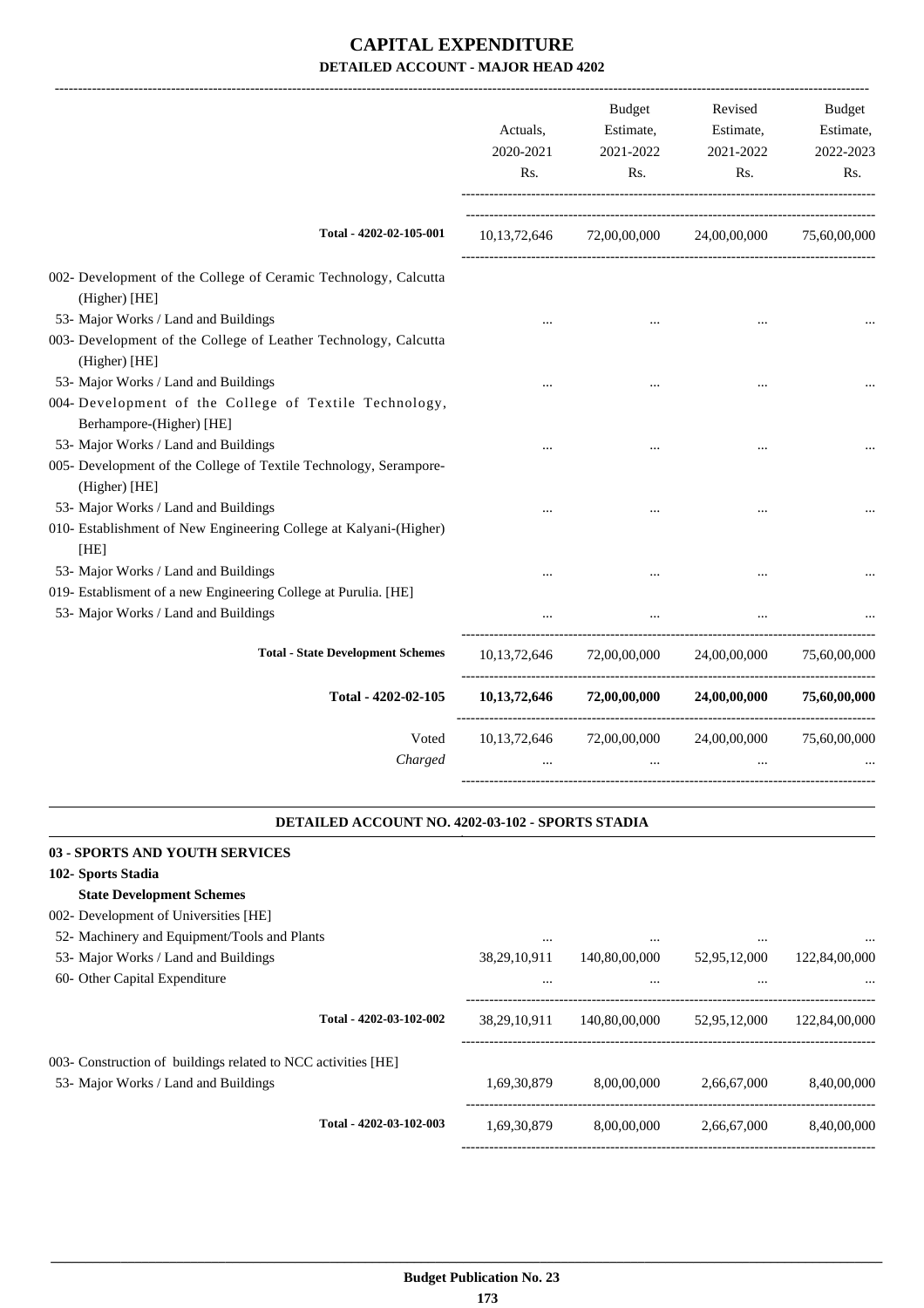|                                          | Actuals.                      | <b>Budget</b><br>Estimate,    | Revised<br>Estimate,     | <b>Budget</b><br>Estimate, |
|------------------------------------------|-------------------------------|-------------------------------|--------------------------|----------------------------|
|                                          | 2020-2021<br>R <sub>s</sub> . | 2021-2022<br>R <sub>s</sub> . | 2021-2022<br>Rs.         | 2022-2023<br>Rs.           |
| <b>Total - State Development Schemes</b> | 39,98,41,790                  | 148,80,00,000                 | 55,61,79,000             | 131,24,00,000              |
| Total - 4202-03-102                      | 39,98,41,790                  | 148,80,00,000                 | 55,61,79,000             | 131,24,00,000              |
| Voted<br>Charged                         | 39,98,41,790<br>$\cdots$      | 148,80,00,000<br>$\cdots$     | 55,61,79,000<br>$\cdots$ | 131.24,00,000<br>          |
|                                          |                               |                               |                          |                            |

.

|                                                                        | DETAILED ACCOUNT NO. 4202-03-800 - OTHER EXPENDITURE |              |                          |              |  |  |  |  |
|------------------------------------------------------------------------|------------------------------------------------------|--------------|--------------------------|--------------|--|--|--|--|
| <b>03 - SPORTS AND YOUTH SERVICES</b>                                  |                                                      |              |                          |              |  |  |  |  |
| 800- Other Expenditure                                                 |                                                      |              |                          |              |  |  |  |  |
| <b>Administrative Expenditure</b>                                      |                                                      |              |                          |              |  |  |  |  |
| 011- National Cadet Corps [HE]                                         |                                                      |              |                          |              |  |  |  |  |
| 51- Motor Vehicles                                                     |                                                      |              |                          |              |  |  |  |  |
| <b>State Development Schemes</b>                                       |                                                      |              |                          |              |  |  |  |  |
| 001 - Teachers Training facilities in Physical Education (Higher) [HE] |                                                      |              |                          |              |  |  |  |  |
| 53- Major Works / Land and Buildings                                   |                                                      | $\cdots$     | $\cdots$                 |              |  |  |  |  |
| 009- Assistance to WBCHE [HE]                                          |                                                      |              |                          |              |  |  |  |  |
| 52- Machinery and Equipment/Tools and Plants                           | .                                                    | 5,00,00,000  | 1,66,67,000              | 5,25,00,000  |  |  |  |  |
| 53- Major Works / Land and Buildings                                   |                                                      | 5,00,00,000  | 1,66,67,000              | 5,25,00,000  |  |  |  |  |
| Total - 4202-03-800-009                                                |                                                      | 10,00,00,000 | 3,33,34,000              | 10,50,00,000 |  |  |  |  |
| <b>Total - State Development Schemes</b>                               | $\cdots$                                             |              | 10,00,00,000 3,33,34,000 | 10,50,00,000 |  |  |  |  |
| Total - 4202-03-800                                                    | $\cdots$                                             | 10,00,00,000 | 3,33,34,000              | 10,50,00,000 |  |  |  |  |
| Voted                                                                  | $\cdots$                                             | 10,00,00,000 | 3,33,34,000              | 10,50,00,000 |  |  |  |  |
| Charged                                                                | $\cdots$                                             | $\cdots$     | $\cdots$                 |              |  |  |  |  |
|                                                                        |                                                      |              |                          |              |  |  |  |  |

#### **DETAILED ACCOUNT NO. 4202-04-101 - FINE ARTS EDUCATION .**

#### **04 - ART AND CULTURE**

# **101- Fine Arts Education**

- **State Development Schemes**
- 001- Construction of a Building in the Campus of Govt. College of Arts and Crafts, Calcutta-(Higher) [HE]
- 53- Major Works / Land

| Total - 4202-04-101                      | $\cdots$ | 22,00,000 | 7,33,000 | 23,10,000 |
|------------------------------------------|----------|-----------|----------|-----------|
| <b>Total - State Development Schemes</b> | $\cdots$ | 22,00,000 | 7.33.000 | 23,10,000 |
| and Buildings                            | $\cdots$ | 22,00,000 | 7,33,000 | 23,10,000 |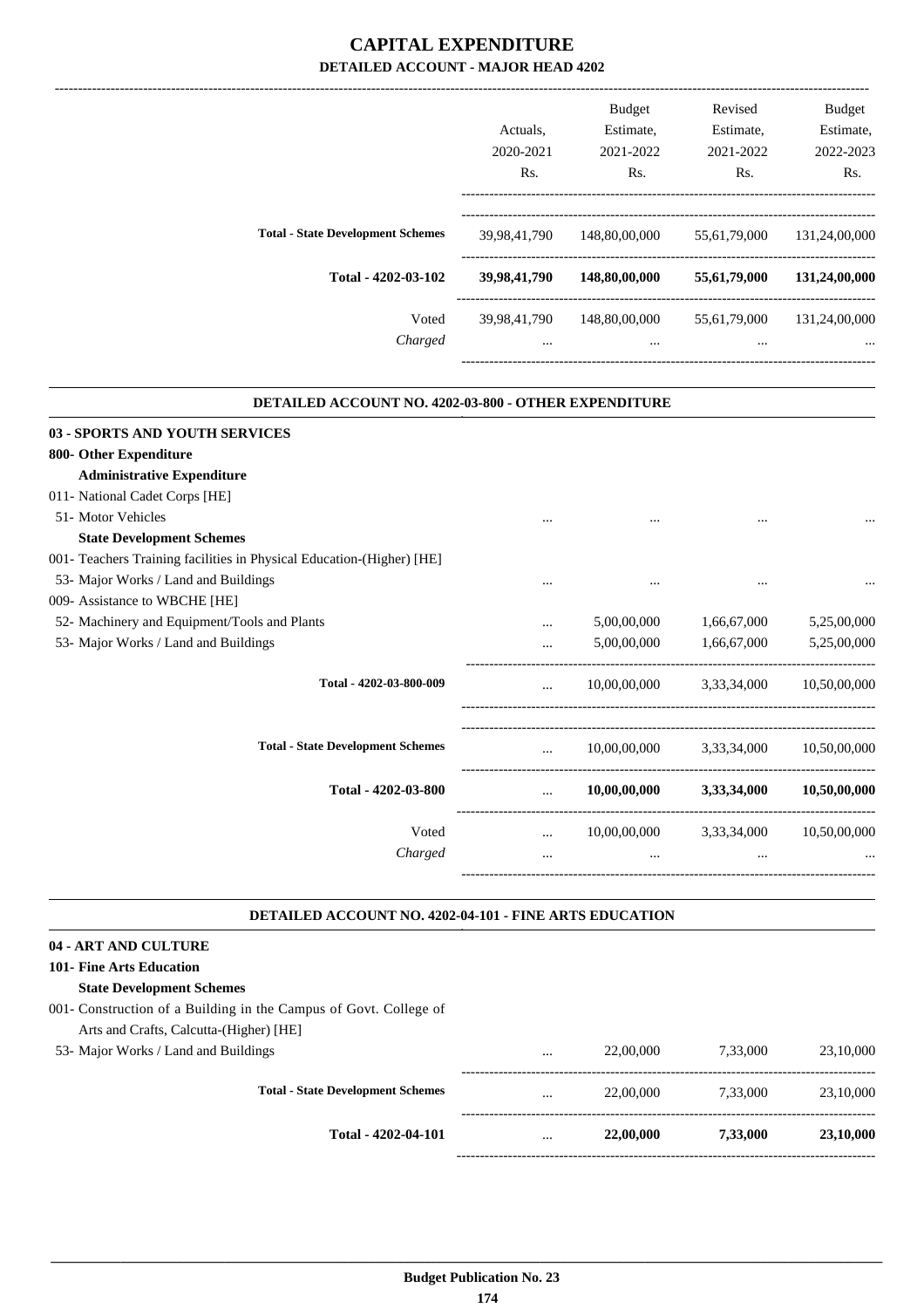|                                                                                  |                                     | Budget                                          | Revised         | Budget      |
|----------------------------------------------------------------------------------|-------------------------------------|-------------------------------------------------|-----------------|-------------|
|                                                                                  | Actuals,                            | Estimate,                                       | Estimate,       | Estimate,   |
|                                                                                  | 2020-2021                           | 2021-2022                                       | 2021-2022       | 2022-2023   |
|                                                                                  | Rs.                                 | Rs.                                             | Rs.             | Rs.         |
| Voted                                                                            | $\cdots$                            | 22,00,000                                       | 7,33,000        | 23,10,000   |
| Charged                                                                          | $\cdots$                            | $\ldots$                                        | $\cdots$        |             |
| DETAILED ACCOUNT NO. 4202-04-104 - ARCHIVES                                      |                                     |                                                 |                 |             |
| 04 - ART AND CULTURE                                                             |                                     |                                                 |                 |             |
| 104- Archives                                                                    |                                     |                                                 |                 |             |
| <b>State Development Schemes</b>                                                 |                                     |                                                 |                 |             |
| 001- Development of State Archives-(Higher) [HE]                                 |                                     |                                                 |                 |             |
| 52- Machinery and Equipment/Tools and Plants                                     |                                     | 55,00,000                                       | 18,33,000       | 57,75,000   |
| 53- Major Works / Land and Buildings                                             | 92,06,797                           | 4,40,00,000                                     | 1,46,67,000     | 4,62,00,000 |
|                                                                                  |                                     |                                                 |                 |             |
| <b>Total - State Development Schemes</b>                                         | 92,06,797                           | 4,95,00,000                                     | 1,65,00,000     | 5,19,75,000 |
| Total - 4202-04-104                                                              | 92,06,797                           | 4,95,00,000                                     | 1,65,00,000     | 5,19,75,000 |
| Voted                                                                            | 92,06,797                           | 4,95,00,000                                     | 1,65,00,000     | 5,19,75,000 |
| Charged                                                                          |                                     | $\ddotsc$                                       | $\ddotsc$       |             |
| <b>DETAILED ACCOUNT NO. 4202-80-001 - DIRECTION AND ADMINISTRATION</b>           |                                     |                                                 |                 |             |
| 80 - GENERAL                                                                     |                                     |                                                 |                 |             |
| 001- Direction and Administration                                                |                                     |                                                 |                 |             |
| <b>State Development Schemes</b>                                                 |                                     |                                                 |                 |             |
| 001- Strengthening of Education Administration-(Higher) [HE]                     |                                     |                                                 |                 |             |
| 52- Machinery and Equipment/Tools and Plants                                     |                                     |                                                 |                 |             |
| 53- Major Works / Land and Buildings                                             | 1,95,72,635                         | 8,92,52,000                                     | 2,97,51,000     | 9,37,15,000 |
| <b>Total - State Development Schemes</b>                                         |                                     | 1,95,72,635 8,92,52,000 2,97,51,000             |                 | 9,37,15,000 |
| Total - 4202-80-001                                                              |                                     | 1,95,72,635 8,92,52,000 2,97,51,000 9,37,15,000 |                 |             |
|                                                                                  |                                     |                                                 |                 |             |
| Voted                                                                            |                                     | 1,95,72,635 8,92,52,000 2,97,51,000 9,37,15,000 |                 |             |
| Charged                                                                          | $\sim 10^{-10}$ and $\sim 10^{-10}$ | <b>Section</b> 1997                             | $\sim 10^{-11}$ |             |
|                                                                                  |                                     |                                                 |                 |             |
| <b>DETAILED ACCOUNT NO. 4202 - DEDUCT RECOVERIES IN REDUCTION OF EXPENDITURE</b> |                                     |                                                 |                 |             |
| 01 - GENERAL EDUCATION                                                           |                                     |                                                 |                 |             |
| 203- University and Other Higher Education                                       |                                     |                                                 |                 |             |

State Development Schemes

#### 011-Development of Presidency University [HE]

70-Deduct Recoveries

01-Others ... ... ... ...

901-Deduct-Receipts and Recoveries on Capital Account [HE]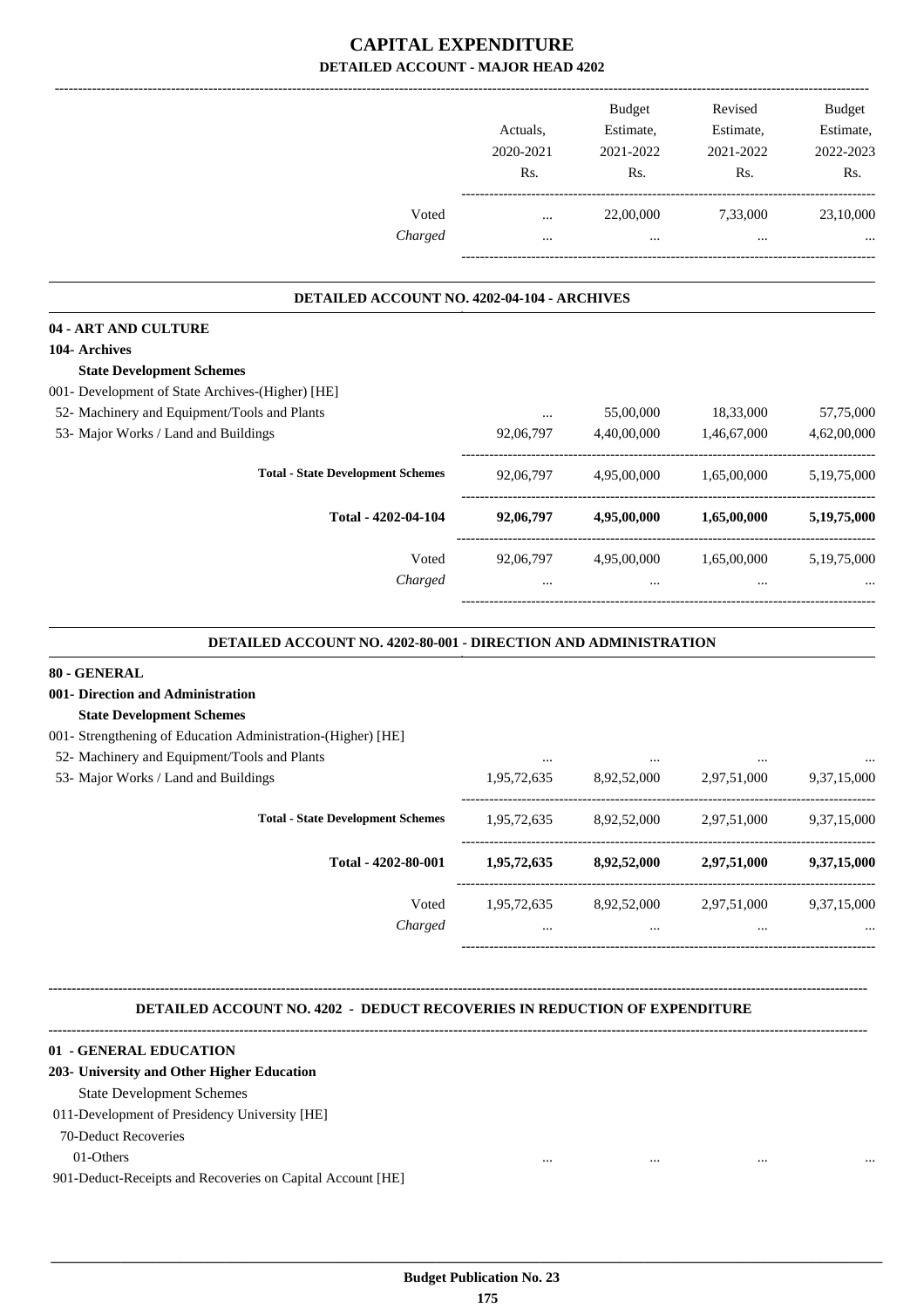|                                                                                                                                                                                                           | Actuals.<br>2020-2021<br>Rs. | <b>Budget</b><br>Estimate,<br>2021-2022<br>Rs. | Revised<br>Estimate,<br>2021-2022<br>Rs. | Budget<br>Estimate,<br>2022-2023<br>Rs. |
|-----------------------------------------------------------------------------------------------------------------------------------------------------------------------------------------------------------|------------------------------|------------------------------------------------|------------------------------------------|-----------------------------------------|
| 70-Deduct Recoveries                                                                                                                                                                                      |                              |                                                |                                          |                                         |
| 01-Others                                                                                                                                                                                                 | $\cdots$                     | $\cdots$                                       | $\cdots$                                 |                                         |
| Total - 203 - Deduct - Recoveries                                                                                                                                                                         | $\cdots$                     | $\cdots$                                       | $\cdots$                                 | $\cdots$                                |
| 02- TECHNICAL EDUCATION<br>105- Engineering/Technical Collages and Institutions<br><b>State Development Schemes</b><br>901-Deduct-Receipts and Recoveries on Capital Account [HE]<br>70-Deduct Recoveries |                              |                                                |                                          |                                         |
| 01-Others                                                                                                                                                                                                 |                              |                                                |                                          |                                         |
| Total - 105 - Deduct - Recoveries                                                                                                                                                                         |                              | $\cdots$                                       | $\cdots$                                 |                                         |
| Total - 4202 - Deduct - Recoveries                                                                                                                                                                        | $\cdots$                     | $\cdots$                                       | $\cdots$                                 |                                         |
|                                                                                                                                                                                                           |                              |                                                |                                          |                                         |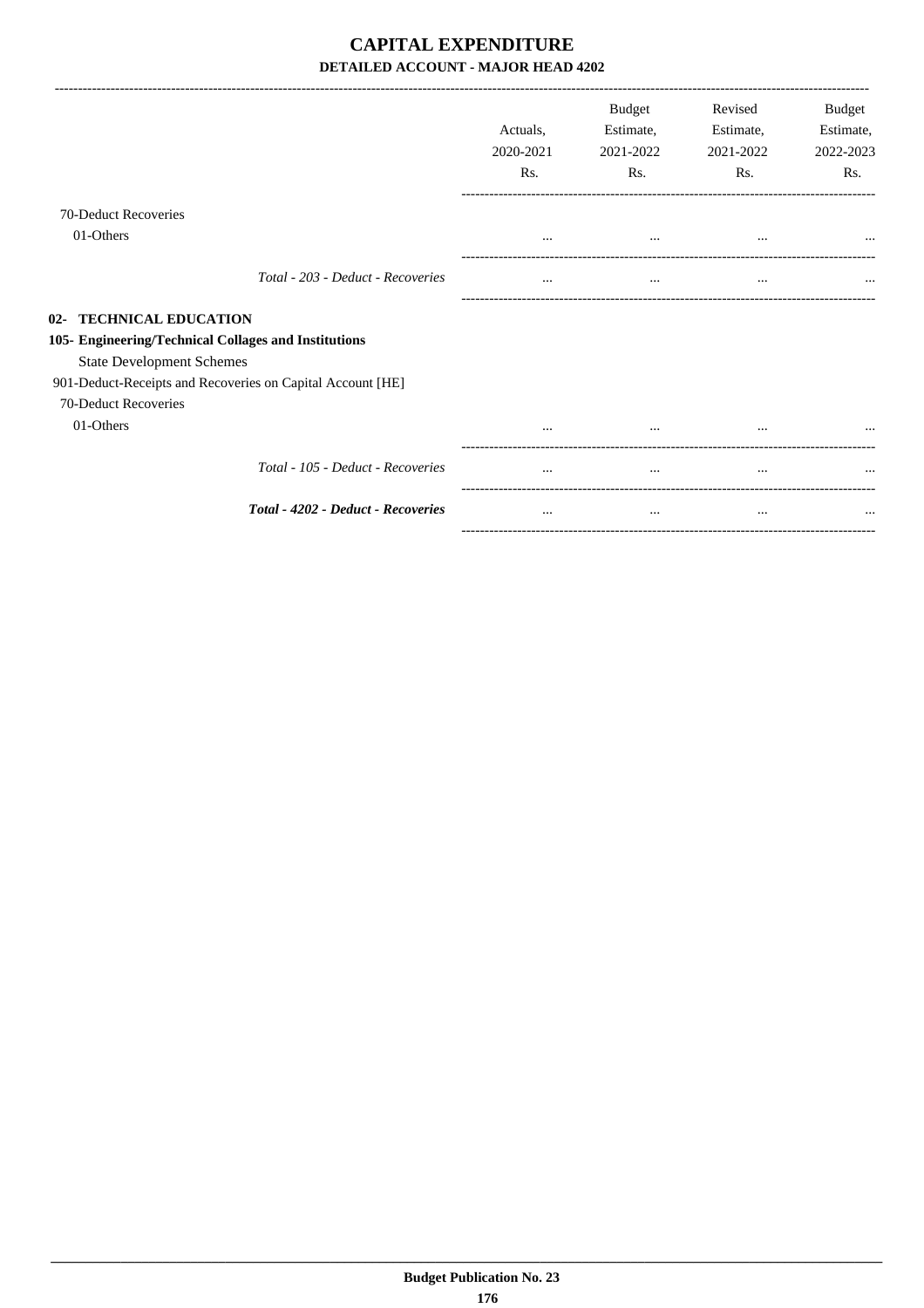## **REVENUE EXPENDITURE**

#### **DEMAND No. 76**

# **Science & Technology and Bio-Technology Department**

**A. General Services - (d) Administrative Services**

### **Head of Account : 2052 - Secretariat--General Services**

| Voted Rs. 1,79,82,000      | <b>Charged Rs. Nil</b> |             |             |                  |
|----------------------------|------------------------|-------------|-------------|------------------|
|                            |                        | Voted Rs.   | Charged Rs. | <b>Total Rs.</b> |
| <b>Gross Expenditure</b>   |                        | 1,79,82,000 | $\cdots$    | 1,79,82,000      |
| <b>Deduct - Recoveries</b> |                        | $-2.000$    | $\cdots$    | $-2.000$         |
| <b>Net Expenditure</b>     |                        | 1,79,80,000 | $\cdots$    | 1,79,80,000      |

### **REVENUE EXPENDITURE ABSTRACT ACCOUNT**

---------------------------------------------------------------------------------------------------------------------------------------------------------------------------------

|                            |         |                              | Budget                   | Revised                                                                                             | <b>Budget</b>          |
|----------------------------|---------|------------------------------|--------------------------|-----------------------------------------------------------------------------------------------------|------------------------|
|                            |         | Actuals,<br>2020-2021        | Estimate,<br>2021-2022   | Estimate,<br>2021-2022                                                                              | Estimate,<br>2022-2023 |
|                            |         | Rs.                          | $\mathbf{Rs.}$           | $\mathbf{Rs.}$                                                                                      | Rs.                    |
| 090- Secretariat           |         |                              |                          |                                                                                                     |                        |
| Administrative Expenditure |         |                              |                          | 1,38,46,285 1,43,87,000 1,73,38,000 1,79,82,000                                                     |                        |
|                            |         |                              |                          | Total - 090  1,38,46,285  1,43,87,000  1,73,38,000  1,79,82,000                                     |                        |
|                            |         |                              |                          | Grand Total - Gross 1,38,46,285 1,43,87,000 1,73,38,000 1,79,82,000                                 |                        |
|                            |         |                              |                          | Voted 1,38,46,285 1,43,87,000 1,73,38,000 1,79,82,000                                               |                        |
|                            |         |                              |                          | Charged                                                                                             |                        |
|                            |         |                              |                          | Administrative Expenditure 1,38,46,285 1,43,87,000 1,73,38,000 1,79,82,000                          |                        |
|                            |         |                              | Deduct Recoveries  3.000 |                                                                                                     | $-2,000$ $-2,000$      |
|                            |         |                              |                          | Grand Total - Net 1,38,46,285 1,43,85,000 1,73,36,000 1,79,80,000                                   |                        |
|                            |         |                              |                          | Voted 1,38,46,285 1,43,85,000 1,73,36,000 1,79,80,000                                               |                        |
|                            | Charged | and the contract of the con- |                          | the contract of the contract of the contract of the contract of the contract of the contract of the |                        |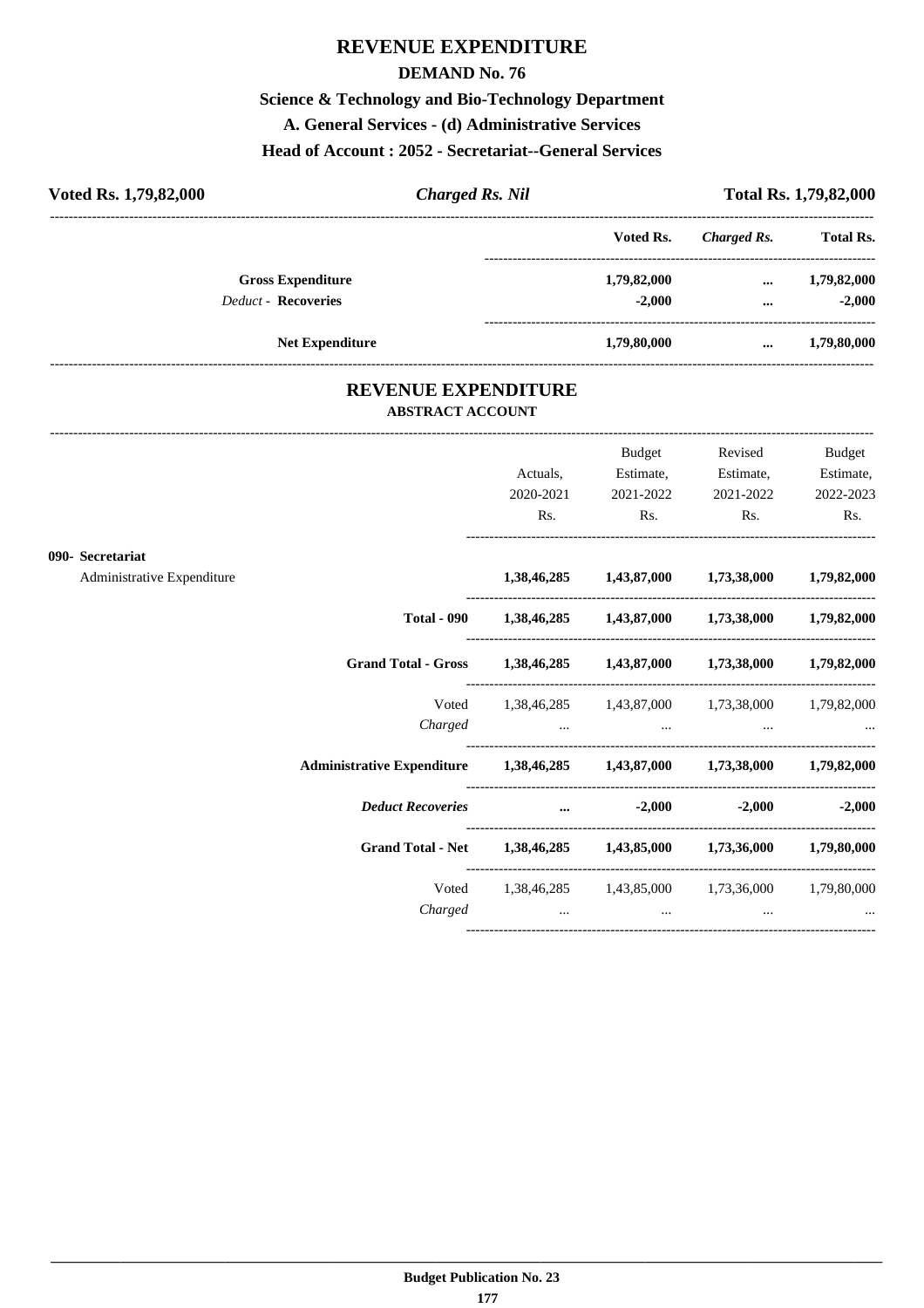|                                                  | Actuals,<br>2020-2021<br>Rs. | <b>Budget</b><br>Estimate,<br>2021-2022<br>Rs. | Revised<br>Estimate,<br>2021-2022<br>Rs.        | Budget<br>Estimate,<br>2022-2023<br>Rs. |
|--------------------------------------------------|------------------------------|------------------------------------------------|-------------------------------------------------|-----------------------------------------|
| DETAILED ACCOUNT NO. 2052-00-090 - SECRETARIAT   |                              |                                                |                                                 |                                         |
| 090- Secretariat                                 |                              |                                                |                                                 |                                         |
| <b>Administrative Expenditure</b>                |                              |                                                |                                                 |                                         |
| 040- Bio-Technology [BS]                         |                              |                                                |                                                 |                                         |
| 01- Salaries                                     |                              |                                                |                                                 |                                         |
| 01-Pay                                           | 1,24,78,270                  | 1,22,61,000                                    | 1,50,00,000                                     | 1,53,00,000                             |
| 14-Grade Pay                                     | $\cdots$                     | $\ldots$                                       | $\ldots$                                        |                                         |
| 02-Dearness Allowance                            | 70,338                       | 3,68,000                                       | 5,09,000                                        | 7,87,000                                |
| 03-House Rent Allowance                          | 8,83,453                     | 11,66,000                                      | 12,09,000                                       | 12,45,000                               |
| 04-Ad hoc Bonus                                  | 37,800                       | 40,000                                         | 39,000                                          | 40,000                                  |
| 07-Other Allowances                              | 960                          | 6,000                                          | 15,000                                          | 30,000                                  |
| 12-Medical Allowance                             | 6,500                        | 9,000                                          | 9,000                                           | 9.000                                   |
| Total - 2052-00-090-040-01                       |                              |                                                | 1,34,77,321 1,38,50,000 1,67,81,000 1,74,11,000 |                                         |
| 02- Wages                                        | $\cdots$                     | 32,000                                         | $\cdots$                                        |                                         |
| 07- Medical Reimbursements                       | 2,247                        | 10,000                                         | 10,000                                          | 10,000                                  |
| 11- Travel Expenses                              | $\cdots$                     | 10,000                                         | 10,000                                          | 10,000                                  |
| 12- Medical Reimbursements under WBHS 2008       | 19,092                       | 13,000                                         | 90,000                                          | 95,000                                  |
| 13- Office Expenses                              |                              |                                                |                                                 |                                         |
| 01-Electricity                                   | $\cdots$                     | 41,000                                         | 41,000                                          | 42,000                                  |
| 02-Telephone                                     | 41,045                       | 49,000                                         | 49,000                                          | 50,000                                  |
| 03-Maintenance / P.O.L. for Office Vehicles      | 2,96,645                     | 3,08,000                                       | 3,03,000                                        | 3,09,000                                |
| 04-Other Office Expenses                         | 9,935                        | 33,000                                         | 33,000                                          | 34,000                                  |
| Total - 2052-00-090-040-13                       | 3,47,625                     | 4,31,000                                       | 4,26,000                                        | 4,35,000                                |
| 14- Rents, Rates and Taxes                       | $\ddotsc$                    | 20,000                                         | 10,000                                          | 10,000                                  |
| 28- Payment of Professional and Special Services |                              |                                                |                                                 |                                         |
| 01-Capitation fees for IMPs                      |                              | $\cdots$                                       |                                                 | $\ddotsc$                               |
| 02-Other charges                                 |                              | $\cdots$                                       | $\cdots$                                        | $\cdots$                                |
| 50- Other Charges                                |                              | 1,000                                          | 1,000                                           | 1,000                                   |
| 77- Computerisation                              |                              | 20,000                                         | 10,000                                          | 10,000                                  |
|                                                  |                              |                                                |                                                 |                                         |
| <b>Total - Administrative Expenditure</b>        | 1,38,46,285                  | 1,43,87,000                                    | 1,73,38,000                                     | 1,79,82,000                             |
| Total - 2052-00-090                              |                              | 1,38,46,285 1,43,87,000                        | 1,73,38,000                                     | 1,79,82,000                             |
| Voted                                            | 1,38,46,285                  | 1,43,87,000                                    | 1,73,38,000                                     | 1,79,82,000                             |
| Charged                                          | $\cdots$                     | $\cdots$                                       | $\cdots$                                        |                                         |

#### **-------------------------------------------------------------------------------------------------------------------------------------------------------------------------------- DETAILED ACCOUNT NO. 2052 - DEDUCT RECOVERIES IN REDUCTION OF EXPENDITURE**

#### **--------------------------------------------------------------------------------------------------------------------------------------------------------------------------------**

 **\_\_\_\_\_\_\_\_\_\_\_\_\_\_\_\_\_\_\_\_\_\_\_\_\_\_\_\_\_\_\_\_\_\_\_\_\_\_\_\_\_\_\_\_\_\_\_\_\_\_\_\_\_\_\_\_\_\_\_\_\_\_\_\_\_\_\_\_\_\_\_\_\_\_\_\_\_\_\_\_\_\_\_\_\_\_\_\_\_\_\_\_\_\_\_\_\_\_\_\_\_\_\_\_\_\_\_\_\_\_\_\_\_\_\_\_\_\_\_**

#### **090- Secretariat**

Administrative Expenditure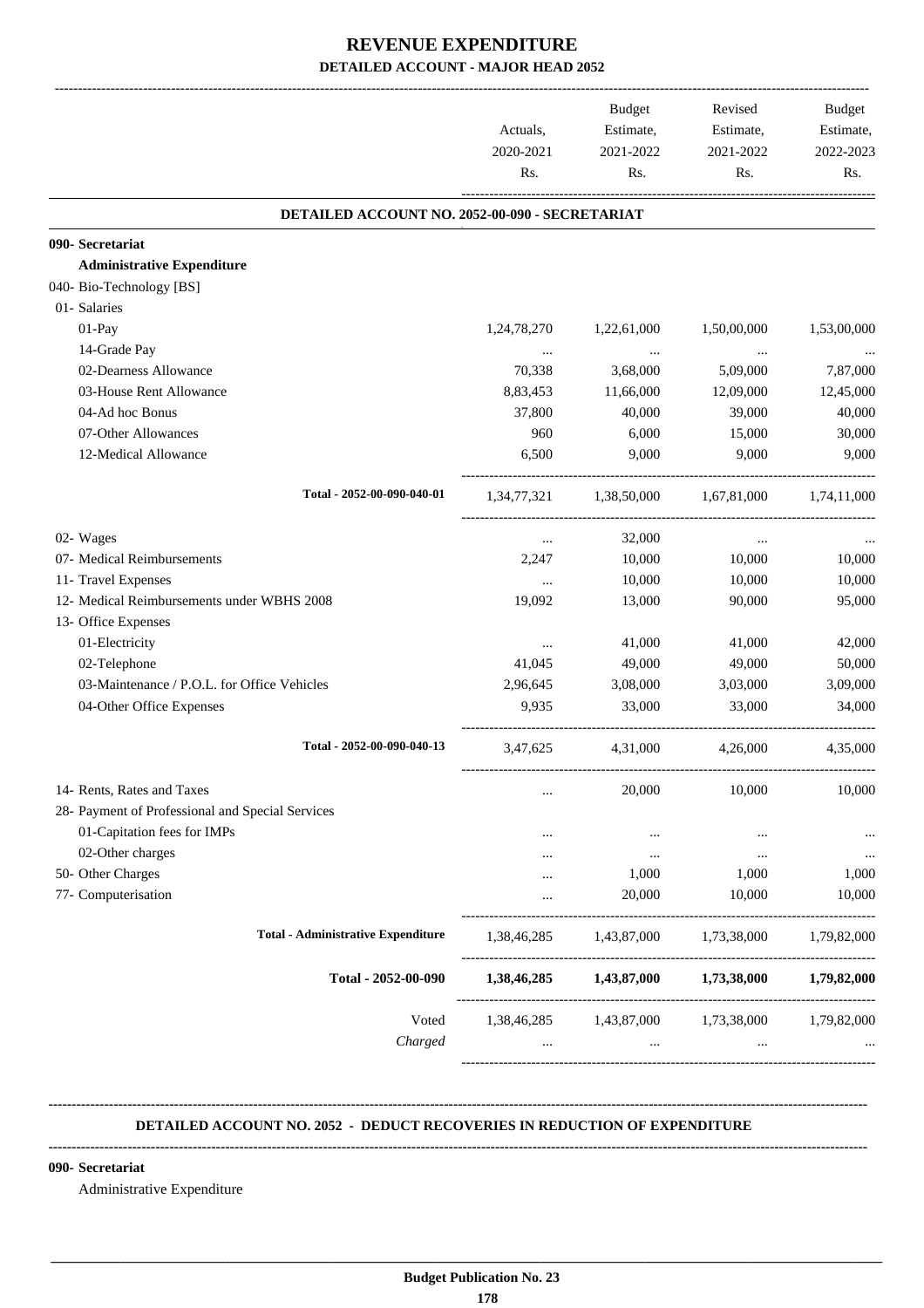|                         |                                    | Actuals.<br>2020-2021<br>Rs. | <b>Budget</b><br>Estimate,<br>2021-2022<br>Rs. | Revised<br>Estimate,<br>2021-2022<br>Rs. | <b>Budget</b><br>Estimate,<br>2022-2023<br>Rs. |
|-------------------------|------------------------------------|------------------------------|------------------------------------------------|------------------------------------------|------------------------------------------------|
| 040-Bio-Technology [BS] |                                    |                              |                                                |                                          |                                                |
| 70-Deduct Recoveries    |                                    |                              |                                                |                                          |                                                |
| 01-Others               |                                    | $\cdots$                     | $-1,000$                                       | $-1,000$                                 | $-1,000$                                       |
| 02-W.B.H.S. 2008        |                                    | $\cdots$                     | $-1,000$                                       | $-1,000$                                 | $-1,000$                                       |
|                         | Total - 090 - Deduct - Recoveries  | $\cdots$                     | $-2,000$                                       | $-2.000$                                 | $-2,000$                                       |
|                         | Total - 2052 - Deduct - Recoveries | $\cdots$                     | $-2,000$                                       | $-2,000$                                 | $-2,000$                                       |
|                         |                                    |                              |                                                |                                          |                                                |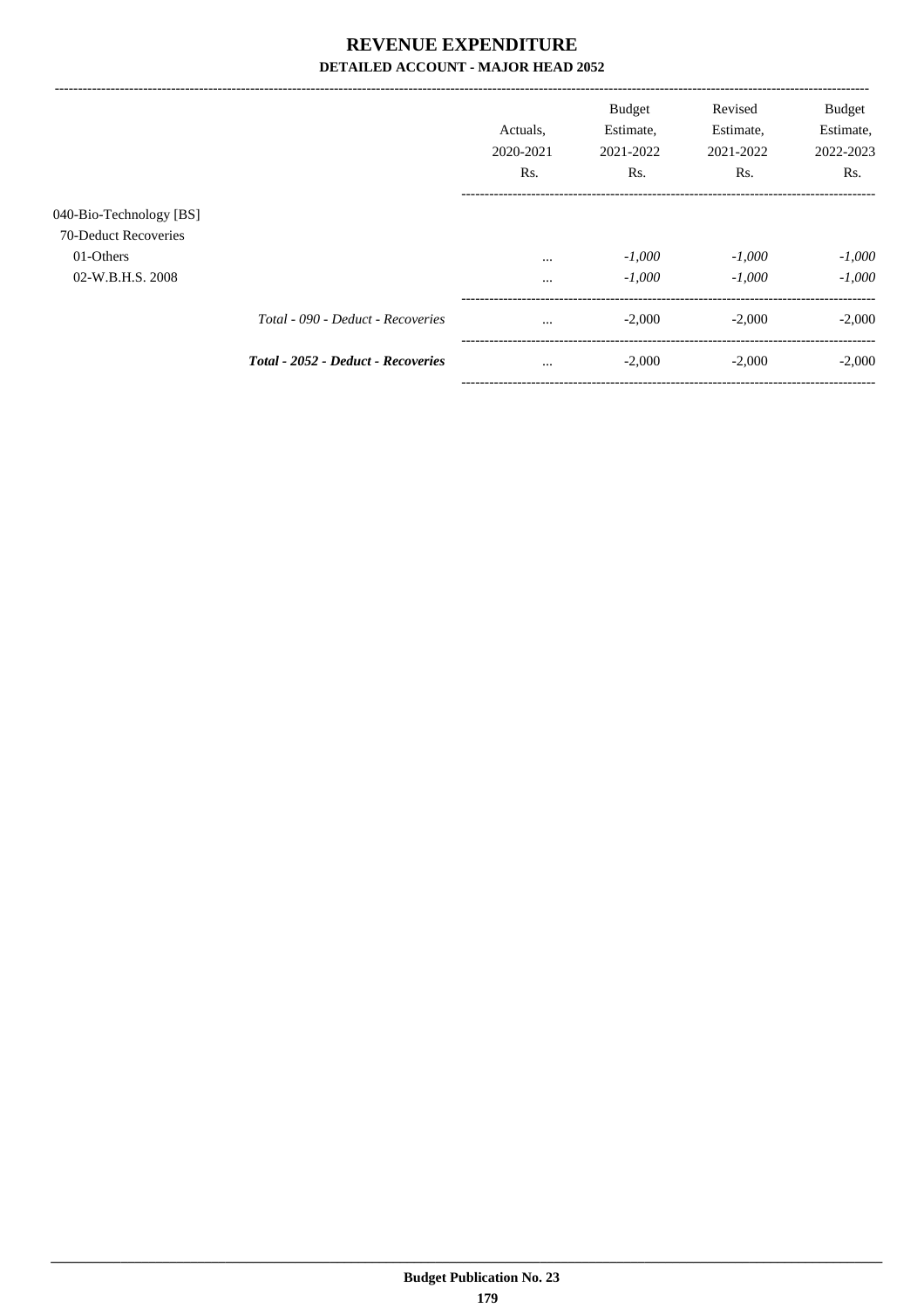## **REVENUE EXPENDITURE**

#### **DEMAND No. 76**

**Science & Technology and Bio-Technology Department** C - Economic Services - (c) Special Areas Programmes Head of Account: 2575 - Other Special Areas Programmes

| <b>Voted Rs. 10,000</b>    | <b>Charged Rs. Nil</b>   |  | <b>Total Rs. 10,000</b> |             |                                                      |
|----------------------------|--------------------------|--|-------------------------|-------------|------------------------------------------------------|
|                            |                          |  | Voted Rs.               | Charged Rs. | <b>Total Rs.</b>                                     |
|                            | <b>Gross Expenditure</b> |  | 10.000                  | $\cdots$    | 10,000                                               |
| <b>Deduct - Recoveries</b> |                          |  |                         | $\cdots$    | $\ddot{\phantom{0}}\phantom{0}\bullet\bullet\bullet$ |
|                            | <b>Net Expenditure</b>   |  | 10,000                  | $\cdots$    | 10.000                                               |
|                            |                          |  |                         |             |                                                      |

### REVENUE EXPENDITURE ABSTRACT ACCOUNT

|                                                                | Actuals,<br>2020-2021<br>Rs. | <b>Budget</b><br>Estimate,<br>2021-2022<br>Rs. | Revised<br>Estimate,<br>2021-2022<br>Rs. | <b>Budget</b><br>Estimate,<br>2022-2023<br>Rs. |
|----------------------------------------------------------------|------------------------------|------------------------------------------------|------------------------------------------|------------------------------------------------|
| 02 - BACKWARD AREAS                                            |                              |                                                |                                          |                                                |
| 101- Area Development                                          |                              |                                                |                                          |                                                |
| Administrative Expenditure<br><b>State Development Schemes</b> | $\cdots$<br>$\ddotsc$        | 10,000<br>$\ddots$                             | 10,000<br>$\cdots$                       | 10,000                                         |
| <b>Total - 101</b>                                             | $\cdots$                     | 10,000                                         | 10,000                                   | 10,000                                         |
| 789- Special Component Plan for Scheduled Castes               |                              |                                                |                                          |                                                |
| <b>State Development Schemes</b>                               | $\ddotsc$                    | $\ddotsc$                                      | $\overline{\phantom{a}}$                 |                                                |
| <b>Total - 789</b>                                             |                              |                                                |                                          |                                                |
| 796- Tribal Areas Sub-Plan                                     |                              |                                                |                                          |                                                |
| <b>State Development Schemes</b>                               |                              | $\cdots$                                       | and the contract of the contract of      |                                                |
| <b>Total - 796</b>                                             | $\ddotsc$                    | $\overline{\phantom{a}}$                       |                                          |                                                |
| <b>Grand Total - Gross</b>                                     | $\cdots$                     | 10,000                                         | 10,000                                   | 10,000                                         |
| Voted                                                          | $\cdots$                     | 10,000                                         | 10,000                                   | 10,000                                         |
| Charged                                                        | $\cdots$                     | $\cdots$                                       | $\cdots$                                 |                                                |
| <b>Administrative Expenditure</b>                              | $\cdots$                     | 10.000                                         | 10.000                                   | 10,000                                         |
| <b>State Development Schemes</b>                               | $\ddotsc$                    | $\cdots$                                       | $\cdots$                                 |                                                |
| <b>Deduct Recoveries</b>                                       | $\cdots$                     | $\ddotsc$                                      | $\cdots$                                 |                                                |
|                                                                |                              |                                                |                                          |                                                |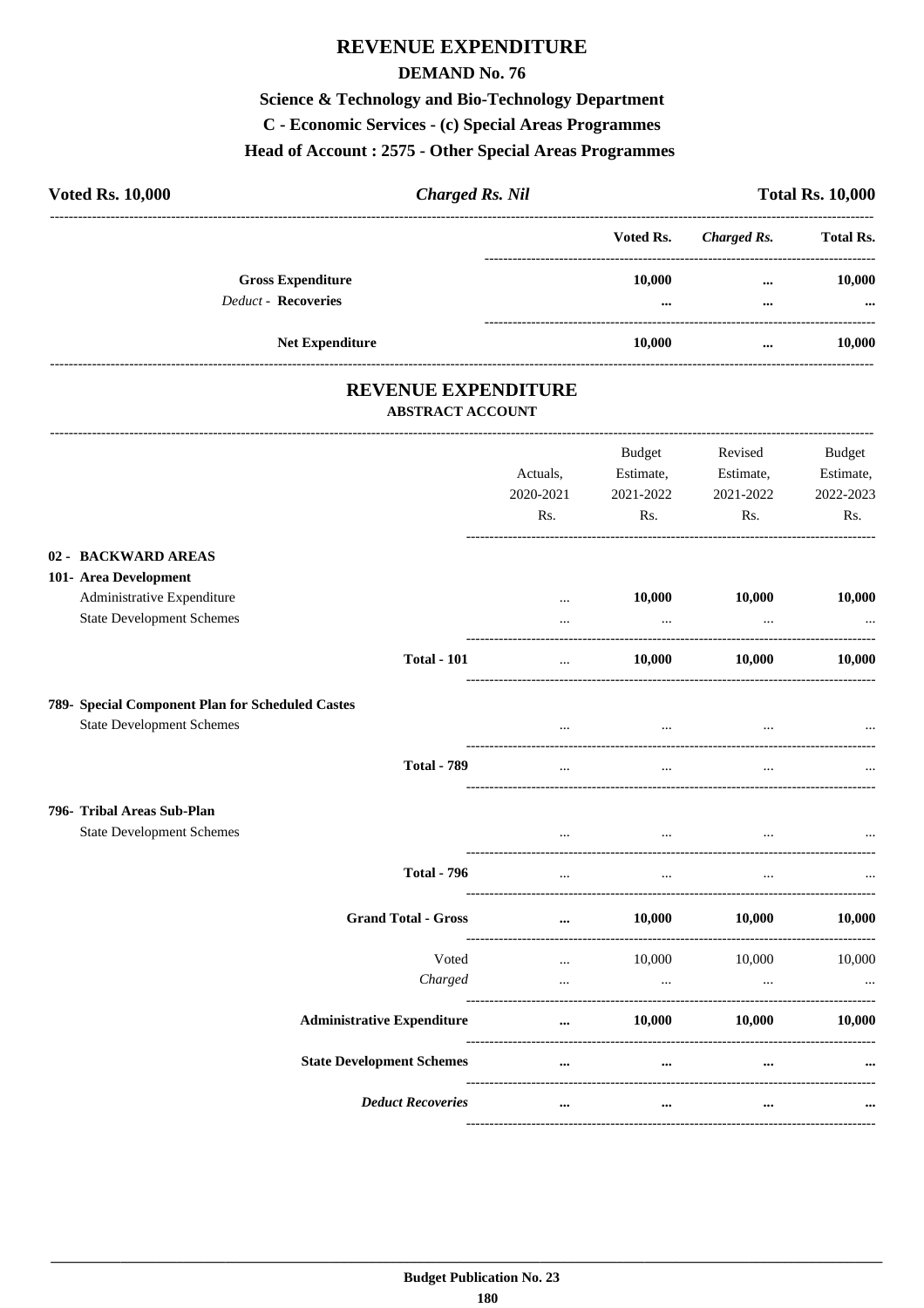### **REVENUE EXPENDITURE ABSTRACT ACCOUNT**

|                          | Actuals,<br>2020-2021 | <b>Budget</b><br>Estimate,<br>2021-2022 | Revised<br>Estimate,<br>2021-2022 | <b>Budget</b><br>Estimate,<br>2022-2023 |
|--------------------------|-----------------------|-----------------------------------------|-----------------------------------|-----------------------------------------|
|                          | Rs.                   | Rs.                                     | Rs.                               | Rs.                                     |
| <b>Grand Total - Net</b> | $\cdots$              | 10,000                                  | 10,000                            | 10,000                                  |
| Voted                    | $\cdots$              | 10,000                                  | 10,000                            | 10,000                                  |
| Charged                  | $\cdots$              | $\cdots$                                | $\cdots$                          | $\cdots$                                |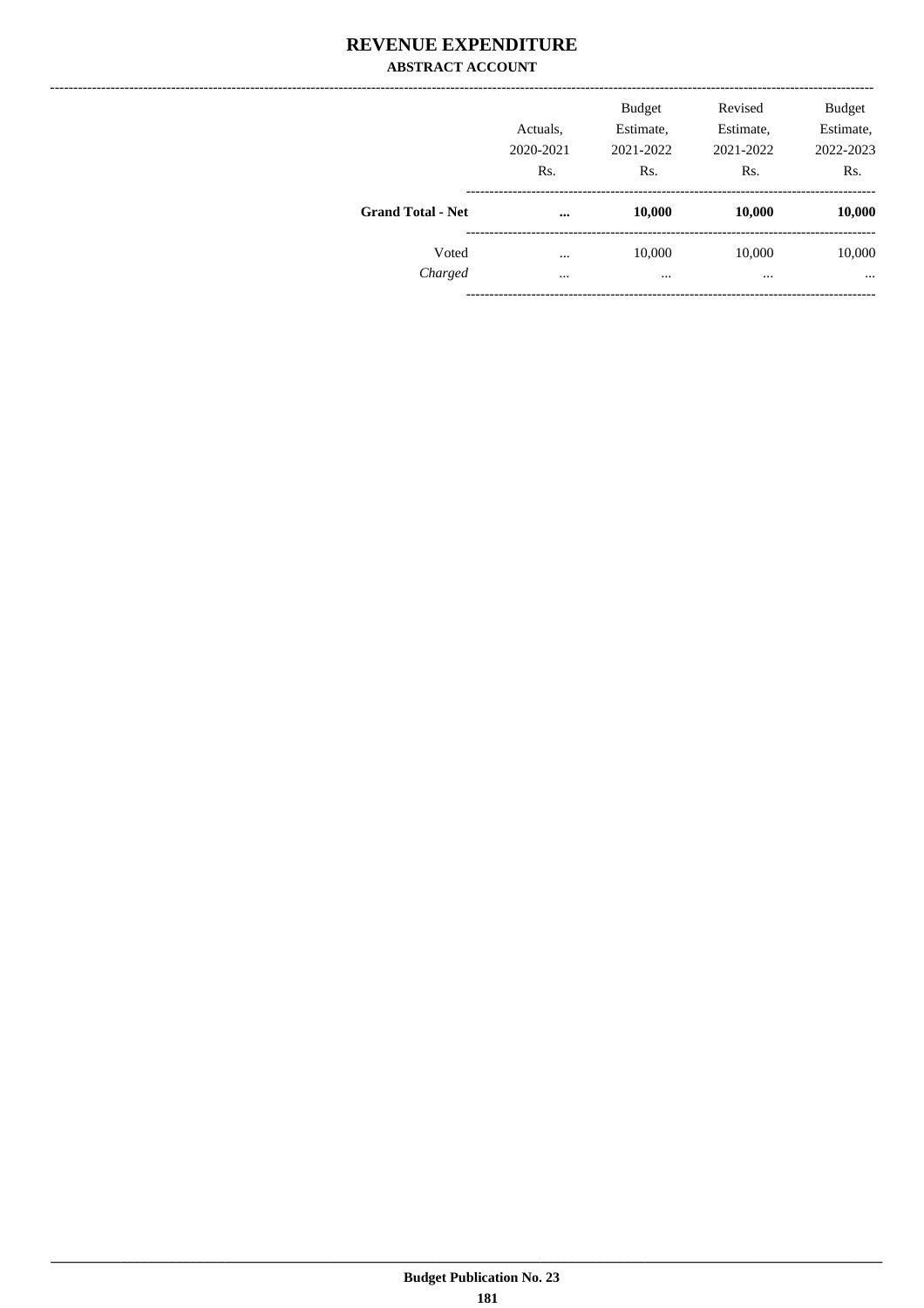|                                                                                | Actuals,<br>2020-2021<br>Rs. | Budget<br>Estimate,<br>2021-2022<br>Rs. | Revised<br>Estimate,<br>2021-2022<br>Rs. | Budget<br>Estimate,<br>2022-2023<br>Rs. |
|--------------------------------------------------------------------------------|------------------------------|-----------------------------------------|------------------------------------------|-----------------------------------------|
| DETAILED ACCOUNT NO. 2575-02-101 - AREA DEVELOPMENT                            |                              |                                         |                                          |                                         |
| 02 - BACKWARD AREAS                                                            |                              |                                         |                                          |                                         |
| 101- Area Development                                                          |                              |                                         |                                          |                                         |
| <b>Administrative Expenditure</b>                                              |                              |                                         |                                          |                                         |
| 045- Integrated Rural Energy Planning Programme(IREP) [BS]                     |                              |                                         |                                          |                                         |
| 50- Other Charges                                                              | $\cdots$                     | 10,000                                  | 10,000                                   | 10,000                                  |
| <b>Total - Administrative Expenditure</b>                                      | $\cdots$                     | 10,000                                  | 10,000                                   | 10,000                                  |
| <b>State Development Schemes</b>                                               |                              |                                         |                                          |                                         |
| 044- Development of Sundarban [BS]                                             |                              |                                         |                                          |                                         |
| 31- Grants-in-aid-GENERAL                                                      |                              |                                         |                                          |                                         |
| 02-Other Grants                                                                |                              |                                         |                                          |                                         |
| 046- Integrated Rural Energy Planning Programme(IREP) [BS]                     |                              |                                         |                                          |                                         |
| 19- Maintenance                                                                |                              | $\ddotsc$                               | $\ddotsc$                                |                                         |
| 50- Other Charges                                                              |                              | $\cdots$                                | $\cdots$                                 |                                         |
| Total - 2575-02-101                                                            |                              | 10,000                                  | 10,000                                   | 10,000                                  |
| Voted                                                                          |                              | 10,000                                  | 10,000                                   | 10,000                                  |
| Charged                                                                        | $\cdots$<br>$\cdots$         | $\cdots$                                | $\ddotsc$                                |                                         |
|                                                                                |                              |                                         |                                          |                                         |
| DETAILED ACCOUNT NO. 2575-02-789 - SPECIAL COMPONENT PLAN FOR SCHEDULED CASTES |                              |                                         |                                          |                                         |
| 02 - BACKWARD AREAS                                                            |                              |                                         |                                          |                                         |
| 789- Special Component Plan for Scheduled Castes                               |                              |                                         |                                          |                                         |
| <b>State Development Schemes</b>                                               |                              |                                         |                                          |                                         |
| 020- Integrated Rural Energy Planning Programme(IREP) [BS]                     |                              |                                         |                                          |                                         |
| 50- Other Charges                                                              |                              |                                         |                                          |                                         |
| Total - 2575-02-789                                                            |                              |                                         |                                          |                                         |
|                                                                                |                              |                                         |                                          |                                         |
| Voted                                                                          | $\cdots$                     | $\cdots$                                | $\cdots$                                 |                                         |
| Charged                                                                        | $\cdots$                     | $\cdots$                                | $\cdots$                                 |                                         |
| DETAILED ACCOUNT NO. 2575-02-796 - TRIBAL AREAS SUB-PLAN                       |                              |                                         |                                          |                                         |
| 02 - BACKWARD AREAS                                                            |                              |                                         |                                          |                                         |
| 796- Tribal Areas Sub-Plan                                                     |                              |                                         |                                          |                                         |
| <b>State Development Schemes</b>                                               |                              |                                         |                                          |                                         |
| 020- Integrated Rural Energy Planning Programme(IREP) [BS]                     |                              |                                         |                                          |                                         |
| 50- Other Charges                                                              |                              |                                         |                                          |                                         |
| 021- Provision Against One-time A.C.A. in 2004-05 for                          |                              |                                         |                                          |                                         |
| Paschimanchal Unnayan Parshad. [BS]                                            |                              |                                         |                                          |                                         |
| 31- Grants-in-aid-GENERAL                                                      |                              |                                         |                                          |                                         |
| 02-Other Grants                                                                |                              | $\cdots$                                | $\ddotsc$                                |                                         |
| Total - 2575-02-796                                                            |                              | $\cdots$                                | $\ddotsc$                                |                                         |

------------------------------------------------------------------------------------------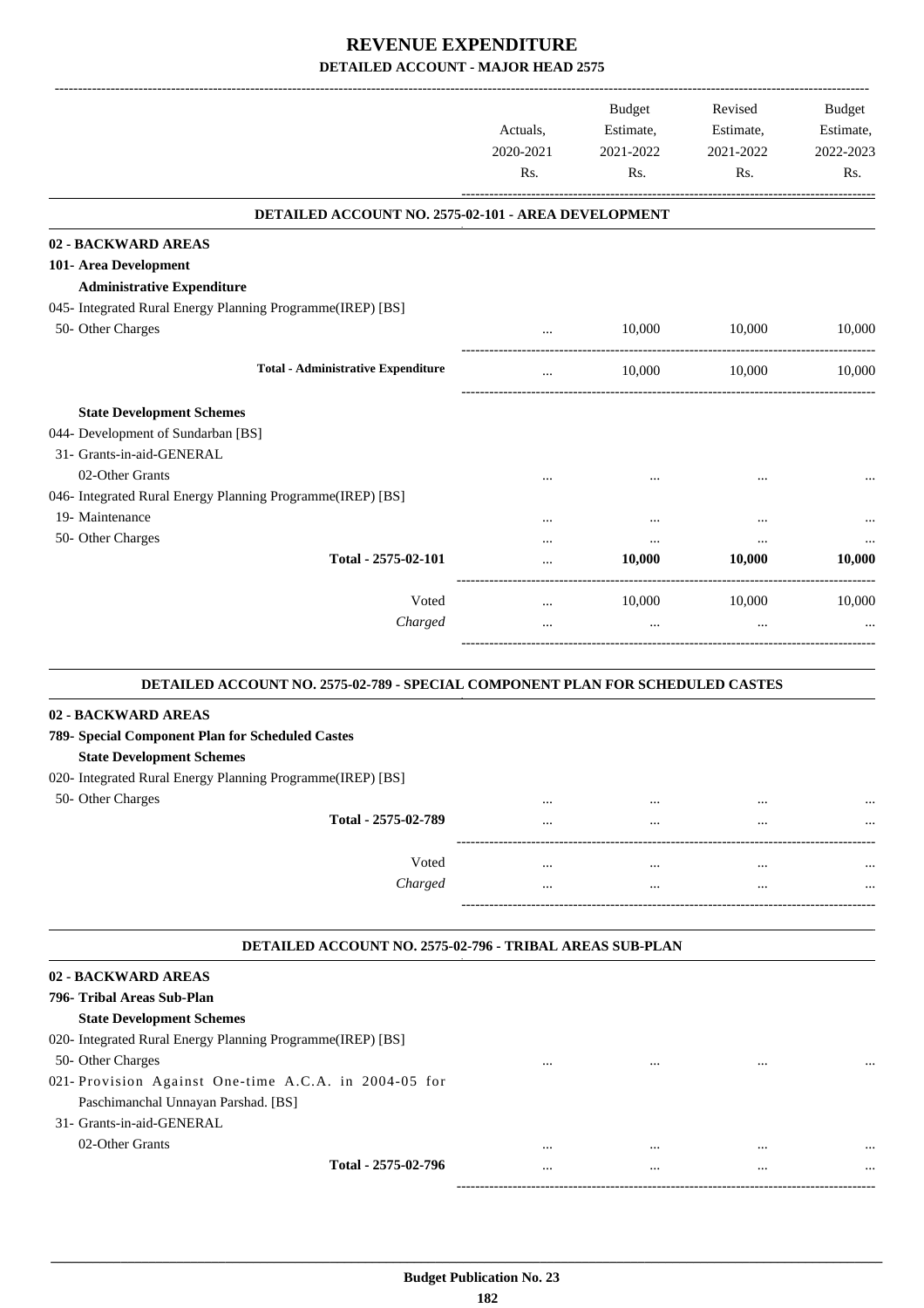|         |           | <b>Budget</b> | Revised   | <b>Budget</b> |
|---------|-----------|---------------|-----------|---------------|
|         | Actuals,  | Estimate,     | Estimate, | Estimate,     |
|         | 2020-2021 | 2021-2022     | 2021-2022 | 2022-2023     |
|         | Rs.       | Rs.           | Rs.       | Rs.           |
| Voted   |           |               | $\cdots$  | $\cdots$      |
| Charged |           |               | $\cdots$  | $\cdots$      |
|         |           |               |           |               |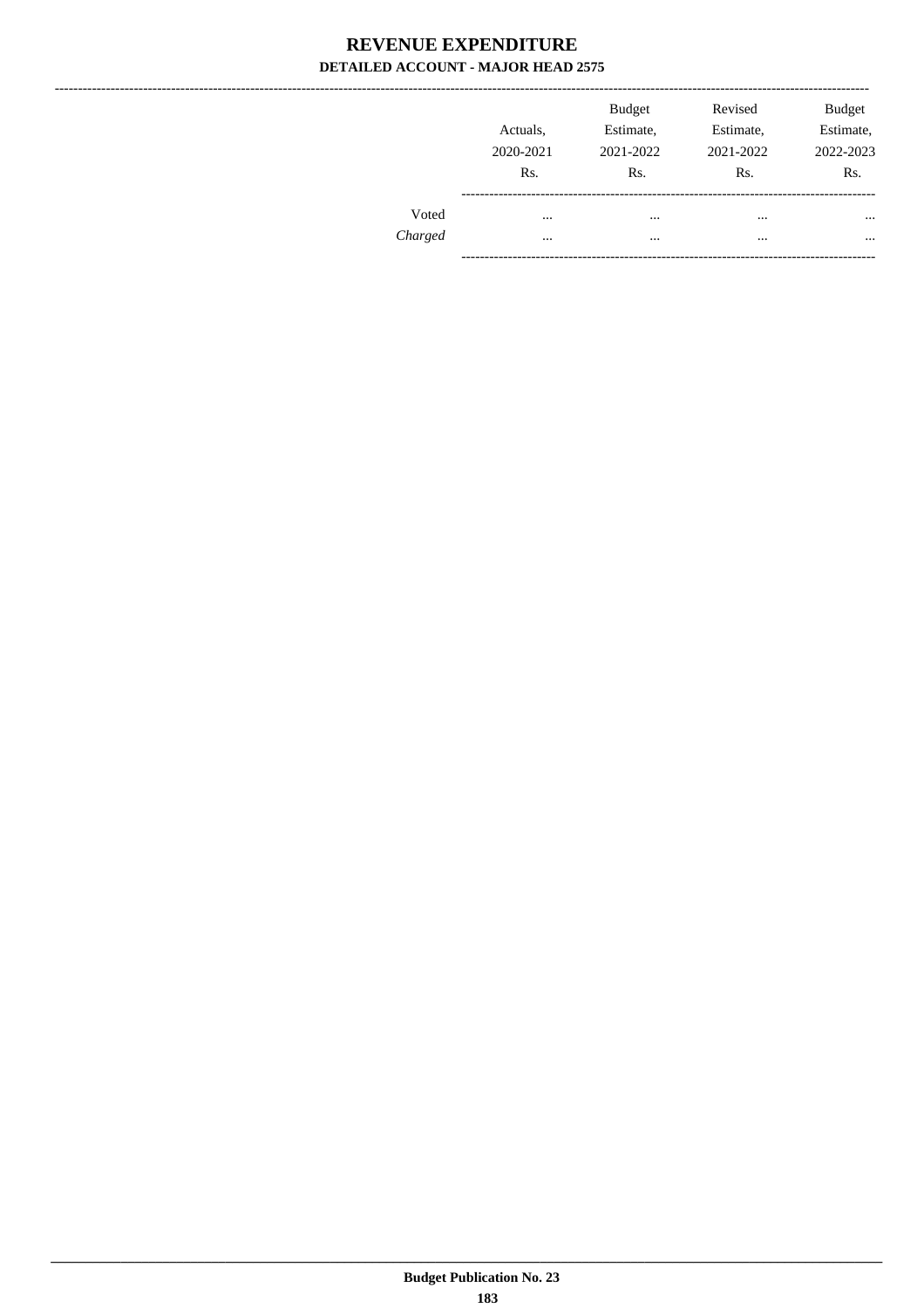# REVENUE EXPENDITURE

#### **DEMAND No. 76**

# **Science & Technology and Bio-Technology Department**

C - Economic Services - (e) Energy

#### Head of Account: 2810 - Non-conventional Sources of Energy

| <b>Voted Rs. Nil</b> |                          | <b>Charged Rs. Nil</b> |                         |                       | <b>Total Rs. Nil</b> |
|----------------------|--------------------------|------------------------|-------------------------|-----------------------|----------------------|
|                      |                          |                        |                         | Voted Rs. Charged Rs. | <b>Total Rs.</b>     |
|                      | <b>Gross Expenditure</b> |                        |                         | $\cdots$              | $\cdots$             |
|                      | Deduct - Recoveries      |                        |                         | $\cdots$              |                      |
|                      | <b>Net Expenditure</b>   |                        | $\bullet\bullet\bullet$ |                       |                      |
|                      |                          |                        |                         |                       |                      |

### REVENUE EXPENDITURE **ABSTRACT ACCOUNT**

|                                                        |                    | Actuals,<br>2020-2021<br>Rs. | Budget<br>Estimate,<br>2021-2022<br>Rs. | Revised<br>Estimate,<br>2021-2022<br>Rs. | Budget<br>Estimate,<br>2022-2023<br>Rs. |
|--------------------------------------------------------|--------------------|------------------------------|-----------------------------------------|------------------------------------------|-----------------------------------------|
| 01 - BIO-ENERGY<br>800- Other Expenditure              |                    |                              |                                         |                                          |                                         |
| <b>State Development Schemes</b>                       |                    |                              | $\cdots$                                | $\cdots$                                 |                                         |
|                                                        | <b>Total - 800</b> | $\cdots$                     | $\ddotsc$                               | $\cdots$                                 |                                         |
|                                                        | Total - 01         | $\cdots$                     | $\ldots$                                | $\ldots$                                 |                                         |
| 02 - SOLAR<br>101- Solar Thermal                       |                    |                              |                                         |                                          |                                         |
| <b>State Development Schemes</b>                       |                    | $\cdots$                     | and the contract of the con-            | the contract of the contract of the      |                                         |
|                                                        | <b>Total - 101</b> | $\cdots$                     | $\cdots$                                | $\ddots$                                 |                                         |
| 102- Photo Voltaic<br><b>State Development Schemes</b> |                    | $\cdots$                     | $\sim$ 100 $\mu$                        | $\cdots$                                 |                                         |
|                                                        | <b>Total - 102</b> | $\ddots$                     | $\cdots$                                | $\ddots$                                 |                                         |
|                                                        | Total - 02         | $\cdots$                     | $\cdots$                                | $\cdots$                                 |                                         |
| 03 - WIND<br>103- Demonstration                        |                    |                              |                                         |                                          |                                         |
| <b>State Development Schemes</b>                       |                    | $\cdots$                     | $\cdots$                                | $\cdots$                                 |                                         |
|                                                        | <b>Total - 103</b> | $\cdots$                     | $\ddotsc$                               |                                          |                                         |
| 789- Special Component Plan for Scheduled Castes       |                    |                              |                                         |                                          |                                         |
| <b>State Development Schemes</b>                       |                    | $\cdots$                     | $\cdots$                                | $\ldots$                                 | $\ldots$                                |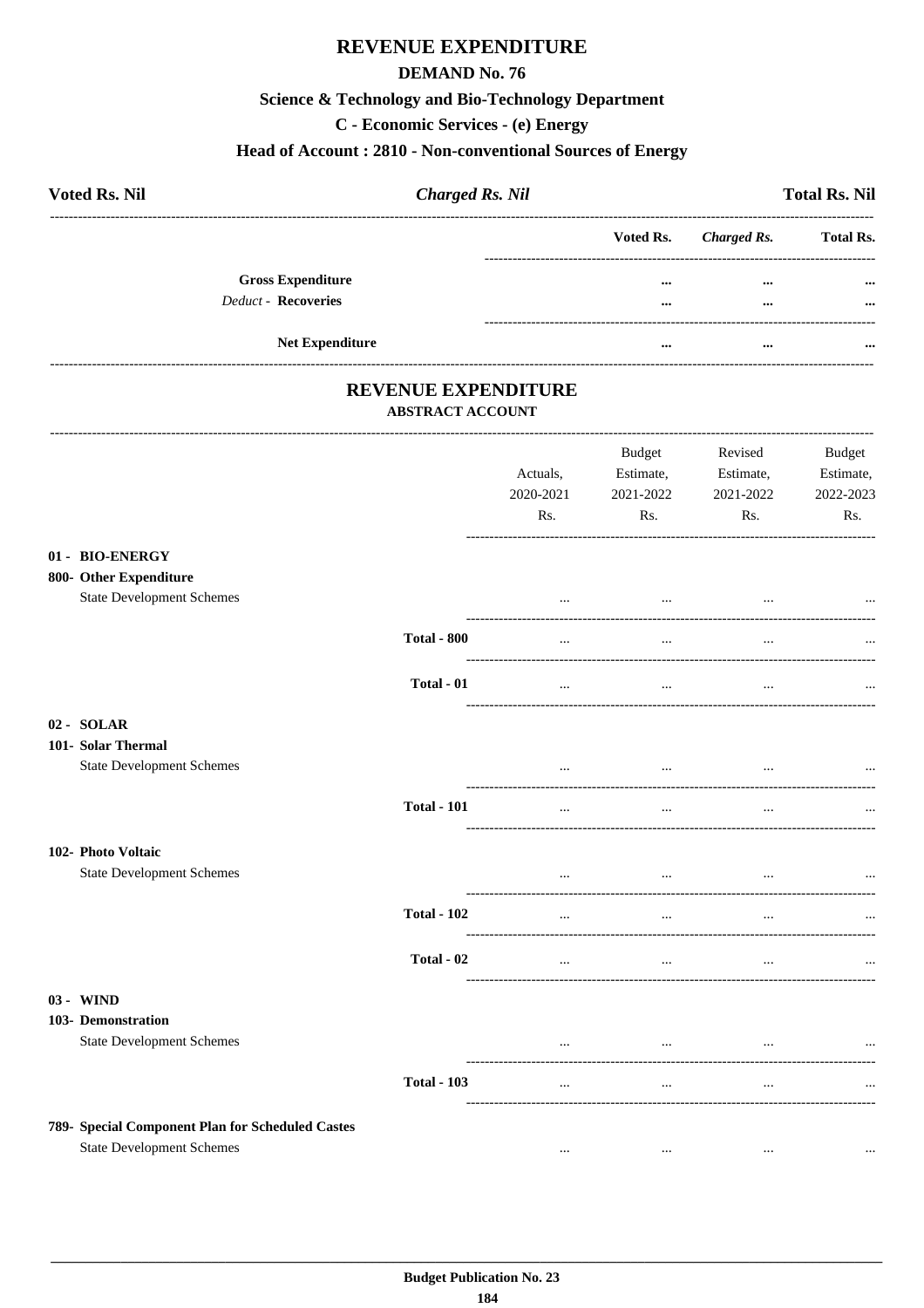### REVENUE EXPENDITURE **ABSTRACT ACCOUNT**

|                                  | Actuals,<br>2020-2021<br>Rs. | Budget<br>Estimate,<br>2021-2022<br>Rs. | Revised<br>Estimate,<br>2021-2022<br>Rs. | Budget<br>Estimate,<br>2022-2023<br>Rs. |
|----------------------------------|------------------------------|-----------------------------------------|------------------------------------------|-----------------------------------------|
| <b>Total - 789</b>               |                              |                                         |                                          |                                         |
| Total - 03                       | $\cdots$                     |                                         |                                          |                                         |
| <b>Grand Total - Gross</b>       | $\cdots$                     | $\cdots$                                | $\cdots$                                 | $\cdots$                                |
| Voted<br>Charged                 | $\cdots$                     | $\cdots$                                | $\cdots$                                 |                                         |
| <b>State Development Schemes</b> | $\cdots$                     | -----------------<br>                   | --------------------                     |                                         |
| <b>Deduct Recoveries</b>         | $\cdots$                     | $\cdots$                                |                                          | $\cdots$                                |
| <b>Grand Total - Net</b>         | $\ddotsc$                    | $\cdots$                                | $\cdots$                                 | $\cdots$                                |
| Voted<br>Charged                 | $\cdots$<br>$\cdots$         | <br>$\cdots$                            | <br>$\cdots$                             | $\ddotsc$<br>$\cdots$                   |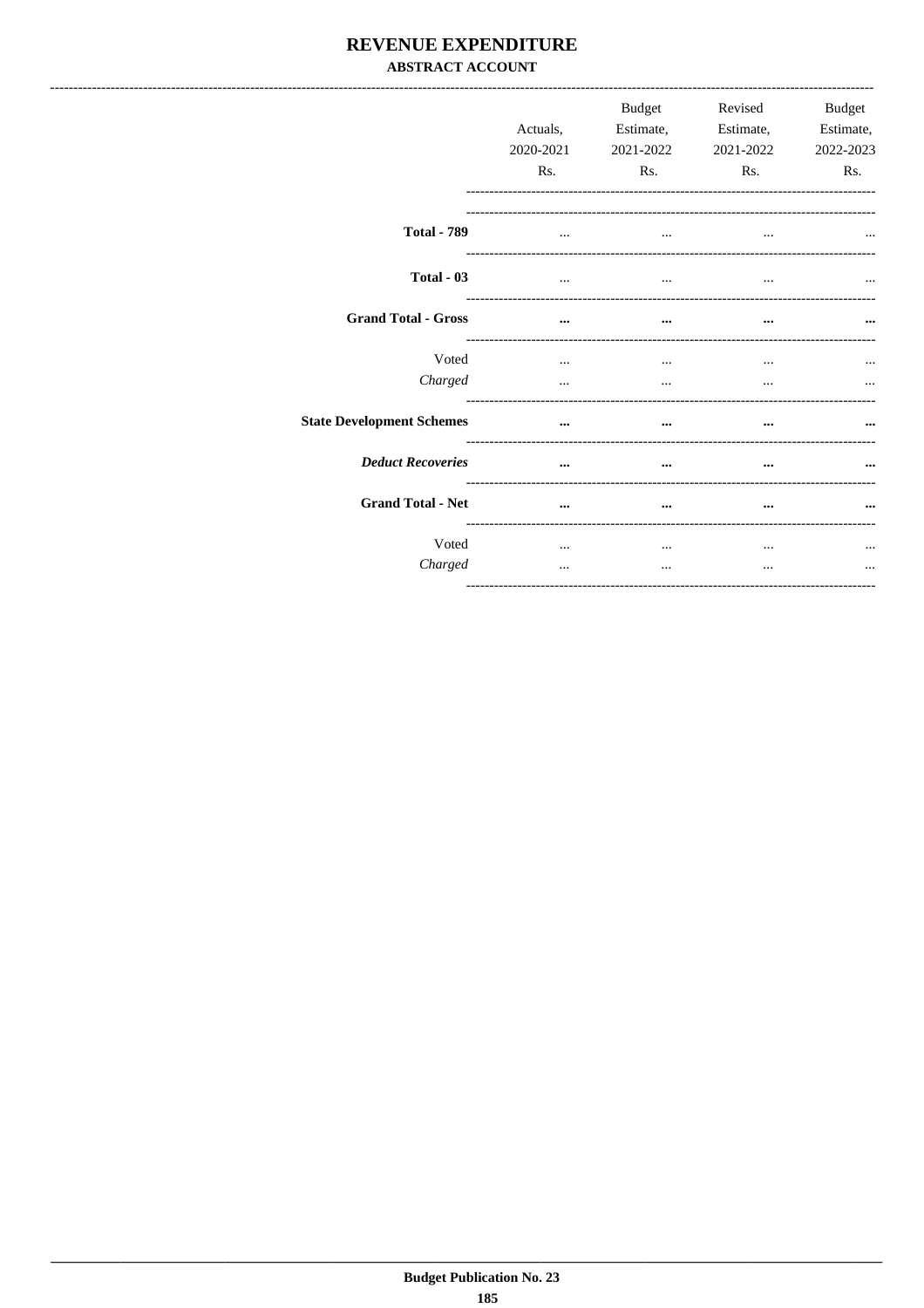|                                                                    | Actuals,<br>2020-2021<br>Rs. | <b>Budget</b><br>Estimate,<br>2021-2022<br>Rs. | Revised<br>Estimate,<br>2021-2022<br>Rs. | <b>Budget</b><br>Estimate,<br>2022-2023<br>Rs. |
|--------------------------------------------------------------------|------------------------------|------------------------------------------------|------------------------------------------|------------------------------------------------|
| DETAILED ACCOUNT NO. 2810-01-800 - OTHER EXPENDITURE               |                              |                                                |                                          |                                                |
| 01 - BIO-ENERGY                                                    |                              |                                                |                                          |                                                |
| 800- Other Expenditure                                             |                              |                                                |                                          |                                                |
| <b>State Development Schemes</b>                                   |                              |                                                |                                          |                                                |
| 003- Subsidy/Assistance/Other Miscellaneous Expenses for           |                              |                                                |                                          |                                                |
| implementation of Biogas Schemes [BS]<br>31- Grants-in-aid-GENERAL |                              |                                                |                                          |                                                |
| 02-Other Grants                                                    |                              |                                                |                                          |                                                |
| Total - 2810-01-800                                                |                              |                                                |                                          |                                                |
|                                                                    |                              |                                                |                                          |                                                |
| Voted                                                              | $\cdots$                     | $\cdots$                                       | $\cdots$                                 |                                                |
| Charged                                                            | $\cdots$                     |                                                | $\ldots$                                 |                                                |
|                                                                    |                              |                                                |                                          |                                                |
| DETAILED ACCOUNT NO. 2810-02-101 - SOLAR THERMAL                   |                              |                                                |                                          |                                                |
| 02 - SOLAR                                                         |                              |                                                |                                          |                                                |
| 101- Solar Thermal                                                 |                              |                                                |                                          |                                                |
| <b>State Development Schemes</b>                                   |                              |                                                |                                          |                                                |
| 002- Procurement/installation of Solar Thermal Devices [BS]        |                              |                                                |                                          |                                                |
| 31- Grants-in-aid-GENERAL                                          |                              |                                                |                                          |                                                |
| 02-Other Grants                                                    |                              |                                                |                                          |                                                |
| Total - 2810-02-101                                                |                              |                                                |                                          |                                                |
| Voted                                                              |                              |                                                |                                          |                                                |
| Charged                                                            | $\cdots$                     | $\cdots$                                       | $\cdots$                                 |                                                |
|                                                                    | $\cdots$                     |                                                | $\cdots$                                 |                                                |
| DETAILED ACCOUNT NO. 2810-02-102 - PHOTO VOLTAIC                   |                              |                                                |                                          |                                                |
| 02 - SOLAR                                                         |                              |                                                |                                          |                                                |
| 102- Photo Voltaic                                                 |                              |                                                |                                          |                                                |
| <b>State Development Schemes</b>                                   |                              |                                                |                                          |                                                |
| 003- Procurement/installation of P.V. Street Light P.V. Pumps etc. |                              |                                                |                                          |                                                |
| [BS]                                                               |                              |                                                |                                          |                                                |
| 31- Grants-in-aid-GENERAL                                          |                              |                                                |                                          |                                                |
| 02-Other Grants                                                    |                              |                                                |                                          |                                                |
| Total - 2810-02-102                                                |                              |                                                |                                          |                                                |
| Voted                                                              |                              |                                                |                                          |                                                |
| Charged                                                            | $\ddotsc$                    | $\cdots$                                       |                                          |                                                |
|                                                                    | $\cdots$                     | $\cdots$                                       |                                          |                                                |
|                                                                    |                              |                                                |                                          |                                                |

#### **DETAILED ACCOUNT NO. 2810-03-103 - DEMONSTRATION .**

**03 - WIND**

**103- Demonstration**

**State Development Schemes**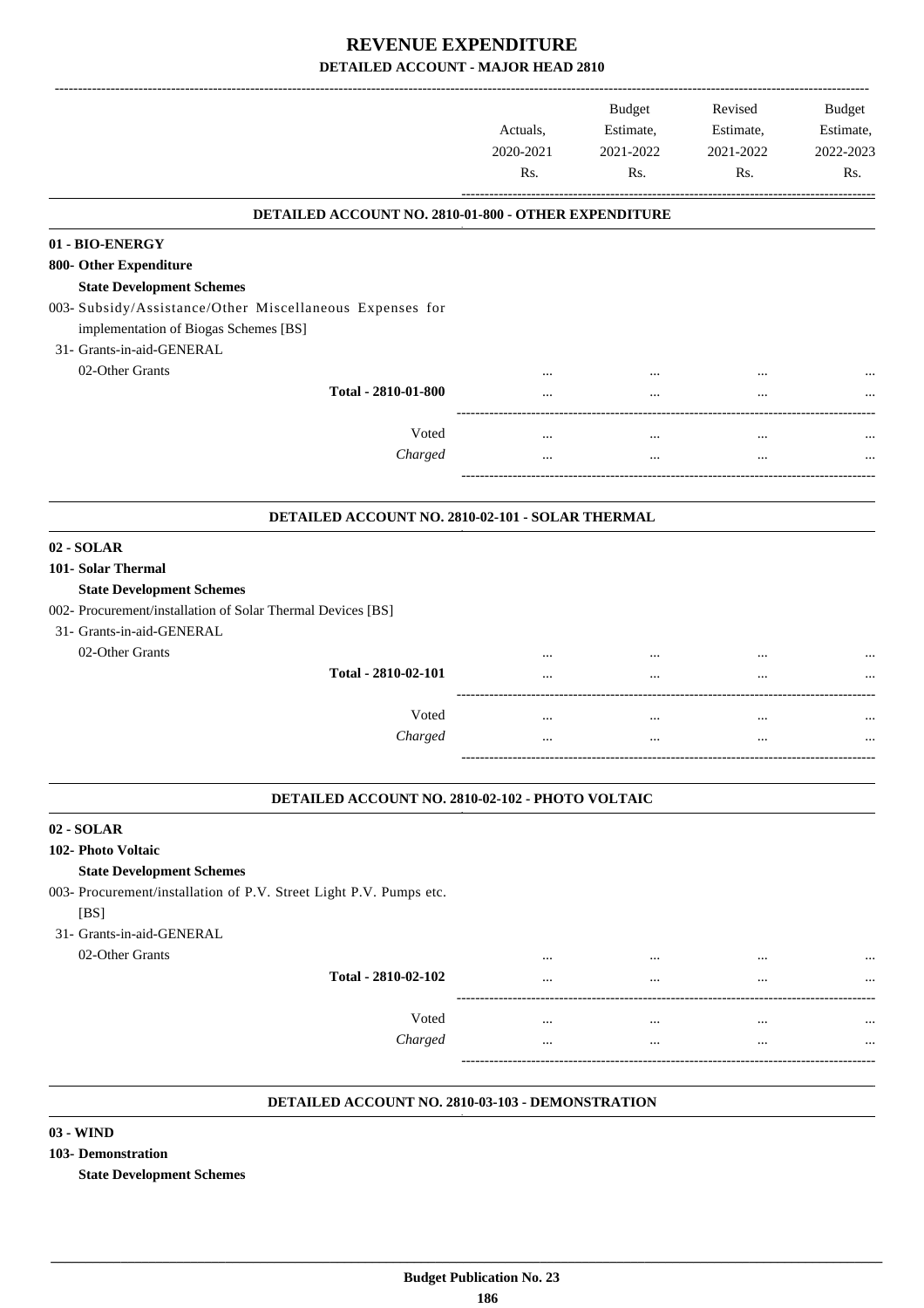|                                                                  |                     | Actuals.<br>2020-2021<br>Rs. | <b>Budget</b><br>Estimate,<br>2021-2022<br>Rs. | Revised<br>Estimate,<br>2021-2022<br>Rs. | Budget<br>Estimate,<br>2022-2023<br>R <sub>s</sub> . |
|------------------------------------------------------------------|---------------------|------------------------------|------------------------------------------------|------------------------------------------|------------------------------------------------------|
| 003- Procurement/installation of Wind Pump/ Wind farms etc. [BS] |                     |                              |                                                |                                          |                                                      |
| 31- Grants-in-aid-GENERAL                                        |                     |                              |                                                |                                          |                                                      |
| 02-Other Grants                                                  |                     | $\cdots$                     | $\cdots$                                       | $\cdots$                                 | $\cdots$                                             |
|                                                                  | Total - 2810-03-103 | $\cdots$                     | $\cdots$                                       | $\cdots$                                 | $\cdots$                                             |
|                                                                  | Voted               |                              |                                                | $\cdots$                                 | $\cdots$                                             |
|                                                                  | Charged             | $\cdots$                     |                                                | $\cdots$                                 | $\cdots$                                             |
|                                                                  |                     |                              |                                                |                                          |                                                      |

#### **DETAILED ACCOUNT NO. 2810-03-789 - SPECIAL COMPONENT PLAN FOR SCHEDULED CASTES .**

#### **03 - WIND**

#### **789- Special Component Plan for Scheduled Castes State Development Schemes**

## 003- Procurement/installation of Wind Pump/ Wind Farms etc. [BS]

#### 31- Grants-in-aid-GENERAL

02-Other Grants

| Total - 2810-03-789 | <br><br><br> | <br><br>$\cdot \cdot \cdot$<br> |
|---------------------|--------------|---------------------------------|
| Voted<br>Charged    | <br>         | <br>                            |
|                     | <br>         | <br>                            |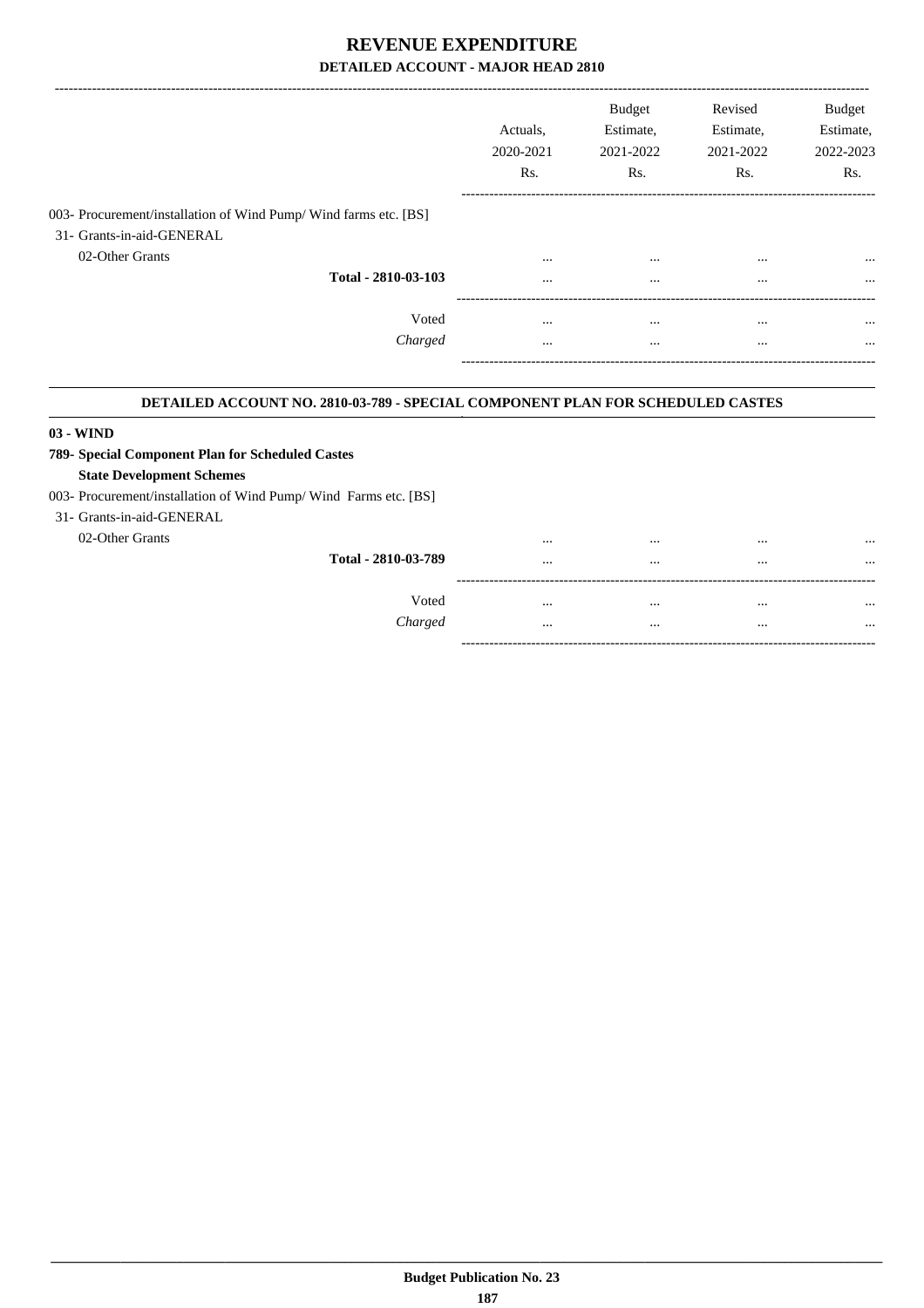# **REVENUE EXPENDITURE**

#### **DEMAND No. 76**

#### **Science & Technology and Bio-Technology Department**

#### **C - Economic Services - (i) Science Technology and Environment**

**Head of Account : 3425 - Other Scientific Research** 

| Voted Rs. 64,46,53,000                                    | <b>Charged Rs. Nil</b>                         |             |                                       |                                             | Total Rs. 64,46,53,000 |
|-----------------------------------------------------------|------------------------------------------------|-------------|---------------------------------------|---------------------------------------------|------------------------|
|                                                           |                                                |             | Voted Rs.                             | Charged Rs.                                 | Total Rs.              |
| <b>Gross Expenditure</b>                                  |                                                |             | 64,46,53,000                          | $\cdots$                                    | 64,46,53,000           |
| <b>Deduct - Recoveries</b>                                |                                                |             | $-4,000$                              | $\cdots$<br>_______________________________ | $-4,000$               |
| Net Expenditure                                           |                                                |             | 64,46,49,000                          | $\cdots$                                    | 64,46,49,000           |
|                                                           | REVENUE EXPENDITURE<br><b>ABSTRACT ACCOUNT</b> |             |                                       |                                             |                        |
|                                                           |                                                |             | <b>Budget</b>                         | Revised                                     | Budget                 |
|                                                           |                                                | Actuals,    | Estimate,                             | Estimate,                                   | Estimate,              |
|                                                           |                                                | 2020-2021   | 2021-2022                             | 2021-2022                                   | 2022-2023              |
|                                                           |                                                | Rs.         | Rs.                                   | Rs.                                         | Rs.                    |
| 01 - SURVEY OF INDIA                                      |                                                |             |                                       |                                             |                        |
| 102- Assistance to Scientific Bodies                      |                                                |             |                                       |                                             |                        |
| Administrative Expenditure                                |                                                | $\cdots$    | 2,000                                 | 2,000                                       | 2,000                  |
|                                                           | <b>Total - 102</b>                             | $\cdots$    | 2,000                                 | 2,000                                       | 2,000                  |
|                                                           | Total - 01                                     | $\cdots$    | 2,000                                 | 2,000                                       | 2,000                  |
| 60 - OTHERS                                               |                                                |             |                                       |                                             |                        |
| 001- Direction and Administration                         |                                                |             |                                       |                                             |                        |
| <b>State Development Schemes</b>                          |                                                | 69,09,075   | 11,50,00,000                          | 3,87,01,000                                 | 12,07,50,000           |
|                                                           | <b>Total - 001</b>                             | 69,09,075   | 11,50,00,000                          | 3,87,01,000                                 | 12,07,50,000           |
| 004- Research and Development                             |                                                |             |                                       |                                             |                        |
| <b>State Development Schemes</b><br>Central Sector Scheme |                                                | 1,11,35,654 | 3,79,00,000                           | 1,26,33,000<br>$\cdots$                     | 3,97,95,000            |
|                                                           |                                                |             | $\cdots$                              |                                             |                        |
|                                                           | <b>Total - 004</b>                             | 1,11,35,654 |                                       | 3,79,00,000 1,26,33,000                     | 3,97,95,000            |
| 200- Assistance to Other Scientific Bodies                |                                                |             |                                       |                                             |                        |
| Administrative Expenditure                                |                                                |             | 1,31,69,659 1,34,74,000               | 1,43,35,000                                 | 1,46,51,000            |
| <b>State Development Schemes</b>                          |                                                | 7,60,41,920 | 42,61,00,000                          | 17,71,34,000<br>----------------------      | 43,18,65,000           |
|                                                           | <b>Total - 200</b>                             |             | 8,92,11,579 43,95,74,000 19,14,69,000 |                                             | 44,65,16,000           |
| 600- Other Schemes                                        |                                                |             |                                       |                                             |                        |
| <b>State Development Schemes</b>                          |                                                | 37,46,632   | 2,08,00,000                           | 69,34,000                                   | 2,18,40,000            |
|                                                           | <b>Total - 600</b>                             | 37,46,632   | 2,08,00,000                           | 69,34,000                                   | 2,18,40,000            |

----------------------------------------------------------------------------------------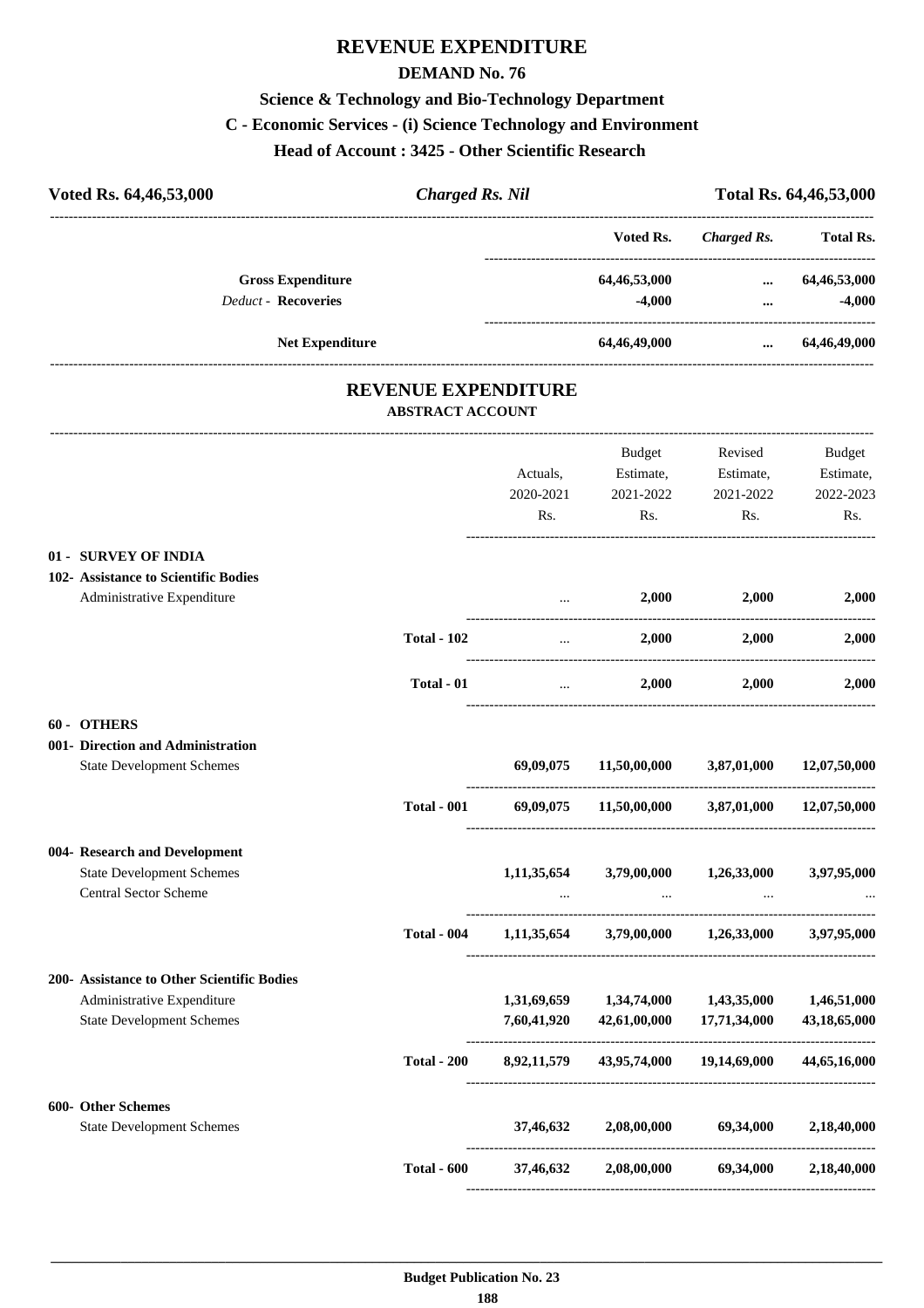### **REVENUE EXPENDITURE ABSTRACT ACCOUNT**

|                                                  |                                   |                                                                                                                                                          | Budget                                                      | Revised                                 | Budget       |
|--------------------------------------------------|-----------------------------------|----------------------------------------------------------------------------------------------------------------------------------------------------------|-------------------------------------------------------------|-----------------------------------------|--------------|
|                                                  |                                   | Actuals,                                                                                                                                                 | Estimate,                                                   | Estimate,                               | Estimate,    |
|                                                  |                                   | 2020-2021                                                                                                                                                | 2021-2022                                                   | 2021-2022                               | 2022-2023    |
|                                                  |                                   | Rs.                                                                                                                                                      | Rs.                                                         | Rs.                                     | Rs.          |
| 789- Special Component Plan for Scheduled Castes |                                   |                                                                                                                                                          |                                                             |                                         |              |
| <b>State Development Schemes</b>                 |                                   | $\ddotsc$<br>--------------------------------                                                                                                            | 1,00,00,000                                                 | 33,33,000                               | 1,05,00,000  |
|                                                  | <b>Total - 789</b>                | $\cdots$                                                                                                                                                 |                                                             | $1,00,00,000$ $33,33,000$ $1,05,00,000$ |              |
| 796- Tribal Areas Sub-Plan                       |                                   |                                                                                                                                                          |                                                             |                                         |              |
| <b>State Development Schemes</b>                 |                                   | $\ddotsc$                                                                                                                                                | 50,00,000                                                   | 16,67,000                               | 52,50,000    |
|                                                  | <b>Total - 796</b>                | $\mathbf{1}_{\mathbf{1}_{\mathbf{2}}\mathbf{1}_{\mathbf{3}}\mathbf{2}_{\mathbf{4}}\mathbf{3}_{\mathbf{5}}\mathbf{4}_{\mathbf{6}}\mathbf{4}_{\mathbf{7}}$ |                                                             | 50,00,000 16,67,000                     | 52,50,000    |
|                                                  | Total - 60                        |                                                                                                                                                          | $11,10,02,940$ $62,82,74,000$ $25,47,37,000$                |                                         | 64,46,51,000 |
|                                                  | <b>Grand Total - Gross</b>        |                                                                                                                                                          | $11,10,02,940$ $62,82,76,000$ $25,47,39,000$                |                                         | 64,46,53,000 |
|                                                  | Voted                             |                                                                                                                                                          | $11,10,02,940$ $62,82,76,000$ $25,47,39,000$ $64,46,53,000$ |                                         |              |
|                                                  | Charged                           |                                                                                                                                                          | and the state of the                                        | and the state of the state<br>$\ddots$  |              |
|                                                  | <b>Administrative Expenditure</b> |                                                                                                                                                          | 1,31,69,659 1,34,76,000 1,43,37,000 1,46,53,000             |                                         |              |
|                                                  | <b>State Development Schemes</b>  |                                                                                                                                                          | 9,78,33,281 61,48,00,000 24,04,02,000                       |                                         | 63,00,00,000 |
|                                                  | <b>Central Sector Scheme</b>      |                                                                                                                                                          | $\cdots$<br>$\cdots$                                        |                                         |              |
|                                                  | <b>Deduct Recoveries</b>          |                                                                                                                                                          | $-1,89,057$ $-4,000$ $-4,000$                               |                                         | $-4,000$     |
|                                                  | <b>Grand Total - Net</b>          |                                                                                                                                                          | $11,08,13,883$ $62,82,72,000$ $25,47,35,000$                |                                         | 64,46,49,000 |
|                                                  | Voted                             |                                                                                                                                                          | 11,08,13,883 62,82,72,000 25,47,35,000                      |                                         | 64,46,49,000 |
|                                                  | Charged                           | $\ddots$                                                                                                                                                 | $\ddots$                                                    | $\ddotsc$                               |              |
|                                                  |                                   |                                                                                                                                                          |                                                             |                                         |              |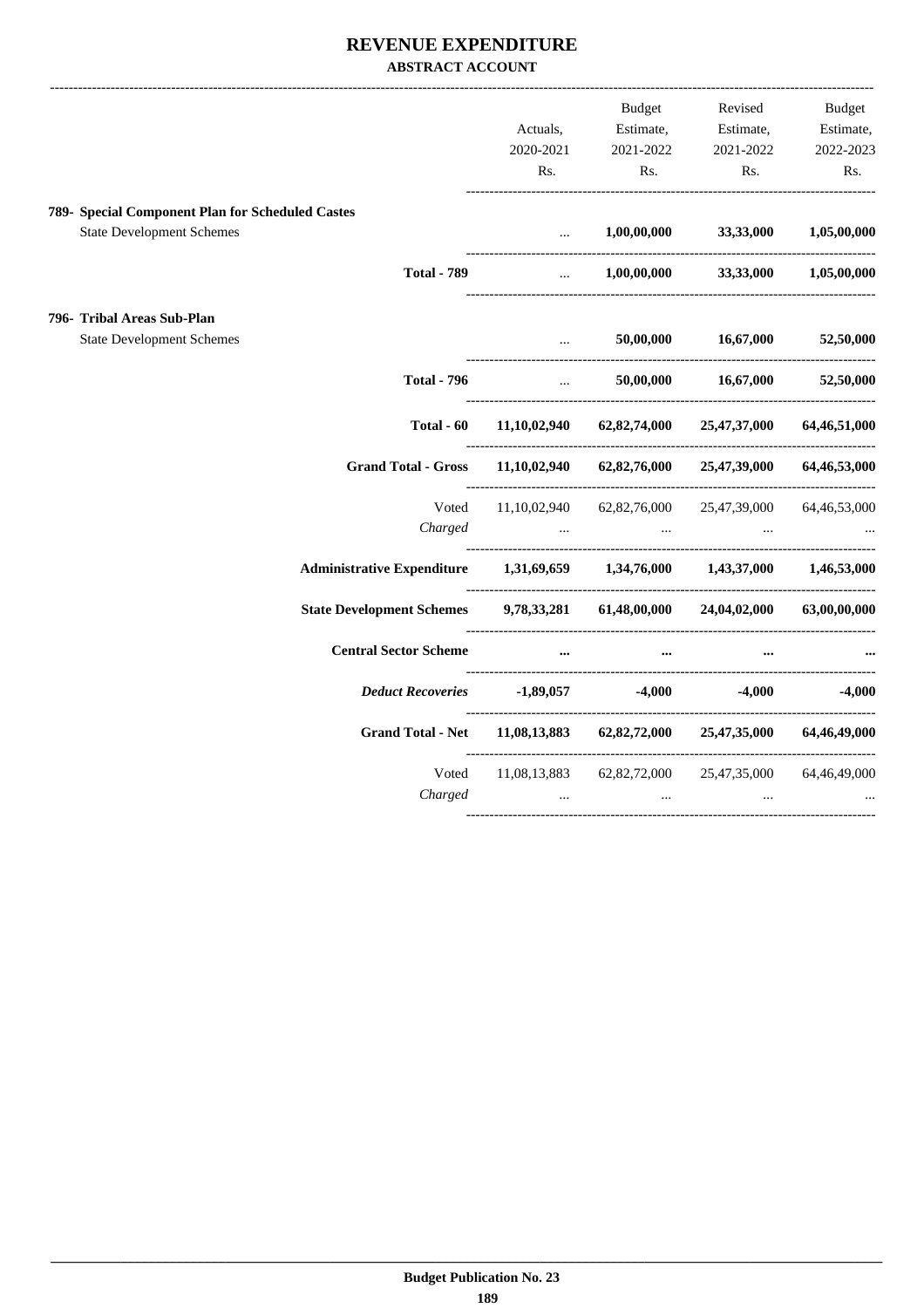|                                                                    | Actuals,<br>2020-2021<br>Rs. | <b>Budget</b><br>Estimate,<br>2021-2022<br>Rs. | Revised<br>Estimate,<br>2021-2022<br>Rs. | Budget<br>Estimate,<br>2022-2023<br>Rs. |
|--------------------------------------------------------------------|------------------------------|------------------------------------------------|------------------------------------------|-----------------------------------------|
| DETAILED ACCOUNT NO. 3425-01-102 - ASSISTANCE TO SCIENTIFIC BODIES |                              |                                                |                                          |                                         |
| 01 - SURVEY OF INDIA                                               |                              |                                                |                                          |                                         |
| 102- Assistance to Scientific Bodies                               |                              |                                                |                                          |                                         |
| <b>Administrative Expenditure</b>                                  |                              |                                                |                                          |                                         |
| 016- Indian Chemical Society [BS]                                  |                              |                                                |                                          |                                         |
| 50- Other Charges                                                  | $\ddotsc$                    | $\cdots$                                       |                                          |                                         |
| 017- Botanical Society of Bengal [BS]                              |                              |                                                |                                          |                                         |
| 50- Other Charges                                                  |                              | $\cdots$                                       |                                          |                                         |
| 018- Zoological Society of Bengal [BS]                             |                              |                                                |                                          |                                         |
| 50- Other Charges                                                  |                              | $\cdots$                                       |                                          |                                         |
| 019- Physiological Society of Bengal [BS]                          |                              |                                                |                                          |                                         |
| 50- Other Charges                                                  |                              | $\cdots$                                       | $\ddotsc$                                |                                         |
| 020- Indian Science News Association [BS]                          |                              |                                                |                                          |                                         |
| 50- Other Charges                                                  | $\cdots$                     | $\cdots$                                       |                                          |                                         |
| 021- Indian Physical Society [BS]                                  |                              |                                                |                                          |                                         |
| 50- Other Charges                                                  |                              | $\cdots$                                       |                                          |                                         |
| 022- Calcutta Mathematical Society [BS]                            |                              |                                                |                                          |                                         |
| 50- Other Charges                                                  |                              | $\cdots$                                       |                                          |                                         |
| 023- Science Club [BS]                                             |                              |                                                |                                          |                                         |
| 50- Other Charges                                                  |                              | $\cdots$                                       | $\ddotsc$                                |                                         |
| 024- Calcutta Geographical Society [BS]                            |                              |                                                |                                          |                                         |
| 50- Other Charges                                                  |                              | $\cdots$                                       | $\cdots$                                 |                                         |
| 025- Bangiya Bijnan Parishad [BS]                                  |                              |                                                |                                          |                                         |
| 50- Other Charges                                                  |                              | $\cdots$                                       |                                          |                                         |
| 026- Institute of Chemists (India) [BS]                            |                              |                                                |                                          |                                         |
| 50- Other Charges                                                  |                              | $\cdots$                                       |                                          |                                         |
| 027- Indian Institute of Metals [BS]                               |                              |                                                |                                          |                                         |
| 50- Other Charges                                                  |                              | $\ddotsc$                                      |                                          | $\cdots$                                |
| 028- Mining, Geological and Metallurgical Institute of India [BS]  |                              |                                                |                                          |                                         |
| 50- Other Charges                                                  |                              | $\cdots$                                       |                                          |                                         |
| 029- Geological, Mining and Metallurgical Society of India [BS]    |                              |                                                |                                          |                                         |
| 50- Other Charges                                                  |                              | 1,000                                          | 1,000                                    | 1,000                                   |
| Total - 3425-01-102-029                                            | $\cdots$                     | 1,000                                          | ----------------------<br>1,000          | 1,000                                   |
|                                                                    |                              |                                                |                                          |                                         |
| 030- India Phyco-analytical Society [BS]                           |                              |                                                |                                          |                                         |
| 50- Other Charges                                                  |                              | 1,000                                          | 1,000                                    | 1,000                                   |
| Total - 3425-01-102-030                                            | $\cdots$                     | 1,000                                          | 1,000                                    | 1,000                                   |
| <b>Total - Administrative Expenditure</b>                          |                              | 2,000                                          | 2,000                                    | 2,000                                   |
|                                                                    | $\cdots$                     |                                                |                                          |                                         |
| Total - 3425-01-102                                                | $\cdots$                     | 2,000                                          | 2,000                                    | 2,000                                   |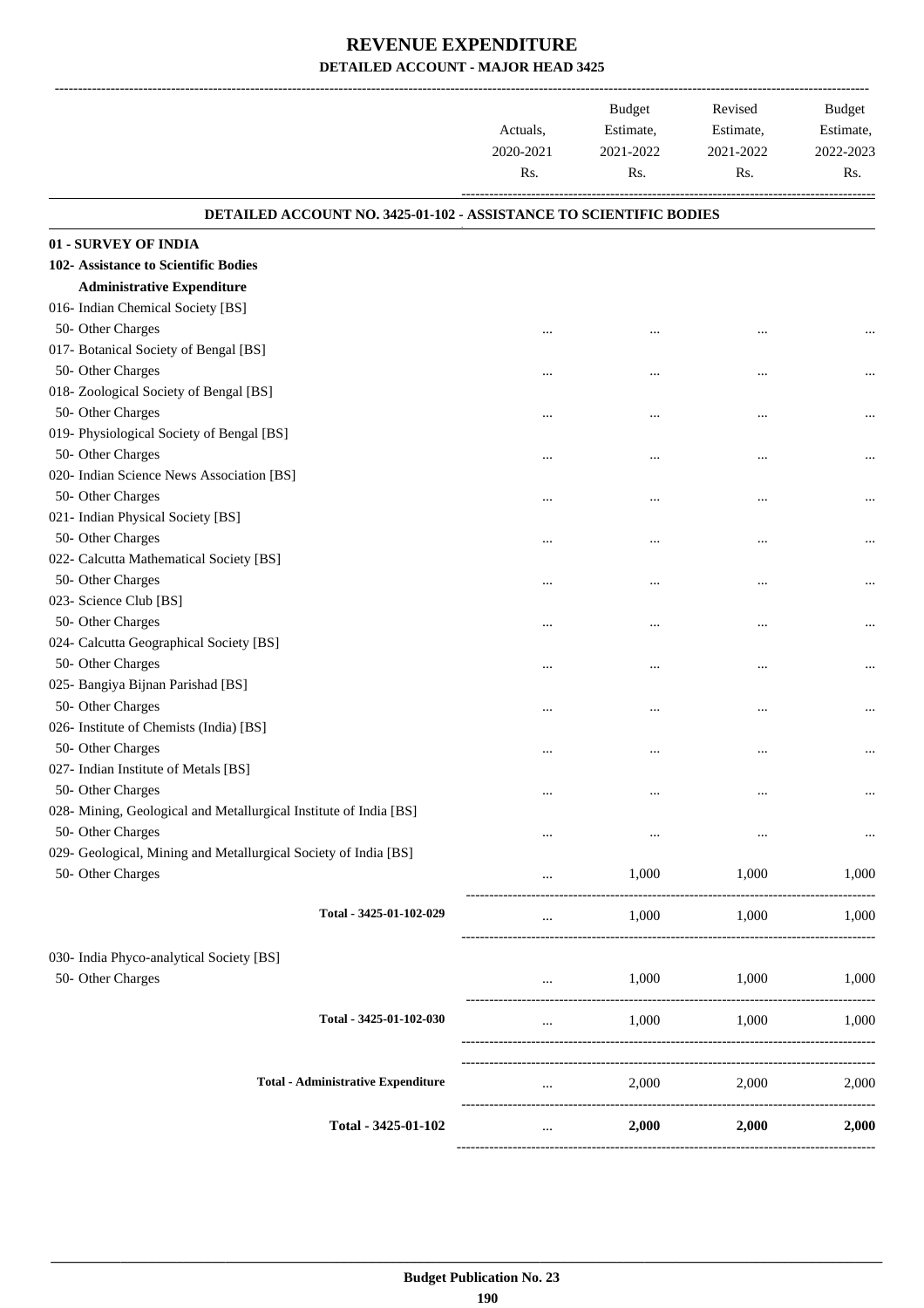|         |           | <b>Budget</b> | Revised   | <b>Budget</b> |
|---------|-----------|---------------|-----------|---------------|
|         | Actuals.  | Estimate,     | Estimate, | Estimate,     |
|         | 2020-2021 | 2021-2022     | 2021-2022 | 2022-2023     |
|         | Rs.       | Rs.           | Rs.       | Rs.           |
| Voted   |           | 2,000         | 2,000     | 2,000         |
| Charged |           |               |           | $\cdots$      |
|         |           |               |           |               |

#### **DETAILED ACCOUNT NO. 3425-60-001 - DIRECTION AND ADMINISTRATION .**

.

.

| 60 - OTHERS                              |           |              |             |              |
|------------------------------------------|-----------|--------------|-------------|--------------|
| 001- Direction and Administration        |           |              |             |              |
| <b>State Development Schemes</b>         |           |              |             |              |
| 002- Promotion of Biotechnology [BS]     |           |              |             |              |
| 26- Advertising and Publicity Expenses   | $\cdots$  | $\cdots$     | $\cdots$    | $\ddotsc$    |
| 31- Grants-in-aid-GENERAL                |           |              |             |              |
| 02-Other Grants                          | 69,09,075 | 11,50,00,000 | 3,87,01,000 | 12,07,50,000 |
| 50- Other Charges                        | $\cdots$  | $\cdots$     | $\cdots$    | $\ddotsc$    |
| <b>Total - State Development Schemes</b> | 69,09,075 | 11,50,00,000 | 3,87,01,000 | 12,07,50,000 |
| Total - 3425-60-001                      | 69,09,075 | 11,50,00,000 | 3,87,01,000 | 12,07,50,000 |
| Voted                                    | 69,09,075 | 11,50,00,000 | 3,87,01,000 | 12,07,50,000 |
| Charged                                  | $\cdots$  |              |             | $\cdots$     |

#### **DETAILED ACCOUNT NO. 3425-60-004 - RESEARCH AND DEVELOPMENT**

| 60 - OTHERS                                                       |          |          |          |           |
|-------------------------------------------------------------------|----------|----------|----------|-----------|
| 004- Research and Development                                     |          |          |          |           |
| <b>State Development Schemes</b>                                  |          |          |          |           |
| 037- Financial Assistance to Govt. bodies for scientific research |          |          |          |           |
| Projects /survey training /science awareness & science            |          |          |          |           |
| popularisation programme [BS]                                     |          |          |          |           |
| 31- Grants-in-aid-GENERAL                                         |          |          |          |           |
| 02-Other Grants                                                   |          | 1,00,000 | 33,000   | 1,05,000  |
| 50- Other Charges                                                 | $\cdots$ | $\cdots$ | $\cdots$ |           |
| Total - 3425-60-004-037                                           | $\cdots$ | 1,00,000 | 33,000   | 1,05,000  |
| 038- Implementation of Scheme / Project under State Remote        |          |          |          |           |
| Sensing Centre [BS]                                               |          |          |          |           |
| 31- Grants-in-aid-GENERAL                                         |          |          |          |           |
| 02-Other Grants                                                   | $\cdots$ | $\cdots$ |          |           |
| 50- Other Charges                                                 |          | $\cdots$ |          | $\ddotsc$ |
| 039- Activitires under State Natural Resources Management System  |          |          |          |           |
| $(SNRMS)$ [BS]                                                    |          |          |          |           |
| 31- Grants-in-aid-GENERAL                                         |          |          |          |           |
| 02-Other Grants                                                   | $\cdots$ |          |          | $\ddotsc$ |
| 50- Other Charges                                                 | $\cdots$ | $\cdots$ | $\cdots$ |           |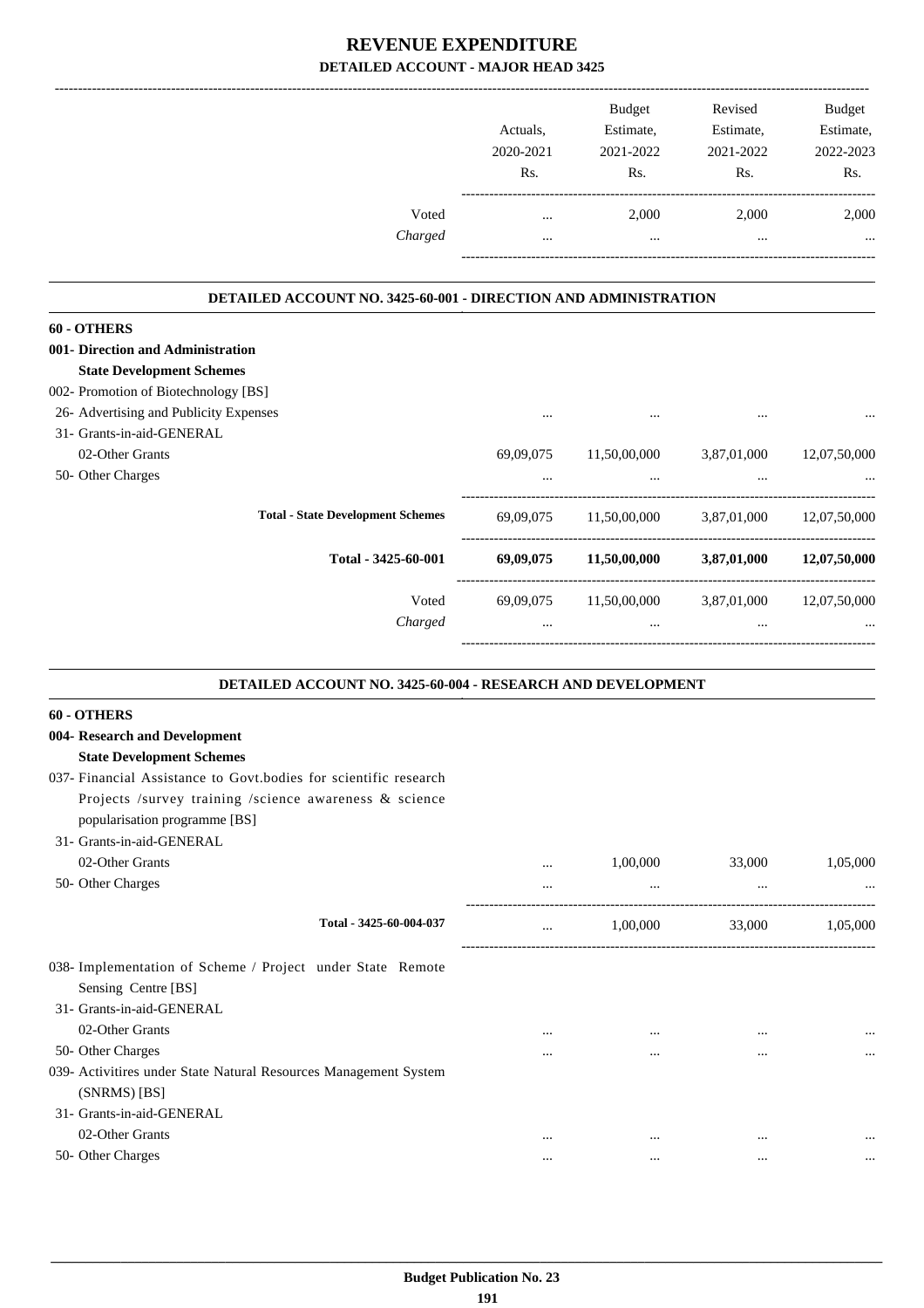|                                                                                                                                  | Actuals,<br>2020-2021<br>Rs. | Budget<br>Estimate,<br>2021-2022<br>Rs.         | Revised<br>Estimate,<br>2021-2022<br>Rs. | Budget<br>Estimate,<br>2022-2023<br>Rs. |
|----------------------------------------------------------------------------------------------------------------------------------|------------------------------|-------------------------------------------------|------------------------------------------|-----------------------------------------|
| 040- Implementation of various schemes /projects under the Dept. of                                                              |                              |                                                 |                                          |                                         |
| S & T. [BS]                                                                                                                      |                              |                                                 |                                          |                                         |
| 50- Other Charges                                                                                                                | $\cdots$                     | $\cdots$                                        | $\cdots$                                 |                                         |
| 041- Updating of River Courses, West Bengal [BS]                                                                                 |                              |                                                 |                                          |                                         |
| 31- Grants-in-aid-GENERAL                                                                                                        |                              |                                                 |                                          |                                         |
| 02-Other Grants                                                                                                                  |                              |                                                 |                                          |                                         |
| 50- Other Charges                                                                                                                | .                            |                                                 |                                          |                                         |
| 042- Support to Professional Bodies [BS]                                                                                         |                              |                                                 |                                          |                                         |
| 31- Grants-in-aid-GENERAL                                                                                                        |                              |                                                 |                                          |                                         |
| 02-Other Grants                                                                                                                  | $\cdots$                     |                                                 | 20,00,000 6,67,000 21,00,000             |                                         |
| Total - 3425-60-004-042                                                                                                          | $\cdots$                     |                                                 | 20,00,000 6,67,000                       | 21,00,000                               |
| 043- Scientific Research in Biotechnology [BS]                                                                                   |                              |                                                 |                                          |                                         |
| 31- Grants-in-aid-GENERAL                                                                                                        |                              |                                                 |                                          |                                         |
| 02-Other Grants                                                                                                                  | 1, 11, 35, 654               | 2,75,00,000                                     | 91,67,000                                | 2,88,75,000                             |
| 50- Other Charges                                                                                                                | $\cdots$                     | 50,00,000                                       | 16,67,000                                | 52,50,000                               |
| Total - 3425-60-004-043                                                                                                          |                              | 1,11,35,654 3,25,00,000 1,08,34,000 3,41,25,000 |                                          |                                         |
| 044- State Spatial Data Infrastructure System and Integration with<br>Aspatial Data [ST] [BS]<br>31- Grants-in-aid-GENERAL       |                              |                                                 |                                          |                                         |
| 02-Other Grants                                                                                                                  |                              |                                                 |                                          |                                         |
| 50- Other Charges                                                                                                                |                              |                                                 |                                          |                                         |
| 045- Alternative Source of Water in Drought-prone Areas and<br>Fluoride/Arsenic Affected Areas [BS]<br>31- Grants-in-aid-GENERAL |                              |                                                 |                                          |                                         |
| 02-Other Grants                                                                                                                  | $\cdots$                     |                                                 |                                          |                                         |
| 50- Other Charges                                                                                                                |                              | $\cdots$                                        |                                          |                                         |
| 046- The West Bengal State Council of Bio-Technology [BS]                                                                        |                              |                                                 |                                          |                                         |
| 31- Grants-in-aid-GENERAL                                                                                                        |                              |                                                 |                                          |                                         |
| 02-Other Grants                                                                                                                  |                              | 1,00,000                                        | 33,000                                   | 1,05,000                                |
| 36- Grants-in-aid-Salaries                                                                                                       |                              | 1,00,000                                        | 33,000                                   | 1,05,000                                |
| Total - 3425-60-004-046                                                                                                          |                              | 2,00,000                                        | 66,000                                   | 2,10,000                                |
| 047- Construction of Check Dams [BS]<br>31- Grants-in-aid-GENERAL<br>02-Other Grants                                             |                              |                                                 |                                          |                                         |
| 048- Space Application Centre. [BS]<br>31- Grants-in-aid-GENERAL                                                                 |                              |                                                 |                                          |                                         |
| 02-Other Grants                                                                                                                  |                              | 1,00,000                                        | 33,000                                   | 1,05,000                                |
| Total - 3425-60-004-048                                                                                                          | $\cdots$                     | 1,00,000                                        | 33,000                                   | 1,05,000                                |
|                                                                                                                                  |                              |                                                 |                                          |                                         |

049- Climate Change. [BS]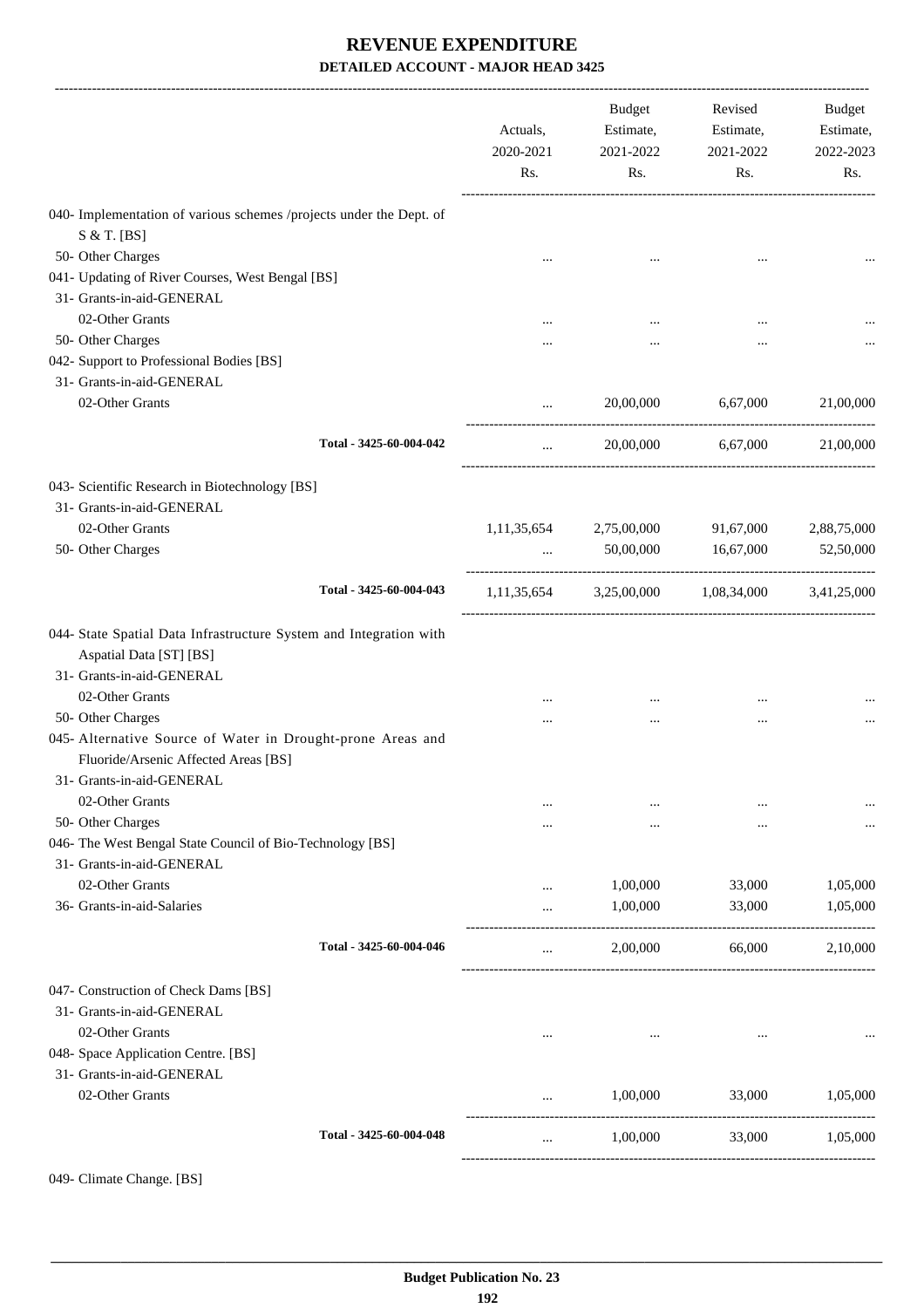|                                                                                            | Actuals,<br>2020-2021<br>Rs. | <b>Budget</b><br>Estimate,<br>2021-2022<br>Rs.  | Revised<br>Estimate,<br>2021-2022<br>Rs. | Budget<br>Estimate,<br>2022-2023<br>Rs. |
|--------------------------------------------------------------------------------------------|------------------------------|-------------------------------------------------|------------------------------------------|-----------------------------------------|
| 31- Grants-in-aid-GENERAL                                                                  |                              |                                                 |                                          |                                         |
| 02-Other Grants                                                                            |                              |                                                 |                                          |                                         |
| 050- Training Programmes in Geoinformatics [BS]                                            |                              |                                                 |                                          |                                         |
| 31- Grants-in-aid-GENERAL                                                                  |                              |                                                 |                                          |                                         |
| 02-Other Grants                                                                            | $\cdots$                     | 30,00,000                                       | 10,00,000                                | 31,50,000                               |
| Total - 3425-60-004-050                                                                    | $\cdots$                     |                                                 | 30,00,000 10,00,000                      | 31,50,000                               |
| <b>Total - State Development Schemes</b>                                                   |                              | 1,11,35,654 3,79,00,000 1,26,33,000 3,97,95,000 |                                          |                                         |
| <b>Central Sector Scheme</b>                                                               |                              |                                                 |                                          |                                         |
| 051- Waste Land Mapping Project Phase-V [BS]                                               |                              |                                                 |                                          |                                         |
| 50- Other Charges                                                                          |                              |                                                 | $\ddotsc$                                |                                         |
| 052- National (Natural) Resources Information System - Purulia and<br>Bankura Project [BS] |                              |                                                 |                                          |                                         |
| 50- Other Charges                                                                          | $\cdots$                     |                                                 |                                          |                                         |
| 053- Kanur Basin, Barddhaman District Project [BS]                                         |                              |                                                 |                                          |                                         |
| 50- Other Charges                                                                          |                              |                                                 |                                          |                                         |
| 054- National (Natural) Resouces Information System - Barddhaman<br>Project [BS]           |                              |                                                 |                                          |                                         |
| 50- Other Charges                                                                          |                              |                                                 |                                          |                                         |
| 055- Disaster Management System Project [BS]                                               |                              |                                                 |                                          |                                         |
| 50- Other Charges                                                                          | $\cdots$                     |                                                 |                                          |                                         |
| 056- National Wasteland Updation Mission Project [BS]                                      |                              |                                                 |                                          |                                         |
| 50- Other Charges                                                                          | $\cdots$                     | $\cdots$                                        | $\cdots$                                 |                                         |
| 057- Farakka Barrage Project [BS]                                                          |                              |                                                 |                                          |                                         |
| 50- Other Charges                                                                          | $\cdots$                     | $\cdots$                                        | $\cdots$                                 |                                         |
| 058- Rajiv Gandhi National Drinking Water Mission Project [BS]                             |                              |                                                 |                                          |                                         |
| 50- Other Charges                                                                          |                              |                                                 |                                          |                                         |
| 059- Transit of Venus-June 08, 2004 Project [BS]                                           |                              |                                                 |                                          |                                         |
| 50- Other Charges                                                                          |                              | $\ddotsc$                                       | $\ddotsc$                                |                                         |
| Total - 3425-60-004                                                                        | 1,11,35,654                  | 3,79,00,000                                     | 1,26,33,000                              | 3,97,95,000                             |
| Voted<br>Charged                                                                           | 1,11,35,654                  | 3,79,00,000                                     | 1,26,33,000                              | 3,97,95,000                             |

#### **DETAILED ACCOUNT NO. 3425-60-200 - ASSISTANCE TO OTHER SCIENTIFIC BODIES .**

.

| 60 - OTHERS                                                 |           |           |           |           |
|-------------------------------------------------------------|-----------|-----------|-----------|-----------|
| 200- Assistance to Other Scientific Bodies                  |           |           |           |           |
| <b>Administrative Expenditure</b>                           |           |           |           |           |
| 017- West Bengal State council of Science & Technology [BS] |           |           |           |           |
| 31- Grants-in-aid-GENERAL                                   |           |           |           |           |
| 02-Other Grants                                             | 84.61.659 | 90,00,000 | 84,62,000 | 85,47,000 |
| 36- Grants-in-aid-Salaries                                  | 47,08,000 | 44,64,000 | 48.73.000 | 51,04,000 |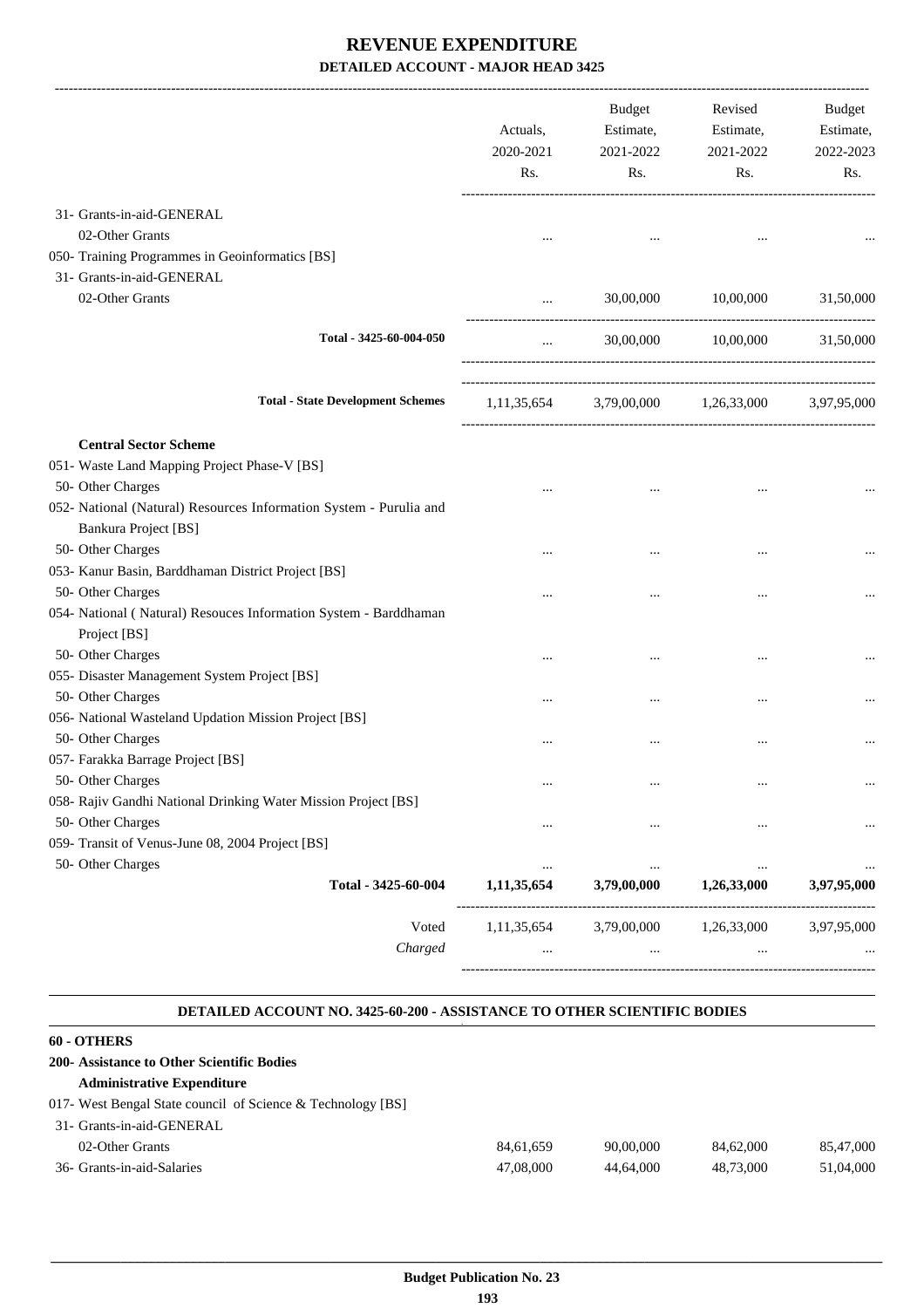|                                                                                                                                                                                                                     | Actuals,<br>2020-2021<br>Rs. | Budget<br>Estimate,<br>2021-2022<br>Rs. | Revised<br>Estimate,<br>2021-2022<br>Rs.           | Budget<br>Estimate,<br>2022-2023<br>Rs. |
|---------------------------------------------------------------------------------------------------------------------------------------------------------------------------------------------------------------------|------------------------------|-----------------------------------------|----------------------------------------------------|-----------------------------------------|
| Total - 3425-60-200-017                                                                                                                                                                                             |                              |                                         | 1,31,69,659 1,34,64,000 1,33,35,000 1,36,51,000    |                                         |
| 018- Financial Assistance for Patents and other Intellectual Property<br>Rights [BS]<br>31- Grants-in-aid-GENERAL                                                                                                   |                              |                                         |                                                    |                                         |
| 02-Other Grants                                                                                                                                                                                                     | $\cdots$                     | 10,000                                  | 10,00,000                                          | 10,00,000                               |
| Total - 3425-60-200-018                                                                                                                                                                                             | $\cdots$                     | 10,000                                  | 10,00,000 10,00,000                                |                                         |
| <b>Total - Administrative Expenditure</b>                                                                                                                                                                           |                              |                                         | 1,31,69,659 1,34,74,000 1,43,35,000 1,46,51,000    |                                         |
| <b>State Development Schemes</b>                                                                                                                                                                                    |                              |                                         |                                                    |                                         |
| 010- Financial Assistance to other Scientific Bodies for undertaking<br>Scientific Projects/Surveys/Research/Training and Science<br>Awareness & Science Popularisation programme [BS]<br>31- Grants-in-aid-GENERAL |                              |                                         |                                                    |                                         |
| 02-Other Grants                                                                                                                                                                                                     |                              |                                         | 5,33,30,638 23,00,00,000 10,87,99,000              | 22,59,60,000                            |
| Total - 3425-60-200-010                                                                                                                                                                                             |                              |                                         | 5,33,30,638 23,00,00,000 10,87,99,000 22,59,60,000 |                                         |
| 011- West Bengal State Council of Science & Technology [BS]<br>31- Grants-in-aid-GENERAL                                                                                                                            |                              |                                         |                                                    |                                         |
| 02-Other Grants                                                                                                                                                                                                     |                              |                                         | 97,85,679 17,00,00,000 5,66,67,000                 | 17,85,00,000                            |
| Total - 3425-60-200-011                                                                                                                                                                                             |                              |                                         | 97,85,679 17,00,00,000 5,66,67,000                 | 17,85,00,000                            |
| 012- Centre for Rural and Cryogenic Technologies [BS]<br>31- Grants-in-aid-GENERAL                                                                                                                                  |                              |                                         |                                                    |                                         |
| 02-Other Grants                                                                                                                                                                                                     | 26,00,000                    |                                         | 1,00,00,000 33,33,000                              | 1,05,00,000                             |
| Total - 3425-60-200-012                                                                                                                                                                                             |                              |                                         | 26,00,000 1,00,00,000 33,33,000 1,05,00,000        |                                         |
| 013- Construction of Bigyan Bhavan by West Bengal State Council of<br>Science and Technology. [BS]<br>31- Grants-in-aid-GENERAL<br>02-Other Grants                                                                  | $\cdots$                     | $\cdots$                                |                                                    |                                         |
| 014- Devalopment of R&D hub near Kolkata [BS]<br>31- Grants-in-aid-GENERAL                                                                                                                                          |                              |                                         |                                                    |                                         |
| 02-Other Grants                                                                                                                                                                                                     |                              | 1,00,000                                | 33,000                                             | 1,05,000                                |
| Total - 3425-60-200-014                                                                                                                                                                                             | $\cdots$                     | 1,00,000                                | 33,000                                             | 1,05,000                                |
| 015- Bigyan Chetana Bhavan [BS]                                                                                                                                                                                     |                              |                                         |                                                    |                                         |
| 31- Grants-in-aid-GENERAL<br>02-Other Grants                                                                                                                                                                        | 78,26,603                    | 60,00,000                               | 49,69,000                                          | 63,00,000                               |
|                                                                                                                                                                                                                     |                              |                                         |                                                    |                                         |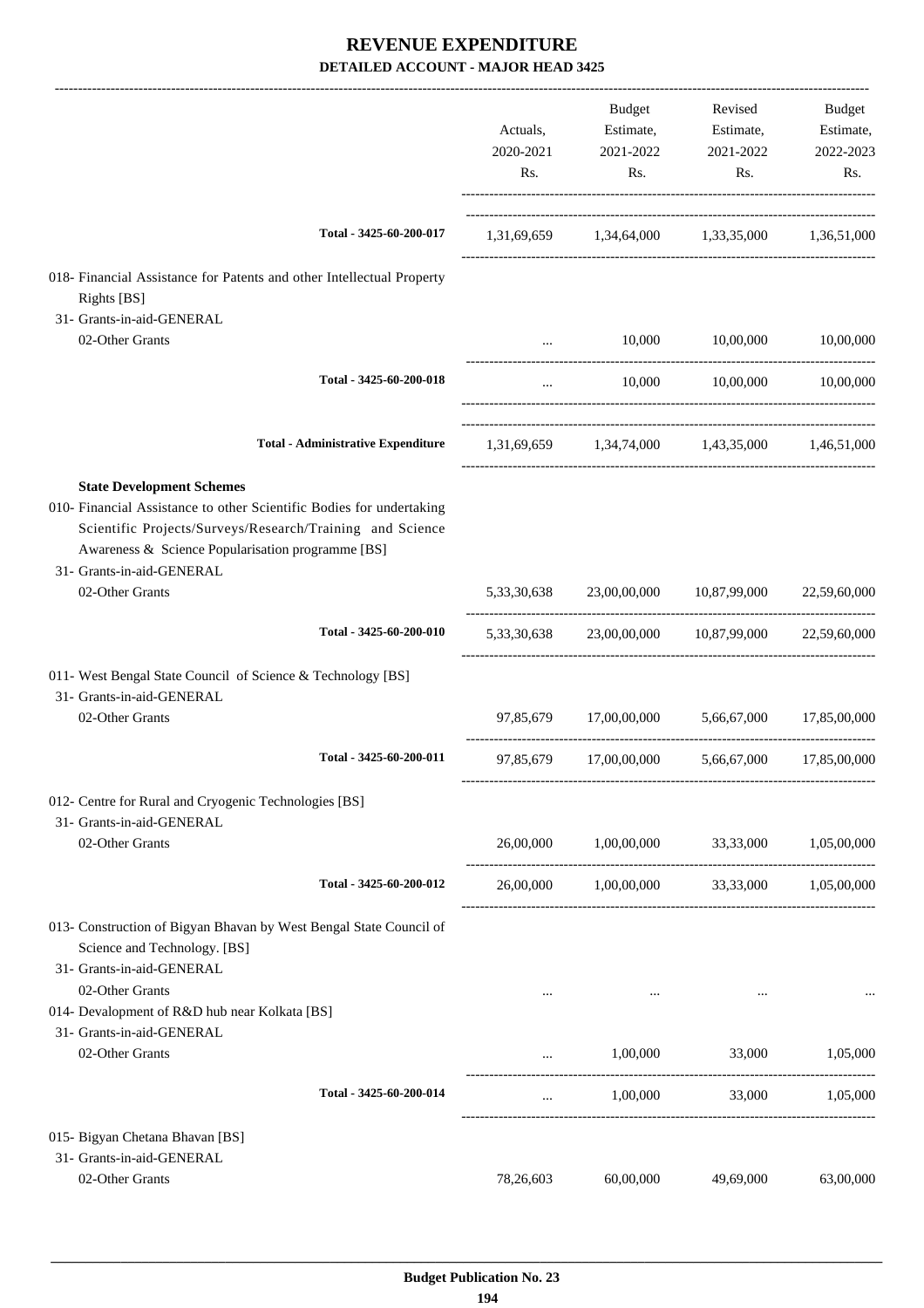|                                              |                                          |             | <b>Budget</b>            | Revised      | Budget       |
|----------------------------------------------|------------------------------------------|-------------|--------------------------|--------------|--------------|
|                                              |                                          | Actuals,    | Estimate,                | Estimate,    | Estimate,    |
|                                              |                                          | 2020-2021   | 2021-2022                | 2021-2022    | 2022-2023    |
|                                              |                                          | Rs.         | Rs.                      | Rs.          | Rs.          |
|                                              | Total - 3425-60-200-015                  | 78,26,603   | 60,00,000                | 49,69,000    | 63,00,000    |
| 016- Plant Tissue Culture Unit [BS]          |                                          |             |                          |              |              |
| 31- Grants-in-aid-GENERAL<br>02-Other Grants |                                          | 24,99,000   | 1,00,00,000              | 33,33,000    | 1,05,00,000  |
|                                              | Total - 3425-60-200-016                  | 24,99,000   | 1,00,00,000              | 33,33,000    | 1,05,00,000  |
|                                              |                                          |             |                          |              |              |
|                                              | <b>Total - State Development Schemes</b> | 7,60,41,920 | 42,61,00,000             | 17,71,34,000 | 43,18,65,000 |
|                                              | Total - 3425-60-200                      | 8,92,11,579 | 43,95,74,000             | 19,14,69,000 | 44,65,16,000 |
|                                              | Voted                                    |             | 8,92,11,579 43,95,74,000 | 19,14,69,000 | 44,65,16,000 |
|                                              | Charged                                  | $\cdots$    | $\cdots$                 | $\cdots$     |              |
|                                              |                                          |             |                          |              |              |

| DETAILED ACCOUNT NO. 3425-60-600 - OTHER SCHEMES                                |          |                                                     |                            |          |  |
|---------------------------------------------------------------------------------|----------|-----------------------------------------------------|----------------------------|----------|--|
| 60 - OTHERS                                                                     |          |                                                     |                            |          |  |
| 600- Other Schemes                                                              |          |                                                     |                            |          |  |
| <b>State Development Schemes</b>                                                |          |                                                     |                            |          |  |
| 003- Financial Assistance for Pilot Schemes / lab. to Land schemes<br>etc. [BS] |          |                                                     |                            |          |  |
| 31- Grants-in-aid-GENERAL                                                       |          |                                                     |                            |          |  |
| 02-Other Grants                                                                 |          |                                                     | 8,00,000 2,67,000          | 8,40,000 |  |
| Total - 3425-60-600-003                                                         |          |                                                     | 8,00,000 2,67,000 8,40,000 |          |  |
| 004- e - Governance Initiative [BS]                                             |          |                                                     |                            |          |  |
| 77- Computerisation                                                             |          | 37,46,632 2,00,00,000 66,67,000 2,10,00,000         |                            |          |  |
| Total - 3425-60-600-004                                                         |          | 37,46,632 2,00,00,000 66,67,000 2,10,00,000         |                            |          |  |
| <b>Total - State Development Schemes</b>                                        |          | 37,46,632 2,08,00,000 69,34,000 2,18,40,000         |                            |          |  |
| Total - 3425-60-600                                                             |          | $37,46,632$ $2,08,00,000$ $69,34,000$ $2,18,40,000$ |                            |          |  |
| Voted                                                                           |          | 37,46,632 2,08,00,000 69,34,000 2,18,40,000         |                            |          |  |
| Charged                                                                         | $\cdots$ | $\cdots$                                            | $\cdots$                   |          |  |

#### **DETAILED ACCOUNT NO. 3425-60-789 - SPECIAL COMPONENT PLAN FOR SCHEDULED CASTES .**

.

**60 - OTHERS**

**789- Special Component Plan for Scheduled Castes**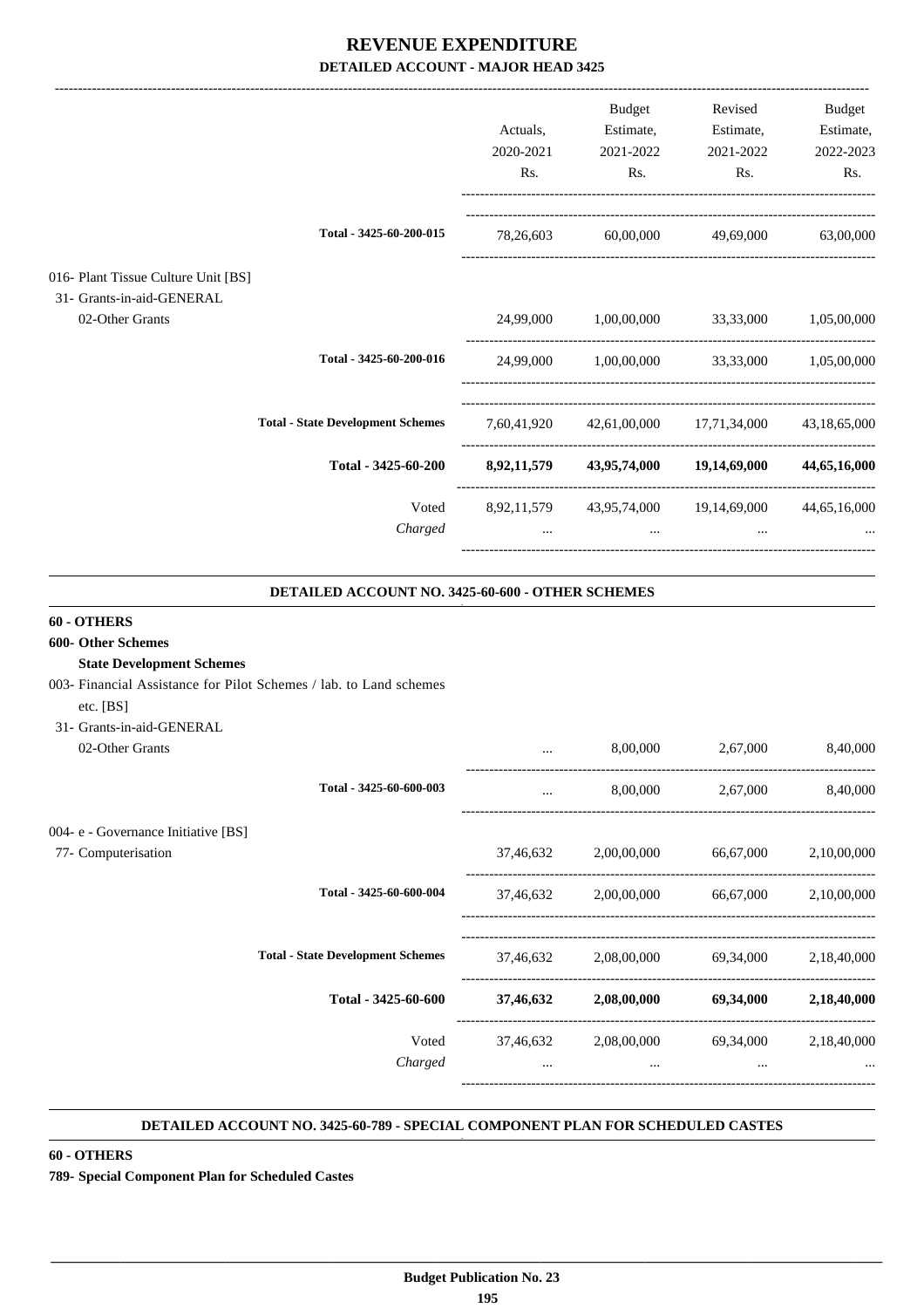|                                                                                                                                                                                                                            | Actuals,<br>2020-2021<br>Rs. | Budget<br>Estimate,<br>2021-2022<br>Rs.         | Revised<br>Estimate,<br>2021-2022<br>Rs. | <b>Budget</b><br>Estimate,<br>2022-2023<br>Rs. |
|----------------------------------------------------------------------------------------------------------------------------------------------------------------------------------------------------------------------------|------------------------------|-------------------------------------------------|------------------------------------------|------------------------------------------------|
| <b>State Development Schemes</b>                                                                                                                                                                                           |                              |                                                 |                                          |                                                |
| 002- Financial Assistance to other Scientific Bodies for undertaking<br>Scientific Projects/Surveys/Research/Training and Science<br>Awareness & Science Popularisation programme [BS]<br>31- Grants-in-aid-GENERAL        |                              |                                                 |                                          |                                                |
| 02-Other Grants                                                                                                                                                                                                            | $\ddotsc$                    | 1,00,00,000 33,33,000 1,05,00,000               |                                          |                                                |
| <b>Total - State Development Schemes</b>                                                                                                                                                                                   | <b>Second Contract</b>       |                                                 | 1,00,00,000 33,33,000 1,05,00,000        |                                                |
| Total - 3425-60-789                                                                                                                                                                                                        | <b>Section</b> 1997          |                                                 | $1,00,00,000$ $33,33,000$ $1,05,00,000$  |                                                |
| Voted                                                                                                                                                                                                                      |                              | $1,00,00,000$ $33,33,000$ $1,05,00,000$         |                                          |                                                |
| Charged                                                                                                                                                                                                                    | $\cdots$                     | the contract of the contract of the contract of | $\sim$                                   |                                                |
| DETAILED ACCOUNT NO. 3425-60-796 - TRIBAL AREAS SUB-PLAN                                                                                                                                                                   |                              |                                                 |                                          |                                                |
| 60 - OTHERS                                                                                                                                                                                                                |                              |                                                 |                                          |                                                |
| 796- Tribal Areas Sub-Plan                                                                                                                                                                                                 |                              |                                                 |                                          |                                                |
| <b>State Development Schemes</b><br>002- Financial Assistance to other Scientific Bodies for undertaking<br>Scientific Projects/Surveys/Research/Training and Science<br>Awareness & Science Popularisation programme [BS] |                              |                                                 |                                          |                                                |
| 31- Grants-in-aid-GENERAL<br>02-Other Grants                                                                                                                                                                               |                              | 50,00,000                                       | 16,67,000                                | 52,50,000                                      |
| <b>Total - State Development Schemes</b>                                                                                                                                                                                   | $\ddots$                     |                                                 | 50,00,000 16,67,000                      | 52,50,000                                      |
| Total - 3425-60-796                                                                                                                                                                                                        |                              | 50,00,000                                       | 16,67,000                                | 52,50,000                                      |
| Voted                                                                                                                                                                                                                      | $\cdots$                     | 50,00,000                                       | 16,67,000                                | 52,50,000                                      |
| Charged                                                                                                                                                                                                                    | $\cdots$                     | $\cdots$                                        | $\cdots$                                 |                                                |
| <b>DETAILED ACCOUNT NO. 3425 - DEDUCT RECOVERIES IN REDUCTION OF EXPENDITURE</b>                                                                                                                                           |                              |                                                 |                                          |                                                |
| 60 - OTHERS                                                                                                                                                                                                                |                              |                                                 |                                          |                                                |
| 001- Direction and Administration                                                                                                                                                                                          |                              |                                                 |                                          |                                                |
| <b>State Development Schemes</b>                                                                                                                                                                                           |                              |                                                 |                                          |                                                |
| 002-Promotion of Biotechnology [BS]                                                                                                                                                                                        |                              |                                                 |                                          |                                                |
| 70-Deduct Recoveries                                                                                                                                                                                                       |                              |                                                 |                                          |                                                |
| 01-Others                                                                                                                                                                                                                  |                              | $\cdots$                                        |                                          |                                                |
| Total - 001 - Deduct - Recoveries                                                                                                                                                                                          |                              |                                                 |                                          |                                                |
| 004- Research and Development<br><b>State Development Schemes</b>                                                                                                                                                          |                              |                                                 |                                          |                                                |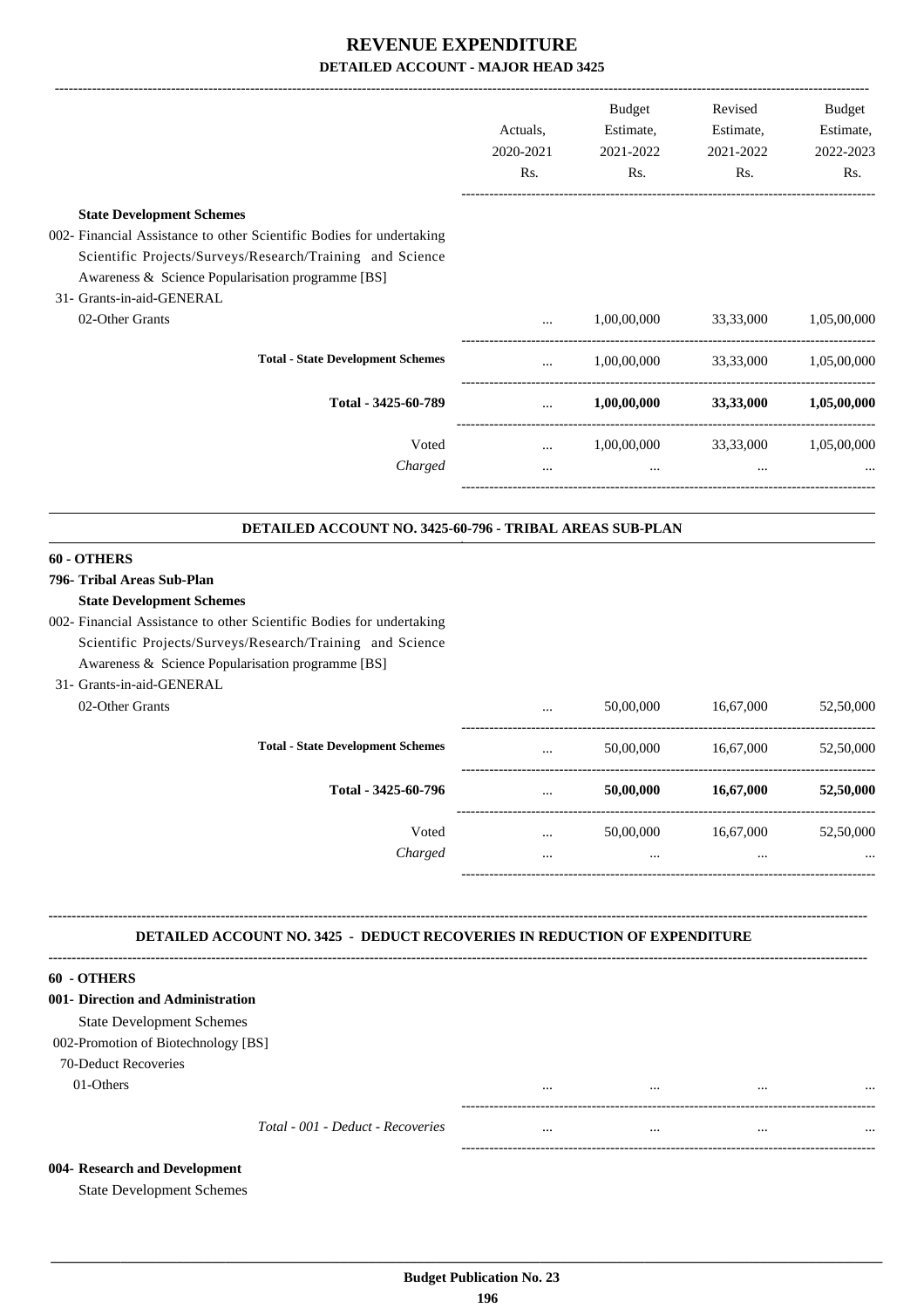|                                                                                                                                                                                                                                                   | Actuals,<br>2020-2021<br>Rs. | Budget<br>Estimate,<br>2021-2022<br>Rs. | Revised<br>Estimate,<br>2021-2022<br>Rs. | Budget<br>Estimate,<br>2022-2023<br>Rs. |
|---------------------------------------------------------------------------------------------------------------------------------------------------------------------------------------------------------------------------------------------------|------------------------------|-----------------------------------------|------------------------------------------|-----------------------------------------|
| 037-Financial Assistance to Govt.bodies for scientific research<br>Projects /survey training /science awareness & science<br>popularisation programme [BS]                                                                                        |                              |                                         |                                          |                                         |
| 70-Deduct Recoveries                                                                                                                                                                                                                              |                              |                                         |                                          |                                         |
| 01-Others                                                                                                                                                                                                                                         |                              |                                         |                                          |                                         |
| 02-W.B.H.S. 2008                                                                                                                                                                                                                                  |                              |                                         |                                          |                                         |
| Total - 004 - Deduct - Recoveries                                                                                                                                                                                                                 | $\cdots$                     | $\ldots$                                | $\ldots$                                 |                                         |
| 200- Assistance to Other Scientific Bodies                                                                                                                                                                                                        |                              |                                         |                                          |                                         |
| Administrative Expenditure                                                                                                                                                                                                                        |                              |                                         |                                          |                                         |
| 017-West Bengal State council of Science & Technology [BS]                                                                                                                                                                                        |                              |                                         |                                          |                                         |
| 70-Deduct Recoveries                                                                                                                                                                                                                              |                              |                                         |                                          |                                         |
| 01-Others                                                                                                                                                                                                                                         |                              | $-1,000$                                | $-1,000$                                 | $-1,000$                                |
| 02-W.B.H.S. 2008                                                                                                                                                                                                                                  | $\cdots$                     | $-1,000$                                | $-1,000$                                 | $-1,000$                                |
| <b>State Development Schemes</b>                                                                                                                                                                                                                  |                              |                                         |                                          |                                         |
| 010-Financial Assistance to other Scientific Bodies for undertaking<br>Scientific Projects/Surveys/Research/Training and Science<br>Awareness & Science Popularisation programme [BS]<br>70-Deduct Recoveries                                     |                              |                                         |                                          |                                         |
| 01-Others                                                                                                                                                                                                                                         | $-1,89,057$                  |                                         |                                          |                                         |
| 02-W.B.H.S. 2008                                                                                                                                                                                                                                  | $\cdots$                     | $\ddots$                                | $\cdots$                                 |                                         |
| Total - 200 - Deduct - Recoveries                                                                                                                                                                                                                 | $-1,89,057$                  | $-2,000$                                | $-2,000$                                 | $-2,000$                                |
| 796- Tribal Areas Sub-Plan                                                                                                                                                                                                                        |                              |                                         |                                          |                                         |
|                                                                                                                                                                                                                                                   |                              |                                         |                                          |                                         |
| <b>State Development Schemes</b><br>002-Financial Assistance to other Scientific Bodies for undertaking<br>Scientific Projects/Surveys/Research/Training and Science<br>Awareness & Science Popularisation programme [BS]<br>70-Deduct Recoveries |                              |                                         |                                          |                                         |
| 01-Others                                                                                                                                                                                                                                         | $\cdots$                     | $\cdots$                                | $\ldots$                                 |                                         |
| Total - 796 - Deduct - Recoveries                                                                                                                                                                                                                 | $\cdots$                     | $\cdots$                                | $\cdots$                                 |                                         |
| 911- Deduct Recoveries of Overpayments                                                                                                                                                                                                            |                              |                                         |                                          |                                         |
| Administrative Expenditure                                                                                                                                                                                                                        |                              |                                         |                                          |                                         |
| 013-West Bengal State Council of Science & Technology [ST] [BS]                                                                                                                                                                                   |                              |                                         |                                          |                                         |
| 70-Deduct Recoveries                                                                                                                                                                                                                              |                              |                                         |                                          |                                         |
| 01-Others                                                                                                                                                                                                                                         |                              | $-1,000$                                | $-1,000$                                 | $-1,000$                                |
| 02-W.B.H.S. 2008                                                                                                                                                                                                                                  |                              | $-1,000$                                | $-1,000$                                 | $-1,000$                                |
| <b>State Development Schemes</b>                                                                                                                                                                                                                  |                              |                                         |                                          |                                         |
| 011-Financial Assistance to Govt. bodies for Scientific Research                                                                                                                                                                                  |                              |                                         |                                          |                                         |
| Projects/ Survey/Training/Science Awareness&Science                                                                                                                                                                                               |                              |                                         |                                          |                                         |
| Popularisation Programme [ ST] [BS]                                                                                                                                                                                                               |                              |                                         |                                          |                                         |
| 70-Deduct Recoveries                                                                                                                                                                                                                              |                              |                                         |                                          |                                         |
| 01-Others                                                                                                                                                                                                                                         |                              | $\cdots$                                | $\cdots$                                 |                                         |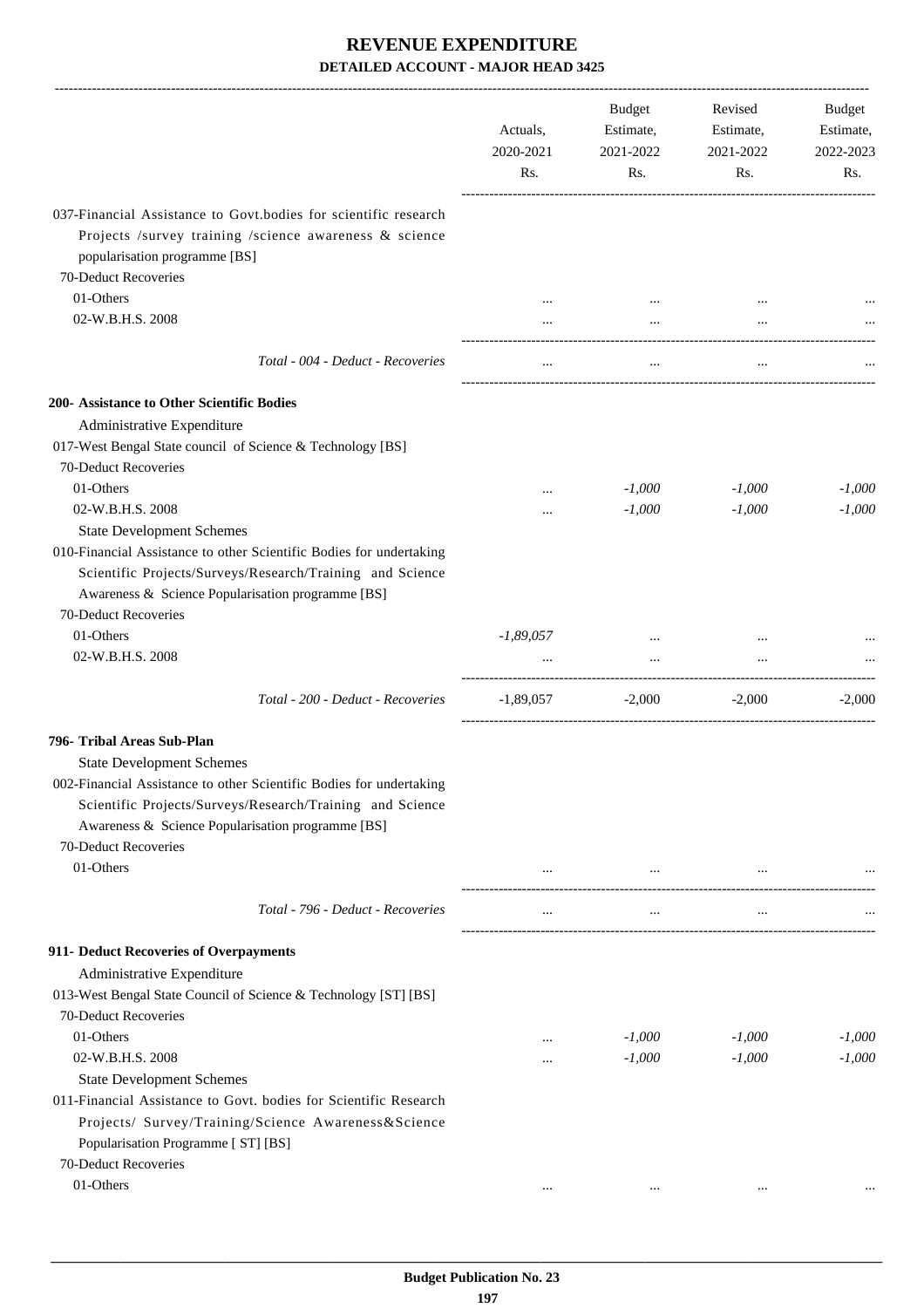|                                                                    |                                    | Actuals.<br>2020-2021<br>Rs. | <b>Budget</b><br>Estimate,<br>2021-2022<br>Rs. | Revised<br>Estimate,<br>2021-2022<br>Rs. | <b>Budget</b><br>Estimate,<br>2022-2023<br>Rs. |
|--------------------------------------------------------------------|------------------------------------|------------------------------|------------------------------------------------|------------------------------------------|------------------------------------------------|
| 02-W.B.H.S. 2008<br>012-Scientific Research in Bio-Technology [BS] |                                    | $\cdots$                     | $\cdots$                                       |                                          | $\cdots$                                       |
| 70-Deduct Recoveries                                               |                                    |                              |                                                |                                          |                                                |
| 01-Others                                                          |                                    | $\cdots$                     | $\cdots$                                       | $\cdots$                                 | $\cdots$                                       |
| 02-W.B.H.S. 2008                                                   |                                    | $\cdots$                     | $\cdots$                                       | $\cdots$                                 | $\cdots$                                       |
|                                                                    | Total - 911 - Deduct - Recoveries  | $\cdots$                     | $-2,000$                                       | $-2,000$                                 | $-2,000$                                       |
|                                                                    | Total - 3425 - Deduct - Recoveries | $-1,89,057$                  | $-4,000$                                       | $-4,000$                                 | $-4,000$                                       |
|                                                                    |                                    |                              |                                                |                                          |                                                |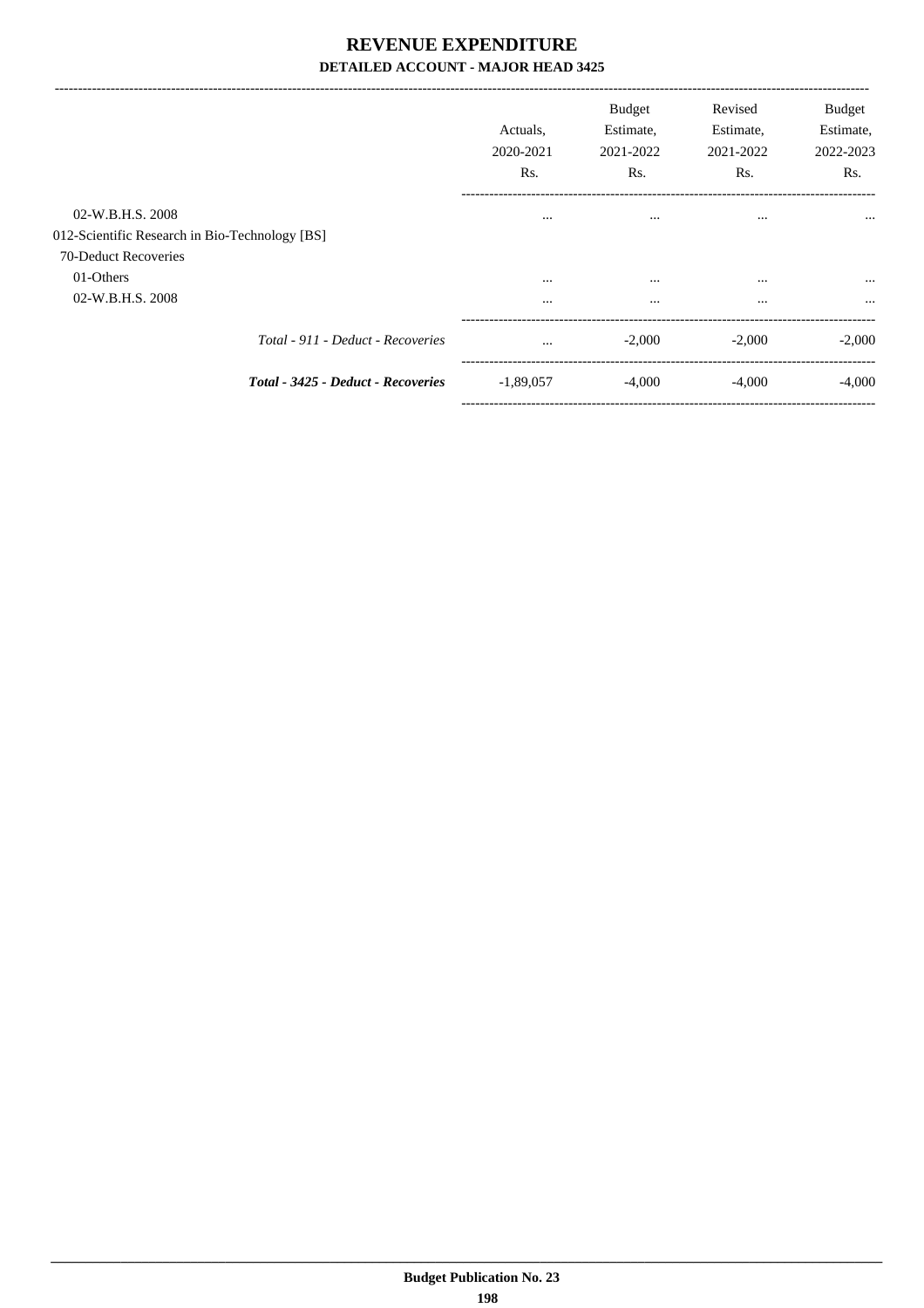## **REVENUE EXPENDITURE**

#### **DEMAND No. 76**

**Science & Technology and Bio-Technology Department C - Economic Services - (j) General Economic Services Head of Account : 3451 - Secretariat-Economic Services** 

| Voted Rs. 5,93,41,000      | Charged Rs. Nil |             | <b>Total Rs. 5,93,41,000</b> |                  |  |
|----------------------------|-----------------|-------------|------------------------------|------------------|--|
|                            |                 | Voted Rs.   | Charged Rs.                  | <b>Total Rs.</b> |  |
| <b>Gross Expenditure</b>   |                 | 5,93,41,000 | $\cdots$                     | 5,93,41,000      |  |
| <b>Deduct - Recoveries</b> |                 | -4.000      | $\cdots$                     | $-4,000$         |  |
| <b>Net Expenditure</b>     |                 | 5,93,37,000 | $\cdots$                     | 5,93,37,000      |  |

### **REVENUE EXPENDITURE ABSTRACT ACCOUNT**

---------------------------------------------------------------------------------------------------------------------------------------------------------------------------------

|                                  |                                                                            |                                                             | Budget    | Revised                                                                                             | Budget                                                                |
|----------------------------------|----------------------------------------------------------------------------|-------------------------------------------------------------|-----------|-----------------------------------------------------------------------------------------------------|-----------------------------------------------------------------------|
|                                  |                                                                            | Actuals,                                                    | Estimate, | Estimate,                                                                                           | Estimate,                                                             |
|                                  |                                                                            | 2020-2021                                                   | 2021-2022 | 2021-2022                                                                                           | 2022-2023                                                             |
|                                  |                                                                            | Rs.                                                         | Rs.       | Rs.                                                                                                 | Rs.                                                                   |
| 090- Secretariate                |                                                                            |                                                             |           |                                                                                                     |                                                                       |
| Administrative Expenditure       |                                                                            | 5,08,95,023                                                 |           | $5,84,34,000$ $5,76,28,000$                                                                         | 5,93,41,000                                                           |
| <b>State Development Schemes</b> |                                                                            |                                                             |           | the contract of the contract of the contract of the contract of the contract of the contract of the |                                                                       |
|                                  |                                                                            | Total - 090 5,08,95,023 5,84,34,000 5,76,28,000 5,93,41,000 |           |                                                                                                     |                                                                       |
|                                  | Grand Total - Gross 5,08,95,023 5,84,34,000 5,76,28,000 5,93,41,000        |                                                             |           |                                                                                                     |                                                                       |
|                                  | Voted                                                                      |                                                             |           | 5,08,95,023 5,84,34,000 5,76,28,000 5,93,41,000                                                     |                                                                       |
|                                  |                                                                            | Charged                                                     |           |                                                                                                     |                                                                       |
|                                  | Administrative Expenditure 5,08,95,023 5,84,34,000 5,76,28,000 5,93,41,000 |                                                             |           |                                                                                                     |                                                                       |
|                                  |                                                                            |                                                             |           | $\cdots$                                                                                            | $\bullet \bullet \bullet$ . The contract of the contract of $\bullet$ |
|                                  | <i>Deduct Recoveries</i> 4,000 -4,000 -4,000                               |                                                             |           |                                                                                                     |                                                                       |
|                                  | Grand Total - Net 5,08,95,023 5,84,30,000 5,76,24,000 5,93,37,000          |                                                             |           |                                                                                                     |                                                                       |
|                                  | Voted                                                                      |                                                             |           | 5,08,95,023 5,84,30,000 5,76,24,000 5,93,37,000                                                     |                                                                       |
|                                  |                                                                            |                                                             |           |                                                                                                     |                                                                       |
|                                  |                                                                            |                                                             |           |                                                                                                     |                                                                       |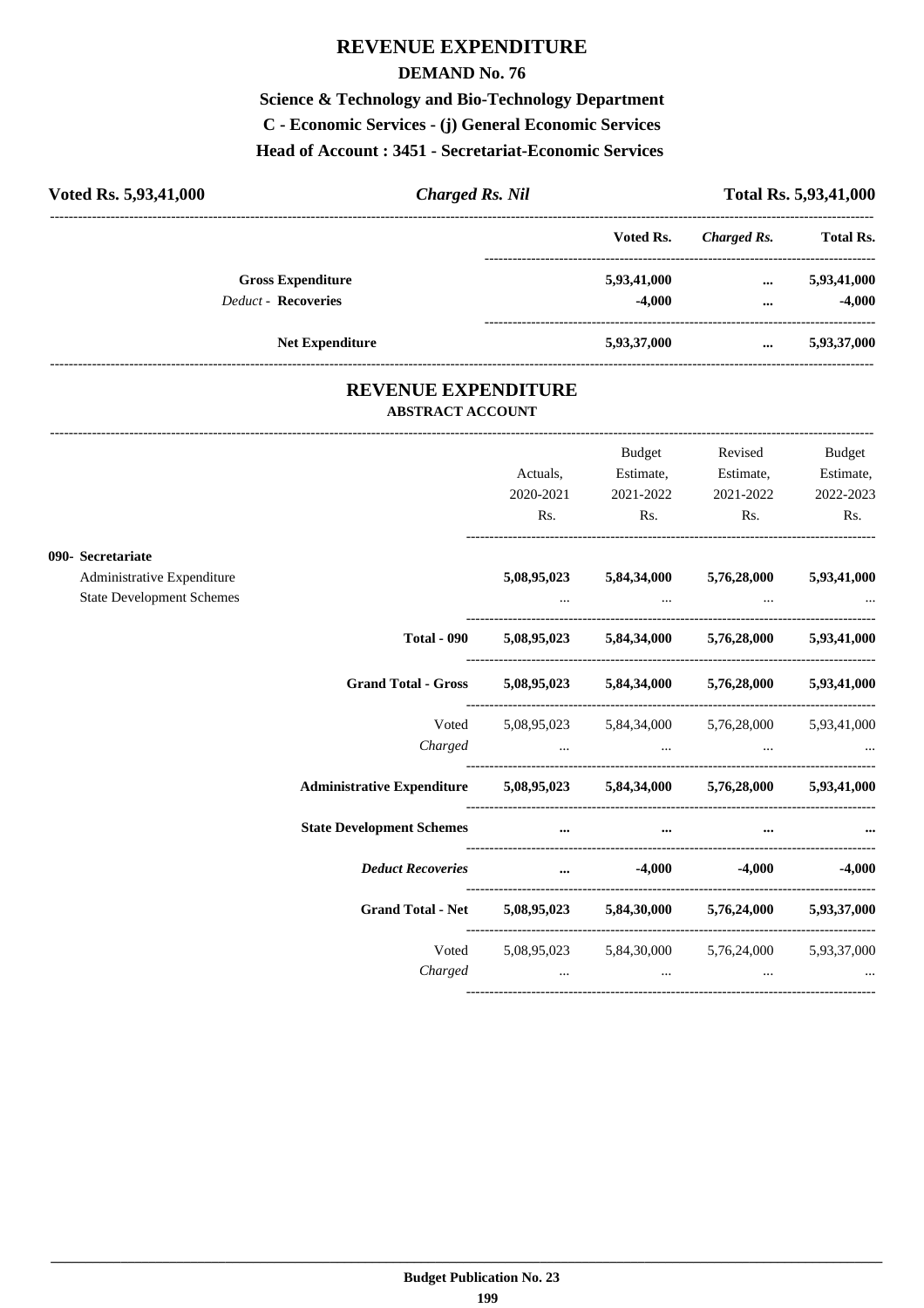|                                                  | Actuals,<br>2020-2021<br>Rs. | Budget<br>Estimate,<br>2021-2022<br>Rs. | Revised<br>Estimate,<br>2021-2022<br>Rs. | Budget<br>Estimate,<br>2022-2023<br>Rs. |
|--------------------------------------------------|------------------------------|-----------------------------------------|------------------------------------------|-----------------------------------------|
| DETAILED ACCOUNT NO. 3451-00-090 - SECRETARIATE  |                              |                                         |                                          |                                         |
| 090- Secretariate                                |                              |                                         |                                          |                                         |
| <b>Administrative Expenditure</b>                |                              |                                         |                                          |                                         |
| 055- Science and Technology Department [BS]      |                              |                                         |                                          |                                         |
| 01- Salaries                                     |                              |                                         |                                          |                                         |
| 01-Pay                                           | 3,65,88,833                  | 4,12,53,000                             | 3,73,21,000                              | 3,84,41,000                             |
| 14-Grade Pay                                     | 20,206                       | $\cdots$                                | 20,000                                   | 20,000                                  |
| 02-Dearness Allowance                            | 10,60,574                    | 12,38,000                               | 20,00,000                                | 21,00,000                               |
| 03-House Rent Allowance                          | 31,99,977                    | 39,19,000                               | 35,45,000                                | 36,52,000                               |
| 04-Ad hoc Bonus                                  | 79,800                       | 90,000                                  | 81,000                                   | 83,000                                  |
| 07-Other Allowances                              | 8,000                        | 80,000                                  | 1,00,000                                 | 1,00,000                                |
| 12-Medical Allowance                             | 14,236                       | 9,000                                   | 15,000                                   | 15,000                                  |
| Total - 3451-00-090-055-01                       | 4,09,71,626                  | 4,65,89,000                             | 4,30,82,000                              | 4,44,11,000                             |
| 02- Wages                                        | 19,82,030                    | 8,42,000                                | 50,00,000                                | 52,00,000                               |
| 05- Rewards                                      | $\cdots$                     | $\cdots$                                | $\cdots$                                 |                                         |
| 07- Medical Reimbursements                       | 14,270                       | 34,000                                  | 34,000                                   | 35,000                                  |
| 11- Travel Expenses                              | 69,485                       | 85,000                                  | 85,000                                   | 87,000                                  |
| 12- Medical Reimbursements under WBHS 2008       | 63,503                       | 35,000                                  | 95,000                                   | 1,00,000                                |
| 13- Office Expenses                              |                              |                                         |                                          |                                         |
| 01-Electricity                                   | 7,84,807                     | 10,69,000                               | 10,69,000                                | 10,90,000                               |
| 02-Telephone                                     | 3,19,411                     | 5,00,000                                | 5,00,000                                 | 5,10,000                                |
| 03-Maintenance / P.O.L. for Office Vehicles      | 21,67,136                    | 24,00,000                               | 22,10,000                                | 22,54,000                               |
| 04-Other Office Expenses                         | 7,09,255                     | 7,50,000                                | 7,50,000                                 | 7.65,000                                |
| Total - 3451-00-090-055-13                       | 39,80,609                    | 47,19,000                               | 45,29,000                                | 46,19,000                               |
| 16- Publications                                 |                              | 5,000                                   | 5,000                                    | 5,000                                   |
| 20- Other Administrative Expenses                |                              | $\ldots$                                | $\ldots$                                 |                                         |
| 26- Advertising and Publicity Expenses           |                              | 8,35,000                                | 2,00,000                                 | 2,00,000                                |
| 27- Minor Works/ Maintenance                     |                              | 2,00,000                                | 2,00,000                                 | 2,00,000                                |
| 28- Payment of Professional and Special Services |                              |                                         |                                          |                                         |
| 02-Other charges                                 | 15,00,640                    | 20,96,000                               | 15,01,000                                | 15,01,000                               |
| 31- Grants-in-aid-GENERAL                        |                              |                                         |                                          |                                         |
| 02-Other Grants                                  | $\cdots$                     | $\cdots$                                | $\cdots$                                 |                                         |
| 50- Other Charges                                | 22, 25, 270                  | 28,09,000                               | 28,09,000                                | 28,93,000                               |
| 77- Computerisation                              | 87,590                       | 1,85,000                                | 88,000                                   | 90,000                                  |
| <b>Total - Administrative Expenditure</b>        | 5,08,95,023                  | 5,84,34,000                             | 5,76,28,000                              | 5,93,41,000                             |
| <b>State Development Schemes</b>                 |                              |                                         |                                          |                                         |
| 054- Science and Technology Department [BS]      |                              |                                         |                                          |                                         |
| 01- Salaries                                     |                              |                                         |                                          |                                         |
| $01-Pay$                                         | $\cdots$                     | $\cdots$                                | $\cdots$                                 |                                         |
| 14-Grade Pay                                     | $\cdots$                     |                                         | $\cdots$                                 |                                         |
| 02-Dearness Allowance                            | $\cdots$                     | $\cdots$                                | $\cdots$                                 | $\cdots$                                |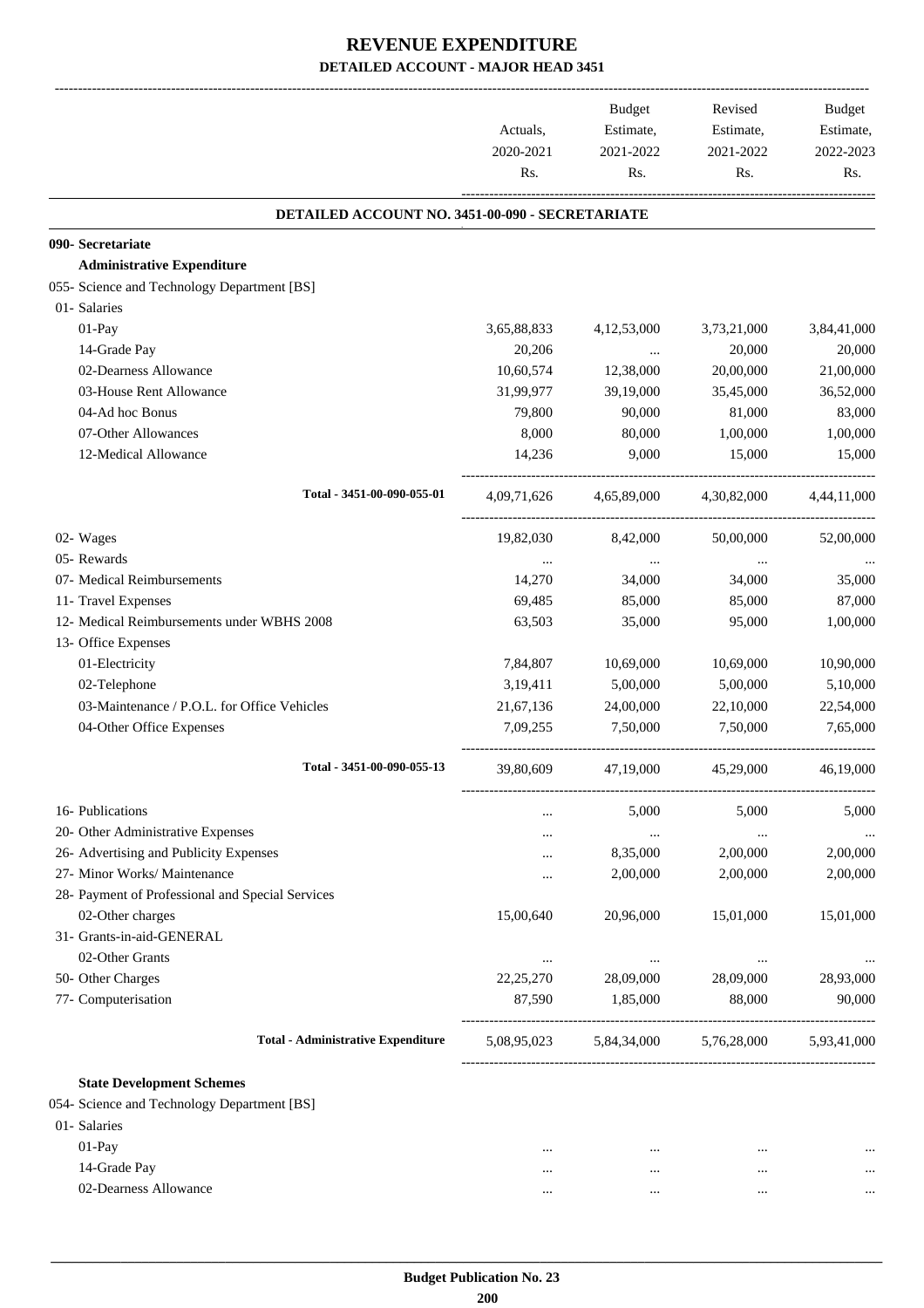-------------------------------------------------------------------------------------------------------------------------------------------------------------------------------

|                                             | Actuals,<br>2020-2021<br>Rs. | <b>Budget</b><br>Estimate,<br>2021-2022<br>Rs. | Revised<br>Estimate,<br>2021-2022<br>Rs. | <b>Budget</b><br>Estimate,<br>2022-2023<br>Rs. |
|---------------------------------------------|------------------------------|------------------------------------------------|------------------------------------------|------------------------------------------------|
|                                             |                              |                                                |                                          |                                                |
| 03-House Rent Allowance                     | $\cdots$                     | $\ddotsc$                                      | $\cdot \cdot$                            |                                                |
| 04-Ad hoc Bonus                             | $\cdots$                     | $\ddotsc$                                      | $\cdots$                                 |                                                |
| 11- Travel Expenses                         | $\cdots$                     | $\ddotsc$                                      |                                          |                                                |
| 12- Medical Reimbursements under WBHS 2008  |                              | $\ddotsc$                                      | $\cdots$                                 |                                                |
| 13- Office Expenses                         |                              |                                                |                                          |                                                |
| 01-Electricity                              |                              | $\cdots$                                       |                                          |                                                |
| 02-Telephone                                | $\cdots$                     |                                                | $\cdots$                                 |                                                |
| 03-Maintenance / P.O.L. for Office Vehicles | $\cdots$                     | $\ddotsc$                                      | $\cdots$                                 | .                                              |
| 04-Other Office Expenses                    | $\cdots$                     |                                                | $\cdots$                                 |                                                |
| 16- Publications                            | $\cdots$                     |                                                |                                          |                                                |
| 27- Minor Works/ Maintenance                |                              |                                                |                                          |                                                |
| 31- Grants-in-aid-GENERAL                   |                              |                                                |                                          |                                                |
| 02-Other Grants                             | $\cdots$                     | $\ddotsc$                                      |                                          |                                                |
| 50- Other Charges                           | $\cdots$                     | $\ddotsc$                                      | $\ddotsc$                                |                                                |
| 056- Science & Technology Departmrnts [BS]  |                              |                                                |                                          |                                                |
| 01- Salaries                                |                              |                                                |                                          |                                                |
| $01-Pay$                                    | $\cdots$                     | $\ddotsc$                                      | $\cdot \cdot$                            |                                                |
| 14-Grade Pay                                | $\cdots$                     |                                                |                                          |                                                |
| 02-Dearness Allowance                       | $\cdots$                     |                                                |                                          |                                                |
| 03-House Rent Allowance                     |                              |                                                |                                          | .                                              |
| 04-Ad hoc Bonus                             |                              | $\ddotsc$                                      |                                          |                                                |
| 12-Medical Allowance                        |                              |                                                |                                          |                                                |
| 12- Medical Reimbursements under WBHS 2008  |                              | $\ddotsc$                                      |                                          |                                                |
| Total - 3451-00-090                         | 5,08,95,023                  | 5,84,34,000                                    | 5,76,28,000                              | 5,93,41,000                                    |
| Voted                                       | 5,08,95,023                  | 5,84,34,000                                    | 5,76,28,000                              | 5,93,41,000                                    |
| Charged                                     |                              | $\ddotsc$                                      |                                          |                                                |

#### **DETAILED ACCOUNT NO. 3451 - DEDUCT RECOVERIES IN REDUCTION OF EXPENDITURE**

**--------------------------------------------------------------------------------------------------------------------------------------------------------------------------------**

| 090- Secretariate                          |          |          |          |          |
|--------------------------------------------|----------|----------|----------|----------|
| Administrative Expenditure                 |          |          |          |          |
| 055-Science and Technology Department [BS] |          |          |          |          |
| 70-Deduct Recoveries                       |          |          |          |          |
| 01-Others                                  | $\cdots$ | $-1,000$ | $-1,000$ | $-1,000$ |
| 02-W.B.H.S. 2008                           | $\cdots$ | $-1,000$ | $-1,000$ | $-1.000$ |
| <b>State Development Schemes</b>           |          |          |          |          |
| 054-Science and Technology Department [BS] |          |          |          |          |
| 70-Deduct Recoveries                       |          |          |          |          |
| 01-Others                                  | $\cdots$ | $\cdots$ | $\cdots$ | $\cdots$ |
| 02-W.B.H.S. 2008                           | $\cdots$ | $\cdots$ | $\cdots$ | $\cdots$ |
| 056-Science & Technology Departmrnts [BS]  |          |          |          |          |
| 70-Deduct Recoveries                       |          |          |          |          |
| 01-Others                                  | $\cdots$ | $\cdots$ | $\cdots$ | $\cdots$ |
| 02-W.B.H.S. 2008                           | $\cdots$ | $\cdots$ | $\cdots$ | $\cdots$ |
|                                            |          |          |          |          |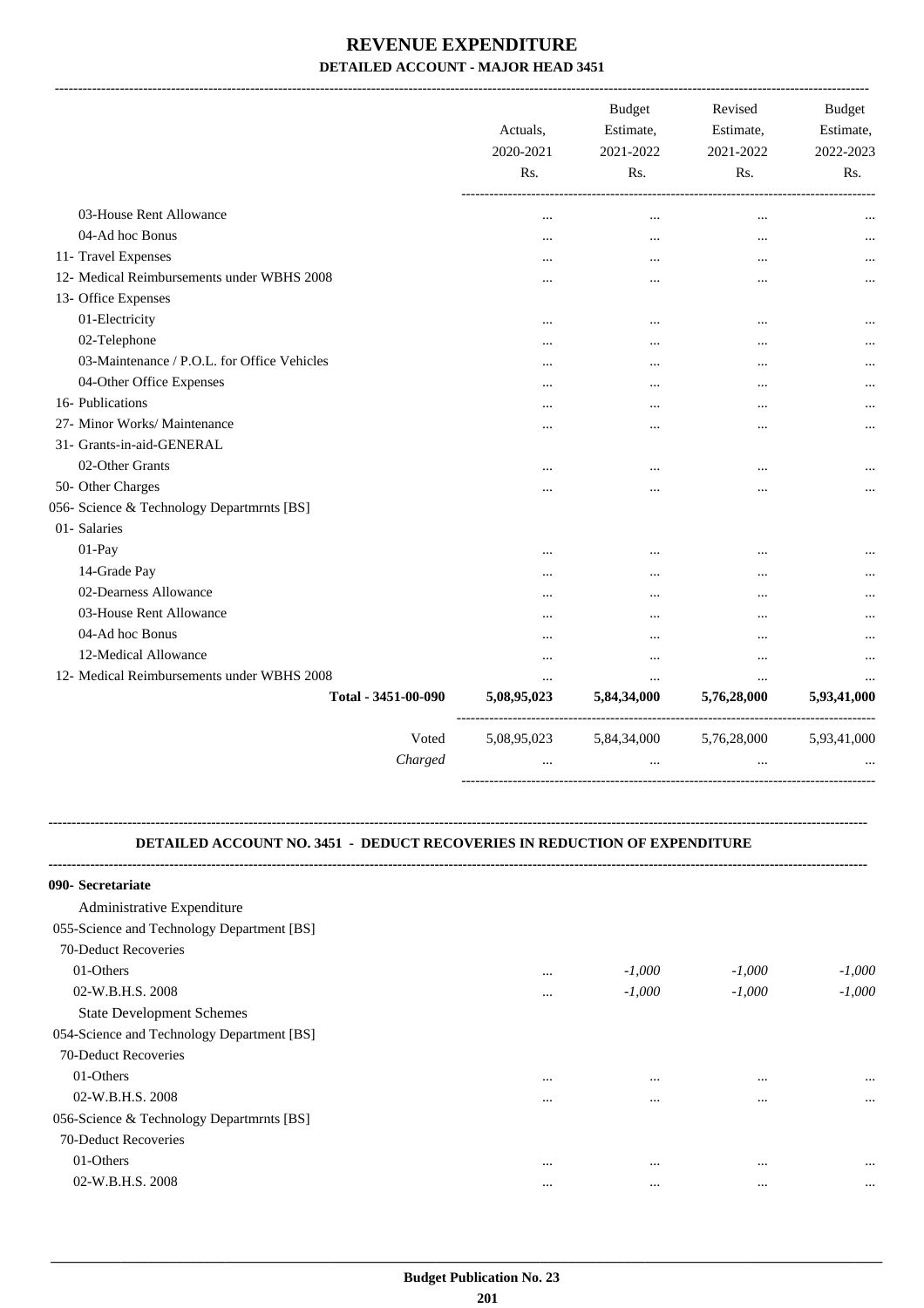|                                                                                                                         |                                    | Actuals,<br>2020-2021<br>Rs. | Budget<br>Estimate,<br>2021-2022<br>Rs. | Revised<br>Estimate,<br>2021-2022<br>Rs. | Budget<br>Estimate,<br>2022-2023<br>Rs. |
|-------------------------------------------------------------------------------------------------------------------------|------------------------------------|------------------------------|-----------------------------------------|------------------------------------------|-----------------------------------------|
|                                                                                                                         | Total - 090 - Deduct - Recoveries  | $\cdots$                     | $-2,000$                                | $-2,000$                                 | $-2,000$                                |
| 911- Deduct Recoveries of Overpayments<br>Administrative Expenditure<br>038-Science and Technology Department (ST) [BS] |                                    |                              |                                         |                                          |                                         |
| 70-Deduct Recoveries<br>01-Others<br>02-W.B.H.S. 2008                                                                   |                                    | $\cdots$<br>$\cdots$         | $-1,000$<br>$-1,000$                    | $-1,000$<br>$-1,000$                     | $-1,000$<br>$-1.000$                    |
|                                                                                                                         | Total - 911 - Deduct - Recoveries  | $\cdots$                     | $-2,000$                                | $-2,000$                                 | $-2,000$                                |
|                                                                                                                         | Total - 3451 - Deduct - Recoveries | $\cdots$                     | $-4,000$                                | $-4,000$                                 | $-4,000$                                |

-----------------------------------------------------------------------------------------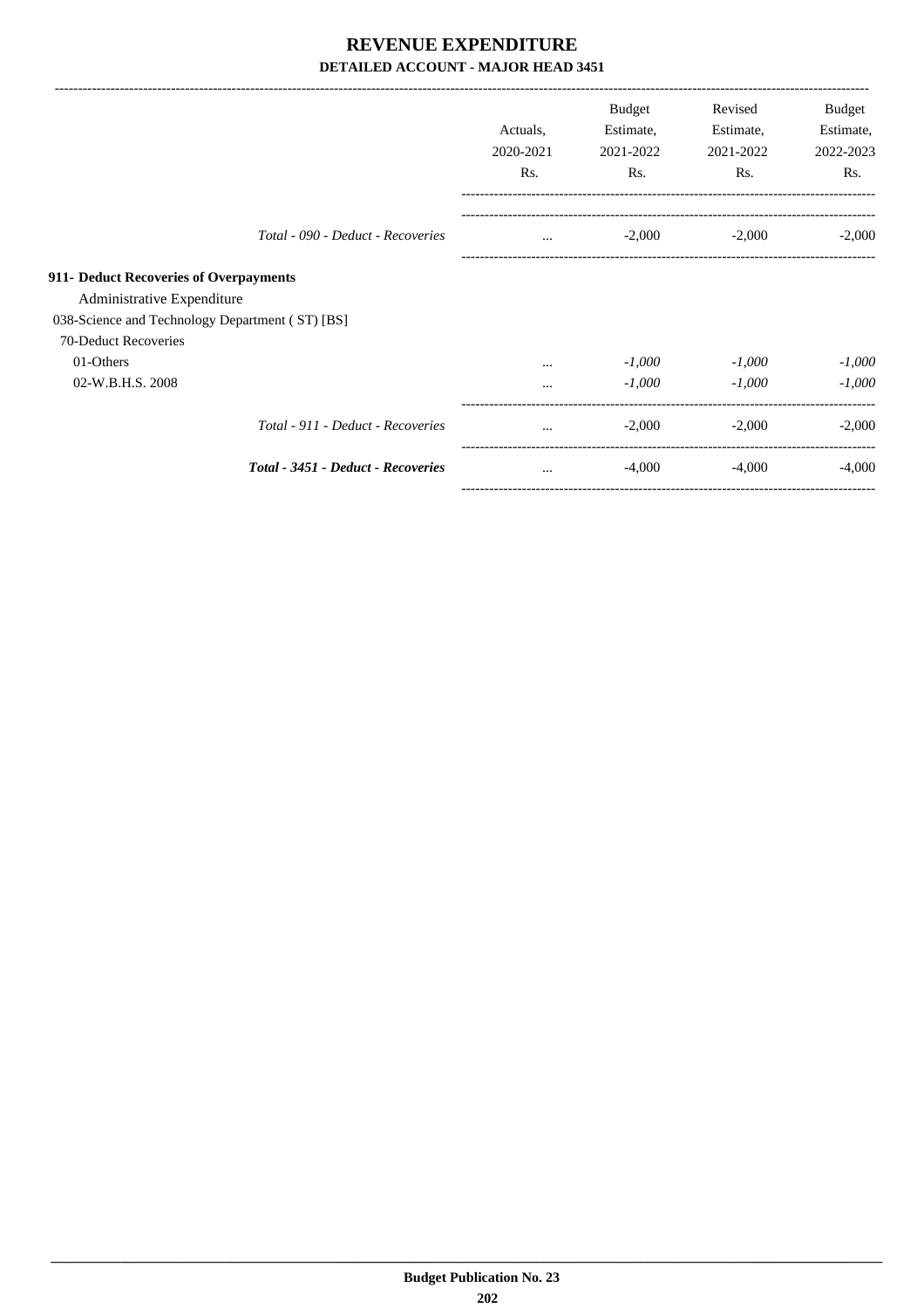# **CAPITAL EXPENDITURE**

### **DEMAND No. 76**

#### Science & Technology and Bio-Technology Department

# C. Capital Accounts of Economic Services - (i) Capital Account of Science Technology and Environment Head of Account : 5425 - Capital Outlay on Other Scientific & Environmental Research

| <b>Voted Rs. Nil</b>       | <b>Charged Rs. Nil</b> |                         |                       | <b>Total Rs. Nil</b> |
|----------------------------|------------------------|-------------------------|-----------------------|----------------------|
|                            |                        |                         | Voted Rs. Charged Rs. | <b>Total Rs.</b>     |
| <b>Gross Expenditure</b>   |                        | $\bullet\bullet\bullet$ | $\cdots$              | $\cdots$             |
| <b>Deduct - Recoveries</b> |                        | $\bullet\bullet\bullet$ | $\cdots$              | $\cdots$             |
| <b>Net Expenditure</b>     |                        |                         | $\cdots$              | $\cdots$             |

### **CAPITAL EXPENDITURE ABSTRACT ACCOUNT**

|                                                         | Actuals,<br>2020-2021<br>Rs. | <b>Budget</b><br>Estimate,<br>2021-2022<br>Rs. | Revised<br>Estimate,<br>2021-2022<br>Rs. | Budget<br>Estimate,<br>2022-2023<br>Rs. |
|---------------------------------------------------------|------------------------------|------------------------------------------------|------------------------------------------|-----------------------------------------|
| 190- Investment in Public Sector and Other Undertakings |                              |                                                |                                          |                                         |
| <b>State Development Schemes</b>                        | $\cdots$                     | $\cdots$                                       | $\cdots$                                 | $\cdots$                                |
| <b>Total - 190</b>                                      | $\ddotsc$                    | $\ddotsc$                                      | $\cdots$                                 | $\cdots$                                |
| <b>Grand Total - Gross</b>                              | $\cdots$                     | $\cdots$                                       | $\cdots$                                 | $\cdots$                                |
| Voted                                                   | $\cdots$                     | $\cdots$                                       |                                          | $\cdots$                                |
| Charged                                                 |                              | $\cdots$                                       |                                          | $\cdots$                                |
| <b>State Development Schemes</b>                        | $\cdots$                     | $\cdots$                                       | $\cdots$                                 | $\cdots$                                |
| <b>Deduct Recoveries</b>                                | $\cdots$                     | $\cdots$                                       | $\cdots$                                 | $\cdots$                                |
| <b>Grand Total - Net</b>                                | $\cdots$                     | $\cdots$                                       | $\cdots$                                 | $\cdots$                                |
| Voted                                                   | $\cdots$                     | $\cdots$                                       | $\cdots$                                 | $\cdots$                                |
| Charged                                                 |                              | $\cdots$                                       |                                          | $\cdots$                                |
|                                                         |                              |                                                |                                          |                                         |